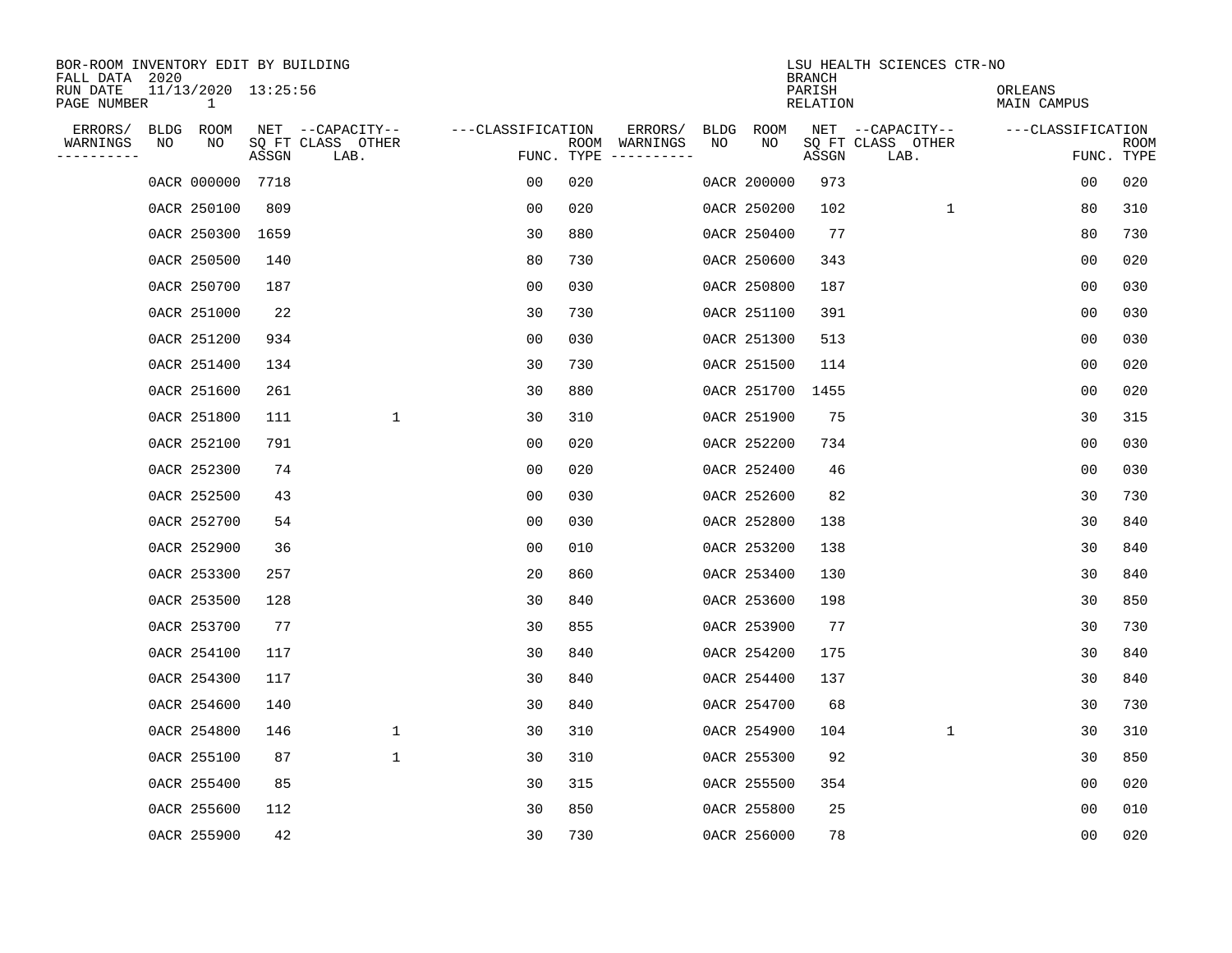| BOR-ROOM INVENTORY EDIT BY BUILDING<br>FALL DATA 2020 |             |                          |       |                           |                   |            |               |             |             | <b>BRANCH</b>      | LSU HEALTH SCIENCES CTR-NO |                        |                           |
|-------------------------------------------------------|-------------|--------------------------|-------|---------------------------|-------------------|------------|---------------|-------------|-------------|--------------------|----------------------------|------------------------|---------------------------|
| RUN DATE<br>PAGE NUMBER                               |             | 11/13/2020 13:25:56<br>2 |       |                           |                   |            |               |             |             | PARISH<br>RELATION |                            | ORLEANS<br>MAIN CAMPUS |                           |
| ERRORS/                                               | <b>BLDG</b> | ROOM                     |       | NET --CAPACITY--          | ---CLASSIFICATION |            | ERRORS/       | <b>BLDG</b> | ROOM        |                    | NET --CAPACITY--           | ---CLASSIFICATION      |                           |
| WARNINGS<br>----------                                | NO          | NO                       | ASSGN | SQ FT CLASS OTHER<br>LAB. |                   | FUNC. TYPE | ROOM WARNINGS | NO          | NO          | ASSGN              | SQ FT CLASS OTHER<br>LAB.  |                        | <b>ROOM</b><br>FUNC. TYPE |
|                                                       |             | 0ACR 256100              | 90    |                           | 30                | 865        |               |             | 0ACR 256200 | 54                 |                            | 30                     | 840                       |
|                                                       |             | 0ACR 256300              | 51    |                           | 00                | 030        |               |             | 0ACR 256400 | 102                |                            | 30                     | 865                       |
|                                                       |             | 0ACR 256500              | 54    |                           | 00                | 030        |               |             | 0ACR 256700 | 45                 |                            | 30                     | 730                       |
|                                                       |             | 0ACR 256800              | 68    |                           | 30                | 730        |               |             | 0ACR 256900 | 121                |                            | 30                     | 730                       |
|                                                       |             | 0ACR 257000              | 461   |                           | 0 <sub>0</sub>    | 020        |               |             | 0ACR 257100 | 98                 |                            | 30                     | 855                       |
|                                                       |             | 0ACR 257200              | 18    |                           | 30                | 870        |               |             | 0ACR 257300 | 473                |                            | 30                     | 840                       |
|                                                       |             | 0ACR 257400              | 201   |                           | 20                | 860        |               |             | 0ACR 257500 | 443                |                            | 30                     | 840                       |
|                                                       |             | 0ACR 257600              | 75    |                           | 30                | 870        |               |             | 0ACR 25770A | 46                 |                            | 0 <sub>0</sub>         | 030                       |
|                                                       |             | 0ACR 257700              | 134   |                           | 0 <sub>0</sub>    | 020        |               |             | 0ACR 257800 | 64                 |                            | 30                     | 730                       |
|                                                       |             | 0ACR 257900              | 492   |                           | 30                | 840        |               |             | 0ACR 258000 | 152                |                            | 30                     | 840                       |
|                                                       |             | 0ACR 258100              | 756   |                           | 30                | 840        |               |             | 0ACR 258600 | 296                |                            | 30                     | 880                       |
|                                                       |             | 0ACR 258700              | 47    |                           | 0 <sub>0</sub>    | 030        |               |             | 0ACR 258800 | 211                |                            | 0 <sub>0</sub>         | 020                       |
|                                                       |             | 0ACR 259100              | 447   |                           | 20                | 860        |               |             | 0ACR 259200 | 136                |                            | 30                     | 850                       |
|                                                       |             | 0ACR 259300              | 102   | $\mathbf{1}$              | 30                | 310        |               |             | 0ACR 259400 | 40                 |                            | 30                     | 730                       |
|                                                       |             | 0ACR 259500              | 145   |                           | 30                | 840        |               |             | 0ACR 259600 | 142                |                            | 30                     | 840                       |
|                                                       |             | 0ACR 259700              | 135   |                           | 30                | 840        |               |             | 0ACR 259800 | 141                |                            | 30                     | 840                       |
|                                                       |             | 0ACR 259900              | 131   |                           | 30                | 840        |               |             | 0ACR 260000 | 1065               |                            | 0 <sub>0</sub>         | 020                       |
|                                                       |             | 0ACR 260100              | 221   |                           | 30                | 840        |               |             | 0ACR 260200 | 133                |                            | 30                     | 840                       |
|                                                       |             | 0ACR 260300              | 130   |                           | 30                | 840        |               |             | 0ACR 260400 | 142                |                            | 30                     | 840                       |
|                                                       |             | 0ACR 260500              | 132   |                           | 30                | 840        |               |             | 0ACR 260600 | 136                |                            | 30                     | 840                       |
|                                                       |             | 0ACR 260700              | 147   |                           | 30                | 840        |               |             | 0ACR 260800 | 161                |                            | 30                     | 840                       |
|                                                       |             | 0ACR 260900              | 44    | 1                         | 30                | 310        |               |             | 0ACR 261000 | 122                |                            | 40                     | 710                       |
|                                                       |             | 0ACR 261100              | 159   |                           | 0 <sub>0</sub>    | 020        |               |             | 0ACR 261200 | 310                | $\mathbf 1$                | 30                     | 310                       |
|                                                       |             | 0ACR 261300              | 91    | $\mathbf{1}$              | 30                | 310        |               |             | 0ACR 261400 | 82                 | $\mathbf 1$                | 30                     | 310                       |
|                                                       |             | 0ACR 261500              | 90    |                           | 30                | 350        |               |             | 0ACR 261700 | 269                |                            | 0 <sub>0</sub>         | 020                       |
|                                                       |             | 0ACR 261800              | 138   |                           | 30                | 850        |               |             | 0ACR 261900 | 138                |                            | 30                     | 840                       |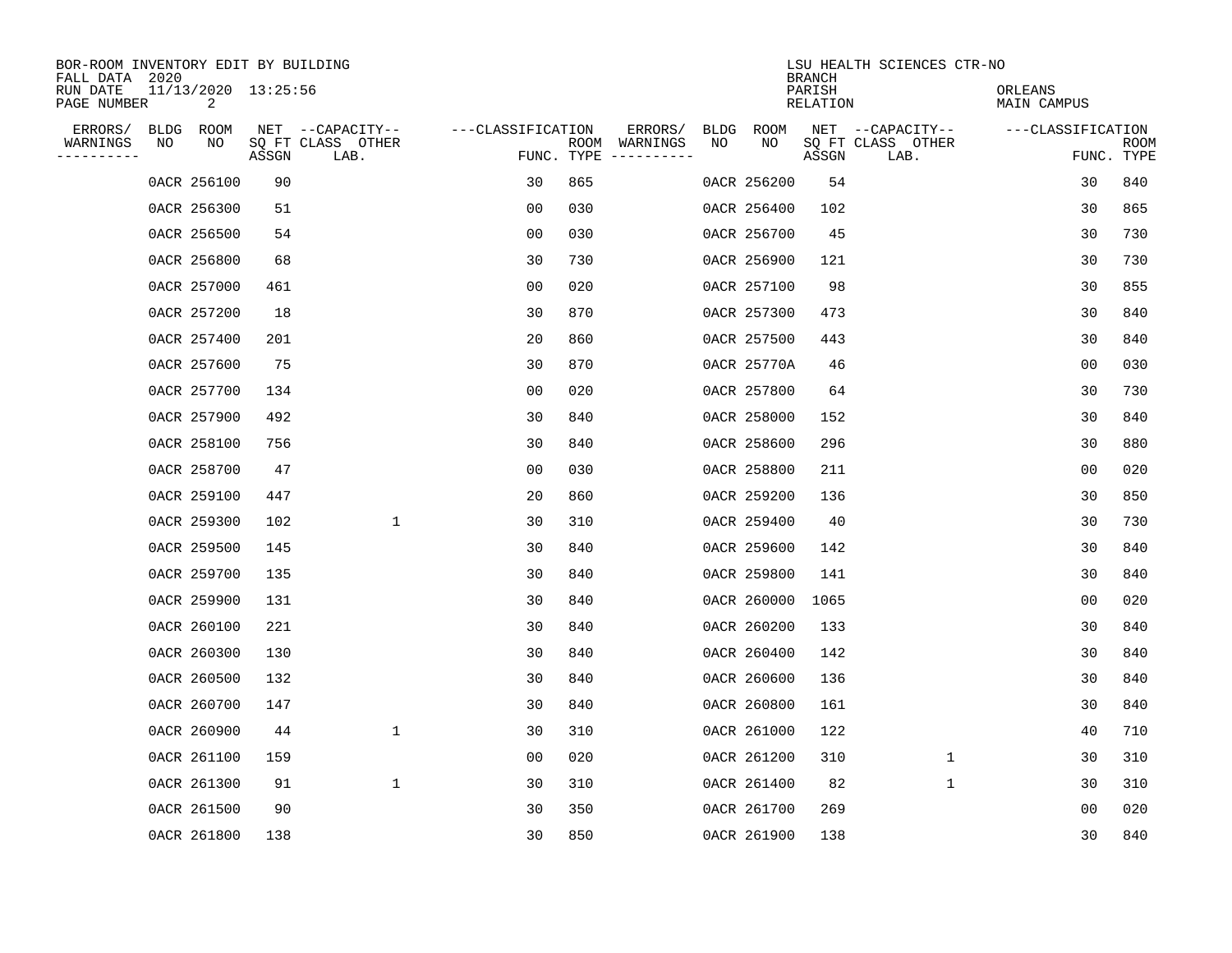| BOR-ROOM INVENTORY EDIT BY BUILDING<br>FALL DATA 2020 |      |                          |       |                           |                   |            |                              |      |             | <b>BRANCH</b>      | LSU HEALTH SCIENCES CTR-NO |                        |                |                           |
|-------------------------------------------------------|------|--------------------------|-------|---------------------------|-------------------|------------|------------------------------|------|-------------|--------------------|----------------------------|------------------------|----------------|---------------------------|
| RUN DATE<br>PAGE NUMBER                               |      | 11/13/2020 13:25:56<br>3 |       |                           |                   |            |                              |      |             | PARISH<br>RELATION |                            | ORLEANS<br>MAIN CAMPUS |                |                           |
| ERRORS/                                               | BLDG | ROOM                     |       | NET --CAPACITY--          | ---CLASSIFICATION |            | ERRORS/                      | BLDG | ROOM        |                    | NET --CAPACITY--           | ---CLASSIFICATION      |                |                           |
| WARNINGS<br>----------                                | ΝO   | NO                       | ASSGN | SQ FT CLASS OTHER<br>LAB. |                   | FUNC. TYPE | ROOM WARNINGS<br>----------- | NO   | NO          | ASSGN              | SQ FT CLASS OTHER<br>LAB.  |                        |                | <b>ROOM</b><br>FUNC. TYPE |
|                                                       |      | 0ACR 262100              | 138   |                           | 30                | 840        |                              |      | 0ACR 262200 | 92                 |                            |                        | 30             | 855                       |
|                                                       |      | 0ACR 262300              | 149   |                           | 20                | 860        |                              |      | 0ACR 262400 | 95                 |                            |                        | 30             | 855                       |
|                                                       |      | 0ACR 262500              | 181   |                           | 00                | 020        |                              |      | 0ACR 262600 | 160                |                            |                        | 30             | 865                       |
|                                                       |      | 0ACR 262700              | 51    |                           | 0 <sub>0</sub>    | 010        |                              |      | 0ACR 262800 | 138                |                            |                        | 30             | 840                       |
|                                                       |      | 0ACR 262900              | 49    |                           | 30                | 730        |                              |      | 0ACR 263000 | 86                 |                            |                        | 30             | 730                       |
|                                                       |      | 0ACR 263100              | 52    |                           | 0 <sub>0</sub>    | 030        |                              |      | 0ACR 263200 | 174                |                            |                        | 20             | 860                       |
|                                                       |      | 0ACR 263400              | 82    |                           | 30                | 730        |                              |      | 0ACR 263500 | 72                 |                            | 00                     |                | 030                       |
|                                                       |      | 0ACR 263600              | 49    |                           | 0 <sub>0</sub>    | 030        |                              |      | 0ACR 263700 | 48                 |                            | 0 <sub>0</sub>         |                | 030                       |
|                                                       |      | 0ACR 263800              | 76    |                           | 0 <sub>0</sub>    | 020        |                              |      | 0ACR 263900 | 49                 |                            | 0 <sub>0</sub>         |                | 030                       |
|                                                       |      | 0ACR 264100              | 435   |                           | 00                | 020        |                              |      | 0ACR 264200 | 1047               |                            | 0 <sub>0</sub>         |                | 020                       |
|                                                       |      | 0ACR 300000              | 838   |                           | 00                | 020        |                              |      | 0ACR 350100 | 447                |                            | 0 <sub>0</sub>         |                | 020                       |
|                                                       |      | 0ACR 350200              | 245   |                           | 0 <sub>0</sub>    | 020        |                              |      | 0ACR 350300 | 210                |                            |                        | 40             | 710                       |
|                                                       |      | 0ACR 350500              | 82    |                           | 70                | 730        |                              |      | 0ACR 350600 | 502                |                            |                        | 70             | 730                       |
|                                                       |      | 0ACR 350700              | 99    | $\mathbf{1}$              | 70                | 310        |                              |      | 0ACR 350800 | 187                |                            | 0 <sub>0</sub>         |                | 030                       |
|                                                       |      | 0ACR 350900              | 187   |                           | 0 <sub>0</sub>    | 030        |                              |      | 0ACR 351000 | 302                |                            | 0 <sub>0</sub>         |                | 020                       |
|                                                       |      | 0ACR 351200              | 2686  |                           | 0 <sub>0</sub>    | 030        |                              |      | 0ACR 351300 | 185                |                            | 00                     |                | 020                       |
|                                                       |      | 0ACR 351400              | 134   |                           | 00                | 020        |                              |      | 0ACR 351500 | 33                 |                            |                        | 70             | 730                       |
|                                                       |      | 0ACR 351600              | 1391  |                           | 00                | 020        |                              |      | 0ACR 351700 | 184                |                            |                        | 20             | 880                       |
|                                                       |      | 0ACR 351800              | 675   |                           | 0 <sub>0</sub>    | 030        |                              |      | 0ACR 351900 | 597                |                            | 0 <sub>0</sub>         |                | 020                       |
|                                                       |      | 0ACR 352100              | 71    |                           | 0 <sub>0</sub>    | 030        |                              |      | 0ACR 352200 | 49                 |                            | 0 <sub>0</sub>         |                | 030                       |
|                                                       |      | 0ACR 352300              | 47    |                           | 0 <sub>0</sub>    | 030        |                              |      | 0ACR 352400 | 273                |                            |                        | 40             | 315                       |
|                                                       |      | 0ACR 352600              | 131   |                           | 20                | 850        |                              |      | 0ACR 352700 | 113                |                            |                        | 20             | 850                       |
|                                                       |      | 0ACR 352800              | 144   |                           | 20                | 850        |                              |      | 0ACR 352900 | 93                 |                            |                        | 20             | 730                       |
|                                                       |      | 0ACR 353100              | 73    |                           | 20                | 350        |                              |      | 0ACR 353200 | 132                |                            |                        | 20             | 850                       |
|                                                       |      | 0ACR 353300              | 237   |                           | 0 <sub>0</sub>    | 020        |                              |      | 0ACR 353400 | 160                |                            |                        | 20             | 850                       |
|                                                       |      | 0ACR 353500              | 119   | 1                         | 20                | 310        |                              |      | 0ACR 353700 | 344                |                            |                        | 0 <sub>0</sub> | 020                       |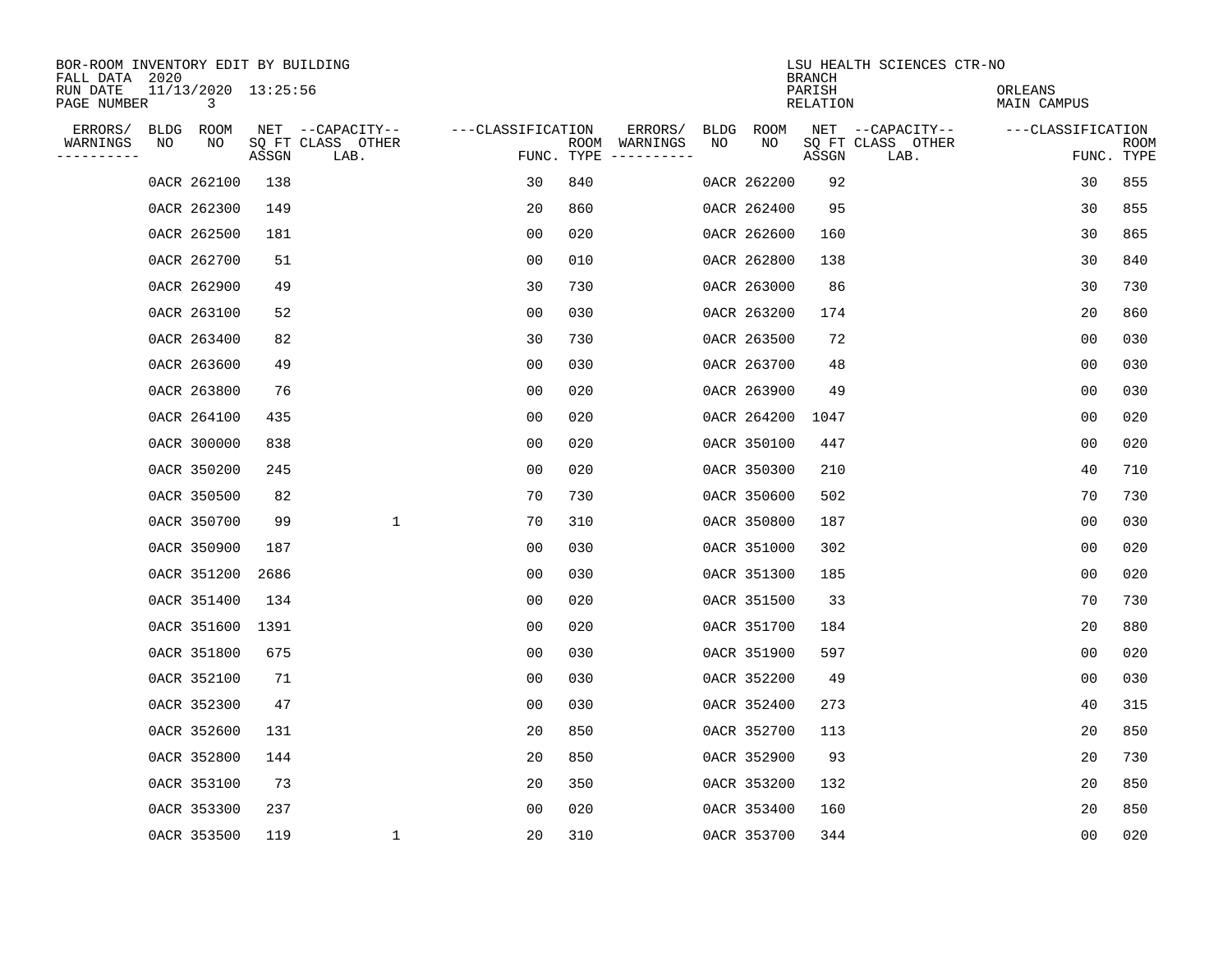| BOR-ROOM INVENTORY EDIT BY BUILDING<br>FALL DATA 2020 |      |                          |       |                           |                   |                    |                         |      |             | <b>BRANCH</b>      | LSU HEALTH SCIENCES CTR-NO |                        |                           |
|-------------------------------------------------------|------|--------------------------|-------|---------------------------|-------------------|--------------------|-------------------------|------|-------------|--------------------|----------------------------|------------------------|---------------------------|
| RUN DATE<br>PAGE NUMBER                               |      | 11/13/2020 13:25:56<br>4 |       |                           |                   |                    |                         |      |             | PARISH<br>RELATION |                            | ORLEANS<br>MAIN CAMPUS |                           |
| ERRORS/                                               | BLDG | ROOM                     |       | NET --CAPACITY--          | ---CLASSIFICATION |                    | ERRORS/                 | BLDG | ROOM        |                    | NET --CAPACITY--           | ---CLASSIFICATION      |                           |
| WARNINGS<br>----------                                | NO   | NO                       | ASSGN | SQ FT CLASS OTHER<br>LAB. |                   | ROOM<br>FUNC. TYPE | WARNINGS<br>----------- | NO   | NO          | ASSGN              | SQ FT CLASS OTHER<br>LAB.  |                        | <b>ROOM</b><br>FUNC. TYPE |
|                                                       |      | 0ACR 353800              | 47    |                           | 00                | 020                |                         |      | 0ACR 353900 | 120                | 1                          | 20                     | 310                       |
|                                                       |      | 0ACR 354100              | 123   | 1                         | 20                | 310                |                         |      | 0ACR 354200 | 105                |                            | 20                     | 865                       |
|                                                       |      | 0ACR 354300              | 199   |                           | 00                | 030                |                         |      | 0ACR 354400 | 203                |                            | 00                     | 030                       |
|                                                       |      | 0ACR 354500              | 105   |                           | 20                | 865                |                         |      | 0ACR 354600 | 72                 |                            | 20                     | 575                       |
|                                                       |      | 0ACR 354700              | 163   |                           | 20                | 650                |                         |      | 0ACR 354800 | 215                |                            | 20                     | 570                       |
|                                                       |      | 0ACR 354900              | 178   |                           | 20                | 575                |                         |      | 0ACR 355100 | 215                |                            | 20                     | 570                       |
|                                                       |      | 0ACR 355200              | 225   |                           | 20                | 570                |                         |      | 0ACR 355300 | 178                |                            | 20                     | 575                       |
|                                                       |      | 0ACR 355400              | 194   |                           | 20                | 570                |                         |      | 0ACR 355500 | 555                |                            | 0 <sub>0</sub>         | 020                       |
|                                                       |      | 0ACR 355600              | 138   |                           | 20                | 575                |                         |      | 0ACR 355700 | 206                |                            | 20                     | 570                       |
|                                                       |      | 0ACR 355800              | 179   |                           | 20                | 575                |                         |      | 0ACR 355900 | 205                |                            | 20                     | 570                       |
|                                                       |      | 0ACR 356100              | 205   |                           | 20                | 570                |                         |      | 0ACR 356200 | 183                |                            | 20                     | 575                       |
|                                                       |      | 0ACR 356300              | 212   |                           | 20                | 570                |                         |      | 0ACR 356400 | 184                |                            | 0 <sub>0</sub>         | 020                       |
|                                                       |      | 0ACR 356500              | 176   |                           | 20                | 575                |                         |      | 0ACR 356600 | 121                |                            | 20                     | 575                       |
|                                                       |      | 0ACR 356700              | 165   |                           | 20                | 575                |                         |      | 0ACR 356800 | 136                |                            | 20                     | 575                       |
|                                                       |      | 0ACR 356900              | 55    |                           | 20                | 865                |                         |      | 0ACR 357000 | 214                |                            | 20                     | 575                       |
|                                                       |      | 0ACR 357100              | 172   |                           | 20                | 575                |                         |      | 0ACR 357200 | 163                |                            | 20                     | 575                       |
|                                                       |      | 0ACR 357300              | 330   |                           | 20                | 575                |                         |      | 0ACR 357500 | 138                |                            | 20                     | 730                       |
|                                                       |      | 0ACR 357600              | 78    |                           | 00                | 010                |                         |      | 0ACR 357700 | 106                |                            | 20                     | 730                       |
|                                                       |      | 0ACR 357800              | 85    |                           | 20                | 730                |                         |      | 0ACR 357900 | 160                |                            | 20                     | 860                       |
|                                                       |      | 0ACR 358100              | 587   |                           | 0 <sub>0</sub>    | 020                |                         |      | 0ACR 358200 | 99                 |                            | 0 <sub>0</sub>         | 030                       |
|                                                       |      | 0ACR 358300              | 118   |                           | 30                | 855                |                         |      | 0ACR 358400 | 49                 |                            | 0 <sub>0</sub>         | 030                       |
|                                                       |      | 0ACR 358500              | 51    |                           | 0 <sub>0</sub>    | 030                |                         |      | 0ACR 358600 | 64                 |                            | 0 <sub>0</sub>         | 030                       |
|                                                       |      | 0ACR 358700              | 129   |                           | 20                | 730                |                         |      | 0ACR 358800 | 36                 |                            | 30                     | 855                       |
|                                                       |      | 0ACR 358900              | 283   |                           | 20                | 730                |                         |      | 0ACR 359000 | 122                |                            | 40                     | 710                       |
|                                                       |      | 0ACR 359200              | 36    |                           | 0 <sub>0</sub>    | 020                |                         |      | 0ACR 35930A | 132                |                            | 0 <sub>0</sub>         | 020                       |
|                                                       |      | 0ACR 359300              | 195   |                           | 0 <sub>0</sub>    | 020                |                         |      | 0ACR 359400 | 262                | 1                          | 70                     | 310                       |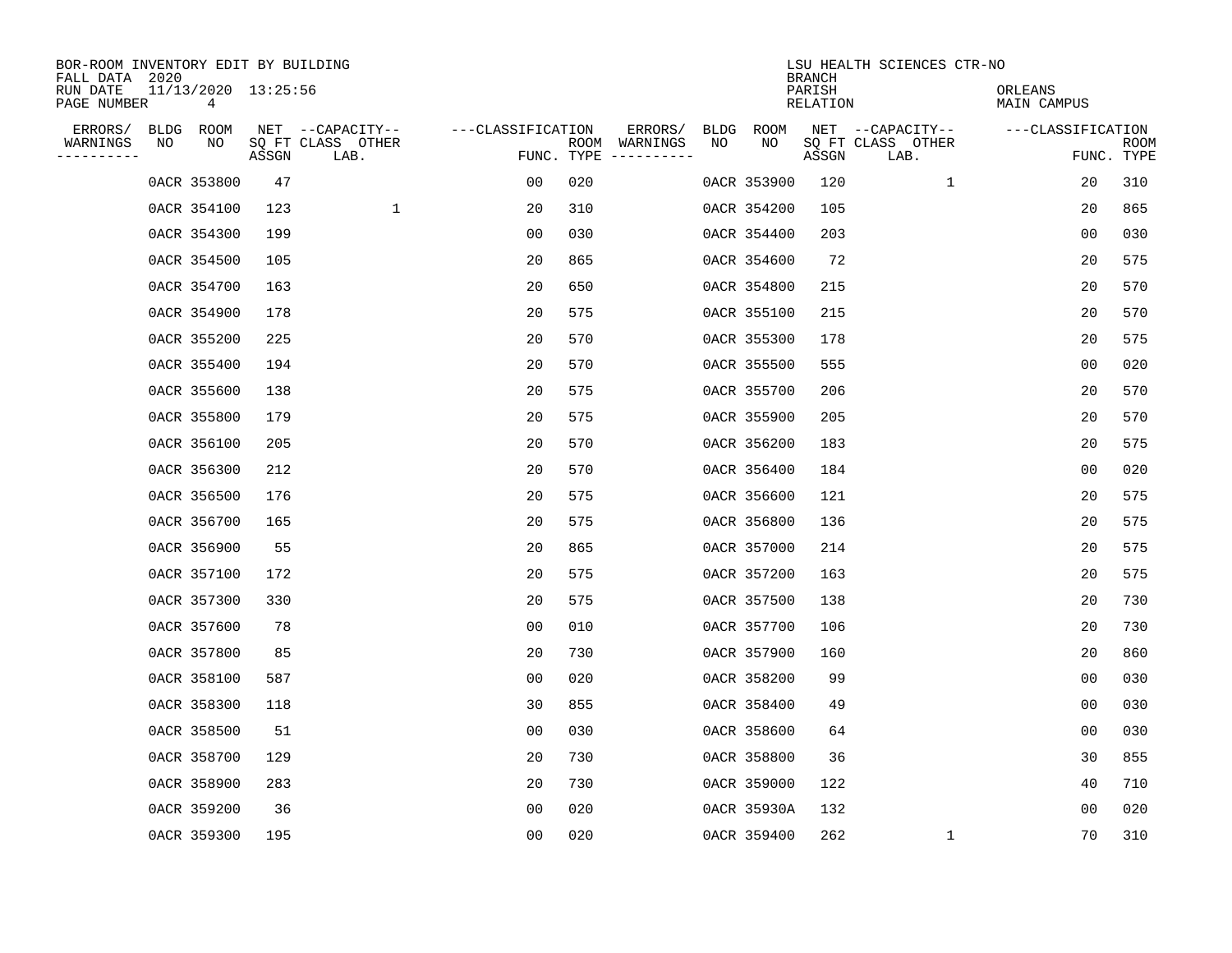| BOR-ROOM INVENTORY EDIT BY BUILDING<br>FALL DATA 2020 |                           |       |                                    |    |                                        |    |                                                                      | BRANCH             | LSU HEALTH SCIENCES CTR-NO                                                                                                                          |                                     |                    |
|-------------------------------------------------------|---------------------------|-------|------------------------------------|----|----------------------------------------|----|----------------------------------------------------------------------|--------------------|-----------------------------------------------------------------------------------------------------------------------------------------------------|-------------------------------------|--------------------|
| RUN DATE<br>PAGE NUMBER                               | 11/13/2020 13:25:56<br>-5 |       |                                    |    |                                        |    |                                                                      | PARISH<br>RELATION |                                                                                                                                                     | ORLEANS<br>MAIN CAMPUS              |                    |
| ERRORS/                                               | BLDG ROOM                 |       | NET --CAPACITY-- ---CLASSIFICATION |    | ERRORS/                                |    | BLDG ROOM                                                            |                    | NET --CAPACITY-- ---CLASSIFICATION                                                                                                                  |                                     |                    |
| WARNINGS<br>NO<br>----------                          | NO                        | ASSGN | SQ FT CLASS OTHER<br>LAB.          |    | ROOM WARNINGS<br>FUNC. TYPE ---------- | NO | NO                                                                   | ASSGN              | SQ FT CLASS OTHER<br>LAB.                                                                                                                           |                                     | ROOM<br>FUNC. TYPE |
|                                                       | 0ACR 35950A               | 29    |                                    | 80 | 760                                    |    | 0ACR 359500                                                          | 237                |                                                                                                                                                     | 70                                  | 650                |
|                                                       | 0ACR 359600               | 50    |                                    | 70 | 730                                    |    | 0ACR 359700                                                          | 71                 |                                                                                                                                                     | 70                                  | 730                |
|                                                       | 0ACR 359800               | 158   |                                    | 70 | 935                                    |    | 0ACR 359900                                                          | 81                 |                                                                                                                                                     | 80                                  | 919                |
|                                                       | 0ACR 360000               | 237   |                                    | 20 | 575                                    |    | 0ACR 360100                                                          | 81                 |                                                                                                                                                     | 80                                  | 919                |
|                                                       | 0ACR 360200               | 95    |                                    | 70 | 935                                    |    | 0ACR 360300                                                          | 1385               |                                                                                                                                                     | 00                                  | 020                |
|                                                       | 0ACR 360400               | 168   |                                    | 00 | 020                                    |    | 0ACR 360500                                                          | 438                | 10                                                                                                                                                  | 20                                  | 250                |
|                                                       | 0ACR 360700               | 236   | 10                                 | 20 | 250                                    |    | 0ACR 360800                                                          | 188                | 10                                                                                                                                                  | 20                                  | 250                |
|                                                       | 0ACR 360900               | 342   |                                    | 00 | 020                                    |    | 0ACR 361100                                                          | 99                 |                                                                                                                                                     | 00                                  | 030                |
|                                                       | 0ACR 361200               | 139   | 10                                 | 20 | 250                                    |    | 0ACR 361300                                                          | 145                | 10                                                                                                                                                  | 20                                  | 250                |
|                                                       | 0ACR 361400               | 125   | 10                                 | 20 | 250                                    |    | 0ACR 361500                                                          | 157                | $\mathbf{1}$                                                                                                                                        | 70                                  | 310                |
|                                                       | 0ACR 361600               | 421   |                                    | 00 | 020                                    |    | 0ACR 361700                                                          | 312                |                                                                                                                                                     | 70                                  | 650                |
|                                                       | 0ACR 361800               | 382   |                                    | 70 | 730                                    |    | 0ACR 362000                                                          | 56                 |                                                                                                                                                     | 70                                  | 730                |
|                                                       | 0ACR 362100               | 128   |                                    | 80 | 760                                    |    | 0ACR 362200                                                          | 186                |                                                                                                                                                     | 70                                  | 730                |
|                                                       | 0ACR 362300               | 597   |                                    | 00 | 020                                    |    | 0ACR 362400                                                          | 432                |                                                                                                                                                     | 0 <sub>0</sub>                      | 020                |
|                                                       | 0ACR 362500 1047          |       |                                    | 00 | 020                                    |    | 0ACR 999999 3245<br>TOTAL NUMBER CLASSROOMS<br>TOTAL NUMBER LABS 210 |                    | TOTAL ASSIGNABLE & UNASSIGNABLE SQFT:<br>TOTAL NET ASSIGN SQ. FT. IN ROOM FILE<br>TOTAL NUMBER COMPUTER CLASSROOMS<br>TOTAL NUMBER SPECIAL LABS 220 | 00<br>64,899<br>25,646              | 040                |
|                                                       | 0HH0 000000 69392         |       |                                    | 70 | 855                                    |    | 0HH0 999999 3652<br>TOTAL NUMBER CLASSROOMS<br>TOTAL NUMBER LABS 210 |                    | TOTAL ASSIGNABLE & UNASSIGNABLE SQFT:<br>TOTAL NET ASSIGN SQ. FT. IN ROOM FILE<br>TOTAL NUMBER COMPUTER CLASSROOMS<br>TOTAL NUMBER SPECIAL LABS 220 | 00 <sup>o</sup><br>73,044<br>69,392 | 040                |
|                                                       | 0HPP 000000 9999          |       |                                    | 00 | 030                                    |    | 0HPP 999999 1350<br>TOTAL NUMBER CLASSROOMS<br>TOTAL NUMBER LABS 210 |                    | TOTAL ASSIGNABLE & UNASSIGNABLE SQFT:<br>TOTAL NET ASSIGN SQ. FT. IN ROOM FILE<br>TOTAL NUMBER COMPUTER CLASSROOMS                                  | 00<br>11,349                        | 040                |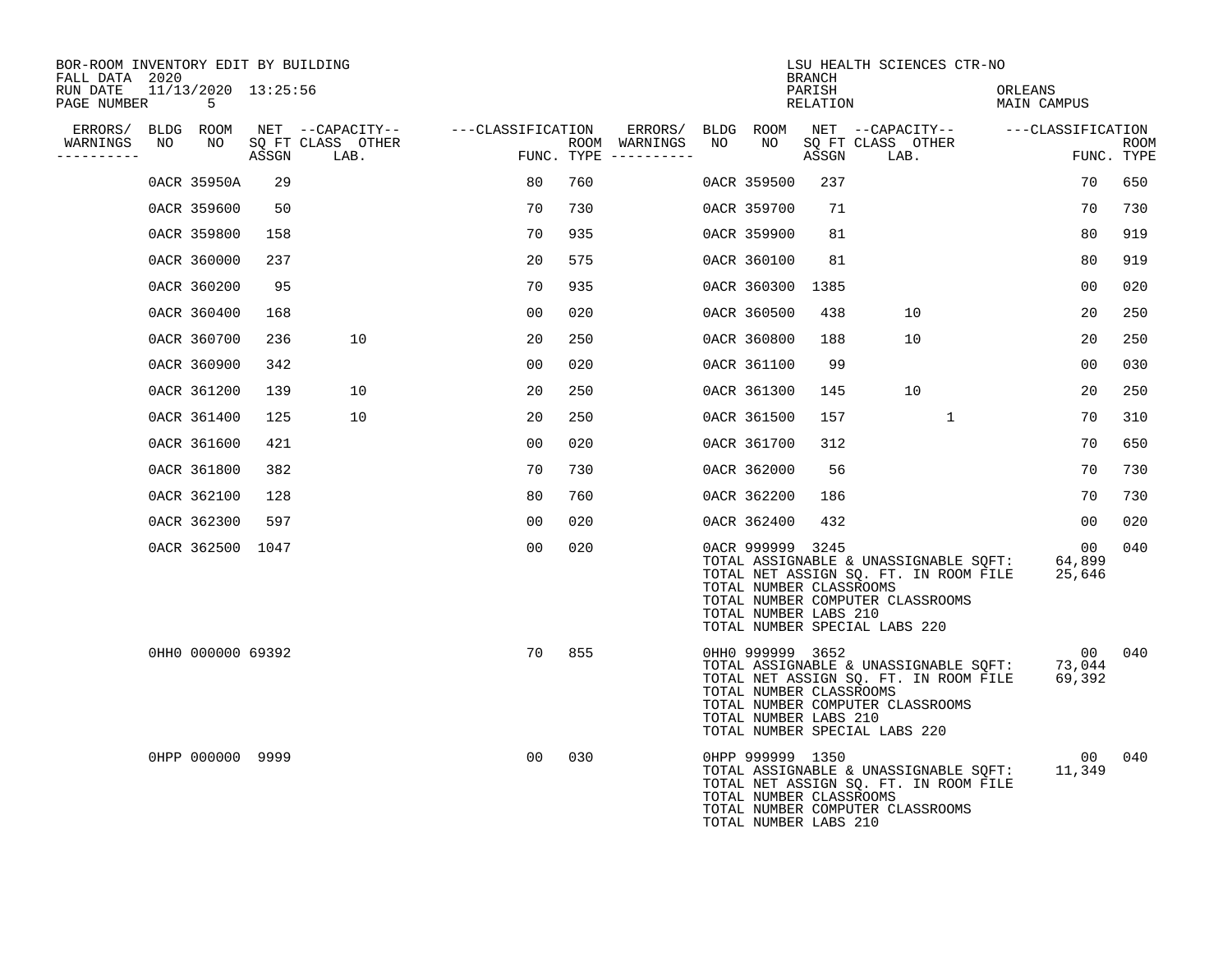| BOR-ROOM INVENTORY EDIT BY BUILDING<br>FALL DATA 2020 |                          |       |                                                         |                |     |                                    |    |                                                                      | <b>BRANCH</b>      | LSU HEALTH SCIENCES CTR-NO                                                                                                                                        |                        |                |      |
|-------------------------------------------------------|--------------------------|-------|---------------------------------------------------------|----------------|-----|------------------------------------|----|----------------------------------------------------------------------|--------------------|-------------------------------------------------------------------------------------------------------------------------------------------------------------------|------------------------|----------------|------|
| RUN DATE<br>PAGE NUMBER                               | 11/13/2020 13:25:56<br>6 |       |                                                         |                |     |                                    |    |                                                                      | PARISH<br>RELATION |                                                                                                                                                                   | ORLEANS<br>MAIN CAMPUS |                |      |
| ERRORS/ BLDG ROOM<br>NO<br>WARNINGS                   | NO                       |       | NET --CAPACITY-- ---CLASSIFICATION<br>SQ FT CLASS OTHER |                |     | ERRORS/ BLDG ROOM<br>ROOM WARNINGS | NO | NO                                                                   |                    | NET --CAPACITY-- ---CLASSIFICATION<br>SQ FT CLASS OTHER                                                                                                           |                        |                |      |
| ----------                                            |                          | ASSGN | LAB.                                                    |                |     | FUNC. TYPE $------$                |    |                                                                      | ASSGN              | LAB.                                                                                                                                                              |                        | FUNC. TYPE     | ROOM |
|                                                       |                          |       |                                                         |                |     |                                    |    |                                                                      |                    | TOTAL NUMBER SPECIAL LABS 220                                                                                                                                     |                        |                |      |
|                                                       | 0HUT 000000 14098        |       |                                                         | 82             | 082 |                                    |    | 0HUT 999999 1567<br>TOTAL NUMBER CLASSROOMS<br>TOTAL NUMBER LABS 210 |                    | TOTAL ASSIGNABLE & UNASSIGNABLE SOFT: 15,665<br>TOTAL NET ASSIGN SQ. FT. IN ROOM FILE 14,098<br>TOTAL NUMBER COMPUTER CLASSROOMS<br>TOTAL NUMBER SPECIAL LABS 220 |                        | 00             | 040  |
|                                                       | OIPP CORRDR              | 705   |                                                         | 00             | 020 |                                    |    | 0IPP 000100                                                          | 193                |                                                                                                                                                                   |                        | 70             | 880  |
|                                                       | 0IPP 000101              | 93    |                                                         | 30             | 855 |                                    |    | 0IPP 000102                                                          | 25                 |                                                                                                                                                                   |                        | 30             | 855  |
|                                                       | 0IPP 000103              | 49    |                                                         | 70             | 870 |                                    |    | 0IPP 000104                                                          | 66                 |                                                                                                                                                                   |                        | 70             | 860  |
|                                                       | 0IPP 000105              | 49    |                                                         | 00             | 030 |                                    |    | 0IPP 000106                                                          | 62                 |                                                                                                                                                                   |                        | 00             | 030  |
|                                                       | 0IPP 000107              | 52    |                                                         | 0 <sup>0</sup> | 030 |                                    |    | 0IPP 000108                                                          | 131                |                                                                                                                                                                   |                        | 70             | 860  |
|                                                       | 0IPP 000109              | 181   |                                                         | 30             | 855 |                                    |    | 0IPP 000110                                                          | 49                 |                                                                                                                                                                   |                        | 70             | 870  |
|                                                       | 0IPP 000111              | 122   |                                                         | 70             | 860 |                                    |    | 0IPP 000112                                                          | 67                 |                                                                                                                                                                   |                        | 70             | 870  |
|                                                       | 0IPP 000113              | 40    |                                                         | 00             | 010 |                                    |    | 0IPP 000114                                                          | 40                 |                                                                                                                                                                   |                        | 30             | 850  |
|                                                       | 0IPP 000115              | 34    |                                                         | 30             | 855 |                                    |    | 0IPP 000116                                                          | 100                |                                                                                                                                                                   |                        | 0 <sub>0</sub> | 030  |
|                                                       | 0IPP 000117              | 58    |                                                         | 70             | 860 |                                    |    | 0IPP 000118                                                          | 120                |                                                                                                                                                                   |                        | 30             | 855  |
|                                                       | 0IPP 000119              | 118   |                                                         | 30             | 855 |                                    |    | 0IPP 000120                                                          | 120                |                                                                                                                                                                   |                        | 30             | 855  |
|                                                       | 0IPP 000121              | 158   |                                                         | 70             | 650 |                                    |    | 0IPP 000122                                                          | 107                |                                                                                                                                                                   |                        | 30             | 855  |
|                                                       | 0IPP 000123              | 118   |                                                         | 30             | 855 |                                    |    | 0IPP 000124                                                          | 108                |                                                                                                                                                                   |                        | 30             | 855  |
|                                                       | 0IPP 000125              | 103   |                                                         | 30             | 855 |                                    |    | 0IPP 000126                                                          | 105                |                                                                                                                                                                   |                        | 30             | 855  |
|                                                       | 0IPP 999999              | 427   |                                                         | 0 <sub>0</sub> | 040 |                                    |    | TOTAL NUMBER CLASSROOMS<br>TOTAL NUMBER LABS 210                     |                    | TOTAL ASSIGNABLE & UNASSIGNABLE SOFT:<br>TOTAL NET ASSIGN SQ. FT. IN ROOM FILE<br>TOTAL NUMBER COMPUTER CLASSROOMS<br>TOTAL NUMBER SPECIAL LABS 220               |                        | 3,600<br>2,165 |      |
|                                                       | 0MED G10100              | 76    |                                                         | 40             | 710 |                                    |    | 0MED G10200                                                          | 74                 |                                                                                                                                                                   |                        | 00             | 030  |
|                                                       | 0MED G10300              | 56    | $\mathbf{1}$                                            | 80             | 310 |                                    |    | 0MED G10400                                                          | 138                |                                                                                                                                                                   |                        | 00             | 030  |
|                                                       | 0MED G10500              | 215   |                                                         | 00             | 030 |                                    |    | 0MED G10600                                                          | 214                |                                                                                                                                                                   |                        | 0 <sub>0</sub> | 030  |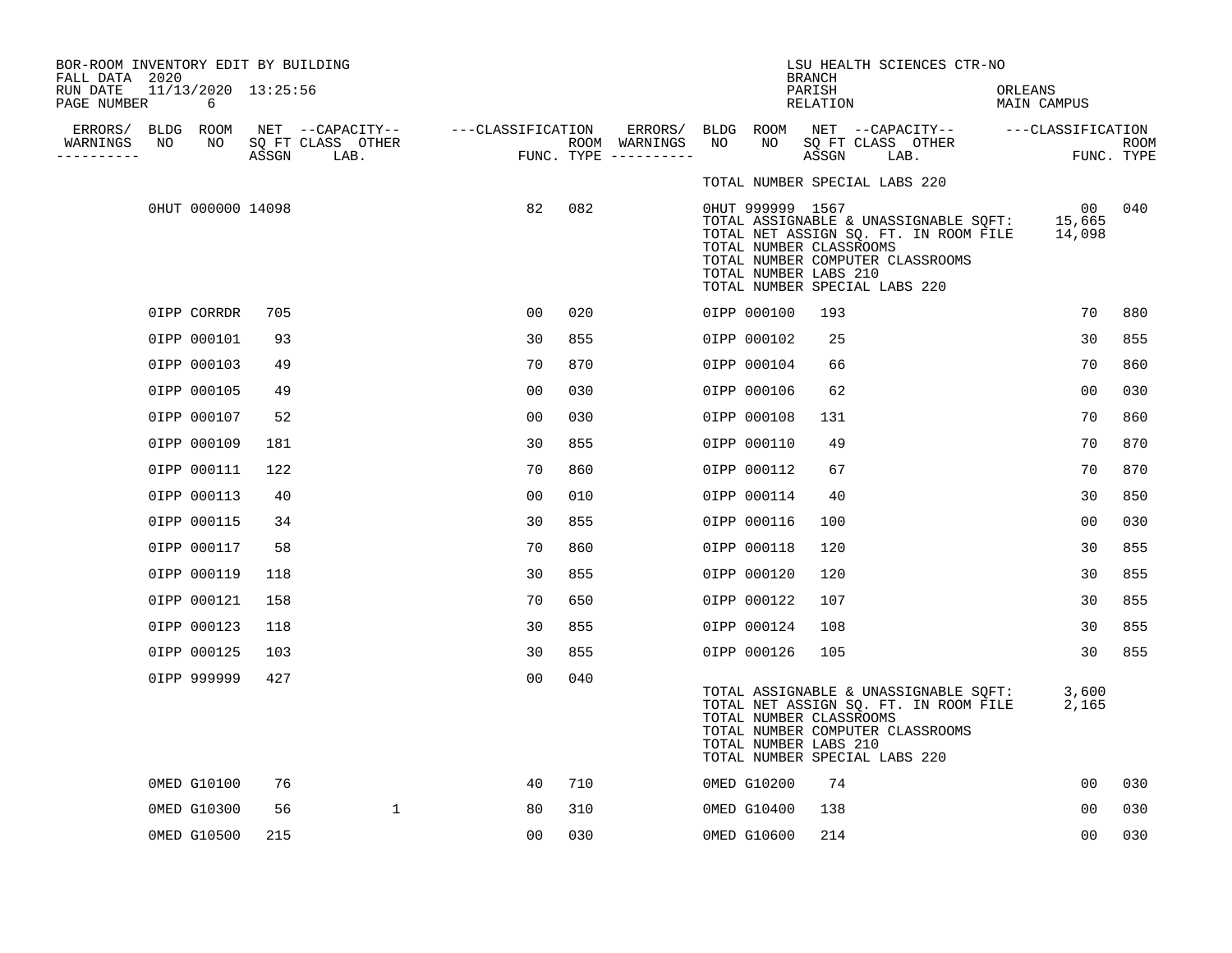| BOR-ROOM INVENTORY EDIT BY BUILDING<br>FALL DATA 2020<br>RUN DATE |            | 11/13/2020 13:25:56 |       |                                               |                   |            |                          |            |             | <b>BRANCH</b><br>PARISH | LSU HEALTH SCIENCES CTR-NO                    | ORLEANS           |                    |
|-------------------------------------------------------------------|------------|---------------------|-------|-----------------------------------------------|-------------------|------------|--------------------------|------------|-------------|-------------------------|-----------------------------------------------|-------------------|--------------------|
| PAGE NUMBER                                                       |            | 7                   |       |                                               |                   |            |                          |            |             | RELATION                |                                               | MAIN CAMPUS       |                    |
| ERRORS/<br>WARNINGS<br>---------                                  | BLDG<br>ΝO | ROOM<br>NO          | ASSGN | NET --CAPACITY--<br>SQ FT CLASS OTHER<br>LAB. | ---CLASSIFICATION | FUNC. TYPE | ERRORS/<br>ROOM WARNINGS | BLDG<br>NO | ROOM<br>NO  | ASSGN                   | NET --CAPACITY--<br>SQ FT CLASS OTHER<br>LAB. | ---CLASSIFICATION | ROOM<br>FUNC. TYPE |
|                                                                   |            | 0MED G10700         | 62    |                                               | 40                | 730        |                          |            | 0MED G10800 | 53                      | 1                                             | 80                | 310                |
|                                                                   |            | 0MED G10900         | 163   |                                               | 0 <sub>0</sub>    | 030        |                          |            | 0MED G11000 | 45                      |                                               | 0 <sub>0</sub>    | 030                |
|                                                                   |            | 0MED G20100         | 70    |                                               | 40                | 710        |                          |            | 0MED G20200 | 72                      |                                               | 00                | 030                |
|                                                                   |            | 0MED G20300         | 10    |                                               | 40                | 730        |                          |            | 0MED G20400 | 50                      |                                               | 0 <sub>0</sub>    | 030                |
|                                                                   |            | 0MED G20500         | 37    |                                               | 00                | 030        |                          |            | 0MED G20600 | 37                      |                                               | 00                | 030                |
|                                                                   |            | 0MED G20700         | 50    |                                               | 0 <sub>0</sub>    | 030        |                          |            | 0MED G30100 | 70                      |                                               | 40                | 715                |
|                                                                   |            | 0MED G30200         | 72    |                                               | 0 <sub>0</sub>    | 030        |                          |            | 0MED G30300 | 38                      |                                               | 0 <sub>0</sub>    | 010                |
|                                                                   |            | 0MED G30400         | 38    |                                               | 0 <sub>0</sub>    | 030        |                          |            | 0MED G30500 | 48                      |                                               | 0 <sub>0</sub>    | 030                |
|                                                                   |            | 0MED G30600         | 43    |                                               | 0 <sub>0</sub>    | 030        |                          |            | 0MED G30700 | 40                      |                                               | 0 <sub>0</sub>    | 030                |
|                                                                   |            | 0MED G30800         | 19    |                                               | 40                | 730        |                          |            | 0MED G30900 | 23                      |                                               | 40                | 730                |
|                                                                   |            | 0MED G40100         | 70    |                                               | 40                | 715        |                          |            | 0MED G40200 | 72                      |                                               | 0 <sub>0</sub>    | 030                |
|                                                                   |            | 0MED G40300         | 38    |                                               | 0 <sub>0</sub>    | 010        |                          |            | 0MED G40400 | 38                      |                                               | 0 <sub>0</sub>    | 030                |
|                                                                   |            | 0MED G40500         | 53    |                                               | 0 <sub>0</sub>    | 030        |                          |            | 0MED G40600 | 57                      |                                               | 00                | 030                |
|                                                                   |            | 0MED G40700         | 40    |                                               | 0 <sub>0</sub>    | 030        |                          |            | 0MED G40800 | 10                      |                                               | 40                | 730                |
|                                                                   |            | 0MED G40900         | 10    |                                               | 40                | 730        |                          |            | 0MED G50100 | 83                      |                                               | 00                | 030                |
|                                                                   |            | 0MED G50200         | 86    |                                               | 0 <sub>0</sub>    | 030        |                          |            | 0MED G50300 | 39                      |                                               | 0 <sub>0</sub>    | 030                |
|                                                                   |            | 0MED G50400         | 129   |                                               | 80                | 730        |                          |            | 0MED M10000 | 654                     |                                               | 0 <sub>0</sub>    | 030                |
|                                                                   |            | OMED ST1010         | 223   |                                               | 00                | 040        |                          |            | OMED ST1020 | 191                     |                                               | 0 <sub>0</sub>    | 040                |
|                                                                   |            | OMED ST2010         | 236   |                                               | 0 <sub>0</sub>    | 040        |                          |            | OMED ST2020 | 194                     |                                               | 0 <sub>0</sub>    | 040                |
|                                                                   |            | OMED ST3010         | 180   |                                               | 0 <sub>0</sub>    | 040        |                          |            | OMED ST3020 | 190                     |                                               | 0 <sub>0</sub>    | 040                |
|                                                                   |            | OMED ST4010         | 180   |                                               | 0 <sub>0</sub>    | 040        |                          |            | OMED ST4020 | 189                     |                                               | 0 <sub>0</sub>    | 040                |
|                                                                   |            | OMED ST5010         | 180   |                                               | 0 <sub>0</sub>    | 040        |                          |            | 0MED 000000 | 4563                    |                                               | 0 <sub>0</sub>    | 020                |
|                                                                   |            | 0MED 01000A         | 98    |                                               | 0 <sub>0</sub>    | 020        |                          |            | 0MED 01000B | 440                     |                                               | 0 <sub>0</sub>    | 020                |
|                                                                   |            | 0MED 01000C         | 2846  |                                               | 0 <sub>0</sub>    | 020        |                          |            | 0MED 01000D | 294                     |                                               | 00                | 020                |
|                                                                   |            | 0MED 01000E         | 63    |                                               | 00                | 020        |                          |            | 0MED 01000F | 243                     |                                               | 00                | 020                |
|                                                                   |            | 0MED 010100         | 603   | 40                                            | 10                | 110        |                          |            | 0MED 010200 | 591                     | 39                                            | 10                | 110                |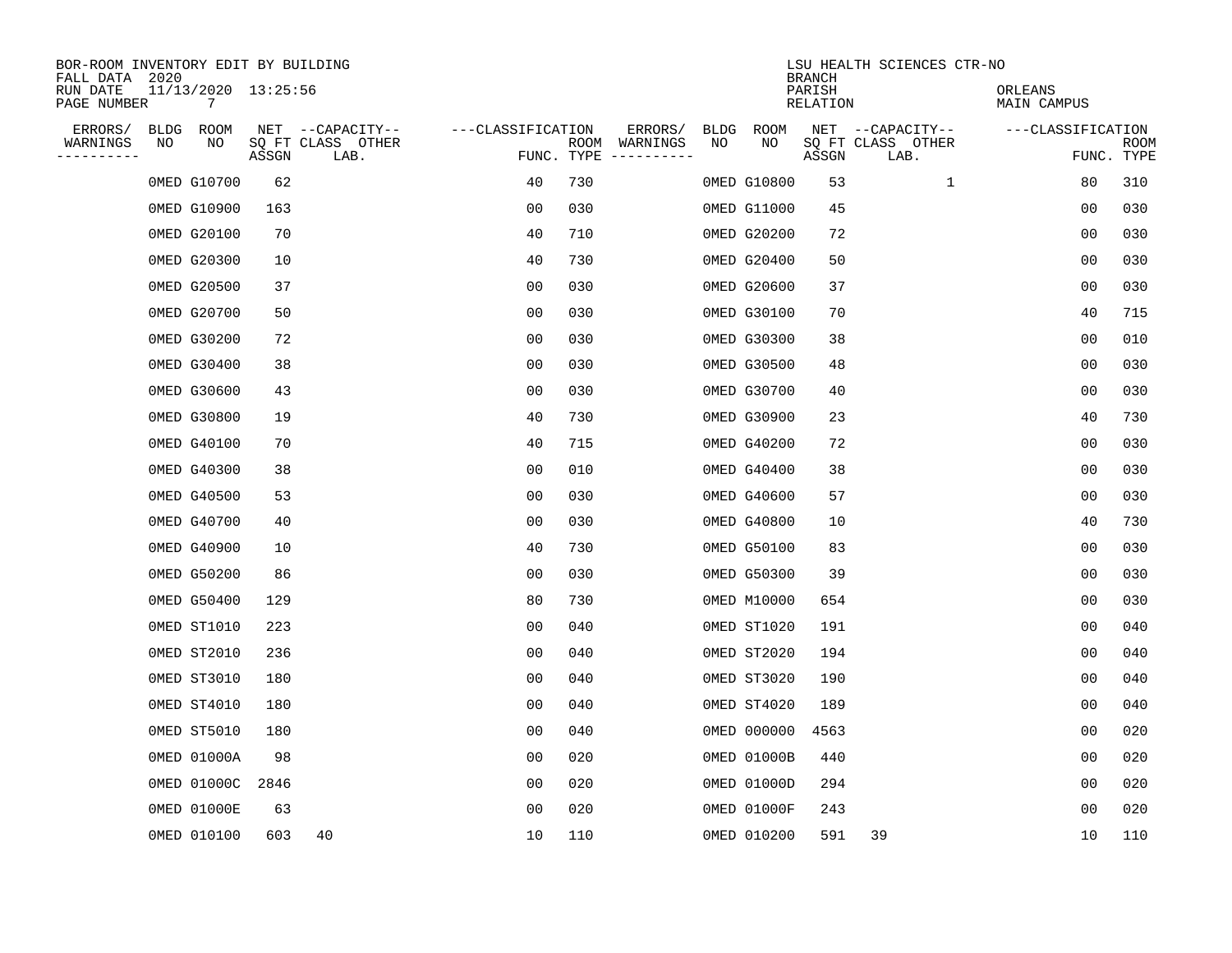| BOR-ROOM INVENTORY EDIT BY BUILDING<br>FALL DATA 2020 |             |                          |       |                           |              |                   |            |                              |             |             | <b>BRANCH</b>             |                           | LSU HEALTH SCIENCES CTR-NO |                        |                |                           |
|-------------------------------------------------------|-------------|--------------------------|-------|---------------------------|--------------|-------------------|------------|------------------------------|-------------|-------------|---------------------------|---------------------------|----------------------------|------------------------|----------------|---------------------------|
| RUN DATE<br>PAGE NUMBER                               |             | 11/13/2020 13:25:56<br>8 |       |                           |              |                   |            |                              |             |             | PARISH<br><b>RELATION</b> |                           |                            | ORLEANS<br>MAIN CAMPUS |                |                           |
| ERRORS/                                               | <b>BLDG</b> | ROOM                     |       | NET --CAPACITY--          |              | ---CLASSIFICATION |            | ERRORS/                      | <b>BLDG</b> | <b>ROOM</b> |                           | NET --CAPACITY--          |                            | ---CLASSIFICATION      |                |                           |
| WARNINGS<br>----------                                | NO          | NO                       | ASSGN | SQ FT CLASS OTHER<br>LAB. |              |                   | FUNC. TYPE | ROOM WARNINGS<br>----------- | NO          | NO          | ASSGN                     | SQ FT CLASS OTHER<br>LAB. |                            |                        |                | <b>ROOM</b><br>FUNC. TYPE |
|                                                       |             | 0MED 010300              | 589   | 39                        |              | 10                | 110        |                              |             | 0MED 010400 | 576                       | 38                        |                            |                        | 10             | 110                       |
|                                                       |             | 0MED 01050A              | 524   |                           |              | 40                | 730        |                              |             | 0MED 01050B | 150                       |                           |                            |                        | 40             | 730                       |
|                                                       |             | 0MED 010500              | 182   |                           |              | 40                | 655        |                              |             | 0MED 010600 | 64                        |                           |                            |                        | 0 <sub>0</sub> | 010                       |
|                                                       |             | 0MED 010700              | 213   |                           |              | 40                | 710        |                              |             | 0MED 010800 | 49                        |                           |                            |                        | 40             | 730                       |
|                                                       |             | 0MED 010900              | 79    |                           | $\mathbf{1}$ | 10                | 310        |                              |             | 0MED 011000 | 539                       |                           | 36                         |                        | 40             | 410                       |
|                                                       |             | 0MED 011100              | 248   |                           |              | 70                | 865        |                              |             | 0MED 011200 | 277                       |                           |                            |                        | 90             | 630                       |
|                                                       |             | 0MED 02000A              | 389   |                           |              | 80                | 880        |                              |             | 0MED 02000B | 139                       |                           |                            |                        | 0 <sub>0</sub> | 020                       |
|                                                       |             | 0MED 02000C              | 327   |                           |              | 0 <sub>0</sub>    | 020        |                              |             | 0MED 02000D | 850                       |                           |                            |                        | 0 <sub>0</sub> | 020                       |
|                                                       |             | 0MED 02000E              | 613   |                           |              | 0 <sub>0</sub>    | 020        |                              |             | 0MED 02000F | 834                       |                           |                            |                        | 0 <sub>0</sub> | 020                       |
|                                                       |             | 0MED 02000G              | 144   |                           |              | 0 <sub>0</sub>    | 020        |                              |             | 0MED 02000H | 117                       |                           |                            |                        | 0 <sub>0</sub> | 020                       |
|                                                       |             | 0MED 020100              | 280   |                           |              | 40                | 350        |                              |             | 0MED 020200 | 157                       |                           | $\mathbf{1}$               |                        | 10             | 310                       |
|                                                       |             | 0MED 020300              | 72    |                           |              | 40                | 730        | 9                            |             | 0MED 020400 | 94                        |                           | 10                         |                        | 20             | 220                       |
|                                                       |             | 0MED 020500              | 112   | 10                        |              | 20                | 220        |                              |             | 0MED 020600 | 205                       |                           | 10                         |                        | 20             | 220                       |
|                                                       |             | 0MED 020700              | 187   | 10                        |              | 20                | 220        |                              |             | 0MED 020800 | 59                        |                           | 4                          |                        | 40             | 410                       |
|                                                       |             | 0MED 020900              | 30    |                           |              | 40                | 730        |                              |             | 0MED 021000 | 33                        |                           |                            |                        | 00             | 010                       |
|                                                       |             | 0MED 021100              | 288   |                           | 19           | 40                | 410        |                              |             | 0MED 021200 | 63                        |                           | 4                          |                        | 40             | 410                       |
|                                                       |             | 0MED 021300              | 348   | 10                        |              | 20                | 220        |                              |             | 0MED 021400 | 149                       |                           |                            |                        | 40             | 730                       |
|                                                       |             | 0MED 021500              | 328   | 10                        |              | 20                | 220        |                              |             | 0MED 021600 | 297                       |                           | 10                         |                        | 20             | 220                       |
|                                                       |             | 0MED 021700              | 79    |                           |              | 40                | 730        |                              |             | 0MED 021800 | 166                       |                           | $\mathbf 1$                |                        | 40             | 310                       |
|                                                       |             | 0MED 021900              | 82    |                           | 1            | 10                | 310        |                              |             | 0MED 022000 | 91                        |                           | 1                          |                        | 10             | 310                       |
|                                                       |             | 0MED 03000A              | 373   |                           |              | 80                | 880        |                              |             | 0MED 03000B | 41                        |                           | 1                          |                        | 80             | 310                       |
|                                                       |             | 0MED 03000C              | 109   |                           |              | 0 <sub>0</sub>    | 020        |                              |             | 0MED 03000D | 664                       |                           |                            |                        | 0 <sub>0</sub> | 020                       |
|                                                       |             | 0MED 03000E              | 98    |                           |              | 0 <sub>0</sub>    | 020        |                              |             | 0MED 03000F | 357                       |                           |                            |                        | 0 <sub>0</sub> | 020                       |
|                                                       |             | 0MED 03000G              | 832   |                           |              | 0 <sub>0</sub>    | 020        |                              |             | 0MED 03000H | 190                       |                           |                            |                        | 40             | 730                       |
|                                                       |             | 0MED 030100              | 278   |                           |              | 10                | 350        |                              |             | 0MED 030200 | 156                       |                           | $\mathbf 1$                |                        | 10             | 310                       |
|                                                       |             | 0MED 030300              | 86    |                           | 1            | 10                | 310        |                              |             | 0MED 030400 | 88                        |                           | 1                          |                        | 10             | 310                       |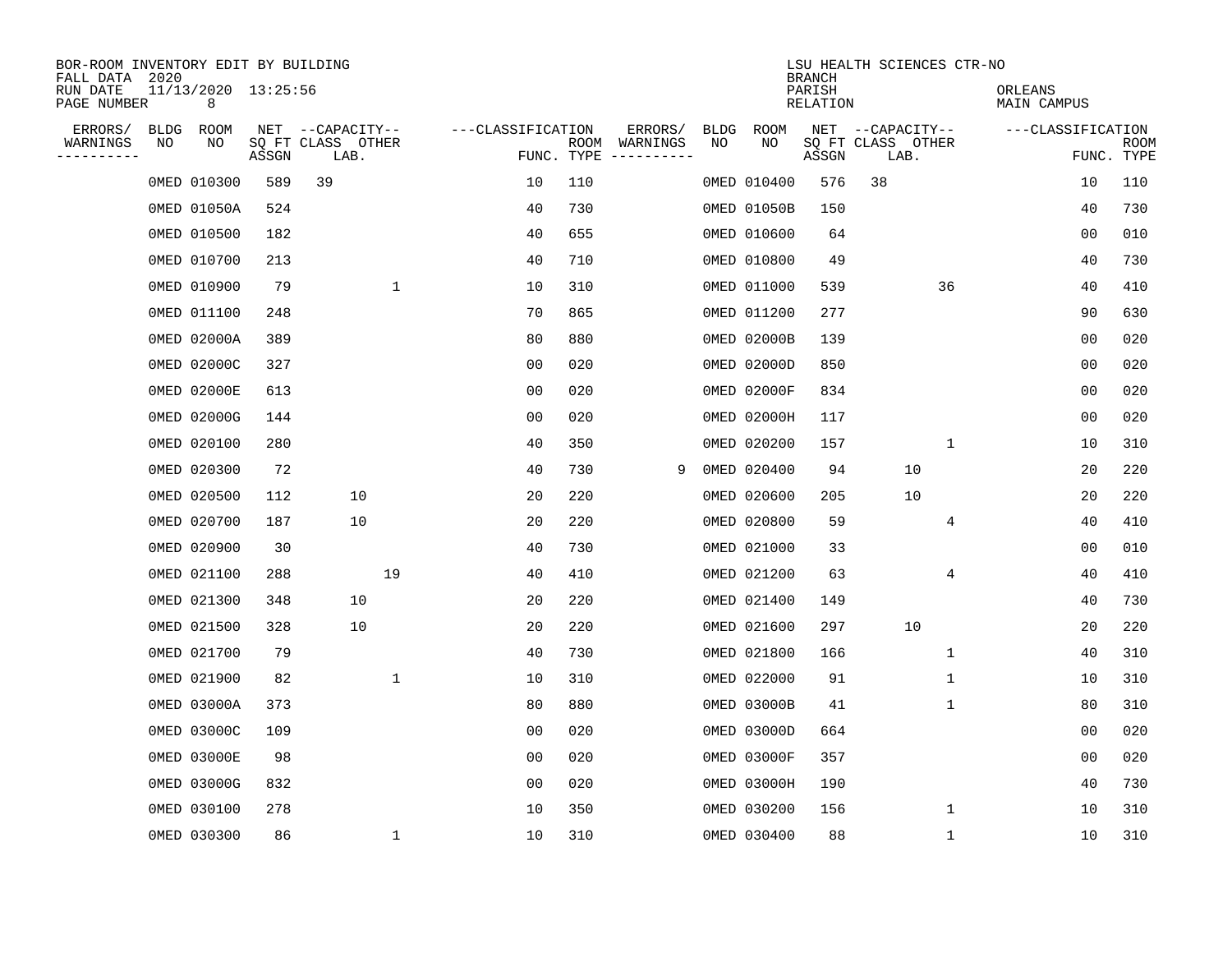| BOR-ROOM INVENTORY EDIT BY BUILDING<br>FALL DATA 2020 |             |                          |       |                           |                   |                    |                         |             |             | <b>BRANCH</b>      | LSU HEALTH SCIENCES CTR-NO |                        |                           |
|-------------------------------------------------------|-------------|--------------------------|-------|---------------------------|-------------------|--------------------|-------------------------|-------------|-------------|--------------------|----------------------------|------------------------|---------------------------|
| RUN DATE<br>PAGE NUMBER                               |             | 11/13/2020 13:25:56<br>9 |       |                           |                   |                    |                         |             |             | PARISH<br>RELATION |                            | ORLEANS<br>MAIN CAMPUS |                           |
| ERRORS/                                               | <b>BLDG</b> | ROOM                     |       | NET --CAPACITY--          | ---CLASSIFICATION |                    | ERRORS/                 | <b>BLDG</b> | <b>ROOM</b> |                    | NET --CAPACITY--           | ---CLASSIFICATION      |                           |
| WARNINGS<br>----------                                | NO          | NO                       | ASSGN | SQ FT CLASS OTHER<br>LAB. |                   | ROOM<br>FUNC. TYPE | WARNINGS<br>----------- | NO          | NO          | ASSGN              | SQ FT CLASS OTHER<br>LAB.  |                        | <b>ROOM</b><br>FUNC. TYPE |
|                                                       |             | 0MED 030500              | 88    | 1                         | 10                | 310                |                         |             | 0MED 030600 | 135                | 1                          | 60                     | 310                       |
|                                                       |             | 0MED 030700              | 86    | 1                         | 10                | 310                |                         |             | 0MED 030800 | 80                 | 1                          | 80                     | 310                       |
|                                                       |             | 0MED 030900              | 86    | 1                         | 10                | 310                |                         |             | 0MED 031000 | 80                 | 1                          | 10                     | 310                       |
|                                                       |             | 0MED 031100              | 88    | 1                         | 60                | 310                |                         |             | 0MED 031200 | 88                 | 1                          | 10                     | 310                       |
|                                                       |             | 0MED 031300              | 87    | $\mathbf 1$               | 10                | 310                |                         |             | 0MED 031400 | 80                 | $\mathbf 1$                | 10                     | 310                       |
|                                                       |             | 0MED 031500              | 87    | 1                         | 10                | 310                |                         |             | 0MED 031600 | 80                 | 1                          | 10                     | 310                       |
|                                                       |             | 0MED 031700              | 88    | $\mathbf{1}$              | 10                | 310                |                         |             | 0MED 031800 | 80                 | 1                          | 80                     | 310                       |
|                                                       |             | 0MED 031900              | 171   | 1                         | 10                | 310                |                         |             | 0MED 032000 | 229                |                            | 40                     | 350                       |
|                                                       |             | 0MED 032100              | 160   | $\mathbf{1}$              | 80                | 310                |                         |             | 0MED 032200 | 81                 | 1                          | 80                     | 310                       |
|                                                       |             | 0MED 032300              | 85    | 1                         | 10                | 310                |                         |             | 0MED 032400 | 80                 | 1                          | 80                     | 310                       |
|                                                       |             | 0MED 032500              | 85    | 1                         | 10                | 310                |                         |             | 0MED 032600 | 80                 | 1                          | 10                     | 310                       |
|                                                       |             | 0MED 032700              | 85    | 1                         | 80                | 310                |                         |             | 0MED 032800 | 173                |                            | 0 <sub>0</sub>         | 020                       |
|                                                       |             | 0MED 032900              | 85    | 1                         | 80                | 310                |                         |             | 0MED 033000 | 80                 | 1                          | 10                     | 310                       |
|                                                       |             | 0MED 033100              | 85    | 1                         | 80                | 310                |                         |             | 0MED 033200 | 80                 | 1                          | 60                     | 310                       |
|                                                       |             | 0MED 033300              | 143   | 1                         | 60                | 310                |                         |             | 0MED 033400 | 81                 | 1                          | 10                     | 310                       |
|                                                       |             | 0MED 033500              | 81    | 1                         | 10                | 310                |                         |             | 0MED 033600 | 80                 | 1                          | 80                     | 310                       |
|                                                       |             | 0MED 033700              | 80    | 1                         | 10                | 310                |                         |             | 0MED 033800 | 81                 | 1                          | 40                     | 310                       |
|                                                       |             | 0MED 033900              | 81    | 1                         | 10                | 310                |                         |             | 0MED 034000 | 166                | 1                          | 10                     | 310                       |
|                                                       |             | 0MED 04000A              | 373   |                           | 80                | 880                |                         |             | 0MED 04000B | 41                 | 1                          | 80                     | 310                       |
|                                                       |             | 0MED 04000C              | 109   |                           | 0 <sub>0</sub>    | 020                |                         |             | 0MED 04000D | 666                |                            | 0 <sub>0</sub>         | 020                       |
|                                                       |             | <b>OMED 04000E</b>       | 98    |                           | 0 <sub>0</sub>    | 020                |                         |             | 0MED 04000F | 357                |                            | 0 <sub>0</sub>         | 020                       |
|                                                       |             | 0MED 04000G              | 675   |                           | 0 <sub>0</sub>    | 020                |                         |             | 0MED 04000H | 190                |                            | 40                     | 730                       |
|                                                       |             | 0MED 040100              | 278   |                           | 40                | 350                |                         |             | 0MED 040200 | 156                | 1                          | 60                     | 310                       |
|                                                       |             | 0MED 040300              | 86    | $\mathbf 1$               | 40                | 310                |                         |             | 0MED 040400 | 88                 | 1                          | 10                     | 310                       |
|                                                       |             | 0MED 040500              | 88    | 1                         | 10                | 310                |                         |             | 0MED 040600 | 135                |                            | 40                     | 730                       |
|                                                       |             | 0MED 040700              | 86    | 1                         | 10                | 310                |                         |             | 0MED 040800 | 80                 | 1                          | 80                     | 310                       |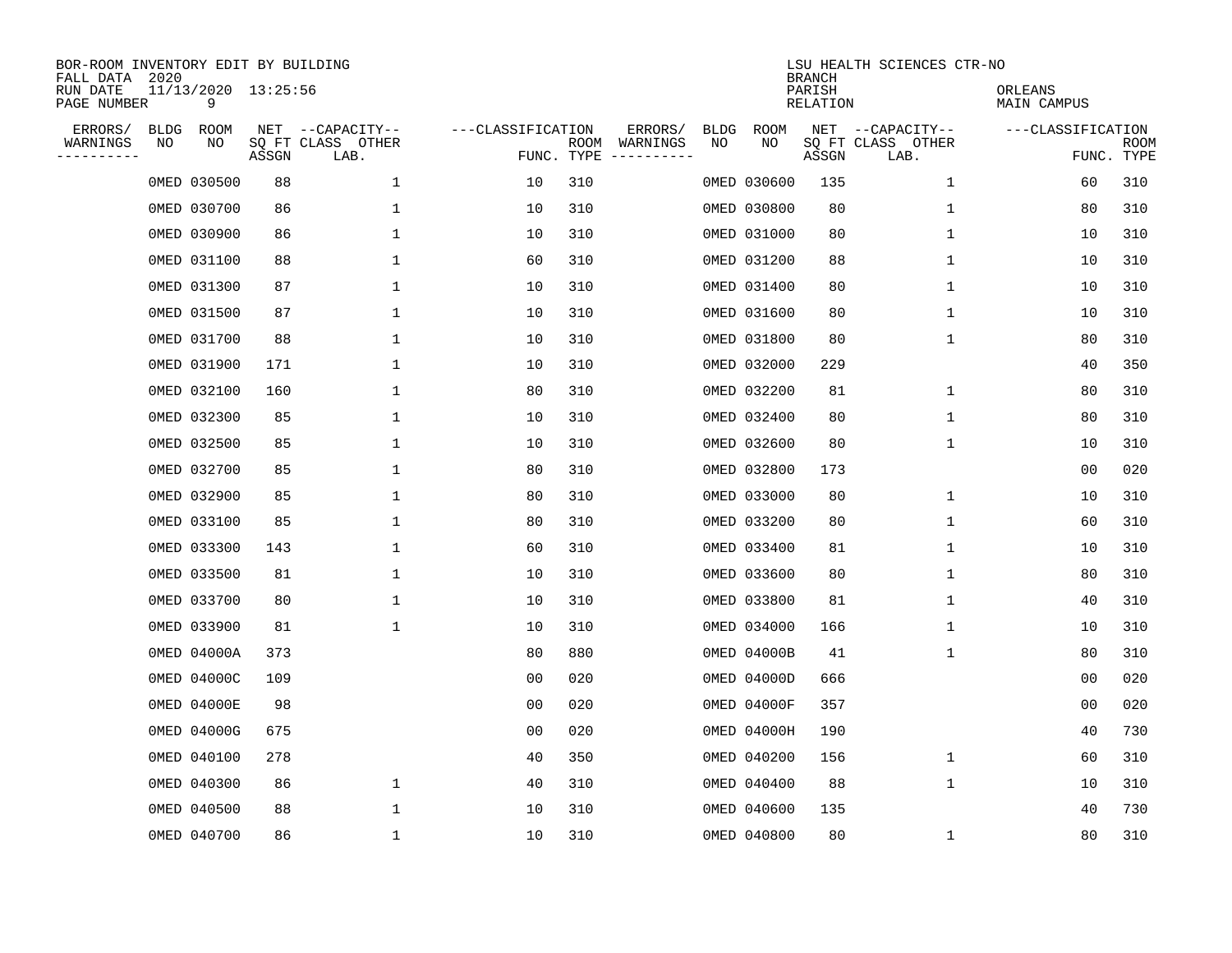| BOR-ROOM INVENTORY EDIT BY BUILDING<br>FALL DATA 2020 |    |                           |       |                           |                   |     |                                      |    |                                                  | <b>BRANCH</b>      | LSU HEALTH SCIENCES CTR-NO                                                                                                                          |                            |                    |
|-------------------------------------------------------|----|---------------------------|-------|---------------------------|-------------------|-----|--------------------------------------|----|--------------------------------------------------|--------------------|-----------------------------------------------------------------------------------------------------------------------------------------------------|----------------------------|--------------------|
| RUN DATE<br>PAGE NUMBER                               |    | 11/13/2020 13:25:56<br>10 |       |                           |                   |     |                                      |    |                                                  | PARISH<br>RELATION |                                                                                                                                                     | ORLEANS<br>MAIN CAMPUS     |                    |
| ERRORS/                                               |    | BLDG ROOM                 |       | NET --CAPACITY--          | ---CLASSIFICATION |     | ERRORS/                              |    | BLDG ROOM                                        |                    | NET --CAPACITY--                                                                                                                                    | ---CLASSIFICATION          |                    |
| WARNINGS<br>----------                                | NO | NO                        | ASSGN | SQ FT CLASS OTHER<br>LAB. |                   |     | ROOM WARNINGS<br>FUNC. TYPE $------$ | NO | NO.                                              | ASSGN              | SQ FT CLASS OTHER<br>LAB.                                                                                                                           |                            | ROOM<br>FUNC. TYPE |
|                                                       |    | 0MED 040900               | 86    | $\mathbf{1}$              | 10                | 310 |                                      |    | 0MED 041000                                      | 80                 |                                                                                                                                                     | 30                         | 730                |
|                                                       |    | 0MED 041100               | 88    | 1                         | 10                | 310 |                                      |    | 0MED 041200                                      | 88                 | $\mathbf{1}$                                                                                                                                        | 10                         | 310                |
|                                                       |    | 0MED 041300               | 87    | 1                         | 10                | 310 |                                      |    | 0MED 041400                                      | 80                 | $\mathbf{1}$                                                                                                                                        | 80                         | 310                |
|                                                       |    | 0MED 041500               | 87    | 1                         | 10                | 310 |                                      |    | 0MED 041600                                      | 80                 | $\mathbf 1$                                                                                                                                         | 40                         | 310                |
|                                                       |    | 0MED 041700               | 88    | $\mathbf 1$               | 40                | 310 |                                      |    | 0MED 041800                                      | 80                 | $\mathbf 1$                                                                                                                                         | 40                         | 310                |
|                                                       |    | 0MED 041900               | 171   | 1                         | 40                | 310 |                                      |    | 0MED 042000                                      | 229                |                                                                                                                                                     | 40                         | 350                |
|                                                       |    | 0MED 042100               | 160   | $\mathbf 1$               | 10                | 310 |                                      |    | 0MED 042200                                      | 81                 | $\mathbf 1$                                                                                                                                         | 40                         | 310                |
|                                                       |    | 0MED 042300               | 85    | $\mathbf{1}$              | 80                | 310 |                                      |    | 0MED 042400                                      | 80                 | $\mathbf 1$                                                                                                                                         | 10                         | 310                |
|                                                       |    | 0MED 042500               | 85    | $\mathbf{1}$              | 10                | 310 |                                      |    | 0MED 042600                                      | 80                 | $\mathbf 1$                                                                                                                                         | 10                         | 310                |
|                                                       |    | 0MED 042700               | 85    | $\mathbf{1}$              | 10                | 310 |                                      |    | 0MED 042800                                      | 173                |                                                                                                                                                     | 0 <sub>0</sub>             | 020                |
|                                                       |    | 0MED 042900               | 85    | 1                         | 40                | 310 |                                      |    | 0MED 043000                                      | 80                 | 1                                                                                                                                                   | 10                         | 310                |
|                                                       |    | 0MED 043200               | 80    | $\mathbf{1}$              | 10                | 310 |                                      |    | 0MED 043300                                      | 232                | $\mathbf 1$                                                                                                                                         | 80                         | 310                |
|                                                       |    | 0MED 043400               | 81    | $\mathbf{1}$              | 10                | 310 |                                      |    | 0MED 043500                                      | 81                 | $\mathbf 1$                                                                                                                                         | 40                         | 310                |
|                                                       |    | 0MED 043600               | 80    | $\mathbf 1$               | 10                | 310 |                                      |    | 0MED 043700                                      | 80                 | 1                                                                                                                                                   | 10                         | 310                |
|                                                       |    | 0MED 043800               | 81    | 1                         | 10                | 310 |                                      |    | 0MED 043900                                      | 130                | $\mathbf{1}$                                                                                                                                        | 40                         | 310                |
|                                                       |    | 0MED 044000               | 279   | $\mathbf{1}$              | 40                | 310 |                                      |    | 0MED 05000A                                      | 470                |                                                                                                                                                     | 00                         | 020                |
|                                                       |    | 0MED 999999               | 192   |                           | 0 <sub>0</sub>    | 040 |                                      |    | TOTAL NUMBER CLASSROOMS<br>TOTAL NUMBER LABS 210 |                    | TOTAL ASSIGNABLE & UNASSIGNABLE SQFT:<br>TOTAL NET ASSIGN SQ. FT. IN ROOM FILE<br>TOTAL NUMBER COMPUTER CLASSROOMS<br>TOTAL NUMBER SPECIAL LABS 220 | 39,106<br>18,168<br>4<br>7 |                    |
|                                                       |    | 0001 A31000               | 176   |                           | 00                | 030 |                                      |    | 0001 BRAKRM                                      | 65                 |                                                                                                                                                     | 70                         | 655                |
|                                                       |    | 0001 CONST1 1285          |       |                           | 82                | 082 |                                      |    | 0001 CONST2 12843                                |                    |                                                                                                                                                     | 82                         | 082                |
|                                                       |    | 0001 CONST3 20645         |       |                           | 82                | 082 |                                      |    | 0001 CONST4 19790                                |                    |                                                                                                                                                     | 82                         | 082                |
|                                                       |    | 0001 CONST6 9989          |       |                           | 82                | 082 |                                      |    | 0001 CONST7 8193                                 |                    |                                                                                                                                                     | 82                         | 082                |
|                                                       |    | 0001 LOBBY1               | 861   |                           | 82                | 082 |                                      |    | 0001 MENLOC                                      | 867                |                                                                                                                                                     | 81                         | 081                |
|                                                       |    | 0001 PARK01 10825         |       |                           | 70                | 740 |                                      |    | 0001 VEND00                                      | 286                |                                                                                                                                                     | 70                         | 660                |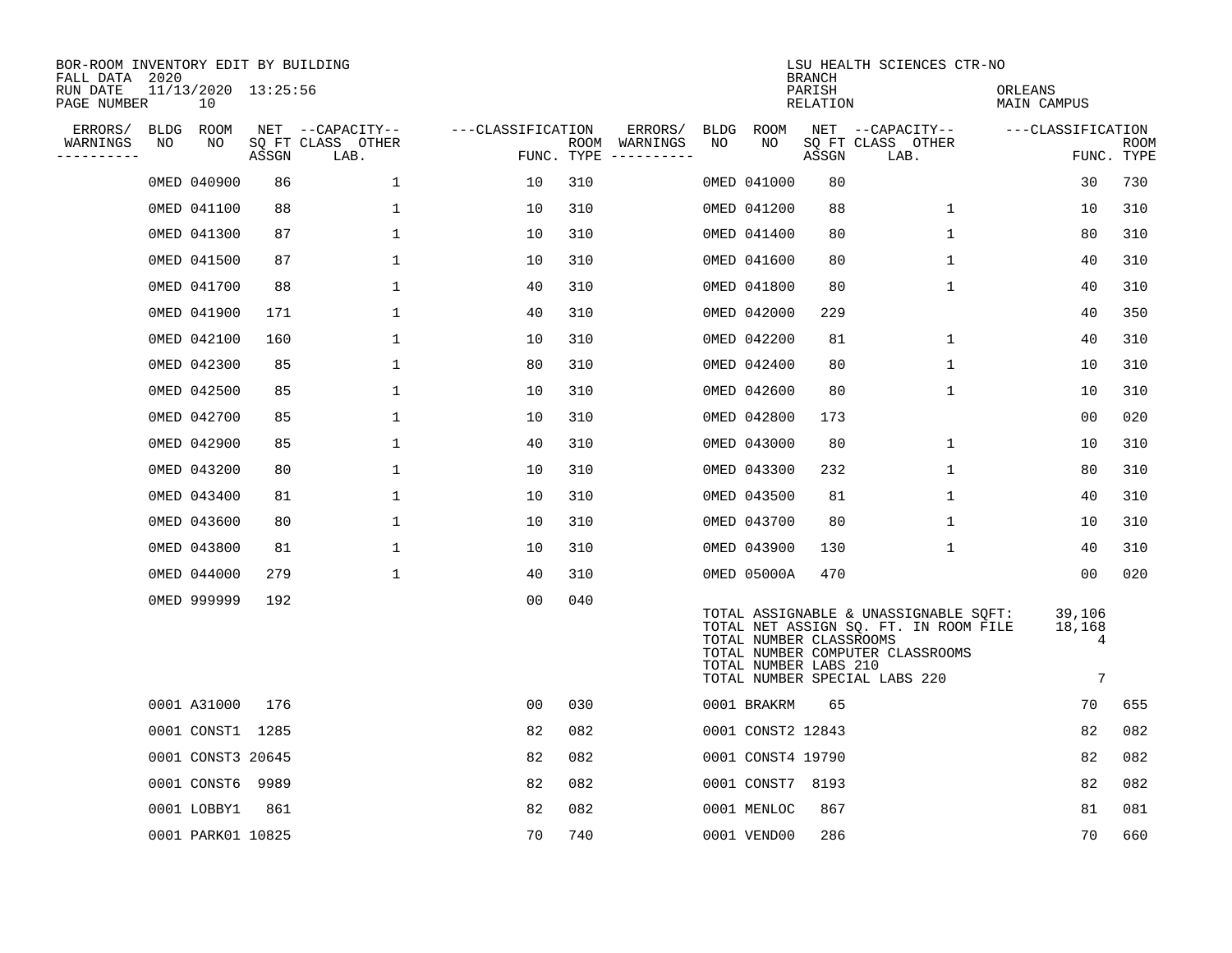| BOR-ROOM INVENTORY EDIT BY BUILDING<br>FALL DATA 2020 |      |                           |       |                           |                   |            |                              |      |                   | <b>BRANCH</b>             | LSU HEALTH SCIENCES CTR-NO |                        |                           |
|-------------------------------------------------------|------|---------------------------|-------|---------------------------|-------------------|------------|------------------------------|------|-------------------|---------------------------|----------------------------|------------------------|---------------------------|
| RUN DATE<br>PAGE NUMBER                               |      | 11/13/2020 13:25:56<br>11 |       |                           |                   |            |                              |      |                   | PARISH<br><b>RELATION</b> |                            | ORLEANS<br>MAIN CAMPUS |                           |
| ERRORS/                                               | BLDG | ROOM                      |       | NET --CAPACITY--          | ---CLASSIFICATION |            | ERRORS/                      | BLDG | <b>ROOM</b>       |                           | NET --CAPACITY--           | ---CLASSIFICATION      |                           |
| WARNINGS<br>----------                                | ΝO   | NO                        | ASSGN | SQ FT CLASS OTHER<br>LAB. |                   | FUNC. TYPE | ROOM WARNINGS<br>----------- | NO   | NO                | ASSGN                     | SQ FT CLASS OTHER<br>LAB.  |                        | <b>ROOM</b><br>FUNC. TYPE |
|                                                       |      | 0001 0A3100               | 128   |                           | 83                | 083        |                              |      | 0001 0A3200       | 122                       |                            | 10                     | 315                       |
|                                                       |      | 0001 0A3300               | 115   | 1                         | 40                | 310        |                              |      | 0001 0A3800       | 203                       |                            | 00                     | 030                       |
|                                                       |      | 0001 0A420C               | 109   | $\mathbf 1$               | 40                | 310        |                              |      | 0001 0A4600       | 203                       |                            | 00                     | 030                       |
|                                                       |      | 0001 0A4800               | 176   |                           | 0 <sub>0</sub>    | 030        |                              |      | 0001 0B0000 34439 |                           |                            | 82                     | 082                       |
|                                                       |      | 0001 000000 12203         |       |                           | 0 <sub>0</sub>    | 020        |                              |      | 0001 010000       | 4970                      |                            | 00                     | 020                       |
|                                                       |      | 0001 010100               | 56    |                           | 70                | 730        |                              |      | 0001 010200       | 487                       |                            | 81                     | 081                       |
|                                                       |      | 0001 0103A1               | 17    |                           | 81                | 081        |                              |      | 0001 01030A       | 236                       |                            | 81                     | 081                       |
|                                                       |      | 0001 010300               | 1055  |                           | 70                | 730        |                              |      | 0001 0105A1       | 233                       |                            | 81                     | 081                       |
|                                                       |      | 0001 01050A               | 219   |                           | 81                | 081        |                              |      | 0001 010500       | 173                       |                            | 81                     | 081                       |
|                                                       |      | 0001 01060A               | 301   |                           | 81                | 081        |                              |      | 0001 010600       | 258                       |                            | 81                     | 081                       |
|                                                       |      | 0001 0108B1               | 216   |                           | 70                | 720        |                              |      | 0001 01080A       | 778                       |                            | 0 <sub>0</sub>         | 020                       |
|                                                       |      | 0001 01080B               | 1042  |                           | 70                | 720        |                              |      | 0001 010800       | 395                       |                            | 0 <sub>0</sub>         | 020                       |
|                                                       |      | 0001 01090A               | 208   |                           | 70                | 315        |                              |      | 0001 01090B       | 4                         |                            | 70                     | 590                       |
|                                                       |      | 0001 01090C               | 70    |                           | 00                | 020        |                              |      | 0001 01090E       | 748                       | 1                          | 70                     | 310                       |
|                                                       |      | 0001 01090F               | 199   |                           | 0 <sub>0</sub>    | 020        |                              |      | 0001 01090G       | 46                        |                            | 70                     | 730                       |
|                                                       |      | 0001 010900               | 158   |                           | 70                | 315        |                              |      | 0001 011000       | 271                       | $\mathbf 1$                | 70                     | 310                       |
|                                                       |      | 0001 01110A               | 171   |                           | 40                | 350        |                              |      | 0001 01110B       | 298                       | 1                          | 70                     | 310                       |
|                                                       |      | 0001 01110C               | 77    |                           | 70                | 730        |                              |      | 0001 01110D       | 39                        |                            | 70                     | 730                       |
|                                                       |      | 0001 011100               | 509   |                           | 40                | 350        |                              |      | 0001 01120A       | 259                       |                            | 70                     | 865                       |
|                                                       |      | 0001 01120B               | 144   |                           | 0 <sub>0</sub>    | 030        |                              |      | 0001 011200       | 88                        |                            | 0 <sub>0</sub>         | 030                       |
|                                                       |      | 0001 011300               | 269   |                           | 0 <sub>0</sub>    | 030        |                              |      | 0001 011400       | 93                        | $\mathbf 1$                | 70                     | 310                       |
|                                                       |      | 0001 01150A               | 226   |                           | 0 <sub>0</sub>    | 030        |                              |      | 0001 011500       | 291                       |                            | 0 <sub>0</sub>         | 030                       |
|                                                       |      | 0001 011600               | 250   |                           | 0 <sub>0</sub>    | 030        |                              |      | 0001 01170A       | 159                       |                            | 0 <sub>0</sub>         | 030                       |
|                                                       |      | 0001 01170B               | 120   |                           | 0 <sub>0</sub>    | 030        |                              |      | 0001 01170C       | 8                         |                            | 0 <sub>0</sub>         | 030                       |
|                                                       |      | 0001 011700               | 136   |                           | 0 <sub>0</sub>    | 030        |                              |      | 0001 011800       | 44                        |                            | 0 <sub>0</sub>         | 030                       |
|                                                       |      | 0001 01190A               | 56    |                           | 0 <sub>0</sub>    | 020        |                              |      | 0001 011900       | 169                       |                            | 0 <sub>0</sub>         | 020                       |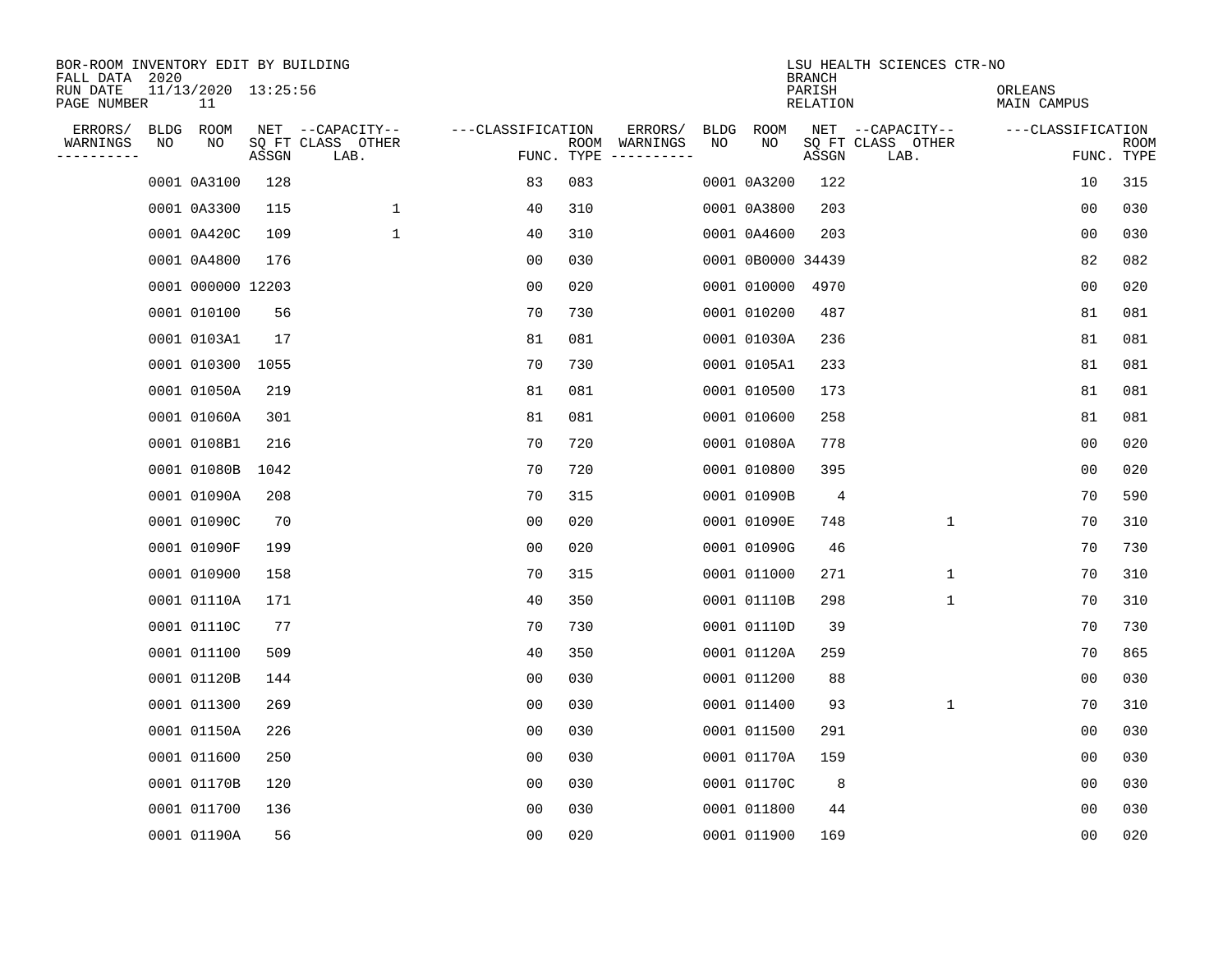| BOR-ROOM INVENTORY EDIT BY BUILDING<br>FALL DATA 2020 |      |                           |                 |                           |                   |      |                         |             |                  | <b>BRANCH</b>             | LSU HEALTH SCIENCES CTR-NO |                        |                           |
|-------------------------------------------------------|------|---------------------------|-----------------|---------------------------|-------------------|------|-------------------------|-------------|------------------|---------------------------|----------------------------|------------------------|---------------------------|
| RUN DATE<br>PAGE NUMBER                               |      | 11/13/2020 13:25:56<br>12 |                 |                           |                   |      |                         |             |                  | PARISH<br><b>RELATION</b> |                            | ORLEANS<br>MAIN CAMPUS |                           |
| ERRORS/                                               | BLDG | ROOM                      |                 | NET --CAPACITY--          | ---CLASSIFICATION |      | ERRORS/                 | <b>BLDG</b> | <b>ROOM</b>      |                           | NET --CAPACITY--           | ---CLASSIFICATION      |                           |
| WARNINGS<br>----------                                | NO   | NO                        | ASSGN           | SQ FT CLASS OTHER<br>LAB. | FUNC. TYPE        | ROOM | WARNINGS<br>----------- | NO          | NO               | ASSGN                     | SQ FT CLASS OTHER<br>LAB.  |                        | <b>ROOM</b><br>FUNC. TYPE |
|                                                       |      | 0001 012000               | 21              |                           | 00                | 010  |                         |             | 0001 01210A 3203 |                           | 214                        | 10                     | 110                       |
|                                                       |      | 0001 012100               | 480             |                           | 0 <sub>0</sub>    | 020  |                         |             | 0001 01220F      | 96                        |                            | 0 <sub>0</sub>         | 030                       |
|                                                       |      | 0001 01220G               | 103             |                           | 0 <sub>0</sub>    | 030  |                         |             | 0001 01220H      | 164                       |                            | 40                     | 730                       |
|                                                       |      | 0001 01220I               | 106             |                           | 0 <sub>0</sub>    | 020  |                         |             | 0001 01220J      | 75                        |                            | 40                     | 730                       |
|                                                       |      | 0001 01220K               | $7\phantom{.0}$ |                           | 70                | 730  |                         |             | 0001 01220L      | 17                        |                            | 70                     | 730                       |
|                                                       |      | 0001 012200               | 1355            |                           | 90                | 650  |                         |             | 0001 0123A1      | 135                       | $\mathbf{1}$               | 40                     | 310                       |
|                                                       |      | 0001 0123A2               | 166             |                           | 40                | 350  |                         |             | 0001 0123A3      | 221                       | $\mathbf{1}$               | 40                     | 310                       |
|                                                       |      | 0001 012301               | 103             |                           | 40                | 315  |                         |             | 0001 0123U1      | 12                        |                            | 40                     | 315                       |
|                                                       |      | 0001 01230A               | 62              |                           | 40                | 315  |                         |             | 0001 01230B      | 152                       | 1                          | 40                     | 310                       |
|                                                       |      | 0001 01230C               | 18              |                           | 40                | 315  |                         |             | 0001 01230D      | 102                       | $\mathbf 1$                | 10                     | 310                       |
|                                                       |      | 0001 01230E               | 123             | 1                         | 10                | 310  |                         |             | 0001 01230F      | 94                        | $\mathbf{1}$               | 30                     | 310                       |
|                                                       |      | 0001 01230G               | 96              | $\mathbf{1}$              | 10                | 310  |                         |             | 0001 01230H      | 99                        | $\mathbf{1}$               | 10                     | 310                       |
|                                                       |      | 0001 01230I               | 118             | 1                         | 30                | 310  |                         |             | 0001 01230K      | 289                       |                            | 40                     | 350                       |
|                                                       |      | 0001 01230L               | 104             |                           | 00                | 030  |                         |             | 0001 01230M      | 117                       |                            | 00                     | 030                       |
|                                                       |      | 0001 01230N               | 120             |                           | 0 <sub>0</sub>    | 030  |                         |             | 0001 01230P      | 36                        |                            | 40                     | 730                       |
|                                                       |      | 0001 01230Q               | 110             | 1                         | 40                | 310  |                         |             | 0001 01230R      | 152                       | 1                          | 10                     | 310                       |
|                                                       |      | 0001 01230S               | 165             | 1                         | 10                | 310  |                         |             | 0001 01230T      | 152                       |                            | 40                     | 315                       |
|                                                       |      | 0001 01230U               | 118             | $\mathbf{1}$              | 40                | 310  |                         |             | 0001 01230V      | 117                       | 1                          | 10                     | 310                       |
|                                                       |      | 0001 01230W               | 12              |                           | 0 <sub>0</sub>    | 030  |                         |             | 0001 012300      | 345                       | $\mathbf{1}$               | 40                     | 310                       |
|                                                       |      | 0001 01240A               | 116             | 1                         | 70                | 310  |                         |             | 0001 012400      | 196                       | 1                          | 70                     | 310                       |
|                                                       |      | 0001 01250A               | 114             |                           | 81                | 081  |                         |             | 0001 01250B      | 16                        |                            | 70                     | 315                       |
|                                                       |      | 0001 012500               | 215             |                           | 81                | 081  |                         |             | 0001 01260A      | 139                       | 9                          | 40                     | 410                       |
|                                                       |      | 0001 012600               | 116             |                           | 40                | 710  | 9                       |             | 0001 01280A      | 4                         | 5                          | 40                     | 410                       |
|                                                       |      | 0001 012800               | 139             |                           | 40                | 730  | 9                       |             | 0001 01290A      | 3                         | 5                          | 40                     | 410                       |
|                                                       |      | 0001 012900               | 134             |                           | 40                | 730  | 9                       |             | 0001 01300A      | 5                         | 5                          | 40                     | 410                       |
|                                                       |      | 0001 013000               | 119             | $\mathbf{1}$              | 40                | 310  |                         |             | 0001 01310A      | 81                        | $\mathbf{1}$               | 40                     | 310                       |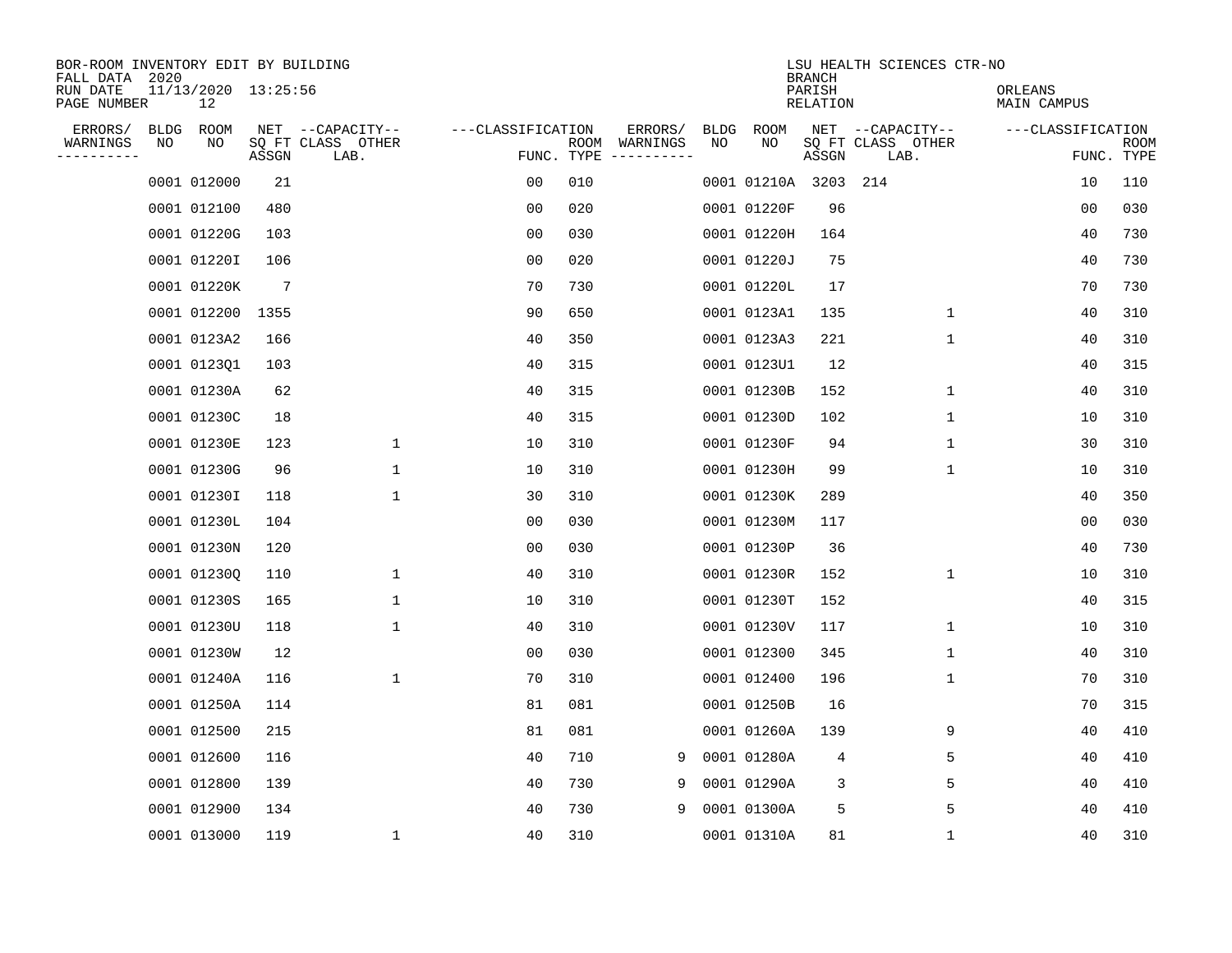| BOR-ROOM INVENTORY EDIT BY BUILDING<br>FALL DATA 2020 |             |                           |       |                           |                   |     |                                      |             |             | <b>BRANCH</b>             | LSU HEALTH SCIENCES CTR-NO |                        |                           |
|-------------------------------------------------------|-------------|---------------------------|-------|---------------------------|-------------------|-----|--------------------------------------|-------------|-------------|---------------------------|----------------------------|------------------------|---------------------------|
| RUN DATE<br>PAGE NUMBER                               |             | 11/13/2020 13:25:56<br>13 |       |                           |                   |     |                                      |             |             | PARISH<br><b>RELATION</b> |                            | ORLEANS<br>MAIN CAMPUS |                           |
| ERRORS/                                               | <b>BLDG</b> | ROOM                      |       | NET --CAPACITY--          | ---CLASSIFICATION |     | ERRORS/                              | <b>BLDG</b> | <b>ROOM</b> |                           | NET --CAPACITY--           | ---CLASSIFICATION      |                           |
| WARNINGS<br>----------                                | NO          | NO                        | ASSGN | SQ FT CLASS OTHER<br>LAB. |                   |     | ROOM WARNINGS<br>FUNC. TYPE $------$ | NO          | NO          | ASSGN                     | SQ FT CLASS OTHER<br>LAB.  |                        | <b>ROOM</b><br>FUNC. TYPE |
|                                                       |             | 0001 013100               | 138   | $\mathbf 1$               | 70                | 310 |                                      |             | 0001 013200 | 31                        |                            | 0 <sub>0</sub>         | 030                       |
|                                                       |             | 0001 0200P3 10862         |       |                           | 70                | 740 |                                      |             | 0001 020200 | 157                       |                            | 0 <sub>0</sub>         | 030                       |
|                                                       |             | 0001 021800               | 32    |                           | 0 <sub>0</sub>    | 020 |                                      |             | 0001 022500 | 98                        |                            | 0 <sub>0</sub>         | 030                       |
|                                                       |             | 0001 022600               | 293   | $\mathbf{1}$              | 70                | 310 |                                      |             | 0001 02270A | 156                       |                            | 40                     | 315                       |
|                                                       |             | 0001 02270B               | 85    |                           | 70                | 315 |                                      |             | 0001 022700 | 107                       |                            | 40                     | 315                       |
|                                                       |             | 0001 02280A               | 19    |                           | 30                | 315 |                                      |             | 0001 02280B | 50                        |                            | 0 <sub>0</sub>         | 030                       |
|                                                       |             | 0001 022800               | 216   | $\mathbf 1$               | 30                | 310 |                                      |             | 0001 022900 | 220                       | $\mathbf 1$                | 40                     | 310                       |
|                                                       |             | 0001 02300A               | 17    |                           | 40                | 730 |                                      |             | 0001 023000 | 222                       | $\mathbf{1}$               | 40                     | 310                       |
|                                                       |             | 0001 023100               | 174   | $\mathbf 1$               | 30                | 310 |                                      |             | 0001 023200 | 46                        |                            | 0 <sub>0</sub>         | 030                       |
|                                                       |             | 0001 02340A               | 81    |                           | 10                | 115 |                                      |             | 0001 02340B | 911                       | 61                         | 10                     | 110                       |
|                                                       |             | 0001 023400               | 473   |                           | 10                | 115 |                                      |             | 0001 0235L1 | 273                       | $\mathbf{1}$               | 40                     | 310                       |
|                                                       |             | 0001 0235L2               | 271   | $\mathbf{1}$              | 10                | 310 |                                      |             | 0001 0235L3 | 127                       | $\mathbf{1}$               | 10                     | 310                       |
|                                                       |             | 0001 0235L4               | 120   | 1                         | 10                | 310 |                                      |             | 0001 0235L5 | 114                       | 1                          | 10                     | 310                       |
|                                                       |             | 0001 0235L6               | 112   | 1                         | 30                | 310 |                                      |             | 0001 0235L7 | 134                       | 1                          | 10                     | 310                       |
|                                                       |             | 0001 0235L8               | 139   | 1                         | 30                | 310 |                                      |             | 0001 0235L9 | 268                       | 1                          | 30                     | 310                       |
|                                                       |             | 0001 0235NA               | 363   |                           | 40                | 350 |                                      |             | 0001 02350A | 1036                      |                            | 40                     | 650                       |
|                                                       |             | 0001 02350G               | 165   | 1                         | 10                | 310 |                                      |             | 0001 02350H | 155                       | 1                          | 40                     | 310                       |
|                                                       |             | 0001 02350I               | 133   | $\mathbf{1}$              | 20                | 310 |                                      |             | 0001 02350J | 118                       |                            | 40                     | 315                       |
|                                                       |             | 0001 02350K               | 201   | $\mathbf{1}$              | 30                | 310 |                                      |             | 0001 02350L | 452                       |                            | 0 <sub>0</sub>         | 020                       |
|                                                       |             | 0001 02350M               | 198   | 1                         | 10                | 310 |                                      |             | 0001 02350N | 819                       |                            | 10                     | 350                       |
|                                                       |             | 0001 023500               | 617   |                           | 0 <sub>0</sub>    | 020 |                                      |             | 0001 023600 | 183                       | 1                          | 10                     | 310                       |
|                                                       |             | 0001 023700               | 201   | 1                         | 10                | 310 |                                      |             | 0001 02380A | 102                       | 1                          | 40                     | 310                       |
|                                                       |             | 0001 023900               | 65    |                           | 40                | 710 |                                      |             | 0001 02400A | 118                       | 1                          | 40                     | 310                       |
|                                                       |             | 0001 024000               | 478   | $\mathbf{1}$              | 20                | 310 |                                      |             | 0001 024100 | 203                       | $\mathbf 1$                | 40                     | 310                       |
|                                                       |             | 0001 02420A               | 86    | $\mathbf{1}$              | 10                | 310 |                                      |             | 0001 02420B | 69                        | $\mathbf{1}$               | 10                     | 310                       |
|                                                       |             | 0001 024200               | 173   | 1                         | 40                | 310 |                                      |             | 0001 02430A | 73                        |                            | 0 <sub>0</sub>         | 030                       |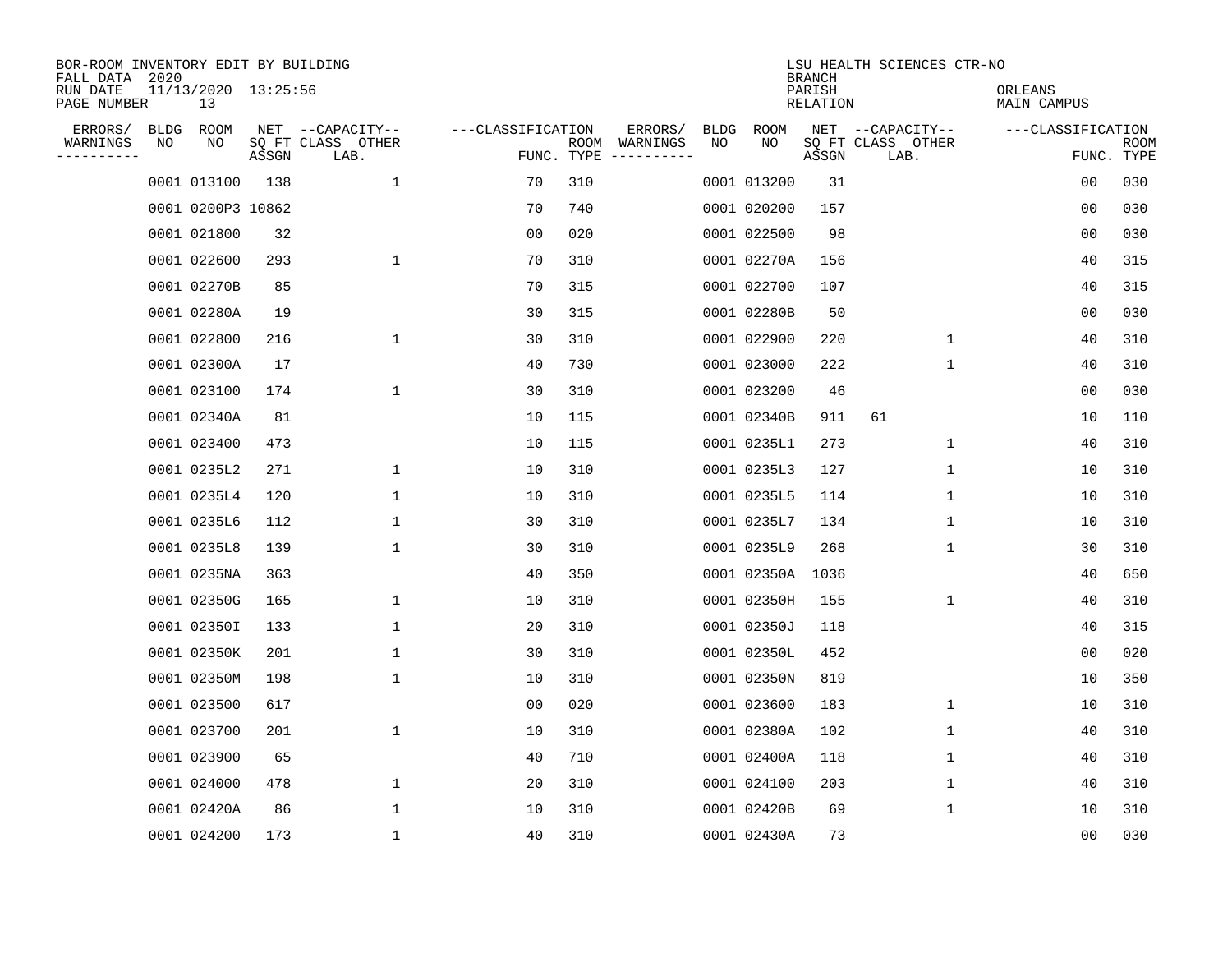| BOR-ROOM INVENTORY EDIT BY BUILDING<br>FALL DATA 2020 |             |                           |       |                           |                   |      |                                 |             |             | <b>BRANCH</b>             | LSU HEALTH SCIENCES CTR-NO |                        |                           |
|-------------------------------------------------------|-------------|---------------------------|-------|---------------------------|-------------------|------|---------------------------------|-------------|-------------|---------------------------|----------------------------|------------------------|---------------------------|
| RUN DATE<br>PAGE NUMBER                               |             | 11/13/2020 13:25:56<br>14 |       |                           |                   |      |                                 |             |             | PARISH<br><b>RELATION</b> |                            | ORLEANS<br>MAIN CAMPUS |                           |
| ERRORS/                                               | <b>BLDG</b> | ROOM                      |       | NET --CAPACITY--          | ---CLASSIFICATION |      | ERRORS/                         | <b>BLDG</b> | <b>ROOM</b> |                           | NET --CAPACITY--           | ---CLASSIFICATION      |                           |
| WARNINGS<br>----------                                | NO          | NO                        | ASSGN | SQ FT CLASS OTHER<br>LAB. |                   | ROOM | WARNINGS<br>FUNC. TYPE $------$ | NO          | NO          | ASSGN                     | SQ FT CLASS OTHER<br>LAB.  |                        | <b>ROOM</b><br>FUNC. TYPE |
|                                                       |             | 0001 024300               | 157   |                           | 00                | 030  |                                 |             | 0001 024400 | 73                        |                            | 0 <sub>0</sub>         | 030                       |
|                                                       |             | 0001 03020A               | 121   | 1                         | 40                | 310  |                                 |             | 0001 03020C | 107                       | 10                         | 20                     | 250                       |
|                                                       |             | 0001 030200               | 260   | 10                        | 20                | 250  |                                 |             | 0001 03030A | 106                       | 1                          | 40                     | 310                       |
|                                                       |             | 0001 03030B               | 100   | $\mathbf{1}$              | 40                | 310  |                                 |             | 0001 030300 | 45                        | 1                          | 40                     | 310                       |
|                                                       |             | 0001 030400               | 262   |                           | 20                | 255  |                                 |             | 0001 03050A | 153                       | $\mathbf 1$                | 40                     | 310                       |
|                                                       |             | 0001 030500               | 113   | 1                         | 40                | 310  |                                 |             | 0001 030600 | 595                       |                            | 40                     | 350                       |
|                                                       |             | 0001 03070A               | 198   | $\mathbf 1$               | 40                | 310  |                                 |             | 0001 03070B | 153                       | $\mathbf 1$                | 40                     | 310                       |
|                                                       |             | 0001 030700               | 160   | 1                         | 40                | 310  |                                 |             | 0001 03080A | 160                       | 1                          | 40                     | 310                       |
|                                                       |             | 0001 030800               | 143   | 1                         | 40                | 310  |                                 |             | 0001 03090A | 158                       | 1                          | 40                     | 310                       |
|                                                       |             | 0001 030900               | 95    | 1                         | 40                | 310  |                                 |             | 0001 031000 | 243                       | 10                         | 20                     | 250                       |
|                                                       |             | 0001 03110A               | 143   | 1                         | 40                | 310  |                                 |             | 0001 03110B | 41                        |                            | 40                     | 315                       |
|                                                       |             | 0001 031110               | 103   | $\mathbf{1}$              | 40                | 310  |                                 |             | 0001 03120A | 80                        |                            | 0 <sub>0</sub>         | 010                       |
|                                                       |             | 0001 03120B               | 41    |                           | 00                | 010  |                                 |             | 0001 031200 | 74                        |                            | 0 <sub>0</sub>         | 010                       |
|                                                       |             | 0001 03130A               | 70    |                           | 10                | 115  |                                 |             | 0001 031300 | 1191                      |                            | 40                     | 350                       |
|                                                       |             | 0001 03140A               | 270   | $\mathbf 1$               | 40                | 310  |                                 |             | 0001 0315E1 | 169                       | 1                          | 40                     | 310                       |
|                                                       |             | 0001 0315G1               | 168   |                           | 40                | 530  |                                 |             | 0001 03150B | 296                       |                            | 40                     | 315                       |
|                                                       |             | 0001 03150C               | 457   | 1                         | 40                | 310  |                                 |             | 0001 03150D | 249                       | 1                          | 40                     | 310                       |
|                                                       |             | 0001 03150E               | 163   | 1                         | 40                | 310  |                                 |             | 0001 03150F | 263                       | 1                          | 40                     | 310                       |
|                                                       |             | 0001 03150G               | 265   | 1                         | 40                | 310  |                                 |             | 0001 03150H | 361                       | 10                         | 20                     | 250                       |
|                                                       |             | 0001 03150I               | 303   | $\mathbf 1$               | 40                | 310  |                                 |             | 0001 031600 | 268                       | 1                          | 40                     | 310                       |
|                                                       |             | 0001 031700               | 117   |                           | 40                | 730  |                                 |             | 0001 031800 | 217                       |                            | 0 <sub>0</sub>         | 030                       |
|                                                       |             | 0001 03190A               | 51    |                           | 0 <sub>0</sub>    | 030  |                                 |             | 0001 03190B | 79                        |                            | 0 <sub>0</sub>         | 030                       |
|                                                       |             | 0001 03190C               | 116   | 1                         | 10                | 310  |                                 |             | 0001 031900 | 132                       |                            | 40                     | 315                       |
|                                                       |             | 0001 032000               | 208   | $\mathbf 1$               | 10                | 310  |                                 |             | 0001 03210B | 13                        |                            | 40                     | 730                       |
|                                                       |             | 0001 032100               | 211   | 1                         | 40                | 310  |                                 |             | 0001 032200 | 219                       | 1                          | 40                     | 310                       |
|                                                       |             | 0001 03230A               | 164   | 1                         | 40                | 310  |                                 |             | 0001 032300 | 94                        | 1                          | 40                     | 310                       |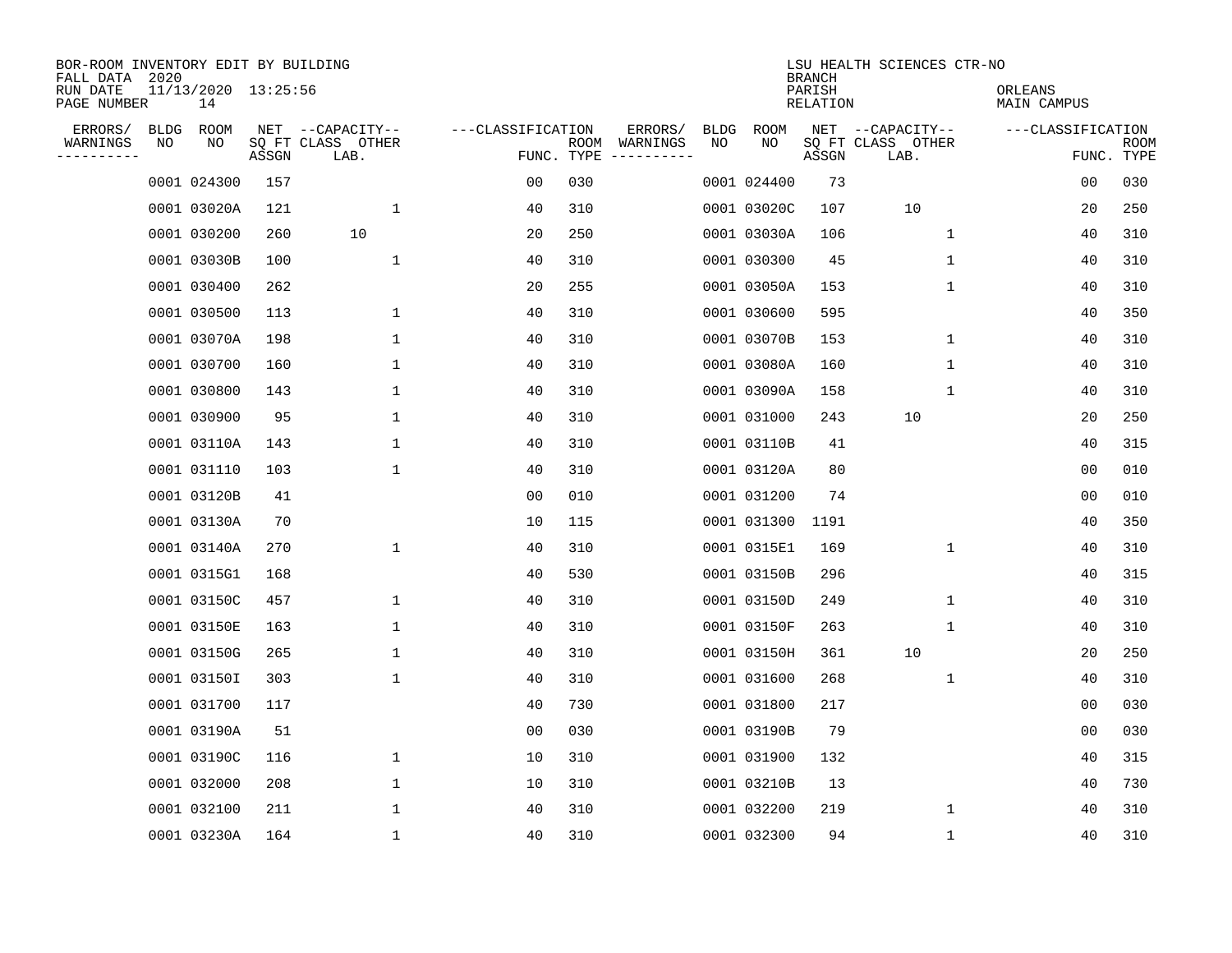| BOR-ROOM INVENTORY EDIT BY BUILDING<br>FALL DATA 2020 |             |                           |       |                           |                   |                    |                         |             |             | <b>BRANCH</b>      | LSU HEALTH SCIENCES CTR-NO |                        |                           |
|-------------------------------------------------------|-------------|---------------------------|-------|---------------------------|-------------------|--------------------|-------------------------|-------------|-------------|--------------------|----------------------------|------------------------|---------------------------|
| RUN DATE<br>PAGE NUMBER                               |             | 11/13/2020 13:25:56<br>15 |       |                           |                   |                    |                         |             |             | PARISH<br>RELATION |                            | ORLEANS<br>MAIN CAMPUS |                           |
| ERRORS/                                               | <b>BLDG</b> | ROOM                      |       | NET --CAPACITY--          | ---CLASSIFICATION |                    | ERRORS/                 | <b>BLDG</b> | <b>ROOM</b> |                    | NET --CAPACITY--           | ---CLASSIFICATION      |                           |
| WARNINGS<br>----------                                | NO          | NO                        | ASSGN | SQ FT CLASS OTHER<br>LAB. |                   | ROOM<br>FUNC. TYPE | WARNINGS<br>----------- | NO          | NO          | ASSGN              | SQ FT CLASS OTHER<br>LAB.  |                        | <b>ROOM</b><br>FUNC. TYPE |
|                                                       |             | 0001 032400               | 36    |                           | 00                | 030                |                         |             | 0001 032500 | 202                |                            | 00                     | 030                       |
|                                                       |             | 0001 032600               | 71    | 1                         | 80                | 310                |                         |             | 0001 03270A | 107                | 1                          | 40                     | 310                       |
|                                                       |             | 0001 032700               | 206   | $\mathbf 1$               | 40                | 310                |                         |             | 0001 03280A | 24                 |                            | 40                     | 315                       |
|                                                       |             | 0001 032800               | 230   | 1                         | 40                | 310                |                         |             | 0001 032900 | 117                | $\mathbf 1$                | 40                     | 310                       |
|                                                       |             | 0001 03300A               | 103   | $\mathbf 1$               | 40                | 310                |                         |             | 0001 03300B | 49                 |                            | 70                     | 315                       |
|                                                       |             | 0001 033000               | 89    | 1                         | 40                | 310                |                         |             | 0001 0331B1 | 130                | $\mathbf 1$                | 10                     | 310                       |
|                                                       |             | 0001 0331B2               | 95    | $\mathbf{1}$              | 10                | 310                |                         |             | 0001 0331D1 | 61                 | $\mathbf{1}$               | 20                     | 310                       |
|                                                       |             | 0001 03310A               | 199   | $\mathbf{1}$              | 40                | 310                |                         |             | 0001 03310B | 211                | 1                          | 10                     | 310                       |
|                                                       |             | 0001 03310C               | 70    |                           | 60                | 315                |                         |             | 0001 033100 | 619                | $\mathbf 1$                | 40                     | 310                       |
|                                                       |             | 0001 033200               | 191   | 1                         | 10                | 310                |                         |             | 0001 033300 | 191                | 1                          | 10                     | 310                       |
|                                                       |             | 0001 033400               | 220   | 1                         | 40                | 310                |                         |             | 0001 03350A | 21                 | 1                          | 40                     | 310                       |
|                                                       |             | 0001 033500               | 291   | 1                         | 10                | 310                |                         |             | 0001 033800 | 888                |                            | 40                     | 650                       |
|                                                       |             | 0001 033900               | 264   | 1                         | 10                | 310                |                         |             | 0001 034000 | 202                | 1                          | 40                     | 310                       |
|                                                       |             | 0001 034100               | 210   | 1                         | 10                | 310                |                         |             | 0001 034200 | 210                | 1                          | 10                     | 310                       |
|                                                       |             | 0001 034300               | 210   | 1                         | 10                | 310                |                         |             | 0001 034400 | 57                 |                            | 40                     | 315                       |
|                                                       |             | 0001 03450A               | 138   |                           | 40                | 315                |                         |             | 0001 03450B | 81                 | 1                          | 40                     | 310                       |
|                                                       |             | 0001 034500               | 237   | $\mathbf{1}$              | 40                | 310                |                         |             | 0001 034600 | 375                |                            | 00                     | 030                       |
|                                                       |             | 0001 03480A               | 59    |                           | 00                | 030                |                         |             | 0001 034800 | 187                |                            | 0 <sub>0</sub>         | 030                       |
|                                                       |             | 0001 034900               | 215   | 1                         | 60                | 310                |                         |             | 0001 035100 | 519                |                            | 40                     | 350                       |
|                                                       |             | 0001 035200               | 150   | 1                         | 60                | 310                |                         |             | 0001 03530A | 104                |                            | 40                     | 315                       |
|                                                       |             | 0001 035300               | 129   | 1                         | 40                | 310                |                         |             | 0001 035400 | 166                | 1                          | 60                     | 310                       |
|                                                       |             | 0001 035500               | 187   | 1                         | 60                | 310                |                         |             | 0001 035600 | 151                | 1                          | 80                     | 310                       |
|                                                       |             | 0001 03570A               | 120   |                           | 0 <sub>0</sub>    | 030                |                         |             | 0001 035700 | 50                 |                            | 40                     | 710                       |
|                                                       |             | 0001 035800               | 231   | $\mathbf 1$               | 10                | 310                |                         |             | 0001 035900 | 272                | $\mathbf 1$                | 10                     | 310                       |
|                                                       |             | 0001 036000               | 82    |                           | 0 <sub>0</sub>    | 030                |                         |             | 0001 040000 | 6276               |                            | 0 <sub>0</sub>         | 020                       |
|                                                       |             | 0001 040100               | 45    |                           | 40                | 730                |                         |             | 0001 04020A | 169                | 1                          | 40                     | 310                       |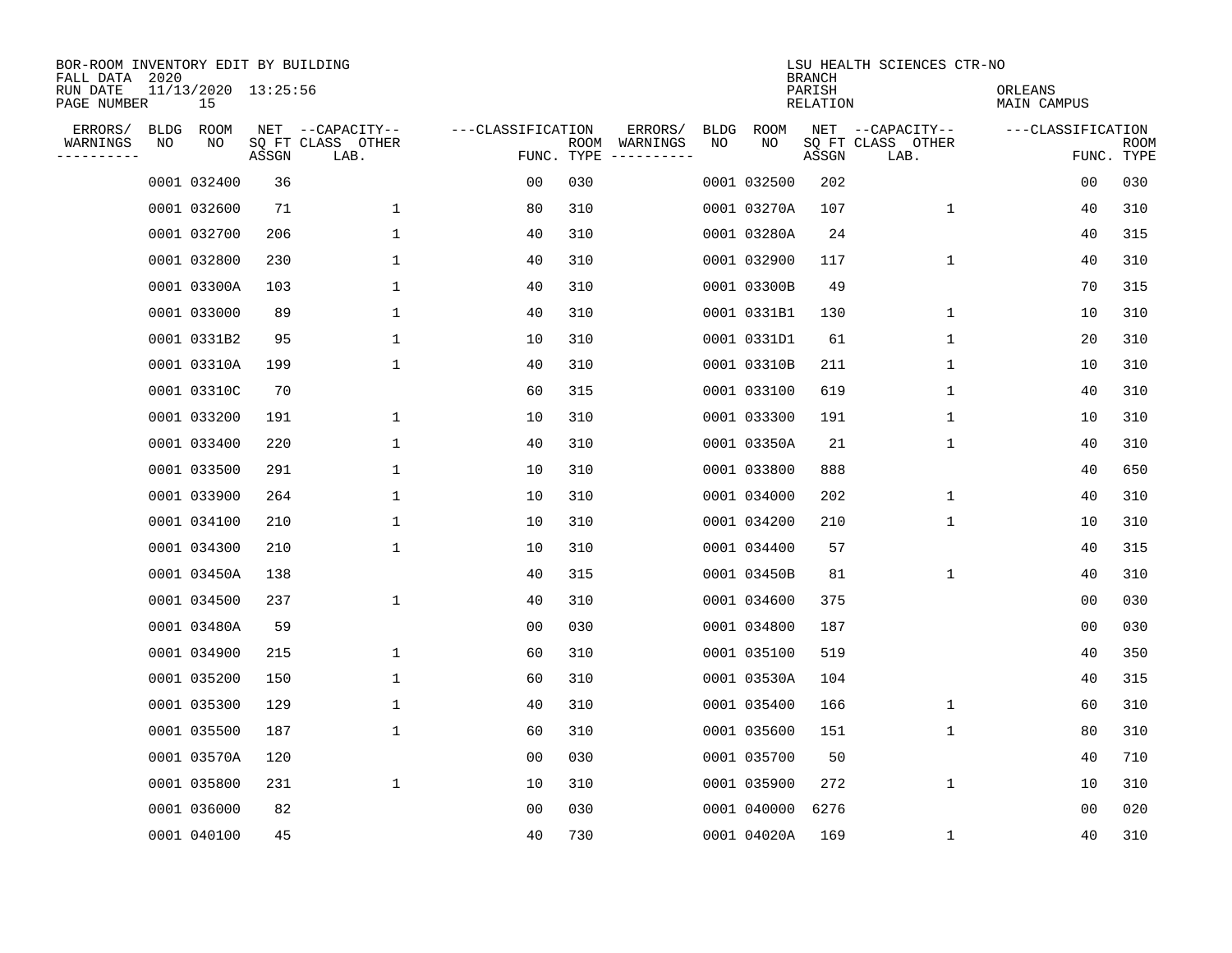| BOR-ROOM INVENTORY EDIT BY BUILDING<br>FALL DATA 2020 |    |                           |       |                           |                   |                    |                         |             |             | <b>BRANCH</b>      | LSU HEALTH SCIENCES CTR-NO |                        |                           |
|-------------------------------------------------------|----|---------------------------|-------|---------------------------|-------------------|--------------------|-------------------------|-------------|-------------|--------------------|----------------------------|------------------------|---------------------------|
| RUN DATE<br>PAGE NUMBER                               |    | 11/13/2020 13:25:56<br>16 |       |                           |                   |                    |                         |             |             | PARISH<br>RELATION |                            | ORLEANS<br>MAIN CAMPUS |                           |
| ERRORS/                                               |    | BLDG ROOM                 |       | NET --CAPACITY--          | ---CLASSIFICATION |                    | ERRORS/                 | <b>BLDG</b> | <b>ROOM</b> |                    | NET --CAPACITY--           | ---CLASSIFICATION      |                           |
| WARNINGS<br>-----------                               | ΝO | ΝO                        | ASSGN | SQ FT CLASS OTHER<br>LAB. |                   | ROOM<br>FUNC. TYPE | WARNINGS<br>----------- | NO          | NO          | ASSGN              | SQ FT CLASS OTHER<br>LAB.  |                        | <b>ROOM</b><br>FUNC. TYPE |
|                                                       |    | 0001 040200               | 57    | 1                         | 40                | 310                |                         |             | 0001 040300 | 74                 | $\mathbf{1}$               | 40                     | 310                       |
|                                                       |    | 0001 04040A               | 186   |                           | 40                | 350                |                         |             | 0001 040400 | 556                | 1                          | 40                     | 310                       |
|                                                       |    | 0001 04050A               | 79    |                           | 40                | 315                |                         |             | 0001 04050B | 98                 |                            | 40                     | 315                       |
|                                                       |    | 0001 040600               | 249   | $\mathbf 1$               | 40                | 310                |                         |             | 0001 04070A | 148                |                            | 40                     | 315                       |
|                                                       |    | 0001 040700               | 94    | $\mathbf 1$               | 40                | 310                |                         |             | 0001 04080A | 108                |                            | 20                     | 255                       |
|                                                       |    | 0001 040800               | 255   | $\mathbf 1$               | 40                | 310                |                         |             | 0001 04090A | 86                 |                            | 40                     | 315                       |
|                                                       |    | 0001 040900               | 199   | 10                        | 20                | 250                |                         |             | 0001 041000 | 101                |                            | 20                     | 255                       |
|                                                       |    | 0001 041100               | 310   |                           | 20                | 255                |                         |             | 0001 04120A | 44                 |                            | 0 <sub>0</sub>         | 010                       |
|                                                       |    | 0001 04120B               | 44    |                           | 0 <sub>0</sub>    | 030                |                         |             | 0001 041200 | 74                 |                            | 0 <sub>0</sub>         | 020                       |
|                                                       |    | 0001 04130A               | 94    |                           | 10                | 115                |                         |             | 0001 04130B | 10                 |                            | 10                     | 115                       |
|                                                       |    | 0001 041300               | 1164  | 78                        | 10                | 110                |                         |             | 0001 04140A | 144                | 1                          | 40                     | 310                       |
|                                                       |    | 0001 041400               | 125   | 1                         | 40                | 310                |                         |             | 0001 041501 | 91                 | 1                          | 40                     | 310                       |
|                                                       |    | 0001 041502               | 104   | $\mathbf 1$               | 40                | 310                |                         |             | 0001 04150A | 90                 | $\mathbf 1$                | 40                     | 310                       |
|                                                       |    | 0001 04150B               | 156   | $\mathbf 1$               | 40                | 310                |                         |             | 0001 04150C | 98                 | 1                          | 40                     | 310                       |
|                                                       |    | 0001 04150D               | 70    | $\mathbf{1}$              | 40                | 310                |                         |             | 0001 04150E | 68                 | 1                          | 40                     | 310                       |
|                                                       |    | 0001 04150F               | 44    | $\mathbf{1}$              | 40                | 310                |                         |             | 0001 04150G | 100                | 1                          | 40                     | 310                       |
|                                                       |    | 0001 04150H               | 55    | 1                         | 40                | 310                |                         |             | 0001 041501 | 61                 | 1                          | 40                     | 310                       |
|                                                       |    | 0001 04150J               | 65    |                           | 00                | 020                |                         |             | 0001 04150K | 91                 | 1                          | 40                     | 310                       |
|                                                       |    | 0001 04150L               | 76    | 1                         | 40                | 310                |                         |             | 0001 04150M | 76                 | 1                          | 40                     | 310                       |
|                                                       |    | 0001 04150N               | 70    | $\mathbf 1$               | 40                | 310                |                         |             | 0001 041500 | 216                |                            | 0 <sub>0</sub>         | 020                       |
|                                                       |    | 0001 04150P               | 64    | 1                         | 40                | 310                |                         |             | 0001 04150Q | 218                | 15                         | 10                     | 110                       |
|                                                       |    | 0001 04150R               | 88    | $\mathbf 1$               | 40                | 310                |                         |             | 0001 04150S | 101                | 1                          | 40                     | 310                       |
|                                                       |    | 0001 04150T               | 93    | $\mathbf 1$               | 40                | 310                |                         |             | 0001 04150U | 100                | 1                          | 40                     | 310                       |
|                                                       |    | 0001 041500               | 800   | $\mathbf{1}$              | 40                | 310                |                         |             | 0001 041600 | 267                | 10                         | 20                     | 250                       |
|                                                       |    | 0001 041700               | 233   | 10                        | 20                | 250                |                         |             | 0001 041800 | 225                |                            | 0 <sub>0</sub>         | 030                       |
|                                                       |    | 0001 041900               | 259   | $\mathbf{1}$              | 40                | 310                |                         |             | 0001 04200A | 162                | 1                          | 10                     | 310                       |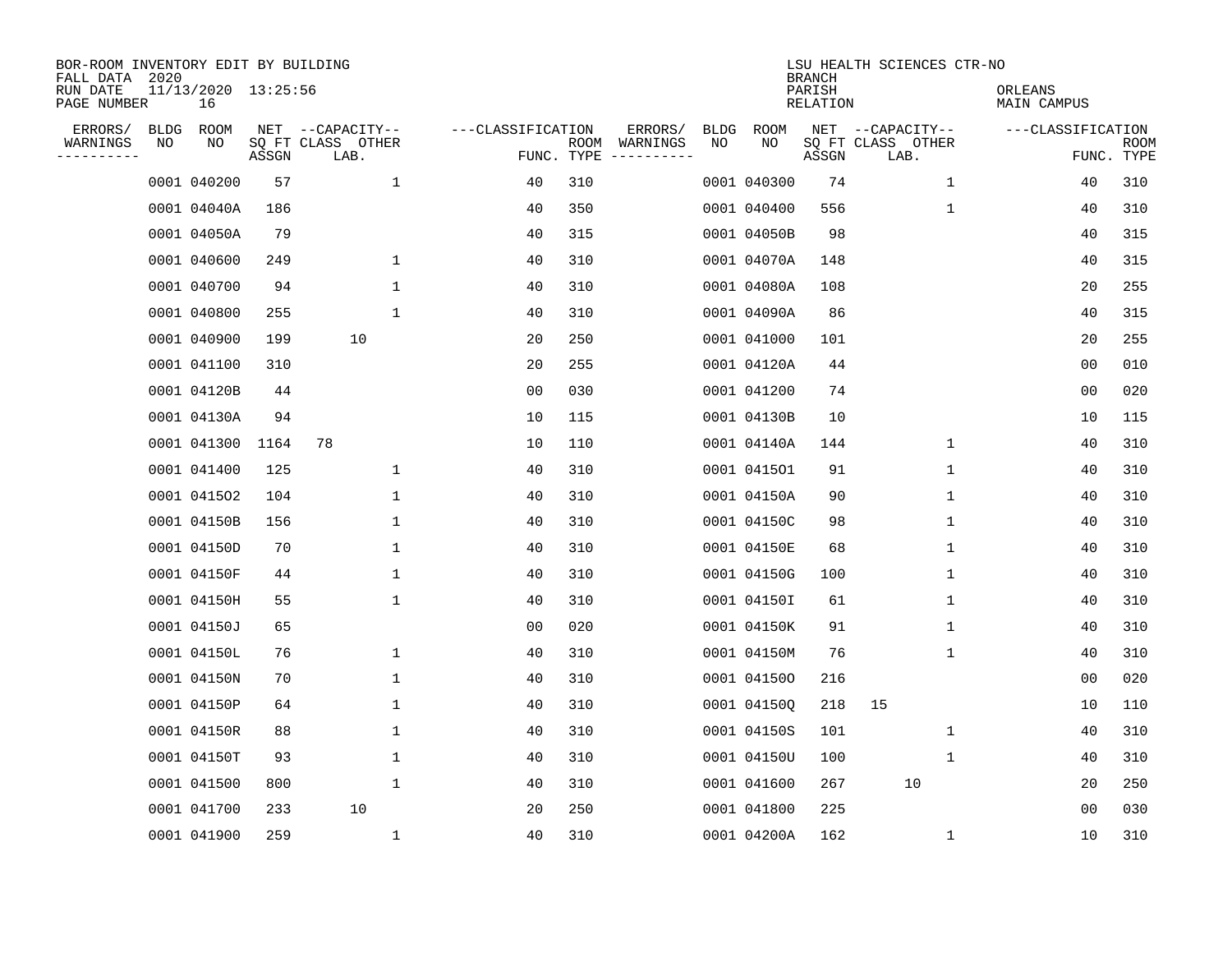| BOR-ROOM INVENTORY EDIT BY BUILDING<br>FALL DATA 2020 |             |                           |       |                           |                   |                    |          |             |             | <b>BRANCH</b>      | LSU HEALTH SCIENCES CTR-NO |                        |                           |
|-------------------------------------------------------|-------------|---------------------------|-------|---------------------------|-------------------|--------------------|----------|-------------|-------------|--------------------|----------------------------|------------------------|---------------------------|
| RUN DATE<br>PAGE NUMBER                               |             | 11/13/2020 13:25:56<br>17 |       |                           |                   |                    |          |             |             | PARISH<br>RELATION |                            | ORLEANS<br>MAIN CAMPUS |                           |
| ERRORS/                                               | <b>BLDG</b> | ROOM                      |       | NET --CAPACITY--          | ---CLASSIFICATION |                    | ERRORS/  | <b>BLDG</b> | <b>ROOM</b> |                    | NET --CAPACITY--           | ---CLASSIFICATION      |                           |
| WARNINGS<br>----------                                | NO          | NO                        | ASSGN | SQ FT CLASS OTHER<br>LAB. |                   | ROOM<br>FUNC. TYPE | WARNINGS | NO          | NO          | ASSGN              | SQ FT CLASS OTHER<br>LAB.  |                        | <b>ROOM</b><br>FUNC. TYPE |
|                                                       |             | 0001 042000               | 157   |                           | 40                | 315                |          |             | 0001 042100 | 133                | 1                          | 10                     | 310                       |
|                                                       |             | 0001 04220A               | 93    | 1                         | 70                | 310                |          |             | 0001 04220B | 99                 | 1                          | 10                     | 310                       |
|                                                       |             | 0001 04220D               | 3     |                           | 10                | 730                |          |             | 0001 04220E | 3                  |                            | 10                     | 730                       |
|                                                       |             | 0001 042200               | 106   | 1                         | 80                | 310                |          |             | 0001 04230A | 87                 | $\mathbf 1$                | 10                     | 310                       |
|                                                       |             | 0001 04230B               | 83    | $\mathbf 1$               | 10                | 310                |          |             | 0001 042300 | 102                | $\mathbf 1$                | 80                     | 310                       |
|                                                       |             | 0001 042400               | 36    |                           | 0 <sub>0</sub>    | 030                |          |             | 0001 04250A | 135                | $\mathbf 1$                | 10                     | 310                       |
|                                                       |             | 0001 042500               | 121   | $\mathbf{1}$              | 40                | 310                |          |             | 0001 042600 | 143                |                            | 00                     | 030                       |
|                                                       |             | 0001 042700               | 50    |                           | 0 <sub>0</sub>    | 010                |          |             | 0001 042800 | 137                |                            | 0 <sub>0</sub>         | 030                       |
|                                                       |             | 0001 042900               | 576   |                           | 40                | 350                |          |             | 0001 043000 | 261                | 1                          | 10                     | 310                       |
|                                                       |             | 0001 043100               | 436   | 1                         | 10                | 310                |          |             | 0001 043300 | 316                | $\mathbf 1$                | 10                     | 310                       |
|                                                       |             | 0001 04340A               | 145   | $\mathbf{1}$              | 10                | 310                |          |             | 0001 043400 | 152                | $\mathbf 1$                | 10                     | 310                       |
|                                                       |             | 0001 04350A               | 82    | 1                         | 10                | 310                |          |             | 0001 04350B | 78                 | 1                          | 10                     | 310                       |
|                                                       |             | 0001 04350C               | 61    | 1                         | 80                | 310                |          |             | 0001 04350D | 198                | 1                          | 20                     | 310                       |
|                                                       |             | 0001 043500               | 166   | $\mathbf{1}$              | 20                | 310                |          |             | 0001 04360A | 146                | 1                          | 10                     | 310                       |
|                                                       |             | 0001 043600               | 191   | 1                         | 10                | 310                |          |             | 0001 04370A | 114                | 1                          | 10                     | 310                       |
|                                                       |             | 0001 043700               | 125   | 1                         | 10                | 310                |          |             | 0001 043900 | 1121               |                            | 70                     | 650                       |
|                                                       |             | 0001 04410A               | 208   | 1                         | 10                | 310                |          |             | 0001 044100 | 131                | 1                          | 10                     | 310                       |
|                                                       |             | 0001 04420A               | 69    |                           | 10                | 730                |          |             | 0001 044200 | 508                | 1                          | 40                     | 310                       |
|                                                       |             | 0001 044300               | 145   | 1                         | 80                | 310                |          |             | 0001 04440A | 81                 | 1                          | 80                     | 310                       |
|                                                       |             | 0001 044400               | 332   | $\mathbf{1}$              | 40                | 310                |          |             | 0001 044500 | 310                | 1                          | 40                     | 310                       |
|                                                       |             | 0001 044600               | 314   | 1                         | 40                | 310                |          |             | 0001 044800 | 628                | 1                          | 40                     | 310                       |
|                                                       |             | 0001 045000               | 529   |                           | 00                | 030                |          |             | 0001 045200 | 86                 |                            | 40                     | 730                       |
|                                                       |             | 0001 04530A               | 392   |                           | 10                | 350                |          |             | 0001 045300 | 259                | 1                          | 60                     | 310                       |
|                                                       |             | 0001 045400               | 151   | $\mathbf{1}$              | 40                | 310                |          |             | 0001 045500 | 168                |                            | 40                     | 710                       |
|                                                       |             | 0001 04560A               | 147   |                           | 80                | 315                |          |             | 0001 04560B | 74                 |                            | 10                     | 315                       |
|                                                       |             | 0001 04570A               | 64    | $\mathbf 1$               | 80                | 310                |          |             | 0001 04570B | 145                | 1                          | 10                     | 310                       |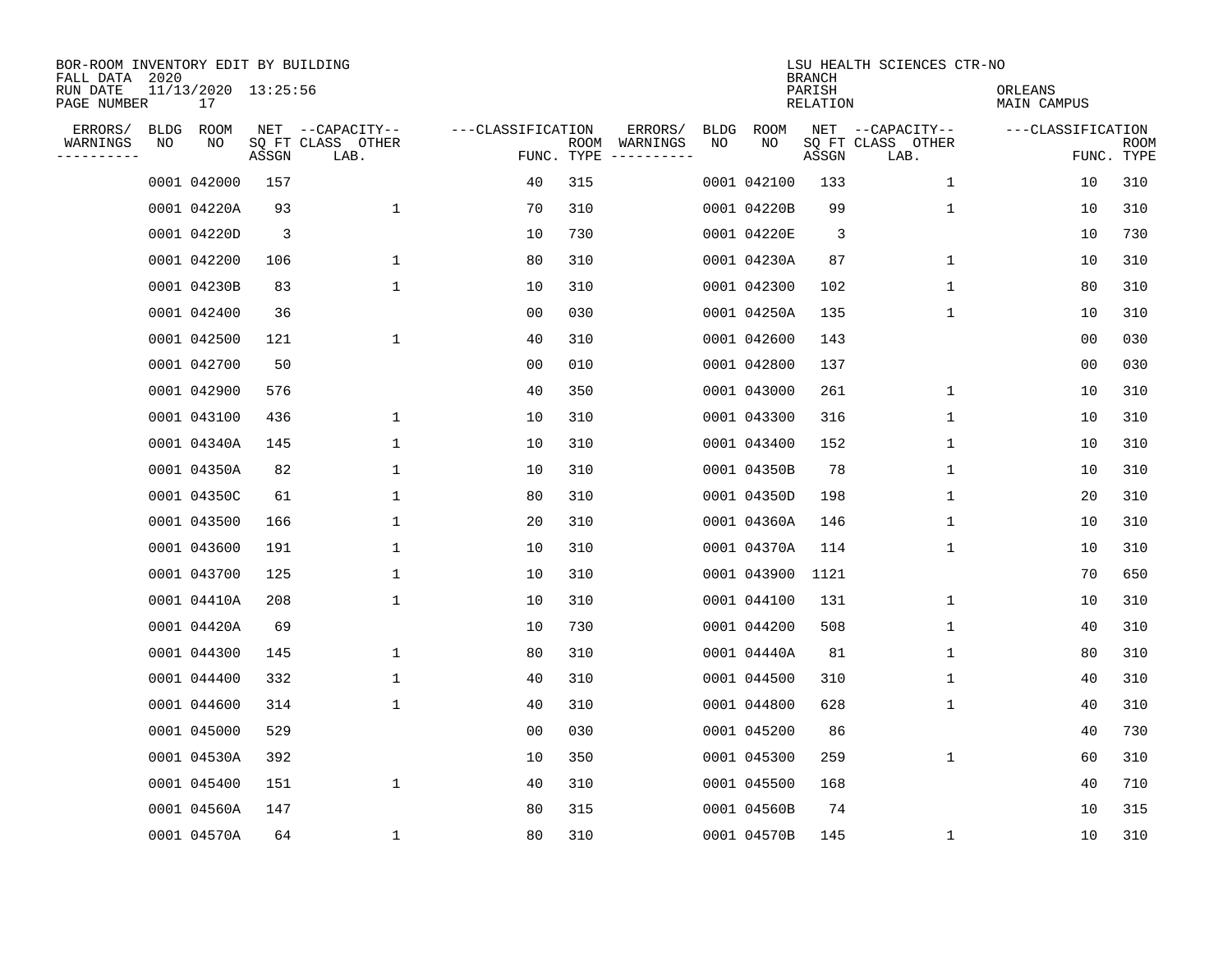| BOR-ROOM INVENTORY EDIT BY BUILDING<br>FALL DATA 2020 |    |                           |       |                           |                   |     |                                      |             |             | <b>BRANCH</b>             | LSU HEALTH SCIENCES CTR-NO |                        |                           |
|-------------------------------------------------------|----|---------------------------|-------|---------------------------|-------------------|-----|--------------------------------------|-------------|-------------|---------------------------|----------------------------|------------------------|---------------------------|
| RUN DATE<br>PAGE NUMBER                               |    | 11/13/2020 13:25:56<br>18 |       |                           |                   |     |                                      |             |             | PARISH<br><b>RELATION</b> |                            | ORLEANS<br>MAIN CAMPUS |                           |
| ERRORS/                                               |    | BLDG ROOM                 |       | NET --CAPACITY--          | ---CLASSIFICATION |     | ERRORS/                              | <b>BLDG</b> | <b>ROOM</b> |                           | NET --CAPACITY--           | ---CLASSIFICATION      |                           |
| WARNINGS<br>----------                                | NO | NO                        | ASSGN | SQ FT CLASS OTHER<br>LAB. |                   |     | ROOM WARNINGS<br>FUNC. TYPE $------$ | NO          | NO          | ASSGN                     | SQ FT CLASS OTHER<br>LAB.  |                        | <b>ROOM</b><br>FUNC. TYPE |
|                                                       |    | 0001 045700               | 63    |                           | 80                | 315 |                                      |             | 0001 04580A | 73                        | $\mathbf{1}$               | 80                     | 310                       |
|                                                       |    | 0001 045800               | 78    | $\mathbf 1$               | 40                | 310 |                                      |             | 0001 04590A | 30                        |                            | 80                     | 315                       |
|                                                       |    | 0001 045900               | 71    |                           | 40                | 315 |                                      |             | 0001 046000 | 350                       |                            | 0 <sub>0</sub>         | 030                       |
|                                                       |    | 0001 050100               | 228   | $\mathbf{1}$              | 40                | 310 |                                      |             | 0001 050200 | 558                       |                            | 82                     | 082                       |
|                                                       |    | 0001 05030A               | 527   |                           | 82                | 082 |                                      |             | 0001 05030B | 801                       |                            | 82                     | 082                       |
|                                                       |    | 0001 05030C               | 260   |                           | 82                | 082 |                                      |             | 0001 05030D | 92                        |                            | 82                     | 082                       |
|                                                       |    | 0001 05030E               | 97    |                           | 82                | 082 |                                      |             | 0001 05030F | 103                       |                            | 82                     | 082                       |
|                                                       |    | 0001 05030G               | 110   |                           | 0 <sub>0</sub>    | 020 |                                      |             | 0001 050300 | 455                       |                            | 82                     | 082                       |
|                                                       |    | 0001 050400               | 332   |                           | 82                | 082 |                                      |             | 0001 050500 | 261                       |                            | 82                     | 082                       |
|                                                       |    | 0001 05060A               | 60    |                           | 0 <sub>0</sub>    | 030 |                                      |             | 0001 05060B | 51                        |                            | 0 <sub>0</sub>         | 010                       |
|                                                       |    | 0001 050600               | 103   |                           | 0 <sub>0</sub>    | 030 |                                      |             | 0001 050700 | 1271                      | 85                         | 10                     | 110                       |
|                                                       |    | 0001 050800               | 265   | $\mathbf 1$               | 40                | 310 |                                      |             | 0001 05090A | 559                       |                            | 82                     | 082                       |
|                                                       |    | 0001 05090B               | 282   |                           | 82                | 082 |                                      |             | 0001 05090C | 261                       |                            | 82                     | 082                       |
|                                                       |    | 0001 05090D               | 376   |                           | 82                | 082 |                                      |             | 0001 05090E | 600                       |                            | 82                     | 082                       |
|                                                       |    | 0001 05090F               | 600   |                           | 82                | 082 |                                      |             | 0001 05090G | 207                       |                            | 82                     | 082                       |
|                                                       |    | 0001 050900               | 436   |                           | 82                | 082 |                                      |             | 0001 051000 | 288                       |                            | 82                     | 082                       |
|                                                       |    | 0001 05110A               | 14    |                           | 40                | 315 |                                      |             | 0001 051100 | 168                       | 1                          | 40                     | 310                       |
|                                                       |    | 0001 051200               | 228   |                           | 0 <sub>0</sub>    | 030 |                                      |             | 0001 05130A | 28                        |                            | 40                     | 315                       |
|                                                       |    | 0001 051300               | 95    | $\mathbf{1}$              | 40                | 310 |                                      |             | 0001 05140A | 169                       | 1                          | 10                     | 310                       |
|                                                       |    | 0001 051400               | 243   | $\mathbf 1$               | 10                | 310 |                                      |             | 0001 051500 | 210                       | 1                          | 10                     | 310                       |
|                                                       |    | 0001 051600               | 170   | $\mathbf{1}$              | 10                | 310 |                                      |             | 0001 051700 | 267                       | 1                          | 10                     | 310                       |
|                                                       |    | 0001 051800               | 44    |                           | 0 <sub>0</sub>    | 030 |                                      |             | 0001 05190A | 145                       | 1                          | 40                     | 310                       |
|                                                       |    | 0001 051900               | 100   | $\mathbf 1$               | 40                | 310 |                                      |             | 0001 052000 | 179                       |                            | 40                     | 315                       |
|                                                       |    | 0001 052100               | 37    |                           | 70                | 315 |                                      |             | 0001 052200 | 293                       | 1                          | 10                     | 310                       |
|                                                       |    | 0001 052300               | 159   | $\mathbf 1$               | 10                | 310 |                                      |             | 0001 052400 | 533                       |                            | 40                     | 350                       |
|                                                       |    | 0001 052500               | 488   |                           | 0 <sub>0</sub>    | 030 |                                      |             | 0001 052600 | 666                       |                            | 82                     | 082                       |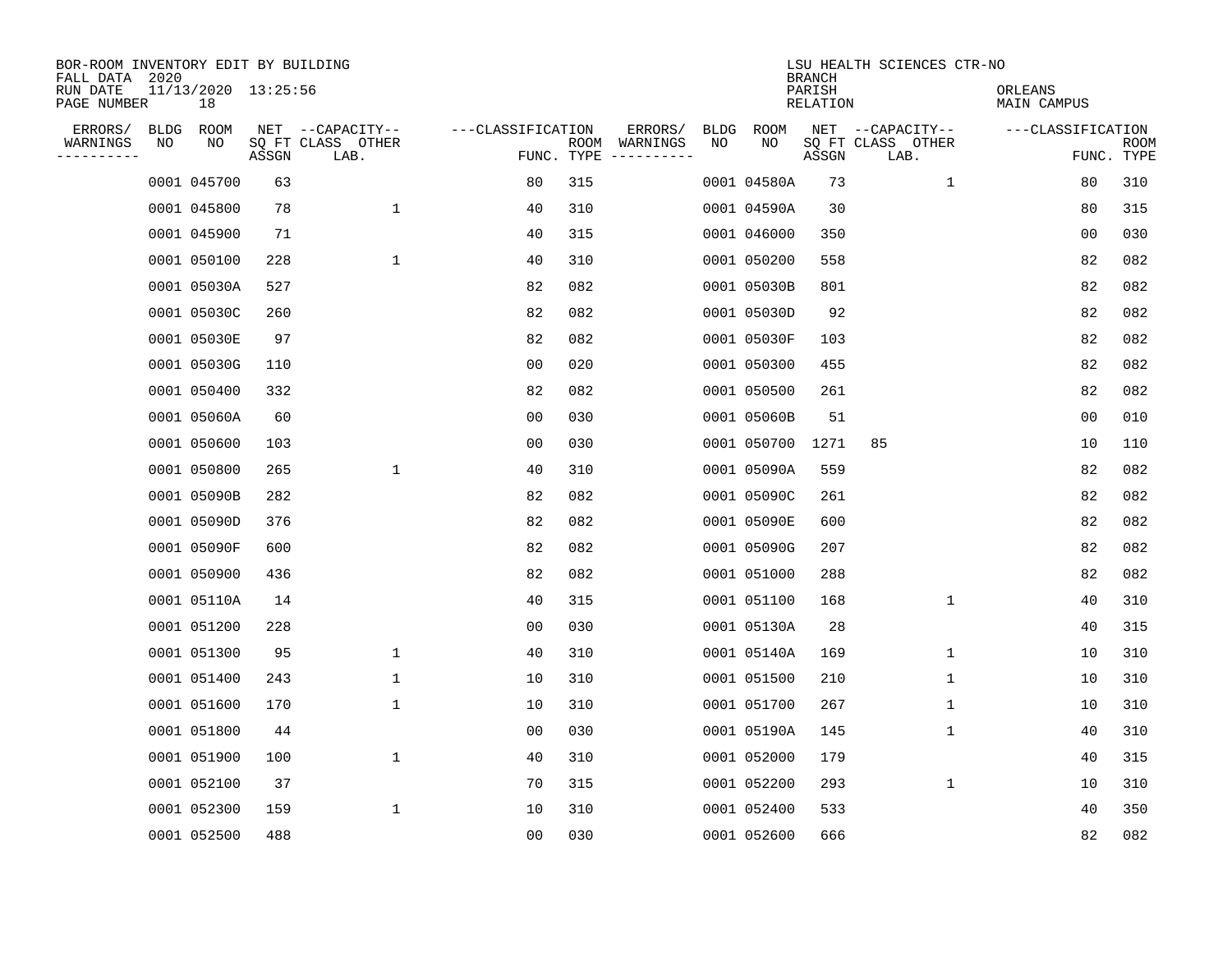| BOR-ROOM INVENTORY EDIT BY BUILDING<br>FALL DATA 2020 |    |                           |       |                           |                   |                    |                         |             |             | <b>BRANCH</b>      | LSU HEALTH SCIENCES CTR-NO |                        |                           |
|-------------------------------------------------------|----|---------------------------|-------|---------------------------|-------------------|--------------------|-------------------------|-------------|-------------|--------------------|----------------------------|------------------------|---------------------------|
| RUN DATE<br>PAGE NUMBER                               |    | 11/13/2020 13:25:56<br>19 |       |                           |                   |                    |                         |             |             | PARISH<br>RELATION |                            | ORLEANS<br>MAIN CAMPUS |                           |
| ERRORS/                                               |    | BLDG ROOM                 |       | NET --CAPACITY--          | ---CLASSIFICATION |                    | ERRORS/                 | <b>BLDG</b> | ROOM        |                    | NET --CAPACITY--           | ---CLASSIFICATION      |                           |
| WARNINGS<br>----------                                | ΝO | ΝO                        | ASSGN | SQ FT CLASS OTHER<br>LAB. |                   | ROOM<br>FUNC. TYPE | WARNINGS<br>----------- | NO          | NO          | ASSGN              | SQ FT CLASS OTHER<br>LAB.  |                        | <b>ROOM</b><br>FUNC. TYPE |
|                                                       |    | 0001 052800               | 486   |                           | 82                | 082                |                         |             | 0001 052900 | 416                |                            | 82                     | 082                       |
|                                                       |    | 0001 05310A               | 232   | 1                         | 40                | 310                |                         |             | 0001 053100 | 1171               |                            | 70                     | 650                       |
|                                                       |    | 0001 05340A               | 107   | 1                         | 40                | 310                |                         |             | 0001 053400 | 96                 | $\mathbf{1}$               | 10                     | 310                       |
|                                                       |    | 0001 053500               | 262   | $\mathbf{1}$              | 40                | 310                |                         |             | 0001 053600 | 531                | 35                         | 40                     | 410                       |
|                                                       |    | 0001 053700               | 186   | $\mathbf 1$               | 10                | 310                |                         |             | 0001 053800 | 119                | 1                          | 10                     | 310                       |
|                                                       |    | 0001 053900               | 253   | $\mathbf 1$               | 10                | 310                |                         |             | 0001 054000 | 264                | 1                          | 40                     | 310                       |
|                                                       |    | 0001 05410A               | 9     |                           | 70                | 315                |                         |             | 0001 054100 | 434                | $\mathbf 1$                | 70                     | 310                       |
|                                                       |    | 0001 054400               | 511   |                           | 40                | 350                |                         |             | 0001 054500 | 225                | 1                          | 10                     | 310                       |
|                                                       |    | 0001 054600               | 9     |                           | 0 <sub>0</sub>    | 030                |                         |             | 0001 054700 | 318                | $\mathbf 1$                | 40                     | 310                       |
|                                                       |    | 0001 054900               | 379   | 1                         | 40                | 310                |                         |             | 0001 05500A | 50                 |                            | 40                     | 315                       |
|                                                       |    | 0001 055000               | 214   | $\mathbf{1}$              | 40                | 310                |                         |             | 0001 055100 | 205                | $\mathbf 1$                | 60                     | 310                       |
|                                                       |    | 0001 055200               | 188   | $\mathbf 1$               | 10                | 310                |                         |             | 0001 0553A2 | 97                 |                            | 0 <sub>0</sub>         | 030                       |
|                                                       |    | 0001 055300               | 84    |                           | 40                | 710                |                         |             | 0001 0554A1 | 97                 | 1                          | 40                     | 310                       |
|                                                       |    | 0001 055400               | 122   | 1                         | 40                | 310                |                         |             | 0001 055500 | 211                | 1                          | 10                     | 310                       |
|                                                       |    | 0001 05560A               | 85    | 1                         | 10                | 310                |                         |             | 0001 055600 | 269                | 1                          | 10                     | 310                       |
|                                                       |    | 0001 055700               | 103   | 1                         | 10                | 310                |                         |             | 0001 055800 | 93                 |                            | 00                     | 030                       |
|                                                       |    | 0001 055900               | 86    |                           | 0 <sub>0</sub>    | 030                |                         |             | 0001 06010A | 15                 |                            | 20                     | 255                       |
|                                                       |    | 0001 060100               | 205   |                           | 20                | 255                |                         |             | 0001 060200 | 124                | 1                          | 40                     | 310                       |
|                                                       |    | 0001 06040A               | 298   |                           | 0 <sub>0</sub>    | 030                |                         |             | 0001 06060A | 60                 |                            | 0 <sub>0</sub>         | 010                       |
|                                                       |    | 0001 06060B               | 51    |                           | 0 <sub>0</sub>    | 030                |                         |             | 0001 060600 | 103                |                            | 0 <sub>0</sub>         | 030                       |
|                                                       |    | 0001 060700               | 239   |                           | 0 <sub>0</sub>    | 020                |                         |             | 0001 06110A | 10                 |                            | 40                     | 355                       |
|                                                       |    | 0001 061100               | 116   |                           | 40                | 350                |                         |             | 0001 061200 | 184                |                            | 00                     | 030                       |
|                                                       |    | 0001 06130B               | 104   | 1                         | 10                | 310                |                         |             | 0001 061300 | 355                | 1                          | 10                     | 310                       |
|                                                       |    | 0001 061400               | 209   | 1                         | 40                | 310                |                         |             | 0001 061500 | 313                | 1                          | 40                     | 310                       |
|                                                       |    | 0001 061600               | 80    | 1                         | 40                | 310                |                         |             | 0001 061700 | 267                | 1                          | 10                     | 310                       |
|                                                       |    | 0001 061800               | 44    |                           | 0 <sub>0</sub>    | 030                |                         |             | 0001 061900 | 251                | 1                          | 40                     | 310                       |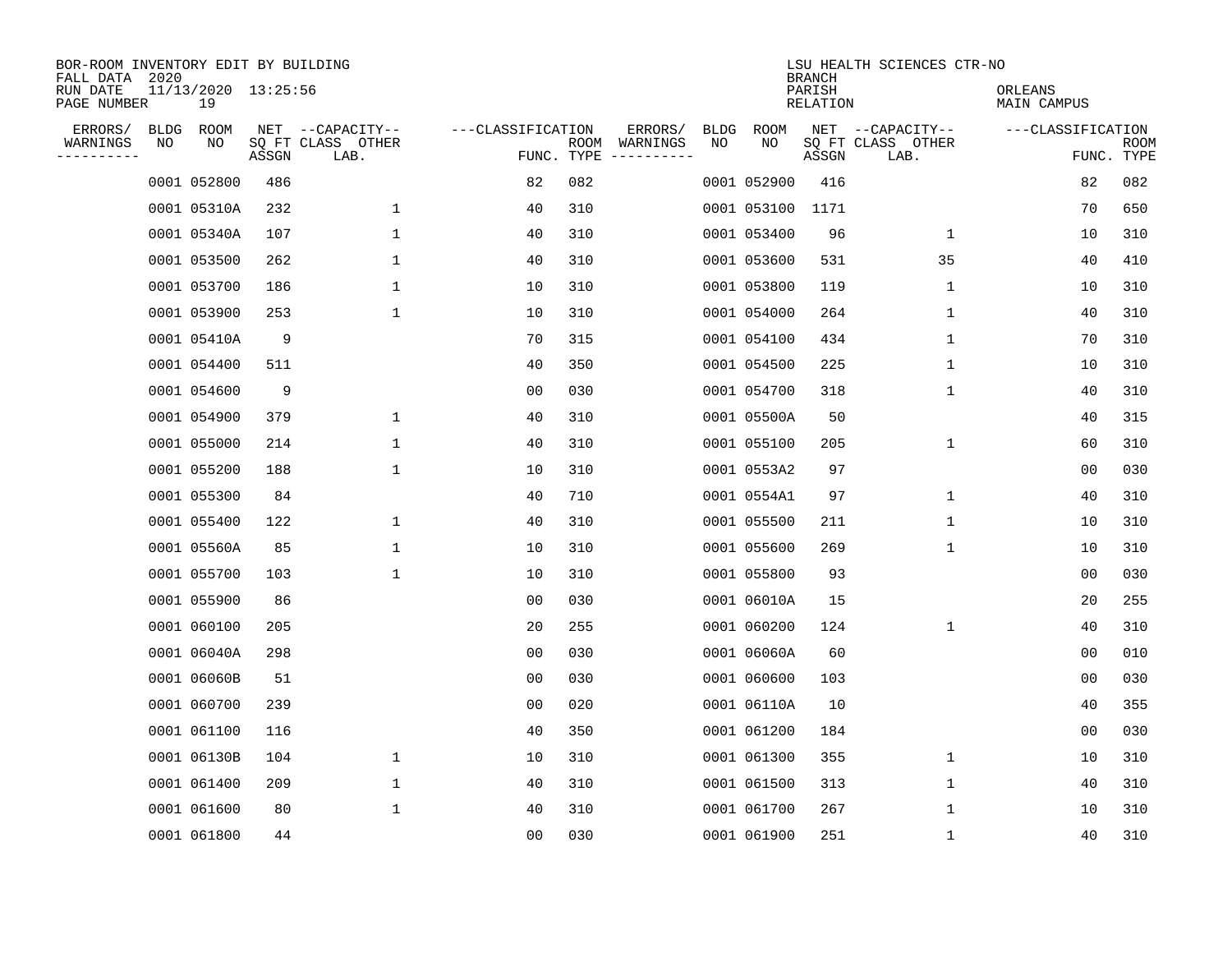| BOR-ROOM INVENTORY EDIT BY BUILDING<br>FALL DATA 2020 |             |                           |       |                           |                   |      |                                 |             |             | <b>BRANCH</b>             | LSU HEALTH SCIENCES CTR-NO |                        |                           |
|-------------------------------------------------------|-------------|---------------------------|-------|---------------------------|-------------------|------|---------------------------------|-------------|-------------|---------------------------|----------------------------|------------------------|---------------------------|
| RUN DATE<br>PAGE NUMBER                               |             | 11/13/2020 13:25:56<br>20 |       |                           |                   |      |                                 |             |             | PARISH<br><b>RELATION</b> |                            | ORLEANS<br>MAIN CAMPUS |                           |
| ERRORS/                                               | <b>BLDG</b> | ROOM                      |       | NET --CAPACITY--          | ---CLASSIFICATION |      | ERRORS/                         | <b>BLDG</b> | <b>ROOM</b> |                           | NET --CAPACITY--           | ---CLASSIFICATION      |                           |
| WARNINGS<br>----------                                | NO          | NO                        | ASSGN | SQ FT CLASS OTHER<br>LAB. |                   | ROOM | WARNINGS<br>FUNC. TYPE $------$ | NO          | NO          | ASSGN                     | SQ FT CLASS OTHER<br>LAB.  |                        | <b>ROOM</b><br>FUNC. TYPE |
|                                                       |             | 0001 062000               | 162   |                           | 00                | 030  |                                 |             | 0001 062100 | 54                        |                            | 0 <sub>0</sub>         | 010                       |
|                                                       |             | 0001 062200               | 127   |                           | 0 <sub>0</sub>    | 030  |                                 |             | 0001 062300 | 197                       | 1                          | 40                     | 310                       |
|                                                       |             | 0001 062400               | 617   |                           | 0 <sub>0</sub>    | 030  |                                 |             | 0001 062800 | 489                       |                            | 0 <sub>0</sub>         | 030                       |
|                                                       |             | 0001 063300               | 283   | $\mathbf 1$               | 10                | 310  |                                 |             | 0001 06340A | 123                       | 1                          | 10                     | 310                       |
|                                                       |             | 0001 06340B               | 136   | $\mathbf 1$               | 10                | 310  |                                 |             | 0001 063400 | 156                       | 1                          | 10                     | 310                       |
|                                                       |             | 0001 063500               | 90    | $\mathbf 1$               | 10                | 310  |                                 |             | 0001 063600 | 831                       |                            | 40                     | 650                       |
|                                                       |             | 0001 063700               | 323   |                           | 10                | 350  |                                 |             | 0001 06380A | 159                       | $\mathbf 1$                | 10                     | 310                       |
|                                                       |             | 0001 06380B               | 157   | 1                         | 40                | 310  |                                 |             | 0001 063800 | 50                        |                            | 0 <sub>0</sub>         | 020                       |
|                                                       |             | 0001 063900               | 141   | 1                         | 40                | 310  |                                 |             | 0001 064000 | 116                       | $\mathbf 1$                | 40                     | 310                       |
|                                                       |             | 0001 064100               | 316   |                           | 40                | 315  |                                 |             | 0001 064200 | 380                       | $\mathbf 1$                | 10                     | 310                       |
|                                                       |             | 0001 064300               | 339   | $\mathbf 1$               | 10                | 310  |                                 |             | 0001 064400 | 141                       | $\mathbf 1$                | 40                     | 310                       |
|                                                       |             | 0001 06450A               | 223   |                           | 0 <sub>0</sub>    | 030  |                                 |             | 0001 064500 | 506                       | 34                         | 10                     | 110                       |
|                                                       |             | 0001 064600               | 223   | 1                         | 40                | 310  |                                 |             | 0001 064700 | 225                       | $\mathbf 1$                | 10                     | 310                       |
|                                                       |             | 0001 064800               | 9     |                           | 00                | 030  |                                 |             | 0001 0649A1 | 13                        |                            | 00                     | 030                       |
|                                                       |             | 0001 06490A               | 135   |                           | 40                | 730  |                                 |             | 0001 06490B | 132                       | 1                          | 10                     | 310                       |
|                                                       |             | 0001 064900               | 41    |                           | 10                | 315  |                                 |             | 0001 06500A | 26                        | 1                          | 40                     | 310                       |
|                                                       |             | 0001 065000               | 162   | 1                         | 40                | 310  |                                 |             | 0001 065200 | 444                       |                            | 40                     | 350                       |
|                                                       |             | 0001 065300               | 220   | $\mathbf{1}$              | 40                | 310  |                                 |             | 0001 065400 | 198                       | 1                          | 10                     | 310                       |
|                                                       |             | 0001 065500               | 84    |                           | 40                | 710  |                                 |             | 0001 065600 | 327                       | 1                          | 40                     | 310                       |
|                                                       |             | 0001 065700               | 198   | 1                         | 10                | 310  |                                 |             | 0001 065800 | 202                       |                            | 10                     | 710                       |
|                                                       |             | 0001 065900               | 242   | 1                         | 40                | 310  |                                 |             | 0001 07010A | 102                       |                            | 40                     | 730                       |
|                                                       |             | 0001 070100               | 102   |                           | 40                | 730  |                                 |             | 0001 07080A | 76                        |                            | 0 <sub>0</sub>         | 030                       |
|                                                       |             | 0001 07080B               | 49    |                           | 0 <sub>0</sub>    | 030  |                                 |             | 0001 070800 | 130                       |                            | 0 <sub>0</sub>         | 030                       |
|                                                       |             | 0001 0709A1               | 443   |                           | 0 <sub>0</sub>    | 030  |                                 |             | 0001 071700 | 175                       |                            | 0 <sub>0</sub>         | 030                       |
|                                                       |             | 0001 07180A               | 90    | 1                         | 10                | 310  |                                 |             | 0001 07180B | 96                        | 1                          | 10                     | 310                       |
|                                                       |             | 0001 071800               | 151   | $\mathbf{1}$              | 30                | 310  |                                 |             | 0001 07190A | 133                       | 1                          | 10                     | 310                       |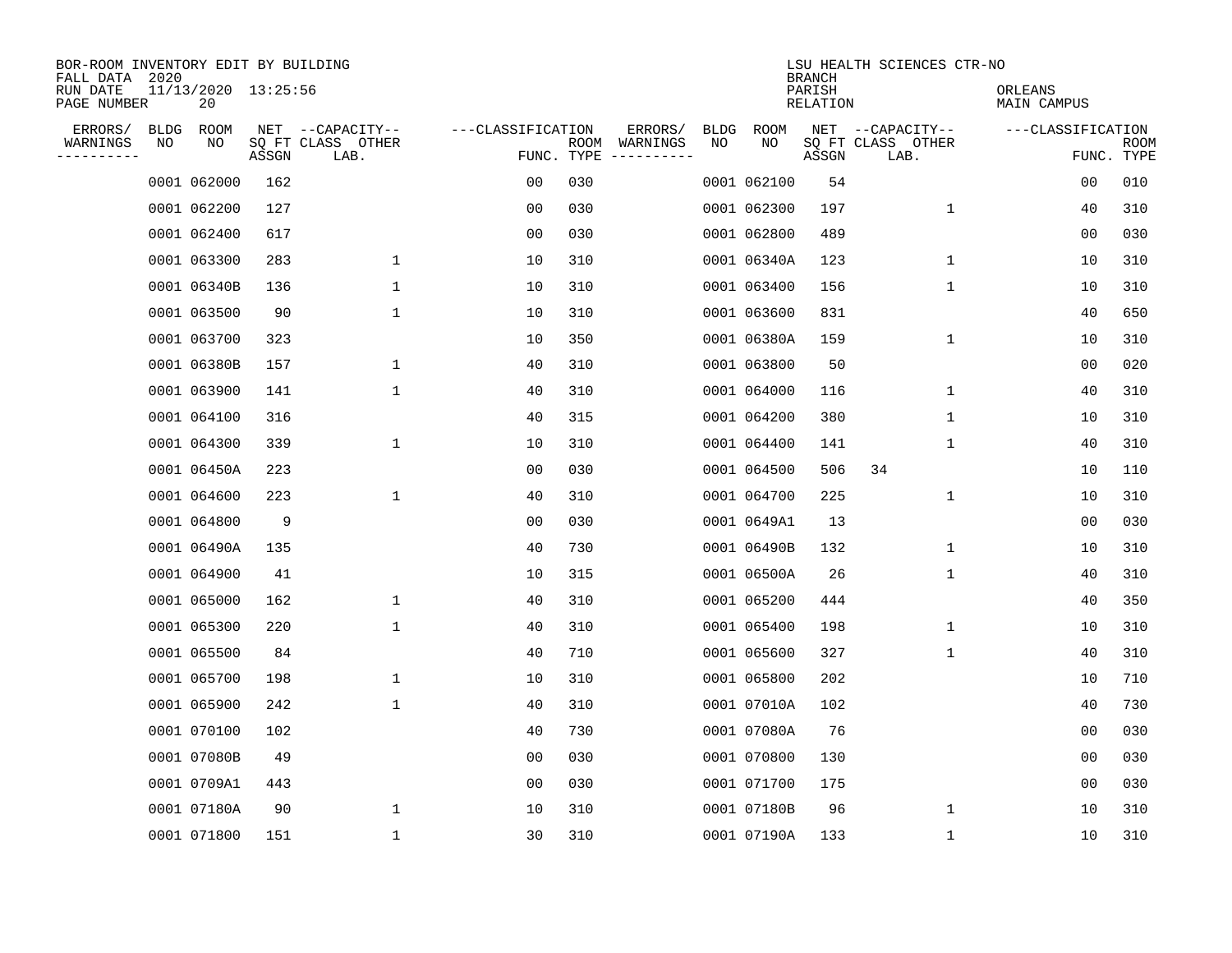| BOR-ROOM INVENTORY EDIT BY BUILDING<br>FALL DATA 2020 |             |                           |       |                           |                   |                    |                         |             |             | <b>BRANCH</b>      | LSU HEALTH SCIENCES CTR-NO |                        |                           |
|-------------------------------------------------------|-------------|---------------------------|-------|---------------------------|-------------------|--------------------|-------------------------|-------------|-------------|--------------------|----------------------------|------------------------|---------------------------|
| RUN DATE<br>PAGE NUMBER                               |             | 11/13/2020 13:25:56<br>21 |       |                           |                   |                    |                         |             |             | PARISH<br>RELATION |                            | ORLEANS<br>MAIN CAMPUS |                           |
| ERRORS/                                               | <b>BLDG</b> | ROOM                      |       | NET --CAPACITY--          | ---CLASSIFICATION |                    | ERRORS/                 | <b>BLDG</b> | <b>ROOM</b> |                    | NET --CAPACITY--           | ---CLASSIFICATION      |                           |
| WARNINGS<br>-----------                               | NO          | NO                        | ASSGN | SQ FT CLASS OTHER<br>LAB. |                   | ROOM<br>FUNC. TYPE | WARNINGS<br>----------- | NO          | NO          | ASSGN              | SQ FT CLASS OTHER<br>LAB.  |                        | <b>ROOM</b><br>FUNC. TYPE |
|                                                       |             | 0001 071900               | 92    | 1                         | 10                | 310                |                         |             | 0001 071901 | 74                 | 1                          | 10                     | 310                       |
|                                                       |             | 0001 07191A               | 121   | 1                         | 40                | 310                |                         |             | 0001 07200A | 104                | 1                          | 40                     | 310                       |
|                                                       |             | 0001 072000               | 80    |                           | 10                | 315                |                         |             | 0001 072100 | 267                | 1                          | 10                     | 310                       |
|                                                       |             | 0001 072200               | 44    |                           | 0 <sub>0</sub>    | 030                |                         |             | 0001 07230A | 53                 |                            | 40                     | 315                       |
|                                                       |             | 0001 072300               | 195   |                           | 40                | 315                |                         |             | 0001 072400 | 167                |                            | 0 <sub>0</sub>         | 030                       |
|                                                       |             | 0001 072500               | 35    |                           | 0 <sub>0</sub>    | 010                |                         |             | 0001 072600 | 138                |                            | 0 <sub>0</sub>         | 030                       |
|                                                       |             | 0001 072800               | 540   |                           | 40                | 350                |                         |             | 0001 072900 | 312                |                            | 40                     | 350                       |
|                                                       |             | 0001 073200               | 445   |                           | 0 <sub>0</sub>    | 030                |                         |             | 0001 07330A | 113                | $\mathbf{1}$               | 40                     | 310                       |
|                                                       |             | 0001 073300               | 104   | 1                         | 40                | 310                |                         |             | 0001 07340A | 122                | $\mathbf{1}$               | 40                     | 310                       |
|                                                       |             | 0001 07340B               | 119   | 1                         | 40                | 310                |                         |             | 0001 07340C | 96                 | 1                          | 40                     | 310                       |
|                                                       |             | 0001 073400               | 287   | 1                         | 40                | 310                |                         |             | 0001 073600 | 56                 |                            | 20                     | 315                       |
|                                                       |             | 0001 074000               | 307   | 1                         | 10                | 310                |                         |             | 0001 07410A | 119                | 1                          | 40                     | 310                       |
|                                                       |             | 0001 07410B               | 299   | 1                         | 40                | 310                |                         |             | 0001 074100 | 82                 |                            | 80                     | 880                       |
|                                                       |             | 0001 074600               | 1178  |                           | 40                | 650                |                         |             | 0001 07470A | 168                |                            | 40                     | 315                       |
|                                                       |             | 0001 074700               | 131   | 1                         | 40                | 310                |                         |             | 0001 07480A | 161                | 1                          | 40                     | 310                       |
|                                                       |             | 0001 074800               | 129   | 1                         | 40                | 310                |                         |             | 0001 07490A | 155                | 1                          | 10                     | 310                       |
|                                                       |             | 0001 074900               | 119   | 1                         | 10                | 310                |                         |             | 0001 075000 | 229                | 1                          | 10                     | 310                       |
|                                                       |             | 0001 075100               | 251   | 1                         | 10                | 310                |                         |             | 0001 075200 | 224                | 1                          | 10                     | 310                       |
|                                                       |             | 0001 07530A               | 161   | 1                         | 10                | 310                |                         |             | 0001 075300 | 82                 |                            | 80                     | 315                       |
|                                                       |             | 0001 07540A               | 345   | 1                         | 60                | 310                |                         |             | 0001 07540B | 435                |                            | 0 <sub>0</sub>         | 030                       |
|                                                       |             | 0001 075400               | 118   |                           | 40                | 315                |                         |             | 0001 07550A | 9                  |                            | 0 <sub>0</sub>         | 030                       |
|                                                       |             | 0001 075500               | 254   | $\mathbf 1$               | 10                | 310                |                         |             | 0001 07560A | 14                 |                            | 40                     | 350                       |
|                                                       |             | 0001 075600               | 500   |                           | 40                | 350                |                         |             | 0001 075601 | 144                | 1                          | 40                     | 310                       |
|                                                       |             | 0001 07561A               | 106   | $\mathbf 1$               | 10                | 310                |                         |             | 0001 07570A | 139                | 1                          | 10                     | 310                       |
|                                                       |             | 0001 075700               | 96    | 1                         | 10                | 310                |                         |             | 0001 07580A | 129                | 1                          | 10                     | 310                       |
|                                                       |             | 0001 075800               | 85    | 1                         | 10                | 310                |                         |             | 0001 075900 | 176                | 1                          | 10                     | 310                       |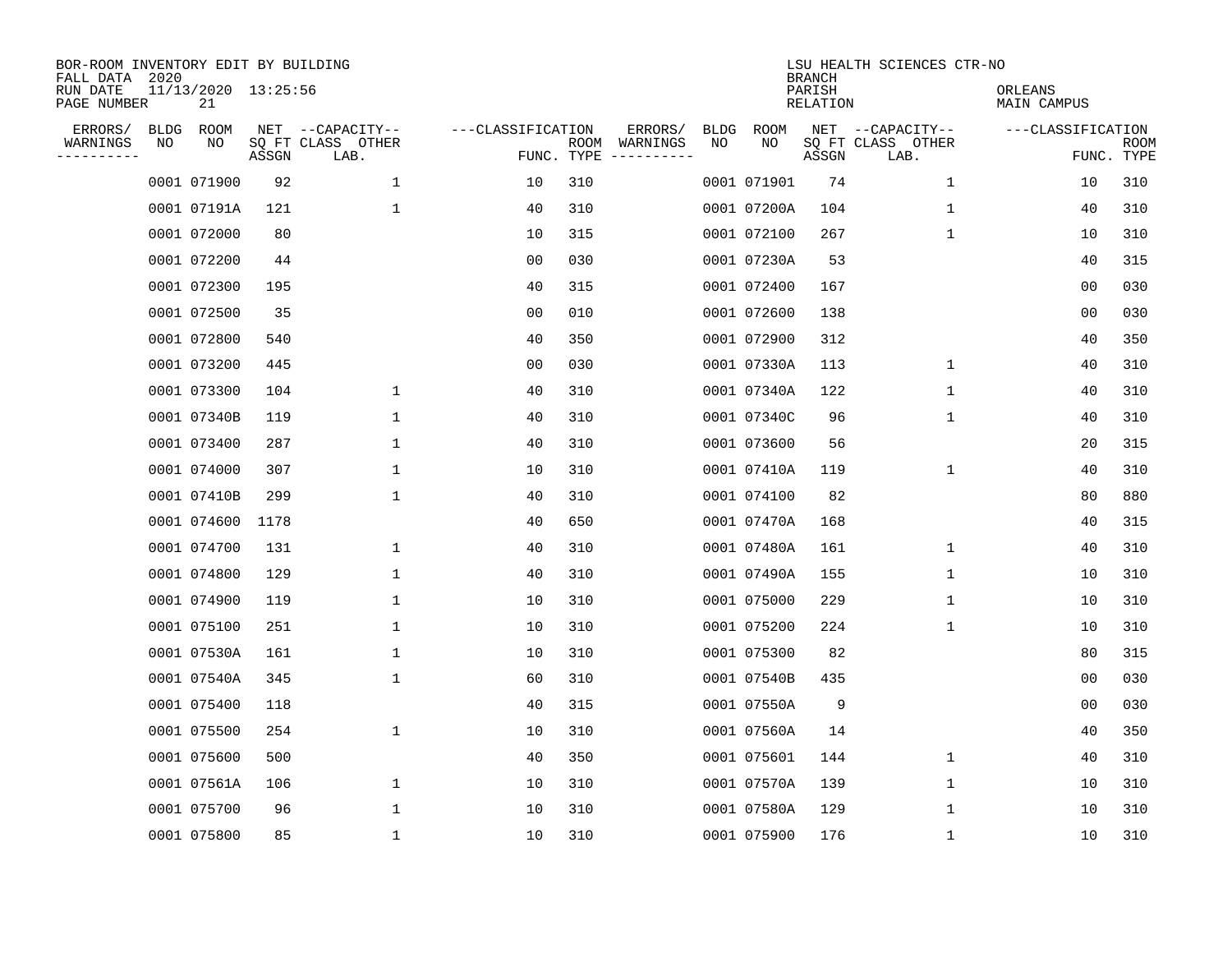| BOR-ROOM INVENTORY EDIT BY BUILDING<br>FALL DATA 2020 |    |                           |       |                           |                   |     |                                      |             |             | <b>BRANCH</b>             | LSU HEALTH SCIENCES CTR-NO |                        |                           |
|-------------------------------------------------------|----|---------------------------|-------|---------------------------|-------------------|-----|--------------------------------------|-------------|-------------|---------------------------|----------------------------|------------------------|---------------------------|
| RUN DATE<br>PAGE NUMBER                               |    | 11/13/2020 13:25:56<br>22 |       |                           |                   |     |                                      |             |             | PARISH<br><b>RELATION</b> |                            | ORLEANS<br>MAIN CAMPUS |                           |
| ERRORS/                                               |    | BLDG ROOM                 |       | NET --CAPACITY--          | ---CLASSIFICATION |     | ERRORS/                              | <b>BLDG</b> | <b>ROOM</b> |                           | NET --CAPACITY--           | ---CLASSIFICATION      |                           |
| WARNINGS<br>----------                                | NO | NO                        | ASSGN | SQ FT CLASS OTHER<br>LAB. |                   |     | ROOM WARNINGS<br>FUNC. TYPE $------$ | NO          | NO          | ASSGN                     | SQ FT CLASS OTHER<br>LAB.  |                        | <b>ROOM</b><br>FUNC. TYPE |
|                                                       |    | 0001 07600A               | 96    |                           | 40                | 710 |                                      |             | 0001 076000 | 81                        |                            | 40                     | 710                       |
|                                                       |    | 0001 07610A               | 113   | 1                         | 10                | 310 |                                      |             | 0001 076100 | 104                       |                            | 40                     | 315                       |
|                                                       |    | 0001 07620A               | 105   | $\mathbf 1$               | 40                | 310 |                                      |             | 0001 076200 | 101                       |                            | 40                     | 315                       |
|                                                       |    | 0001 07630A               | 129   | $\mathbf 1$               | 40                | 310 |                                      |             | 0001 07630B | 109                       | $\mathbf 1$                | 10                     | 310                       |
|                                                       |    | 0001 076300               | 148   | $\mathbf 1$               | 40                | 310 |                                      |             | 0001 076400 | 50                        |                            | 40                     | 315                       |
|                                                       |    | 0001 080100               | 35    |                           | 0 <sub>0</sub>    | 030 |                                      |             | 0001 08020A | 85                        | $\mathbf{1}$               | 40                     | 310                       |
|                                                       |    | 0001 08020B               | 125   |                           | 82                | 082 |                                      |             | 0001 080200 | 177                       | $\mathbf{1}$               | 40                     | 310                       |
|                                                       |    | 0001 080300               | 139   |                           | 82                | 082 |                                      |             | 0001 08040A | 117                       |                            | 82                     | 082                       |
|                                                       |    | 0001 080400               | 116   |                           | 82                | 082 |                                      |             | 0001 080500 | 472                       |                            | 82                     | 082                       |
|                                                       |    | 0001 08080A               | 169   |                           | 82                | 082 |                                      |             | 0001 08080B | 375                       |                            | 82                     | 082                       |
|                                                       |    | 0001 080800               | 281   |                           | 82                | 082 |                                      |             | 0001 08090A | 162                       |                            | 82                     | 082                       |
|                                                       |    | 0001 080900               | 259   |                           | 82                | 082 |                                      |             | 0001 081000 | 117                       |                            | 82                     | 082                       |
|                                                       |    | 0001 08110A               | 125   |                           | 82                | 082 |                                      |             | 0001 08110B | 123                       |                            | 82                     | 082                       |
|                                                       |    | 0001 081100               | 119   |                           | 82                | 082 |                                      |             | 0001 08120A | 94                        |                            | 82                     | 082                       |
|                                                       |    | 0001 081200               | 120   |                           | 82                | 082 |                                      |             | 0001 08130A | 91                        |                            | 82                     | 082                       |
|                                                       |    | 0001 08130B               | 91    |                           | 82                | 082 |                                      |             | 0001 08130C | 87                        |                            | 82                     | 082                       |
|                                                       |    | 0001 081300               | 93    |                           | 82                | 082 |                                      |             | 0001 08140A | 38                        |                            | 00                     | 030                       |
|                                                       |    | 0001 08140B               | 30    |                           | 70                | 730 |                                      |             | 0001 081400 | 77                        |                            | 0 <sub>0</sub>         | 030                       |
|                                                       |    | 0001 08150A               | 34    |                           | 70                | 315 |                                      |             | 0001 081500 | 249                       |                            | 70                     | 650                       |
|                                                       |    | 0001 08160A               | 141   | $\mathbf 1$               | 40                | 310 |                                      |             | 0001 081600 | 122                       | $\mathbf 1$                | 40                     | 310                       |
|                                                       |    | 0001 081601               | 12    |                           | 40                | 315 |                                      |             | 0001 08180A | 100                       |                            | 83                     | 083                       |
|                                                       |    | 0001 08180B               | 111   |                           | 83                | 083 |                                      |             | 0001 08180C | 144                       |                            | 83                     | 083                       |
|                                                       |    | 0001 08180D               | 141   |                           | 83                | 083 |                                      |             | 0001 081800 | 254                       |                            | 83                     | 083                       |
|                                                       |    | 0001 082000               | 166   |                           | 83                | 083 |                                      |             | 0001 082100 | 173                       |                            | 83                     | 083                       |
|                                                       |    | 0001 0822A1               | 121   |                           | 83                | 083 |                                      |             | 0001 08220A | 106                       |                            | 83                     | 083                       |
|                                                       |    | 0001 08220B               | 120   |                           | 83                | 083 |                                      |             | 0001 08220C | 109                       |                            | 83                     | 083                       |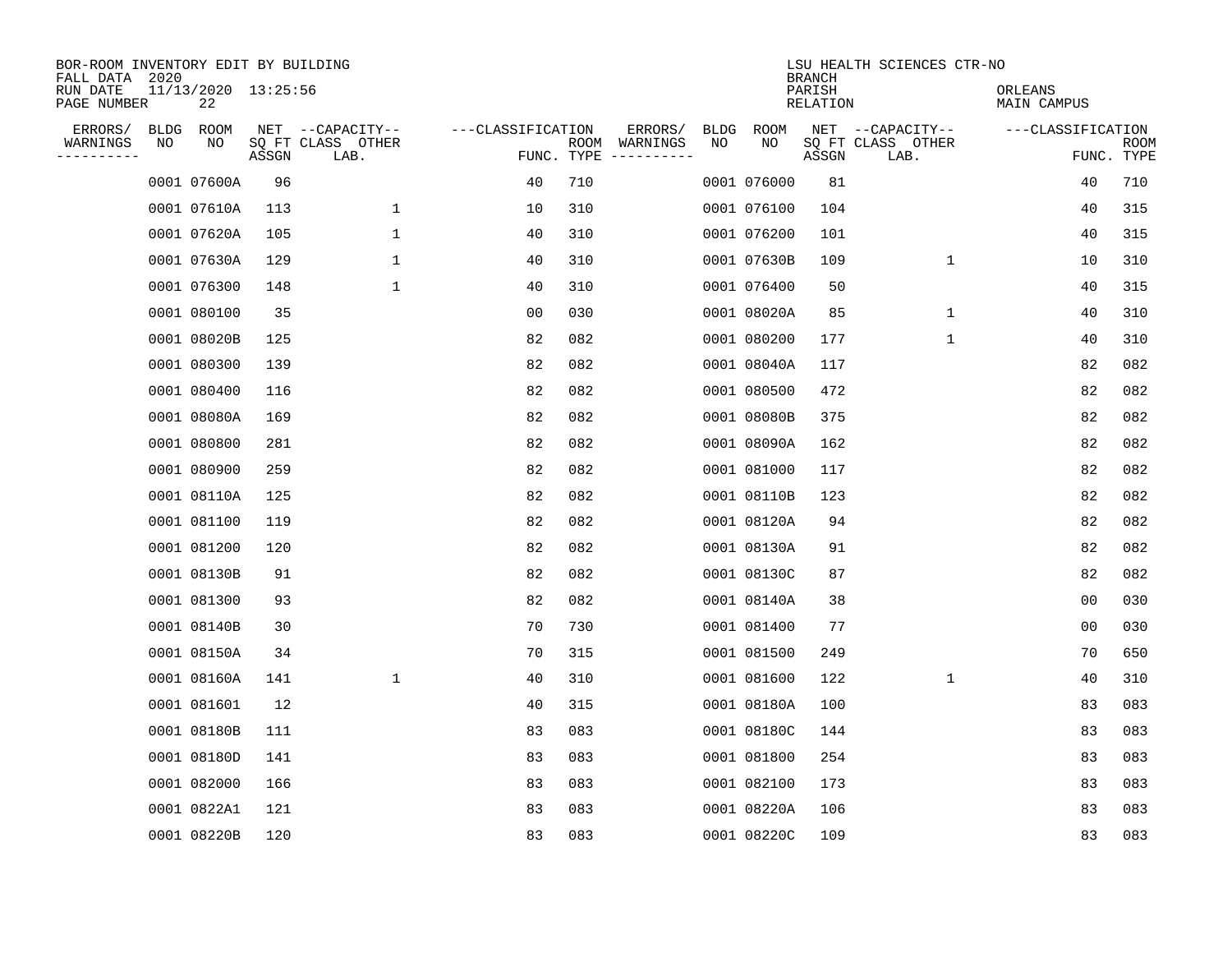| BOR-ROOM INVENTORY EDIT BY BUILDING<br>FALL DATA 2020 |    |                           |       |                           |                   |     |                                      |             |             | <b>BRANCH</b>      | LSU HEALTH SCIENCES CTR-NO |                               |                           |
|-------------------------------------------------------|----|---------------------------|-------|---------------------------|-------------------|-----|--------------------------------------|-------------|-------------|--------------------|----------------------------|-------------------------------|---------------------------|
| RUN DATE<br>PAGE NUMBER                               |    | 11/13/2020 13:25:56<br>23 |       |                           |                   |     |                                      |             |             | PARISH<br>RELATION |                            | ORLEANS<br><b>MAIN CAMPUS</b> |                           |
| ERRORS/                                               |    | BLDG ROOM                 |       | NET --CAPACITY--          | ---CLASSIFICATION |     | ERRORS/                              | <b>BLDG</b> | <b>ROOM</b> |                    | NET --CAPACITY--           | ---CLASSIFICATION             |                           |
| WARNINGS<br>----------                                | NO | NO                        | ASSGN | SQ FT CLASS OTHER<br>LAB. |                   |     | ROOM WARNINGS<br>FUNC. TYPE $------$ | NO          | NO          | ASSGN              | SQ FT CLASS OTHER<br>LAB.  |                               | <b>ROOM</b><br>FUNC. TYPE |
|                                                       |    | 0001 08220D               | 83    |                           | 83                | 083 |                                      |             | 0001 082200 | 65                 |                            | 83                            | 083                       |
|                                                       |    | 0001 08240A               | 117   |                           | 83                | 083 |                                      |             | 0001 08240B | 140                |                            | 83                            | 083                       |
|                                                       |    | 0001 08240C               | 98    |                           | 83                | 083 |                                      |             | 0001 08240D | 131                |                            | 83                            | 083                       |
|                                                       |    | 0001 082400               | 237   |                           | 83                | 083 |                                      |             | 0001 082600 | 79                 | $\mathbf{1}$               | 40                            | 310                       |
|                                                       |    | 0001 08270A               | 68    | $\mathbf 1$               | 40                | 310 |                                      |             | 0001 08270B | 128                | $\mathbf{1}$               | 40                            | 310                       |
|                                                       |    | 0001 08270C               | 53    | 1                         | 40                | 310 |                                      |             | 0001 08270D | 100                | 1                          | 40                            | 310                       |
|                                                       |    | 0001 08270E               | 95    | $\mathbf 1$               | 40                | 310 |                                      |             | 0001 082700 | 157                | $\mathbf 1$                | 40                            | 310                       |
|                                                       |    | 0001 082900               | 155   |                           | 40                | 315 |                                      |             | 0001 08300A | 148                | $\mathbf{1}$               | 40                            | 310                       |
|                                                       |    | 0001 083000               | 113   | $\mathbf 1$               | 40                | 310 |                                      |             | 0001 08310A | 91                 | $\mathbf 1$                | 40                            | 310                       |
|                                                       |    | 0001 08310B               | 110   | $\mathbf{1}$              | 80                | 310 |                                      |             | 0001 08310C | 112                | $\mathbf 1$                | 80                            | 310                       |
|                                                       |    | 0001 083100               | 98    |                           | 40                | 315 |                                      |             | 0001 08320A | 109                | $\mathbf{1}$               | 40                            | 310                       |
|                                                       |    | 0001 08320B               | 153   | $\mathbf{1}$              | 40                | 310 |                                      |             | 0001 083200 | 103                | $\mathbf{1}$               | 40                            | 310                       |
|                                                       |    | 0001 083300               | 41    |                           | 40                | 730 |                                      |             | 0001 08340A | 207                | $\mathbf 1$                | 80                            | 310                       |
|                                                       |    | 0001 083400               | 85    |                           | 40                | 315 |                                      |             | 0001 083600 | 35                 |                            | 40                            | 730                       |
|                                                       |    | 0001 083700               | 139   |                           | 80                | 730 |                                      |             | 0001 083800 | 306                |                            | 80                            | 730                       |
|                                                       |    | 0001 083900               | 277   |                           | 40                | 730 |                                      |             | 0001 08400A | 355                |                            | 80                            | 730                       |
|                                                       |    | 0001 08400B               | 357   |                           | 80                | 730 |                                      |             | 0001 084100 | 317                |                            | 80                            | 730                       |
|                                                       |    | 0001 084200               | 344   |                           | 80                | 730 |                                      |             | 0001 084300 | 293                |                            | 80                            | 730                       |
|                                                       |    | 0001 084400               | 301   |                           | 80                | 730 |                                      |             | 0001 084500 | 305                |                            | 80                            | 730                       |
|                                                       |    | 0001 084600               | 200   |                           | 80                | 730 |                                      |             | 0001 084700 | 1171               |                            | 80                            | 730                       |
|                                                       |    | 0001 08480A               | 40    |                           | 80                | 730 |                                      |             | 0001 08480B | 113                |                            | 80                            | 730                       |
|                                                       |    | 0001 08480C               | 113   |                           | 80                | 730 |                                      |             | 0001 084800 | 91                 |                            | 80                            | 730                       |
|                                                       |    | 0001 084900               | 204   |                           | 80                | 730 |                                      |             | 0001 085000 | 281                |                            | 80                            | 730                       |
|                                                       |    | 0001 085100               | 344   |                           | 80                | 730 |                                      |             | 0001 08520A | 338                |                            | 80                            | 730                       |
|                                                       |    | 0001 08520B               | 188   |                           | 80                | 730 |                                      |             | 0001 085200 | 67                 |                            | 80                            | 730                       |
|                                                       |    | 0001 085201               | 33    |                           | 80                | 730 |                                      |             | 0001 085300 | 247                |                            | 80                            | 730                       |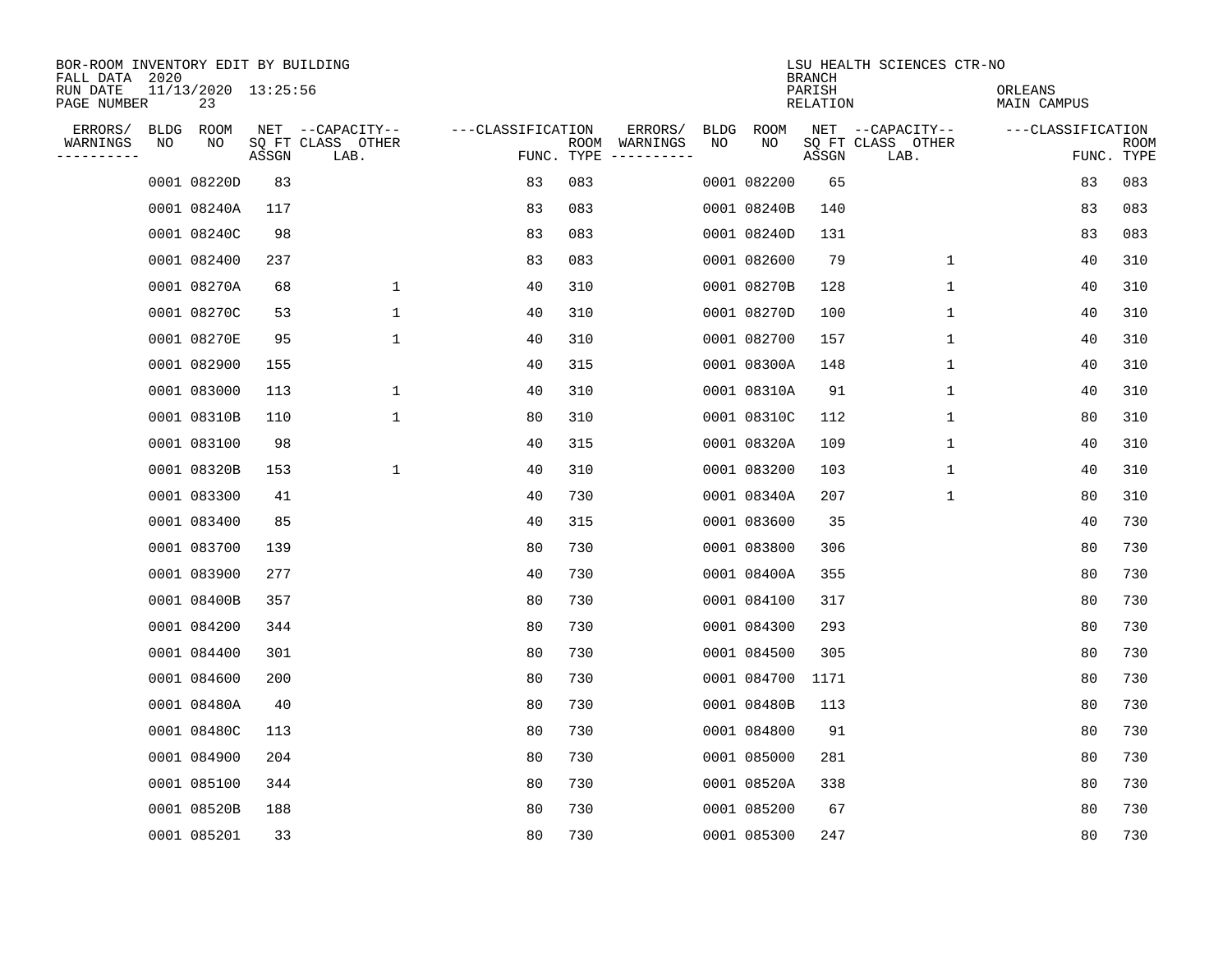| BOR-ROOM INVENTORY EDIT BY BUILDING<br>FALL DATA 2020 |    |                           |       |                           |                   |     |                                      |      |                                                  | <b>BRANCH</b>      | LSU HEALTH SCIENCES CTR-NO                                                                                                                          |                         |                    |
|-------------------------------------------------------|----|---------------------------|-------|---------------------------|-------------------|-----|--------------------------------------|------|--------------------------------------------------|--------------------|-----------------------------------------------------------------------------------------------------------------------------------------------------|-------------------------|--------------------|
| RUN DATE<br>PAGE NUMBER                               |    | 11/13/2020 13:25:56<br>24 |       |                           |                   |     |                                      |      |                                                  | PARISH<br>RELATION |                                                                                                                                                     | ORLEANS<br>MAIN CAMPUS  |                    |
| ERRORS/                                               |    | BLDG ROOM                 |       | NET --CAPACITY--          | ---CLASSIFICATION |     | ERRORS/                              | BLDG | ROOM                                             |                    | NET --CAPACITY--                                                                                                                                    | ---CLASSIFICATION       |                    |
| WARNINGS<br>----------                                | NO | NO                        | ASSGN | SQ FT CLASS OTHER<br>LAB. |                   |     | ROOM WARNINGS<br>FUNC. TYPE $------$ | NO   | NO                                               | ASSGN              | SQ FT CLASS OTHER<br>LAB.                                                                                                                           |                         | ROOM<br>FUNC. TYPE |
|                                                       |    | 0001 085400               | 198   |                           | 80                | 730 |                                      |      | 0001 085500                                      | 231                |                                                                                                                                                     | 40                      | 730                |
|                                                       |    | 0001 08560A               | 114   | $\mathbf{1}$              | 40                | 310 |                                      |      | 0001 085600                                      | 106                | $\mathbf{1}$                                                                                                                                        | 40                      | 310                |
|                                                       |    | 0001 085700               | 183   |                           | 40                | 730 |                                      |      | 0001 085800                                      | 9                  |                                                                                                                                                     | 00                      | 030                |
|                                                       |    | 0001 085900               | 253   |                           | 40                | 730 |                                      |      | 0001 086100                                      | 777                |                                                                                                                                                     | 40                      | 730                |
|                                                       |    | 0001 086200               | 202   |                           | 40                | 350 |                                      |      | 0001 086300                                      | 242                | $\mathbf{1}$                                                                                                                                        | 40                      | 310                |
|                                                       |    | 0001 08640A               | 108   | $\mathbf 1$               | 60                | 310 |                                      |      | 0001 086400                                      | 109                | $\mathbf 1$                                                                                                                                         | 60                      | 310                |
|                                                       |    | 0001 086500               | 94    |                           | 40                | 710 |                                      |      | 0001 08660A                                      | 105                | $\mathbf{1}$                                                                                                                                        | 60                      | 310                |
|                                                       |    | 0001 086600               | 205   | $\mathbf{1}$              | 60                | 310 |                                      |      | 0001 08670A                                      | 97                 | $\mathbf{1}$                                                                                                                                        | 60                      | 310                |
|                                                       |    | 0001 086700               | 85    | 1                         | 60                | 310 |                                      |      | 0001 08680A                                      | 125                | 1                                                                                                                                                   | 60                      | 310                |
|                                                       |    | 0001 086800               | 144   |                           | 40                | 315 |                                      |      | 0001 086900                                      | 74                 | 1                                                                                                                                                   | 40                      | 310                |
|                                                       |    | 0001 087000               | 64    |                           | 0 <sub>0</sub>    | 030 |                                      |      | 0001 09000A                                      | 791                |                                                                                                                                                     | 70                      | 730                |
|                                                       |    | 0001 090000               | 1253  |                           | 82                | 082 |                                      |      | 0001 0908A1                                      | 286                |                                                                                                                                                     | 0 <sub>0</sub>          | 030                |
|                                                       |    | 0001 09080A               | 256   |                           | 82                | 082 |                                      |      | 0001 09080B                                      | 344                |                                                                                                                                                     | 82                      | 082                |
|                                                       |    | 0001 09080C               | 294   |                           | 82                | 082 |                                      |      | 0001 09080D                                      | 484                |                                                                                                                                                     | 82                      | 082                |
|                                                       |    | 0001 090800               | 381   |                           | 82                | 082 |                                      |      | 0001 090900                                      | 462                |                                                                                                                                                     | 82                      | 082                |
|                                                       |    | 0001 091000               | 1226  |                           | 82                | 082 |                                      |      | 0001 100000                                      | 2164               |                                                                                                                                                     | 00                      | 030                |
|                                                       |    | 0001 235L1A               | 77    |                           | 30                | 315 |                                      |      | 0001 235L1B                                      | 114                | 1                                                                                                                                                   | 30                      | 310                |
|                                                       |    | 0001 235L1C               | 86    | $\mathbf{1}$              | 20                | 310 |                                      |      | 0001 235L1D                                      | 96                 | $\mathbf{1}$                                                                                                                                        | 10                      | 310                |
|                                                       |    | 0001 235L1E               | 79    | $\mathbf{1}$              | 30                | 310 |                                      |      | 0001 235L10                                      | 172                |                                                                                                                                                     | 30                      | 730                |
|                                                       |    | 0001 235L11               | 342   |                           | 00                | 020 |                                      |      | 0001 235L2A                                      | 139                | $\mathbf 1$                                                                                                                                         | 10                      | 310                |
|                                                       |    | 0001 235L2B               | 129   | $\mathbf{1}$              | 30                | 310 |                                      |      | 0001 238000                                      | 97                 | $\mathbf 1$                                                                                                                                         | 40                      | 310                |
|                                                       |    | 0001 999999 15810         |       |                           | 00                | 040 |                                      |      | TOTAL NUMBER CLASSROOMS<br>TOTAL NUMBER LABS 210 |                    | TOTAL ASSIGNABLE & UNASSIGNABLE SQFT:<br>TOTAL NET ASSIGN SQ. FT. IN ROOM FILE<br>TOTAL NUMBER COMPUTER CLASSROOMS<br>TOTAL NUMBER SPECIAL LABS 220 | 316,212<br>257,079<br>6 |                    |
|                                                       |    | 0002 A01010               | 171   |                           | 90                | 950 |                                      |      | 0002 A01110                                      | 171                |                                                                                                                                                     | 90                      | 950                |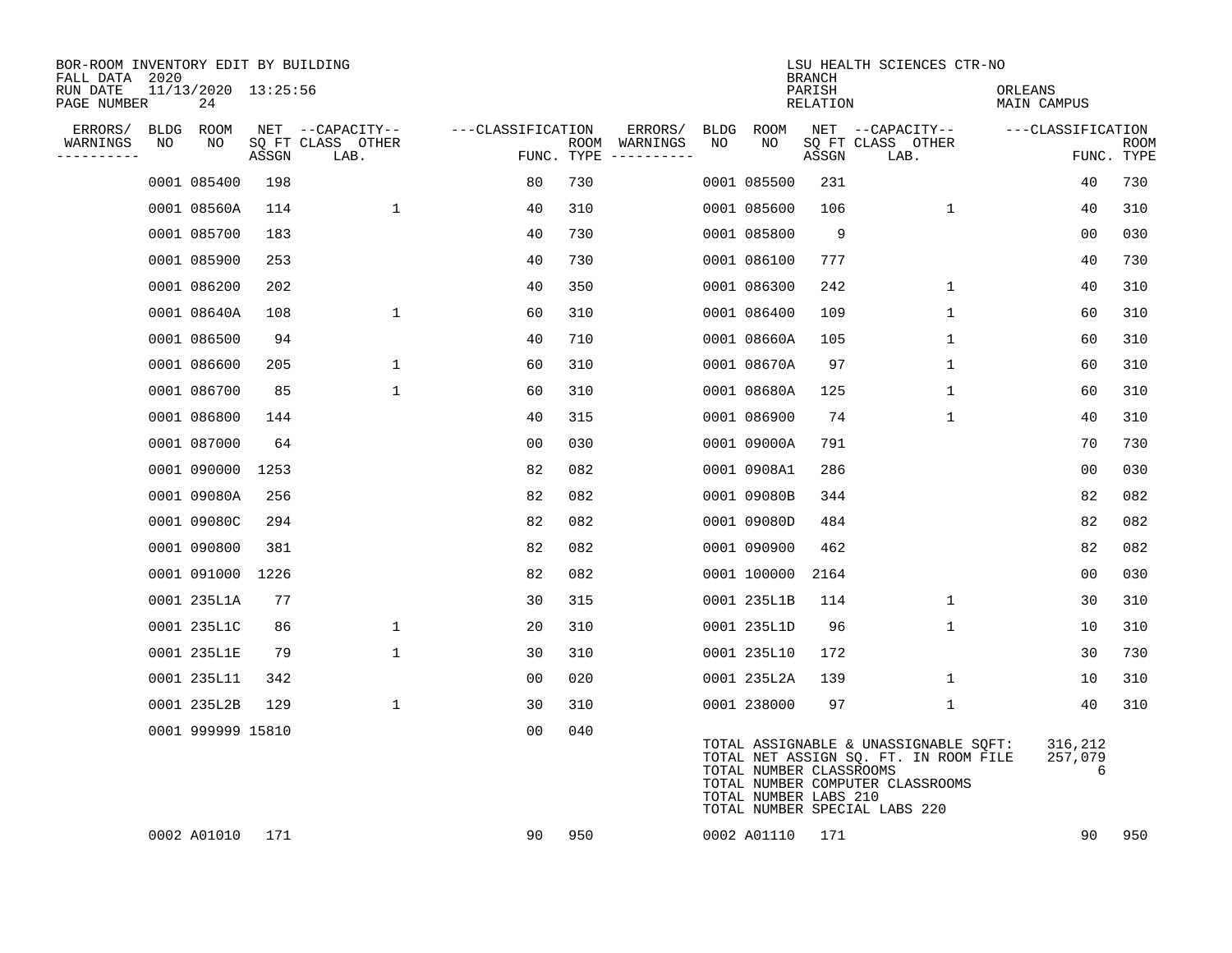| BOR-ROOM INVENTORY EDIT BY BUILDING<br>FALL DATA 2020 |                           |       |                           |                   |            |                                                                                                                                                                                                                                                                                                                                                                                                                                                                                                                           |             |             | <b>BRANCH</b>      | LSU HEALTH SCIENCES CTR-NO |                        |                |                           |
|-------------------------------------------------------|---------------------------|-------|---------------------------|-------------------|------------|---------------------------------------------------------------------------------------------------------------------------------------------------------------------------------------------------------------------------------------------------------------------------------------------------------------------------------------------------------------------------------------------------------------------------------------------------------------------------------------------------------------------------|-------------|-------------|--------------------|----------------------------|------------------------|----------------|---------------------------|
| RUN DATE<br>PAGE NUMBER                               | 11/13/2020 13:25:56<br>25 |       |                           |                   |            |                                                                                                                                                                                                                                                                                                                                                                                                                                                                                                                           |             |             | PARISH<br>RELATION |                            | ORLEANS<br>MAIN CAMPUS |                |                           |
| ERRORS/                                               | <b>BLDG</b><br>ROOM       |       | NET --CAPACITY--          | ---CLASSIFICATION |            | ERRORS/                                                                                                                                                                                                                                                                                                                                                                                                                                                                                                                   | <b>BLDG</b> | ROOM        |                    | NET --CAPACITY--           | ---CLASSIFICATION      |                |                           |
| WARNINGS<br>----------                                | NO<br>NO                  | ASSGN | SQ FT CLASS OTHER<br>LAB. |                   | FUNC. TYPE | ROOM WARNINGS<br>$\begin{tabular}{ccccccccc} \multicolumn{2}{c }{\multicolumn{2}{c }{\multicolumn{2}{c }{\multicolumn{2}{c}}{\multicolumn{2}{c}}{\multicolumn{2}{c}}{\multicolumn{2}{c}}{\multicolumn{2}{c}}{\multicolumn{2}{c}}{\multicolumn{2}{c}}{\multicolumn{2}{c}}{\multicolumn{2}{c}}{\multicolumn{2}{c}}{\multicolumn{2}{c}}{\multicolumn{2}{c}}{\multicolumn{2}{c}}{\multicolumn{2}{c}}{\multicolumn{2}{c}}{\multicolumn{2}{c}}{\multicolumn{2}{c}}{\multicolumn{2}{c}}{\multicolumn{2}{c}}{\multicolumn{2}{c}}$ | NO          | NO          | ASSGN              | SQ FT CLASS OTHER<br>LAB.  |                        |                | <b>ROOM</b><br>FUNC. TYPE |
|                                                       | 0002 A10100               | 179   |                           | 90                | 950        |                                                                                                                                                                                                                                                                                                                                                                                                                                                                                                                           |             | 0002 A10110 | 192                |                            |                        | 90             | 950                       |
|                                                       | 0002 A10120               | 178   |                           | 90                | 955        |                                                                                                                                                                                                                                                                                                                                                                                                                                                                                                                           |             | 0002 A10130 | 178                |                            |                        | 90             | 955                       |
|                                                       | 0002 A10140               | 33    |                           | 90                | 955        |                                                                                                                                                                                                                                                                                                                                                                                                                                                                                                                           |             | 0002 A10150 | 33                 |                            |                        | 90             | 955                       |
|                                                       | 0002 A10160               | 355   |                           | 90                | 955        |                                                                                                                                                                                                                                                                                                                                                                                                                                                                                                                           |             | 0002 A10200 | 171                |                            |                        | 90             | 950                       |
|                                                       | 0002 A10300               | 192   |                           | 90                | 950        |                                                                                                                                                                                                                                                                                                                                                                                                                                                                                                                           |             | 0002 A10400 | 179                |                            |                        | 90             | 950                       |
|                                                       | 0002 A10500               | 179   |                           | 90                | 950        |                                                                                                                                                                                                                                                                                                                                                                                                                                                                                                                           |             | 0002 A10600 | 198                |                            |                        | 90             | 950                       |
|                                                       | 0002 A10700               | 352   |                           | 90                | 950        |                                                                                                                                                                                                                                                                                                                                                                                                                                                                                                                           |             | 0002 A10800 | 198                |                            |                        | 90             | 950                       |
|                                                       | 0002 A10900               | 179   |                           | 90                | 950        |                                                                                                                                                                                                                                                                                                                                                                                                                                                                                                                           |             | 0002 A11100 | 179                |                            |                        | 90             | 950                       |
|                                                       | 0002 A11110               | 192   |                           | 90                | 950        |                                                                                                                                                                                                                                                                                                                                                                                                                                                                                                                           |             | 0002 A11120 | 182                |                            |                        | 90             | 955                       |
|                                                       | 0002 A11130               | 182   |                           | 90                | 955        |                                                                                                                                                                                                                                                                                                                                                                                                                                                                                                                           |             | 0002 A11140 | 33                 |                            |                        | 90             | 955                       |
|                                                       | 0002 A11150               | 33    |                           | 90                | 955        |                                                                                                                                                                                                                                                                                                                                                                                                                                                                                                                           |             | 0002 A11160 | 355                |                            |                        | 90             | 955                       |
|                                                       | 0002 A11200               | 171   |                           | 90                | 950        |                                                                                                                                                                                                                                                                                                                                                                                                                                                                                                                           |             | 0002 A11300 | 192                |                            |                        | 90             | 950                       |
|                                                       | 0002 A11400               | 179   |                           | 90                | 950        |                                                                                                                                                                                                                                                                                                                                                                                                                                                                                                                           |             | 0002 A11500 | 179                |                            |                        | 90             | 950                       |
|                                                       | 0002 A11600               | 198   |                           | 90                | 950        |                                                                                                                                                                                                                                                                                                                                                                                                                                                                                                                           |             | 0002 A11700 | 352                |                            |                        | 90             | 950                       |
|                                                       | 0002 A11800               | 198   |                           | 90                | 950        |                                                                                                                                                                                                                                                                                                                                                                                                                                                                                                                           |             | 0002 A11900 | 179                |                            |                        | 90             | 950                       |
|                                                       | 0002 A51000               | 33    |                           | 90                | 955        |                                                                                                                                                                                                                                                                                                                                                                                                                                                                                                                           |             | 0002 A61000 | 33                 |                            |                        | 90             | 955                       |
|                                                       | 0002 A71000               | 33    |                           | 90                | 955        |                                                                                                                                                                                                                                                                                                                                                                                                                                                                                                                           |             | 0002 A81000 | 33                 |                            |                        | 90             | 955                       |
|                                                       | 0002 A91000               | 33    |                           | 90                | 955        |                                                                                                                                                                                                                                                                                                                                                                                                                                                                                                                           |             | 0002 B01010 | 352                |                            |                        | 90             | 950                       |
|                                                       | 0002 B01150               | 78    |                           | 90                | 955        |                                                                                                                                                                                                                                                                                                                                                                                                                                                                                                                           |             | 0002 B01160 | 74                 |                            |                        | 90             | 955                       |
|                                                       | 0002 B10100               | 33    |                           | 90                | 955        |                                                                                                                                                                                                                                                                                                                                                                                                                                                                                                                           |             | 0002 B10200 | 352                |                            |                        | 90             | 950                       |
|                                                       | 0002 B10300               | 517   |                           | 90                | 950        |                                                                                                                                                                                                                                                                                                                                                                                                                                                                                                                           |             | 0002 B10400 | 516                |                            |                        | 90             | 950                       |
|                                                       | 0002 B10500               | 351   |                           | 90                | 950        |                                                                                                                                                                                                                                                                                                                                                                                                                                                                                                                           |             | 0002 B10600 | 351                |                            |                        | 90             | 950                       |
|                                                       | 0002 B10700               | 517   |                           | 90                | 950        |                                                                                                                                                                                                                                                                                                                                                                                                                                                                                                                           |             | 0002 B10800 | 520                |                            |                        | 90             | 950                       |
|                                                       | 0002 B10900               | 33    |                           | 90                | 955        |                                                                                                                                                                                                                                                                                                                                                                                                                                                                                                                           |             | 0002 B11100 | 752                |                            |                        | 00             | 030                       |
|                                                       | 0002 B11200               | 29    |                           | 0 <sub>0</sub>    | 030        |                                                                                                                                                                                                                                                                                                                                                                                                                                                                                                                           |             | 0002 B11300 | 28                 |                            |                        | 0 <sub>0</sub> | 030                       |
|                                                       | 0002 B11400               | 753   |                           | 0 <sub>0</sub>    | 030        |                                                                                                                                                                                                                                                                                                                                                                                                                                                                                                                           |             | 0002 B11500 | 172                |                            |                        | 0 <sub>0</sub> | 030                       |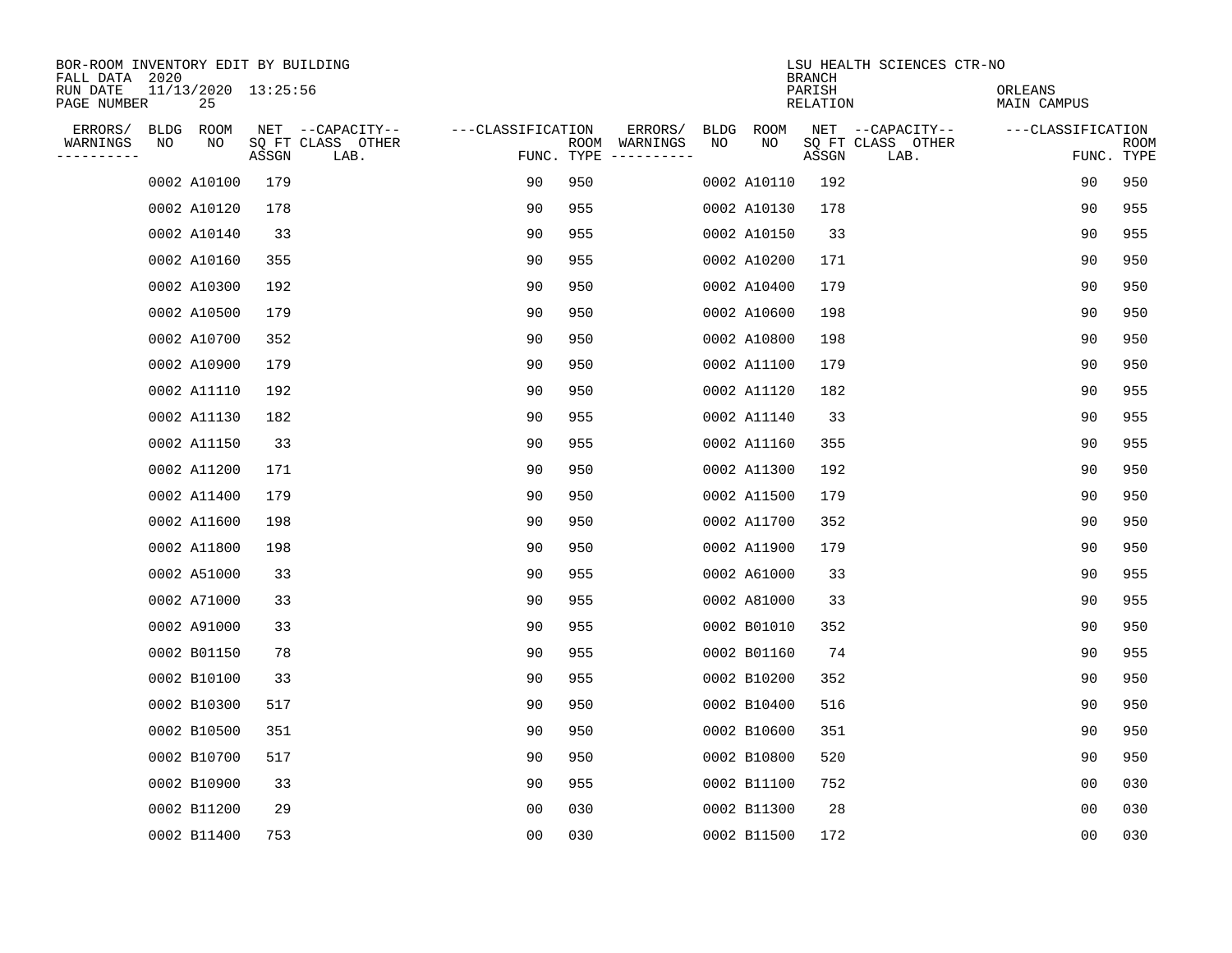| BOR-ROOM INVENTORY EDIT BY BUILDING<br>FALL DATA 2020<br>RUN DATE | 11/13/2020 13:25:56 |       |                                       |                   |     |                          |                   |             | <b>BRANCH</b><br>PARISH | LSU HEALTH SCIENCES CTR-NO            | ORLEANS           |            |
|-------------------------------------------------------------------|---------------------|-------|---------------------------------------|-------------------|-----|--------------------------|-------------------|-------------|-------------------------|---------------------------------------|-------------------|------------|
| PAGE NUMBER                                                       | 26                  |       |                                       |                   |     |                          |                   |             | RELATION                |                                       | MAIN CAMPUS       |            |
| ERRORS/<br>BLDG<br>WARNINGS<br>NO                                 | ROOM<br>NO          |       | NET --CAPACITY--<br>SQ FT CLASS OTHER | ---CLASSIFICATION |     | ERRORS/<br>ROOM WARNINGS | <b>BLDG</b><br>NO | ROOM<br>NO  |                         | NET --CAPACITY--<br>SQ FT CLASS OTHER | ---CLASSIFICATION | ROOM       |
| ----------                                                        |                     | ASSGN | LAB.                                  | FUNC. TYPE        |     |                          |                   |             | ASSGN                   | LAB.                                  |                   | FUNC. TYPE |
|                                                                   | 0002 B11600         | 274   |                                       | 0 <sub>0</sub>    | 030 |                          |                   | 0002 B11700 | 490                     |                                       | 0 <sub>0</sub>    | 030        |
|                                                                   | 0002 B51000         | 33    |                                       | 90                | 955 |                          |                   | 0002 B71000 | 33                      |                                       | 90                | 955        |
|                                                                   | 0002 B81000         | 33    |                                       | 90                | 955 |                          |                   | 0002 B91000 | 33                      |                                       | 90                | 955        |
|                                                                   | 0002 C01010         | 193   |                                       | 90                | 950 |                          |                   | 0002 C10100 | 179                     |                                       | 90                | 950        |
|                                                                   | 0002 C10110         | 179   |                                       | 90                | 950 |                          |                   | 0002 C10120 | 190                     |                                       | 90                | 950        |
|                                                                   | 0002 C10130         | 317   |                                       | 90                | 955 |                          |                   | 0002 C10140 | 33                      |                                       | 90                | 955        |
|                                                                   | 0002 C10150         | 33    |                                       | 90                | 955 |                          |                   | 0002 C10200 | 193                     |                                       | 90                | 950        |
|                                                                   | 0002 C10300         | 193   |                                       | 90                | 950 |                          |                   | 0002 C10400 | 179                     |                                       | 90                | 955        |
|                                                                   | 0002 C10500         | 179   |                                       | 90                | 950 |                          |                   | 0002 C10600 | 198                     |                                       | 90                | 950        |
|                                                                   | 0002 C10700         | 349   |                                       | 90                | 950 |                          |                   | 0002 C10800 | 355                     |                                       | 90                | 950        |
|                                                                   | 0002 C10900         | 198   |                                       | 90                | 950 |                          |                   | 0002 C11010 | 193                     |                                       | 90                | 950        |
|                                                                   | 0002 C11020         | 196   |                                       | 90                | 950 |                          |                   | 0002 C11030 | 583                     |                                       | 90                | 950        |
|                                                                   | 0002 C11050         | 580   |                                       | 90                | 950 |                          |                   | 0002 C11060 | 33                      |                                       | 90                | 955        |
|                                                                   | 0002 C11070         | 350   |                                       | 90                | 950 |                          |                   | 0002 C11080 | 355                     |                                       | 90                | 950        |
|                                                                   | 0002 C11090         | 387   |                                       | 70                | 720 |                          |                   | 0002 C11110 | 369                     |                                       | 90                | 950        |
|                                                                   | 0002 C11130         | 241   |                                       | 90                | 955 |                          |                   | 0002 C51000 | 33                      |                                       | 90                | 955        |
|                                                                   | 0002 C61000         | 34    |                                       | 90                | 955 |                          |                   | 0002 C71000 | 33                      |                                       | 90                | 955        |
|                                                                   | 0002 C81000         | 33    |                                       | 90                | 955 |                          |                   | 0002 C91000 | 33                      |                                       | 90                | 955        |
|                                                                   | 0002 0A3100         | 706   |                                       | 90                | 950 |                          |                   | 0002 0A3200 | 518                     |                                       | 90                | 950        |
|                                                                   | 0002 0A3300         | 527   |                                       | 90                | 950 |                          |                   | 0002 0A3400 | 702                     |                                       | 90                | 950        |
|                                                                   | 0002 0A3500         | 529   |                                       | 90                | 950 |                          |                   | 0002 0A3600 | 520                     |                                       | 90                | 950        |
|                                                                   | 0002 0A3700         | 33    |                                       | 90                | 955 |                          |                   | 0002 0A3800 | 33                      |                                       | 90                | 955        |
|                                                                   | 0002 0A4100         | 351   |                                       | 90                | 950 |                          |                   | 0002 0A4200 | 349                     |                                       | 90                | 950        |
|                                                                   | 0002 0A4300         | 518   |                                       | 90                | 950 |                          |                   | 0002 0A4400 | 527                     |                                       | 90                | 950        |
|                                                                   | 0002 0A4500         | 702   |                                       | 90                | 950 |                          |                   | 0002 0A4600 | 529                     |                                       | 90                | 950        |
|                                                                   | 0002 0A4700         | 520   |                                       | 90                | 950 |                          |                   | 0002 0A4800 | 33                      |                                       | 90                | 955        |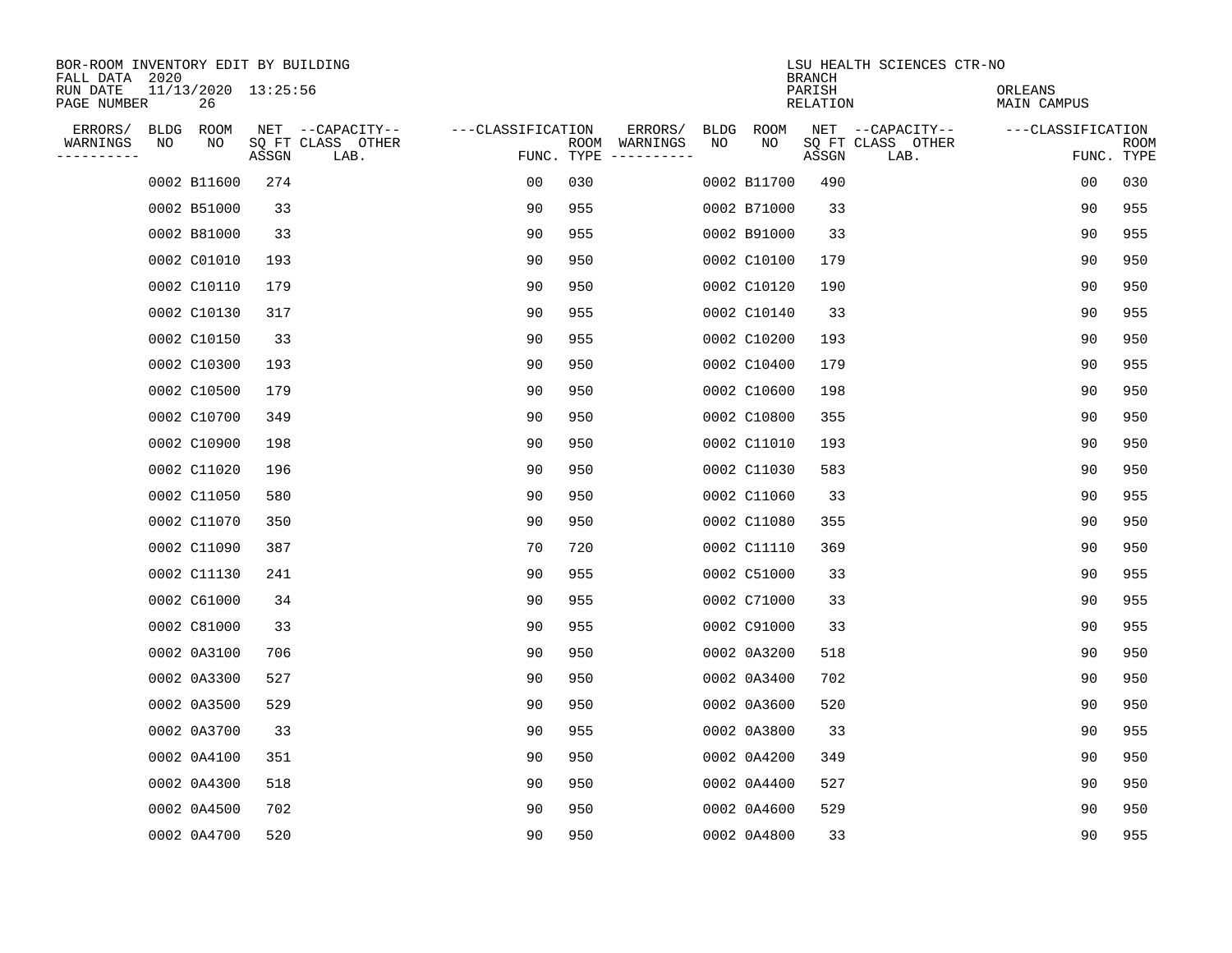| BOR-ROOM INVENTORY EDIT BY BUILDING<br>FALL DATA 2020 |      |                           |       |                           |                   |            |                              |      |             | <b>BRANCH</b>             | LSU HEALTH SCIENCES CTR-NO |                        |    |                           |
|-------------------------------------------------------|------|---------------------------|-------|---------------------------|-------------------|------------|------------------------------|------|-------------|---------------------------|----------------------------|------------------------|----|---------------------------|
| RUN DATE<br>PAGE NUMBER                               |      | 11/13/2020 13:25:56<br>27 |       |                           |                   |            |                              |      |             | PARISH<br><b>RELATION</b> |                            | ORLEANS<br>MAIN CAMPUS |    |                           |
| ERRORS/                                               | BLDG | ROOM                      |       | NET --CAPACITY--          | ---CLASSIFICATION |            | ERRORS/                      | BLDG | ROOM        |                           | NET --CAPACITY--           | ---CLASSIFICATION      |    |                           |
| WARNINGS<br>----------                                | NO   | NO                        | ASSGN | SQ FT CLASS OTHER<br>LAB. |                   | FUNC. TYPE | ROOM WARNINGS<br>----------- | NO   | NO          | ASSGN                     | SQ FT CLASS OTHER<br>LAB.  |                        |    | <b>ROOM</b><br>FUNC. TYPE |
|                                                       |      | 0002 0A4900               | 33    |                           | 90                | 955        |                              |      | 0002 0A5100 | 351                       |                            |                        | 90 | 950                       |
|                                                       |      | 0002 0A5200               | 349   |                           | 90                | 950        |                              |      | 0002 0A5300 | 518                       |                            |                        | 90 | 950                       |
|                                                       |      | 0002 0A5400               | 527   |                           | 90                | 950        |                              |      | 0002 0A5500 | 350                       |                            |                        | 90 | 950                       |
|                                                       |      | 0002 0A5600               | 349   |                           | 90                | 950        |                              |      | 0002 0A5700 | 529                       |                            |                        | 90 | 950                       |
|                                                       |      | 0002 0A5800               | 520   |                           | 90                | 950        |                              |      | 0002 0A5900 | 33                        |                            |                        | 90 | 955                       |
|                                                       |      | 0002 0A6100               | 352   |                           | 90                | 950        |                              |      | 0002 0A6200 | 352                       |                            |                        | 90 | 950                       |
|                                                       |      | 0002 0A6300               | 518   |                           | 90                | 950        |                              |      | 0002 0A6400 | 527                       |                            |                        | 90 | 950                       |
|                                                       |      | 0002 0A6500               | 570   |                           | 90                | 950        |                              |      | 0002 0A6600 | 352                       |                            |                        | 90 | 950                       |
|                                                       |      | 0002 0A6700               | 529   |                           | 90                | 950        |                              |      | 0002 0A6800 | 520                       |                            |                        | 90 | 950                       |
|                                                       |      | 0002 0A6900               | 33    |                           | 90                | 955        |                              |      | 0002 0A7100 | 352                       |                            |                        | 90 | 950                       |
|                                                       |      | 0002 0A7200               | 350   |                           | 90                | 950        |                              |      | 0002 0A7300 | 518                       |                            |                        | 90 | 950                       |
|                                                       |      | 0002 0A7400               | 527   |                           | 90                | 950        |                              |      | 0002 0A7500 | 351                       |                            |                        | 90 | 950                       |
|                                                       |      | 0002 0A7600               | 350   |                           | 90                | 950        |                              |      | 0002 0A7700 | 529                       |                            |                        | 90 | 950                       |
|                                                       |      | 0002 0A7800               | 520   |                           | 90                | 950        |                              |      | 0002 0A7900 | 33                        |                            |                        | 90 | 955                       |
|                                                       |      | 0002 0A8100               | 352   |                           | 90                | 950        |                              |      | 0002 0A8200 | 350                       |                            |                        | 90 | 950                       |
|                                                       |      | 0002 0A8300               | 518   |                           | 90                | 950        |                              |      | 0002 0A8400 | 527                       |                            |                        | 90 | 950                       |
|                                                       |      | 0002 0A8500               | 321   |                           | 90                | 950        |                              |      | 0002 0A8600 | 350                       |                            |                        | 90 | 950                       |
|                                                       |      | 0002 0A8700               | 529   |                           | 90                | 950        |                              |      | 0002 0A8800 | 520                       |                            |                        | 90 | 950                       |
|                                                       |      | 0002 0A8900               | 33    |                           | 90                | 955        |                              |      | 0002 0A9100 | 351                       |                            |                        | 90 | 950                       |
|                                                       |      | 0002 0A9200               | 349   |                           | 90                | 950        |                              |      | 0002 0A9300 | 518                       |                            |                        | 90 | 950                       |
|                                                       |      | 0002 0A9400               | 527   |                           | 90                | 950        |                              |      | 0002 0A9500 | 350                       |                            |                        | 90 | 950                       |
|                                                       |      | 0002 0A9600               | 349   |                           | 90                | 950        |                              |      | 0002 0A9700 | 529                       |                            |                        | 90 | 950                       |
|                                                       |      | 0002 0A9800               | 520   |                           | 90                | 950        |                              |      | 0002 0A9900 | 33                        |                            |                        | 90 | 955                       |
|                                                       |      | 0002 0B3100               | 702   |                           | 90                | 950        |                              |      | 0002 0B3200 | 517                       |                            |                        | 90 | 950                       |
|                                                       |      | 0002 0B3300               | 516   |                           | 90                | 950        |                              |      | 0002 0B3400 | 702                       |                            |                        | 90 | 950                       |
|                                                       |      | 0002 0B3500               | 514   |                           | 90                | 950        |                              |      | 0002 0B3600 | 520                       |                            |                        | 90 | 950                       |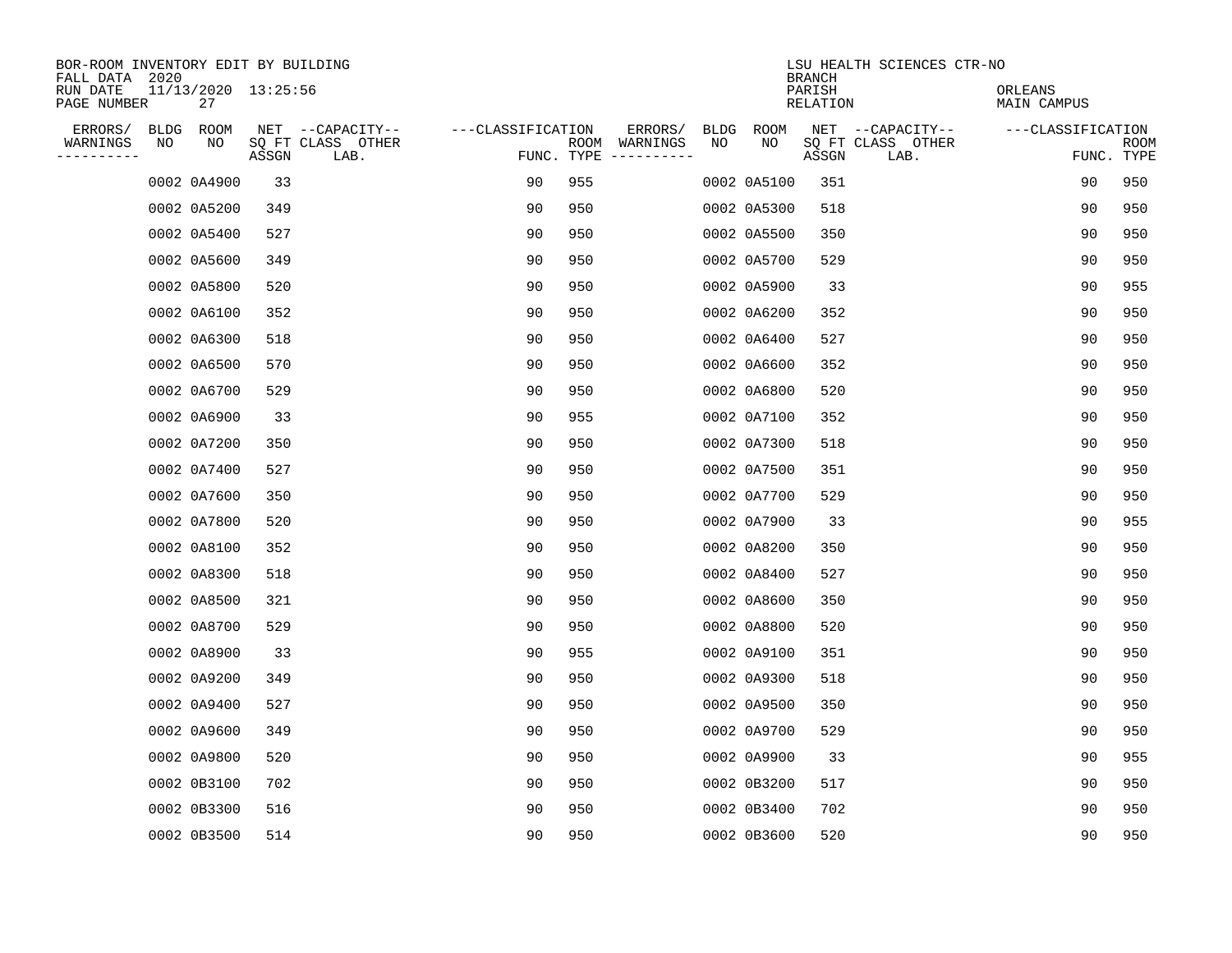| BOR-ROOM INVENTORY EDIT BY BUILDING<br>FALL DATA 2020 |      |             |                     |                           |                   |            |                              |             |             | <b>BRANCH</b>             | LSU HEALTH SCIENCES CTR-NO |                        |                           |
|-------------------------------------------------------|------|-------------|---------------------|---------------------------|-------------------|------------|------------------------------|-------------|-------------|---------------------------|----------------------------|------------------------|---------------------------|
| RUN DATE<br>PAGE NUMBER                               |      | 28          | 11/13/2020 13:25:56 |                           |                   |            |                              |             |             | PARISH<br><b>RELATION</b> |                            | ORLEANS<br>MAIN CAMPUS |                           |
| ERRORS/                                               | BLDG | ROOM        |                     | NET --CAPACITY--          | ---CLASSIFICATION |            | ERRORS/                      | <b>BLDG</b> | <b>ROOM</b> |                           | NET --CAPACITY--           | ---CLASSIFICATION      |                           |
| WARNINGS<br>----------                                | NO   | NO          | ASSGN               | SQ FT CLASS OTHER<br>LAB. |                   | FUNC. TYPE | ROOM WARNINGS<br>----------- | NO          | NO          | ASSGN                     | SQ FT CLASS OTHER<br>LAB.  |                        | <b>ROOM</b><br>FUNC. TYPE |
|                                                       |      | 0002 0B3700 | 33                  |                           | 90                | 955        |                              |             | 0002 0B3800 | 33                        |                            | 90                     | 955                       |
|                                                       |      | 0002 0B4100 | 702                 |                           | 90                | 950        |                              |             | 0002 0B4200 | 517                       |                            | 90                     | 950                       |
|                                                       |      | 0002 0B4300 | 516                 |                           | 90                | 950        |                              |             | 0002 0B4400 | 702                       |                            | 90                     | 950                       |
|                                                       |      | 0002 0B4500 | 517                 |                           | 90                | 950        |                              |             | 0002 0B4600 | 520                       |                            | 90                     | 950                       |
|                                                       |      | 0002 0B4700 | 33                  |                           | 90                | 955        |                              |             | 0002 0B4800 | 33                        |                            | 90                     | 955                       |
|                                                       |      | 0002 0B5100 | 350                 |                           | 90                | 950        |                              |             | 0002 0B5200 | 353                       |                            | 90                     | 950                       |
|                                                       |      | 0002 0B5300 | 517                 |                           | 90                | 950        |                              |             | 0002 0B5400 | 516                       |                            | 90                     | 950                       |
|                                                       |      | 0002 0B5500 | 347                 |                           | 90                | 950        |                              |             | 0002 0B5600 | 348                       |                            | 90                     | 950                       |
|                                                       |      | 0002 0B5700 | 517                 |                           | 90                | 950        |                              |             | 0002 0B5800 | 520                       |                            | 90                     | 950                       |
|                                                       |      | 0002 0B5900 | 33                  |                           | 90                | 955        |                              |             | 0002 0B6100 | 352                       |                            | 90                     | 950                       |
|                                                       |      | 0002 0B6200 | 517                 |                           | 90                | 950        |                              |             | 0002 0B6300 | 516                       |                            | 90                     | 950                       |
|                                                       |      | 0002 0B6400 | 350                 |                           | 90                | 950        |                              |             | 0002 0B6500 | 517                       |                            | 90                     | 950                       |
|                                                       |      | 0002 0B6600 | 520                 |                           | 90                | 950        |                              |             | 0002 0B6700 | 33                        |                            | 90                     | 955                       |
|                                                       |      | 0002 0B6800 | 33                  |                           | 90                | 955        |                              |             | 0002 0B7100 | 350                       |                            | 90                     | 950                       |
|                                                       |      | 0002 0B7200 | 347                 |                           | 90                | 950        |                              |             | 0002 0B7300 | 517                       |                            | 90                     | 950                       |
|                                                       |      | 0002 0B7400 | 516                 |                           | 90                | 950        |                              |             | 0002 0B7500 | 351                       |                            | 90                     | 950                       |
|                                                       |      | 0002 0B7600 | 350                 |                           | 90                | 950        |                              |             | 0002 0B7700 | 518                       |                            | 90                     | 950                       |
|                                                       |      | 0002 0B7800 | 520                 |                           | 90                | 950        |                              |             | 0002 0B7900 | 33                        |                            | 90                     | 955                       |
|                                                       |      | 0002 0B8100 | 350                 |                           | 90                | 950        |                              |             | 0002 0B8200 | 351                       |                            | 90                     | 950                       |
|                                                       |      | 0002 0B8300 | 517                 |                           | 90                | 950        |                              |             | 0002 0B8400 | 516                       |                            | 90                     | 950                       |
|                                                       |      | 0002 0B8500 | 347                 |                           | 90                | 950        |                              |             | 0002 0B8600 | 350                       |                            | 90                     | 950                       |
|                                                       |      | 0002 0B8700 | 518                 |                           | 90                | 950        |                              |             | 0002 0B8800 | 520                       |                            | 90                     | 950                       |
|                                                       |      | 0002 0B8900 | 33                  |                           | 90                | 955        |                              |             | 0002 0B9100 | 349                       |                            | 90                     | 950                       |
|                                                       |      | 0002 0B9200 | 346                 |                           | 90                | 950        |                              |             | 0002 0B9300 | 517                       |                            | 90                     | 950                       |
|                                                       |      | 0002 0B9400 | 516                 |                           | 90                | 950        |                              |             | 0002 0B9500 | 351                       |                            | 90                     | 950                       |
|                                                       |      | 0002 0B9600 | 350                 |                           | 90                | 950        |                              |             | 0002 0B9700 | 517                       |                            | 90                     | 950                       |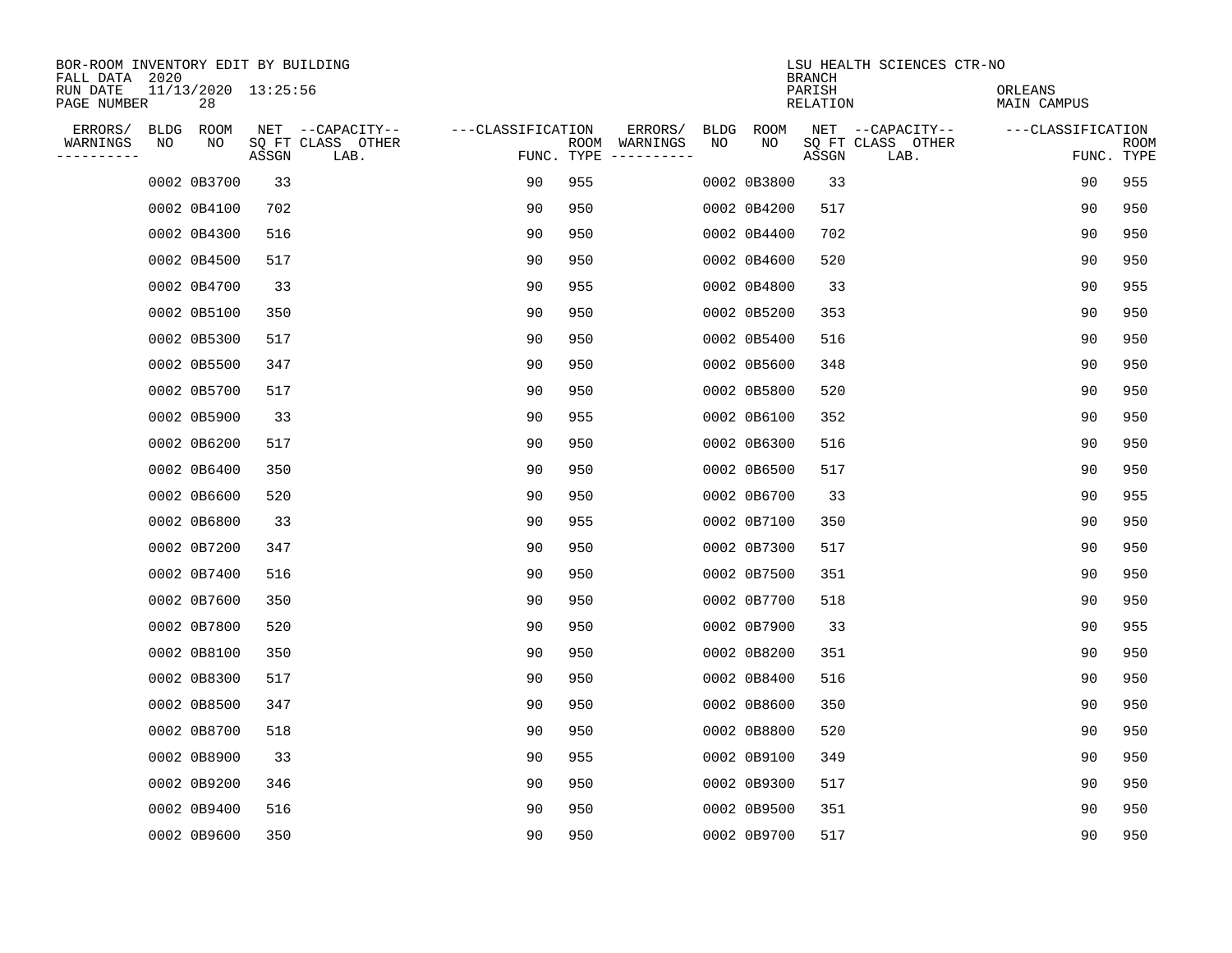| BOR-ROOM INVENTORY EDIT BY BUILDING<br>FALL DATA 2020 |      |                           |       |                           |                   |            |               |      |             | <b>BRANCH</b>             | LSU HEALTH SCIENCES CTR-NO |                        |                           |
|-------------------------------------------------------|------|---------------------------|-------|---------------------------|-------------------|------------|---------------|------|-------------|---------------------------|----------------------------|------------------------|---------------------------|
| RUN DATE<br>PAGE NUMBER                               |      | 11/13/2020 13:25:56<br>29 |       |                           |                   |            |               |      |             | PARISH<br><b>RELATION</b> |                            | ORLEANS<br>MAIN CAMPUS |                           |
| ERRORS/                                               | BLDG | ROOM                      |       | NET --CAPACITY--          | ---CLASSIFICATION |            | ERRORS/       | BLDG | ROOM        |                           | NET --CAPACITY--           | ---CLASSIFICATION      |                           |
| WARNINGS<br>----------                                | ΝO   | NO                        | ASSGN | SQ FT CLASS OTHER<br>LAB. |                   | FUNC. TYPE | ROOM WARNINGS | NO   | NO          | ASSGN                     | SQ FT CLASS OTHER<br>LAB.  |                        | <b>ROOM</b><br>FUNC. TYPE |
|                                                       |      | 0002 0B9800               | 520   |                           | 90                | 950        |               |      | 0002 0B9900 | 33                        |                            | 90                     | 955                       |
|                                                       |      | 0002 0C3100               | 702   |                           | 90                | 950        |               |      | 0002 0C3200 | 527                       |                            | 90                     | 950                       |
|                                                       |      | 0002 0C3300               | 518   |                           | 90                | 950        |               |      | 0002 0C3400 | 706                       |                            | 90                     | 950                       |
|                                                       |      | 0002 0C3500               | 520   |                           | 90                | 950        |               |      | 0002 0C3600 | 525                       |                            | 90                     | 950                       |
|                                                       |      | 0002 0C3700               | 33    |                           | 90                | 955        |               |      | 0002 0C3800 | 33                        |                            | 90                     | 955                       |
|                                                       |      | 0002 0C4100               | 702   |                           | 90                | 950        |               |      | 0002 0C4200 | 527                       |                            | 90                     | 950                       |
|                                                       |      | 0002 0C4300               | 518   |                           | 90                | 950        |               |      | 0002 0C4400 | 349                       |                            | 90                     | 950                       |
|                                                       |      | 0002 0C4500               | 351   |                           | 90                | 950        |               |      | 0002 0C4600 | 520                       |                            | 90                     | 950                       |
|                                                       |      | 0002 0C4700               | 525   |                           | 90                | 950        |               |      | 0002 0C4800 | 33                        |                            | 90                     | 955                       |
|                                                       |      | 0002 0C4900               | 33    |                           | 90                | 955        |               |      | 0002 0C5100 | 350                       |                            | 90                     | 950                       |
|                                                       |      | 0002 0C5200               | 347   |                           | 90                | 950        |               |      | 0002 0C5300 | 527                       |                            | 90                     | 950                       |
|                                                       |      | 0002 0C5400               | 518   |                           | 90                | 950        |               |      | 0002 0C5500 | 350                       |                            | 90                     | 950                       |
|                                                       |      | 0002 0C5600               | 352   |                           | 90                | 950        |               |      | 0002 0C5700 | 520                       |                            | 90                     | 950                       |
|                                                       |      | 0002 0C5800               | 525   |                           | 90                | 950        |               |      | 0002 0C5900 | 33                        |                            | 90                     | 955                       |
|                                                       |      | 0002 0C6100               | 350   |                           | 90                | 950        |               |      | 0002 0C6200 | 581                       |                            | 90                     | 950                       |
|                                                       |      | 0002 0C6300               | 527   |                           | 90                | 950        |               |      | 0002 0C6400 | 518                       |                            | 90                     | 950                       |
|                                                       |      | 0002 0C6500               | 352   |                           | 90                | 950        |               |      | 0002 0C6600 | 352                       |                            | 90                     | 950                       |
|                                                       |      | 0002 0C6700               | 520   |                           | 90                | 950        |               |      | 0002 0C6800 | 525                       |                            | 90                     | 950                       |
|                                                       |      | 0002 0C6900               | 33    |                           | 90                | 955        |               |      | 0002 0C7100 | 350                       |                            | 90                     | 950                       |
|                                                       |      | 0002 0C7200               | 351   |                           | 90                | 950        |               |      | 0002 0C7300 | 527                       |                            | 90                     | 950                       |
|                                                       |      | 0002 0C7400               | 518   |                           | 90                | 950        |               |      | 0002 0C7500 | 350                       |                            | 90                     | 950                       |
|                                                       |      | 0002 0C7600               | 352   |                           | 90                | 950        |               |      | 0002 0C7700 | 520                       |                            | 90                     | 950                       |
|                                                       |      | 0002 0C7800               | 526   |                           | 90                | 950        |               |      | 0002 0C7900 | 33                        |                            | 90                     | 955                       |
|                                                       |      | 0002 0C8100               | 350   |                           | 90                | 950        |               |      | 0002 0C8200 | 347                       |                            | 90                     | 950                       |
|                                                       |      | 0002 0C8300               | 527   |                           | 90                | 950        |               |      | 0002 0C8400 | 518                       |                            | 90                     | 950                       |
|                                                       |      | 0002 0C8500               | 350   |                           | 90                | 950        |               |      | 0002 0C8600 | 352                       |                            | 90                     | 950                       |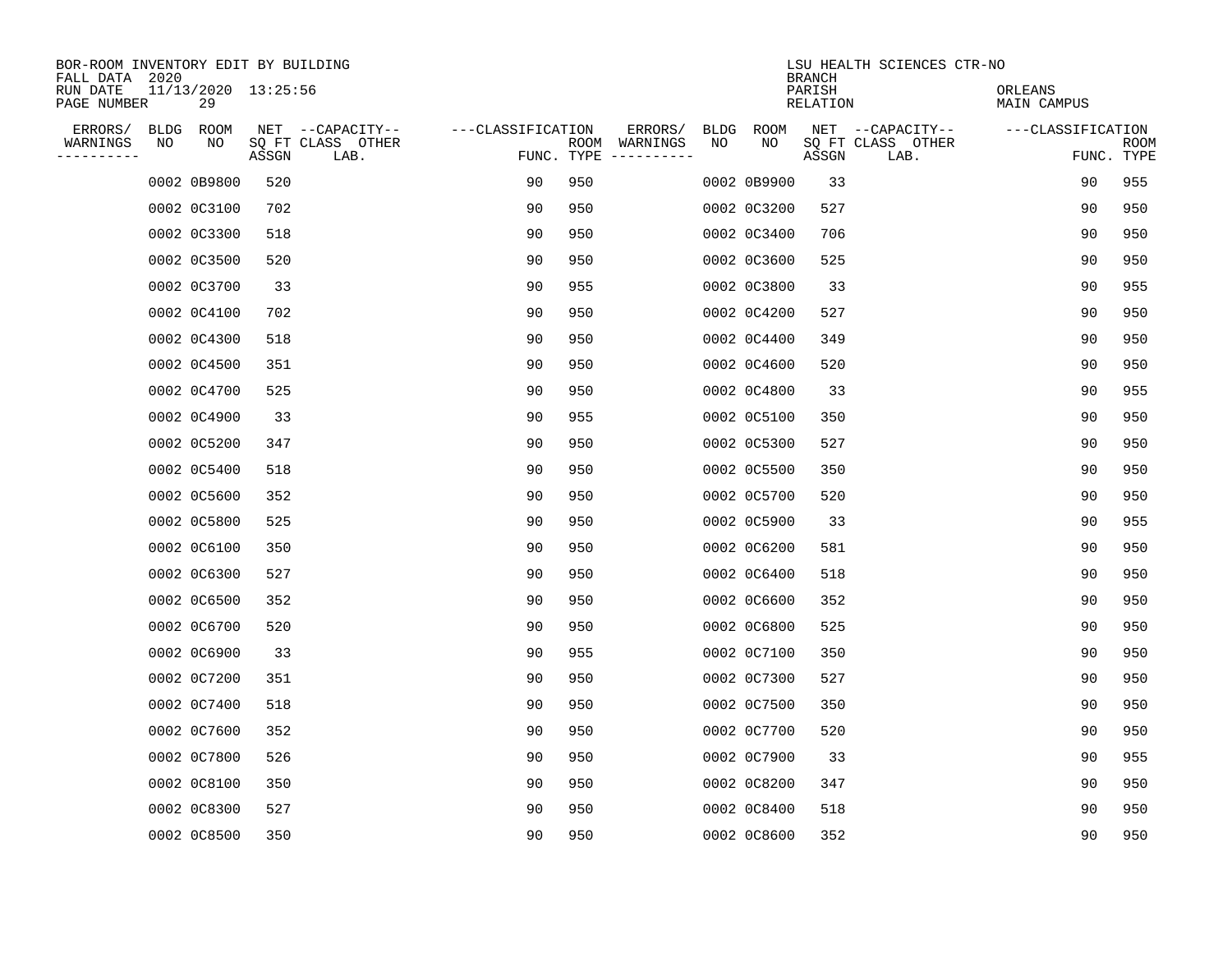| BOR-ROOM INVENTORY EDIT BY BUILDING<br>FALL DATA 2020 |    |                           |       |                           |                   |     |                                      |             |             | <b>BRANCH</b>      | LSU HEALTH SCIENCES CTR-NO |                               |                |                           |
|-------------------------------------------------------|----|---------------------------|-------|---------------------------|-------------------|-----|--------------------------------------|-------------|-------------|--------------------|----------------------------|-------------------------------|----------------|---------------------------|
| RUN DATE<br>PAGE NUMBER                               |    | 11/13/2020 13:25:56<br>30 |       |                           |                   |     |                                      |             |             | PARISH<br>RELATION |                            | ORLEANS<br><b>MAIN CAMPUS</b> |                |                           |
| ERRORS/                                               |    | BLDG ROOM                 |       | NET --CAPACITY--          | ---CLASSIFICATION |     | ERRORS/                              | <b>BLDG</b> | <b>ROOM</b> |                    | NET --CAPACITY--           | ---CLASSIFICATION             |                |                           |
| WARNINGS<br>----------                                | NO | NO                        | ASSGN | SQ FT CLASS OTHER<br>LAB. |                   |     | ROOM WARNINGS<br>FUNC. TYPE $------$ | NO          | NO          | ASSGN              | SQ FT CLASS OTHER<br>LAB.  |                               |                | <b>ROOM</b><br>FUNC. TYPE |
|                                                       |    | 0002 0C8700               | 520   |                           | 90                | 950 |                                      |             | 0002 0C8800 | 526                |                            |                               | 90             | 950                       |
|                                                       |    | 0002 0C8900               | 33    |                           | 90                | 955 |                                      |             | 0002 0C9100 | 349                |                            |                               | 90             | 950                       |
|                                                       |    | 0002 0C9200               | 350   |                           | 90                | 950 |                                      |             | 0002 0C9300 | 527                |                            |                               | 90             | 950                       |
|                                                       |    | 0002 0C9400               | 518   |                           | 90                | 950 |                                      |             | 0002 0C9500 | 349                |                            |                               | 90             | 950                       |
|                                                       |    | 0002 0C9600               | 351   |                           | 90                | 950 |                                      |             | 0002 0C9700 | 520                |                            |                               | 90             | 950                       |
|                                                       |    | 0002 0C9800               | 525   |                           | 90                | 950 |                                      |             | 0002 0C9900 | 33                 |                            |                               | 90             | 955                       |
|                                                       |    | 0002 0M1100               | 971   |                           | 90                | 650 |                                      |             | 0002 0M1200 | 127                |                            |                               | 90             | 650                       |
|                                                       |    | 0002 0M7B00               | 83    | $\mathbf 1$               | 90                | 310 |                                      |             | 0002 00MA00 | 462                |                            |                               | 0 <sub>0</sub> | 030                       |
|                                                       |    | 0002 00MC00               | 443   |                           | 0 <sub>0</sub>    | 030 |                                      |             | 0002 00M100 | 127                |                            |                               | 90             | 730                       |
|                                                       |    | 0002 00M200               | 128   | $\mathbf{1}$              | 90                | 310 |                                      |             | 0002 00M300 | 187                | $\mathbf 1$                |                               | 90             | 310                       |
|                                                       |    | 0002 00M400               | 126   | $\mathbf{1}$              | 90                | 310 |                                      |             | 0002 00M500 | 118                | $\mathbf{1}$               |                               | 90             | 310                       |
|                                                       |    | 0002 00M600               | 107   | $\mathbf{1}$              | 90                | 310 |                                      |             | 0002 00M70A | 138                |                            |                               | 90             | 650                       |
|                                                       |    | 0002 00M700               | 98    |                           | 00                | 020 |                                      |             | 0002 00M800 | 33                 |                            |                               | 0 <sub>0</sub> | 030                       |
|                                                       |    | 0002 000000 19110         |       |                           | 00                | 020 |                                      |             | 0002 001A00 | 64                 |                            |                               | 0 <sub>0</sub> | 030                       |
|                                                       |    | 0002 001B00               | 64    |                           | 00                | 030 |                                      |             | 0002 001C00 | 64                 |                            |                               | 0 <sub>0</sub> | 030                       |
|                                                       |    | 0002 00100A               | 65    |                           | 0 <sub>0</sub>    | 030 |                                      |             | 0002 00100B | 59                 |                            |                               | 0 <sub>0</sub> | 030                       |
|                                                       |    | 0002 00100C               | 65    |                           | 0 <sub>0</sub>    | 030 |                                      |             | 0002 00110A | 65                 |                            |                               | 0 <sub>0</sub> | 030                       |
|                                                       |    | 0002 00110B               | 59    |                           | 0 <sub>0</sub>    | 030 |                                      |             | 0002 00110C | 65                 |                            | 00                            |                | 030                       |
|                                                       |    | 0002 001100               | 285   |                           | 0 <sub>0</sub>    | 030 |                                      |             | 0002 001200 | 111                |                            |                               | 0 <sub>0</sub> | 010                       |
|                                                       |    | 0002 001300               | 154   |                           | 0 <sub>0</sub>    | 030 |                                      |             | 0002 001400 | 154                |                            |                               | 0 <sub>0</sub> | 010                       |
|                                                       |    | 0002 001500               | 111   |                           | 0 <sub>0</sub>    | 010 |                                      |             | 0002 00160A | 360                |                            |                               | 90             | 955                       |
|                                                       |    | 0002 00160B               | 343   |                           | 90                | 955 |                                      |             | 0002 00160C | 523                |                            |                               | 90             | 730                       |
|                                                       |    | 0002 00160D               | 286   |                           | 90                | 730 |                                      |             | 0002 001600 | 450                |                            |                               | 0 <sub>0</sub> | 030                       |
|                                                       |    | 0002 001700               | 166   |                           | 0 <sub>0</sub>    | 030 |                                      |             | 0002 001800 | 79                 |                            |                               | 0 <sub>0</sub> | 030                       |
|                                                       |    | 0002 001900               | 195   |                           | 90                | 955 |                                      |             | 0002 002A00 | 61                 |                            | 0 <sub>0</sub>                |                | 030                       |
|                                                       |    | 0002 002B00               | 67    |                           | 0 <sub>0</sub>    | 030 |                                      |             | 0002 002C00 | 53                 |                            |                               | 0 <sub>0</sub> | 030                       |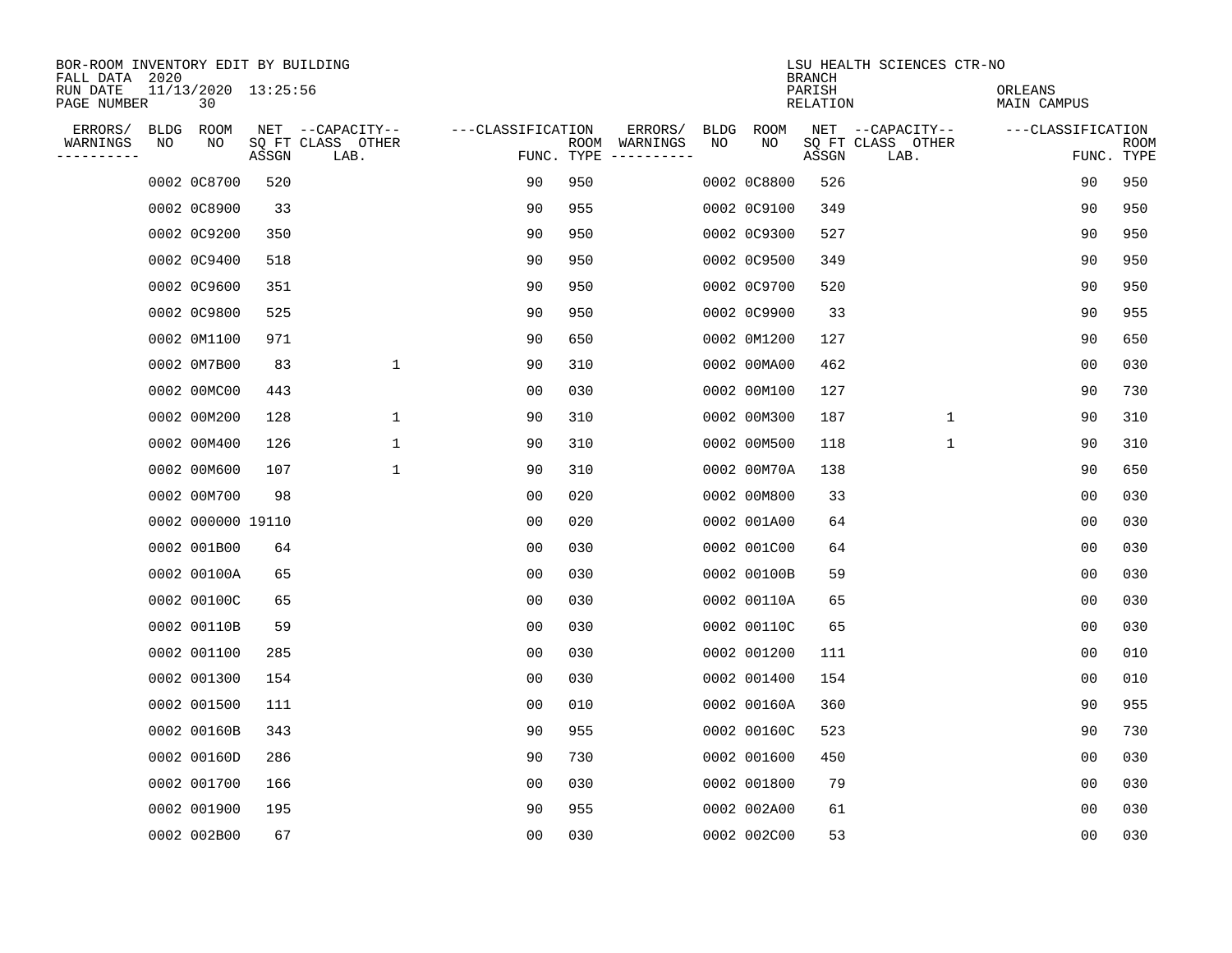| BOR-ROOM INVENTORY EDIT BY BUILDING<br>FALL DATA 2020 |    |                           |       |                           |                   |     |                                      |    |                                                                      | <b>BRANCH</b>      | LSU HEALTH SCIENCES CTR-NO                                                                                                                          |                         |                    |
|-------------------------------------------------------|----|---------------------------|-------|---------------------------|-------------------|-----|--------------------------------------|----|----------------------------------------------------------------------|--------------------|-----------------------------------------------------------------------------------------------------------------------------------------------------|-------------------------|--------------------|
| RUN DATE<br>PAGE NUMBER                               |    | 11/13/2020 13:25:56<br>31 |       |                           |                   |     |                                      |    |                                                                      | PARISH<br>RELATION |                                                                                                                                                     | ORLEANS<br>MAIN CAMPUS  |                    |
| ERRORS/                                               |    | BLDG ROOM                 |       | NET --CAPACITY--          | ---CLASSIFICATION |     | ERRORS/                              |    | BLDG ROOM                                                            |                    | NET --CAPACITY--                                                                                                                                    | ---CLASSIFICATION       |                    |
| WARNINGS<br>----------                                | NO | NO                        | ASSGN | SQ FT CLASS OTHER<br>LAB. |                   |     | ROOM WARNINGS<br>FUNC. TYPE $------$ | NO | NO                                                                   | ASSGN              | SQ FT CLASS OTHER<br>LAB.                                                                                                                           |                         | ROOM<br>FUNC. TYPE |
|                                                       |    | 0002 002400               | 124   | $\mathbf{1}$              | 90                | 310 |                                      |    | 0002 002500                                                          | 721                |                                                                                                                                                     | 90                      | 670                |
|                                                       |    | 0002 002600               | 107   |                           | 90                | 675 |                                      |    | 0002 002700                                                          | 35                 |                                                                                                                                                     | 90                      | 675                |
|                                                       |    | 0002 002800               | 248   |                           | 90                | 675 |                                      |    | 0002 002900                                                          | 650                |                                                                                                                                                     | 90                      | 670                |
|                                                       |    | 0002 003A00               | 59    |                           | 0 <sub>0</sub>    | 030 |                                      |    | 0002 003B00                                                          | 59                 |                                                                                                                                                     | 0 <sub>0</sub>          | 030                |
|                                                       |    | 0002 003C00               | 59    |                           | 0 <sub>0</sub>    | 030 |                                      |    | 0002 004A00                                                          | 59                 |                                                                                                                                                     | 0 <sub>0</sub>          | 030                |
|                                                       |    | 0002 004B00               | 59    |                           | 0 <sub>0</sub>    | 030 |                                      |    | 0002 004C00                                                          | 59                 |                                                                                                                                                     | 0 <sub>0</sub>          | 030                |
|                                                       |    | 0002 005A00               | 59    |                           | 00                | 030 |                                      |    | 0002 005B00                                                          | 59                 |                                                                                                                                                     | 00                      | 030                |
|                                                       |    | 0002 005C00               | 59    |                           | 0 <sub>0</sub>    | 030 |                                      |    | 0002 006A00                                                          | 59                 |                                                                                                                                                     | 0 <sub>0</sub>          | 030                |
|                                                       |    | 0002 006B00               | 59    |                           | 0 <sub>0</sub>    | 030 |                                      |    | 0002 006C00                                                          | 59                 |                                                                                                                                                     | 0 <sub>0</sub>          | 030                |
|                                                       |    | 0002 007A00               | 59    |                           | 0 <sub>0</sub>    | 030 |                                      |    | 0002 007B00                                                          | 59                 |                                                                                                                                                     | 0 <sub>0</sub>          | 030                |
|                                                       |    | 0002 007C00               | 59    |                           | 00                | 030 |                                      |    | 0002 008A00                                                          | 59                 |                                                                                                                                                     | 00                      | 030                |
|                                                       |    | 0002 008B00               | 59    |                           | 00                | 030 |                                      |    | 0002 008C00                                                          | 59                 |                                                                                                                                                     | 0 <sub>0</sub>          | 030                |
|                                                       |    | 0002 009A00               | 59    |                           | 0 <sub>0</sub>    | 030 |                                      |    | 0002 009B00                                                          | 59                 |                                                                                                                                                     | 00                      | 030                |
|                                                       |    | 0002 009C00               | 59    |                           | 0 <sub>0</sub>    | 030 |                                      |    | 0002 021000                                                          | 168                | $\mathbf{1}$                                                                                                                                        | 90                      | 310                |
|                                                       |    | 0002 021100               | 249   | $\mathbf 1$               | 90                | 310 |                                      |    | 0002 021300                                                          | 32                 |                                                                                                                                                     | 0 <sub>0</sub>          | 030                |
|                                                       |    | 0002 021400               | 29    |                           | 0 <sub>0</sub>    | 030 |                                      |    | 0002 021500                                                          | 960                |                                                                                                                                                     | 90                      | 630                |
|                                                       |    | 0002 021900               | 75    |                           | 40                | 710 |                                      |    | 0002 999999 6504<br>TOTAL NUMBER CLASSROOMS<br>TOTAL NUMBER LABS 210 |                    | TOTAL ASSIGNABLE & UNASSIGNABLE SQFT:<br>TOTAL NET ASSIGN SQ. FT. IN ROOM FILE<br>TOTAL NUMBER COMPUTER CLASSROOMS<br>TOTAL NUMBER SPECIAL LABS 220 | 00<br>130,077<br>97,368 | 040                |
|                                                       |    | 0003 BLCNAL               | 618   |                           | 70                | 590 |                                      |    | 0003 BLCN03                                                          | 620                |                                                                                                                                                     | 70                      | 650                |
|                                                       |    | 0003 BLCN05               | 306   |                           | 70                | 590 |                                      |    | 0003 BLNYAL                                                          | 1077               |                                                                                                                                                     | 70                      | 590                |
|                                                       |    | 0003 LOADNG               | 685   |                           | 70                | 590 |                                      |    | 0003 STR1-1                                                          | 315                |                                                                                                                                                     | 0 <sub>0</sub>          | 020                |
|                                                       |    | 0003 STR1-2               | 341   |                           | 00                | 020 |                                      |    | 0003 STR1-3                                                          | 338                |                                                                                                                                                     | 00                      | 020                |
|                                                       |    | 0003 STR1-4               | 341   |                           | 0 <sub>0</sub>    | 020 |                                      |    | 0003 STR1-5                                                          | 341                |                                                                                                                                                     | 0 <sub>0</sub>          | 020                |
|                                                       |    | 0003 STR1-6               | 340   |                           | 0 <sub>0</sub>    | 020 |                                      |    | 0003 STR1-7                                                          | 310                |                                                                                                                                                     | 00                      | 020                |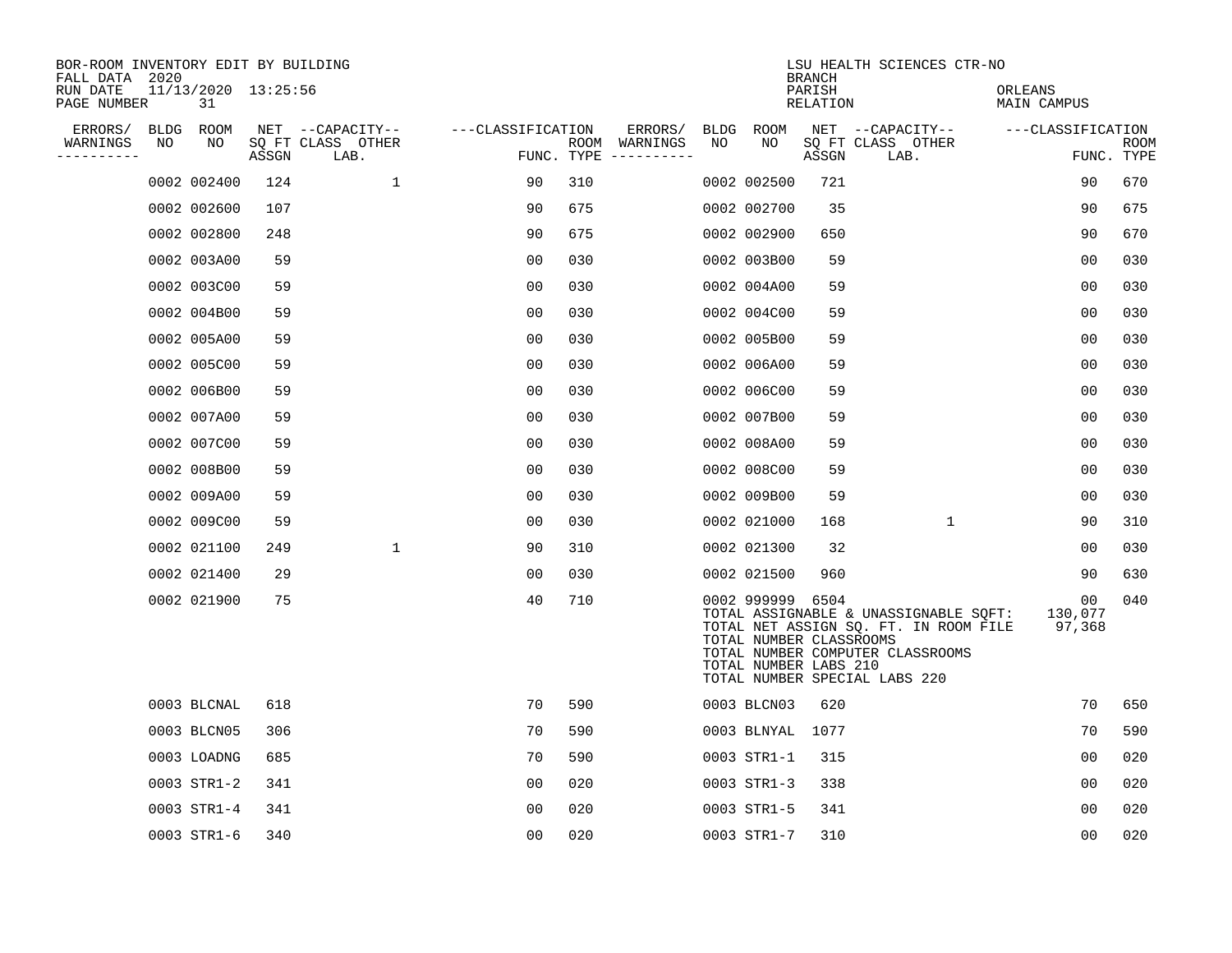| BOR-ROOM INVENTORY EDIT BY BUILDING<br>FALL DATA 2020 |                                    |                       | LSU HEALTH SCIENCES CTR-NO<br><b>BRANCH</b>                     |                               |
|-------------------------------------------------------|------------------------------------|-----------------------|-----------------------------------------------------------------|-------------------------------|
| 11/13/2020 13:25:56<br>RUN DATE<br>PAGE NUMBER<br>32  |                                    |                       | PARISH<br><b>RELATION</b>                                       | ORLEANS<br><b>MAIN CAMPUS</b> |
| ERRORS/<br>BLDG ROOM                                  | NET --CAPACITY--                   | ---CLASSIFICATION     | ERRORS/<br><b>BLDG</b><br><b>ROOM</b><br>NET --CAPACITY--       | ---CLASSIFICATION             |
| WARNINGS<br>NO<br>NO<br>----------                    | SQ FT CLASS OTHER<br>ASSGN<br>LAB. | FUNC. TYPE $------$   | NO<br>NO<br>SQ FT CLASS OTHER<br>ROOM WARNINGS<br>ASSGN<br>LAB. | <b>ROOM</b><br>FUNC. TYPE     |
| 0003 STR1-8                                           | 341                                | 020<br>00             | 0003 STR2-1<br>313                                              | 0 <sub>0</sub><br>020         |
| 0003 STR2-2                                           | 342                                | 00<br>020             | 0003 STR2-3<br>334                                              | 0 <sub>0</sub><br>020         |
| 0003 STR2-4                                           | 341                                | 00<br>020             | 0003 STR2-5<br>330                                              | 0 <sub>0</sub><br>020         |
| 0003 STR2-6                                           | 340                                | 00<br>020             | 0003 STR2-7<br>330                                              | 020<br>0 <sub>0</sub>         |
| 0003 STR2-8                                           | 341                                | 00<br>020             | 0003 STR3-1<br>327                                              | 020<br>0 <sub>0</sub>         |
| 0003 STR3-2                                           | 340                                | 0 <sub>0</sub><br>020 | 340<br>0003 STR3-3                                              | 0 <sub>0</sub><br>020         |
| 0003 STR3-4                                           | 341                                | 020<br>00             | 0003 STR3-5<br>330                                              | 0 <sub>0</sub><br>020         |
| 0003 STR3-6                                           | 337                                | 0 <sub>0</sub><br>020 | 0003 STR3-7<br>330                                              | 020<br>0 <sub>0</sub>         |
| 0003 STR3-8                                           | 336                                | 00<br>020             | 0003 STR4-1<br>338                                              | 020<br>0 <sub>0</sub>         |
| 0003 STR4-2                                           | 335                                | 00<br>020             | 0003 STR4-3<br>340                                              | 0 <sub>0</sub><br>020         |
| 0003 STR4-4                                           | 341                                | 00<br>020             | 0003 STR4-5<br>330                                              | 0 <sub>0</sub><br>020         |
| 0003 STR4-6                                           | 332                                | 0 <sub>0</sub><br>020 | 333<br>0003 STR4-7                                              | 0 <sub>0</sub><br>020         |
| 0003 STR4-8                                           | 338                                | 0 <sub>0</sub><br>020 | 0003 STR5-1<br>338                                              | 0 <sub>0</sub><br>020         |
| 0003 STR5-2                                           | 337                                | 00<br>020             | 0003 STR5-3<br>332                                              | 0 <sub>0</sub><br>020         |
| 0003 STR5-4                                           | 363                                | 00<br>020             | 0003 STR5-5<br>334                                              | 0 <sub>0</sub><br>020         |
| 0003 STR5-6                                           | 335                                | 00<br>020             | 0003 STR5-7<br>334                                              | 0 <sub>0</sub><br>020         |
| 0003 STR5-8                                           | 337                                | 00<br>020             | 0003 STR6-1<br>365                                              | 020<br>00                     |
| 0003 STR6-2                                           | 338                                | 020<br>0 <sub>0</sub> | 0003 STR6-3<br>363                                              | 020<br>0 <sub>0</sub>         |
| 0003 STR6-4                                           | 337                                | 0 <sub>0</sub><br>020 | 0003 STR6-5<br>361                                              | 0 <sub>0</sub><br>020         |
| 0003 STR6-6                                           | 343                                | 00<br>020             | 358<br>0003 STR6-7                                              | 0 <sub>0</sub><br>020         |
| 0003 STR6-8                                           | 337                                | 00<br>020             | 0003 STR7-1<br>364                                              | 0 <sub>0</sub><br>020         |
| 0003 STR7-2                                           | 340                                | 00<br>020             | 0003 STR7-3<br>362                                              | 0 <sub>0</sub><br>020         |
| 0003 STR7-4                                           | 336                                | 020<br>00             | 0003 STR7-5<br>361                                              | 020<br>0 <sub>0</sub>         |
| 0003 STR7-6                                           | 337                                | 00<br>020             | 0003 STR7-7<br>364                                              | 0 <sub>0</sub><br>020         |
| 0003 STR7-8                                           | 338                                | 0 <sub>0</sub><br>020 | 0003 000000 96319                                               | 0 <sub>0</sub><br>020         |
| 0003 100000                                           | 4064                               | 0 <sub>0</sub><br>020 | 0003 104700<br>278                                              | 0 <sub>0</sub><br>020         |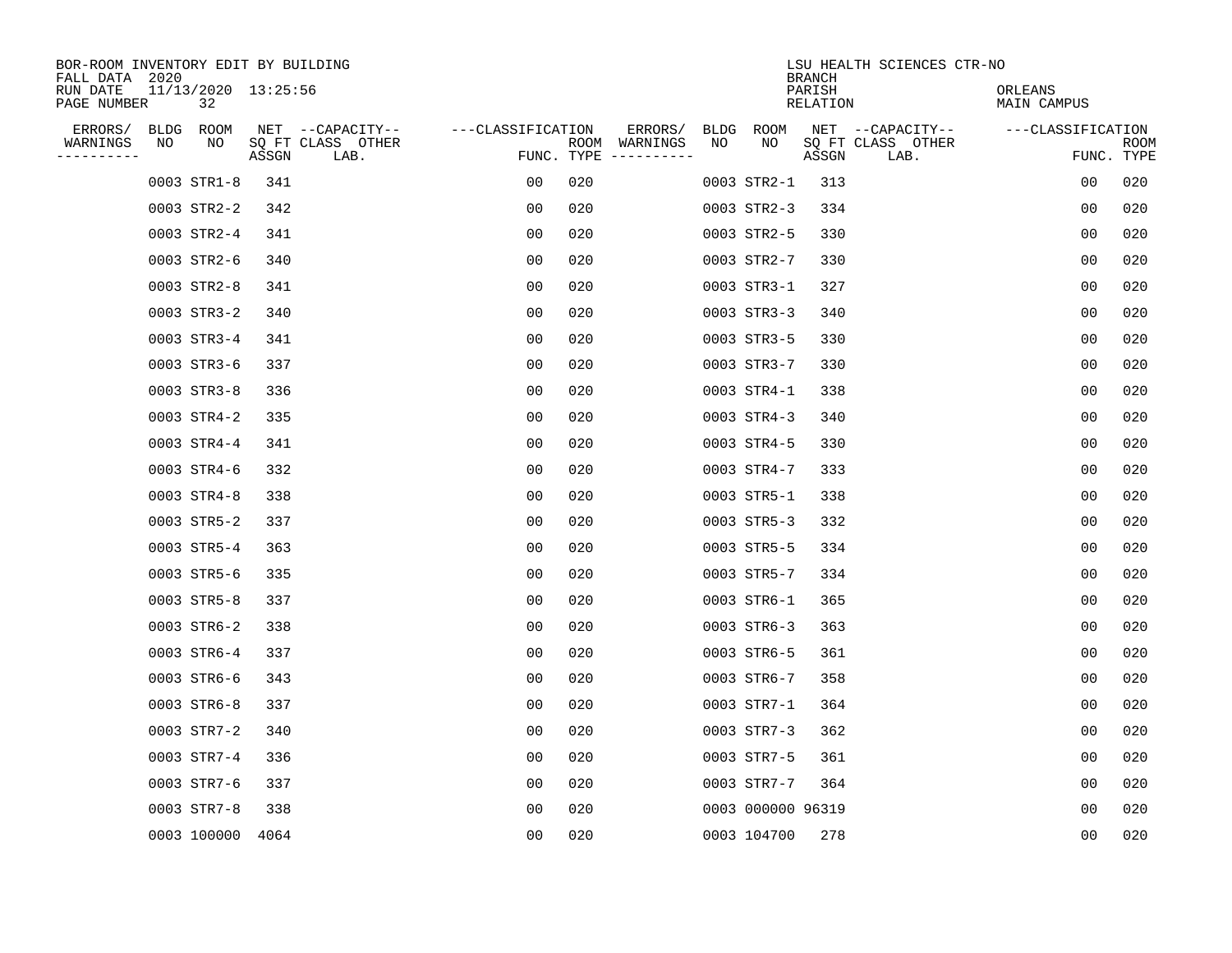| BOR-ROOM INVENTORY EDIT BY BUILDING<br>FALL DATA 2020 |      |                           |       |                           |                   |            |                              |      |                  | <b>BRANCH</b>             | LSU HEALTH SCIENCES CTR-NO |                        |                           |
|-------------------------------------------------------|------|---------------------------|-------|---------------------------|-------------------|------------|------------------------------|------|------------------|---------------------------|----------------------------|------------------------|---------------------------|
| RUN DATE<br>PAGE NUMBER                               |      | 11/13/2020 13:25:56<br>33 |       |                           |                   |            |                              |      |                  | PARISH<br><b>RELATION</b> |                            | ORLEANS<br>MAIN CAMPUS |                           |
| ERRORS/                                               | BLDG | ROOM                      |       | NET --CAPACITY--          | ---CLASSIFICATION |            | ERRORS/                      | BLDG | ROOM             |                           | NET --CAPACITY--           | ---CLASSIFICATION      |                           |
| WARNINGS<br>----------                                | ΝO   | NO                        | ASSGN | SQ FT CLASS OTHER<br>LAB. |                   | FUNC. TYPE | ROOM WARNINGS<br>----------- | NO   | NO               | ASSGN                     | SQ FT CLASS OTHER<br>LAB.  |                        | <b>ROOM</b><br>FUNC. TYPE |
|                                                       |      | 0003 11010A               | 346   |                           | 10                | 115        |                              |      | 0003 110100 1282 |                           | 85                         | 10                     | 110                       |
|                                                       |      | 0003 11020A               | 283   |                           | 10                | 115        |                              |      | 0003 11020B      | 56                        |                            | 00                     | 030                       |
|                                                       |      | 0003 110200               | 1302  | 87                        | 10                | 110        |                              |      | 0003 110300      | 355                       |                            | 70                     | 660                       |
|                                                       |      | 0003 110400               | 495   |                           | 0 <sub>0</sub>    | 030        |                              |      | 0003 110500      | 1024                      |                            | 82                     | 082                       |
|                                                       |      | 0003 110600               | 206   |                           | 0 <sub>0</sub>    | 030        |                              |      | 0003 110700      | 105                       |                            | 82                     | 082                       |
|                                                       |      | 0003 110800               | 74    |                           | 82                | 082        |                              |      | 0003 110900      | 302                       |                            | 0 <sub>0</sub>         | 030                       |
|                                                       |      | 0003 111000               | 495   |                           | 00                | 030        |                              |      | 0003 12010A      | 64                        |                            | 0 <sub>0</sub>         | 010                       |
|                                                       |      | 0003 12010B               | 175   |                           | 70                | 730        |                              |      | 0003 120100      | 186                       |                            | 0 <sub>0</sub>         | 020                       |
|                                                       |      | 0003 120200               | 107   |                           | 70                | 730        |                              |      | 0003 120300      | 164                       |                            | 82                     | 082                       |
|                                                       |      | 0003 120400               | 127   |                           | 90                | 730        |                              |      | 0003 120500      | 172                       |                            | 90                     | 730                       |
|                                                       |      | 0003 120600               | 166   |                           | 90                | 730        |                              |      | 0003 120700      | 203                       |                            | 90                     | 730                       |
|                                                       |      | 0003 120800               | 193   |                           | 90                | 730        |                              |      | 0003 120900      | 179                       |                            | 90                     | 730                       |
|                                                       |      | 0003 12100A               | 282   |                           | 82                | 082        |                              |      | 0003 121000      | 385                       |                            | 82                     | 082                       |
|                                                       |      | 0003 121100               | 169   |                           | 90                | 730        |                              |      | 0003 121200      | 162                       |                            | 90                     | 730                       |
|                                                       |      | 0003 121300               | 152   |                           | 90                | 730        |                              |      | 0003 121400      | 155                       |                            | 90                     | 730                       |
|                                                       |      | 0003 121500               | 154   |                           | 90                | 730        |                              |      | 0003 121600      | 152                       |                            | 82                     | 082                       |
|                                                       |      | 0003 12170A               | 137   |                           | 00                | 030        |                              |      | 0003 12170B      | 134                       |                            | 0 <sub>0</sub>         | 030                       |
|                                                       |      | 0003 121700               | 318   |                           | 82                | 082        |                              |      | 0003 12180A      | 105                       |                            | 82                     | 082                       |
|                                                       |      | 0003 121900               | 268   |                           | 82                | 082        |                              |      | 0003 122000      | 145                       |                            | 82                     | 082                       |
|                                                       |      | 0003 12210A               | 442   |                           | 82                | 082        |                              |      | 0003 12210B      | 110                       |                            | 82                     | 082                       |
|                                                       |      | 0003 122100               | 58    |                           | 82                | 082        |                              |      | 0003 122200      | 224                       |                            | 82                     | 082                       |
|                                                       |      | 0003 122300               | 134   |                           | 82                | 082        |                              |      | 0003 12240A      | 33                        |                            | 82                     | 082                       |
|                                                       |      | 0003 122400               | 143   |                           | 82                | 082        |                              |      | 0003 122500      | 187                       |                            | 82                     | 082                       |
|                                                       |      | 0003 122600               | 107   |                           | 82                | 082        |                              |      | 0003 122700      | 105                       |                            | 82                     | 082                       |
|                                                       |      | 0003 122800               | 435   |                           | 82                | 082        |                              |      | 0003 123100      | 128                       |                            | 82                     | 082                       |
|                                                       |      | 0003 123300               | 200   |                           | 20                | 730        |                              |      | 0003 123400      | 254                       |                            | 20                     | 730                       |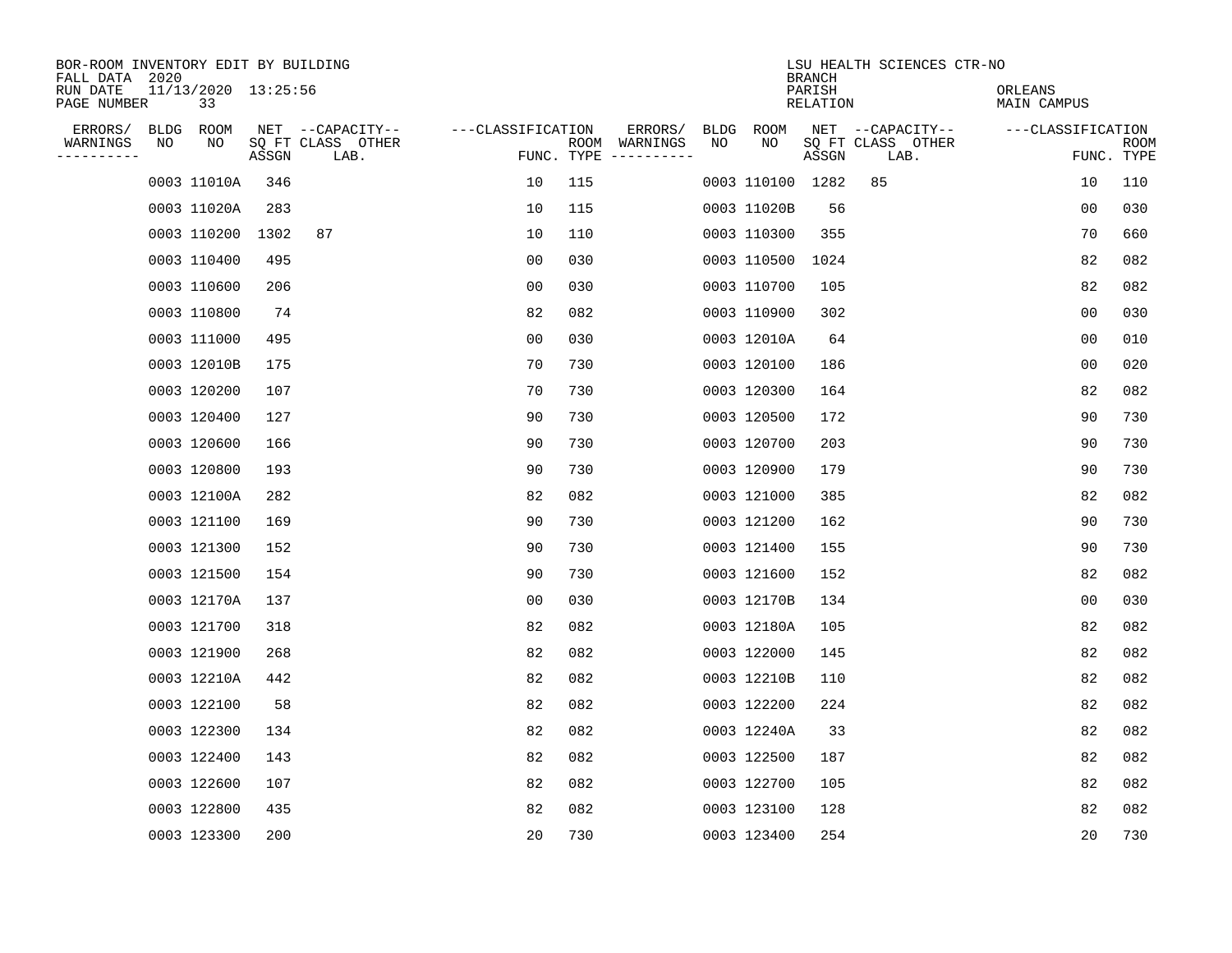| BOR-ROOM INVENTORY EDIT BY BUILDING<br>FALL DATA 2020 |      |                           |          |                           |                   |                    |                         |      |             | <b>BRANCH</b>             | LSU HEALTH SCIENCES CTR-NO |                        |                           |
|-------------------------------------------------------|------|---------------------------|----------|---------------------------|-------------------|--------------------|-------------------------|------|-------------|---------------------------|----------------------------|------------------------|---------------------------|
| RUN DATE<br>PAGE NUMBER                               |      | 11/13/2020 13:25:56<br>34 |          |                           |                   |                    |                         |      |             | PARISH<br><b>RELATION</b> |                            | ORLEANS<br>MAIN CAMPUS |                           |
| ERRORS/                                               | BLDG | ROOM                      |          | NET --CAPACITY--          | ---CLASSIFICATION |                    | ERRORS/                 | BLDG | <b>ROOM</b> |                           | NET --CAPACITY--           | ---CLASSIFICATION      |                           |
| WARNINGS<br>----------                                | ΝO   | NO                        | ASSGN    | SQ FT CLASS OTHER<br>LAB. |                   | ROOM<br>FUNC. TYPE | WARNINGS<br>----------- | NO   | NO          | ASSGN                     | SQ FT CLASS OTHER<br>LAB.  |                        | <b>ROOM</b><br>FUNC. TYPE |
|                                                       |      | 0003 123500               | 128      |                           | 20                | 735                |                         |      | 0003 123600 | 188                       |                            | 20                     | 730                       |
|                                                       |      | 0003 123700               | 187      |                           | 20                | 730                |                         |      | 0003 123800 | 182                       |                            | 20                     | 730                       |
|                                                       |      | 0003 123900               | 198      |                           | 20                | 730                |                         |      | 0003 124000 | 179                       |                            | 20                     | 730                       |
|                                                       |      | 0003 124100               | 171      |                           | 20                | 730                |                         |      | 0003 124200 | 199                       |                            | 20                     | 730                       |
|                                                       |      | 0003 124300               | 171      |                           | 20                | 730                |                         |      | 0003 124400 | 38                        |                            | 20                     | 255                       |
|                                                       |      | 0003 124600               | 1289     |                           | 82                | 082                |                         |      | 0003 124700 | 590                       |                            | 0 <sub>0</sub>         | 030                       |
|                                                       |      | 0003 130100               | 211      |                           | 0 <sub>0</sub>    | 020                |                         |      | 0003 130200 | 215                       | $\mathbf{1}$               | 70                     | 310                       |
|                                                       |      | 0003 130300               | 196      |                           | 70                | 730                |                         |      | 0003 130400 | 39                        |                            | 70                     | 730                       |
|                                                       |      | 0003 130500               | 1343     |                           | 0 <sub>0</sub>    | 030                |                         |      | 0003 13060A | 75                        |                            | 70                     | 730                       |
|                                                       |      | 0003 13060B               | 316      |                           | 70                | 730                |                         |      | 0003 130600 | 159                       |                            | 70                     | 730                       |
|                                                       |      | 0003 13070A               | 142      |                           | 0 <sub>0</sub>    | 030                |                         |      | 0003 13070B | 192                       | $\mathbf 1$                | 70                     | 310                       |
|                                                       |      | 0003 13070C               | 278      |                           | 70                | 650                |                         |      | 0003 13070D | 225                       |                            | 70                     | 730                       |
|                                                       |      | 0003 13070E               | 150      | $\mathbf{1}$              | 70                | 310                |                         |      | 0003 130700 | 4300                      |                            | 0 <sub>0</sub>         | 030                       |
|                                                       |      | 0003 130800               | 243      |                           | 00                | 030                |                         |      | 0003 130900 | 329                       |                            | 0 <sub>0</sub>         | 030                       |
|                                                       |      | 0003 131000               | 629      |                           | 0 <sub>0</sub>    | 030                |                         |      | 0003 131100 | 651                       |                            | 0 <sub>0</sub>         | 030                       |
|                                                       |      | 0003 131200               | 400      |                           | 0 <sub>0</sub>    | 030                |                         |      | 0003 21000A | 861                       |                            | 90                     | 665                       |
|                                                       |      | 0003 21000B               | 74       |                           | 90                | 665                |                         |      | 0003 210000 | 1767                      |                            | 90                     | 660                       |
|                                                       |      | 0003 21010A               | 461      |                           | 00                | 030                |                         |      | 0003 21010B | 128                       |                            | 40                     | 710                       |
|                                                       |      | 0003 21010C               | 48       |                           | 0 <sub>0</sub>    | 030                |                         |      | 0003 210100 | 1794                      | 120                        | 10                     | 110                       |
|                                                       |      | 0003 21020A               | 407      |                           | 10                | 115                |                         |      | 0003 21020B | 129                       |                            | 40                     | 710                       |
|                                                       |      | 0003 210200               | 2117 141 |                           | 10                | 110                |                         |      | 0003 21030A | 68                        |                            | 70                     | 730                       |
|                                                       |      | 0003 21030B               | 69       |                           | 70                | 730                |                         |      | 0003 210300 | 491                       |                            | 0 <sub>0</sub>         | 030                       |
|                                                       |      | 0003 210400               | 256      |                           | 70                | 350                |                         |      | 0003 21050A | 114                       |                            | 70                     | 730                       |
|                                                       |      | 0003 210500               | 206      |                           | 0 <sub>0</sub>    | 030                |                         |      | 0003 210600 | 109                       |                            | 70                     | 730                       |
|                                                       |      | 0003 210700               | 281      |                           | 0 <sub>0</sub>    | 030                |                         |      | 0003 21080A | 75                        |                            | 40                     | 710                       |
|                                                       |      | 0003 210800               | 920      | 1                         | 70                | 310                |                         |      | 0003 210900 | 493                       |                            | 0 <sub>0</sub>         | 030                       |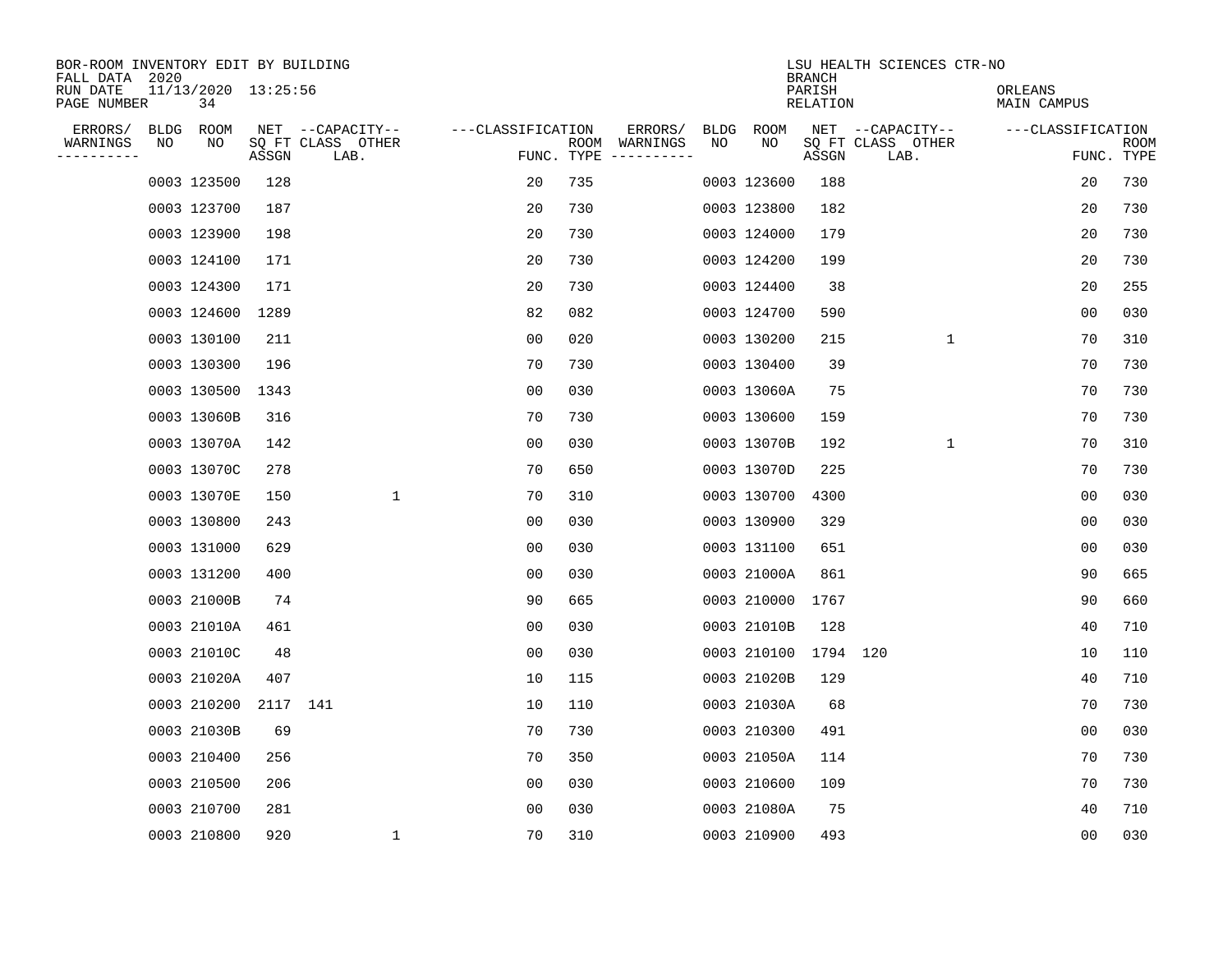| BOR-ROOM INVENTORY EDIT BY BUILDING<br>FALL DATA 2020 |      |                           |       |                           |                   |                    |          |             |             | <b>BRANCH</b>             | LSU HEALTH SCIENCES CTR-NO |                        |                           |
|-------------------------------------------------------|------|---------------------------|-------|---------------------------|-------------------|--------------------|----------|-------------|-------------|---------------------------|----------------------------|------------------------|---------------------------|
| RUN DATE<br>PAGE NUMBER                               |      | 11/13/2020 13:25:56<br>35 |       |                           |                   |                    |          |             |             | PARISH<br><b>RELATION</b> |                            | ORLEANS<br>MAIN CAMPUS |                           |
| ERRORS/                                               | BLDG | ROOM                      |       | NET --CAPACITY--          | ---CLASSIFICATION |                    | ERRORS/  | <b>BLDG</b> | <b>ROOM</b> |                           | NET --CAPACITY--           | ---CLASSIFICATION      |                           |
| WARNINGS<br>----------                                | ΝO   | NO                        | ASSGN | SQ FT CLASS OTHER<br>LAB. |                   | ROOM<br>FUNC. TYPE | WARNINGS | NO          | NO          | ASSGN                     | SQ FT CLASS OTHER<br>LAB.  |                        | <b>ROOM</b><br>FUNC. TYPE |
|                                                       |      | 0003 220000               | 1751  |                           | 90                | 660                |          |             | 0003 220100 | 1062                      |                            | 70                     | 720                       |
|                                                       |      | 0003 220200               | 23    |                           | 00                | 010                |          |             | 0003 220300 | 190                       | 1                          | 70                     | 310                       |
|                                                       |      | 0003 2204B1               | 225   | 10                        | 10                | 210                |          |             | 0003 22040A | 603                       | 12                         | 10                     | 210                       |
|                                                       |      | 0003 22040B               | 353   | 10                        | 10                | 210                |          |             | 0003 220400 | 580                       | 12                         | 10                     | 210                       |
|                                                       |      | 0003 220500               | 202   | $\mathbf{1}$              | 70                | 310                |          |             | 0003 220600 | 91                        |                            | 70                     | 730                       |
|                                                       |      | 0003 220700               | 520   |                           | 70                | 720                |          |             | 0003 220800 | 282                       |                            | 70                     | 720                       |
|                                                       |      | 0003 22090A               | 197   |                           | 70                | 865                |          |             | 0003 220900 | 119                       |                            | 70                     | 865                       |
|                                                       |      | 0003 221000               | 283   |                           | 10                | 720                |          |             | 0003 221100 | 278                       | $\mathbf{1}$               | 10                     | 310                       |
|                                                       |      | 0003 22120A               | 195   |                           | 70                | 865                |          |             | 0003 221200 | 115                       |                            | 70                     | 865                       |
|                                                       |      | 0003 22130A               | 1261  |                           | 00                | 030                |          |             | 0003 22130B | 114                       | 1                          | 70                     | 310                       |
|                                                       |      | 0003 22130C               | 195   | 1                         | 70                | 310                |          |             | 0003 221300 | 1683                      |                            | 70                     | 720                       |
|                                                       |      | 0003 22140A               | 109   | $\mathbf{1}$              | 70                | 310                |          |             | 0003 22140B | 135                       | 1                          | 70                     | 310                       |
|                                                       |      | 0003 221400               | 228   | $\mathbf{1}$              | 70                | 310                |          |             | 0003 2215B2 | 294                       | $\mathbf 1$                | 70                     | 310                       |
|                                                       |      | 0003 221500               | 252   |                           | 00                | 020                |          |             | 0003 221600 | 667                       |                            | 10                     | 720                       |
|                                                       |      | 0003 22170A               | 478   |                           | 10                | 215                |          |             | 0003 221700 | 187                       |                            | 90                     | 720                       |
|                                                       |      | 0003 221800               | 479   |                           | 70                | 720                |          |             | 0003 2219B1 | 166                       |                            | 70                     | 730                       |
|                                                       |      | 0003 22190A               | 592   |                           | 00                | 030                |          |             | 0003 22190B | 2456                      |                            | 70                     | 730                       |
|                                                       |      | 0003 22190C               | 90    | 1                         | 70                | 310                |          |             | 0003 22190D | 120                       |                            | 70                     | 730                       |
|                                                       |      | 0003 221900               | 2397  |                           | 70                | 720                |          |             | 0003 22200A | 142                       | 1                          | 70                     | 310                       |
|                                                       |      | 0003 222000               | 148   | 1                         | 70                | 310                |          |             | 0003 31010A | 195                       | 1                          | 50                     | 310                       |
|                                                       |      | 0003 31010B               | 58    | 1                         | 50                | 310                |          |             | 0003 31010C | 48                        | 1                          | 50                     | 310                       |
|                                                       |      | 0003 31010D               | 53    | $\mathbf{1}$              | 50                | 310                |          |             | 0003 31010E | 90                        |                            | 50                     | 350                       |
|                                                       |      | 0003 31010F               | 41    |                           | 50                | 315                |          |             | 0003 310100 | 605                       | $\mathbf{1}$               | 50                     | 310                       |
|                                                       |      | 0003 31020A               | 106   |                           | 0 <sub>0</sub>    | 030                |          |             | 0003 310200 | 203                       |                            | 0 <sub>0</sub>         | 030                       |
|                                                       |      | 0003 3103DC               | 403   |                           | 60                | 650                |          |             | 0003 31030A | 180                       |                            | 0 <sub>0</sub>         | 030                       |
|                                                       |      | 0003 31030E               | 592   |                           | 0 <sub>0</sub>    | 030                |          |             | 0003 310300 | 1478                      |                            | 60                     | 650                       |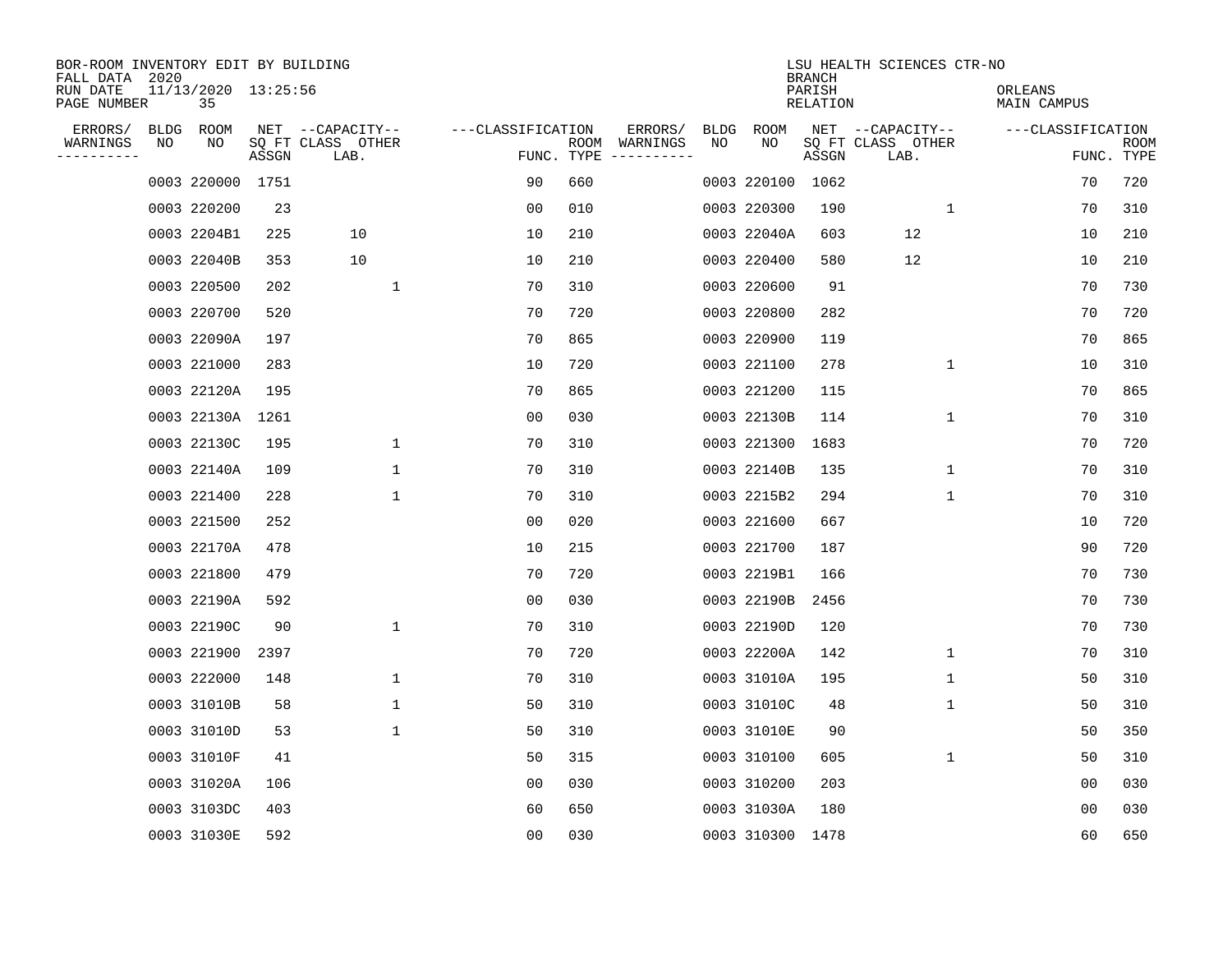| BOR-ROOM INVENTORY EDIT BY BUILDING<br>FALL DATA 2020 |             |                           |          |                           |                   |     |                                      |             |                  | <b>BRANCH</b>             | LSU HEALTH SCIENCES CTR-NO |                        |                           |
|-------------------------------------------------------|-------------|---------------------------|----------|---------------------------|-------------------|-----|--------------------------------------|-------------|------------------|---------------------------|----------------------------|------------------------|---------------------------|
| RUN DATE<br>PAGE NUMBER                               |             | 11/13/2020 13:25:56<br>36 |          |                           |                   |     |                                      |             |                  | PARISH<br><b>RELATION</b> |                            | ORLEANS<br>MAIN CAMPUS |                           |
| ERRORS/                                               | <b>BLDG</b> | ROOM                      |          | NET --CAPACITY--          | ---CLASSIFICATION |     | ERRORS/                              | <b>BLDG</b> | <b>ROOM</b>      |                           | NET --CAPACITY--           | ---CLASSIFICATION      |                           |
| WARNINGS<br>----------                                | NO          | NO                        | ASSGN    | SQ FT CLASS OTHER<br>LAB. |                   |     | ROOM WARNINGS<br>FUNC. TYPE $------$ | NO          | NO               | ASSGN                     | SQ FT CLASS OTHER<br>LAB.  |                        | <b>ROOM</b><br>FUNC. TYPE |
|                                                       |             | 0003 31040A 1220          |          |                           | 90                | 630 |                                      |             | 0003 31040B 1147 |                           |                            | 90                     | 630                       |
|                                                       |             | 0003 31040C               | 242      |                           | 90                | 635 |                                      |             | 0003 310400 5687 |                           |                            | 90                     | 630                       |
|                                                       |             | 0003 31050A               | 45       |                           | 10                | 115 |                                      |             | 0003 31050B      | 45                        |                            | 10                     | 115                       |
|                                                       |             | 0003 310500               | 2324 155 |                           | 10                | 110 |                                      |             | 0003 310600      |                           | 2328 155                   | 10                     | 110                       |
|                                                       |             | 0003 310700               | 130      |                           | 40                | 455 |                                      |             | 0003 310800      | 139                       | 9                          | 40                     | 410                       |
|                                                       |             | 0003 310900               | 148      | 10                        | 40                | 410 |                                      |             | 0003 311000      | 212                       | 14                         | 40                     | 410                       |
|                                                       |             | 0003 31110A               | 143      |                           | 90                | 635 |                                      |             | 0003 31110B      | 122                       |                            | 90                     | 635                       |
|                                                       |             | 0003 31110C               | 142      |                           | 90                | 635 |                                      |             | 0003 31110D      | 46                        |                            | 90                     | 635                       |
|                                                       |             | 0003 31110E               | 104      |                           | 90                | 635 |                                      |             | 0003 31110F      | 335                       |                            | 90                     | 635                       |
|                                                       |             | 0003 31110G               | 33       |                           | 90                | 635 |                                      |             | 0003 31110H      | 48                        |                            | 90                     | 635                       |
|                                                       |             | 0003 31110J               | 35       |                           | 90                | 635 |                                      |             | 0003 31110K      | 51                        |                            | 90                     | 635                       |
|                                                       |             | 0003 31110L               | 294      |                           | 90                | 635 |                                      |             | 0003 31110M      | 688                       |                            | 90                     | 635                       |
|                                                       |             | 0003 311100               | 1699     |                           | 90                | 635 |                                      |             | 0003 311200      | 58                        |                            | 40                     | 730                       |
|                                                       |             | 0003 3201A1               | 79       |                           | 50                | 650 |                                      |             | 0003 3201A2      | 98                        |                            | 50                     | 650                       |
|                                                       |             | 0003 3201DC               | 401      |                           | 00                | 040 |                                      |             | 0003 32010A      | 140                       |                            | 50                     | 350                       |
|                                                       |             | 0003 32010B               | 139      | 1                         | 50                | 310 |                                      |             | 0003 32010C      | 139                       | $\mathbf{1}$               | 50                     | 310                       |
|                                                       |             | 0003 32010D               | 164      | $\mathbf{1}$              | 50                | 310 |                                      |             | 0003 32010E      | 153                       |                            | 50                     | 315                       |
|                                                       |             | 0003 32010F               | 72       |                           | 50                | 350 |                                      |             | 0003 32010G      | 48                        |                            | 50                     | 350                       |
|                                                       |             | 0003 320100               | 795      | $\mathbf{1}$              | 50                | 310 |                                      |             | 0003 320200      | 281                       |                            | 0 <sub>0</sub>         | 030                       |
|                                                       |             | 0003 320300               | 109      |                           | 00                | 030 |                                      |             | 0003 320400      | 594                       |                            | 0 <sub>0</sub>         | 030                       |
|                                                       |             | 0003 3205A1               | 142      | 1                         | 40                | 310 |                                      |             | 0003 3205E1      | 61                        |                            | 0 <sub>0</sub>         | 030                       |
|                                                       |             | 0003 3205T1               | 322      | $\mathbf{1}$              | 30                | 310 |                                      |             | 0003 3205T2      | 334                       | 10                         | 20                     | 250                       |
|                                                       |             | 0003 3205T3               | 313      | 10                        | 20                | 250 |                                      |             | 0003 3205T4      | 90                        |                            | 20                     | 255                       |
|                                                       |             | 0003 3205T5               | 335      |                           | 20                | 255 |                                      |             | 0003 3205T6      | 384                       | 10                         | 20                     | 250                       |
|                                                       |             | 0003 3205T7               | 494      | 10                        | 20                | 250 |                                      |             | 0003 3205T8      | 119                       |                            | 20                     | 255                       |
|                                                       |             | 0003 3205U1               | 132      |                           | 40                | 650 |                                      |             | 0003 32050A      | 300                       | 1                          | 40                     | 310                       |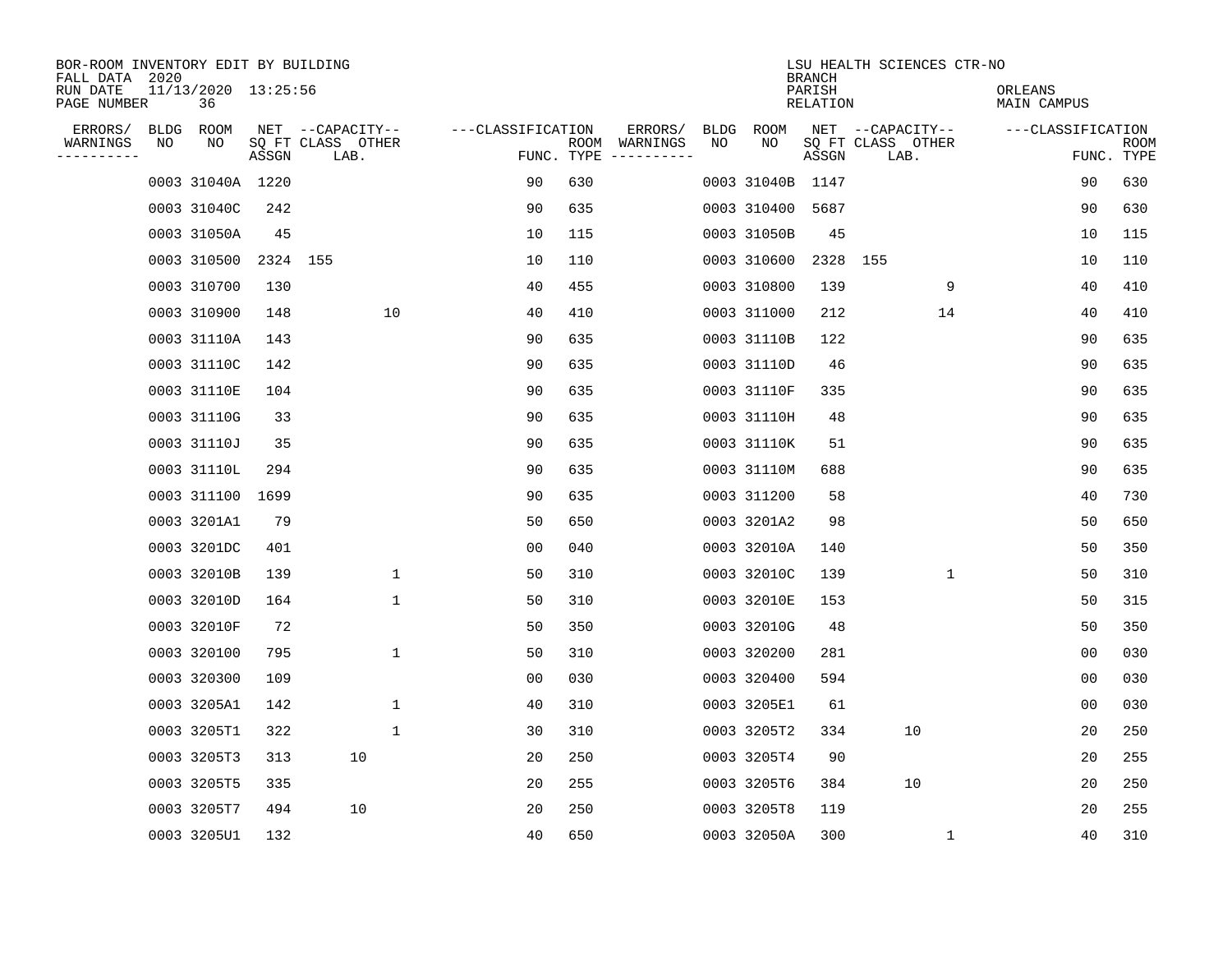| BOR-ROOM INVENTORY EDIT BY BUILDING<br>FALL DATA 2020 |    |                           |       |                           |              |                   |     |                                      |             |             | <b>BRANCH</b>             | LSU HEALTH SCIENCES CTR-NO |             |                        |                           |
|-------------------------------------------------------|----|---------------------------|-------|---------------------------|--------------|-------------------|-----|--------------------------------------|-------------|-------------|---------------------------|----------------------------|-------------|------------------------|---------------------------|
| RUN DATE<br>PAGE NUMBER                               |    | 11/13/2020 13:25:56<br>37 |       |                           |              |                   |     |                                      |             |             | PARISH<br><b>RELATION</b> |                            |             | ORLEANS<br>MAIN CAMPUS |                           |
| ERRORS/                                               |    | BLDG ROOM                 |       | NET --CAPACITY--          |              | ---CLASSIFICATION |     | ERRORS/                              | <b>BLDG</b> | <b>ROOM</b> |                           | NET --CAPACITY--           |             | ---CLASSIFICATION      |                           |
| WARNINGS<br>----------                                | NO | NO                        | ASSGN | SQ FT CLASS OTHER<br>LAB. |              |                   |     | ROOM WARNINGS<br>FUNC. TYPE $------$ | NO          | NO          | ASSGN                     | SQ FT CLASS OTHER<br>LAB.  |             |                        | <b>ROOM</b><br>FUNC. TYPE |
|                                                       |    | 0003 32050B               | 424   |                           |              | 40                | 350 |                                      |             | 0003 32050C | 327                       |                            | $\mathbf 1$ | 30                     | 310                       |
|                                                       |    | 0003 32050D               | 56    |                           |              | 40                | 730 |                                      |             | 0003 32050E | 66                        |                            |             | 00                     | 030                       |
|                                                       |    | 0003 32050F               | 178   |                           | $\mathbf 1$  | 30                | 310 |                                      |             | 0003 32050G | 182                       |                            | 1           | 20                     | 310                       |
|                                                       |    | 0003 32050H               | 156   |                           | 1            | 30                | 310 |                                      |             | 0003 32050J | 73                        |                            |             | 30                     | 315                       |
|                                                       |    | 0003 32050K               | 72    |                           | $\mathbf{1}$ | 30                | 310 |                                      |             | 0003 32050L | 73                        |                            | $\mathbf 1$ | 30                     | 310                       |
|                                                       |    | 0003 32050M               | 72    |                           | $\mathbf{1}$ | 30                | 310 |                                      |             | 0003 32050N | 143                       |                            | 1           | 30                     | 310                       |
|                                                       |    | 0003 32050P               | 150   |                           | $\mathbf 1$  | 30                | 310 |                                      |             | 0003 320500 | 148                       |                            | $\mathbf 1$ | 20                     | 310                       |
|                                                       |    | 0003 32050R               | 150   |                           | $\mathbf 1$  | 30                | 310 |                                      |             | 0003 32050S | 140                       |                            | 1           | 20                     | 310                       |
|                                                       |    | 0003 32050T               | 452   |                           |              | 20                | 255 |                                      |             | 0003 32050U | 99                        |                            |             | 40                     | 315                       |
|                                                       |    | 0003 320500               | 1807  |                           |              | 20                | 315 |                                      |             | 0003 320900 | 117                       |                            | 8           | 40                     | 410                       |
|                                                       |    | 0003 321000               | 118   |                           |              | 40                | 710 |                                      |             | 0003 321200 | 1040                      | 69                         |             | 10                     | 110                       |
|                                                       |    | 0003 321300               | 51    | 5                         |              | 10                | 110 |                                      |             | 0003 321400 | 457                       | 30                         |             | 10                     | 110                       |
|                                                       |    | 0003 321500               | 189   |                           |              | 40                | 710 |                                      |             | 0003 321600 | 611                       |                            |             | 0 <sub>0</sub>         | 030                       |
|                                                       |    | 0003 32170A               | 145   |                           |              | 40                | 710 |                                      |             | 0003 321700 | 720                       | 48                         |             | 10                     | 110                       |
|                                                       |    | 0003 321800               | 53    |                           |              | 40                | 710 |                                      |             | 0003 322000 | 378                       | 25                         |             | 10                     | 110                       |
|                                                       |    | 0003 322100               | 389   | 26                        |              | 10                | 110 |                                      |             | 0003 322300 | 55                        |                            |             | 0 <sub>0</sub>         | 010                       |
|                                                       |    | 0003 32240A               | 130   |                           |              | 40                | 730 |                                      |             | 0003 322400 | 734                       | 49                         |             | 10                     | 110                       |
|                                                       |    | 0003 3225F1               | 312   | 10                        |              | 20                | 250 |                                      |             | 0003 3225F2 | 210                       | 10                         |             | 20                     | 250                       |
|                                                       |    | 0003 32250A               | 313   | 10                        |              | 20                | 250 |                                      |             | 0003 32250B | 262                       | 10                         |             | 20                     | 250                       |
|                                                       |    | 0003 32250C               | 195   | 10                        |              | 20                | 250 |                                      |             | 0003 32250D | 207                       |                            | 1           | 80                     | 310                       |
|                                                       |    | 0003 32250E               | 112   |                           |              | 20                | 255 |                                      |             | 0003 322500 | 487                       |                            |             | 20                     | 255                       |
|                                                       |    | 0003 32260A               | 549   |                           | $\mathbf 1$  | 60                | 310 |                                      |             | 0003 32260B | 102                       |                            | 1           | 60                     | 310                       |
|                                                       |    | 0003 32260C               | 95    |                           | $\mathbf{1}$ | 60                | 310 |                                      |             | 0003 322600 | 138                       |                            |             | 0 <sub>0</sub>         | 020                       |
|                                                       |    | 0003 322700               | 602   |                           |              | 0 <sub>0</sub>    | 030 |                                      |             | 0003 410100 | 466                       |                            |             | 50                     | 650                       |
|                                                       |    | 0003 41020A               | 105   |                           |              | 0 <sub>0</sub>    | 030 |                                      |             | 0003 410200 | 239                       |                            |             | 0 <sub>0</sub>         | 030                       |
|                                                       |    | 0003 410300               | 418   |                           |              | 40                | 710 |                                      |             | 0003 410400 | 403                       |                            |             | 40                     | 710                       |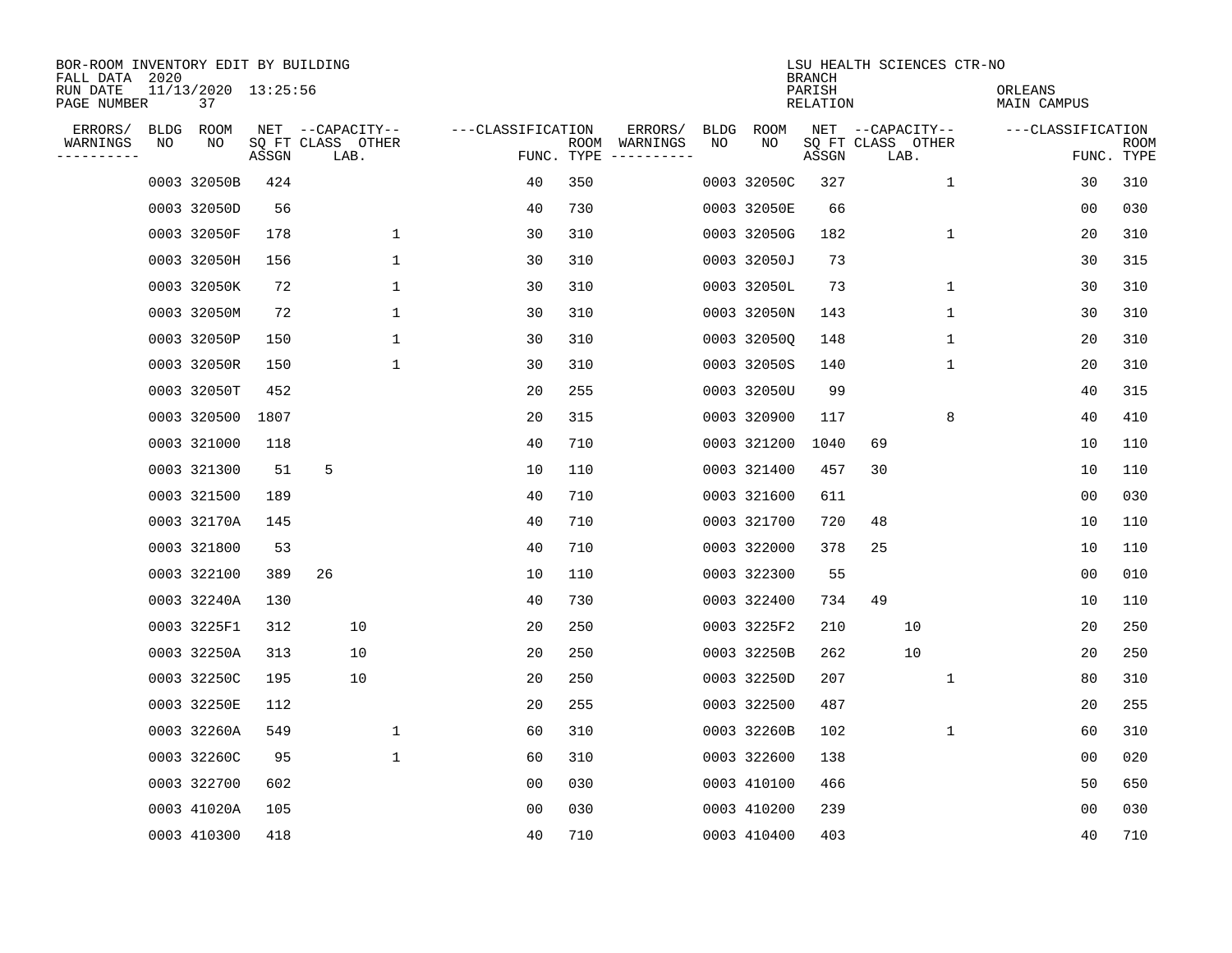| BOR-ROOM INVENTORY EDIT BY BUILDING<br>FALL DATA 2020 |                           |       |                           |                   |     |                                      |             |             | <b>BRANCH</b>             | LSU HEALTH SCIENCES CTR-NO |                               |                           |
|-------------------------------------------------------|---------------------------|-------|---------------------------|-------------------|-----|--------------------------------------|-------------|-------------|---------------------------|----------------------------|-------------------------------|---------------------------|
| RUN DATE<br>PAGE NUMBER                               | 11/13/2020 13:25:56<br>38 |       |                           |                   |     |                                      |             |             | PARISH<br><b>RELATION</b> |                            | ORLEANS<br><b>MAIN CAMPUS</b> |                           |
| ERRORS/                                               | BLDG ROOM                 |       | NET --CAPACITY--          | ---CLASSIFICATION |     | ERRORS/                              | <b>BLDG</b> | <b>ROOM</b> |                           | NET --CAPACITY--           | ---CLASSIFICATION             |                           |
| WARNINGS<br>NO<br>----------                          | NO                        | ASSGN | SQ FT CLASS OTHER<br>LAB. |                   |     | ROOM WARNINGS<br>FUNC. TYPE $------$ | NO          | NO          | ASSGN                     | SQ FT CLASS OTHER<br>LAB.  |                               | <b>ROOM</b><br>FUNC. TYPE |
|                                                       | 0003 410500               | 588   |                           | 00                | 030 |                                      |             | 0003 41060A | 174                       |                            | 10                            | 215                       |
|                                                       | 0003 410600               | 642   | 13                        | 10                | 210 |                                      |             | 0003 410700 | 643                       | 13                         | 10                            | 210                       |
|                                                       | 0003 41080A               | 166   |                           | 10                | 215 |                                      |             | 0003 410800 | 653                       | 13                         | 10                            | 210                       |
|                                                       | 0003 410900               | 398   |                           | 10                | 215 |                                      |             | 0003 41100A | 163                       |                            | 40                            | 710                       |
|                                                       | 0003 41100B               | 90    |                           | 40                | 710 |                                      |             | 0003 411000 | 808                       | 16                         | 10                            | 210                       |
|                                                       | 0003 41110A               | 163   |                           | 10                | 215 |                                      |             | 0003 411100 | 780                       | 16                         | 10                            | 210                       |
|                                                       | 0003 41120A               | 226   |                           | 10                | 215 |                                      |             | 0003 411200 | 653                       | 13                         | 10                            | 210                       |
|                                                       | 0003 411300               | 643   | 13                        | 10                | 210 |                                      |             | 0003 41140A | 221                       |                            | 10                            | 215                       |
|                                                       | 0003 411400               | 755   | 15                        | 10                | 210 |                                      |             | 0003 41150A | 46                        |                            | 20                            | 255                       |
|                                                       | 0003 411500               | 308   | 10                        | 20                | 250 |                                      |             | 0003 411600 | 583                       |                            | 0 <sub>0</sub>                | 030                       |
|                                                       | 0003 41170A               | 280   |                           | 10                | 215 |                                      |             | 0003 411700 | 753                       | 15                         | 10                            | 210                       |
|                                                       | 0003 411800               | 65    |                           | 0 <sub>0</sub>    | 030 |                                      |             | 0003 411900 | 65                        |                            | 0 <sub>0</sub>                | 030                       |
|                                                       | 0003 412000               | 57    |                           | 0 <sub>0</sub>    | 030 |                                      |             | 0003 41210A | 210                       |                            | 10                            | 215                       |
|                                                       | 0003 412100               | 808   | 16                        | 10                | 210 |                                      |             | 0003 41220A | 205                       |                            | 20                            | 255                       |
|                                                       | 0003 412200               | 808   | 16                        | 10                | 210 |                                      |             | 0003 41230A | 221                       |                            | 10                            | 215                       |
|                                                       | 0003 412300               | 752   | 15                        | 10                | 210 |                                      |             | 0003 42010A | 174                       |                            | 10                            | 215                       |
|                                                       | 0003 420100               | 645   | 13                        | 10                | 210 |                                      |             | 0003 420200 | 109                       |                            | 0 <sub>0</sub>                | 030                       |
|                                                       | 0003 420300               | 310   |                           | 0 <sub>0</sub>    | 030 |                                      |             | 0003 42040A | 412                       |                            | 50                            | 650                       |
|                                                       | 0003 42040C               | 166   | 11                        | 50                | 410 |                                      |             | 0003 420400 | 153                       |                            | 50                            | 650                       |
|                                                       | 0003 42050A               | 205   |                           | 40                | 710 |                                      |             | 0003 420500 | 447                       |                            | 40                            | 710                       |
|                                                       | 0003 420600               | 586   |                           | 0 <sub>0</sub>    | 030 |                                      |             | 0003 42070A | 221                       |                            | 10                            | 215                       |
|                                                       | 0003 420700               | 645   | 13                        | 10                | 210 |                                      |             | 0003 42080A | 175                       |                            | 10                            | 215                       |
|                                                       | 0003 420800               | 643   | 13                        | 10                | 210 |                                      |             | 0003 420900 | 645                       | 13                         | 10                            | 210                       |
|                                                       | 0003 42100A               | 31    |                           | 10                | 215 |                                      |             | 0003 42100B | 33                        |                            | 10                            | 215                       |
|                                                       | 0003 42100C               | 33    |                           | 10                | 215 |                                      |             | 0003 42100D | 31                        |                            | 10                            | 215                       |
|                                                       | 0003 42100E               | 38    |                           | 10                | 215 |                                      |             | 0003 42100F | 38                        |                            | 10                            | 215                       |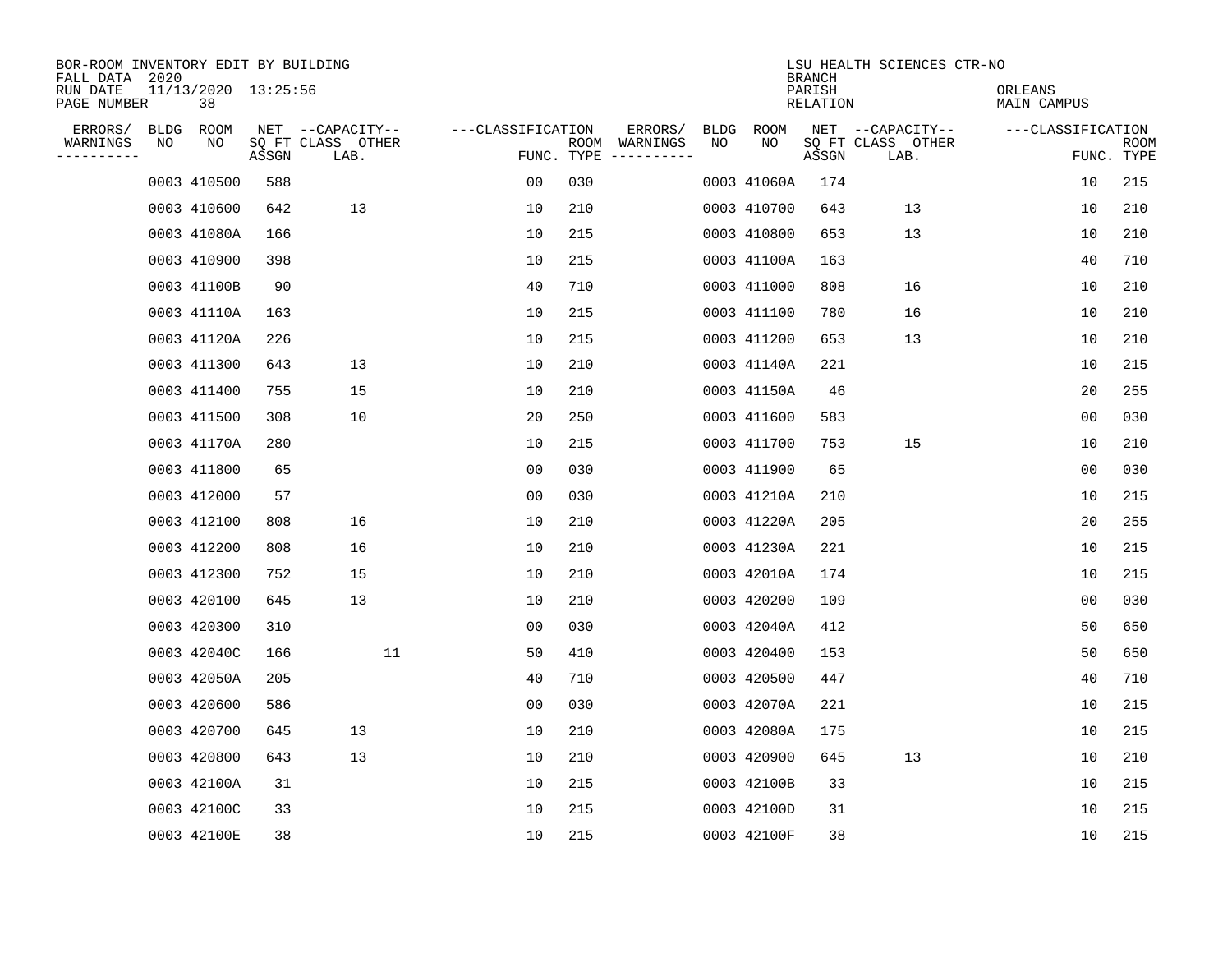| BOR-ROOM INVENTORY EDIT BY BUILDING<br>FALL DATA 2020 |      |                           |       |                           |                   |                    |          |             |             | <b>BRANCH</b>             | LSU HEALTH SCIENCES CTR-NO |                        |                           |
|-------------------------------------------------------|------|---------------------------|-------|---------------------------|-------------------|--------------------|----------|-------------|-------------|---------------------------|----------------------------|------------------------|---------------------------|
| RUN DATE<br>PAGE NUMBER                               |      | 11/13/2020 13:25:56<br>39 |       |                           |                   |                    |          |             |             | PARISH<br><b>RELATION</b> |                            | ORLEANS<br>MAIN CAMPUS |                           |
| ERRORS/                                               | BLDG | ROOM                      |       | NET --CAPACITY--          | ---CLASSIFICATION |                    | ERRORS/  | <b>BLDG</b> | <b>ROOM</b> |                           | NET --CAPACITY--           | ---CLASSIFICATION      |                           |
| WARNINGS<br>----------                                | ΝO   | NO                        | ASSGN | SQ FT CLASS OTHER<br>LAB. |                   | ROOM<br>FUNC. TYPE | WARNINGS | NO          | NO          | ASSGN                     | SQ FT CLASS OTHER<br>LAB.  |                        | <b>ROOM</b><br>FUNC. TYPE |
|                                                       |      | 0003 421000               | 167   | 10                        | 10                | 210                |          |             | 0003 421100 | 189                       |                            | 10                     | 215                       |
|                                                       |      | 0003 421200               | 204   |                           | 10                | 215                |          |             | 0003 421300 | 646                       | 13                         | 10                     | 210                       |
|                                                       |      | 0003 421400               | 3800  | 76                        | 10                | 210                |          |             | 0003 42150A | 221                       |                            | 10                     | 215                       |
|                                                       |      | 0003 421500               | 755   | 15                        | 10                | 210                |          |             | 0003 421600 | 149                       |                            | 10                     | 215                       |
|                                                       |      | 0003 42170A               | 85    |                           | 10                | 215                |          |             | 0003 421700 | 163                       |                            | 10                     | 215                       |
|                                                       |      | 0003 42180B               | 370   | 10                        | 20                | 250                |          |             | 0003 421800 | 908                       |                            | 10                     | 215                       |
|                                                       |      | 0003 421900               | 366   |                           | 90                | 725                |          |             | 0003 422000 | 464                       |                            | 90                     | 720                       |
|                                                       |      | 0003 422100               | 532   | 1                         | 90                | 310                |          |             | 0003 422200 | 8                         |                            | 0 <sub>0</sub>         | 030                       |
|                                                       |      | 0003 422300               | 381   |                           | 10                | 215                |          |             | 0003 422400 | 254                       |                            | 10                     | 215                       |
|                                                       |      | 0003 422500               | 330   |                           | 40                | 215                |          |             | 0003 422600 | 271                       |                            | 10                     | 720                       |
|                                                       |      | 0003 42270A               | 62    |                           | 20                | 255                |          |             | 0003 42270B | 59                        |                            | 20                     | 255                       |
|                                                       |      | 0003 422700               | 291   |                           | 20                | 255                |          |             | 0003 422800 | 592                       |                            | 0 <sub>0</sub>         | 030                       |
|                                                       |      | 0003 422900               | 57    |                           | 0 <sub>0</sub>    | 030                |          |             | 0003 423000 | 65                        |                            | 0 <sub>0</sub>         | 030                       |
|                                                       |      | 0003 423100               | 65    |                           | 00                | 030                |          |             | 0003 423200 | 912                       | 18                         | 10                     | 210                       |
|                                                       |      | 0003 423300               | 875   | 18                        | 10                | 210                |          |             | 0003 5101A0 | 158                       | 1                          | 10                     | 310                       |
|                                                       |      | 0003 5101A1               | 219   | 10                        | 20                | 250                |          |             | 0003 510100 | 118                       | 1                          | 10                     | 310                       |
|                                                       |      | 0003 510200               | 237   |                           | 0 <sub>0</sub>    | 030                |          |             | 0003 51030A | 85                        |                            | 60                     | 315                       |
|                                                       |      | 0003 51030B               | 85    |                           | 80                | 315                |          |             | 0003 51030C | 220                       | 1                          | 40                     | 310                       |
|                                                       |      | 0003 51030D               | 183   | $\mathbf 1$               | 80                | 310                |          |             | 0003 51030E | 176                       |                            | 80                     | 315                       |
|                                                       |      | 0003 510300               | 339   | $\mathbf{1}$              | 40                | 310                |          |             | 0003 510400 | 105                       | 1                          | 40                     | 310                       |
|                                                       |      | 0003 510500               | 200   | 1                         | 80                | 310                |          |             | 0003 510600 | 203                       |                            | 20                     | 255                       |
|                                                       |      | 0003 510700               | 242   | 10                        | 20                | 250                |          |             | 0003 510800 | 568                       | 11                         | 20                     | 250                       |
|                                                       |      | 0003 5109A1               | 101   | 10                        | 20                | 250                |          |             | 0003 51090A | 55                        |                            | 80                     | 315                       |
|                                                       |      | 0003 51090B               | 49    |                           | 80                | 315                |          |             | 0003 510900 | 142                       | 1                          | 80                     | 310                       |
|                                                       |      | 0003 511000               | 242   | 10                        | 20                | 250                |          |             | 0003 511100 | 117                       | 1                          | 10                     | 310                       |
|                                                       |      | 0003 511200               | 383   | 10                        | 20                | 250                |          |             | 0003 511300 | 523                       | 10                         | 20                     | 250                       |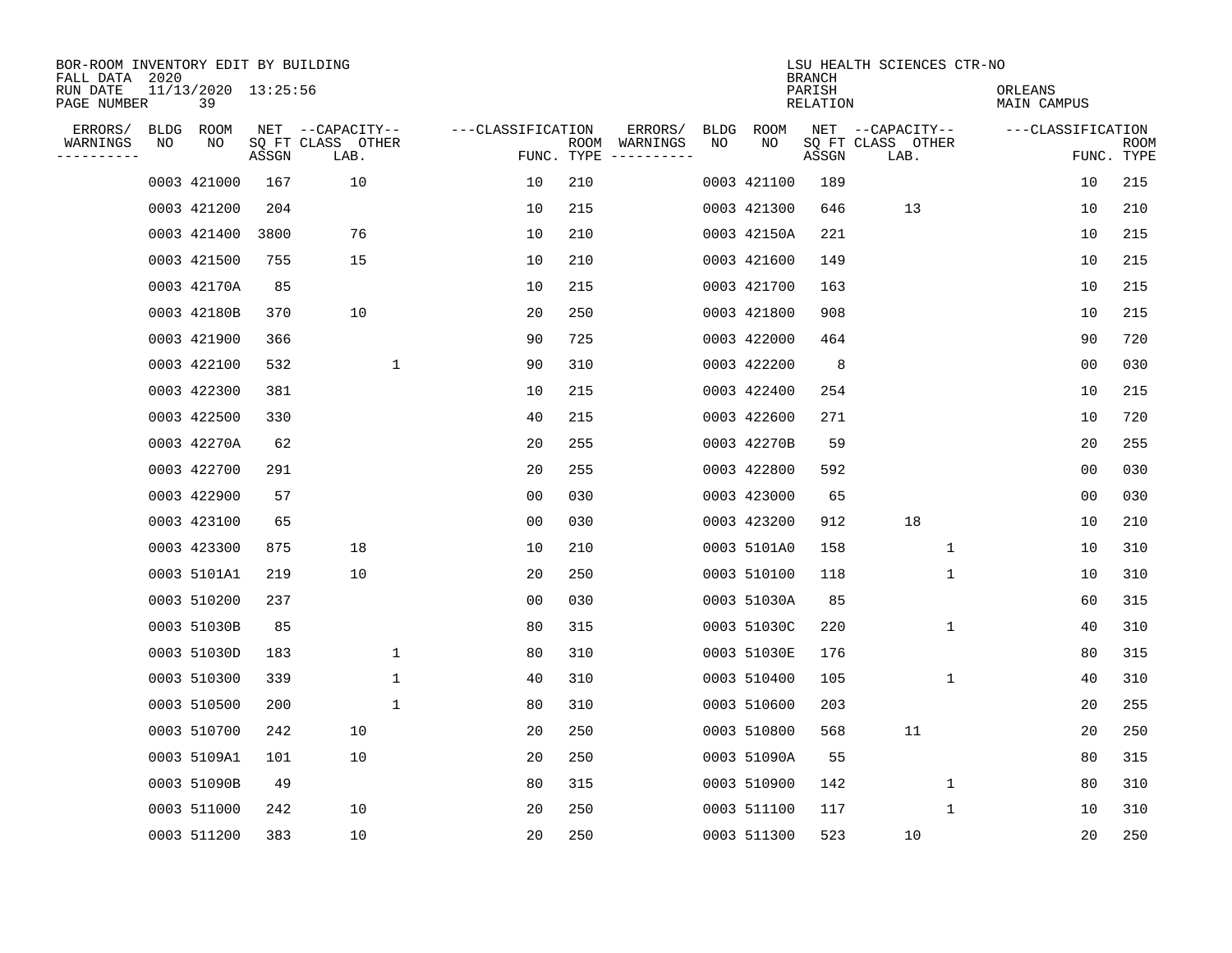| BOR-ROOM INVENTORY EDIT BY BUILDING<br>FALL DATA 2020 |             |                           |       |                           |              |                   |      |          |             |             | <b>BRANCH</b>      | LSU HEALTH SCIENCES CTR-NO |                        |                |                           |
|-------------------------------------------------------|-------------|---------------------------|-------|---------------------------|--------------|-------------------|------|----------|-------------|-------------|--------------------|----------------------------|------------------------|----------------|---------------------------|
| RUN DATE<br>PAGE NUMBER                               |             | 11/13/2020 13:25:56<br>40 |       |                           |              |                   |      |          |             |             | PARISH<br>RELATION |                            | ORLEANS<br>MAIN CAMPUS |                |                           |
| ERRORS/                                               | <b>BLDG</b> | ROOM                      |       | NET --CAPACITY--          |              | ---CLASSIFICATION |      | ERRORS/  | <b>BLDG</b> | ROOM        |                    | NET --CAPACITY--           | ---CLASSIFICATION      |                |                           |
| WARNINGS<br>---------                                 | NO          | NO                        | ASSGN | SQ FT CLASS OTHER<br>LAB. |              | FUNC. TYPE        | ROOM | WARNINGS | NO          | NO          | ASSGN              | SQ FT CLASS OTHER<br>LAB.  |                        |                | <b>ROOM</b><br>FUNC. TYPE |
|                                                       |             | 0003 511400               | 116   |                           | $\mathbf{1}$ | 20                | 310  |          |             | 0003 511500 | 205                | 10                         |                        | 20             | 250                       |
|                                                       |             | 0003 511700               | 216   |                           |              | 20                | 570  |          |             | 0003 511800 | 276                |                            |                        | 20             | 255                       |
|                                                       |             | 0003 511900               | 2450  | 49                        |              | 20                | 250  |          |             | 0003 51220A | 61                 |                            |                        | 20             | 255                       |
|                                                       |             | 0003 512200               | 118   | 10                        |              | 20                | 250  |          |             | 0003 51230A | 94                 |                            |                        | 20             | 255                       |
|                                                       |             | 0003 512300               | 256   | 10                        |              | 20                | 250  |          |             | 0003 51240A | 306                | 10                         |                        | 20             | 250                       |
|                                                       |             | 0003 512400               | 512   | 10                        |              | 20                | 250  |          |             | 0003 512500 | 263                | 10                         |                        | 20             | 250                       |
|                                                       |             | 0003 512600               | 76    |                           |              | 20                | 255  |          |             | 0003 51270A | 269                | 10                         |                        | 20             | 250                       |
|                                                       |             | 0003 512700               | 298   | 10                        |              | 20                | 250  |          |             | 0003 512800 | 282                | 10                         |                        | 20             | 250                       |
|                                                       |             | 0003 512900               | 83    |                           | $\mathbf{1}$ | 40                | 310  |          |             | 0003 513000 | 263                | 10                         |                        | 20             | 250                       |
|                                                       |             | 0003 513100               | 107   |                           | 1            | 10                | 310  |          |             | 0003 51320A | 91                 |                            |                        | 20             | 255                       |
|                                                       |             | 0003 51320B               | 113   | 10                        |              | 20                | 250  |          |             | 0003 51320C | 137                | 10                         |                        | 20             | 250                       |
|                                                       |             | 0003 513200               | 624   | 12                        |              | 20                | 250  |          |             | 0003 513300 | 263                | 10                         |                        | 20             | 250                       |
|                                                       |             | 0003 51340A               | 122   |                           | $\mathbf{1}$ | 10                | 310  |          |             | 0003 513400 | 89                 | $\mathbf{1}$               |                        | 10             | 310                       |
|                                                       |             | 0003 513500               | 600   |                           |              | 0 <sub>0</sub>    | 030  |          |             | 0003 513600 | 263                | 10                         |                        | 20             | 250                       |
|                                                       |             | 0003 513800               | 65    |                           |              | 0 <sub>0</sub>    | 030  |          |             | 0003 513900 | 65                 |                            |                        | 0 <sub>0</sub> | 030                       |
|                                                       |             | 0003 514400               | 50    |                           |              | 00                | 030  |          |             | 0003 514500 | 276                | 10                         |                        | 20             | 250                       |
|                                                       |             | 0003 514600               | 120   |                           | 1            | 10                | 310  |          |             | 0003 514700 | 114                | 1                          |                        | 10             | 310                       |
|                                                       |             | 0003 514800               | 524   | 10                        |              | 20                | 250  |          |             | 0003 514900 | 294                | 10                         |                        | 20             | 250                       |
|                                                       |             | 0003 51500A               | 120   |                           | 1            | 10                | 310  |          |             | 0003 515000 | 115                | 1                          |                        | 10             | 310                       |
|                                                       |             | 0003 515100               | 354   | 10                        |              | 20                | 220  |          |             | 0003 515200 | 598                |                            |                        | 0 <sub>0</sub> | 030                       |
|                                                       |             | 0003 515300               | 288   |                           | $\mathbf 1$  | 40                | 310  |          |             | 0003 515400 | 463                | 10                         |                        | 20             | 250                       |
|                                                       |             | 0003 515500               | 358   |                           | $\mathbf 1$  | 10                | 310  |          |             | 0003 515600 | 287                |                            |                        | 20             | 680                       |
|                                                       |             | 0003 520100               | 116   |                           | $\mathbf{1}$ | 10                | 310  |          |             | 0003 520200 | 627                |                            |                        | 40             | 350                       |
|                                                       |             | 0003 520300               | 112   |                           | $\mathbf 1$  | 10                | 310  |          |             | 0003 520400 | 301                |                            |                        | 0 <sub>0</sub> | 030                       |
| 9                                                     |             | 0003 5205B1               | 42    | 10                        |              | 20                | 250  |          |             | 0003 52050A | 157                | 1                          |                        | 20             | 310                       |
|                                                       |             | 0003 52050B               | 363   | 10                        |              | 20                | 250  |          |             | 0003 52050C | 136                | 10                         |                        | 20             | 250                       |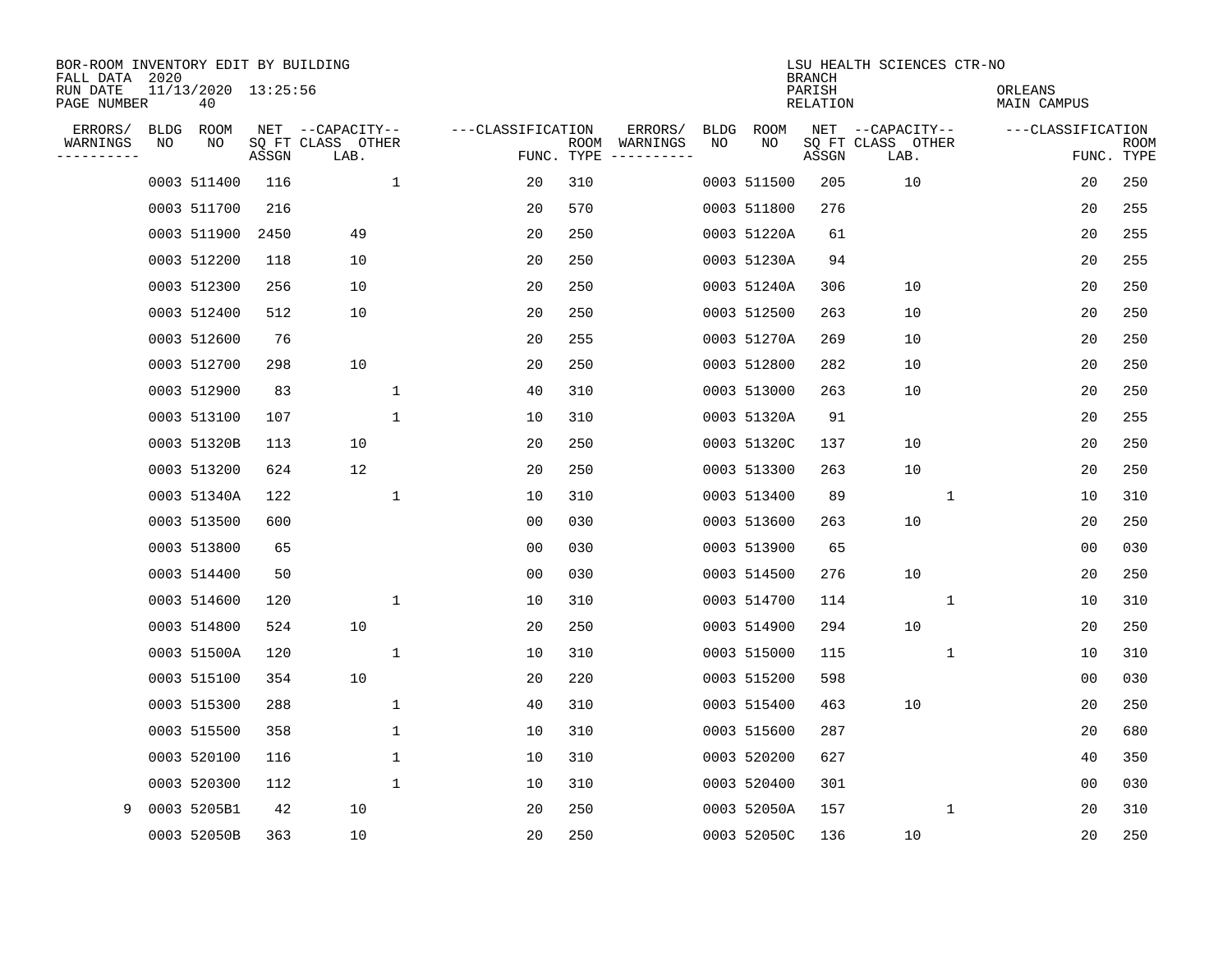| BOR-ROOM INVENTORY EDIT BY BUILDING<br>FALL DATA 2020 |             |                           |       |                           |                   |                    |                         |             |             | <b>BRANCH</b>      | LSU HEALTH SCIENCES CTR-NO |                        |                           |
|-------------------------------------------------------|-------------|---------------------------|-------|---------------------------|-------------------|--------------------|-------------------------|-------------|-------------|--------------------|----------------------------|------------------------|---------------------------|
| RUN DATE<br>PAGE NUMBER                               |             | 11/13/2020 13:25:56<br>41 |       |                           |                   |                    |                         |             |             | PARISH<br>RELATION |                            | ORLEANS<br>MAIN CAMPUS |                           |
| ERRORS/                                               | <b>BLDG</b> | ROOM                      |       | NET --CAPACITY--          | ---CLASSIFICATION |                    | ERRORS/                 | <b>BLDG</b> | ROOM        |                    | NET --CAPACITY--           | ---CLASSIFICATION      |                           |
| WARNINGS<br>---------                                 | NO          | NO                        | ASSGN | SQ FT CLASS OTHER<br>LAB. |                   | ROOM<br>FUNC. TYPE | WARNINGS<br>----------- | NO          | NO          | ASSGN              | SQ FT CLASS OTHER<br>LAB.  |                        | <b>ROOM</b><br>FUNC. TYPE |
|                                                       |             | 0003 520500               | 118   | $\mathbf{1}$              | 20                | 310                |                         |             | 0003 52060A | 245                | $\mathbf{1}$               | 10                     | 310                       |
|                                                       |             | 0003 52060B               | 127   | 1                         | 40                | 310                |                         |             | 0003 52060C | 101                |                            | 40                     | 315                       |
|                                                       |             | 0003 52060D               | 40    |                           | 40                | 315                |                         |             | 0003 520600 | 553                | 1                          | 40                     | 310                       |
|                                                       |             | 0003 520700               | 73    |                           | 10                | 355                |                         |             | 0003 520800 | 119                | 1                          | 10                     | 310                       |
|                                                       |             | 0003 520900               | 119   | 1                         | 20                | 310                |                         |             | 0003 521000 | 117                |                            | 20                     | 255                       |
|                                                       |             | 0003 521100               | 251   |                           | 20                | 255                |                         |             | 0003 521200 | 217                | 1                          | 20                     | 310                       |
|                                                       |             | 0003 521300               | 115   | $\mathbf 1$               | 10                | 310                |                         |             | 0003 521400 | 135                | $\mathbf 1$                | 10                     | 310                       |
|                                                       |             | 0003 521500               | 78    |                           | 40                | 710                |                         |             | 0003 521600 | 210                |                            | 40                     | 355                       |
|                                                       |             | 0003 521700               | 119   | 1                         | 40                | 310                |                         |             | 0003 521800 | 120                | 1                          | 20                     | 310                       |
|                                                       |             | 0003 52190A               | 223   | 10                        | 20                | 250                |                         |             | 0003 521900 | 1160               | 23                         | 20                     | 250                       |
|                                                       |             | 0003 522300               | 189   | 1                         | 10                | 310                |                         |             | 0003 522500 | 500                | 10                         | 20                     | 250                       |
|                                                       |             | 0003 522600               | 119   | $\mathbf 1$               | 40                | 310                | 9                       |             | 0003 522700 | 53                 | 10                         | 20                     | 250                       |
|                                                       |             | 0003 522800               | 447   | 10                        | 20                | 250                |                         |             | 0003 522900 | 115                | 1                          | 10                     | 310                       |
|                                                       |             | 0003 523000               | 163   | 1                         | 10                | 310                |                         |             | 0003 523100 | 139                | 1                          | 10                     | 310                       |
|                                                       |             | 0003 52320A               | 147   | 1                         | 10                | 310                |                         |             | 0003 52320B | 151                | 1                          | 10                     | 310                       |
|                                                       |             | 0003 52320D               | 286   | 1                         | 10                | 310                |                         |             | 0003 52320E | 132                | 1                          | 10                     | 310                       |
|                                                       |             | 0003 523200               | 148   |                           | 20                | 315                |                         |             | 0003 523300 | 108                | 1                          | 80                     | 310                       |
|                                                       |             | 0003 523400               | 518   | 10                        | 20                | 250                |                         |             | 0003 523500 | 26                 |                            | 0 <sub>0</sub>         | 010                       |
|                                                       |             | 0003 523600               | 200   | 10                        | 20                | 250                |                         |             | 0003 52380A | 127                |                            | 20                     | 255                       |
|                                                       |             | 0003 523800               | 1286  | 26                        | 20                | 250                |                         |             | 0003 523900 | 127                | 1                          | 10                     | 310                       |
|                                                       |             | 0003 524000               | 121   | 1                         | 10                | 310                |                         |             | 0003 524100 | 137                | 1                          | 20                     | 310                       |
| 9                                                     |             | 0003 524200               | 85    | 10                        | 20                | 250                |                         |             | 0003 524300 | 116                |                            | 20                     | 255                       |
|                                                       |             | 0003 524500               | 601   |                           | 00                | 030                |                         |             | 0003 524600 | 301                |                            | 20                     | 255                       |
|                                                       |             | 0003 524700               | 175   | 10                        | 20                | 250                |                         |             | 0003 524800 | 65                 |                            | 00                     | 030                       |
|                                                       |             | 0003 524900               | 65    |                           | 0 <sub>0</sub>    | 030                |                         |             | 0003 525100 | 500                | 10                         | 20                     | 250                       |
|                                                       |             | 0003 525200               | 742   |                           | 40                | 350                |                         |             | 0003 525300 | 246                | 1                          | 10                     | 310                       |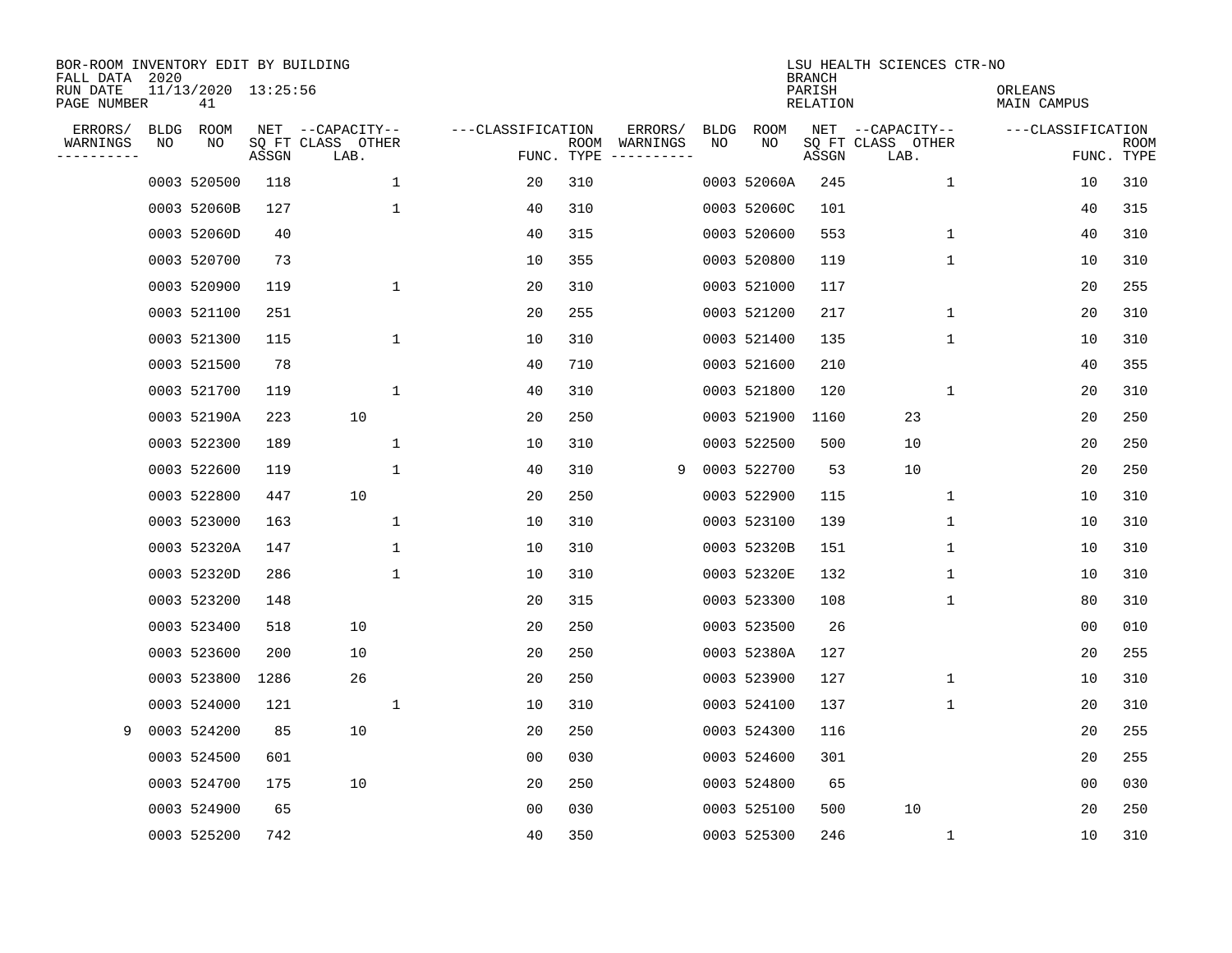| BOR-ROOM INVENTORY EDIT BY BUILDING<br>FALL DATA 2020 |             |                           |       |                           |              |                   |                    |                         |             |             | <b>BRANCH</b>             | LSU HEALTH SCIENCES CTR-NO |                        |                   |                           |
|-------------------------------------------------------|-------------|---------------------------|-------|---------------------------|--------------|-------------------|--------------------|-------------------------|-------------|-------------|---------------------------|----------------------------|------------------------|-------------------|---------------------------|
| RUN DATE<br>PAGE NUMBER                               |             | 11/13/2020 13:25:56<br>42 |       |                           |              |                   |                    |                         |             |             | PARISH<br><b>RELATION</b> |                            | ORLEANS<br>MAIN CAMPUS |                   |                           |
| ERRORS/                                               | <b>BLDG</b> | ROOM                      |       | NET --CAPACITY--          |              | ---CLASSIFICATION |                    | ERRORS/                 | <b>BLDG</b> | <b>ROOM</b> |                           | NET --CAPACITY--           |                        | ---CLASSIFICATION |                           |
| WARNINGS<br>. <u>.</u> .                              | NO          | NO                        | ASSGN | SQ FT CLASS OTHER<br>LAB. |              |                   | ROOM<br>FUNC. TYPE | WARNINGS<br>----------- | NO          | NO          | ASSGN                     | SQ FT CLASS OTHER<br>LAB.  |                        |                   | <b>ROOM</b><br>FUNC. TYPE |
|                                                       |             | 0003 525400               | 47    |                           |              | 0 <sub>0</sub>    | 010                |                         |             | 0003 525500 | 180                       |                            |                        | 20                | 255                       |
|                                                       |             | 0003 525700               | 100   | 10                        |              | 20                | 250                |                         |             | 0003 525800 | 1435                      |                            |                        | 20                | 255                       |
|                                                       |             | 0003 52590A               | 97    |                           |              | 20                | 255                |                         |             | 0003 52590C | 260                       |                            |                        | 20                | 255                       |
|                                                       |             | 0003 525900               | 1658  | 33                        |              | 20                | 250                |                         |             | 0003 526100 | 592                       |                            |                        | 0 <sub>0</sub>    | 030                       |
|                                                       |             | 0003 52620B               | 116   |                           |              | 20                | 255                |                         |             | 0003 526200 | 587                       | 12                         |                        | 20                | 250                       |
|                                                       |             | 0003 526300               | 120   |                           | 1            | 10                | 310                | 9                       |             | 0003 52640A | 86                        | 10                         |                        | 20                | 250                       |
|                                                       |             | 0003 526400               | 164   | 10                        |              | 20                | 250                |                         |             | 0003 526500 | 120                       | $\mathbf 1$                |                        | 20                | 310                       |
|                                                       |             | 0003 610100               | 328   |                           |              | 40                | 350                |                         |             | 0003 610200 | 246                       |                            |                        | 0 <sub>0</sub>    | 030                       |
|                                                       |             | 0003 61030A               | 165   |                           | 1            | 40                | 310                |                         |             | 0003 61030B | 274                       | $\mathbf 1$                |                        | 40                | 310                       |
|                                                       |             | 0003 610300               | 407   |                           | $\mathbf 1$  | 40                | 310                |                         |             | 0003 610400 | 108                       | $\mathbf 1$                |                        | 60                | 310                       |
|                                                       |             | 0003 61050A               | 116   |                           |              | 20                | 255                |                         |             | 0003 610500 | 169                       |                            |                        | 20                | 255                       |
|                                                       |             | 0003 610700               | 176   |                           | $\mathbf{1}$ | 40                | 310                |                         |             | 0003 610800 | 523                       | 10                         |                        | 20                | 250                       |
|                                                       |             | 0003 610900               | 453   | 10                        |              | 40                | 250                |                         |             | 0003 611000 | 84                        | 1                          |                        | 40                | 310                       |
|                                                       |             | 0003 611100               | 116   |                           | $\mathbf{1}$ | 10                | 310                |                         |             | 0003 611200 | 478                       | 10                         |                        | 20                | 250                       |
|                                                       |             | 0003 61130A               | 91    |                           |              | 20                | 255                |                         |             | 0003 611300 | 649                       | 13                         |                        | 20                | 250                       |
|                                                       |             | 0003 611400               | 114   | 10                        |              | 20                | 250                |                         |             | 0003 611500 | 79                        |                            |                        | 40                | 715                       |
|                                                       |             | 0003 611600               | 120   |                           | $\mathbf 1$  | 80                | 310                |                         |             | 0003 61170A | 266                       | 10                         |                        | 20                | 250                       |
|                                                       |             | 0003 611700               | 143   |                           | $\mathbf{1}$ | 40                | 310                |                         |             | 0003 61180A | 114                       | 1                          |                        | 10                | 310                       |
|                                                       |             | 0003 611800               | 120   |                           | $\mathbf{1}$ | 10                | 310                |                         |             | 0003 611900 | 84                        | 1                          |                        | 10                | 310                       |
| 9                                                     |             | 0003 61200A               | 85    | 10                        |              | 20                | 250                |                         |             | 0003 612000 | 363                       | 10                         |                        | 20                | 250                       |
|                                                       |             | 0003 612100               | 523   | 10                        |              | 20                | 250                |                         |             | 0003 6123A1 | 123                       | 1                          |                        | 10                | 310                       |
| 9                                                     |             | 0003 61230B               | 39    | 10                        |              | 20                | 250                | 9                       |             | 0003 61230C | 38                        | 10                         |                        | 20                | 250                       |
| 9                                                     |             | 0003 61230D               | 80    | 10                        |              | 20                | 250                | 9                       |             | 0003 61230E | 60                        | 10                         |                        | 20                | 250                       |
|                                                       |             | 0003 61230F               | 113   | 10                        |              | 20                | 250                |                         |             | 0003 612300 | 375                       | 10                         |                        | 20                | 250                       |
|                                                       |             | 0003 61240A               | 269   |                           | $\mathbf 1$  | 10                | 310                |                         |             | 0003 61240B | 178                       | 10                         |                        | 20                | 250                       |
|                                                       |             | 0003 61240C               | 118   |                           |              | 40                | 315                |                         |             | 0003 61240D | 147                       | 1                          |                        | 40                | 310                       |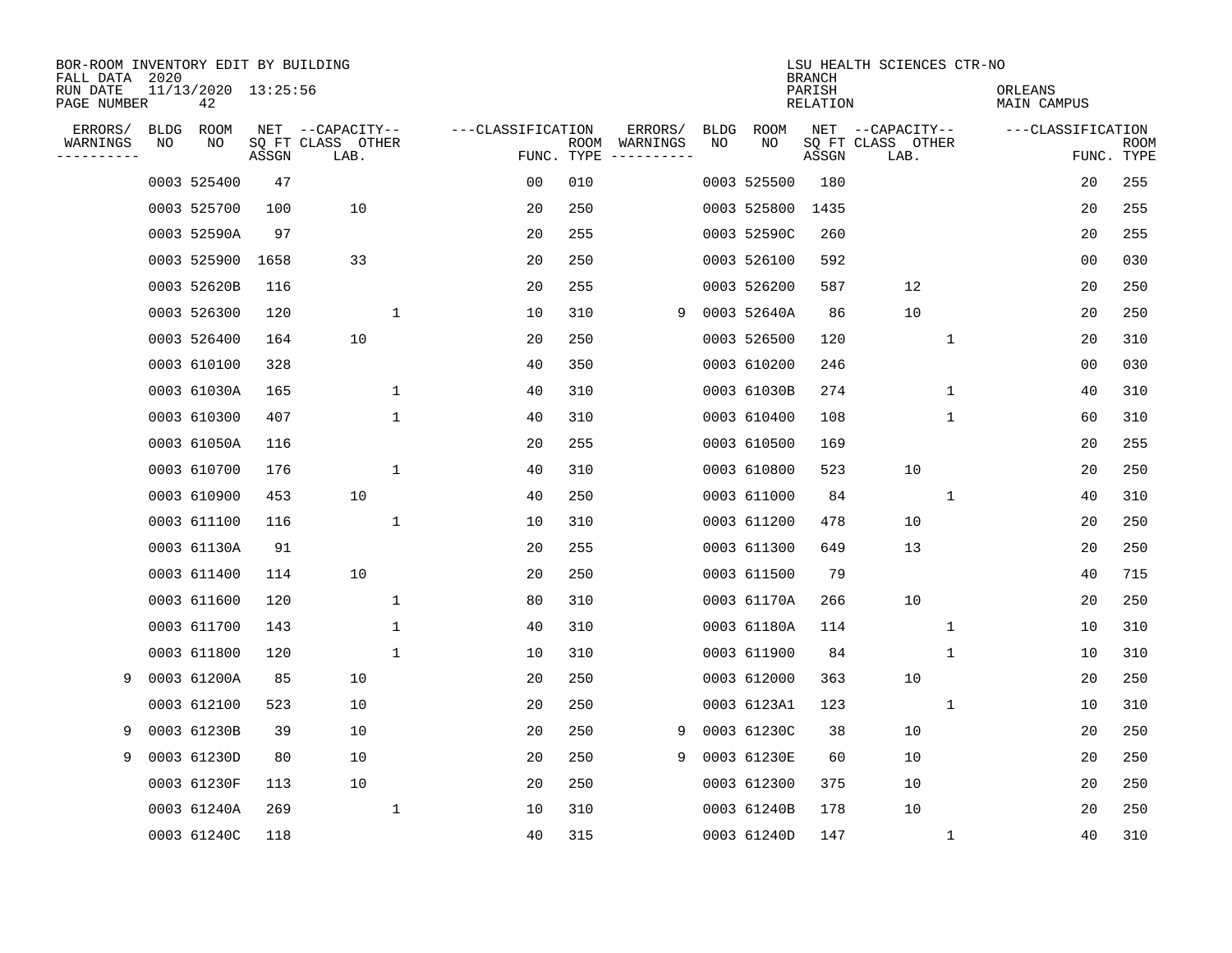| BOR-ROOM INVENTORY EDIT BY BUILDING<br>FALL DATA 2020<br>RUN DATE<br>PAGE NUMBER |            | 11/13/2020 13:25:56<br>43 |       |                                               |              |                   |            |                                                                                                                                                                                                                                                                                                                                                                                                                                                                                                                  |                   |             | <b>BRANCH</b><br>PARISH<br>RELATION | LSU HEALTH SCIENCES CTR-NO                    | ORLEANS<br>MAIN CAMPUS |                |                    |
|----------------------------------------------------------------------------------|------------|---------------------------|-------|-----------------------------------------------|--------------|-------------------|------------|------------------------------------------------------------------------------------------------------------------------------------------------------------------------------------------------------------------------------------------------------------------------------------------------------------------------------------------------------------------------------------------------------------------------------------------------------------------------------------------------------------------|-------------------|-------------|-------------------------------------|-----------------------------------------------|------------------------|----------------|--------------------|
| ERRORS/<br>WARNINGS<br>---------                                                 | BLDG<br>ΝO | ROOM<br>NO                | ASSGN | NET --CAPACITY--<br>SQ FT CLASS OTHER<br>LAB. |              | ---CLASSIFICATION | FUNC. TYPE | ERRORS/<br>ROOM WARNINGS<br>$\begin{tabular}{cccccc} \multicolumn{2}{c}{} & \multicolumn{2}{c}{} & \multicolumn{2}{c}{} & \multicolumn{2}{c}{} & \multicolumn{2}{c}{} & \multicolumn{2}{c}{} & \multicolumn{2}{c}{} & \multicolumn{2}{c}{} & \multicolumn{2}{c}{} & \multicolumn{2}{c}{} & \multicolumn{2}{c}{} & \multicolumn{2}{c}{} & \multicolumn{2}{c}{} & \multicolumn{2}{c}{} & \multicolumn{2}{c}{} & \multicolumn{2}{c}{} & \multicolumn{2}{c}{} & \multicolumn{2}{c}{} & \multicolumn{2}{c}{} & \mult$ | <b>BLDG</b><br>NO | ROOM<br>NO  | ASSGN                               | NET --CAPACITY--<br>SQ FT CLASS OTHER<br>LAB. | ---CLASSIFICATION      |                | ROOM<br>FUNC. TYPE |
|                                                                                  |            | 0003 612400               | 200   |                                               | $\mathbf{1}$ | 40                | 310        |                                                                                                                                                                                                                                                                                                                                                                                                                                                                                                                  |                   | 0003 612500 | 176                                 | 10                                            |                        | 20             | 250                |
| 9                                                                                |            | 0003 61260A               | 48    | 10                                            |              | 40                | 250        |                                                                                                                                                                                                                                                                                                                                                                                                                                                                                                                  |                   | 0003 612600 | 459                                 | 10                                            |                        | 40             | 250                |
|                                                                                  |            | 0003 612700               | 140   |                                               | $\mathbf 1$  | 80                | 310        |                                                                                                                                                                                                                                                                                                                                                                                                                                                                                                                  |                   | 0003 612800 | 106                                 | $\mathbf{1}$                                  |                        | 20             | 310                |
|                                                                                  |            | 0003 61290A               | 351   | 10                                            |              | 20                | 250        |                                                                                                                                                                                                                                                                                                                                                                                                                                                                                                                  |                   | 0003 612900 | 600                                 | 12                                            |                        | 20             | 250                |
|                                                                                  |            | 0003 613000               | 303   | 10                                            |              | 20                | 250        |                                                                                                                                                                                                                                                                                                                                                                                                                                                                                                                  |                   | 0003 61310A | 49                                  |                                               |                        | 20             | 255                |
|                                                                                  |            | 0003 613100               | 190   |                                               |              | 20                | 255        |                                                                                                                                                                                                                                                                                                                                                                                                                                                                                                                  |                   | 0003 6132A1 | 130                                 |                                               |                        | 20             | 255                |
|                                                                                  |            | 0003 61320A               | 92    |                                               |              | 40                | 255        |                                                                                                                                                                                                                                                                                                                                                                                                                                                                                                                  |                   | 0003 61320B | 291                                 | 10                                            |                        | 20             | 250                |
|                                                                                  |            | 0003 61330A               | 54    |                                               |              | 20                | 255        |                                                                                                                                                                                                                                                                                                                                                                                                                                                                                                                  |                   | 0003 61330B | 60                                  |                                               |                        | 20             | 255                |
|                                                                                  |            | 0003 613300               | 387   | 10                                            |              | 20                | 250        |                                                                                                                                                                                                                                                                                                                                                                                                                                                                                                                  |                   | 0003 613400 | 202                                 | $\mathbf 1$                                   |                        | 20             | 310                |
|                                                                                  |            | 0003 613600               | 355   | 10                                            |              | 20                | 250        |                                                                                                                                                                                                                                                                                                                                                                                                                                                                                                                  |                   | 0003 613700 | 575                                 |                                               |                        | 00             | 030                |
|                                                                                  |            | 0003 613800               | 88    |                                               | 1            | 10                | 310        |                                                                                                                                                                                                                                                                                                                                                                                                                                                                                                                  |                   | 0003 613900 | 65                                  |                                               |                        | 00             | 030                |
|                                                                                  |            | 0003 614000               | 65    |                                               |              | 00                | 030        |                                                                                                                                                                                                                                                                                                                                                                                                                                                                                                                  |                   | 0003 614100 | 84                                  | 1                                             |                        | 10             | 310                |
|                                                                                  |            | 0003 614200               | 523   | 10                                            |              | 20                | 250        |                                                                                                                                                                                                                                                                                                                                                                                                                                                                                                                  |                   | 0003 614300 | 453                                 | 10                                            |                        | 20             | 250                |
|                                                                                  |            | 0003 614400               | 84    |                                               | 1            | 10                | 310        |                                                                                                                                                                                                                                                                                                                                                                                                                                                                                                                  |                   | 0003 61460A | 92                                  | 1                                             |                        | 10             | 310                |
|                                                                                  |            | 0003 614600               | 316   | 10                                            |              | 20                | 250        |                                                                                                                                                                                                                                                                                                                                                                                                                                                                                                                  |                   | 0003 614700 | 84                                  | 1                                             |                        | 10             | 310                |
|                                                                                  |            | 0003 614800               | 453   |                                               | $\mathbf{1}$ | 40                | 310        |                                                                                                                                                                                                                                                                                                                                                                                                                                                                                                                  |                   | 0003 614900 | 523                                 | 10                                            |                        | 20             | 250                |
|                                                                                  |            | 0003 615000               | 176   |                                               | $\mathbf{1}$ | 10                | 310        |                                                                                                                                                                                                                                                                                                                                                                                                                                                                                                                  |                   | 0003 615200 | 513                                 | 10                                            |                        | 20             | 250                |
|                                                                                  |            | 0003 615300               | 589   |                                               |              | 00                | 030        |                                                                                                                                                                                                                                                                                                                                                                                                                                                                                                                  |                   | 0003 615400 | 408                                 | 10                                            |                        | 20             | 250                |
|                                                                                  |            | 0003 615500               | 729   |                                               |              | 40                | 350        |                                                                                                                                                                                                                                                                                                                                                                                                                                                                                                                  |                   | 0003 61560A | 99                                  |                                               |                        | 20             | 255                |
|                                                                                  |            | 0003 615600               | 405   | 10                                            |              | 20                | 250        |                                                                                                                                                                                                                                                                                                                                                                                                                                                                                                                  |                   | 0003 620100 | 332                                 | 10                                            |                        | 20             | 250                |
|                                                                                  |            | 0003 620300               | 110   |                                               | $\mathbf 1$  | 40                | 310        |                                                                                                                                                                                                                                                                                                                                                                                                                                                                                                                  |                   | 0003 620400 | 257                                 |                                               |                        | 0 <sub>0</sub> | 030                |
|                                                                                  |            | 0003 62050A               | 102   |                                               | 1            | 60                | 310        |                                                                                                                                                                                                                                                                                                                                                                                                                                                                                                                  |                   | 0003 62050B | 272                                 | 18                                            |                        | 40             | 410                |
|                                                                                  |            | 0003 62050C               | 123   |                                               |              | 40                | 315        |                                                                                                                                                                                                                                                                                                                                                                                                                                                                                                                  |                   | 0003 62050D | 174                                 | $\mathbf{1}$                                  |                        | 40             | 310                |
|                                                                                  |            | 0003 620500               | 187   |                                               |              | 40                | 315        |                                                                                                                                                                                                                                                                                                                                                                                                                                                                                                                  |                   | 0003 62060A | 224                                 | $\mathbf{1}$                                  |                        | 10             | 310                |
|                                                                                  |            | 0003 62060B               | 145   |                                               |              | 40                | 315        |                                                                                                                                                                                                                                                                                                                                                                                                                                                                                                                  |                   | 0003 620600 | 255                                 | 1                                             |                        | 40             | 310                |
|                                                                                  |            | 0003 620700               | 115   |                                               | $\mathbf{1}$ | 10                | 310        |                                                                                                                                                                                                                                                                                                                                                                                                                                                                                                                  |                   | 0003 62080A | 53                                  |                                               |                        | 20             | 255                |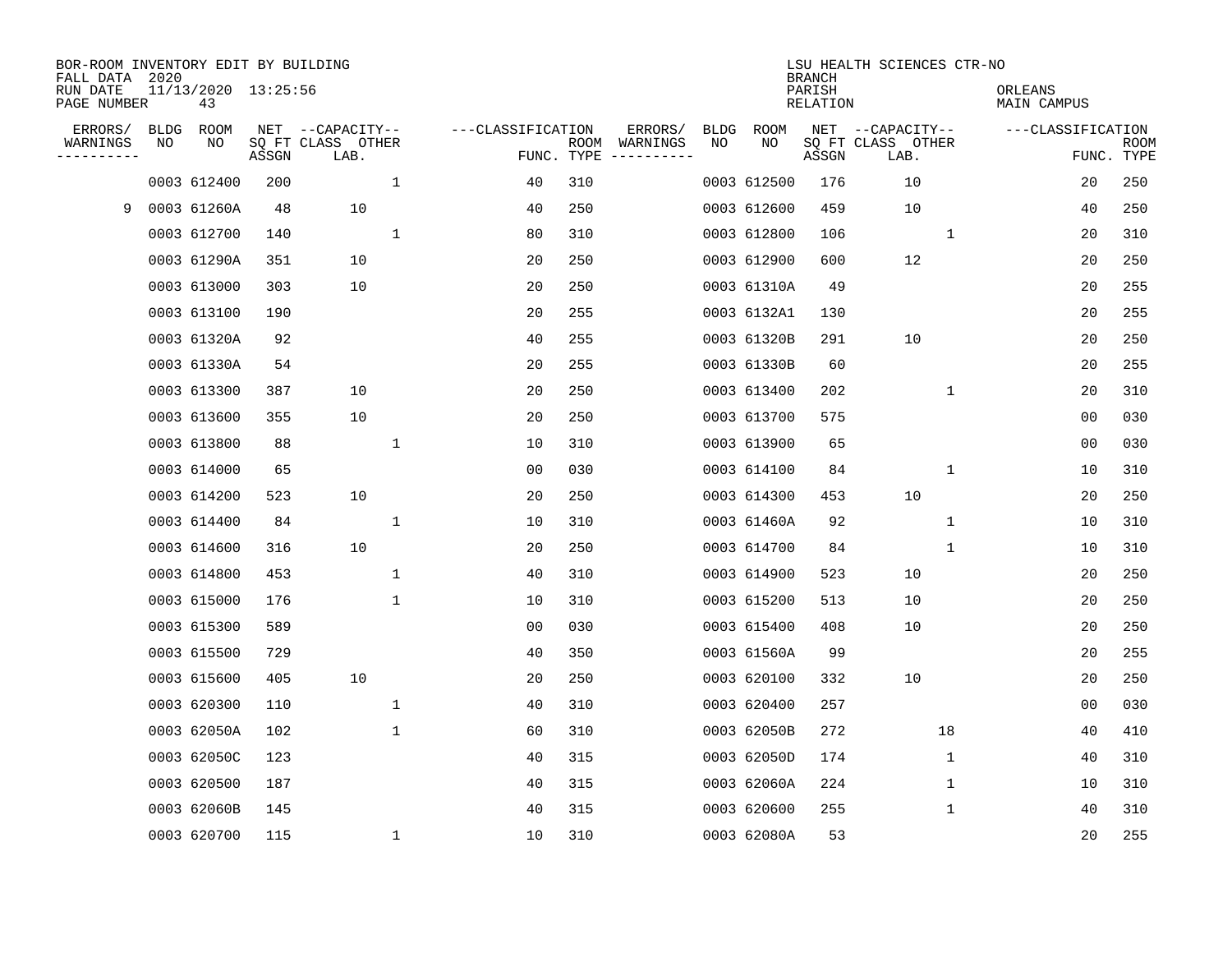| BOR-ROOM INVENTORY EDIT BY BUILDING<br>FALL DATA 2020 |      |                           |                 |                           |              |                   |                    |                        |             |             | <b>BRANCH</b>      | LSU HEALTH SCIENCES CTR-NO |                        |                |                           |
|-------------------------------------------------------|------|---------------------------|-----------------|---------------------------|--------------|-------------------|--------------------|------------------------|-------------|-------------|--------------------|----------------------------|------------------------|----------------|---------------------------|
| RUN DATE<br>PAGE NUMBER                               |      | 11/13/2020 13:25:56<br>44 |                 |                           |              |                   |                    |                        |             |             | PARISH<br>RELATION |                            | ORLEANS<br>MAIN CAMPUS |                |                           |
| ERRORS/                                               | BLDG | ROOM                      |                 | NET --CAPACITY--          |              | ---CLASSIFICATION |                    | ERRORS/                | <b>BLDG</b> | <b>ROOM</b> |                    | NET --CAPACITY--           | ---CLASSIFICATION      |                |                           |
| WARNINGS<br>. <u>.</u> .                              | ΝO   | ΝO                        | ASSGN           | SQ FT CLASS OTHER<br>LAB. |              |                   | ROOM<br>FUNC. TYPE | WARNINGS<br>---------- | NO          | NO          | ASSGN              | SQ FT CLASS OTHER<br>LAB.  |                        |                | <b>ROOM</b><br>FUNC. TYPE |
|                                                       |      | 0003 620800               | 407             | 10                        |              | 20                | 250                |                        |             | 0003 620900 | 686                | 14                         |                        | 20             | 250                       |
|                                                       |      | 0003 621000               | 115             |                           | 1            | 60                | 310                |                        |             | 0003 62110A | 85                 | 1                          |                        | 10             | 310                       |
|                                                       |      | 0003 621100               | 424             |                           |              | 20                | 255                |                        |             | 0003 62120A | 53                 |                            |                        | 20             | 255                       |
|                                                       |      | 0003 62120B               | 59              |                           |              | 20                | 255                |                        |             | 0003 62120C | 59                 |                            |                        | 20             | 255                       |
|                                                       |      | 0003 62120D               | 59              |                           |              | 20                | 255                |                        |             | 0003 621200 | 337                |                            |                        | 20             | 255                       |
|                                                       |      | 0003 621300               | 56              |                           |              | 20                | 255                |                        |             | 0003 621400 | 84                 | $\mathbf{1}$               |                        | 80             | 310                       |
|                                                       |      | 0003 621500               | 56              |                           |              | 20                | 255                |                        |             | 0003 621600 | 55                 |                            |                        | 20             | 255                       |
|                                                       |      | 0003 621700               | 88              |                           | $\mathbf 1$  | 10                | 310                |                        |             | 0003 62180A | 60                 |                            |                        | 20             | 255                       |
|                                                       |      | 0003 621800               | 414             | 10                        |              | 20                | 250                |                        |             | 0003 621900 | 285                | 10                         |                        | 20             | 250                       |
|                                                       |      | 0003 622000               | 114             | 10                        |              | 20                | 250                |                        |             | 0003 62210A | 82                 |                            |                        | 20             | 255                       |
|                                                       |      | 0003 622100               | 362             |                           |              | 20                | 255                |                        |             | 0003 62220A | 118                | 1                          |                        | 20             | 310                       |
|                                                       |      | 0003 62220B               | 474             | 10                        |              | 20                | 250                |                        |             | 0003 622200 | 28                 |                            |                        | 20             | 315                       |
|                                                       |      | 0003 622300               | 88              |                           | $\mathbf{1}$ | 10                | 310                |                        |             | 0003 622400 | 101                | 1                          |                        | 10             | 310                       |
|                                                       |      | 0003 622500               | 197             | 10                        |              | 20                | 250                |                        |             | 0003 6226A1 | 68                 |                            |                        | 20             | 255                       |
|                                                       |      | 0003 62260A               | 183             | 10                        |              | 20                | 250                |                        |             | 0003 62260B | 257                | 10                         |                        | 20             | 250                       |
|                                                       |      | 0003 622700               | 116             |                           | 1            | 10                | 310                |                        |             | 0003 622800 | 653                | 13                         |                        | 20             | 250                       |
|                                                       |      | 0003 622900               | 109             |                           | $\mathbf 1$  | 10                | 310                |                        |             | 0003 623000 | 241                | 1                          |                        | 10             | 310                       |
|                                                       |      | 0003 623100               | $7\phantom{.0}$ |                           |              | 0 <sub>0</sub>    | 010                |                        |             | 0003 62320A | 156                |                            |                        | 20             | 255                       |
|                                                       |      | 0003 623200               | 133             |                           |              | 20                | 255                |                        |             | 0003 623300 | 115                | 1                          |                        | 10             | 310                       |
|                                                       |      | 0003 623400               | 84              |                           | $\mathbf{1}$ | 10                | 310                |                        |             | 0003 623500 | 361                | 10                         |                        | 20             | 250                       |
|                                                       |      | 0003 623600               | 86              |                           | 1            | 10                | 310                |                        |             | 0003 623700 | 487                | 10                         |                        | 20             | 250                       |
|                                                       |      | 0003 623800               | 513             | 10                        |              | 20                | 250                |                        |             | 0003 623900 | 98                 |                            |                        | 20             | 255                       |
|                                                       |      | 0003 624000               | 86              |                           | $\mathbf 1$  | 10                | 310                |                        |             | 0003 62410A | 164                | 10                         |                        | 20             | 250                       |
|                                                       |      | 0003 624100               | 356             | 10                        |              | 20                | 250                |                        |             | 0003 624200 | 594                |                            |                        | 0 <sub>0</sub> | 030                       |
|                                                       |      | 0003 624300               | 88              |                           | $\mathbf 1$  | 10                | 310                |                        |             | 0003 624400 | 61                 |                            |                        | 0 <sub>0</sub> | 030                       |
|                                                       |      | 0003 624600               | 88              |                           | $\mathbf 1$  | 10                | 310                |                        |             | 0003 624700 | 523                | 10                         |                        | 20             | 250                       |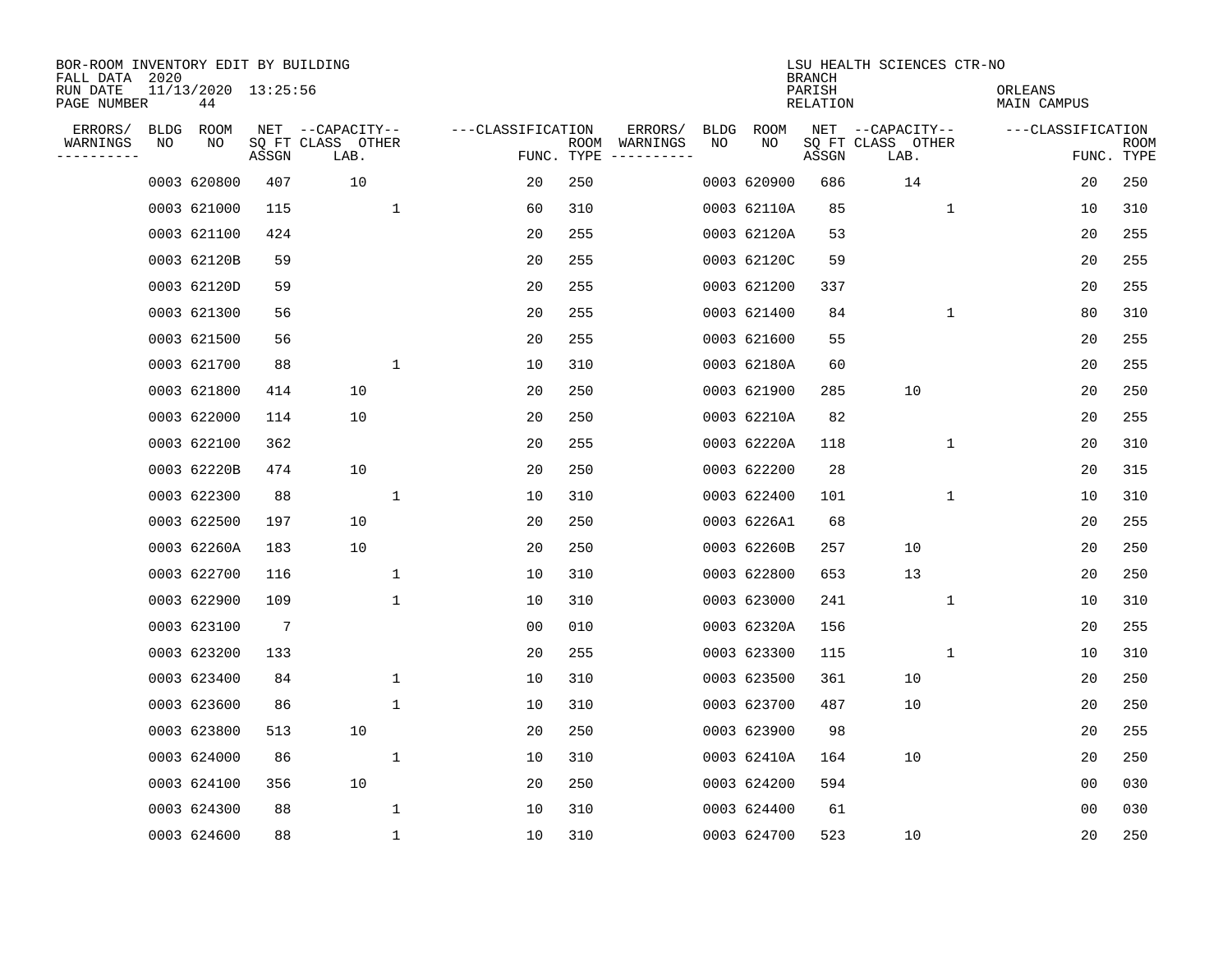| BOR-ROOM INVENTORY EDIT BY BUILDING<br>FALL DATA 2020 |                           |       |                           |                   |                    |                         |             |             | <b>BRANCH</b>             | LSU HEALTH SCIENCES CTR-NO |                        |                           |
|-------------------------------------------------------|---------------------------|-------|---------------------------|-------------------|--------------------|-------------------------|-------------|-------------|---------------------------|----------------------------|------------------------|---------------------------|
| RUN DATE<br>PAGE NUMBER                               | 11/13/2020 13:25:56<br>45 |       |                           |                   |                    |                         |             |             | PARISH<br><b>RELATION</b> |                            | ORLEANS<br>MAIN CAMPUS |                           |
| ERRORS/<br><b>BLDG</b>                                | ROOM                      |       | NET --CAPACITY--          | ---CLASSIFICATION |                    | ERRORS/                 | <b>BLDG</b> | <b>ROOM</b> |                           | NET --CAPACITY--           | ---CLASSIFICATION      |                           |
| WARNINGS<br>NO<br>---------                           | NO                        | ASSGN | SQ FT CLASS OTHER<br>LAB. |                   | ROOM<br>FUNC. TYPE | WARNINGS<br>----------- | NO          | NO          | ASSGN                     | SQ FT CLASS OTHER<br>LAB.  |                        | <b>ROOM</b><br>FUNC. TYPE |
|                                                       | 0003 62480A               | 58    |                           | 20                | 255                |                         |             | 0003 62480B | 58                        |                            | 20                     | 255                       |
|                                                       | 0003 62480C               | 59    |                           | 20                | 255                |                         |             | 0003 624800 | 291                       | 10                         | 20                     | 250                       |
|                                                       | 0003 624900               | 81    |                           | 20                | 255                |                         |             | 0003 625100 | 87                        |                            | 20                     | 255                       |
|                                                       | 0003 625200               | 97    |                           | 20                | 255                |                         |             | 0003 62530A | 80                        |                            | 20                     | 255                       |
|                                                       | 0003 625300               | 87    |                           | 20                | 255                |                         |             | 0003 625400 | 84                        | $\mathbf{1}$               | 10                     | 310                       |
|                                                       | 0003 625500               | 55    |                           | 20                | 255                | 9                       |             | 0003 62560A | 53                        | 10                         | 20                     | 250                       |
|                                                       | 0003 625600               | 407   | 10                        | 20                | 250                |                         |             | 0003 625700 | 596                       |                            | 0 <sub>0</sub>         | 030                       |
|                                                       | 0003 62580A               | 8     |                           | 40                | 355                |                         |             | 0003 625800 | 621                       |                            | 40                     | 350                       |
|                                                       | 0003 625900               | 88    | 1                         | 10                | 310                |                         |             | 0003 626000 | 418                       | 10                         | 20                     | 250                       |
|                                                       | 0003 626100               | 355   | 10                        | 20                | 250                |                         |             | 0003 626200 | 364                       |                            | 40                     | 350                       |
|                                                       | 0003 626300               | 418   | 10                        | 20                | 250                |                         |             | 0003 626500 | 88                        | $\mathbf 1$                | 20                     | 310                       |
|                                                       | 0003 71010A               | 266   | $\mathbf{1}$              | 80                | 310                |                         |             | 0003 710100 | 676                       | $\mathbf 1$                | 80                     | 310                       |
|                                                       | 0003 710200               | 248   |                           | 00                | 030                |                         |             | 0003 71030A | 84                        |                            | 40                     | 315                       |
|                                                       | 0003 71030B               | 56    |                           | 40                | 315                |                         |             | 0003 71030C | 272                       | 1                          | 10                     | 310                       |
|                                                       | 0003 71030D               | 162   | 1                         | 40                | 310                |                         |             | 0003 710300 | 256                       | 1                          | 40                     | 310                       |
|                                                       | 0003 710400               | 106   | 1                         | 40                | 310                |                         |             | 0003 7105AB | 193                       |                            | 20                     | 255                       |
|                                                       | 0003 71050A               | 102   |                           | 20                | 255                |                         |             | 0003 710600 | 88                        | 1                          | 20                     | 310                       |
|                                                       | 0003 710700               | 84    | $\mathbf{1}$              | 10                | 310                |                         |             | 0003 710800 | 523                       | 10                         | 20                     | 250                       |
|                                                       | 0003 71090A               | 76    |                           | 20                | 255                |                         |             | 0003 710900 | 331                       | 10                         | 20                     | 250                       |
|                                                       | 0003 711000               | 84    | $\mathbf 1$               | 20                | 310                |                         |             | 0003 711100 | 116                       | 1                          | 10                     | 310                       |
|                                                       | 0003 711200               | 391   |                           | 20                | 255                |                         |             | 0003 711300 | 369                       | 10                         | 20                     | 250                       |
|                                                       | 0003 711400               | 114   | $\mathbf 1$               | 20                | 310                |                         |             | 0003 711500 | 331                       | 10                         | 20                     | 250                       |
|                                                       | 0003 711600               | 455   | 10                        | 20                | 250                |                         |             | 0003 711700 | 84                        | 1                          | 10                     | 310                       |
|                                                       | 0003 711800               | 431   | 10                        | 20                | 250                |                         |             | 0003 711900 | 522                       | 10                         | 20                     | 250                       |
|                                                       | 0003 712000               | 88    |                           | 40                | 315                |                         |             | 0003 712100 | 114                       | 1                          | 10                     | 310                       |
|                                                       | 0003 712200               | 369   | 10                        | 20                | 250                |                         |             | 0003 712300 | 371                       | 10                         | 20                     | 250                       |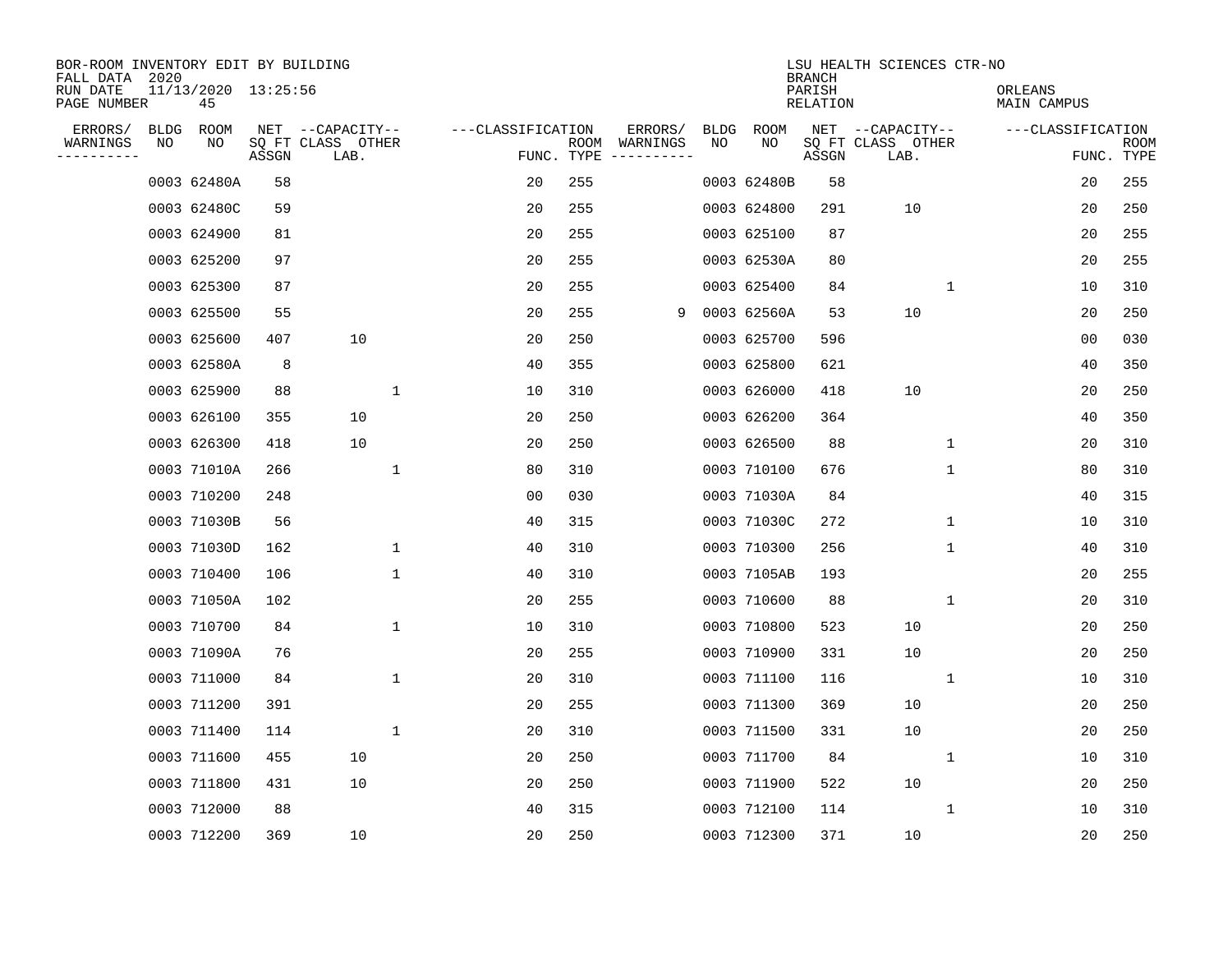| BOR-ROOM INVENTORY EDIT BY BUILDING<br>FALL DATA 2020 |             |                           |       |                           |              |                   |                    |                         |             |             | <b>BRANCH</b>             | LSU HEALTH SCIENCES CTR-NO |                        |                |                           |
|-------------------------------------------------------|-------------|---------------------------|-------|---------------------------|--------------|-------------------|--------------------|-------------------------|-------------|-------------|---------------------------|----------------------------|------------------------|----------------|---------------------------|
| RUN DATE<br>PAGE NUMBER                               |             | 11/13/2020 13:25:56<br>46 |       |                           |              |                   |                    |                         |             |             | PARISH<br><b>RELATION</b> |                            | ORLEANS<br>MAIN CAMPUS |                |                           |
| ERRORS/                                               | <b>BLDG</b> | ROOM                      | NET   | --CAPACITY--              |              | ---CLASSIFICATION |                    | ERRORS/                 | <b>BLDG</b> | <b>ROOM</b> |                           | NET --CAPACITY--           | ---CLASSIFICATION      |                |                           |
| WARNINGS<br>----------                                | ΝO          | ΝO                        | ASSGN | SQ FT CLASS OTHER<br>LAB. |              |                   | ROOM<br>FUNC. TYPE | WARNINGS<br>----------- | NO          | NO          | ASSGN                     | SQ FT CLASS OTHER<br>LAB.  |                        |                | <b>ROOM</b><br>FUNC. TYPE |
|                                                       |             | 0003 712400               | 241   |                           | 1            | 10                | 310                |                         |             | 0003 712600 | 88                        |                            |                        | 40             | 315                       |
|                                                       |             | 0003 712700               | 92    |                           |              | 20                | 255                |                         |             | 0003 712800 | 109                       | 1                          |                        | 10             | 310                       |
|                                                       |             | 0003 712900               | 601   | 12                        |              | 20                | 250                |                         |             | 0003 713000 | 539                       | 11                         |                        | 20             | 250                       |
|                                                       |             | 0003 713100               | 163   |                           | $\mathbf{1}$ | 10                | 310                |                         |             | 0003 713200 | 62                        |                            |                        | 20             | 255                       |
|                                                       |             | 0003 71330A               | 67    |                           |              | 20                | 255                |                         |             | 0003 713300 | 183                       |                            |                        | 20             | 255                       |
|                                                       |             | 0003 713400               | 151   |                           |              | 20                | 255                |                         |             | 0003 713500 | 509                       | 10                         |                        | 20             | 250                       |
|                                                       |             | 0003 713600               | 150   |                           |              | 20                | 570                |                         |             | 0003 713700 | 99                        | $\mathbf{1}$               |                        | 40             | 310                       |
|                                                       |             | 0003 713800               | 202   |                           | $\mathbf{1}$ | 10                | 310                |                         |             | 0003 713900 | 101                       | 1                          |                        | 40             | 310                       |
|                                                       |             | 0003 714000               | 398   | 10                        |              | 20                | 250                |                         |             | 0003 714100 | 601                       |                            |                        | 0 <sub>0</sub> | 030                       |
|                                                       |             | 0003 714200               | 114   |                           | $\mathbf{1}$ | 40                | 310                |                         |             | 0003 714300 | 118                       |                            |                        | 20             | 255                       |
|                                                       |             | 0003 714400               | 65    |                           |              | 00                | 030                |                         |             | 0003 714500 | 65                        |                            |                        | 0 <sub>0</sub> | 030                       |
|                                                       |             | 0003 714600               | 84    |                           | $\mathbf 1$  | 40                | 310                |                         |             | 0003 714700 | 522                       | 10                         |                        | 20             | 250                       |
|                                                       |             | 0003 714800               | 431   | 10                        |              | 20                | 250                |                         |             | 0003 714900 | 84                        | 1                          |                        | 80             | 310                       |
|                                                       |             | 0003 715000               | 49    |                           |              | 00                | 010                |                         |             | 0003 7151A0 | 163                       | 1                          |                        | 10             | 310                       |
|                                                       |             | 0003 715100               | 285   | 10                        |              | 20                | 250                |                         |             | 0003 715200 | 84                        | 1                          |                        | 10             | 310                       |
|                                                       |             | 0003 715300               | 432   | 10                        |              | 20                | 250                |                         |             | 0003 715400 | 523                       |                            |                        | 20             | 255                       |
|                                                       |             | 0003 715500               | 84    |                           | $\mathbf 1$  | 10                | 310                |                         |             | 0003 715600 | 88                        | 1                          |                        | 10             | 310                       |
|                                                       |             | 0003 715700               | 589   |                           |              | 00                | 030                |                         |             | 0003 715800 | 406                       |                            |                        | 40             | 350                       |
|                                                       |             | 0003 71590A               | 71    |                           |              | 20                | 255                |                         |             | 0003 71590B | 145                       |                            |                        | 20             | 255                       |
|                                                       |             | 0003 71590D               | 76    |                           | 1            | 10                | 310                |                         |             | 0003 715900 | 467                       | 10                         |                        | 20             | 250                       |
|                                                       |             | 0003 716000               | 352   |                           | 1            | 40                | 310                |                         |             | 0003 716100 | 360                       |                            |                        | 20             | 255                       |
|                                                       |             | 0003 716200               | 250   | 10                        |              | 20                | 250                |                         |             | 0003 720100 | 519                       | 10                         |                        | 20             | 250                       |
|                                                       |             | 0003 720200               | 113   |                           | 1            | 40                | 310                |                         |             | 0003 720300 | 259                       |                            |                        | 0 <sub>0</sub> | 030                       |
|                                                       |             | 0003 720400               | 259   |                           |              | 40                | 350                |                         |             | 0003 72050A | 160                       | 1                          |                        | 40             | 310                       |
|                                                       |             | 0003 72050B               | 343   |                           | $\mathbf 1$  | 20                | 310                |                         |             | 0003 720500 | 416                       | 1                          |                        | 10             | 310                       |
|                                                       |             | 0003 720600               | 114   |                           |              | 40                | 650                |                         |             | 0003 720700 | 201                       |                            |                        | 20             | 255                       |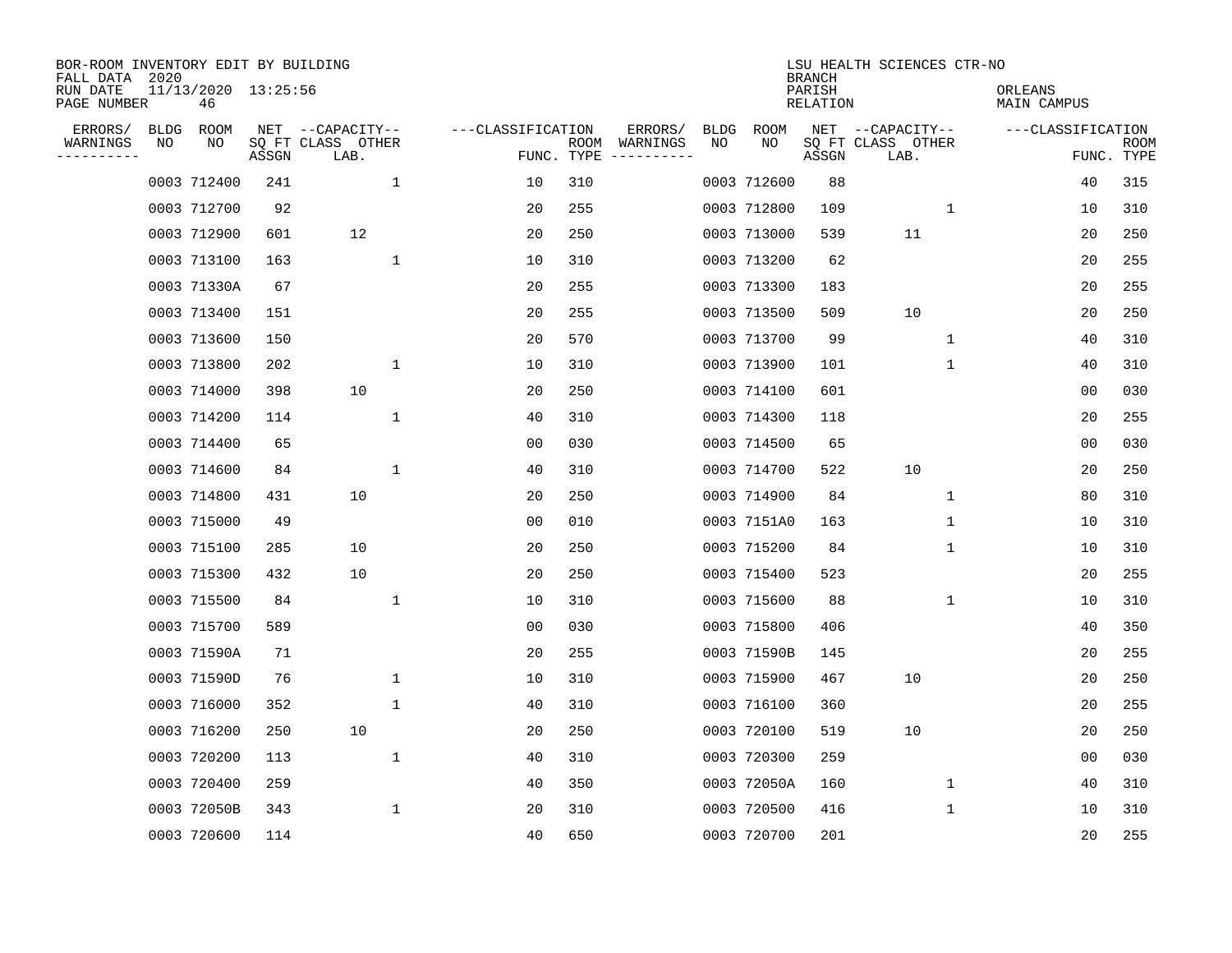| BOR-ROOM INVENTORY EDIT BY BUILDING<br>FALL DATA 2020 |             |                           |       |                           |              |                   |                    |                         |             |             | <b>BRANCH</b>             | LSU HEALTH SCIENCES CTR-NO |              |                        |                           |
|-------------------------------------------------------|-------------|---------------------------|-------|---------------------------|--------------|-------------------|--------------------|-------------------------|-------------|-------------|---------------------------|----------------------------|--------------|------------------------|---------------------------|
| RUN DATE<br>PAGE NUMBER                               |             | 11/13/2020 13:25:56<br>47 |       |                           |              |                   |                    |                         |             |             | PARISH<br><b>RELATION</b> |                            |              | ORLEANS<br>MAIN CAMPUS |                           |
| ERRORS/                                               | <b>BLDG</b> | ROOM                      |       | NET --CAPACITY--          |              | ---CLASSIFICATION |                    | ERRORS/                 | <b>BLDG</b> | <b>ROOM</b> |                           | NET --CAPACITY--           |              | ---CLASSIFICATION      |                           |
| WARNINGS<br>----------                                | NO          | NO                        | ASSGN | SQ FT CLASS OTHER<br>LAB. |              |                   | ROOM<br>FUNC. TYPE | WARNINGS<br>----------- | NO          | NO          | ASSGN                     | SQ FT CLASS OTHER<br>LAB.  |              |                        | <b>ROOM</b><br>FUNC. TYPE |
|                                                       |             | 0003 720800               | 120   |                           | $\mathbf{1}$ | 20                | 310                |                         |             | 0003 720900 | 114                       |                            | 1            | 60                     | 310                       |
|                                                       |             | 0003 721000               | 370   | 10                        |              | 20                | 250                |                         |             | 0003 721100 | 369                       | 10                         |              | 20                     | 250                       |
|                                                       |             | 0003 721200               | 113   |                           |              | 20                | 255                |                         |             | 0003 721300 | 115                       |                            | 1            | 10                     | 310                       |
|                                                       |             | 0003 721400               | 446   | 10                        |              | 20                | 250                |                         |             | 0003 721500 | 400                       | 10                         |              | 20                     | 250                       |
|                                                       |             | 0003 721600               | 115   |                           | $\mathbf 1$  | 10                | 310                |                         |             | 0003 721700 | 93                        |                            | $\mathbf 1$  | 10                     | 310                       |
|                                                       |             | 0003 72180A               | 197   | 10                        |              | 20                | 250                |                         |             | 0003 721800 | 207                       | 10                         |              | 20                     | 250                       |
|                                                       |             | 0003 72190A               | 66    |                           |              | 40                | 715                |                         |             | 0003 721900 | 152                       |                            |              | 20                     | 255                       |
|                                                       |             | 0003 722000               | 113   | 10                        |              | 20                | 250                |                         |             | 0003 722100 | 369                       | 10                         |              | 20                     | 250                       |
|                                                       |             | 0003 722200               | 370   | 10                        |              | 20                | 250                |                         |             | 0003 722300 | 114                       |                            | $\mathbf{1}$ | 10                     | 310                       |
|                                                       |             | 0003 722400               | 115   |                           | 1            | 10                | 310                |                         |             | 0003 722500 | 400                       | 10                         |              | 20                     | 250                       |
|                                                       |             | 0003 72260A               | 103   | 10                        |              | 20                | 250                | 9                       |             | 0003 72260B | 94                        | 10                         |              | 20                     | 250                       |
|                                                       |             | 0003 722600               | 239   | 10                        |              | 20                | 250                |                         |             | 0003 722700 | 115                       | 10                         |              | 20                     | 250                       |
|                                                       |             | 0003 722800               | 120   |                           | 1            | 20                | 310                |                         |             | 0003 722900 | 119                       |                            | $\mathbf 1$  | 20                     | 310                       |
|                                                       |             | 0003 723000               | 77    |                           |              | 40                | 730                |                         |             | 0003 723100 | 114                       |                            |              | 20                     | 255                       |
|                                                       |             | 0003 723200               | 256   |                           |              | 20                | 255                |                         |             | 0003 723300 | 134                       |                            |              | 20                     | 255                       |
|                                                       |             | 0003 723400               | 317   | 10                        |              | 20                | 250                |                         |             | 0003 723500 | 227                       | 10                         |              | 20                     | 250                       |
|                                                       |             | 0003 723600               | 407   | 10                        |              | 20                | 250                |                         |             | 0003 723700 | 110                       | 10                         |              | 20                     | 250                       |
|                                                       |             | 0003 723800               | 108   |                           | 1            | 10                | 310                |                         |             | 0003 723900 | 597                       | 12                         |              | 20                     | 250                       |
|                                                       |             | 0003 724000               | 8     |                           |              | 0 <sub>0</sub>    | 010                |                         |             | 0003 724100 | 301                       | 10                         |              | 20                     | 250                       |
|                                                       |             | 0003 724200               | 116   |                           | $\mathbf 1$  | 20                | 310                |                         |             | 0003 724300 | 84                        |                            |              | 20                     | 255                       |
|                                                       |             | 0003 724400               | 513   | 10                        |              | 20                | 250                |                         |             | 0003 724500 | 137                       |                            |              | 40                     | 730                       |
|                                                       |             | 0003 724600               | 509   |                           | 1            | 10                | 310                |                         |             | 0003 72470A | 262                       | 10                         |              | 20                     | 250                       |
|                                                       |             | 0003 724700               | 245   | 10                        |              | 20                | 250                |                         |             | 0003 724800 | 84                        |                            | 1            | 20                     | 310                       |
|                                                       |             | 0003 724900               | 116   |                           | $\mathbf 1$  | 20                | 310                |                         |             | 0003 725000 | 353                       | 10                         |              | 20                     | 250                       |
|                                                       |             | 0003 725100               | 599   |                           |              | 0 <sub>0</sub>    | 030                |                         |             | 0003 725200 | 120                       |                            | 1            | 10                     | 310                       |
|                                                       |             | 0003 725300               | 65    |                           |              | 0 <sub>0</sub>    | 030                |                         |             | 0003 725400 | 66                        |                            |              | 00                     | 030                       |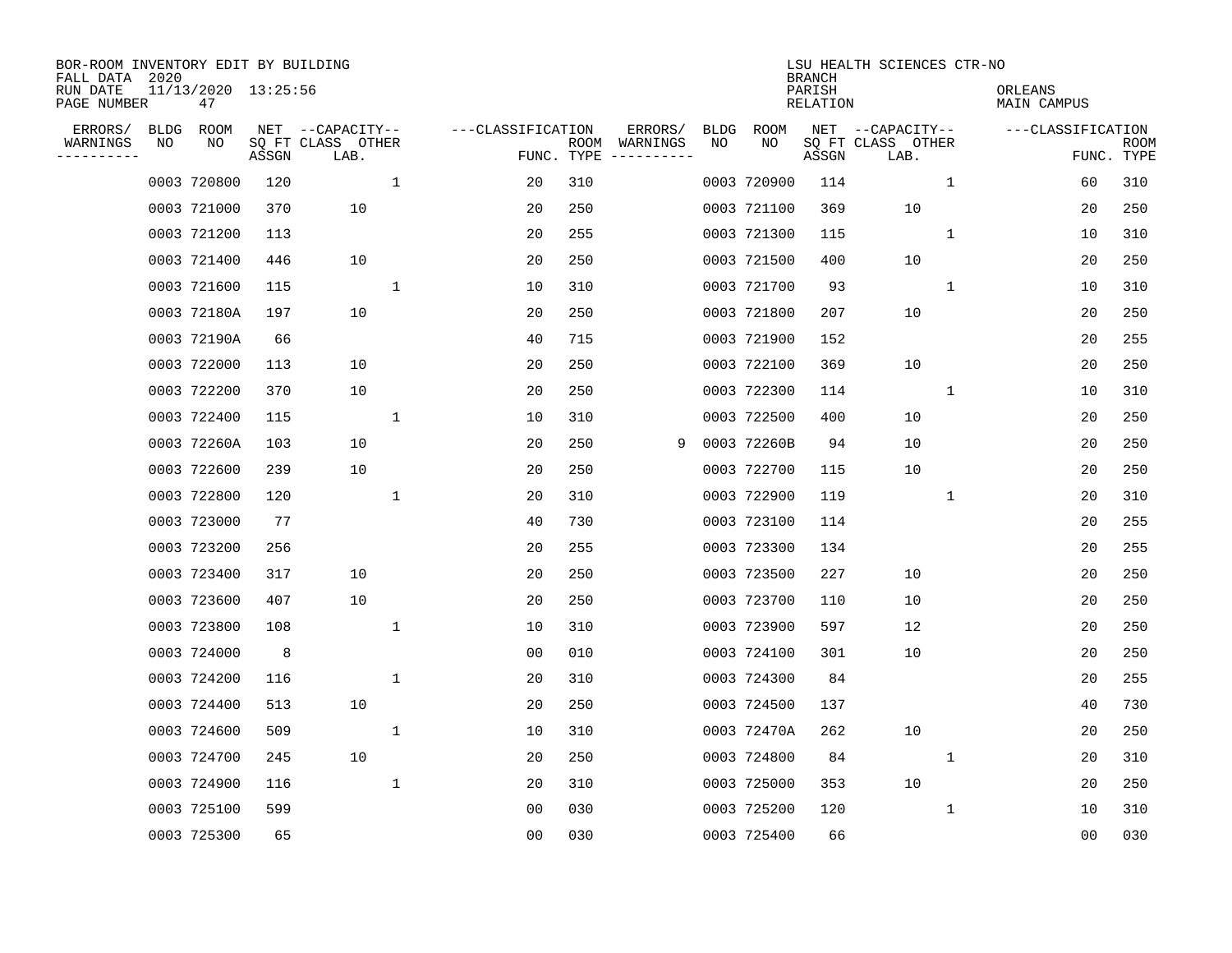| BOR-ROOM INVENTORY EDIT BY BUILDING<br>FALL DATA 2020 |    |                           |       |                           |                   |     |                                      |     |                                                                 | <b>BRANCH</b>      | LSU HEALTH SCIENCES CTR-NO                                                                                                                          |                                                        |                    |
|-------------------------------------------------------|----|---------------------------|-------|---------------------------|-------------------|-----|--------------------------------------|-----|-----------------------------------------------------------------|--------------------|-----------------------------------------------------------------------------------------------------------------------------------------------------|--------------------------------------------------------|--------------------|
| RUN DATE<br>PAGE NUMBER                               |    | 11/13/2020 13:25:56<br>48 |       |                           |                   |     |                                      |     |                                                                 | PARISH<br>RELATION |                                                                                                                                                     | ORLEANS<br>MAIN CAMPUS                                 |                    |
| ERRORS/                                               |    | BLDG ROOM                 |       | NET --CAPACITY--          | ---CLASSIFICATION |     | ERRORS/                              |     | BLDG ROOM                                                       |                    | NET --CAPACITY--                                                                                                                                    | ---CLASSIFICATION                                      |                    |
| WARNINGS<br>----------                                | NO | NO                        | ASSGN | SQ FT CLASS OTHER<br>LAB. |                   |     | ROOM WARNINGS<br>FUNC. TYPE $------$ | NO. | NO.                                                             | ASSGN              | SQ FT CLASS OTHER<br>LAB.                                                                                                                           |                                                        | ROOM<br>FUNC. TYPE |
|                                                       |    | 0003 725500               | 115   |                           | 20                | 570 |                                      |     | 0003 725600                                                     | 446                | 10                                                                                                                                                  | 20                                                     | 250                |
|                                                       |    | 0003 725700               | 400   | 10                        | 20                | 250 |                                      |     | 0003 725800                                                     | 115                | 1                                                                                                                                                   | 20                                                     | 310                |
|                                                       |    | 0003 725900               | 50    |                           | 00                | 010 |                                      |     | 0003 726000                                                     | 203                | 10                                                                                                                                                  | 20                                                     | 250                |
|                                                       |    | 0003 726100               | 203   |                           | 20                | 570 |                                      |     | 0003 726200                                                     | 114                | $\mathbf{1}$                                                                                                                                        | 60                                                     | 310                |
|                                                       |    | 0003 726300               | 400   | 10                        | 20                | 250 |                                      |     | 0003 726400                                                     | 411                | 10                                                                                                                                                  | 20                                                     | 250                |
|                                                       |    | 0003 726500               | 112   | 1                         | 10                | 310 |                                      |     | 0003 726600                                                     | 596                |                                                                                                                                                     | 00                                                     | 030                |
|                                                       |    | 0003 726700               | 489   |                           | 40                | 350 |                                      |     | 0003 726800                                                     | 197                | $\mathbf{1}$                                                                                                                                        | 20                                                     | 310                |
|                                                       |    | 0003 72690A               | 142   |                           | 20                | 255 |                                      |     | 0003 726900                                                     | 451                | 10                                                                                                                                                  | 20                                                     | 250                |
|                                                       |    | 0003 727100               | 118   |                           | 40                | 650 |                                      |     | 0003 727200                                                     | 448                | 10                                                                                                                                                  | 20                                                     | 250                |
|                                                       |    | 0003 727300               | 360   | 10                        | 20                | 250 |                                      |     | 0003 810100                                                     | 393                |                                                                                                                                                     | 0 <sub>0</sub>                                         | 030                |
|                                                       |    | 0003 81020A               | 86    |                           | 90                | 730 |                                      |     | 0003 810200                                                     | 538                |                                                                                                                                                     | 70                                                     | 730                |
|                                                       |    | 0003 810300               | 125   |                           | 70                | 730 |                                      |     | 0003 81060A                                                     | 78                 |                                                                                                                                                     | 70                                                     | 730                |
|                                                       |    | 0003 81060B               | 76    | 1                         | 70                | 310 |                                      |     | 0003 810600<br>TOTAL NUMBER CLASSROOMS<br>TOTAL NUMBER LABS 210 | 590                | TOTAL ASSIGNABLE & UNASSIGNABLE SQFT:<br>TOTAL NET ASSIGN SQ. FT. IN ROOM FILE<br>TOTAL NUMBER COMPUTER CLASSROOMS<br>TOTAL NUMBER SPECIAL LABS 220 | 70<br>366,251<br>214,036<br>13<br>26<br>$\overline{1}$ | 720                |
|                                                       |    | 0004 000000 19432         |       |                           | 0 <sub>0</sub>    | 020 |                                      |     | 0004 010000                                                     | 572                |                                                                                                                                                     | 0 <sub>0</sub>                                         | 020                |
|                                                       |    | 0004 010100               | 340   |                           | 0 <sub>0</sub>    | 020 |                                      |     | 0004 010200                                                     | 340                |                                                                                                                                                     | 0 <sub>0</sub>                                         | 020                |
|                                                       |    | 0004 010300               | 340   |                           | 0 <sub>0</sub>    | 020 |                                      |     | 0004 010400                                                     | 340                |                                                                                                                                                     | 0 <sub>0</sub>                                         | 020                |
|                                                       |    | 0004 01060A               | 224   |                           | 00                | 020 |                                      |     | 0004 010600                                                     | 616                |                                                                                                                                                     | 00                                                     | 020                |
|                                                       |    | 0004 010700               | 316   |                           | 0 <sub>0</sub>    | 020 |                                      |     | 0004 010900                                                     | 234                |                                                                                                                                                     | 0 <sub>0</sub>                                         | 030                |
|                                                       |    | 0004 011200               | 224   |                           | 0 <sub>0</sub>    | 020 |                                      |     | 0004 011300                                                     | 264                |                                                                                                                                                     | 00                                                     | 020                |
|                                                       |    | 0004 011400               | 81    |                           | 0 <sub>0</sub>    | 030 |                                      |     | 0004 011500                                                     | 98                 |                                                                                                                                                     | 00                                                     | 030                |
|                                                       |    | 0004 011600               | 173   | $\mathbf 1$               | 40                | 310 |                                      |     | 0004 011700                                                     | 362                |                                                                                                                                                     | 0 <sub>0</sub>                                         | 020                |
|                                                       |    | 0004 011800               | 274   |                           | 0 <sub>0</sub>    | 020 |                                      |     | 0004 011900                                                     | 362                |                                                                                                                                                     | 0 <sub>0</sub>                                         | 020                |
|                                                       |    | 0004 012100               | 127   | 1                         | 80                | 310 |                                      |     | 0004 012300                                                     | 252                |                                                                                                                                                     | 0 <sub>0</sub>                                         | 030                |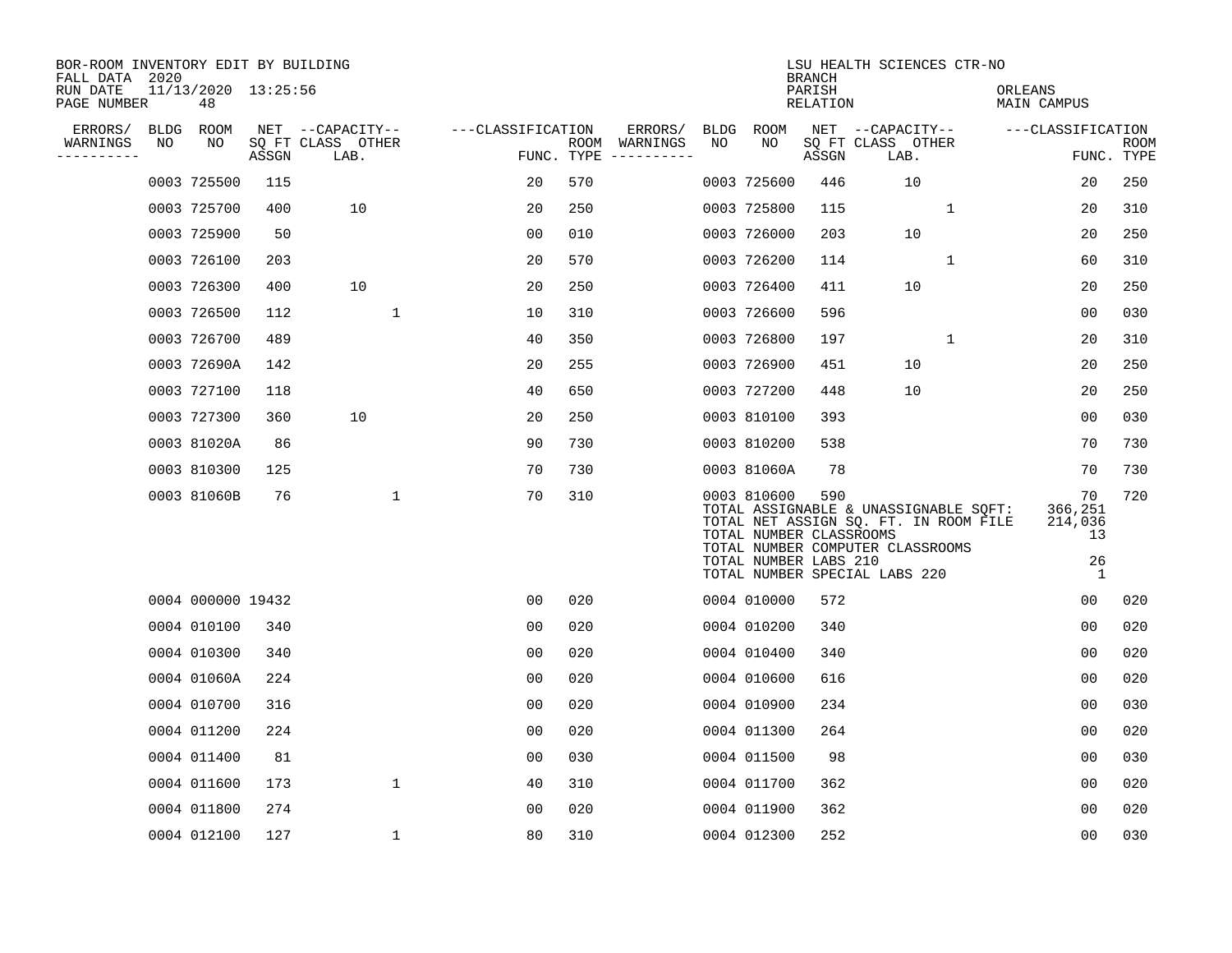| BOR-ROOM INVENTORY EDIT BY BUILDING<br>FALL DATA 2020 |    |                           |       |                           |                   |     |                                      |             |             | <b>BRANCH</b>             | LSU HEALTH SCIENCES CTR-NO |                        |                           |
|-------------------------------------------------------|----|---------------------------|-------|---------------------------|-------------------|-----|--------------------------------------|-------------|-------------|---------------------------|----------------------------|------------------------|---------------------------|
| RUN DATE<br>PAGE NUMBER                               |    | 11/13/2020 13:25:56<br>49 |       |                           |                   |     |                                      |             |             | PARISH<br><b>RELATION</b> |                            | ORLEANS<br>MAIN CAMPUS |                           |
| ERRORS/                                               |    | BLDG ROOM                 |       | NET --CAPACITY--          | ---CLASSIFICATION |     | ERRORS/                              | <b>BLDG</b> | <b>ROOM</b> |                           | NET --CAPACITY--           | ---CLASSIFICATION      |                           |
| WARNINGS<br>----------                                | NO | NO                        | ASSGN | SQ FT CLASS OTHER<br>LAB. |                   |     | ROOM WARNINGS<br>FUNC. TYPE $------$ | NO          | NO          | ASSGN                     | SQ FT CLASS OTHER<br>LAB.  |                        | <b>ROOM</b><br>FUNC. TYPE |
|                                                       |    | 0004 012400               | 663   |                           | 00                | 020 |                                      |             | 0004 012500 | 17                        |                            | 0 <sub>0</sub>         | 030                       |
|                                                       |    | 0004 012600               | 19    |                           | 0 <sub>0</sub>    | 030 |                                      |             | 0004 012700 | 330                       |                            | 0 <sub>0</sub>         | 030                       |
|                                                       |    | 0004 012800               | 161   |                           | 70                | 315 |                                      |             | 0004 012900 | 255                       |                            | 0 <sub>0</sub>         | 020                       |
|                                                       |    | 0004 013100               | 144   |                           | 0 <sub>0</sub>    | 030 |                                      |             | 0004 013800 | 1948 130                  |                            | 10                     | 110                       |
|                                                       |    | 0004 013900               | 159   |                           | 10                | 115 |                                      |             | 0004 014000 | 51                        |                            | 90                     | 630                       |
|                                                       |    | 0004 014100               | 170   |                           | 90                | 630 |                                      |             | 0004 014200 | 281                       |                            | 0 <sub>0</sub>         | 030                       |
|                                                       |    | 0004 014300               | 322   |                           | 0 <sub>0</sub>    | 030 |                                      |             | 0004 014400 | 344                       |                            | 0 <sub>0</sub>         | 030                       |
|                                                       |    | 0004 014600               | 165   | $\mathbf 1$               | 70                | 310 |                                      |             | 0004 01480A | 103                       | $\mathbf 1$                | 10                     | 310                       |
|                                                       |    | 0004 014800               | 210   | $\mathbf 1$               | 40                | 310 |                                      |             | 0004 014900 | 116                       | $\mathbf 1$                | 40                     | 310                       |
|                                                       |    | 0004 015000               | 116   | 1                         | 40                | 310 |                                      |             | 0004 015100 | 108                       | $\mathbf 1$                | 40                     | 310                       |
|                                                       |    | 0004 015200               | 125   | $\mathbf{1}$              | 40                | 310 |                                      |             | 0004 015300 | 128                       | $\mathbf{1}$               | 40                     | 310                       |
|                                                       |    | 0004 015400               | 109   | $\mathbf{1}$              | 40                | 310 |                                      |             | 0004 015500 | 98                        | $\mathbf{1}$               | 10                     | 310                       |
|                                                       |    | 0004 015600               | 112   | 1                         | 40                | 310 |                                      |             | 0004 015800 | 126                       | 1                          | 40                     | 310                       |
|                                                       |    | 0004 015900               | 155   | 1                         | 40                | 310 |                                      |             | 0004 016000 | 146                       | 1                          | 40                     | 310                       |
|                                                       |    | 0004 016100               | 155   | 1                         | 40                | 310 |                                      |             | 0004 016200 | 108                       | 1                          | 40                     | 310                       |
|                                                       |    | 0004 016300               | 112   | 1                         | 40                | 310 |                                      |             | 0004 016400 | 107                       | 1                          | 40                     | 310                       |
|                                                       |    | 0004 016500               | 126   | 1                         | 40                | 310 |                                      |             | 0004 016600 | 1041                      | 69                         | 10                     | 110                       |
|                                                       |    | 0004 020000               | 608   |                           | 0 <sub>0</sub>    | 020 |                                      |             | 0004 020100 | 313                       |                            | 0 <sub>0</sub>         | 020                       |
|                                                       |    | 0004 020200               | 640   |                           | 0 <sub>0</sub>    | 020 |                                      |             | 0004 020300 | 282                       |                            | 0 <sub>0</sub>         | 020                       |
|                                                       |    | 0004 020400               | 320   |                           | 0 <sub>0</sub>    | 020 |                                      |             | 0004 020600 | 93                        |                            | 0 <sub>0</sub>         | 030                       |
|                                                       |    | 0004 020800               | 72    |                           | 0 <sub>0</sub>    | 010 |                                      |             | 0004 020900 | 242                       |                            | 0 <sub>0</sub>         | 030                       |
|                                                       |    | 0004 021200               | 95    |                           | 0 <sub>0</sub>    | 030 |                                      |             | 0004 021500 | 100                       |                            | 0 <sub>0</sub>         | 030                       |
|                                                       |    | 0004 021600               | 263   |                           | 0 <sub>0</sub>    | 030 |                                      |             | 0004 021700 | 640                       |                            | 80                     | 880                       |
|                                                       |    | 0004 021800               | 169   |                           | 0 <sub>0</sub>    | 020 |                                      |             | 0004 021900 | 165                       |                            | 0 <sub>0</sub>         | 020                       |
|                                                       |    | 0004 022200               | 144   |                           | 0 <sub>0</sub>    | 030 |                                      |             | 0004 022300 | 100                       |                            | 0 <sub>0</sub>         | 030                       |
|                                                       |    | 0004 02240A 1804          |       |                           | 0 <sub>0</sub>    | 020 |                                      |             | 0004 022400 | 277                       | 18                         | 10                     | 110                       |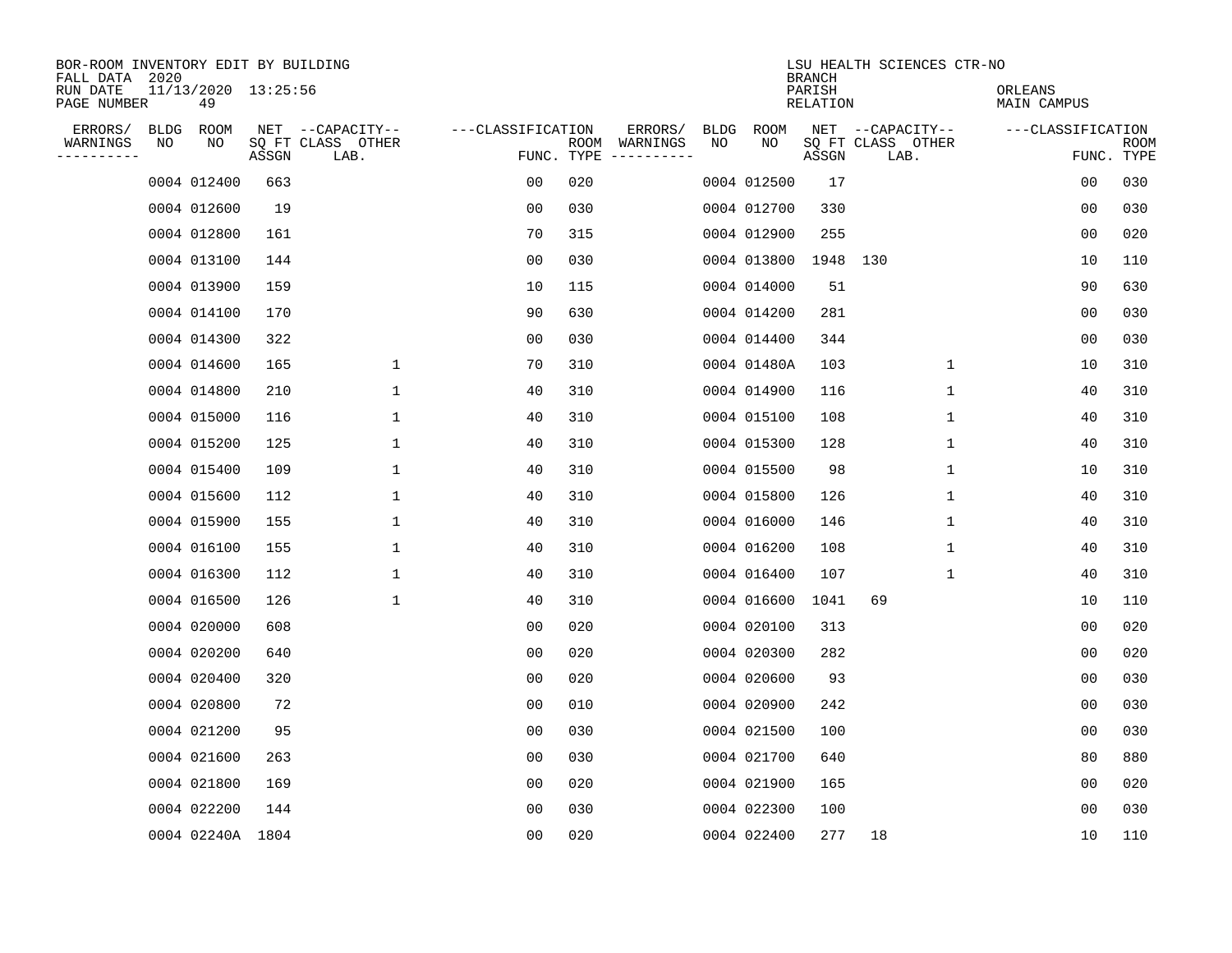| BOR-ROOM INVENTORY EDIT BY BUILDING<br>FALL DATA 2020 |             |                           |       |                           |                   |      |                                 |             |             | <b>BRANCH</b>      |                           | LSU HEALTH SCIENCES CTR-NO |                        |                |                           |
|-------------------------------------------------------|-------------|---------------------------|-------|---------------------------|-------------------|------|---------------------------------|-------------|-------------|--------------------|---------------------------|----------------------------|------------------------|----------------|---------------------------|
| RUN DATE<br>PAGE NUMBER                               |             | 11/13/2020 13:25:56<br>50 |       |                           |                   |      |                                 |             |             | PARISH<br>RELATION |                           |                            | ORLEANS<br>MAIN CAMPUS |                |                           |
| ERRORS/                                               | <b>BLDG</b> | ROOM                      |       | NET --CAPACITY--          | ---CLASSIFICATION |      | ERRORS/                         | <b>BLDG</b> | <b>ROOM</b> |                    | NET --CAPACITY--          |                            | ---CLASSIFICATION      |                |                           |
| WARNINGS<br>----------                                | NO          | NO                        | ASSGN | SQ FT CLASS OTHER<br>LAB. |                   | ROOM | WARNINGS<br>FUNC. TYPE $------$ | NO          | NO          | ASSGN              | SQ FT CLASS OTHER<br>LAB. |                            |                        |                | <b>ROOM</b><br>FUNC. TYPE |
|                                                       |             | 0004 022500               | 25    |                           | 00                | 010  |                                 |             | 0004 022600 | 25                 |                           |                            |                        | 0 <sub>0</sub> | 010                       |
|                                                       |             | 0004 022700               | 421   |                           | 0 <sub>0</sub>    | 030  |                                 |             | 0004 022800 | 2548               | 170                       |                            |                        | 10             | 110                       |
|                                                       |             | 0004 022900               | 600   |                           | 80                | 880  |                                 |             | 0004 023000 | 1185               |                           |                            |                        | 0 <sub>0</sub> | 020                       |
|                                                       |             | 0004 023200               | 270   |                           | 0 <sub>0</sub>    | 020  |                                 |             | 0004 023500 | 785                | 52                        |                            |                        | 10             | 110                       |
|                                                       |             | 0004 023600               | 351   |                           | 40                | 710  |                                 |             | 0004 023700 | 763                | 51                        |                            |                        | 10             | 110                       |
|                                                       |             | 0004 023900               | 98    |                           | 00                | 030  |                                 |             | 0004 024000 | 93                 | 6                         |                            |                        | 10             | 110                       |
|                                                       |             | 0004 024100               | 104   | $\mathbf 1$               | 40                | 310  |                                 |             | 0004 024200 | 124                |                           | 1                          |                        | 70             | 310                       |
|                                                       |             | 0004 024500               | 237   |                           | 0 <sub>0</sub>    | 020  |                                 |             | 0004 024600 | 352                |                           |                            |                        | 0 <sub>0</sub> | 030                       |
|                                                       |             | 0004 025700               | 645   |                           | 80                | 880  |                                 |             | 0004 02640A | 282                | 19                        |                            |                        | 10             | 110                       |
| 9                                                     |             | 0004 026500               | 81    | 10                        | 10                | 210  | 9                               |             | 0004 026600 | 83                 |                           | 10                         |                        | 10             | 210                       |
|                                                       |             | 0004 030000               | 578   |                           | 0 <sub>0</sub>    | 020  |                                 |             | 0004 030100 | 120                |                           | $\mathbf 1$                |                        | 10             | 310                       |
|                                                       |             | 0004 030200               | 24    |                           | 0 <sub>0</sub>    | 030  |                                 |             | 0004 030300 | 116                |                           | $\mathbf 1$                |                        | 10             | 310                       |
|                                                       |             | 0004 030400               | 104   | 1                         | 10                | 310  |                                 |             | 0004 030500 | 115                |                           | 1                          |                        | 10             | 310                       |
|                                                       |             | 0004 030600               | 289   |                           | 00                | 020  |                                 |             | 0004 03070A | 31                 |                           |                            |                        | 10             | 115                       |
|                                                       |             | 0004 030700               | 176   | 1                         | 40                | 310  |                                 |             | 0004 030800 | 116                |                           | 1                          |                        | 10             | 310                       |
|                                                       |             | 0004 030900               | 123   | 1                         | 40                | 310  |                                 |             | 0004 03100A | 58                 |                           |                            |                        | 10             | 315                       |
|                                                       |             | 0004 031000               | 169   | 1                         | 10                | 310  |                                 |             | 0004 031100 | 115                |                           | 1                          |                        | 10             | 310                       |
|                                                       |             | 0004 031200               | 206   |                           | 0 <sub>0</sub>    | 030  |                                 |             | 0004 031300 | 58                 |                           |                            |                        | 0 <sub>0</sub> | 030                       |
|                                                       |             | 0004 031400               | 29    |                           | 0 <sub>0</sub>    | 030  |                                 |             | 0004 031500 | 83                 |                           |                            |                        | 0 <sub>0</sub> | 020                       |
|                                                       |             | 0004 032000               | 106   |                           | 0 <sub>0</sub>    | 030  |                                 |             | 0004 03210A | 160                |                           | 1                          |                        | 50             | 310                       |
|                                                       |             | 0004 03210B               | 109   |                           | 40                | 710  |                                 |             | 0004 032100 | 523                |                           | 1                          |                        | 50             | 310                       |
|                                                       |             | 0004 032200               | 318   |                           | 0 <sub>0</sub>    | 030  |                                 |             | 0004 032400 | 121                |                           | 1                          |                        | 10             | 310                       |
|                                                       |             | 0004 032500               | 142   | 1                         | 10                | 310  |                                 |             | 0004 032600 | 142                |                           | 1                          |                        | 10             | 310                       |
|                                                       |             | 0004 032700               | 142   | $\mathbf 1$               | 10                | 310  |                                 |             | 0004 032800 | 144                |                           | 1                          |                        | 10             | 310                       |
|                                                       |             | 0004 032900               | 159   | 1                         | 10                | 310  |                                 |             | 0004 033000 | 158                |                           | 1                          |                        | 10             | 310                       |
|                                                       |             | 0004 033100               | 158   | 1                         | 10                | 310  |                                 |             | 0004 033200 | 158                |                           | 1                          |                        | 10             | 310                       |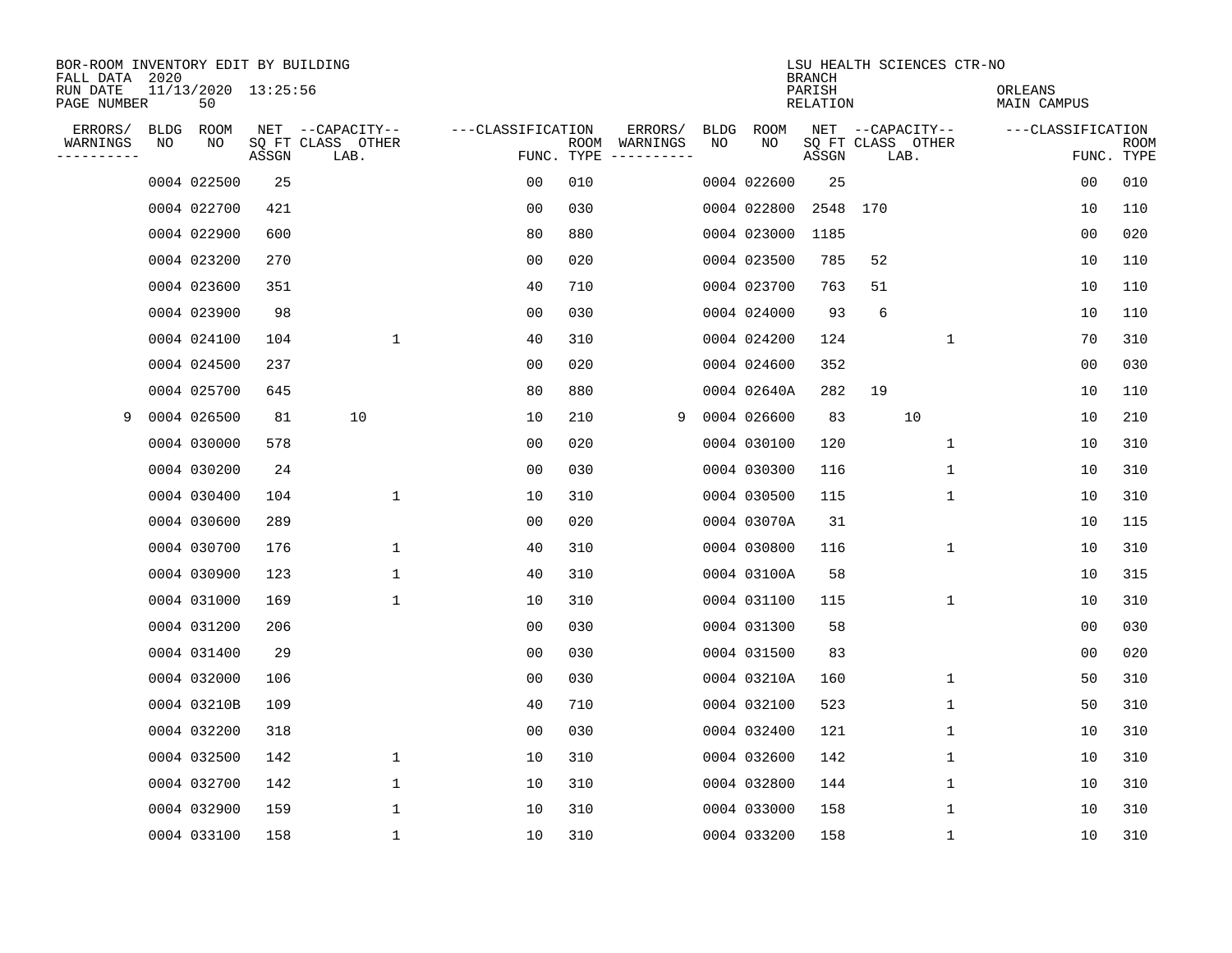| BOR-ROOM INVENTORY EDIT BY BUILDING<br>FALL DATA 2020 |    |                           |       |                           |                   |            |               |      |             | <b>BRANCH</b>      | LSU HEALTH SCIENCES CTR-NO |                        |                    |
|-------------------------------------------------------|----|---------------------------|-------|---------------------------|-------------------|------------|---------------|------|-------------|--------------------|----------------------------|------------------------|--------------------|
| RUN DATE<br>PAGE NUMBER                               |    | 11/13/2020 13:25:56<br>51 |       |                           |                   |            |               |      |             | PARISH<br>RELATION |                            | ORLEANS<br>MAIN CAMPUS |                    |
| ERRORS/                                               |    | BLDG ROOM                 |       | NET --CAPACITY--          | ---CLASSIFICATION |            | ERRORS/       | BLDG | <b>ROOM</b> |                    | NET --CAPACITY--           | ---CLASSIFICATION      |                    |
| WARNINGS<br>---------                                 | ΝO | NO                        | ASSGN | SQ FT CLASS OTHER<br>LAB. |                   | FUNC. TYPE | ROOM WARNINGS | NO   | NO          | ASSGN              | SQ FT CLASS OTHER<br>LAB.  |                        | ROOM<br>FUNC. TYPE |
|                                                       |    | 0004 033300               | 120   | $\mathbf 1$               | 10                | 310        |               |      | 0004 033400 | 124                | 1                          | 10                     | 310                |
|                                                       |    | 0004 033500               | 278   | $\mathbf 1$               | 40                | 310        |               |      | 0004 033600 | 122                | 1                          | 10                     | 310                |
|                                                       |    | 0004 033700               | 160   | $\mathbf{1}$              | 40                | 310        |               |      | 0004 033800 | 120                | $\mathbf 1$                | 10                     | 310                |
|                                                       |    | 0004 033900               | 157   |                           | 10                | 315        |               |      | 0004 034000 | 120                | $\mathbf 1$                | 10                     | 310                |
|                                                       |    | 0004 034100               | 157   | $\mathbf 1$               | 10                | 310        |               |      | 0004 034200 | 120                | $\mathbf{1}$               | 10                     | 310                |
|                                                       |    | 0004 034300               | 161   | $\mathbf{1}$              | 10                | 310        |               |      | 0004 034400 | 274                |                            | 40                     | 655                |
|                                                       |    | 0004 034500               | 125   | $\mathbf{1}$              | 10                | 310        |               |      | 0004 034600 | 120                | $\mathbf{1}$               | 10                     | 310                |
|                                                       |    | 0004 034700               | 120   | $\mathbf{1}$              | 10                | 310        |               |      | 0004 034800 | 130                | $\mathbf 1$                | 10                     | 310                |
|                                                       |    | 0004 034900               | 188   |                           | 00                | 030        |               |      | 0004 035000 | 113                | 1                          | 40                     | 310                |
|                                                       |    | 0004 035100               | 79    |                           | 0 <sub>0</sub>    | 030        |               |      | 0004 035200 | 116                | 1                          | 10                     | 310                |
|                                                       |    | 0004 035300               | 110   | $\mathbf 1$               | 10                | 310        |               |      | 0004 035400 | 109                | 1                          | 10                     | 310                |
|                                                       |    | 0004 035500               | 116   | 1                         | 10                | 310        |               |      | 0004 035600 | 23                 |                            | 0 <sub>0</sub>         | 010                |
|                                                       |    | 0004 035700               | 120   | $\mathbf 1$               | 10                | 310        |               |      | 0004 036800 | 42                 |                            | 0 <sub>0</sub>         | 020                |
|                                                       |    | 0004 036900               | 34    |                           | 0 <sub>0</sub>    | 020        |               |      | 0004 03720A | 456                |                            | 70                     | 650                |
|                                                       |    | 0004 03720B               | 456   |                           | 70                | 650        |               |      | 0004 037200 | 456                |                            | 70                     | 650                |
|                                                       |    | 0004 037300               | 2525  |                           | 70                | 630        |               |      | 0004 037500 | 323                |                            | 0 <sub>0</sub>         | 020                |
|                                                       |    | 0004 037600               | 267   |                           | 0 <sub>0</sub>    | 020        |               |      | 0004 037700 | 273                |                            | 0 <sub>0</sub>         | 020                |
|                                                       |    | 0004 037800               | 309   |                           | 0 <sub>0</sub>    | 020        |               |      | 0004 03800A | 145                |                            | 0 <sub>0</sub>         | 020                |
|                                                       |    | 0004 03800B               | 129   |                           | 70                | 535        |               |      | 0004 038000 | 1322               | 88                         | 10                     | 110                |
|                                                       |    | 0004 03810A               | 126   |                           | 70                | 535        |               |      | 0004 038100 | 1283               | 86                         | 10                     | 110                |
|                                                       |    | 0004 039000               | 2196  |                           | 0 <sub>0</sub>    | 020        |               |      | 0004 039100 | 288                |                            | 0 <sub>0</sub>         | 020                |
|                                                       |    | 0004 039200               | 138   |                           | 0 <sub>0</sub>    | 020        |               |      | 0004 040000 | 569                |                            | 0 <sub>0</sub>         | 020                |
|                                                       |    | 0004 040100               | 245   | 1                         | 40                | 310        |               |      | 0004 040200 | 26                 |                            | 0 <sub>0</sub>         | 030                |
|                                                       |    | 0004 040300               | 144   | $\mathbf{1}$              | 10                | 310        |               |      | 0004 040400 | 462                |                            | 40                     | 350                |
|                                                       |    | 0004 040500               | 329   |                           | 0 <sub>0</sub>    | 030        |               |      | 0004 040600 | 127                | 1                          | 10                     | 310                |
|                                                       |    | 0004 040800               | 1180  |                           | 10                | 350        |               |      | 0004 040900 | 120                | 1                          | 10                     | 310                |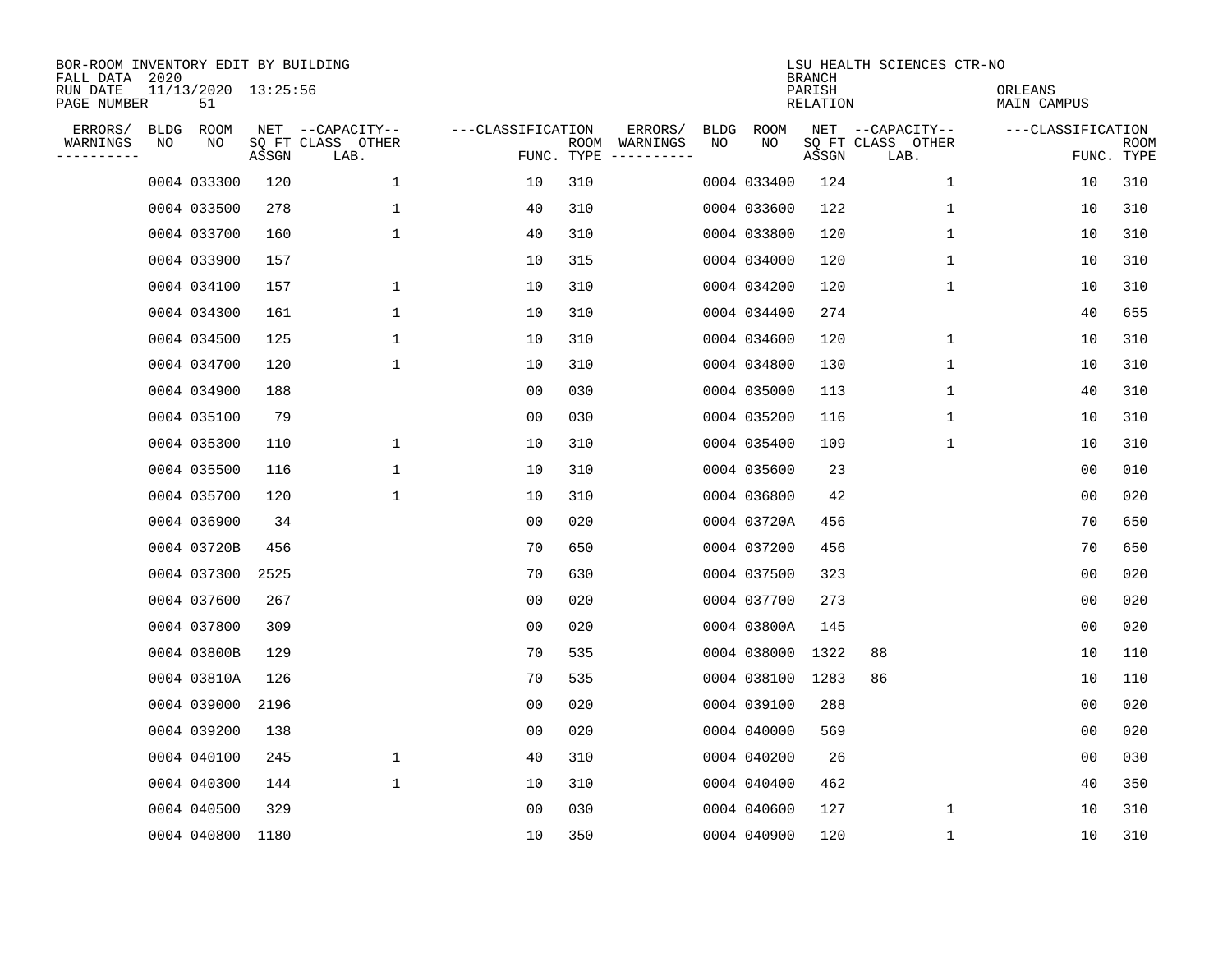| BOR-ROOM INVENTORY EDIT BY BUILDING<br>FALL DATA 2020 |    |                           |       |                           |                   |     |                                      |             |             | <b>BRANCH</b>      | LSU HEALTH SCIENCES CTR-NO |                        |                           |
|-------------------------------------------------------|----|---------------------------|-------|---------------------------|-------------------|-----|--------------------------------------|-------------|-------------|--------------------|----------------------------|------------------------|---------------------------|
| RUN DATE<br>PAGE NUMBER                               |    | 11/13/2020 13:25:56<br>52 |       |                           |                   |     |                                      |             |             | PARISH<br>RELATION |                            | ORLEANS<br>MAIN CAMPUS |                           |
| ERRORS/                                               |    | BLDG ROOM                 |       | NET --CAPACITY--          | ---CLASSIFICATION |     | ERRORS/                              | <b>BLDG</b> | <b>ROOM</b> |                    | NET --CAPACITY--           | ---CLASSIFICATION      |                           |
| WARNINGS<br>----------                                | NO | NO                        | ASSGN | SQ FT CLASS OTHER<br>LAB. |                   |     | ROOM WARNINGS<br>FUNC. TYPE $------$ | NO          | NO          | ASSGN              | SQ FT CLASS OTHER<br>LAB.  |                        | <b>ROOM</b><br>FUNC. TYPE |
|                                                       |    | 0004 04100A               | 416   |                           | 40                | 315 |                                      |             | 0004 041000 | 120                | $\mathbf 1$                | 80                     | 310                       |
|                                                       |    | 0004 041100               | 132   | 1                         | 80                | 310 |                                      |             | 0004 041200 | 302                | 1                          | 50                     | 310                       |
|                                                       |    | 0004 041300               | 200   | $\mathbf 1$               | 60                | 310 |                                      |             | 0004 041400 | 99                 | 7                          | 10                     | 110                       |
|                                                       |    | 0004 041500               | 254   |                           | 40                | 650 |                                      |             | 0004 041600 | 200                | $\mathbf 1$                | 10                     | 310                       |
|                                                       |    | 0004 04170A               | 158   |                           | 10                | 650 |                                      |             | 0004 041700 | 158                |                            | 10                     | 650                       |
|                                                       |    | 0004 041800               | 302   | $\mathbf 1$               | 10                | 310 |                                      |             | 0004 04190A | 121                | $\mathbf 1$                | 40                     | 310                       |
|                                                       |    | 0004 041900               | 128   | $\mathbf{1}$              | 10                | 310 |                                      |             | 0004 042000 | 243                | $\mathbf{1}$               | 10                     | 310                       |
|                                                       |    | 0004 042100               | 120   | $\mathbf{1}$              | 10                | 310 |                                      |             | 0004 042200 | 221                | 1                          | 10                     | 310                       |
|                                                       |    | 0004 042300               | 130   | $\mathbf{1}$              | 10                | 310 |                                      |             | 0004 042400 | 169                |                            | 0 <sub>0</sub>         | 030                       |
|                                                       |    | 0004 042500               | 80    |                           | 0 <sub>0</sub>    | 030 |                                      |             | 0004 04260A | 226                |                            | 40                     | 315                       |
|                                                       |    | 0004 042600               | 140   |                           | 40                | 315 |                                      |             | 0004 042700 | 24                 |                            | 0 <sub>0</sub>         | 030                       |
|                                                       |    | 0004 042800               | 713   |                           | 40                | 650 |                                      |             | 0004 042900 | 350                |                            | 40                     | 350                       |
|                                                       |    | 0004 043000               | 68    |                           | 0 <sub>0</sub>    | 020 |                                      |             | 0004 043200 | 109                |                            | 0 <sub>0</sub>         | 030                       |
|                                                       |    | 0004 043300               | 322   |                           | 0 <sub>0</sub>    | 030 |                                      |             | 0004 043400 | 335                | $\mathbf 1$                | 40                     | 310                       |
|                                                       |    | 0004 043500               | 173   | $\mathbf{1}$              | 40                | 310 |                                      |             | 0004 043600 | 305                | $\mathbf{1}$               | 40                     | 310                       |
|                                                       |    | 0004 0437B1               | 47    |                           | 40                | 315 |                                      |             | 0004 04370A | 53                 |                            | 40                     | 355                       |
|                                                       |    | 0004 04370B               | 28    |                           | 40                | 315 |                                      |             | 0004 04370C | 38                 |                            | 40                     | 315                       |
|                                                       |    | 0004 043700               | 484   |                           | 40                | 350 |                                      |             | 0004 04380A | 68                 |                            | 40                     | 315                       |
|                                                       |    | 0004 043800               | 262   | $\mathbf 1$               | 40                | 310 |                                      |             | 0004 043900 | 200                | 1                          | 50                     | 310                       |
|                                                       |    | 0004 04400A               | 190   | $\mathbf 1$               | 40                | 310 |                                      |             | 0004 04400B | 448                |                            | 40                     | 315                       |
|                                                       |    | 0004 044000               | 257   |                           | 40                | 315 |                                      |             | 0004 044100 | 256                |                            | 40                     | 350                       |
|                                                       |    | 0004 044200               | 401   | $\mathbf{1}$              | 40                | 310 |                                      |             | 0004 044300 | 329                | $\mathbf 1$                | 40                     | 310                       |
|                                                       |    | 0004 04440A               | 126   | $\mathbf 1$               | 10                | 310 |                                      |             | 0004 04440B | 251                |                            | 40                     | 650                       |
|                                                       |    | 0004 044500               | 126   | $\mathbf{1}$              | 10                | 310 |                                      |             | 0004 044600 | 171                |                            | 0 <sub>0</sub>         | 030                       |
|                                                       |    | 0004 044700               | 128   |                           | 40                | 710 |                                      |             | 0004 044800 | 101                |                            | 0 <sub>0</sub>         | 030                       |
|                                                       |    | 0004 04490A               | 107   | $\mathbf 1$               | 40                | 310 |                                      |             | 0004 04490B | 118                |                            | 40                     | 650                       |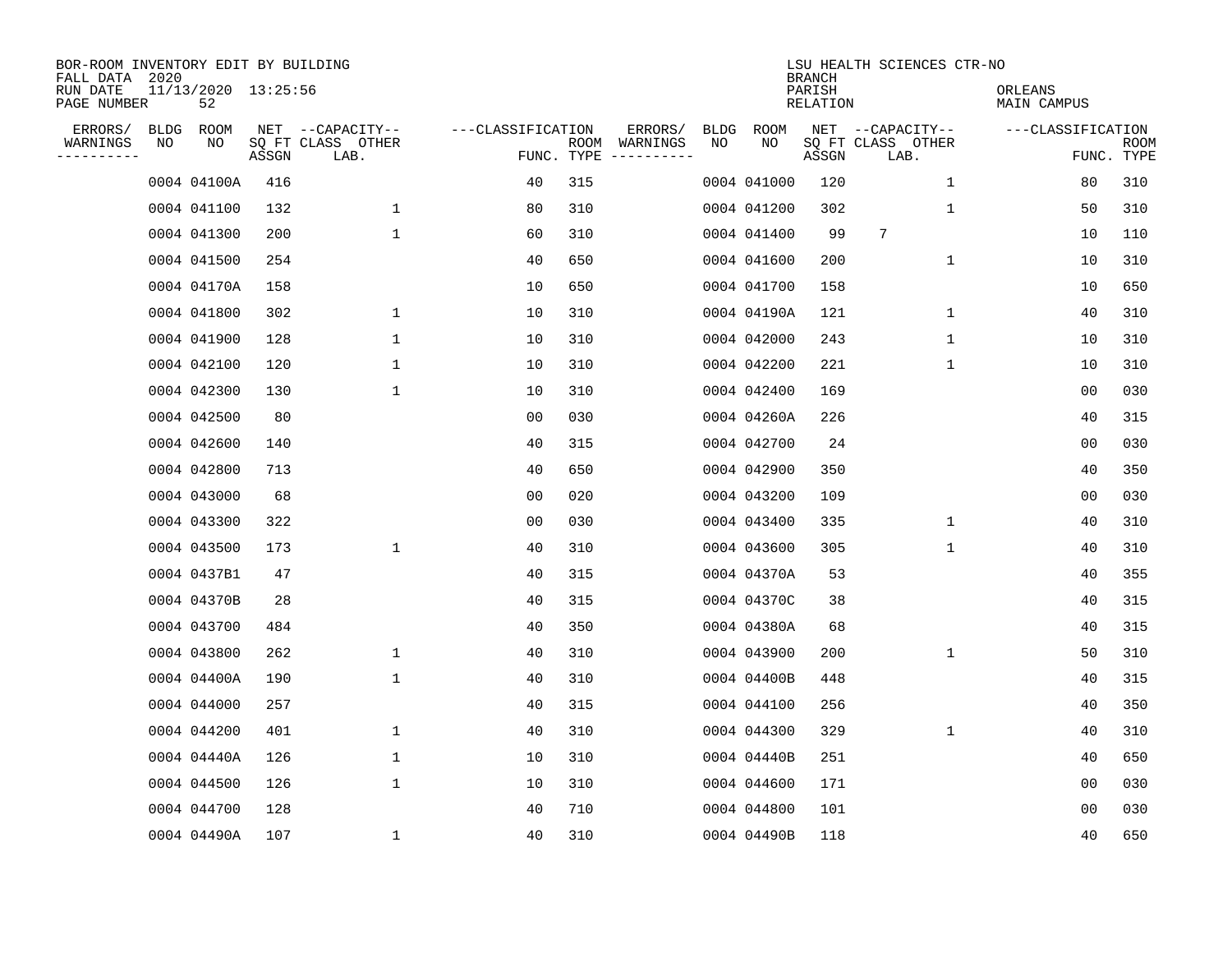| BOR-ROOM INVENTORY EDIT BY BUILDING<br>FALL DATA 2020 |      |                           |       |                           |                   |                    |                         |             |             | <b>BRANCH</b>             | LSU HEALTH SCIENCES CTR-NO |                        |                           |
|-------------------------------------------------------|------|---------------------------|-------|---------------------------|-------------------|--------------------|-------------------------|-------------|-------------|---------------------------|----------------------------|------------------------|---------------------------|
| RUN DATE<br>PAGE NUMBER                               |      | 11/13/2020 13:25:56<br>53 |       |                           |                   |                    |                         |             |             | PARISH<br><b>RELATION</b> |                            | ORLEANS<br>MAIN CAMPUS |                           |
| ERRORS/                                               | BLDG | ROOM                      |       | NET --CAPACITY--          | ---CLASSIFICATION |                    | ERRORS/                 | <b>BLDG</b> | <b>ROOM</b> |                           | NET --CAPACITY--           | ---CLASSIFICATION      |                           |
| WARNINGS<br>----------                                | ΝO   | NO                        | ASSGN | SQ FT CLASS OTHER<br>LAB. |                   | ROOM<br>FUNC. TYPE | WARNINGS<br>----------- | NO          | NO          | ASSGN                     | SQ FT CLASS OTHER<br>LAB.  |                        | <b>ROOM</b><br>FUNC. TYPE |
|                                                       |      | 0004 04490C               | 118   | 1                         | 10                | 310                |                         |             | 0004 04490D | 107                       | $\mathbf{1}$               | 10                     | 310                       |
|                                                       |      | 0004 045000               | 150   | 1                         | 10                | 310                |                         |             | 0004 045100 | 161                       | 1                          | 10                     | 310                       |
|                                                       |      | 0004 045200               | 24    |                           | 00                | 010                |                         |             | 0004 047000 | 268                       |                            | 00                     | 020                       |
|                                                       |      | 0004 047100               | 267   |                           | 0 <sub>0</sub>    | 020                |                         |             | 0004 047200 | 273                       |                            | 0 <sub>0</sub>         | 020                       |
|                                                       |      | 0004 047300               | 270   |                           | 0 <sub>0</sub>    | 020                |                         |             | 0004 04750A | 893                       |                            | 00                     | 020                       |
|                                                       |      | 0004 047500               | 2379  |                           | 0 <sub>0</sub>    | 020                |                         |             | 0004 050000 | 534                       |                            | 0 <sub>0</sub>         | 020                       |
|                                                       |      | 0004 0501E1 1728          |       | 35                        | 10                | 210                |                         |             | 0004 0501F1 | 223                       |                            | 10                     | 650                       |
|                                                       |      | 0004 05010A               | 23    |                           | 0 <sub>0</sub>    | 030                |                         |             | 0004 05010B | 716                       | 14                         | 10                     | 210                       |
|                                                       |      | 0004 05010C               | 329   |                           | 0 <sub>0</sub>    | 030                |                         |             | 0004 05010D | 173                       | 10                         | 10                     | 210                       |
|                                                       |      | 0004 05010E               | 1994  | 133                       | 10                | 410                |                         |             | 0004 05010F | 188                       | 10                         | 10                     | 210                       |
|                                                       |      | 0004 05010G               | 189   | 10                        | 10                | 210                |                         |             | 0004 05010H | 161                       | 10                         | 10                     | 210                       |
|                                                       |      | 0004 05010J               | 156   |                           | 0 <sub>0</sub>    | 030                |                         |             | 0004 05010K | 74                        |                            | 0 <sub>0</sub>         | 030                       |
|                                                       |      | 0004 05010L               | 30    |                           | 10                | 730                |                         |             | 0004 05010M | 158                       | 1                          | 10                     | 310                       |
|                                                       |      | 0004 05010N               | 221   | 15                        | 10                | 110                |                         |             | 0004 05010P | 298                       |                            | 10                     | 730                       |
|                                                       |      | 0004 050100               | 2256  | 150                       | 10                | 410                |                         |             | 0004 050200 | 85                        |                            | 0 <sub>0</sub>         | 010                       |
|                                                       |      | 0004 050300               | 109   |                           | 0 <sub>0</sub>    | 030                |                         |             | 0004 050400 | 162                       | 1                          | 10                     | 310                       |
|                                                       |      | 0004 050500               | 122   |                           | 40                | 710                |                         |             | 0004 050600 | 159                       | 1                          | 10                     | 310                       |
|                                                       |      | 0004 050700               | 322   |                           | 00                | 030                |                         |             | 0004 05080A | 177                       |                            | 10                     | 215                       |
|                                                       |      | 0004 05080B               | 116   |                           | 10                | 215                |                         |             | 0004 05080C | 97                        |                            | 10                     | 215                       |
|                                                       |      | 0004 050800               | 2241  | 45                        | 10                | 210                |                         |             | 0004 050900 | 506                       | 10                         | 10                     | 210                       |
|                                                       |      | 0004 051000               | 210   | 10                        | 20                | 220                |                         |             | 0004 051100 | 297                       | 1                          | 40                     | 310                       |
|                                                       |      | 0004 051200               | 154   | 1                         | 40                | 310                |                         |             | 0004 05130A | 98                        | 1                          | 40                     | 310                       |
|                                                       |      | 0004 051300               | 335   |                           | 40                | 350                |                         |             | 0004 051500 | 211                       |                            | 40                     | 650                       |
|                                                       |      | 0004 051600               | 210   |                           | 10                | 215                |                         |             | 0004 051700 | 170                       | 1                          | 10                     | 310                       |
|                                                       |      | 0004 05180A               | 212   |                           | 10                | 650                |                         |             | 0004 051800 | 120                       | $\mathbf 1$                | 10                     | 310                       |
|                                                       |      | 0004 051900               | 171   |                           | 0 <sub>0</sub>    | 030                |                         |             | 0004 052000 | 94                        |                            | 0 <sub>0</sub>         | 030                       |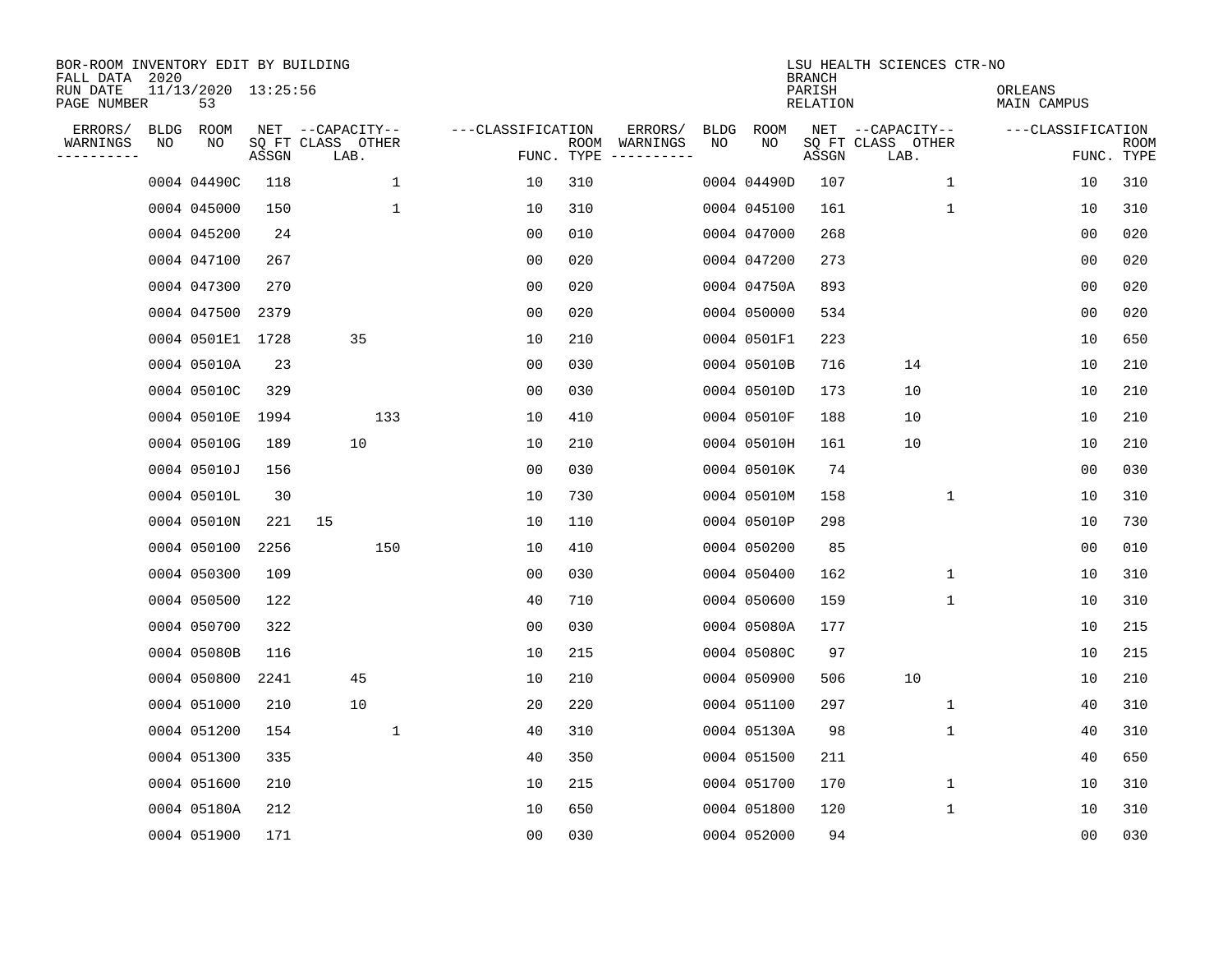| BOR-ROOM INVENTORY EDIT BY BUILDING<br>FALL DATA 2020 |             |                           |       |                           |                   |            |                              |             |             | <b>BRANCH</b>             | LSU HEALTH SCIENCES CTR-NO |              |                               |                |                           |
|-------------------------------------------------------|-------------|---------------------------|-------|---------------------------|-------------------|------------|------------------------------|-------------|-------------|---------------------------|----------------------------|--------------|-------------------------------|----------------|---------------------------|
| RUN DATE<br>PAGE NUMBER                               |             | 11/13/2020 13:25:56<br>54 |       |                           |                   |            |                              |             |             | PARISH<br><b>RELATION</b> |                            |              | ORLEANS<br><b>MAIN CAMPUS</b> |                |                           |
| ERRORS/                                               | <b>BLDG</b> | ROOM                      |       | NET --CAPACITY--          | ---CLASSIFICATION |            | ERRORS/                      | <b>BLDG</b> | <b>ROOM</b> |                           | NET --CAPACITY--           |              | ---CLASSIFICATION             |                |                           |
| WARNINGS<br>----------                                | NO          | NO                        | ASSGN | SQ FT CLASS OTHER<br>LAB. |                   | FUNC. TYPE | ROOM WARNINGS<br>----------- | NO          | NO          | ASSGN                     | SQ FT CLASS OTHER<br>LAB.  |              |                               |                | <b>ROOM</b><br>FUNC. TYPE |
|                                                       |             | 0004 052100               | 140   |                           | 10                | 215        |                              |             | 0004 052200 | 22                        |                            |              |                               | 0 <sub>0</sub> | 010                       |
|                                                       |             | 0004 057000               | 258   |                           | 0 <sub>0</sub>    | 020        |                              |             | 0004 057100 | 267                       |                            |              |                               | 0 <sub>0</sub> | 020                       |
|                                                       |             | 0004 057200               | 273   |                           | 0 <sub>0</sub>    | 020        |                              |             | 0004 057300 | 279                       |                            |              |                               | 0 <sub>0</sub> | 020                       |
|                                                       |             | 0004 057500               | 1773  |                           | 0 <sub>0</sub>    | 020        |                              |             | 0004 060000 | 569                       |                            |              |                               | 0 <sub>0</sub> | 020                       |
|                                                       |             | 0004 060100               | 254   | 17                        | 10                | 410        |                              |             | 0004 060200 | 25                        |                            |              |                               | 00             | 010                       |
|                                                       |             | 0004 060300               | 225   | 10                        | 30                | 250        |                              |             | 0004 060400 | 1032                      | 69                         |              |                               | 10             | 110                       |
|                                                       |             | 0004 060500               | 329   |                           | 0 <sub>0</sub>    | 030        |                              |             | 0004 060600 | 130                       |                            | $\mathbf 1$  |                               | 10             | 310                       |
|                                                       |             | 0004 060700               | 120   | 1                         | 10                | 310        |                              |             | 0004 060800 | 121                       |                            | $\mathbf{1}$ |                               | 10             | 310                       |
|                                                       |             | 0004 060900               | 130   | $\mathbf 1$               | 10                | 310        |                              |             | 0004 061000 | 1032                      | 21                         |              |                               | 10             | 210                       |
|                                                       |             | 0004 061100               | 195   |                           | 10                | 730        |                              |             | 0004 061200 | 207                       |                            | $\mathbf 1$  |                               | 10             | 310                       |
|                                                       |             | 0004 061300               | 164   | $\mathbf{1}$              | 10                | 310        |                              |             | 0004 061400 | 178                       |                            | $\mathbf{1}$ |                               | 10             | 310                       |
|                                                       |             | 0004 061500               | 348   | 10                        | 10                | 210        |                              |             | 0004 061600 | 214                       | 10                         |              |                               | 10             | 210                       |
|                                                       |             | 0004 061700               | 195   | 1                         | 60                | 310        |                              |             | 0004 061800 | 177                       | 10                         |              |                               | 30             | 250                       |
|                                                       |             | 0004 061900               | 156   | 10                        | 20                | 250        |                              |             | 0004 062000 | 831                       | 17                         |              |                               | 10             | 210                       |
|                                                       |             | 0004 062100               | 173   | 10                        | 20                | 250        |                              |             | 0004 062200 | 170                       |                            |              |                               | 00             | 030                       |
|                                                       |             | 0004 062300               | 73    |                           | 80                | 730        |                              |             | 0004 062400 | 129                       |                            |              |                               | 40             | 710                       |
|                                                       |             | 0004 062500               | 128   |                           | 40                | 730        |                              |             | 0004 062600 | 87                        |                            |              |                               | 0 <sub>0</sub> | 020                       |
|                                                       |             | 0004 062700               | 293   | 1                         | 50                | 310        |                              |             | 0004 062800 | 109                       |                            |              |                               | 00             | 030                       |
|                                                       |             | 0004 06290A               | 285   |                           | 40                | 315        |                              |             | 0004 062900 | 231                       |                            |              |                               | 50             | 315                       |
|                                                       |             | 0004 063000               | 148   | 1                         | 40                | 310        |                              |             | 0004 063100 | 322                       |                            |              |                               | 0 <sub>0</sub> | 030                       |
|                                                       |             | 0004 063200               | 251   | 1                         | 40                | 310        |                              |             | 0004 063300 | 126                       |                            |              |                               | 40             | 315                       |
|                                                       |             | 0004 063400               | 124   |                           | 40                | 315        |                              |             | 0004 063500 | 332                       |                            |              |                               | 40             | 730                       |
|                                                       |             | 0004 0636B1               | 45    |                           | 40                | 315        |                              |             | 0004 06360A | 45                        |                            |              |                               | 40             | 315                       |
|                                                       |             | 0004 06360B               | 25    |                           | 40                | 315        |                              |             | 0004 06360C | 50                        |                            |              |                               | 40             | 315                       |
|                                                       |             | 0004 063600               | 500   |                           | 40                | 350        |                              |             | 0004 06370A | 61                        |                            |              |                               | 40             | 315                       |
|                                                       |             | 0004 06370B               | 451   |                           | 40                | 315        |                              |             | 0004 063700 | 283                       |                            | 1            |                               | 40             | 310                       |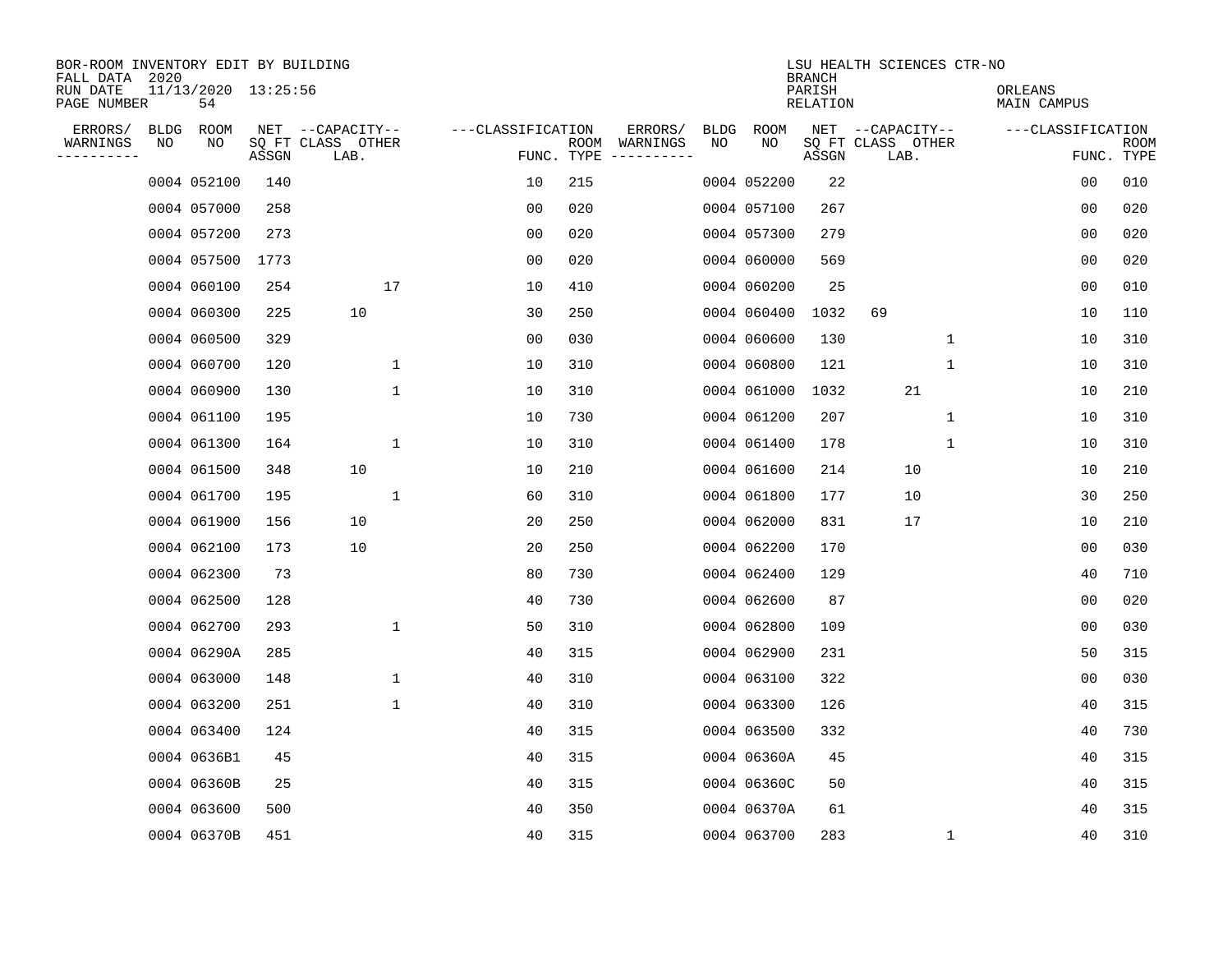| BOR-ROOM INVENTORY EDIT BY BUILDING<br>FALL DATA 2020 |      |                           |       |                           |                   |                    |                         |             |             | <b>BRANCH</b>             | LSU HEALTH SCIENCES CTR-NO |                        |                           |
|-------------------------------------------------------|------|---------------------------|-------|---------------------------|-------------------|--------------------|-------------------------|-------------|-------------|---------------------------|----------------------------|------------------------|---------------------------|
| RUN DATE<br>PAGE NUMBER                               |      | 11/13/2020 13:25:56<br>55 |       |                           |                   |                    |                         |             |             | PARISH<br><b>RELATION</b> |                            | ORLEANS<br>MAIN CAMPUS |                           |
| ERRORS/                                               | BLDG | ROOM                      |       | NET --CAPACITY--          | ---CLASSIFICATION |                    | ERRORS/                 | <b>BLDG</b> | <b>ROOM</b> |                           | NET --CAPACITY--           | ---CLASSIFICATION      |                           |
| WARNINGS<br>----------                                | ΝO   | NO                        | ASSGN | SQ FT CLASS OTHER<br>LAB. |                   | ROOM<br>FUNC. TYPE | WARNINGS<br>----------- | NO          | NO          | ASSGN                     | SQ FT CLASS OTHER<br>LAB.  |                        | <b>ROOM</b><br>FUNC. TYPE |
|                                                       |      | 0004 063800               | 419   |                           | 40                | 315                |                         |             | 0004 063900 | 264                       |                            | 40                     | 730                       |
|                                                       |      | 0004 064000               | 399   | 1                         | 40                | 310                |                         |             | 0004 064100 | 328                       | 1                          | 40                     | 310                       |
|                                                       |      | 0004 064200               | 217   |                           | 40                | 315                |                         |             | 0004 064300 | 114                       |                            | 40                     | 315                       |
|                                                       |      | 0004 064400               | 171   | 1                         | 40                | 310                |                         |             | 0004 064500 | 183                       |                            | 0 <sub>0</sub>         | 030                       |
|                                                       |      | 0004 064600               | 89    |                           | 0 <sub>0</sub>    | 030                |                         |             | 0004 064700 | 225                       | $\mathbf 1$                | 40                     | 310                       |
|                                                       |      | 0004 064800               | 844   | 56                        | 10                | 110                |                         |             | 0004 064900 | 23                        |                            | 0 <sub>0</sub>         | 010                       |
|                                                       |      | 0004 067000               | 258   |                           | 0 <sub>0</sub>    | 020                |                         |             | 0004 067100 | 267                       |                            | 0 <sub>0</sub>         | 020                       |
|                                                       |      | 0004 067200               | 273   |                           | 0 <sub>0</sub>    | 020                |                         |             | 0004 067300 | 268                       |                            | 0 <sub>0</sub>         | 020                       |
|                                                       |      | 0004 06750A               | 826   |                           | 0 <sub>0</sub>    | 020                |                         |             | 0004 067500 | 2420                      |                            | 0 <sub>0</sub>         | 020                       |
|                                                       |      | 0004 070000               | 572   |                           | 00                | 020                |                         |             | 0004 070100 | 281                       | $\mathbf{1}$               | 40                     | 310                       |
|                                                       |      | 0004 070200               | 124   |                           | 30                | 315                |                         |             | 0004 070300 | 26                        |                            | 00                     | 030                       |
|                                                       |      | 0004 070400               | 147   |                           | 30                | 315                |                         |             | 0004 070500 | 1175                      | 24                         | 10                     | 210                       |
|                                                       |      | 0004 070600               | 323   |                           | 0 <sub>0</sub>    | 030                |                         |             | 0004 070700 | 207                       |                            | 40                     | 730                       |
|                                                       |      | 0004 070800               | 381   |                           | 40                | 350                |                         |             | 0004 070900 | 1800                      | 120                        | 10                     | 110                       |
|                                                       |      | 0004 071000               | 130   | 1                         | 40                | 310                |                         |             | 0004 071100 | 207                       | 1                          | 10                     | 310                       |
|                                                       |      | 0004 071200               | 153   | 1                         | 10                | 310                |                         |             | 0004 071300 | 175                       | 1                          | 10                     | 310                       |
|                                                       |      | 0004 071400               | 175   | 1                         | 10                | 310                |                         |             | 0004 071500 | 153                       | 1                          | 10                     | 310                       |
|                                                       |      | 0004 071600               | 213   |                           | 10                | 650                |                         |             | 0004 071700 | 135                       | 1                          | 10                     | 310                       |
|                                                       |      | 0004 071800               | 120   |                           | 10                | 680                |                         |             | 0004 071900 | 250                       | 17                         | 10                     | 410                       |
|                                                       |      | 0004 072000               | 202   |                           | 40                | 730                |                         |             | 0004 072100 | 159                       |                            | 0 <sub>0</sub>         | 030                       |
|                                                       |      | 0004 072200               | 86    |                           | 0 <sub>0</sub>    | 030                |                         |             | 0004 072300 | 32                        |                            | 0 <sub>0</sub>         | 010                       |
|                                                       |      | 0004 072400               | 270   | 18                        | 10                | 410                |                         |             | 0004 072500 | 277                       | 18                         | 10                     | 410                       |
|                                                       |      | 0004 072600               | 72    |                           | 0 <sub>0</sub>    | 020                |                         |             | 0004 072700 | 109                       |                            | 0 <sub>0</sub>         | 030                       |
|                                                       |      | 0004 072800               | 158   |                           | 40                | 710                |                         |             | 0004 072900 | 1192                      | 79                         | 10                     | 110                       |
|                                                       |      | 0004 073000               | 322   |                           | 0 <sub>0</sub>    | 030                |                         |             | 0004 073100 | 130                       |                            | 10                     | 680                       |
|                                                       |      | 0004 073200               | 120   |                           | 30                | 850                |                         |             | 0004 073300 | 2097                      |                            | 30                     | 850                       |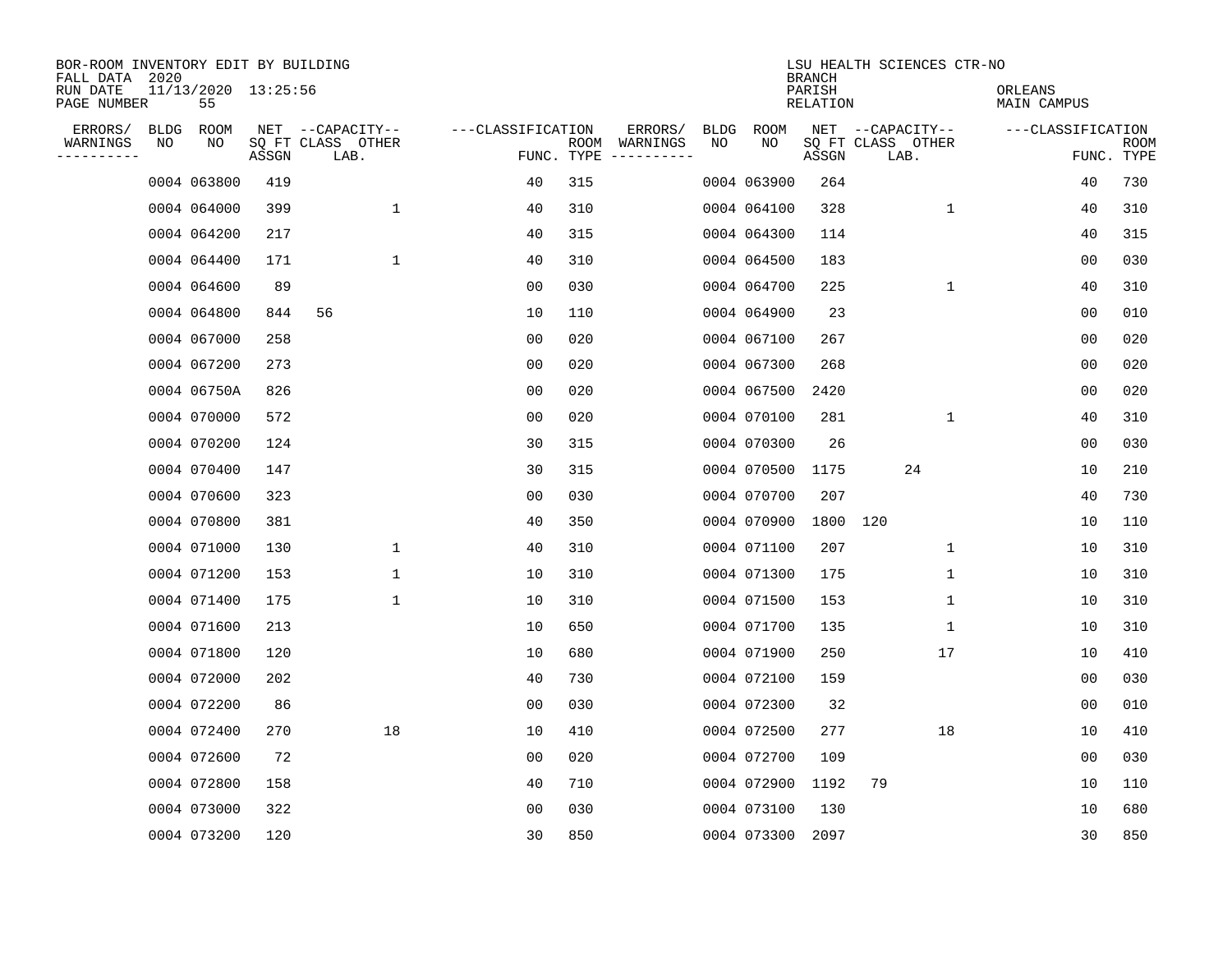| BOR-ROOM INVENTORY EDIT BY BUILDING<br>FALL DATA 2020 |      |                           |       |                           |                   |                    |                         |             |             | <b>BRANCH</b>             | LSU HEALTH SCIENCES CTR-NO |                        |                           |
|-------------------------------------------------------|------|---------------------------|-------|---------------------------|-------------------|--------------------|-------------------------|-------------|-------------|---------------------------|----------------------------|------------------------|---------------------------|
| RUN DATE<br>PAGE NUMBER                               |      | 11/13/2020 13:25:56<br>56 |       |                           |                   |                    |                         |             |             | PARISH<br><b>RELATION</b> |                            | ORLEANS<br>MAIN CAMPUS |                           |
| ERRORS/                                               | BLDG | ROOM                      |       | NET --CAPACITY--          | ---CLASSIFICATION |                    | ERRORS/                 | <b>BLDG</b> | <b>ROOM</b> |                           | NET --CAPACITY--           | ---CLASSIFICATION      |                           |
| WARNINGS<br>----------                                | NO   | NO                        | ASSGN | SQ FT CLASS OTHER<br>LAB. |                   | ROOM<br>FUNC. TYPE | WARNINGS<br>----------- | NO          | NO          | ASSGN                     | SQ FT CLASS OTHER<br>LAB.  |                        | <b>ROOM</b><br>FUNC. TYPE |
|                                                       |      | 0004 073400               | 251   | 10                        | 20                | 250                |                         |             | 0004 073600 | 213                       | $\mathbf 1$                | 40                     | 310                       |
|                                                       |      | 0004 073700               | 149   |                           | 10                | 865                |                         |             | 0004 073800 | 165                       | 1                          | 20                     | 310                       |
|                                                       |      | 0004 073900               | 170   | $\mathbf{1}$              | 10                | 310                |                         |             | 0004 074000 | 143                       | $\mathbf 1$                | 10                     | 310                       |
|                                                       |      | 0004 074100               | 210   | 10                        | 20                | 250                |                         |             | 0004 074200 | 130                       |                            | 10                     | 865                       |
|                                                       |      | 0004 074300               | 199   | $\mathbf{1}$              | 40                | 310                |                         |             | 0004 074600 | 378                       | 10                         | 20                     | 250                       |
|                                                       |      | 0004 074700               | 189   |                           | 0 <sub>0</sub>    | 030                |                         |             | 0004 074800 | 87                        |                            | 0 <sub>0</sub>         | 030                       |
|                                                       |      | 0004 074900               | 148   | $\mathbf{1}$              | 30                | 310                |                         |             | 0004 077000 | 258                       |                            | 0 <sub>0</sub>         | 020                       |
|                                                       |      | 0004 077100               | 267   |                           | 0 <sub>0</sub>    | 020                |                         |             | 0004 077200 | 273                       |                            | 0 <sub>0</sub>         | 020                       |
|                                                       |      | 0004 077300               | 268   |                           | 00                | 020                |                         |             | 0004 07750A | 1634                      |                            | 0 <sub>0</sub>         | 020                       |
|                                                       |      | 0004 077500               | 1625  |                           | 0 <sub>0</sub>    | 020                |                         |             | 0004 080000 | 580                       |                            | 0 <sub>0</sub>         | 020                       |
|                                                       |      | 0004 08010A               | 108   |                           | 10                | 730                |                         |             | 0004 080100 | 425                       | 10                         | 10                     | 210                       |
|                                                       |      | 0004 080200               | 25    |                           | 0 <sub>0</sub>    | 030                |                         |             | 0004 08030A | 203                       |                            | 10                     | 115                       |
|                                                       |      | 0004 080300               | 1164  | 78                        | 10                | 110                |                         |             | 0004 080400 | 321                       |                            | 00                     | 030                       |
|                                                       |      | 0004 080500               | 120   |                           | 10                | 455                |                         |             | 0004 08060A | 634                       |                            | 30                     | 850                       |
|                                                       |      | 0004 08060B               | 92    |                           | 40                | 710                |                         |             | 0004 08060C | 107                       |                            | 30                     | 545                       |
|                                                       |      | 0004 080600               | 634   |                           | 80                | 530                |                         |             | 0004 080700 | 120                       | 1                          | 10                     | 310                       |
|                                                       |      | 0004 080800               | 127   |                           | 10                | 455                |                         |             | 0004 080900 | 124                       |                            | 10                     | 455                       |
|                                                       |      | 0004 081000               | 207   |                           | 80                | 730                |                         |             | 0004 081100 | 325                       |                            | 60                     | 850                       |
|                                                       |      | 0004 081200               | 299   | 10                        | 10                | 210                |                         |             | 0004 081300 | 131                       |                            | 10                     | 730                       |
|                                                       |      | 0004 081400               | 299   |                           | 30                | 850                |                         |             | 0004 081500 | 187                       |                            | 30                     | 850                       |
|                                                       |      | 0004 081600               | 213   |                           | 10                | 650                |                         |             | 0004 081700 | 135                       |                            | 30                     | 730                       |
|                                                       |      | 0004 081800               | 120   |                           | 30                | 455                |                         |             | 0004 081900 | 120                       |                            | 30                     | 730                       |
|                                                       |      | 0004 082000               | 124   |                           | 30                | 545                |                         |             | 0004 082100 | 259                       |                            | 0 <sub>0</sub>         | 030                       |
|                                                       |      | 0004 082200               | 32    |                           | 0 <sub>0</sub>    | 030                |                         |             | 0004 082300 | 103                       |                            | 30                     | 545                       |
|                                                       |      | 0004 082400               | 121   |                           | 30                | 455                |                         |             | 0004 082500 | 72                        |                            | 0 <sub>0</sub>         | 020                       |
|                                                       |      | 0004 082600               | 204   |                           | 10                | 650                |                         |             | 0004 082700 | 109                       |                            | 0 <sub>0</sub>         | 030                       |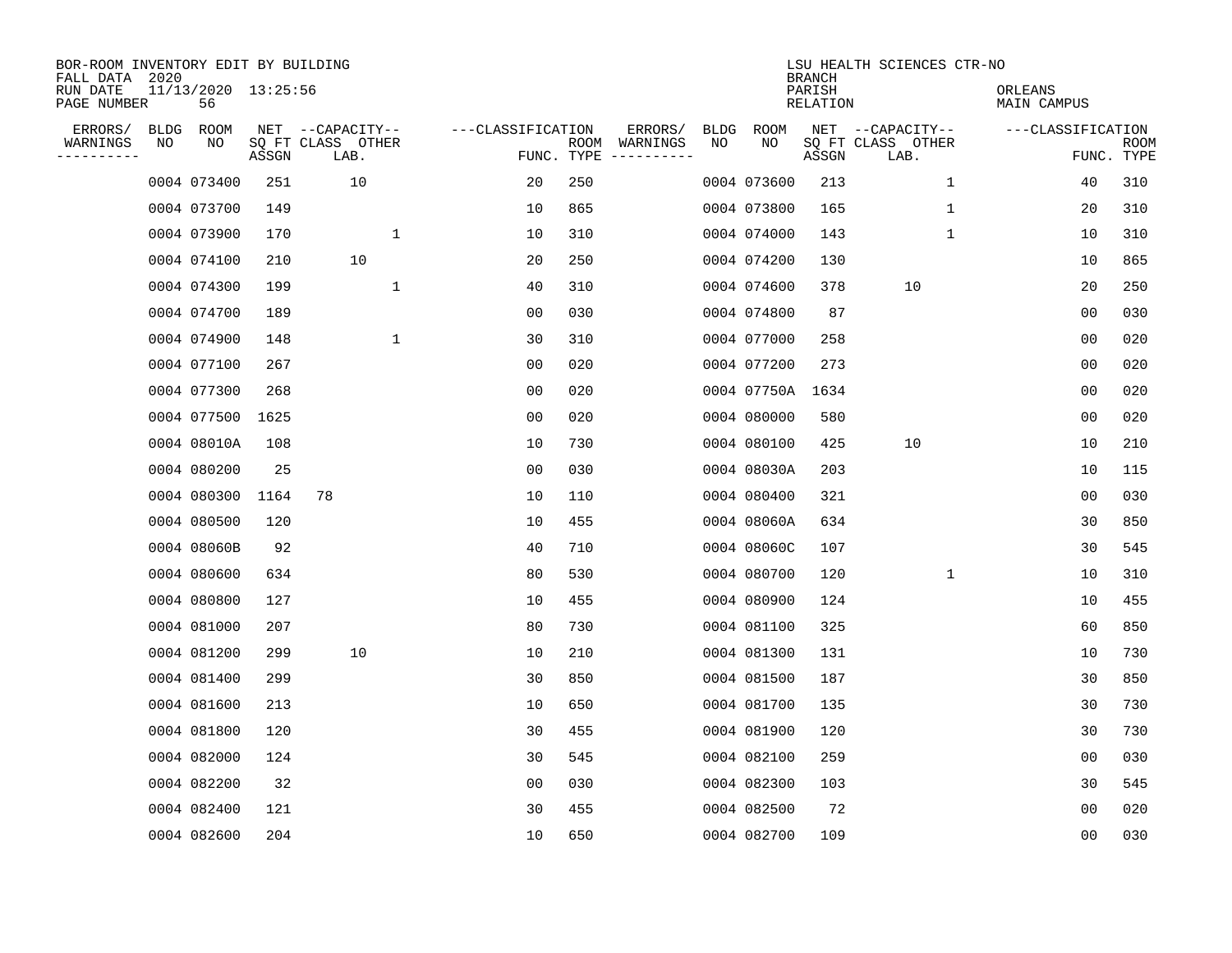| BOR-ROOM INVENTORY EDIT BY BUILDING<br>FALL DATA 2020 |             |                           |       |                           |              |                   |                    |          |             |             | <b>BRANCH</b>      | LSU HEALTH SCIENCES CTR-NO |              |                        |                           |
|-------------------------------------------------------|-------------|---------------------------|-------|---------------------------|--------------|-------------------|--------------------|----------|-------------|-------------|--------------------|----------------------------|--------------|------------------------|---------------------------|
| RUN DATE<br>PAGE NUMBER                               |             | 11/13/2020 13:25:56<br>57 |       |                           |              |                   |                    |          |             |             | PARISH<br>RELATION |                            |              | ORLEANS<br>MAIN CAMPUS |                           |
| ERRORS/                                               | <b>BLDG</b> | ROOM                      |       | NET --CAPACITY--          |              | ---CLASSIFICATION |                    | ERRORS/  | <b>BLDG</b> | ROOM        |                    | NET --CAPACITY--           |              | ---CLASSIFICATION      |                           |
| WARNINGS<br>---------                                 | NO          | NO                        | ASSGN | SQ FT CLASS OTHER<br>LAB. |              |                   | ROOM<br>FUNC. TYPE | WARNINGS | NO          | NO          | ASSGN              | SQ FT CLASS OTHER<br>LAB.  |              |                        | <b>ROOM</b><br>FUNC. TYPE |
|                                                       |             | 0004 082800               | 127   |                           |              | 10                | 730                |          |             | 0004 082900 | 137                |                            |              | 30                     | 730                       |
|                                                       |             | 0004 083000               | 1099  | 73                        |              | 10                | 110                |          |             | 0004 083100 | 322                |                            |              | 0 <sub>0</sub>         | 030                       |
|                                                       |             | 0004 08320A               | 114   |                           |              | 10                | 215                |          |             | 0004 08320B | 99                 |                            |              | 10                     | 115                       |
|                                                       |             | 0004 08320C               | 219   |                           |              | 10                | 115                |          |             | 0004 083200 | 1855               | 37                         |              | 10                     | 210                       |
|                                                       |             | 0004 083300               | 245   |                           |              | 10                | 350                |          |             | 0004 083400 | 126                |                            | 1            | 10                     | 310                       |
|                                                       |             | 0004 083500               | 130   |                           |              | 10                | 730                |          |             | 0004 083600 | 213                |                            | 1            | 10                     | 310                       |
|                                                       |             | 0004 083700               | 324   |                           | $\mathbf{1}$ | 10                | 310                |          |             | 0004 083800 | 169                |                            | $\mathbf{1}$ | 10                     | 310                       |
|                                                       |             | 0004 083900               | 149   |                           | $\mathbf{1}$ | 10                | 310                |          |             | 0004 084000 | 210                |                            |              | 10                     | 315                       |
|                                                       |             | 0004 084100               | 124   |                           | $\mathbf{1}$ | 10                | 310                |          |             | 0004 084200 | 120                |                            | 1            | 10                     | 310                       |
|                                                       |             | 0004 084300               | 120   |                           | 1            | 10                | 310                |          |             | 0004 084400 | 132                |                            | 1            | 10                     | 310                       |
|                                                       |             | 0004 084500               | 446   |                           |              | 70                | 865                |          |             | 0004 084600 | 24                 |                            |              | 0 <sub>0</sub>         | 010                       |
|                                                       |             | 0004 087000               | 258   |                           |              | 00                | 020                |          |             | 0004 087100 | 267                |                            |              | 0 <sub>0</sub>         | 020                       |
|                                                       |             | 0004 087200               | 273   |                           |              | 00                | 020                |          |             | 0004 087300 | 268                |                            |              | 0 <sub>0</sub>         | 020                       |
|                                                       |             | 0004 08750A               | 1634  |                           |              | 00                | 020                |          |             | 0004 087500 | 1628               |                            |              | 0 <sub>0</sub>         | 020                       |
|                                                       |             | 0004 090000               | 439   |                           |              | 00                | 020                |          |             | 0004 090100 | 554                |                            |              | 80                     | 880                       |
|                                                       |             | 0004 090200               | 24    |                           |              | 00                | 030                |          |             | 0004 090300 | 90                 |                            |              | 10                     | 315                       |
|                                                       |             | 0004 090400               | 158   |                           | $\mathbf{1}$ | 10                | 310                |          |             | 0004 090500 | 323                |                            |              | 00                     | 030                       |
|                                                       |             | 0004 090600               | 125   |                           |              | 10                | 315                |          |             | 0004 090700 | 328                | 10                         |              | 10                     | 210                       |
|                                                       |             | 0004 090800               | 130   | 10                        |              | 10                | 210                |          |             | 0004 090900 | 145                | 10                         |              | 10                     | 210                       |
|                                                       |             | 0004 091000               | 108   | 10                        |              | 10                | 210                |          |             | 0004 091100 | 115                | 10                         |              | 10                     | 210                       |
|                                                       |             | 0004 091200               | 139   | 10                        |              | 10                | 210                |          |             | 0004 091300 | 130                |                            | 1            | 10                     | 310                       |
|                                                       |             | 0004 091400               | 120   |                           | 1            | 10                | 310                |          |             | 0004 091500 | 120                |                            | $\mathbf 1$  | 10                     | 310                       |
| 9                                                     |             | 0004 091600               | 80    | 10                        |              | 10                | 210                |          |             | 0004 091700 | 106                | 10                         |              | 10                     | 210                       |
|                                                       |             | 0004 091800               | 179   | 10                        |              | 10                | 210                |          |             | 0004 091900 | 106                | 10                         |              | 10                     | 210                       |
| 9                                                     |             | 0004 092000               | 80    | 10                        |              | 10                | 210                |          | 9           | 0004 092100 | 66                 | 10                         |              | 10                     | 210                       |
| 9                                                     |             | 0004 092200               | 72    | 10                        |              | 10                | 210                |          | 9           | 0004 092300 | 77                 | 10                         |              | 10                     | 210                       |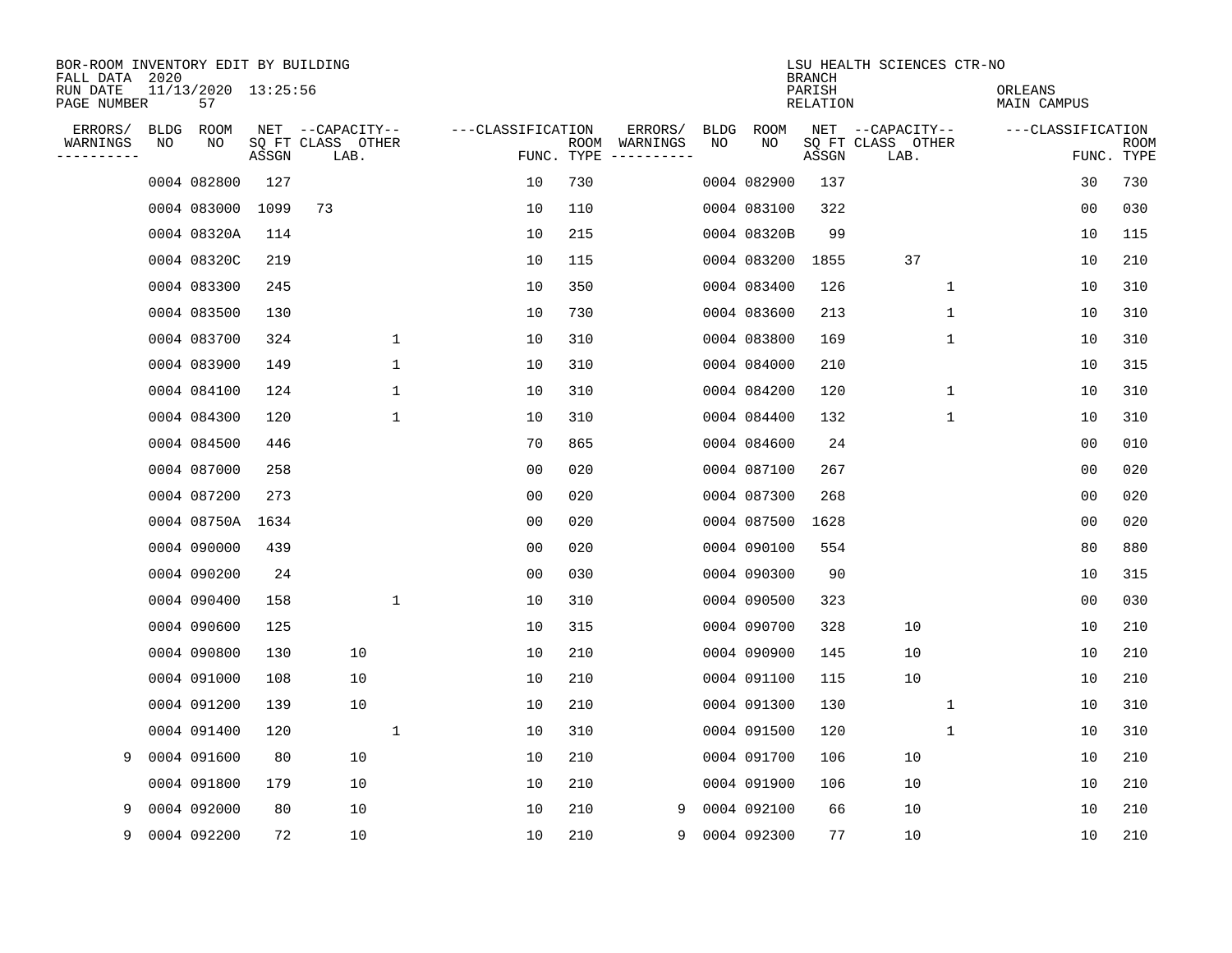| BOR-ROOM INVENTORY EDIT BY BUILDING<br>FALL DATA 2020 |             |                           |       |                           |              |                   |                    |                         |             |             | <b>BRANCH</b>             | LSU HEALTH SCIENCES CTR-NO |             |                        |                           |
|-------------------------------------------------------|-------------|---------------------------|-------|---------------------------|--------------|-------------------|--------------------|-------------------------|-------------|-------------|---------------------------|----------------------------|-------------|------------------------|---------------------------|
| RUN DATE<br>PAGE NUMBER                               |             | 11/13/2020 13:25:56<br>58 |       |                           |              |                   |                    |                         |             |             | PARISH<br><b>RELATION</b> |                            |             | ORLEANS<br>MAIN CAMPUS |                           |
| ERRORS/                                               | <b>BLDG</b> | ROOM                      |       | NET --CAPACITY--          |              | ---CLASSIFICATION |                    | ERRORS/                 | <b>BLDG</b> | <b>ROOM</b> |                           | NET --CAPACITY--           |             | ---CLASSIFICATION      |                           |
| WARNINGS<br>----------                                | NO          | NO                        | ASSGN | SQ FT CLASS OTHER<br>LAB. |              |                   | ROOM<br>FUNC. TYPE | WARNINGS<br>----------- | NO          | NO          | ASSGN                     | SQ FT CLASS OTHER<br>LAB.  |             |                        | <b>ROOM</b><br>FUNC. TYPE |
| 9                                                     |             | 0004 092400               | 77    | 10                        |              | 10                | 210                | 9                       |             | 0004 092500 | 72                        | 10                         |             | 10                     | 210                       |
| 9                                                     |             | 0004 092600               | 66    | 10                        |              | 10                | 210                |                         |             | 0004 092700 | 124                       |                            | 1           | 10                     | 310                       |
|                                                       |             | 0004 09280A               | 225   | 10                        |              | 10                | 210                |                         |             | 0004 092800 | 225                       |                            |             | 20                     | 255                       |
|                                                       |             | 0004 092900               | 207   |                           | 1            | 10                | 310                |                         |             | 0004 093000 | 153                       |                            | $\mathbf 1$ | 10                     | 310                       |
|                                                       |             | 0004 093100               | 166   |                           | 1            | 10                | 310                |                         |             | 0004 093200 | 168                       |                            | $\mathbf 1$ | 10                     | 310                       |
|                                                       |             | 0004 093300               | 151   |                           | $\mathbf{1}$ | 10                | 310                |                         |             | 0004 093400 | 213                       |                            |             | 10                     | 655                       |
|                                                       |             | 0004 093500               | 130   |                           | $\mathbf 1$  | 10                | 310                |                         |             | 0004 093600 | 381                       | 10                         |             | 20                     | 250                       |
|                                                       |             | 0004 093700               | 162   |                           |              | 0 <sub>0</sub>    | 030                |                         |             | 0004 093800 | 85                        |                            |             | 0 <sub>0</sub>         | 030                       |
|                                                       |             | 0004 093900               | 34    |                           |              | 0 <sub>0</sub>    | 010                |                         |             | 0004 094000 | 158                       | 10                         |             | 10                     | 210                       |
|                                                       |             | 0004 094100               | 94    |                           |              | 40                | 710                |                         |             | 0004 094200 | 73                        |                            |             | 0 <sub>0</sub>         | 020                       |
|                                                       |             | 0004 094300               | 109   |                           |              | 0 <sub>0</sub>    | 030                |                         |             | 0004 09440A | 401                       |                            | 27          | 10                     | 410                       |
|                                                       |             | 0004 094400               | 147   |                           |              | 10                | 315                |                         |             | 0004 094500 | 322                       |                            |             | 0 <sub>0</sub>         | 030                       |
| 9                                                     |             | 0004 09460A               | 56    | 10                        |              | 10                | 210                | 9                       |             | 0004 09460B | 71                        | 10                         |             | 10                     | 210                       |
| 9                                                     |             | 0004 09460C               | 76    | 10                        |              | 10                | 210                | 9                       |             | 0004 09460D | 75                        | 10                         |             | 10                     | 210                       |
| 9                                                     |             | 0004 09460E               | 50    | 10                        |              | 10                | 210                | 9                       |             | 0004 09460F | 63                        | 10                         |             | 10                     | 210                       |
|                                                       |             | 0004 094600               | 771   | 15                        |              | 10                | 210                |                         |             | 0004 094700 | 378                       | 10                         |             | 20                     | 250                       |
|                                                       |             | 0004 094800               | 237   | 10                        |              | 10                | 210                |                         |             | 0004 094900 | 343                       |                            |             | 10                     | 350                       |
|                                                       |             | 0004 095000               | 130   |                           | 1            | 10                | 310                |                         |             | 0004 095100 | 336                       |                            | 1           | 10                     | 310                       |
|                                                       |             | 0004 095200               | 160   |                           | 1            | 10                | 310                |                         |             | 0004 095300 | 157                       |                            | 10          | 10                     | 410                       |
|                                                       |             | 0004 095400               | 313   |                           |              | 10                | 315                |                         |             | 0004 095500 | 245                       |                            | 16          | 10                     | 410                       |
|                                                       |             | 0004 095600               | 210   |                           | 1            | 10                | 310                |                         |             | 0004 095700 | 503                       | 34                         |             | 10                     | 110                       |
|                                                       |             | 0004 095800               | 127   |                           | $\mathbf{1}$ | 10                | 310                |                         |             | 0004 095900 | 253                       | 17                         |             | 10                     | 110                       |
|                                                       |             | 0004 09600A               | 208   | 10                        |              | 10                | 210                |                         |             | 0004 096000 | 129                       | 10                         |             | 10                     | 210                       |
|                                                       |             | 0004 096100               | 117   | 10                        |              | 10                | 210                |                         |             | 0004 096200 | 122                       |                            | $\mathbf 1$ | 10                     | 310                       |
|                                                       |             | 0004 096300               | 188   |                           |              | 0 <sub>0</sub>    | 030                |                         |             | 0004 096400 | 84                        |                            |             | 0 <sub>0</sub>         | 030                       |
|                                                       |             | 0004 096500               | 23    |                           |              | 0 <sub>0</sub>    | 010                |                         |             | 0004 097000 | 258                       |                            |             | 00                     | 020                       |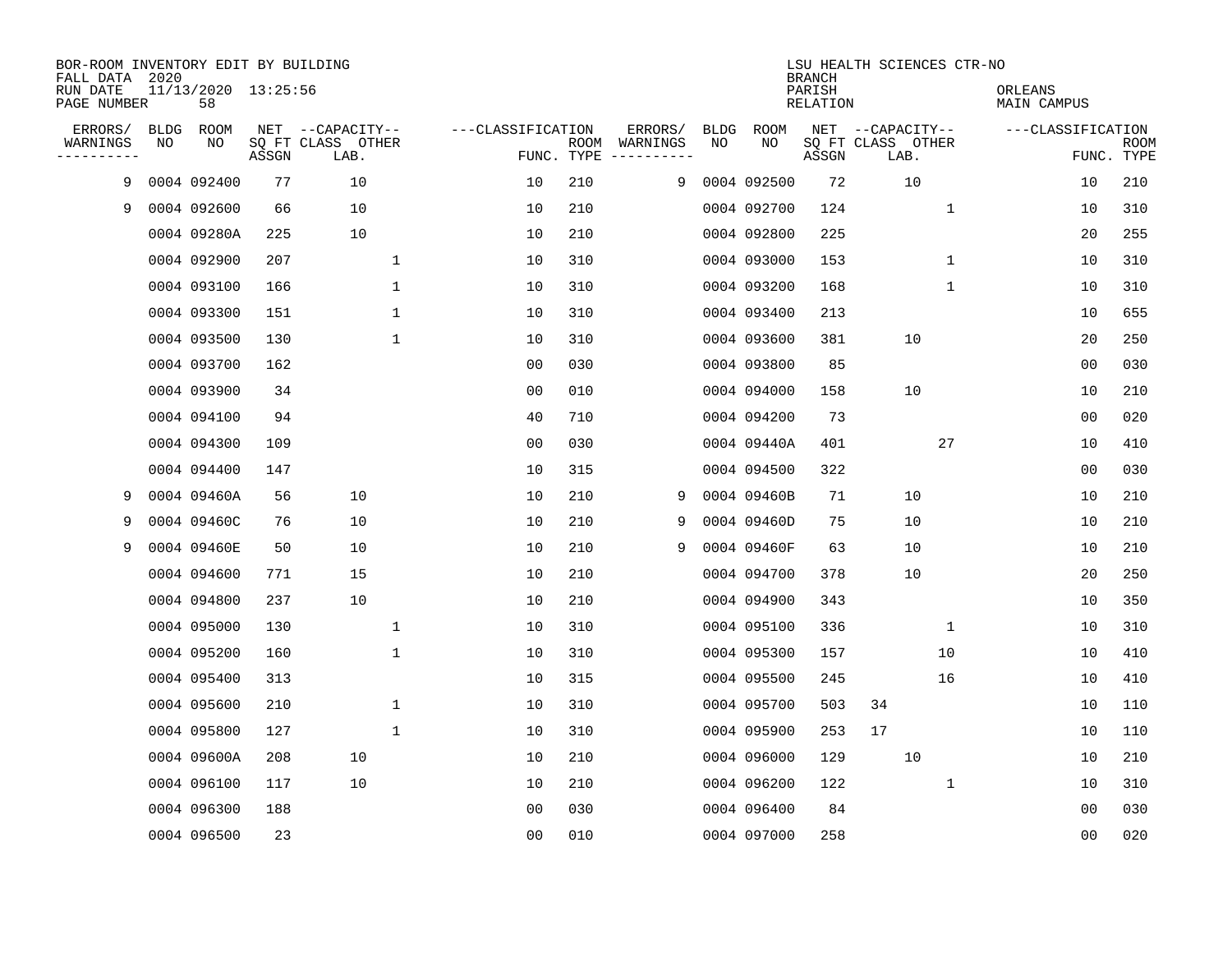| BOR-ROOM INVENTORY EDIT BY BUILDING<br>FALL DATA | 2020 |                           |       |                           |              |                   |                    |                         |      |             | <b>BRANCH</b>             | LSU HEALTH SCIENCES CTR-NO |              |                        |                |                           |
|--------------------------------------------------|------|---------------------------|-------|---------------------------|--------------|-------------------|--------------------|-------------------------|------|-------------|---------------------------|----------------------------|--------------|------------------------|----------------|---------------------------|
| RUN DATE<br>PAGE NUMBER                          |      | 11/13/2020 13:25:56<br>59 |       |                           |              |                   |                    |                         |      |             | PARISH<br><b>RELATION</b> |                            |              | ORLEANS<br>MAIN CAMPUS |                |                           |
| ERRORS/                                          |      | BLDG ROOM                 |       | NET --CAPACITY--          |              | ---CLASSIFICATION |                    | ERRORS/                 | BLDG | ROOM        |                           | NET --CAPACITY--           |              | ---CLASSIFICATION      |                |                           |
| WARNINGS<br>----------                           | NO   | NO                        | ASSGN | SQ FT CLASS OTHER<br>LAB. |              |                   | ROOM<br>FUNC. TYPE | WARNINGS<br>----------- | NO   | NO          | ASSGN                     | SQ FT CLASS OTHER<br>LAB.  |              |                        |                | <b>ROOM</b><br>FUNC. TYPE |
|                                                  |      | 0004 097100               | 267   |                           |              | 0 <sub>0</sub>    | 020                |                         |      | 0004 097200 | 273                       |                            |              |                        | 0 <sub>0</sub> | 020                       |
|                                                  |      | 0004 097300               | 268   |                           |              | 0 <sub>0</sub>    | 020                |                         |      | 0004 09750A | 1635                      |                            |              |                        | 0 <sub>0</sub> | 020                       |
|                                                  |      | 0004 09750B               | 276   |                           |              | 0 <sub>0</sub>    | 020                |                         |      | 0004 09750C | 289                       |                            |              |                        | 0 <sub>0</sub> | 020                       |
|                                                  |      | 0004 097500               | 1761  |                           |              | 0 <sub>0</sub>    | 020                |                         |      | 0004 100000 | 540                       |                            |              |                        | 0 <sub>0</sub> | 020                       |
|                                                  |      | 0004 100100               | 204   |                           | $\mathbf 1$  | 10                | 310                |                         |      | 0004 100200 | 26                        |                            |              |                        | 0 <sub>0</sub> | 030                       |
|                                                  |      | 0004 100300               | 122   |                           |              | 10                | 315                |                         |      | 0004 100400 | 147                       |                            |              |                        | 10             | 315                       |
|                                                  |      | 0004 100500               | 426   |                           | 28           | 10                | 410                |                         |      | 0004 100600 | 333                       |                            |              |                        | 0 <sub>0</sub> | 030                       |
|                                                  |      | 0004 100700               | 1538  | 31                        |              | 10                | 210                |                         |      | 0004 100800 | 293                       |                            | $\mathbf 1$  |                        | 10             | 310                       |
|                                                  |      | 0004 100900               | 115   |                           | $\mathbf 1$  | 10                | 310                |                         |      | 0004 101000 | 142                       |                            | $\mathbf{1}$ |                        | 10             | 310                       |
|                                                  |      | 0004 101100               | 136   |                           | $\mathbf{1}$ | 10                | 310                |                         |      | 0004 101200 | 121                       |                            | 1            |                        | 10             | 310                       |
|                                                  |      | 0004 101300               | 300   |                           |              | 10                | 650                |                         |      | 0004 101400 | 2043                      | 41                         |              |                        | 10             | 210                       |
|                                                  |      | 0004 101500               | 178   |                           |              | 0 <sub>0</sub>    | 030                |                         |      | 0004 101600 | 64                        |                            |              |                        | 0 <sub>0</sub> | 010                       |
|                                                  |      | 0004 101700               | 160   |                           |              | 0 <sub>0</sub>    | 030                |                         |      | 0004 101800 | 90                        |                            |              |                        | 0 <sub>0</sub> | 030                       |
|                                                  |      | 0004 101900               | 31    |                           |              | 0 <sub>0</sub>    | 010                |                         |      | 0004 102000 | 89                        |                            |              |                        | 10             | 650                       |
|                                                  |      | 0004 102100               | 77    |                           |              | 0 <sub>0</sub>    | 010                |                         |      | 0004 102200 | 109                       |                            |              |                        | 0 <sub>0</sub> | 030                       |
|                                                  |      | 0004 10230A               | 182   | 10                        |              | 10                | 210                |                         |      | 0004 10230B | 159                       | 10                         |              |                        | 10             | 210                       |
|                                                  |      | 0004 102300               | 342   |                           |              | 10                | 215                |                         |      | 0004 10240A | 138                       |                            |              |                        | 10             | 730                       |
|                                                  |      | 0004 102400               | 274   |                           |              | 10                | 730                |                         |      | 0004 102500 | 322                       |                            |              |                        | 00             | 030                       |
|                                                  |      | 0004 102600               | 1999  | 40                        |              | 10                | 210                |                         |      | 0004 102700 | 106                       |                            |              |                        | 10             | 215                       |
|                                                  |      | 0004 102800               | 62    |                           |              | 10                | 215                |                         |      | 0004 102900 | 170                       | 10                         |              |                        | 10             | 210                       |
|                                                  |      | 0004 103000               | 108   | 10                        |              | 10                | 210                |                         |      | 0004 103100 | 116                       | 10                         |              |                        | 10             | 210                       |
|                                                  |      | 0004 103200               | 133   |                           |              | 10                | 730                |                         |      | 0004 103300 | 139                       |                            | 1            |                        | 10             | 310                       |
|                                                  |      | 0004 103400               | 110   |                           |              | 10                | 455                |                         |      | 0004 103500 | 108                       |                            |              |                        | 10             | 730                       |
|                                                  |      | 0004 103600               | 168   |                           | $\mathbf 1$  | 10                | 310                |                         |      | 0004 10370A | 121                       |                            |              |                        | 40             | 710                       |
|                                                  |      | 0004 103700               | 1586  | 32                        |              | 10                | 210                |                         |      | 0004 103800 | 171                       |                            |              |                        | 0 <sub>0</sub> | 030                       |
|                                                  |      | 0004 103900               | 94    |                           |              | 0 <sub>0</sub>    | 030                |                         |      | 0004 104000 | 225                       |                            |              |                        | 10             | 350                       |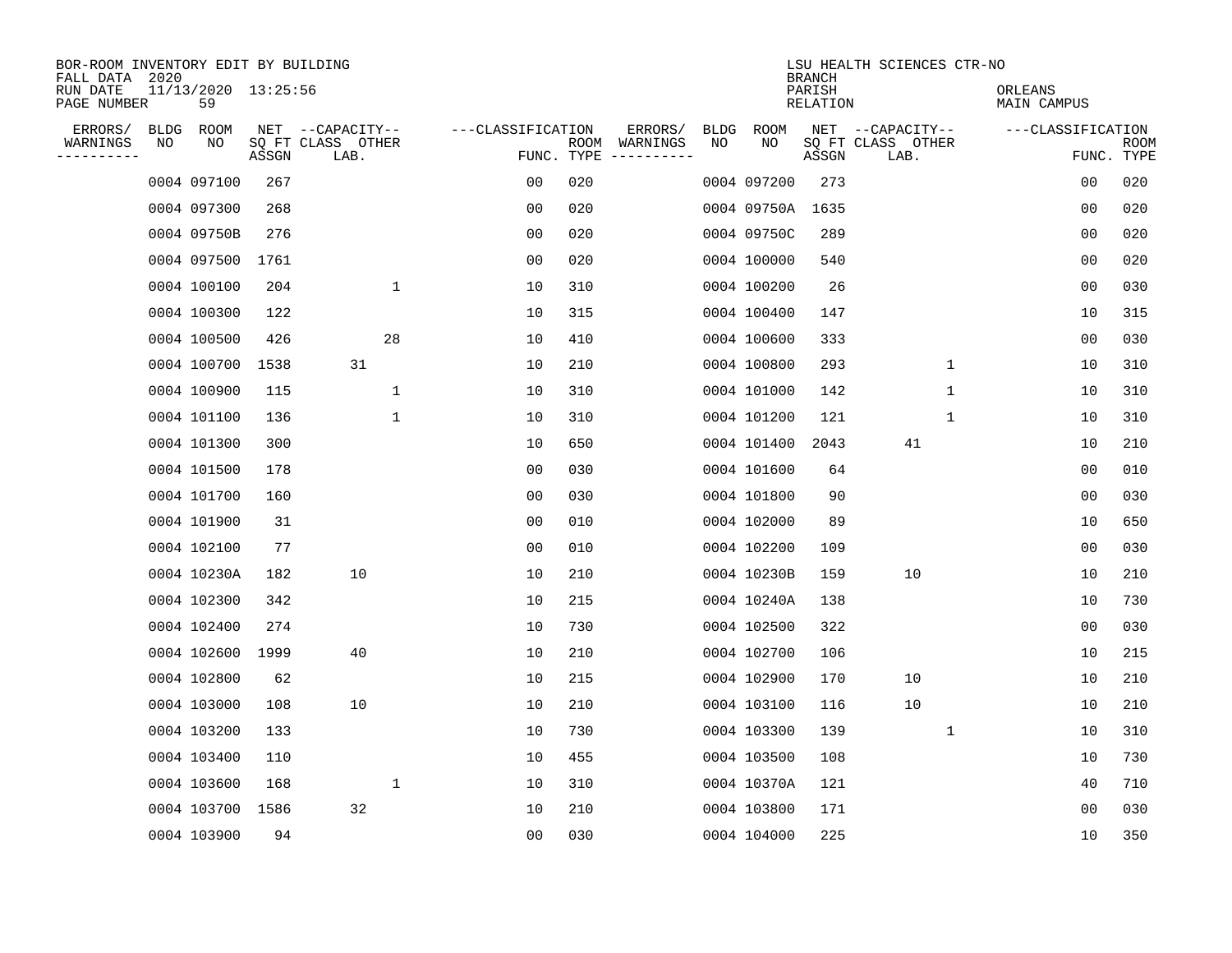| BOR-ROOM INVENTORY EDIT BY BUILDING<br>FALL DATA 2020 |    |                           |       |                           |                   |     |                                      |    |                                                                       | <b>BRANCH</b>      | LSU HEALTH SCIENCES CTR-NO                                                                                                                          |                                                        |                           |
|-------------------------------------------------------|----|---------------------------|-------|---------------------------|-------------------|-----|--------------------------------------|----|-----------------------------------------------------------------------|--------------------|-----------------------------------------------------------------------------------------------------------------------------------------------------|--------------------------------------------------------|---------------------------|
| RUN DATE<br>PAGE NUMBER                               |    | 11/13/2020 13:25:56<br>60 |       |                           |                   |     |                                      |    |                                                                       | PARISH<br>RELATION |                                                                                                                                                     | ORLEANS<br>MAIN CAMPUS                                 |                           |
| ERRORS/                                               |    | BLDG ROOM                 |       | NET --CAPACITY--          | ---CLASSIFICATION |     | ERRORS/                              |    | BLDG ROOM                                                             |                    | NET --CAPACITY--                                                                                                                                    | ---CLASSIFICATION                                      |                           |
| WARNINGS<br>----------                                | NO | NO                        | ASSGN | SQ FT CLASS OTHER<br>LAB. |                   |     | ROOM WARNINGS<br>FUNC. TYPE $------$ | NO | NO                                                                    | ASSGN              | SQ FT CLASS OTHER<br>LAB.                                                                                                                           |                                                        | <b>ROOM</b><br>FUNC. TYPE |
|                                                       |    | 0004 104100               | 25    |                           | 00                | 010 |                                      |    | 0004 107000                                                           | 258                |                                                                                                                                                     | 00                                                     | 020                       |
|                                                       |    | 0004 107100               | 267   |                           | 0 <sub>0</sub>    | 020 |                                      |    | 0004 107200                                                           | 273                |                                                                                                                                                     | 00                                                     | 020                       |
|                                                       |    | 0004 107300               | 268   |                           | 00                | 020 |                                      |    | 0004 10750A                                                           | 845                |                                                                                                                                                     | 00                                                     | 020                       |
|                                                       |    | 0004 10750B               | 881   |                           | 0 <sub>0</sub>    | 020 |                                      |    | 0004 10750C                                                           | 942                |                                                                                                                                                     | 00                                                     | 020                       |
|                                                       |    | 0004 107500               | 904   |                           | 00                | 020 |                                      |    | 0004 999999 10442<br>TOTAL NUMBER CLASSROOMS<br>TOTAL NUMBER LABS 210 |                    | TOTAL ASSIGNABLE & UNASSIGNABLE SQFT:<br>TOTAL NET ASSIGN SQ. FT. IN ROOM FILE<br>TOTAL NUMBER COMPUTER CLASSROOMS<br>TOTAL NUMBER SPECIAL LABS 220 | 00 <sub>o</sub><br>208,858<br>113,897<br>20<br>57<br>1 | 040                       |
|                                                       |    | 0005 010000 92000         |       |                           | 90                | 740 |                                      |    | TOTAL NUMBER CLASSROOMS<br>TOTAL NUMBER LABS 210                      |                    | TOTAL ASSIGNABLE & UNASSIGNABLE SQFT:<br>TOTAL NET ASSIGN SQ. FT. IN ROOM FILE<br>TOTAL NUMBER COMPUTER CLASSROOMS<br>TOTAL NUMBER SPECIAL LABS 220 | 92,000<br>92,000                                       |                           |
|                                                       |    | 0006 A30000               | 20    |                           | 40                | 650 |                                      |    | 0006 A40100                                                           | 429                |                                                                                                                                                     | 82                                                     | 082                       |
|                                                       |    | 0006 A82300               | 75    |                           | 20                | 255 |                                      |    | 0006 A91200                                                           | 59                 |                                                                                                                                                     | 20                                                     | 255                       |
|                                                       |    | 0006 CUSTDL               | 29    |                           | 00                | 010 |                                      |    | 0006 MENSRM                                                           | 412                |                                                                                                                                                     | 0 <sub>0</sub>                                         | 030                       |
|                                                       |    | 0006 TE-EL2               | 105   |                           | 0 <sub>0</sub>    | 030 |                                      |    | 0006 0WMN00                                                           | 184                |                                                                                                                                                     | 0 <sub>0</sub>                                         | 030                       |
|                                                       |    | 0006 000000 38653         |       |                           | 0 <sub>0</sub>    | 020 |                                      |    | 0006 010000 1241                                                      |                    |                                                                                                                                                     | 0 <sub>0</sub>                                         | 020                       |
|                                                       |    | 0006 010100               | 156   |                           | 0 <sub>0</sub>    | 030 |                                      |    | 0006 010200 17588                                                     |                    |                                                                                                                                                     | 82                                                     | 082                       |
|                                                       |    | 0006 010300               | 407   |                           | 0 <sub>0</sub>    | 030 |                                      |    | 0006 01050A                                                           | 75                 |                                                                                                                                                     | 0 <sub>0</sub>                                         | 030                       |
|                                                       |    | 0006 010500               | 105   |                           | 00                | 030 |                                      |    | 0006 011800                                                           | 168                |                                                                                                                                                     | 0 <sub>0</sub>                                         | 030                       |
|                                                       |    | 0006 011900               | 131   |                           | 0 <sub>0</sub>    | 030 |                                      |    | 0006 01600A                                                           | 118                |                                                                                                                                                     | 70                                                     | 590                       |
|                                                       |    | 0006 020100               | 169   |                           | 0 <sub>0</sub>    | 030 |                                      |    | 0006 020200                                                           | 116                |                                                                                                                                                     | 00                                                     | 030                       |
|                                                       |    | 0006 020300               | 112   | $\mathbf{1}$              | 20                | 310 |                                      |    | 0006 020400                                                           | 143                | $\mathbf{1}$                                                                                                                                        | 20                                                     | 310                       |
|                                                       |    | 0006 020500               | 114   | $\mathbf{1}$              | 20                | 310 |                                      |    | 0006 020600                                                           | 142                | $\mathbf 1$                                                                                                                                         | 30                                                     | 310                       |
|                                                       |    | 0006 02070A               | 251   |                           | 0 <sub>0</sub>    | 030 |                                      |    | 0006 02070B                                                           | 415                |                                                                                                                                                     | 0 <sub>0</sub>                                         | 030                       |
|                                                       |    | 0006 02070C               | 146   |                           | 0 <sub>0</sub>    | 030 |                                      |    | 0006 02070D                                                           | 472                |                                                                                                                                                     | 0 <sub>0</sub>                                         | 030                       |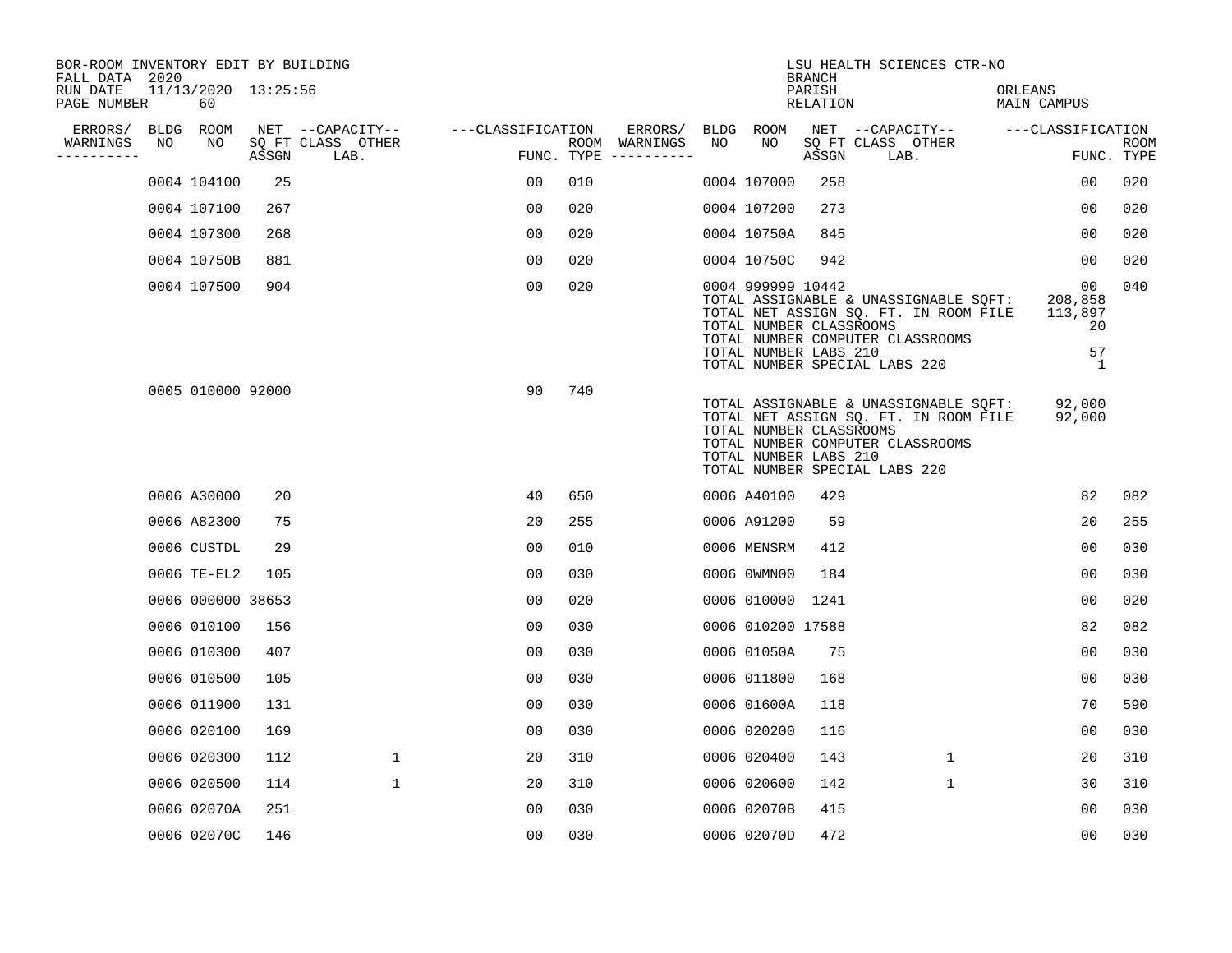| BOR-ROOM INVENTORY EDIT BY BUILDING<br>FALL DATA 2020 |             |                           |       |                           |                   |                    |          |             |             | <b>BRANCH</b>      | LSU HEALTH SCIENCES CTR-NO |                        |                           |
|-------------------------------------------------------|-------------|---------------------------|-------|---------------------------|-------------------|--------------------|----------|-------------|-------------|--------------------|----------------------------|------------------------|---------------------------|
| RUN DATE<br>PAGE NUMBER                               |             | 11/13/2020 13:25:56<br>61 |       |                           |                   |                    |          |             |             | PARISH<br>RELATION |                            | ORLEANS<br>MAIN CAMPUS |                           |
| ERRORS/                                               | <b>BLDG</b> | ROOM                      |       | NET --CAPACITY--          | ---CLASSIFICATION |                    | ERRORS/  | <b>BLDG</b> | <b>ROOM</b> |                    | NET --CAPACITY--           | ---CLASSIFICATION      |                           |
| WARNINGS<br>----------                                | ΝO          | NO                        | ASSGN | SQ FT CLASS OTHER<br>LAB. |                   | ROOM<br>FUNC. TYPE | WARNINGS | NO          | NO          | ASSGN              | SQ FT CLASS OTHER<br>LAB.  |                        | <b>ROOM</b><br>FUNC. TYPE |
|                                                       |             | 0006 020700               | 237   |                           | 00                | 030                |          |             | 0006 020800 | 133                | 1                          | 30                     | 310                       |
|                                                       |             | 0006 020900               | 117   | 1                         | 30                | 310                |          |             | 0006 021000 | 128                | 1                          | 30                     | 310                       |
|                                                       |             | 0006 02110A               | 190   |                           | 00                | 020                |          |             | 0006 021100 | 111                | 1                          | 30                     | 310                       |
|                                                       |             | 0006 021200               | 212   | 1                         | 10                | 310                |          |             | 0006 021300 | 136                | 1                          | 30                     | 310                       |
|                                                       |             | 0006 021400               | 116   | 1                         | 30                | 310                |          |             | 0006 021500 | 111                | $\mathbf{1}$               | 30                     | 310                       |
|                                                       |             | 0006 021600               | 149   | $\mathbf{1}$              | 20                | 310                |          |             | 0006 021700 | 150                | $\mathbf 1$                | 30                     | 310                       |
|                                                       |             | 0006 021800               | 235   | $\mathbf{1}$              | 30                | 310                |          |             | 0006 02190A | 254                | $\mathbf{1}$               | 10                     | 310                       |
|                                                       |             | 0006 021900               | 100   | $\mathbf{1}$              | 10                | 310                |          |             | 0006 022000 | 117                | $\mathbf 1$                | 30                     | 310                       |
|                                                       |             | 0006 022100               | 129   | $\mathbf{1}$              | 30                | 310                |          |             | 0006 022200 | 530                | 11                         | 20                     | 220                       |
|                                                       |             | 0006 022300               | 104   | 1                         | 30                | 310                |          |             | 0006 022400 | 147                | 1                          | 30                     | 310                       |
|                                                       |             | 0006 022500               | 110   | 1                         | 60                | 310                |          |             | 0006 02260A | 248                | 1                          | 30                     | 310                       |
|                                                       |             | 0006 022600               | 90    | $\mathbf{1}$              | 30                | 310                |          |             | 0006 02270A | 36                 |                            | 0 <sub>0</sub>         | 030                       |
|                                                       |             | 0006 022700               | 163   |                           | 0 <sub>0</sub>    | 030                |          |             | 0006 02280A | 108                |                            | 40                     | 730                       |
|                                                       |             | 0006 02280B               | 31    |                           | 00                | 010                |          |             | 0006 022800 | 115                |                            | 0 <sub>0</sub>         | 010                       |
|                                                       |             | 0006 022900               | 86    |                           | 0 <sub>0</sub>    | 030                |          |             | 0006 023000 | 134                |                            | 0 <sub>0</sub>         | 030                       |
|                                                       |             | 0006 023100               | 108   |                           | 0 <sub>0</sub>    | 030                |          |             | 0006 023200 | 193                | 1                          | 30                     | 310                       |
|                                                       |             | 0006 02330A               | 73    | 1                         | 30                | 310                |          |             | 0006 023300 | 74                 | 1                          | 30                     | 310                       |
|                                                       |             | 0006 023400               | 141   | 1                         | 30                | 310                |          |             | 0006 023500 | 205                | 1                          | 30                     | 310                       |
|                                                       |             | 0006 023600               | 266   | 1                         | 20                | 310                |          |             | 0006 023700 | 96                 | 1                          | 20                     | 310                       |
|                                                       |             | 0006 023800               | 116   | 1                         | 20                | 310                |          |             | 0006 023900 | 104                | 1                          | 20                     | 310                       |
|                                                       |             | 0006 024000               | 175   | 1                         | 10                | 310                |          |             | 0006 024100 | 97                 | 1                          | 30                     | 310                       |
|                                                       |             | 0006 024200               | 133   | $\mathbf{1}$              | 30                | 310                |          |             | 0006 024300 | 132                | 1                          | 20                     | 310                       |
|                                                       |             | 0006 024400               | 105   |                           | 40                | 710                |          |             | 0006 024500 | 188                | 1                          | 30                     | 310                       |
|                                                       |             | 0006 024600               | 148   | $\mathbf 1$               | 20                | 310                |          |             | 0006 024700 | 148                | 1                          | 20                     | 310                       |
|                                                       |             | 0006 024800               | 67    |                           | 40                | 315                |          |             | 0006 024900 | 113                | $\mathbf 1$                | 30                     | 310                       |
|                                                       |             | 0006 025000               | 132   |                           | 0 <sub>0</sub>    | 030                |          |             | 0006 025100 | 405                |                            | 0 <sub>0</sub>         | 030                       |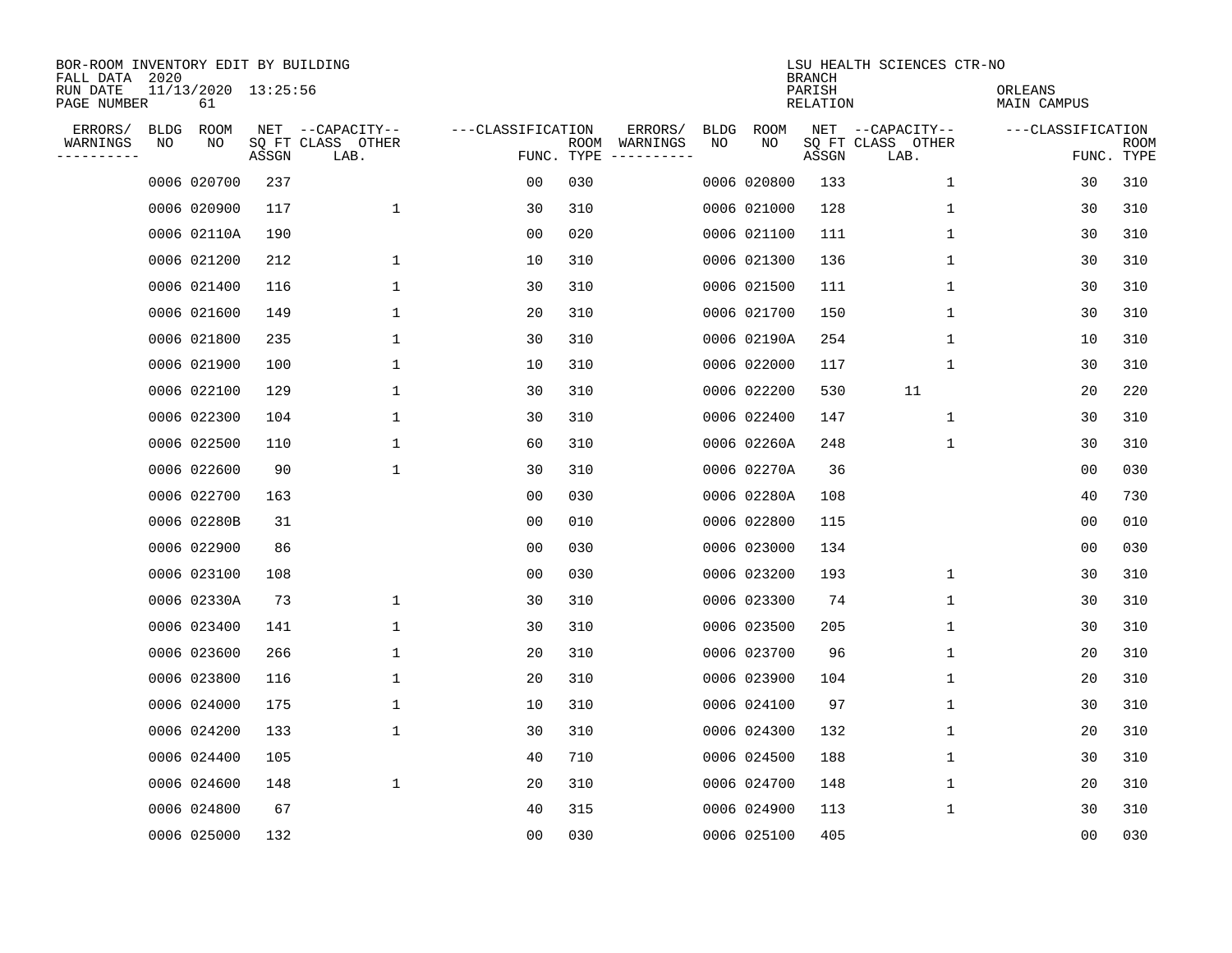| BOR-ROOM INVENTORY EDIT BY BUILDING<br>FALL DATA 2020 |             |                           |       |                           |                   |                    |                         |             |             | <b>BRANCH</b>      | LSU HEALTH SCIENCES CTR-NO |                        |                           |
|-------------------------------------------------------|-------------|---------------------------|-------|---------------------------|-------------------|--------------------|-------------------------|-------------|-------------|--------------------|----------------------------|------------------------|---------------------------|
| RUN DATE<br>PAGE NUMBER                               |             | 11/13/2020 13:25:56<br>62 |       |                           |                   |                    |                         |             |             | PARISH<br>RELATION |                            | ORLEANS<br>MAIN CAMPUS |                           |
| ERRORS/                                               | <b>BLDG</b> | ROOM                      |       | NET --CAPACITY--          | ---CLASSIFICATION |                    | ERRORS/                 | <b>BLDG</b> | <b>ROOM</b> |                    | NET --CAPACITY--           | ---CLASSIFICATION      |                           |
| WARNINGS<br>----------                                | NO          | NO                        | ASSGN | SQ FT CLASS OTHER<br>LAB. |                   | ROOM<br>FUNC. TYPE | WARNINGS<br>----------- | NO          | NO          | ASSGN              | SQ FT CLASS OTHER<br>LAB.  |                        | <b>ROOM</b><br>FUNC. TYPE |
|                                                       |             | 0006 025200               | 105   |                           | 00                | 030                |                         |             | 0006 025300 | 114                | $\mathbf 1$                | 20                     | 310                       |
|                                                       |             | 0006 025400               | 113   | 1                         | 20                | 310                |                         |             | 0006 025500 | 191                | 1                          | 60                     | 310                       |
|                                                       |             | 0006 025600               | 194   | $\mathbf 1$               | 10                | 310                |                         |             | 0006 025700 | 25                 |                            | 40                     | 870                       |
|                                                       |             | 0006 025800               | 286   | 1                         | 10                | 310                |                         |             | 0006 025900 | 299                |                            | 40                     | 350                       |
|                                                       |             | 0006 026000               | 144   | $\mathbf 1$               | 40                | 310                |                         |             | 0006 026100 | 115                | $\mathbf{1}$               | 10                     | 310                       |
|                                                       |             | 0006 026200               | 140   | $\mathbf{1}$              | 20                | 310                |                         |             | 0006 026300 | 129                | 1                          | 10                     | 310                       |
|                                                       |             | 0006 026400               | 155   | $\mathbf 1$               | 10                | 310                |                         |             | 0006 026500 | 118                | $\mathbf 1$                | 20                     | 310                       |
|                                                       |             | 0006 026600               | 124   | 1                         | 30                | 310                |                         |             | 0006 026700 | 106                | 1                          | 20                     | 310                       |
|                                                       |             | 0006 026800               | 100   | 1                         | 20                | 310                |                         |             | 0006 026900 | 107                |                            | 40                     | 650                       |
|                                                       |             | 0006 027000               | 254   | 1                         | 10                | 310                |                         |             | 0006 027100 | 156                | $\mathbf 1$                | 20                     | 310                       |
|                                                       |             | 0006 027200               | 148   | 1                         | 20                | 310                |                         |             | 0006 027300 | 118                | $\mathbf 1$                | 20                     | 310                       |
|                                                       |             | 0006 027400               | 131   | 1                         | 20                | 310                |                         |             | 0006 027500 | 104                | 1                          | 20                     | 310                       |
|                                                       |             | 0006 027600               | 378   | 1                         | 20                | 310                |                         |             | 0006 027700 | 230                | 1                          | 10                     | 310                       |
|                                                       |             | 0006 027800               | 532   |                           | 00                | 030                |                         |             | 0006 027900 | 25                 |                            | 20                     | 730                       |
|                                                       |             | 0006 03000A               | 236   |                           | 0 <sub>0</sub>    | 020                |                         |             | 0006 03000B | 1509               |                            | 0 <sub>0</sub>         | 020                       |
|                                                       |             | 0006 03000C               | 1409  |                           | 0 <sub>0</sub>    | 020                |                         |             | 0006 03000D | 2060               |                            | 0 <sub>0</sub>         | 020                       |
|                                                       |             | 0006 030000               | 75    |                           | 0 <sub>0</sub>    | 020                |                         |             | 0006 030100 | 169                |                            | 0 <sub>0</sub>         | 030                       |
|                                                       |             | 0006 030200               | 122   |                           | 0 <sub>0</sub>    | 030                |                         |             | 0006 030300 | 1002               | 67                         | 10                     | 110                       |
|                                                       |             | 0006 030400               | 446   |                           | 40                | 650                |                         |             | 0006 030500 | 209                | 1                          | 30                     | 310                       |
|                                                       |             | 0006 030600               | 352   | 23                        | 10                | 110                |                         |             | 0006 030700 | 114                |                            | 40                     | 730                       |
|                                                       |             | 0006 030800               | 126   |                           | 40                | 650                |                         |             | 0006 030900 | 333                | 22                         | 10                     | 110                       |
|                                                       |             | 0006 031000               | 176   | $\mathbf 1$               | 30                | 310                |                         |             | 0006 031100 | 123                |                            | 10                     | 710                       |
|                                                       |             | 0006 031200               | 178   | 1                         | 20                | 310                |                         |             | 0006 031300 | 164                | 1                          | 10                     | 310                       |
|                                                       |             | 0006 031400               | 164   | $\mathbf 1$               | 10                | 310                |                         |             | 0006 031500 | 164                | 1                          | 30                     | 310                       |
|                                                       |             | 0006 031600               | 217   |                           | 10                | 530                |                         |             | 0006 031700 | 175                | 1                          | 10                     | 310                       |
|                                                       |             | 0006 031800               | 214   | 1                         | 10                | 310                |                         |             | 0006 031900 | 170                | 1                          | 10                     | 310                       |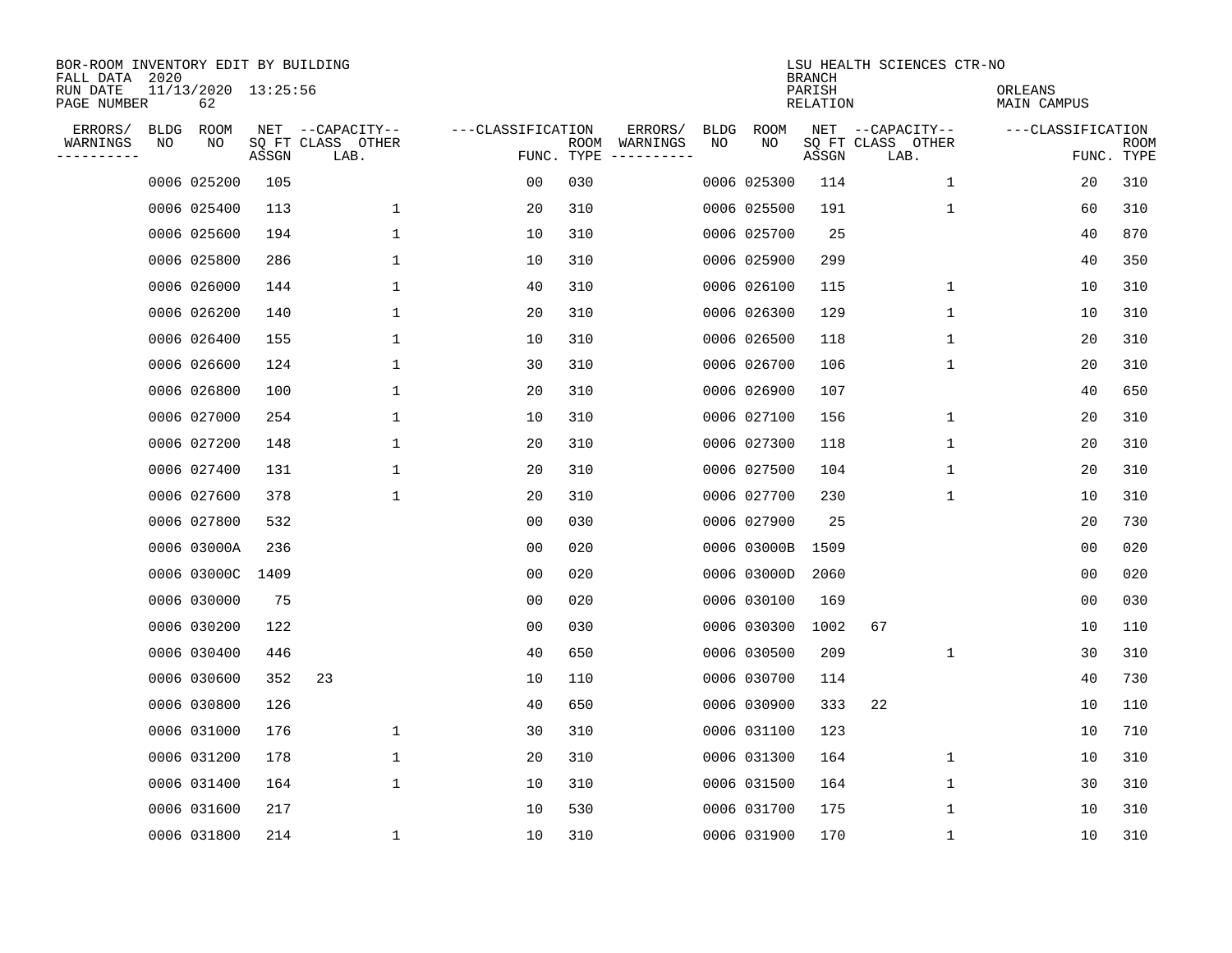| BOR-ROOM INVENTORY EDIT BY BUILDING<br>FALL DATA 2020 |      |                           |       |                           |                   |                    |                         |             |             | <b>BRANCH</b>             | LSU HEALTH SCIENCES CTR-NO |                        |                           |
|-------------------------------------------------------|------|---------------------------|-------|---------------------------|-------------------|--------------------|-------------------------|-------------|-------------|---------------------------|----------------------------|------------------------|---------------------------|
| RUN DATE<br>PAGE NUMBER                               |      | 11/13/2020 13:25:56<br>63 |       |                           |                   |                    |                         |             |             | PARISH<br><b>RELATION</b> |                            | ORLEANS<br>MAIN CAMPUS |                           |
| ERRORS/                                               | BLDG | ROOM                      |       | NET --CAPACITY--          | ---CLASSIFICATION |                    | ERRORS/                 | <b>BLDG</b> | <b>ROOM</b> |                           | NET --CAPACITY--           | ---CLASSIFICATION      |                           |
| WARNINGS<br>----------                                | NO   | NO                        | ASSGN | SQ FT CLASS OTHER<br>LAB. |                   | ROOM<br>FUNC. TYPE | WARNINGS<br>----------- | NO.         | NO          | ASSGN                     | SQ FT CLASS OTHER<br>LAB.  |                        | <b>ROOM</b><br>FUNC. TYPE |
|                                                       |      | 0006 032000               | 236   | $\mathbf{1}$              | 10                | 310                |                         |             | 0006 032100 | 161                       | $\mathbf{1}$               | 10                     | 310                       |
|                                                       |      | 0006 032200               | 194   | $\mathbf 1$               | 10                | 310                |                         |             | 0006 032300 | 93                        |                            | 0 <sub>0</sub>         | 010                       |
|                                                       |      | 0006 03240A               | 86    |                           | 40                | 730                |                         |             | 0006 03240B | 32                        |                            | 0 <sub>0</sub>         | 010                       |
|                                                       |      | 0006 032400               | 114   |                           | 0 <sub>0</sub>    | 010                |                         |             | 0006 032500 | 88                        |                            | 0 <sub>0</sub>         | 030                       |
|                                                       |      | 0006 032600               | 137   |                           | 0 <sub>0</sub>    | 030                |                         |             | 0006 032700 | 157                       | $\mathbf 1$                | 20                     | 310                       |
|                                                       |      | 0006 032800               | 156   | 1                         | 20                | 310                |                         |             | 0006 032900 | 187                       | 1                          | 30                     | 310                       |
|                                                       |      | 0006 033000               | 209   | $\mathbf 1$               | 20                | 310                |                         |             | 0006 033100 | 178                       | $\mathbf 1$                | 30                     | 310                       |
|                                                       |      | 0006 033200               | 207   | 14                        | 60                | 410                |                         |             | 0006 033300 | 145                       | 1                          | 30                     | 310                       |
|                                                       |      | 0006 033400               | 149   | 1                         | 20                | 310                |                         |             | 0006 03350B | 68                        |                            | 40                     | 710                       |
|                                                       |      | 0006 033500               | 214   | 1                         | 40                | 310                |                         |             | 0006 033600 | 128                       | $\mathbf 1$                | 40                     | 310                       |
|                                                       |      | 0006 033700               | 154   | 1                         | 40                | 310                |                         |             | 0006 033800 | 114                       | $\mathbf 1$                | 80                     | 310                       |
|                                                       |      | 0006 033900               | 108   | $\mathbf 1$               | 40                | 310                |                         |             | 0006 034000 | 152                       | 1                          | 10                     | 310                       |
|                                                       |      | 0006 034100               | 130   | $\mathbf 1$               | 10                | 310                |                         |             | 0006 034200 | 109                       | 1                          | 20                     | 310                       |
|                                                       |      | 0006 034300               | 127   |                           | 40                | 730                |                         |             | 0006 034400 | 152                       | 1                          | 50                     | 310                       |
|                                                       |      | 0006 034500               | 68    |                           | 40                | 315                |                         |             | 0006 034600 | 100                       |                            | 0 <sub>0</sub>         | 030                       |
|                                                       |      | 0006 034700               | 414   |                           | 0 <sub>0</sub>    | 030                |                         |             | 0006 0348B1 | 16                        |                            | 0 <sub>0</sub>         | 020                       |
|                                                       |      | 0006 0348B2               | 21    |                           | 0 <sub>0</sub>    | 020                |                         |             | 0006 03480A | 249                       |                            | 40                     | 880                       |
|                                                       |      | 0006 03480B               | 552   | $\mathbf 1$               | 40                | 310                |                         |             | 0006 03480C | 172                       | 1                          | 50                     | 310                       |
|                                                       |      | 0006 03480D               | 75    | $\mathbf{1}$              | 40                | 310                |                         |             | 0006 03480E | 297                       | 1                          | 40                     | 310                       |
|                                                       |      | 0006 034800               | 98    | $\mathbf 1$               | 40                | 310                |                         |             | 0006 034900 | 167                       | 1                          | 10                     | 310                       |
|                                                       |      | 0006 035000               | 188   | $\mathbf{1}$              | 40                | 310                |                         |             | 0006 035100 | 166                       | 1                          | 60                     | 310                       |
|                                                       |      | 0006 035200               | 146   |                           | 40                | 730                |                         |             | 0006 035300 | 167                       | 1                          | 10                     | 310                       |
|                                                       |      | 0006 035400               | 146   | $\mathbf 1$               | 40                | 310                |                         |             | 0006 035500 | 166                       | 1                          | 10                     | 310                       |
|                                                       |      | 0006 035600               | 351   |                           | 40                | 350                |                         |             | 0006 035700 | 170                       | 1                          | 10                     | 310                       |
|                                                       |      | 0006 035800               | 167   | $\mathbf{1}$              | 10                | 310                |                         |             | 0006 035900 | 291                       | 1                          | 10                     | 310                       |
|                                                       |      | 0006 036000               | 279   | $\mathbf{1}$              | 10                | 310                |                         |             | 0006 036100 | 110                       | 1                          | 10                     | 310                       |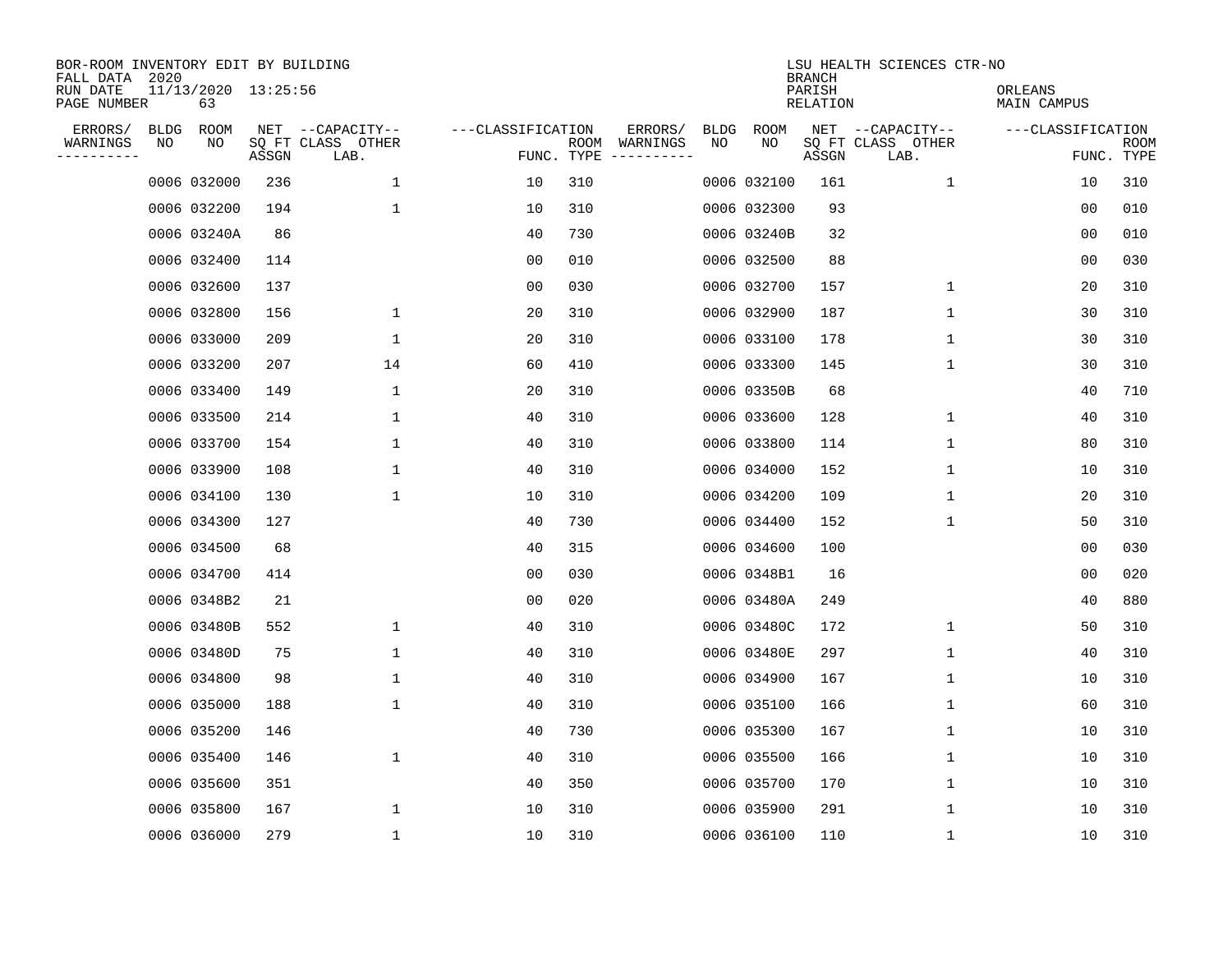| BOR-ROOM INVENTORY EDIT BY BUILDING<br>FALL DATA 2020<br>RUN DATE |    | 11/13/2020 13:25:56 |       |                                               |                                 |     |                          |            |             | <b>BRANCH</b><br>PARISH | LSU HEALTH SCIENCES CTR-NO                    | ORLEANS           |                    |
|-------------------------------------------------------------------|----|---------------------|-------|-----------------------------------------------|---------------------------------|-----|--------------------------|------------|-------------|-------------------------|-----------------------------------------------|-------------------|--------------------|
| PAGE NUMBER                                                       |    | 64                  |       |                                               |                                 |     |                          |            |             | RELATION                |                                               | MAIN CAMPUS       |                    |
| ERRORS/<br>WARNINGS<br>---------                                  | ΝO | BLDG ROOM<br>NO     | ASSGN | NET --CAPACITY--<br>SQ FT CLASS OTHER<br>LAB. | ---CLASSIFICATION<br>FUNC. TYPE |     | ERRORS/<br>ROOM WARNINGS | BLDG<br>NO | ROOM<br>NO  | ASSGN                   | NET --CAPACITY--<br>SQ FT CLASS OTHER<br>LAB. | ---CLASSIFICATION | ROOM<br>FUNC. TYPE |
|                                                                   |    | 0006 036200         | 78    | $\mathbf{1}$                                  | 30                              | 310 |                          |            | 0006 036300 | 99                      |                                               | 20                | 730                |
|                                                                   |    | 0006 036400         | 112   | $\mathbf 1$                                   | 10                              | 310 |                          |            | 0006 036500 | 245                     | $\mathbf 1$                                   | 20                | 310                |
|                                                                   |    | 0006 036600         | 156   | $\mathbf{1}$                                  | 40                              | 310 |                          |            | 0006 036700 | 493                     |                                               | 00                | 030                |
|                                                                   |    | 0006 036800         | 111   |                                               | 0 <sub>0</sub>                  | 030 |                          |            | 0006 036900 | 115                     | $\mathbf{1}$                                  | 20                | 310                |
|                                                                   |    | 0006 040100         | 546   |                                               | 82                              | 082 |                          |            | 0006 04020A | 53                      |                                               | 82                | 082                |
|                                                                   |    | 0006 04020B         | 50    |                                               | 82                              | 082 |                          |            | 0006 040200 | 191                     |                                               | 82                | 082                |
|                                                                   |    | 0006 040300         | 233   |                                               | 82                              | 082 |                          |            | 0006 040400 | 224                     |                                               | 82                | 082                |
|                                                                   |    | 0006 040500         | 88    |                                               | 0 <sub>0</sub>                  | 030 |                          |            | 0006 040600 | 205                     |                                               | 82                | 082                |
|                                                                   |    | 0006 040700         | 178   |                                               | 82                              | 082 |                          |            | 0006 040800 | 192                     |                                               | 82                | 082                |
|                                                                   |    | 0006 040900         | 222   |                                               | 82                              | 082 |                          |            | 0006 041000 | 224                     |                                               | 82                | 082                |
|                                                                   |    | 0006 041100         | 237   |                                               | 82                              | 082 |                          |            | 0006 041200 | 220                     |                                               | 82                | 082                |
|                                                                   |    | 0006 041300         | 225   |                                               | 82                              | 082 |                          |            | 0006 041400 | 210                     |                                               | 82                | 082                |
|                                                                   |    | 0006 041500         | 217   |                                               | 82                              | 082 |                          |            | 0006 041600 | 237                     |                                               | 82                | 082                |
|                                                                   |    | 0006 041700         | 225   |                                               | 82                              | 082 |                          |            | 0006 041800 | 222                     |                                               | 82                | 082                |
|                                                                   |    | 0006 041900         | 88    |                                               | 00                              | 030 |                          |            | 0006 042000 | 137                     |                                               | 0 <sub>0</sub>    | 030                |
|                                                                   |    | 0006 042100         | 113   |                                               | 82                              | 082 |                          |            | 0006 042200 | 22                      |                                               | 82                | 082                |
|                                                                   |    | 0006 042300         | 20    |                                               | 82                              | 082 |                          |            | 0006 042400 | 15                      |                                               | 82                | 082                |
|                                                                   |    | 0006 042500         | 111   |                                               | 0 <sub>0</sub>                  | 030 |                          |            | 0006 042600 | 527                     |                                               | 0 <sub>0</sub>    | 030                |
|                                                                   |    | 0006 042700         | 100   |                                               | 0 <sub>0</sub>                  | 030 |                          |            | 0006 042800 | 414                     |                                               | 0 <sub>0</sub>    | 030                |
|                                                                   |    | 0006 043000         | 446   |                                               | 82                              | 082 |                          |            | 0006 043100 | 104                     |                                               | 82                | 082                |
|                                                                   |    | 0006 043200         | 233   |                                               | 82                              | 082 |                          |            | 0006 04330A | 45                      |                                               | 82                | 082                |
|                                                                   |    | 0006 04330B         | 50    |                                               | 82                              | 082 |                          |            | 0006 043300 | 239                     |                                               | 82                | 082                |
|                                                                   |    | 0006 043400         | 197   |                                               | 82                              | 082 |                          |            | 0006 043500 | 199                     |                                               | 82                | 082                |
|                                                                   |    | 0006 043600         | 210   |                                               | 82                              | 082 |                          |            | 0006 043700 | 225                     |                                               | 82                | 082                |
|                                                                   |    | 0006 043800         | 201   |                                               | 82                              | 082 |                          |            | 0006 0439A1 | 73                      |                                               | 82                | 082                |
|                                                                   |    | 0006 04390A         | 104   |                                               | 82                              | 082 |                          |            | 0006 04390B | 96                      |                                               | 82                | 082                |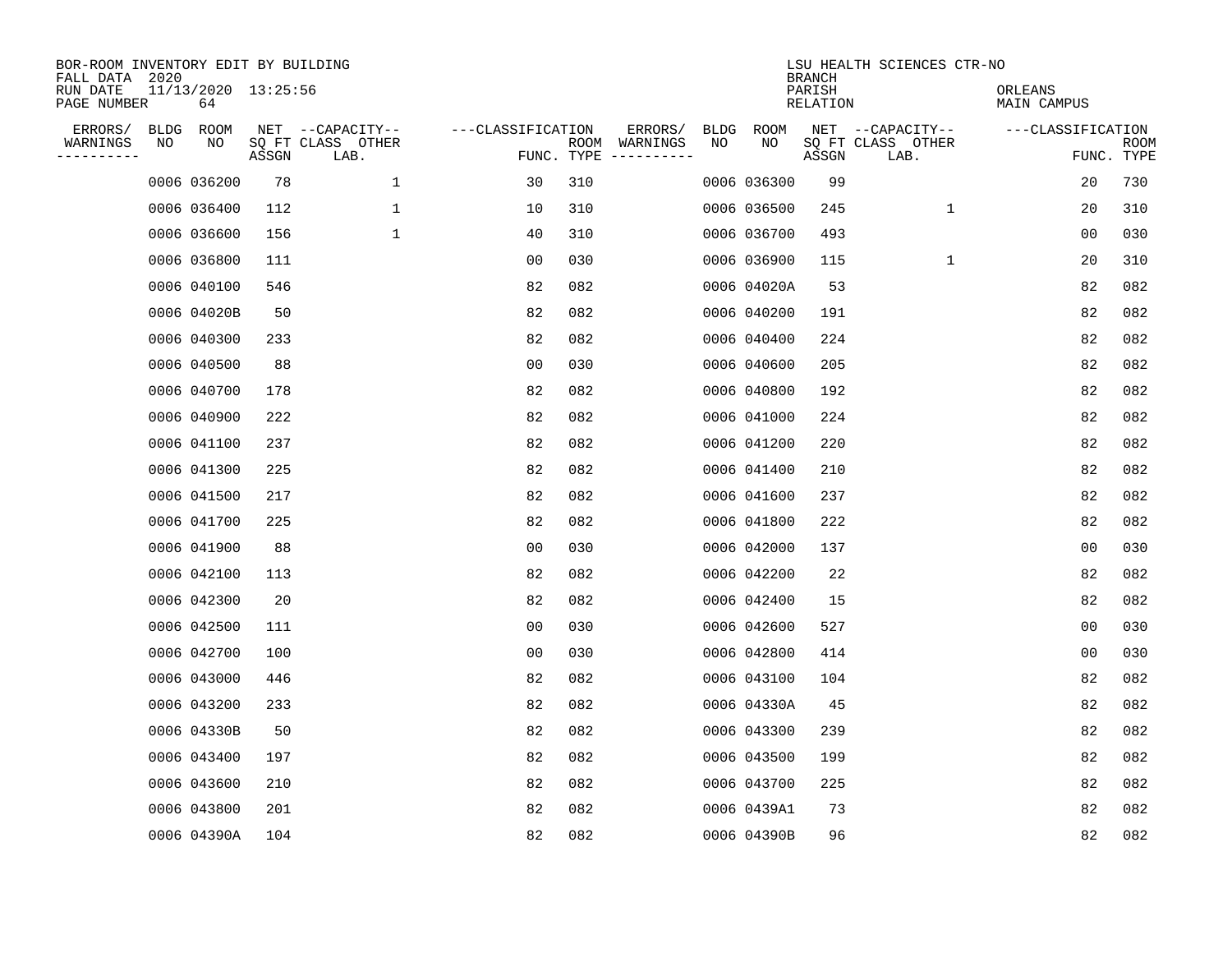| BOR-ROOM INVENTORY EDIT BY BUILDING<br>FALL DATA 2020 |    |                           |       |                           |                   |     |               |      |             | <b>BRANCH</b>      | LSU HEALTH SCIENCES CTR-NO |                        |                    |
|-------------------------------------------------------|----|---------------------------|-------|---------------------------|-------------------|-----|---------------|------|-------------|--------------------|----------------------------|------------------------|--------------------|
| RUN DATE<br>PAGE NUMBER                               |    | 11/13/2020 13:25:56<br>65 |       |                           |                   |     |               |      |             | PARISH<br>RELATION |                            | ORLEANS<br>MAIN CAMPUS |                    |
| ERRORS/                                               |    | BLDG ROOM                 |       | NET --CAPACITY--          | ---CLASSIFICATION |     | ERRORS/       | BLDG | ROOM        |                    | NET --CAPACITY--           | ---CLASSIFICATION      |                    |
| WARNINGS<br>---------                                 | NO | NO                        | ASSGN | SQ FT CLASS OTHER<br>LAB. | FUNC. TYPE        |     | ROOM WARNINGS | NO   | NO          | ASSGN              | SQ FT CLASS OTHER<br>LAB.  |                        | ROOM<br>FUNC. TYPE |
|                                                       |    | 0006 043900               | 353   |                           | 82                | 082 |               |      | 0006 04400A | 16                 |                            | 82                     | 082                |
|                                                       |    | 0006 044000               | 146   |                           | 82                | 082 |               |      | 0006 044100 | 91                 |                            | 82                     | 082                |
|                                                       |    | 0006 04420A               | 89    |                           | 82                | 082 |               |      | 0006 044200 | 221                |                            | 82                     | 082                |
|                                                       |    | 0006 044300               | 211   |                           | 0 <sub>0</sub>    | 030 |               |      | 0006 044400 | 210                |                            | 82                     | 082                |
|                                                       |    | 0006 044500               | 220   |                           | 82                | 082 |               |      | 0006 044600 | 204                |                            | 82                     | 082                |
|                                                       |    | 0006 044700               | 215   |                           | 82                | 082 |               |      | 0006 044800 | 215                |                            | 82                     | 082                |
|                                                       |    | 0006 044900               | 213   |                           | 82                | 082 |               |      | 0006 045000 | 226                |                            | 82                     | 082                |
|                                                       |    | 0006 045100               | 245   |                           | 82                | 082 |               |      | 0006 045200 | 79                 |                            | 82                     | 082                |
|                                                       |    | 0006 045300               | 115   |                           | 82                | 082 |               |      | 0006 045400 | 168                |                            | 0 <sub>0</sub>         | 030                |
|                                                       |    | 0006 045500               | 124   |                           | 0 <sub>0</sub>    | 030 |               |      | 0006 04560A | 111                |                            | 82                     | 082                |
|                                                       |    | 0006 04560B               | 87    |                           | 82                | 082 |               |      | 0006 045600 | 257                |                            | 82                     | 082                |
|                                                       |    | 0006 045700               | 199   |                           | 82                | 082 |               |      | 0006 045800 | 216                |                            | 82                     | 082                |
|                                                       |    | 0006 045900               | 185   |                           | 82                | 082 |               |      | 0006 046000 | 88                 |                            | 82                     | 082                |
|                                                       |    | 0006 046100               | 214   |                           | 82                | 082 |               |      | 0006 046200 | 405                |                            | 82                     | 082                |
|                                                       |    | 0006 046400               | 224   |                           | 82                | 082 |               |      | 0006 046500 | 219                |                            | 82                     | 082                |
|                                                       |    | 0006 046600               | 210   |                           | 82                | 082 |               |      | 0006 046700 | 215                |                            | 82                     | 082                |
|                                                       |    | 0006 046800               | 225   |                           | 82                | 082 |               |      | 0006 046900 | 205                |                            | 82                     | 082                |
|                                                       |    | 0006 047000               | 510   |                           | 82                | 082 |               |      | 0006 04730A | 114                |                            | 0 <sub>0</sub>         | 020                |
|                                                       |    | 0006 047300               | 86    |                           | 82                | 082 |               |      | 0006 047400 | 32                 |                            | 0 <sub>0</sub>         | 010                |
|                                                       |    | 0006 050000               | 225   |                           | 0 <sub>0</sub>    | 020 |               |      | 0006 05010A | 52                 |                            | 0 <sub>0</sub>         | 030                |
|                                                       |    | 0006 050100               | 82    |                           | 0 <sub>0</sub>    | 030 |               |      | 0006 050200 | 124                | $\mathbf 1$                | 40                     | 310                |
|                                                       |    | 0006 05030A               | 11    |                           | 40                | 730 |               |      | 0006 05030B | 11                 |                            | 40                     | 730                |
|                                                       |    | 0006 050400               | 184   |                           | 0 <sub>0</sub>    | 030 |               |      | 0006 05050A | 849                | $\mathbf{1}$               | 40                     | 310                |
|                                                       |    | 0006 05050B               | 32    |                           | 40                | 315 |               |      | 0006 05050C | 9                  |                            | 40                     | 730                |
|                                                       |    | 0006 050500               | 463   |                           | 00                | 030 |               |      | 0006 050600 | 40                 |                            | 40                     | 315                |
|                                                       |    | 0006 050700               | 38    |                           | 0 <sub>0</sub>    | 030 |               |      | 0006 050800 | 38                 |                            | 0 <sub>0</sub>         | 030                |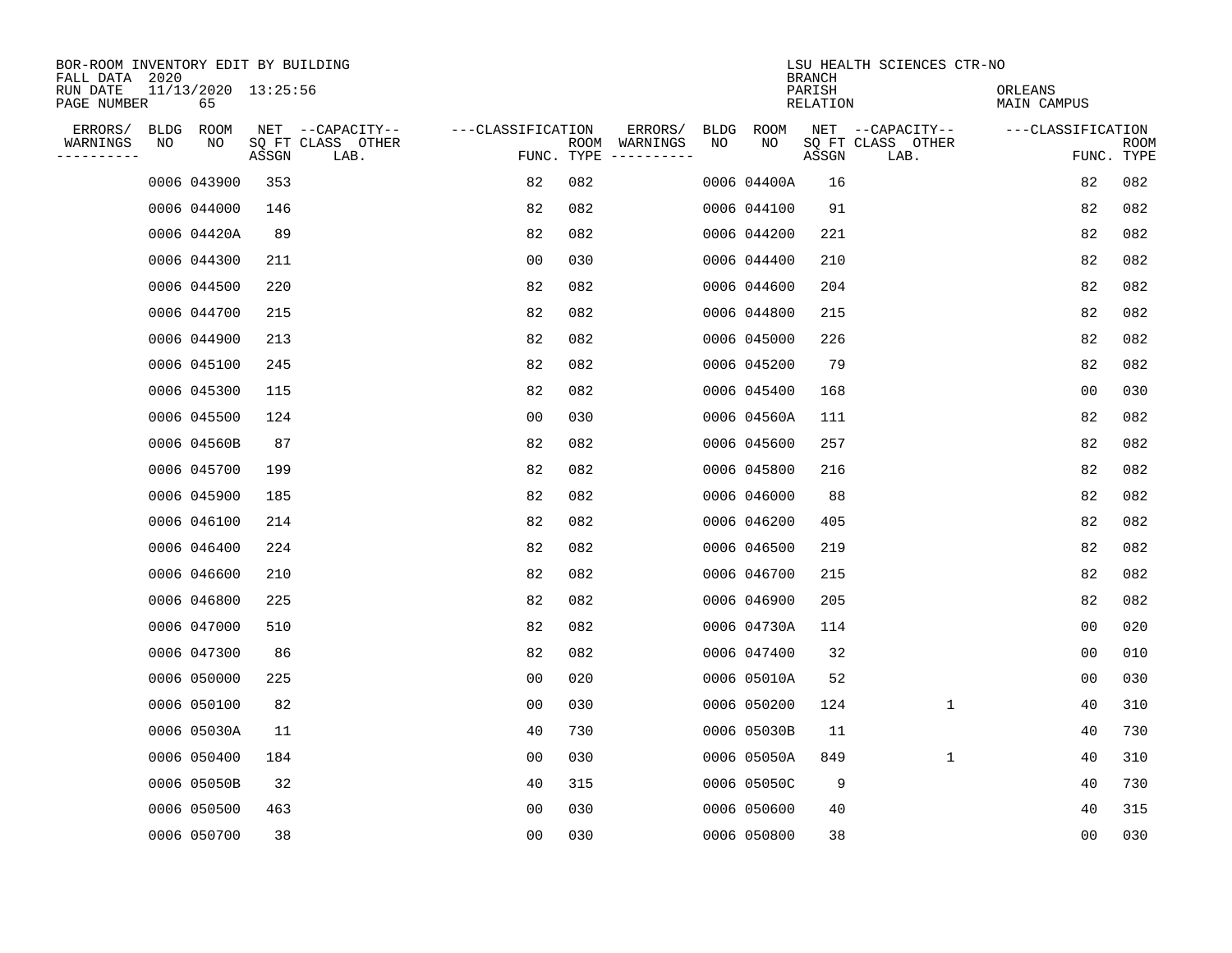| BOR-ROOM INVENTORY EDIT BY BUILDING<br>FALL DATA 2020 |      |                           |       |                           |                   |                    |                         |             |             | <b>BRANCH</b>             | LSU HEALTH SCIENCES CTR-NO |                        |                           |
|-------------------------------------------------------|------|---------------------------|-------|---------------------------|-------------------|--------------------|-------------------------|-------------|-------------|---------------------------|----------------------------|------------------------|---------------------------|
| RUN DATE<br>PAGE NUMBER                               |      | 11/13/2020 13:25:56<br>66 |       |                           |                   |                    |                         |             |             | PARISH<br><b>RELATION</b> |                            | ORLEANS<br>MAIN CAMPUS |                           |
| ERRORS/                                               | BLDG | ROOM                      |       | NET --CAPACITY--          | ---CLASSIFICATION |                    | ERRORS/                 | <b>BLDG</b> | <b>ROOM</b> |                           | NET --CAPACITY--           | ---CLASSIFICATION      |                           |
| WARNINGS<br>----------                                | NO   | NO                        | ASSGN | SQ FT CLASS OTHER<br>LAB. |                   | ROOM<br>FUNC. TYPE | WARNINGS<br>----------- | NO          | NO          | ASSGN                     | SQ FT CLASS OTHER<br>LAB.  |                        | <b>ROOM</b><br>FUNC. TYPE |
|                                                       |      | 0006 050900               | 67    |                           | 40                | 655                |                         |             | 0006 051000 | 477                       |                            | 40                     | 350                       |
|                                                       |      | 0006 051100               | 16    |                           | 40                | 315                |                         |             | 0006 051200 | 135                       |                            | 40                     | 315                       |
|                                                       |      | 0006 051400               | 137   | $\mathbf{1}$              | 40                | 310                |                         |             | 0006 05150A | 188                       |                            | 0 <sub>0</sub>         | 020                       |
|                                                       |      | 0006 051500               | 177   |                           | 80                | 880                |                         |             | 0006 051600 | 123                       | $\mathbf 1$                | 40                     | 310                       |
|                                                       |      | 0006 051700               | 259   |                           | 0 <sub>0</sub>    | 020                |                         |             | 0006 051800 | 300                       |                            | 00                     | 020                       |
|                                                       |      | 0006 05200A               | 84    |                           | 00                | 020                |                         |             | 0006 052000 | 915                       |                            | 00                     | 020                       |
|                                                       |      | 0006 052100               | 107   | $\mathbf 1$               | 40                | 310                |                         |             | 0006 052200 | 107                       | $\mathbf 1$                | 40                     | 310                       |
|                                                       |      | 0006 052300               | 282   | $\mathbf 1$               | 40                | 310                |                         |             | 0006 052500 | 247                       | 1                          | 40                     | 310                       |
|                                                       |      | 0006 052600               | 124   | $\mathbf 1$               | 40                | 310                |                         |             | 0006 052700 | 260                       | $\mathbf 1$                | 40                     | 310                       |
|                                                       |      | 0006 052800               | 252   | $\mathbf 1$               | 40                | 310                |                         |             | 0006 052900 | 114                       |                            | 00                     | 020                       |
|                                                       |      | 0006 053000               | 102   | $\mathbf 1$               | 40                | 310                |                         |             | 0006 053100 | 107                       | $\mathbf 1$                | 40                     | 310                       |
|                                                       |      | 0006 053200               | 243   |                           | 40                | 315                |                         |             | 0006 053300 | 102                       | $\mathbf 1$                | 40                     | 310                       |
|                                                       |      | 0006 053400               | 118   | 1                         | 40                | 310                |                         |             | 0006 053500 | 114                       |                            | 0 <sub>0</sub>         | 020                       |
|                                                       |      | 0006 053600               | 188   |                           | 0 <sub>0</sub>    | 020                |                         |             | 0006 053700 | 64                        |                            | 40                     | 315                       |
|                                                       |      | 0006 053800               | 90    |                           | 40                | 355                |                         |             | 0006 054000 | 145                       | 1                          | 40                     | 310                       |
|                                                       |      | 0006 054100               | 116   | $\mathbf 1$               | 40                | 310                |                         |             | 0006 054200 | 125                       | 1                          | 40                     | 310                       |
|                                                       |      | 0006 054300               | 160   |                           | 40                | 650                |                         |             | 0006 054400 | 644                       |                            | 60                     | 350                       |
|                                                       |      | 0006 054500               | 59    |                           | 20                | 225                |                         |             | 0006 054700 | 282                       |                            | 20                     | 225                       |
|                                                       |      | 0006 054800               | 243   |                           | 20                | 225                |                         |             | 0006 054900 | 101                       |                            | 20                     | 225                       |
|                                                       |      | 0006 055000               | 171   |                           | 20                | 225                |                         |             | 0006 055100 | 40                        |                            | 20                     | 225                       |
|                                                       |      | 0006 055200               | 3165  | 63                        | 20                | 220                |                         |             | 0006 055300 | 311                       |                            | 10                     | 650                       |
|                                                       |      | 0006 055400               | 132   |                           | 20                | 225                |                         |             | 0006 055500 | 76                        |                            | 20                     | 225                       |
|                                                       |      | 0006 055600               | 200   |                           | 0 <sub>0</sub>    | 020                |                         |             | 0006 055700 | 159                       |                            | 20                     | 225                       |
|                                                       |      | 0006 055800               | 153   |                           | 20                | 225                |                         |             | 0006 055900 | 380                       | 10                         | 20                     | 220                       |
|                                                       |      | 0006 056000               | 380   | 10                        | 20                | 220                |                         |             | 0006 056500 | 1087                      |                            | 60                     | 650                       |
|                                                       |      | 0006 056600               | 412   | 10                        | 20                | 220                |                         |             | 0006 056700 | 412                       | 10                         | 20                     | 220                       |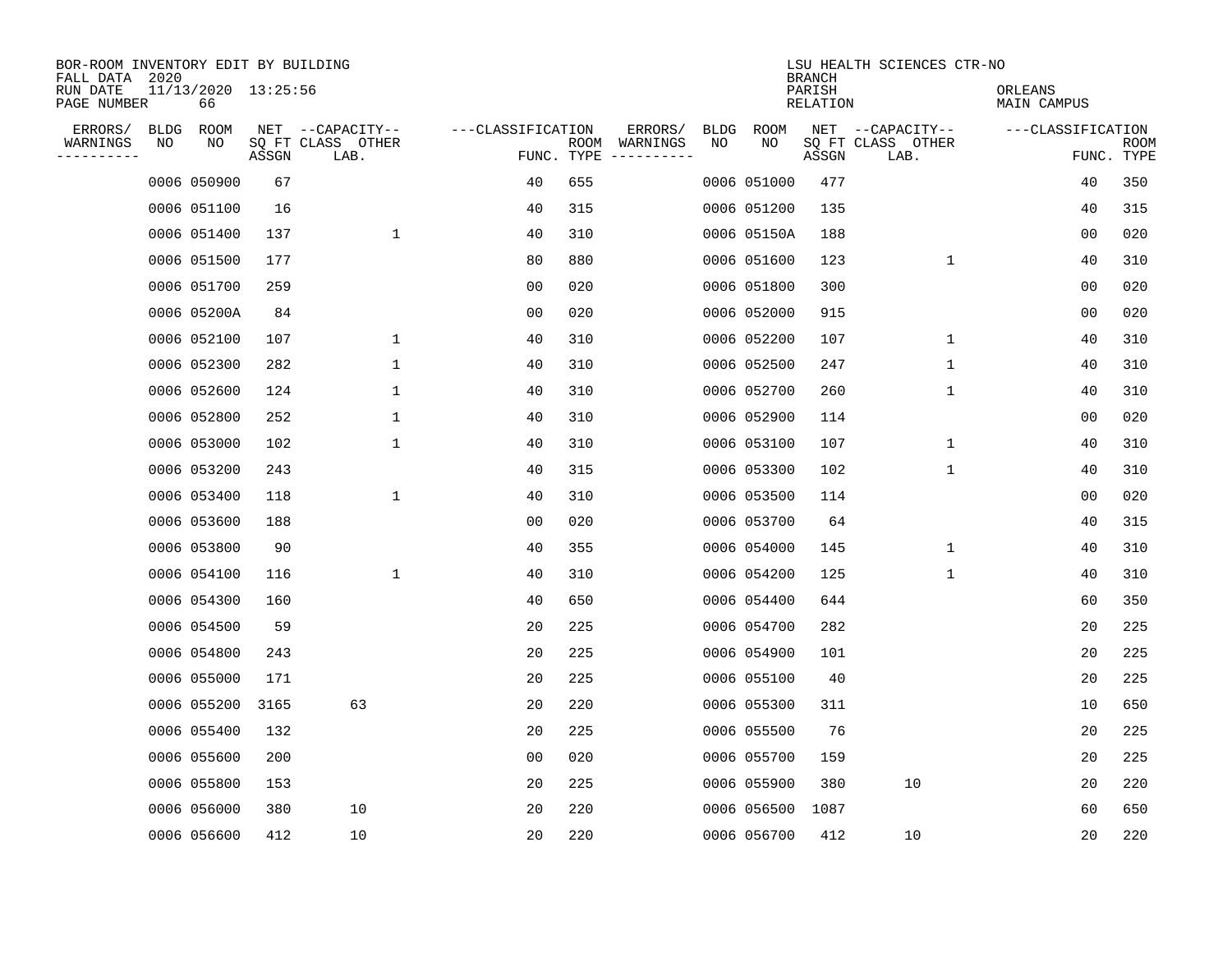| BOR-ROOM INVENTORY EDIT BY BUILDING<br>FALL DATA 2020 |             |                           |       |                           |                   |                    |          |             |             | <b>BRANCH</b>      | LSU HEALTH SCIENCES CTR-NO |                        |                           |
|-------------------------------------------------------|-------------|---------------------------|-------|---------------------------|-------------------|--------------------|----------|-------------|-------------|--------------------|----------------------------|------------------------|---------------------------|
| RUN DATE<br>PAGE NUMBER                               |             | 11/13/2020 13:25:56<br>67 |       |                           |                   |                    |          |             |             | PARISH<br>RELATION |                            | ORLEANS<br>MAIN CAMPUS |                           |
| ERRORS/                                               | <b>BLDG</b> | ROOM                      |       | NET --CAPACITY--          | ---CLASSIFICATION |                    | ERRORS/  | <b>BLDG</b> | <b>ROOM</b> |                    | NET --CAPACITY--           | ---CLASSIFICATION      |                           |
| WARNINGS<br>-----------                               | NO          | NO                        | ASSGN | SQ FT CLASS OTHER<br>LAB. |                   | ROOM<br>FUNC. TYPE | WARNINGS | NO          | NO          | ASSGN              | SQ FT CLASS OTHER<br>LAB.  |                        | <b>ROOM</b><br>FUNC. TYPE |
|                                                       |             | 0006 056800               | 124   |                           | 20                | 225                |          |             | 0006 056900 | 72                 |                            | 40                     | 710                       |
|                                                       |             | 0006 057000               | 124   |                           | 20                | 225                |          |             | 0006 057300 | 49                 |                            | 60                     | 730                       |
|                                                       |             | 0006 057400               | 122   | 1                         | 40                | 310                |          |             | 0006 057500 | 482                |                            | 00                     | 020                       |
|                                                       |             | 0006 057600               | 102   | $\mathbf{1}$              | 40                | 310                |          |             | 0006 057700 | 131                |                            | 40                     | 710                       |
|                                                       |             | 0006 057800               | 98    |                           | 0 <sub>0</sub>    | 020                |          |             | 0006 057900 | 116                | $\mathbf 1$                | 40                     | 310                       |
|                                                       |             | 0006 05870A               | 52    |                           | 0 <sub>0</sub>    | 030                |          |             | 0006 058700 | 105                |                            | 0 <sub>0</sub>         | 030                       |
|                                                       |             | 0006 059000               | 766   |                           | 0 <sub>0</sub>    | 020                |          |             | 0006 060100 | 230                |                            | 0 <sub>0</sub>         | 020                       |
|                                                       |             | 0006 060200               | 414   |                           | 0 <sub>0</sub>    | 020                |          |             | 0006 060300 | 106                |                            | 0 <sub>0</sub>         | 030                       |
|                                                       |             | 0006 060400               | 385   |                           | 0 <sub>0</sub>    | 030                |          |             | 0006 060500 | 1959               | 131                        | 60                     | 410                       |
|                                                       |             | 0006 060600               | 192   |                           | 80                | 880                |          |             | 0006 060700 | 75                 | $\mathbf{1}$               | 60                     | 310                       |
|                                                       |             | 0006 060800               | 86    |                           | 60                | 315                |          |             | 0006 060900 | 457                | $\mathbf 1$                | 60                     | 310                       |
|                                                       |             | 0006 061100               | 149   | 1                         | 60                | 310                |          |             | 0006 061200 | 66                 |                            | 60                     | 315                       |
|                                                       |             | 0006 061300               | 149   | $\mathbf{1}$              | 60                | 310                |          |             | 0006 061400 | 112                | 1                          | 60                     | 310                       |
|                                                       |             | 0006 061500               | 112   | 1                         | 60                | 310                |          |             | 0006 061600 | 149                | 1                          | 60                     | 310                       |
|                                                       |             | 0006 061700               | 109   | 1                         | 60                | 310                |          |             | 0006 061800 | 96                 | 1                          | 60                     | 310                       |
|                                                       |             | 0006 061900               | 112   | 1                         | 60                | 310                |          |             | 0006 062100 | 99                 | 1                          | 60                     | 310                       |
|                                                       |             | 0006 062200               | 111   | $\mathbf 1$               | 60                | 310                |          |             | 0006 062300 | 105                | 1                          | 60                     | 310                       |
|                                                       |             | 0006 062400               | 784   |                           | 60                | 650                |          |             | 0006 062600 | 310                | 21                         | 10                     | 110                       |
|                                                       |             | 0006 062800               | 122   |                           | 10                | 115                |          |             | 0006 062900 | 493                |                            | 0 <sub>0</sub>         | 030                       |
|                                                       |             | 0006 063100               | 117   |                           | 0 <sub>0</sub>    | 030                |          |             | 0006 063200 | 1823               | 122                        | 10                     | 110                       |
|                                                       |             | 0006 063300               | 67    |                           | 10                | 115                |          |             | 0006 063400 | 27                 |                            | 10                     | 115                       |
|                                                       |             | 0006 063700               | 619   | 12                        | 20                | 220                |          |             | 0006 063800 | 127                |                            | 20                     | 225                       |
|                                                       |             | 0006 063900               | 44    |                           | 60                | 730                |          |             | 0006 064200 | 61                 |                            | 20                     | 225                       |
|                                                       |             | 0006 064300               | 481   | 10                        | 20                | 220                |          |             | 0006 064400 | 10                 |                            | 20                     | 225                       |
|                                                       |             | 0006 064500               | 185   |                           | 20                | 225                |          |             | 0006 064700 | 184                |                            | 10                     | 115                       |
|                                                       |             | 0006 064800               | 343   |                           | 60                | 730                |          |             | 0006 064900 | 240                |                            | 00                     | 030                       |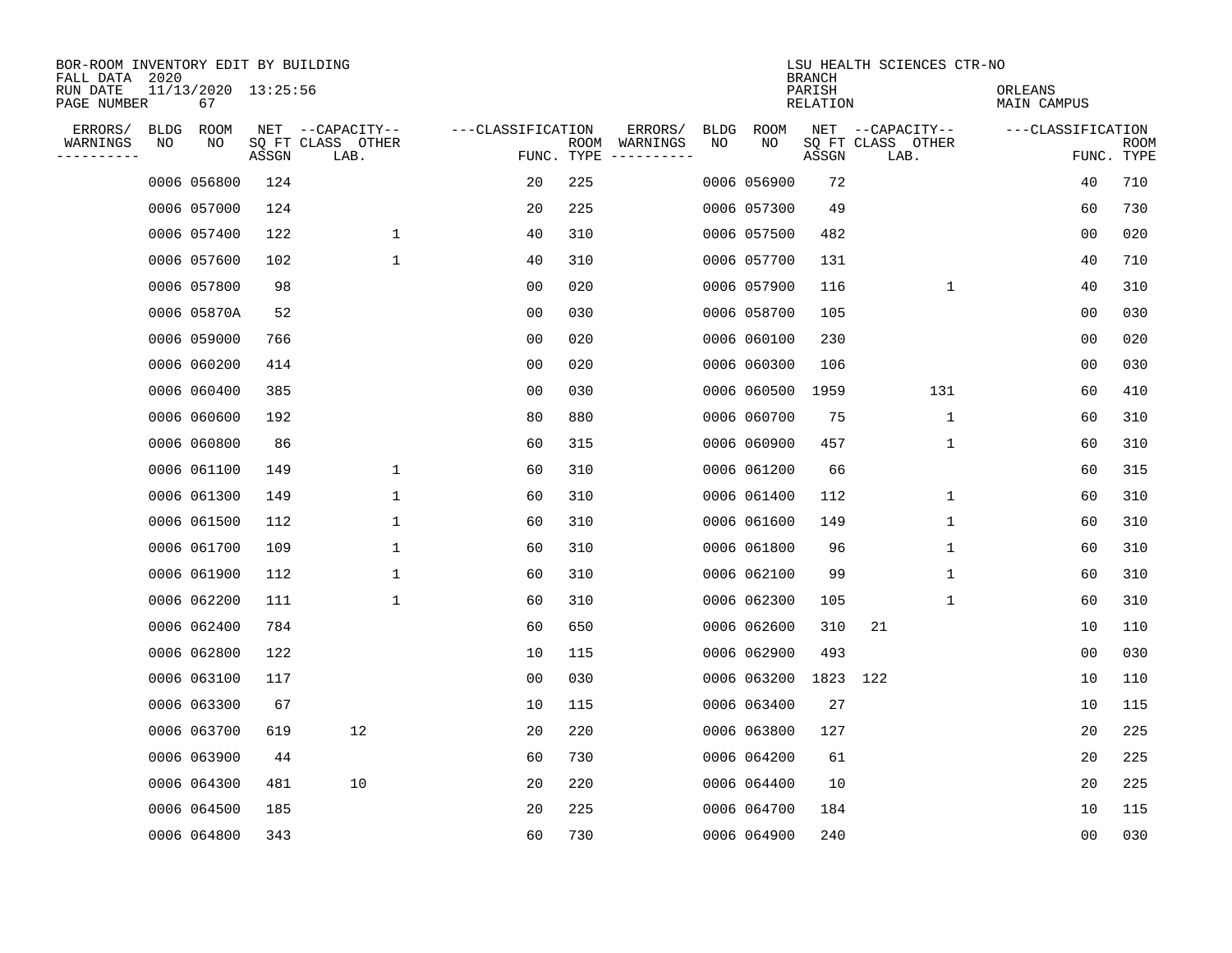| BOR-ROOM INVENTORY EDIT BY BUILDING<br>FALL DATA 2020 |             |                           |                            |    |                  |              |                   |                    |                         |             |             | <b>BRANCH</b>      | LSU HEALTH SCIENCES CTR-NO |                        |                |                           |
|-------------------------------------------------------|-------------|---------------------------|----------------------------|----|------------------|--------------|-------------------|--------------------|-------------------------|-------------|-------------|--------------------|----------------------------|------------------------|----------------|---------------------------|
| RUN DATE<br>PAGE NUMBER                               |             | 11/13/2020 13:25:56<br>68 |                            |    |                  |              |                   |                    |                         |             |             | PARISH<br>RELATION |                            | ORLEANS<br>MAIN CAMPUS |                |                           |
| ERRORS/                                               | <b>BLDG</b> | ROOM                      |                            |    | NET --CAPACITY-- |              | ---CLASSIFICATION |                    | ERRORS/                 | <b>BLDG</b> | <b>ROOM</b> |                    | NET --CAPACITY--           | ---CLASSIFICATION      |                |                           |
| WARNINGS<br>. <u>.</u> .                              | NO          | NO                        | SQ FT CLASS OTHER<br>ASSGN |    | LAB.             |              |                   | ROOM<br>FUNC. TYPE | WARNINGS<br>----------- | NO          | NO          | ASSGN              | SQ FT CLASS OTHER<br>LAB.  |                        |                | <b>ROOM</b><br>FUNC. TYPE |
|                                                       |             | 0006 065300               | 302                        |    |                  |              | 00                | 030                |                         |             | 0006 065400 | 27                 |                            |                        | 00             | 010                       |
|                                                       |             | 0006 065500               | 78                         |    |                  |              | 20                | 225                |                         |             | 0006 065600 | 125                |                            |                        | 00             | 020                       |
|                                                       |             | 0006 065700               | 302                        |    |                  |              | 60                | 315                |                         |             | 0006 065800 | 133                | 1                          |                        | 60             | 310                       |
|                                                       |             | 0006 065900               | 125                        |    |                  | $\mathbf 1$  | 60                | 310                |                         |             | 0006 066000 | 113                | 1                          |                        | 60             | 310                       |
|                                                       |             | 0006 066100               | 104                        |    |                  | $\mathbf 1$  | 60                | 310                |                         |             | 0006 066200 | 120                | $\mathbf 1$                |                        | 60             | 310                       |
|                                                       |             | 0006 066300               | 96                         |    |                  | $\mathbf{1}$ | 60                | 310                |                         |             | 0006 066500 | 106                | 1                          |                        | 60             | 310                       |
|                                                       |             | 0006 066600               | 107                        |    |                  | $\mathbf 1$  | 60                | 310                |                         |             | 0006 066700 | 120                |                            |                        | 40             | 710                       |
|                                                       |             | 0006 066800               | 54                         |    |                  |              | 60                | 315                |                         |             | 0006 066900 | 106                | 1                          |                        | 60             | 310                       |
|                                                       |             | 0006 067100               | 512                        | 34 |                  |              | 10                | 110                |                         |             | 0006 067200 | 138                |                            |                        | 20             | 225                       |
|                                                       |             | 0006 067300               | 574                        |    | 11               |              | 20                | 220                |                         |             | 0006 067500 | 374                | 25                         |                        | 10             | 110                       |
|                                                       |             | 0006 067600               | 381                        | 25 |                  |              | 10                | 110                |                         |             | 0006 067700 | 374                | 25                         |                        | 10             | 110                       |
|                                                       |             | 0006 067800               | 664                        |    | 13               |              | 20                | 220                |                         |             | 0006 067900 | 78                 |                            |                        | 20             | 225                       |
|                                                       |             | 0006 068100               | 379                        | 25 |                  |              | 10                | 110                |                         |             | 0006 068200 | 381                | 25                         |                        | 10             | 110                       |
|                                                       |             | 0006 068300               | 388                        | 26 |                  |              | 10                | 110                |                         |             | 0006 068400 | 126                |                            |                        | 00             | 030                       |
|                                                       |             | 0006 068500               | 171                        |    |                  |              | 00                | 030                |                         |             | 0006 070000 | 227                |                            |                        | 0 <sub>0</sub> | 020                       |
|                                                       |             | 0006 070100               | 174                        |    |                  |              | 0 <sub>0</sub>    | 030                |                         |             | 0006 070200 | 125                |                            |                        | 0 <sub>0</sub> | 030                       |
|                                                       |             | 0006 070300               | 30                         |    |                  |              | 50                | 730                |                         |             | 0006 070400 | 122                | 1                          |                        | 50             | 310                       |
|                                                       |             | 0006 070500               | 115                        |    |                  | 1            | 50                | 310                |                         |             | 0006 070600 | 101                |                            |                        | 50             | 315                       |
|                                                       |             | 0006 070700               | 114                        |    |                  | $\mathbf{1}$ | 50                | 310                |                         |             | 0006 070800 | 114                | 1                          |                        | 50             | 310                       |
|                                                       |             | 0006 070900               | 115                        |    |                  | 1            | 50                | 310                |                         |             | 0006 071000 | 109                | 1                          |                        | 50             | 310                       |
|                                                       |             | 0006 071100               | 123                        |    |                  | 1            | 50                | 310                |                         |             | 0006 071200 | 38                 |                            |                        | 0 <sub>0</sub> | 030                       |
|                                                       |             | 0006 071300               | 38                         |    |                  |              | 0 <sub>0</sub>    | 030                |                         |             | 0006 071400 | 196                |                            |                        | 50             | 315                       |
|                                                       |             | 0006 071500               | 181                        |    |                  |              | 50                | 350                |                         |             | 0006 071600 | 139                | 1                          |                        | 50             | 310                       |
|                                                       |             | 0006 071700               | 114                        |    |                  | $\mathbf 1$  | 50                | 310                |                         |             | 0006 071800 | 115                | 1                          |                        | 50             | 310                       |
|                                                       |             | 0006 071900               | 124                        |    |                  | 1            | 50                | 310                |                         |             | 0006 07200A | 38                 |                            |                        | 0 <sub>0</sub> | 030                       |
|                                                       |             | 0006 072000               | 140                        |    | 10               |              | 20                | 250                |                         |             | 0006 072100 | 38                 |                            |                        | 00             | 030                       |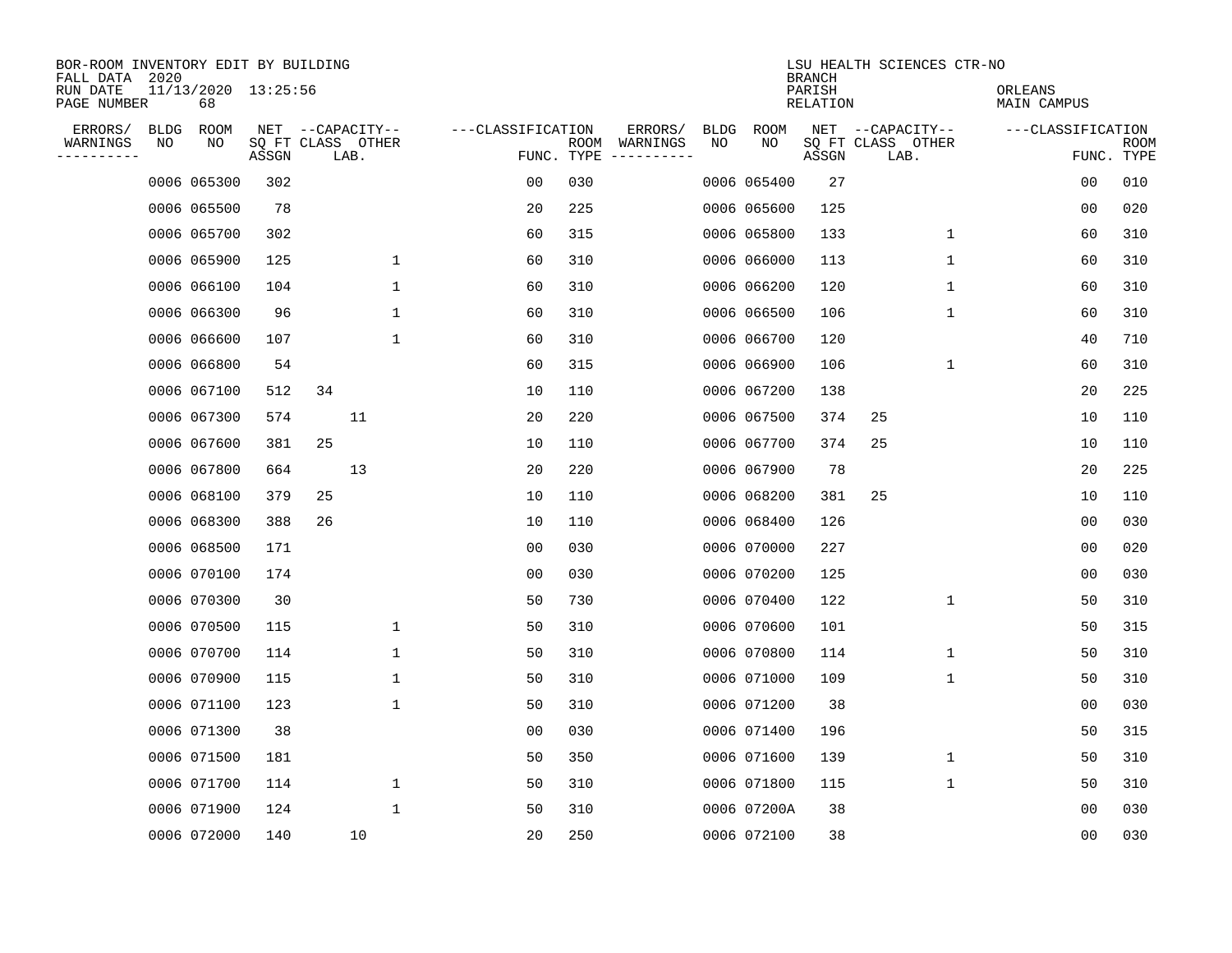| BOR-ROOM INVENTORY EDIT BY BUILDING<br>FALL DATA 2020 |             |                           |       |                           |                   |                    |          |             |                  | <b>BRANCH</b>             | LSU HEALTH SCIENCES CTR-NO |                        |                           |
|-------------------------------------------------------|-------------|---------------------------|-------|---------------------------|-------------------|--------------------|----------|-------------|------------------|---------------------------|----------------------------|------------------------|---------------------------|
| RUN DATE<br>PAGE NUMBER                               |             | 11/13/2020 13:25:56<br>69 |       |                           |                   |                    |          |             |                  | PARISH<br><b>RELATION</b> |                            | ORLEANS<br>MAIN CAMPUS |                           |
| ERRORS/                                               | <b>BLDG</b> | ROOM                      |       | NET --CAPACITY--          | ---CLASSIFICATION |                    | ERRORS/  | <b>BLDG</b> | <b>ROOM</b>      |                           | NET --CAPACITY--           | ---CLASSIFICATION      |                           |
| WARNINGS<br>----------                                | NO          | NO                        | ASSGN | SQ FT CLASS OTHER<br>LAB. |                   | ROOM<br>FUNC. TYPE | WARNINGS | NO          | NO               | ASSGN                     | SQ FT CLASS OTHER<br>LAB.  |                        | <b>ROOM</b><br>FUNC. TYPE |
|                                                       |             | 0006 072200               | 67    |                           | 70                | 730                |          |             | 0006 072300      | 115                       | 1                          | 50                     | 310                       |
|                                                       |             | 0006 072400               | 138   |                           | 50                | 730                |          |             | 0006 072500      | 109                       | $\mathbf 1$                | 60                     | 310                       |
|                                                       |             | 0006 072600               | 114   | $\mathbf 1$               | 10                | 310                |          |             | 0006 072700      | 349                       |                            | 50                     | 315                       |
|                                                       |             | 0006 072800               | 115   | $\mathbf{1}$              | 10                | 310                |          |             | 0006 073000      | 109                       | $\mathbf{1}$               | 10                     | 310                       |
|                                                       |             | 0006 073100               | 114   | 1                         | 10                | 310                |          |             | 0006 073200      | 512                       | $\mathbf{1}$               | 30                     | 310                       |
|                                                       |             | 0006 07330A               | 90    |                           | 0 <sub>0</sub>    | 010                |          |             | 0006 07330B      | 27                        |                            | 0 <sub>0</sub>         | 010                       |
|                                                       |             | 0006 073300               | 118   |                           | 0 <sub>0</sub>    | 020                |          |             | 0006 07340A 1094 |                           |                            | 10                     | 115                       |
|                                                       |             | 0006 073400               | 791   | 53                        | 10                | 110                |          |             | 0006 073500      | 98                        |                            | 0 <sub>0</sub>         | 030                       |
|                                                       |             | 0006 073600               | 162   |                           | 0 <sub>0</sub>    | 030                |          |             | 0006 07370A      | 52                        |                            | 0 <sub>0</sub>         | 030                       |
|                                                       |             | 0006 073700               | 55    |                           | 00                | 030                |          |             | 0006 073800      | 130                       |                            | 40                     | 710                       |
|                                                       |             | 0006 073900               | 485   |                           | 00                | 030                |          |             | 0006 074000      | 132                       | 1                          | 30                     | 310                       |
|                                                       |             | 0006 074100               | 135   | 1                         | 30                | 310                |          |             | 0006 074200      | 132                       | $\mathbf 1$                | 30                     | 310                       |
|                                                       |             | 0006 074300               | 123   | 1                         | 30                | 310                |          |             | 0006 074400      | 115                       | $\mathbf 1$                | 60                     | 310                       |
|                                                       |             | 0006 074500               | 134   | 1                         | 40                | 310                |          |             | 0006 074600      | 114                       | 1                          | 40                     | 310                       |
|                                                       |             | 0006 074700               | 114   | 1                         | 40                | 310                |          |             | 0006 074800      | 115                       | 1                          | 60                     | 310                       |
|                                                       |             | 0006 074900               | 110   | 1                         | 40                | 310                |          |             | 0006 075000      | 54                        |                            | 10                     | 315                       |
|                                                       |             | 0006 075100               | 38    |                           | 0 <sub>0</sub>    | 030                |          |             | 0006 075200      | 38                        |                            | 0 <sub>0</sub>         | 030                       |
|                                                       |             | 0006 075300               | 114   | 1                         | 40                | 310                |          |             | 0006 075400      | 93                        | 1                          | 10                     | 310                       |
|                                                       |             | 0006 075500               | 103   | $\mathbf{1}$              | 40                | 310                |          |             | 0006 075600      | 93                        | 1                          | 40                     | 310                       |
|                                                       |             | 0006 075700               | 879   |                           | 80                | 880                |          |             | 0006 075800      | 415                       |                            | 80                     | 880                       |
|                                                       |             | 0006 075900               | 48    |                           | 0 <sub>0</sub>    | 020                |          |             | 0006 076000      | 156                       |                            | 80                     | 880                       |
|                                                       |             | 0006 076100               | 520   |                           | 00                | 020                |          |             | 0006 076300      | 445                       |                            | 0 <sub>0</sub>         | 020                       |
|                                                       |             | 0006 076400               | 98    |                           | 80                | 880                |          |             | 0006 076500      | 59                        |                            | 0 <sub>0</sub>         | 020                       |
|                                                       |             | 0006 076600               | 322   |                           | 0 <sub>0</sub>    | 020                |          |             | 0006 07670A      | 155                       |                            | 80                     | 830                       |
|                                                       |             | 0006 076700               | 620   |                           | 0 <sub>0</sub>    | 020                |          |             | 0006 076800      | 93                        |                            | 0 <sub>0</sub>         | 020                       |
|                                                       |             | 0006 076900               | 60    |                           | 80                | 880                |          |             | 0006 07700A      | 202                       |                            | 80                     | 880                       |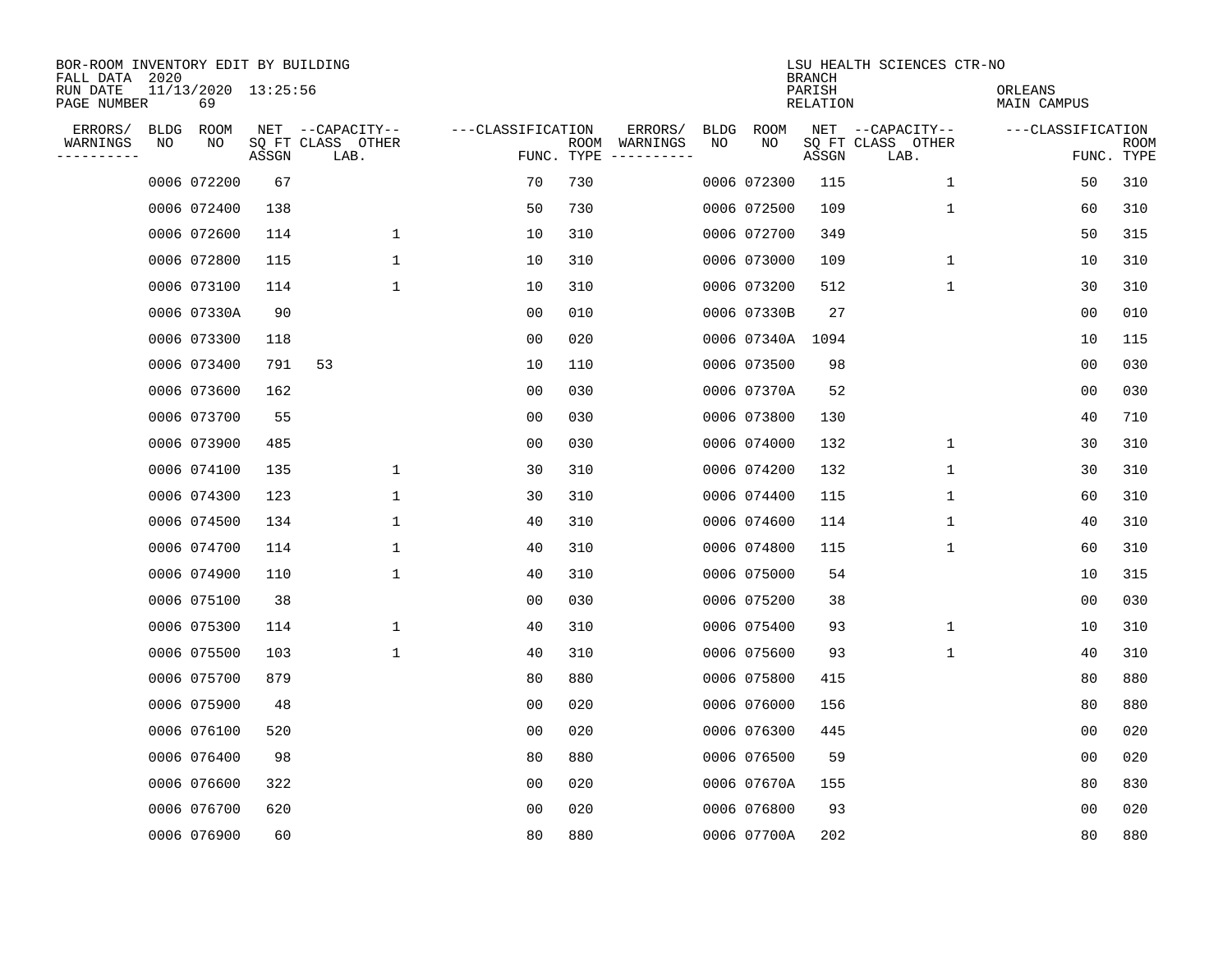| BOR-ROOM INVENTORY EDIT BY BUILDING<br>FALL DATA 2020 |             |                           |       |                           |                   |                    |                         |             |             | <b>BRANCH</b>             | LSU HEALTH SCIENCES CTR-NO |             |                        |                |                           |
|-------------------------------------------------------|-------------|---------------------------|-------|---------------------------|-------------------|--------------------|-------------------------|-------------|-------------|---------------------------|----------------------------|-------------|------------------------|----------------|---------------------------|
| RUN DATE<br>PAGE NUMBER                               |             | 11/13/2020 13:25:56<br>70 |       |                           |                   |                    |                         |             |             | PARISH<br><b>RELATION</b> |                            |             | ORLEANS<br>MAIN CAMPUS |                |                           |
| ERRORS/                                               | <b>BLDG</b> | ROOM                      |       | NET --CAPACITY--          | ---CLASSIFICATION |                    | ERRORS/                 | <b>BLDG</b> | <b>ROOM</b> |                           | NET --CAPACITY--           |             | ---CLASSIFICATION      |                |                           |
| WARNINGS<br>----------                                | NO          | NO                        | ASSGN | SQ FT CLASS OTHER<br>LAB. |                   | ROOM<br>FUNC. TYPE | WARNINGS<br>----------- | NO          | NO          | ASSGN                     | SQ FT CLASS OTHER<br>LAB.  |             |                        |                | <b>ROOM</b><br>FUNC. TYPE |
|                                                       |             | 0006 077000               | 100   |                           | 80                | 880                |                         |             | 0006 077900 | 400                       |                            |             |                        | 0 <sub>0</sub> | 030                       |
|                                                       |             | 0006 07800A               | 49    |                           | 0 <sub>0</sub>    | 030                |                         |             | 0006 078000 | 47                        |                            |             |                        | 00             | 030                       |
|                                                       |             | 0006 078100               | 81    |                           | 0 <sub>0</sub>    | 020                |                         |             | 0006 078200 | 842                       |                            |             |                        | 0 <sub>0</sub> | 020                       |
|                                                       |             | 0006 078300               | 112   | 1                         | 10                | 310                |                         |             | 0006 078400 | 109                       |                            | $\mathbf 1$ |                        | 10             | 310                       |
|                                                       |             | 0006 078500               | 146   | 10                        | 20                | 250                |                         |             | 0006 078600 | 142                       | 10                         |             |                        | 20             | 250                       |
|                                                       |             | 0006 078700               | 375   |                           | 80                | 880                |                         |             | 0006 078800 | 124                       | 10                         |             |                        | 20             | 250                       |
|                                                       |             | 0006 07890A               | 122   |                           | 50                | 315                |                         |             | 0006 078900 | 173                       |                            | $\mathbf 1$ |                        | 80             | 310                       |
|                                                       |             | 0006 079000               | 275   |                           | 80                | 880                |                         |             | 0006 079100 | 120                       | 10                         |             |                        | 20             | 250                       |
| 9                                                     |             | 0006 079200               | 69    | 10                        | 20                | 250                |                         |             | 0006 079300 | 54                        |                            |             |                        | 20             | 255                       |
|                                                       |             | 0006 079400               | 133   | 1                         | 10                | 310                |                         |             | 0006 079500 | 2043                      | 41                         |             |                        | 20             | 250                       |
|                                                       |             | 0006 079600               | 1426  | 29                        | 20                | 250                |                         |             | 0006 080100 | 174                       |                            |             |                        | 0 <sub>0</sub> | 030                       |
|                                                       |             | 0006 080200               | 125   |                           | 0 <sub>0</sub>    | 030                |                         |             | 0006 080300 | 754                       |                            |             |                        | 40             | 650                       |
|                                                       |             | 0006 08040A               | 215   | 10                        | 20                | 250                |                         |             | 0006 080400 | 471                       | 10                         |             |                        | 20             | 250                       |
|                                                       |             | 0006 08050A               | 122   |                           | 20                | 255                |                         |             | 0006 080500 | 137                       | 10                         |             |                        | 20             | 250                       |
|                                                       |             | 0006 080600               | 301   | 10                        | 20                | 250                |                         |             | 0006 08070A | 78                        |                            |             |                        | 20             | 255                       |
|                                                       |             | 0006 08070B               | 78    |                           | 20                | 255                |                         |             | 0006 080700 | 558                       | 11                         |             |                        | 20             | 250                       |
|                                                       |             | 0006 08080A               | 119   | $\mathbf{1}$              | 20                | 310                |                         |             | 0006 080800 | 159                       | 10                         |             |                        | 20             | 250                       |
|                                                       |             | 0006 080900               | 283   |                           | 20                | 255                |                         |             | 0006 081000 | 95                        |                            |             |                        | 20             | 255                       |
|                                                       |             | 0006 08110A               | 129   |                           | 20                | 255                |                         |             | 0006 081100 | 149                       |                            |             |                        | 20             | 255                       |
|                                                       |             | 0006 081200               | 962   | 19                        | 20                | 250                |                         |             | 0006 08130A | 104                       | 10                         |             |                        | 20             | 250                       |
|                                                       |             | 0006 081300               | 156   | 10                        | 20                | 250                |                         |             | 0006 08140A | 98                        |                            | 1           |                        | 20             | 310                       |
|                                                       |             | 0006 081400               | 180   | 10                        | 20                | 250                |                         |             | 0006 081500 | 398                       | 10                         |             |                        | 20             | 250                       |
|                                                       |             | 0006 081600               | 764   | 15                        | 20                | 250                |                         |             | 0006 081700 | 246                       | 10                         |             |                        | 20             | 250                       |
|                                                       |             | 0006 08180A               | 178   | $\mathbf{1}$              | 10                | 310                |                         |             | 0006 081800 | 88                        |                            | $\mathbf 1$ |                        | 10             | 310                       |
|                                                       |             | 0006 08190A               | 90    |                           | 20                | 255                |                         |             | 0006 08190B | 27                        |                            |             |                        | 0 <sub>0</sub> | 010                       |
|                                                       |             | 0006 081900               | 118   |                           | 0 <sub>0</sub>    | 020                |                         |             | 0006 082000 | 226                       | 10                         |             |                        | 20             | 250                       |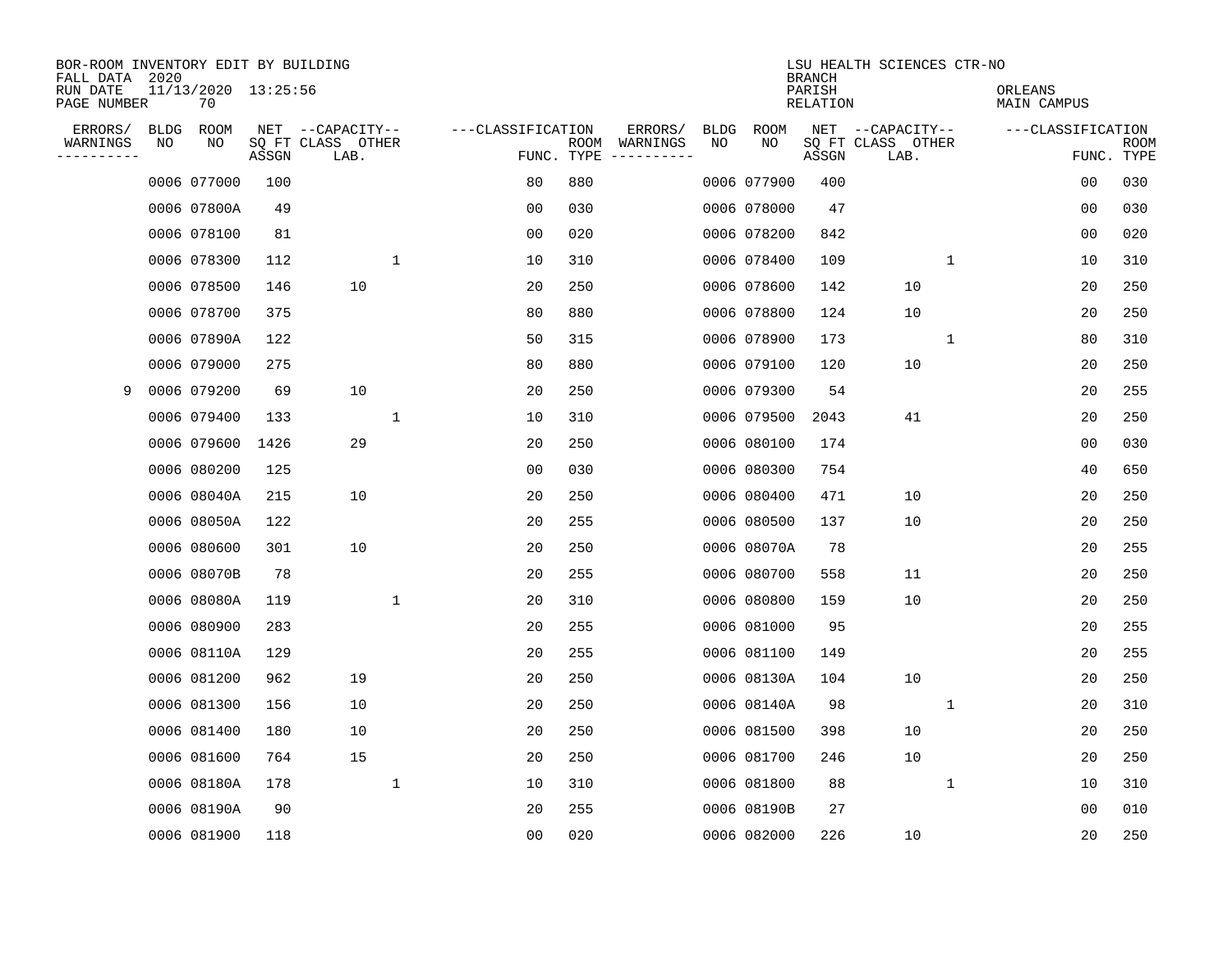| BOR-ROOM INVENTORY EDIT BY BUILDING<br>FALL DATA 2020 |             |                           |       |                           |              |                   |      |                                 |   |             |             | <b>BRANCH</b>      | LSU HEALTH SCIENCES CTR-NO |                        |                |                           |
|-------------------------------------------------------|-------------|---------------------------|-------|---------------------------|--------------|-------------------|------|---------------------------------|---|-------------|-------------|--------------------|----------------------------|------------------------|----------------|---------------------------|
| RUN DATE<br>PAGE NUMBER                               |             | 11/13/2020 13:25:56<br>71 |       |                           |              |                   |      |                                 |   |             |             | PARISH<br>RELATION |                            | ORLEANS<br>MAIN CAMPUS |                |                           |
| ERRORS/                                               | <b>BLDG</b> | ROOM                      |       | NET --CAPACITY--          |              | ---CLASSIFICATION |      | ERRORS/                         |   | <b>BLDG</b> | <b>ROOM</b> |                    | NET --CAPACITY--           | ---CLASSIFICATION      |                |                           |
| WARNINGS<br>----------                                | NO          | NO                        | ASSGN | SQ FT CLASS OTHER<br>LAB. |              |                   | ROOM | WARNINGS<br>FUNC. TYPE $------$ |   | NO          | NO          | ASSGN              | SQ FT CLASS OTHER<br>LAB.  |                        |                | <b>ROOM</b><br>FUNC. TYPE |
|                                                       |             | 0006 082100               | 99    |                           |              | 00                | 030  |                                 |   |             | 0006 082200 | 157                |                            |                        | 0 <sub>0</sub> | 030                       |
|                                                       |             | 0006 082300               | 273   |                           |              | 20                | 255  |                                 |   |             | 0006 08240A | 52                 |                            |                        | 00             | 030                       |
|                                                       |             | 0006 082400               | 55    |                           |              | 0 <sub>0</sub>    | 030  |                                 |   |             | 0006 082500 | 486                |                            |                        | 0 <sub>0</sub> | 030                       |
|                                                       |             | 0006 082600               | 737   | 15                        |              | 20                | 250  |                                 |   |             | 0006 082700 | 135                | 10                         |                        | 20             | 250                       |
|                                                       |             | 0006 08280A               | 130   |                           | $\mathbf{1}$ | 10                | 310  |                                 |   |             | 0006 082800 | 142                | 10                         |                        | 20             | 250                       |
|                                                       |             | 0006 08290A               | 136   | 10                        |              | 20                | 250  |                                 |   |             | 0006 08290B | 202                | 10                         |                        | 20             | 250                       |
|                                                       |             | 0006 08290C               | 123   | 10                        |              | 20                | 250  |                                 |   |             | 0006 082900 | 197                | 10                         |                        | 20             | 250                       |
|                                                       |             | 0006 08300A               | 62    |                           |              | 20                | 255  |                                 |   |             | 0006 08300B | 110                |                            |                        | 20             | 255                       |
|                                                       |             | 0006 083000               | 492   | 10                        |              | 20                | 250  |                                 | 9 |             | 0006 083100 | 70                 | 10                         |                        | 20             | 250                       |
|                                                       |             | 0006 083200               | 478   | 10                        |              | 20                | 250  |                                 |   |             | 0006 0833G1 | 76                 |                            |                        | 60             | 530                       |
|                                                       |             | 0006 08330A               | 135   |                           | 1            | 40                | 310  |                                 |   |             | 0006 08330B | 172                | $\mathbf 1$                |                        | 40             | 310                       |
|                                                       |             | 0006 08330C               | 176   |                           | 1            | 40                | 310  |                                 |   |             | 0006 08330D | 172                | $\mathbf 1$                |                        | 40             | 310                       |
|                                                       |             | 0006 08330E               | 176   |                           | 1            | 40                | 310  |                                 |   |             | 0006 08330F | 138                |                            |                        | 40             | 315                       |
|                                                       |             | 0006 08330G               | 84    |                           |              | 40                | 715  |                                 |   |             | 0006 083300 | 350                |                            |                        | 40             | 315                       |
|                                                       |             | 0006 083400               | 574   |                           |              | 40                | 350  |                                 |   |             | 0006 083500 | 1204               |                            |                        | 40             | 350                       |
|                                                       |             | 0006 0836A1               | 20    |                           |              | 40                | 730  |                                 |   |             | 0006 0836A2 | 64                 |                            |                        | 40             | 315                       |
|                                                       |             | 0006 0836A3               | 153   |                           |              | 40                | 350  |                                 |   |             | 0006 0836B2 | 15                 |                            |                        | 20             | 730                       |
|                                                       |             | 0006 08360A               | 231   |                           | 1            | 40                | 310  |                                 |   |             | 0006 08360B | 495                | $\mathbf 1$                |                        | 40             | 310                       |
|                                                       |             | 0006 083600               | 204   |                           | $\mathbf{1}$ | 40                | 310  |                                 |   |             | 0006 083700 | 399                |                            |                        | 0 <sub>0</sub> | 030                       |
|                                                       |             | 0006 08380A               | 49    |                           |              | 0 <sub>0</sub>    | 030  |                                 |   |             | 0006 083800 | 48                 |                            |                        | 0 <sub>0</sub> | 030                       |
|                                                       |             | 0006 09010A               | 97    |                           |              | 40                | 710  |                                 |   |             | 0006 09010B | 577                | 12                         |                        | 20             | 250                       |
|                                                       |             | 0006 090100               | 662   |                           |              | 20                | 255  |                                 |   |             | 0006 090200 | 174                |                            |                        | 00             | 030                       |
|                                                       |             | 0006 090300               | 125   |                           |              | 0 <sub>0</sub>    | 030  |                                 |   |             | 0006 09040A | 123                | $\mathbf 1$                |                        | 20             | 310                       |
|                                                       |             | 0006 09040B               | 115   |                           | $\mathbf 1$  | 20                | 310  |                                 |   |             | 0006 090400 | 260                |                            |                        | 20             | 315                       |
|                                                       |             | 0006 09050A               | 132   | 10                        |              | 20                | 250  |                                 |   |             | 0006 09050C | 130                |                            |                        | 20             | 255                       |
|                                                       |             | 0006 090500               | 501   | 10                        |              | 20                | 250  |                                 |   |             | 0006 090700 | 159                | 10                         |                        | 20             | 250                       |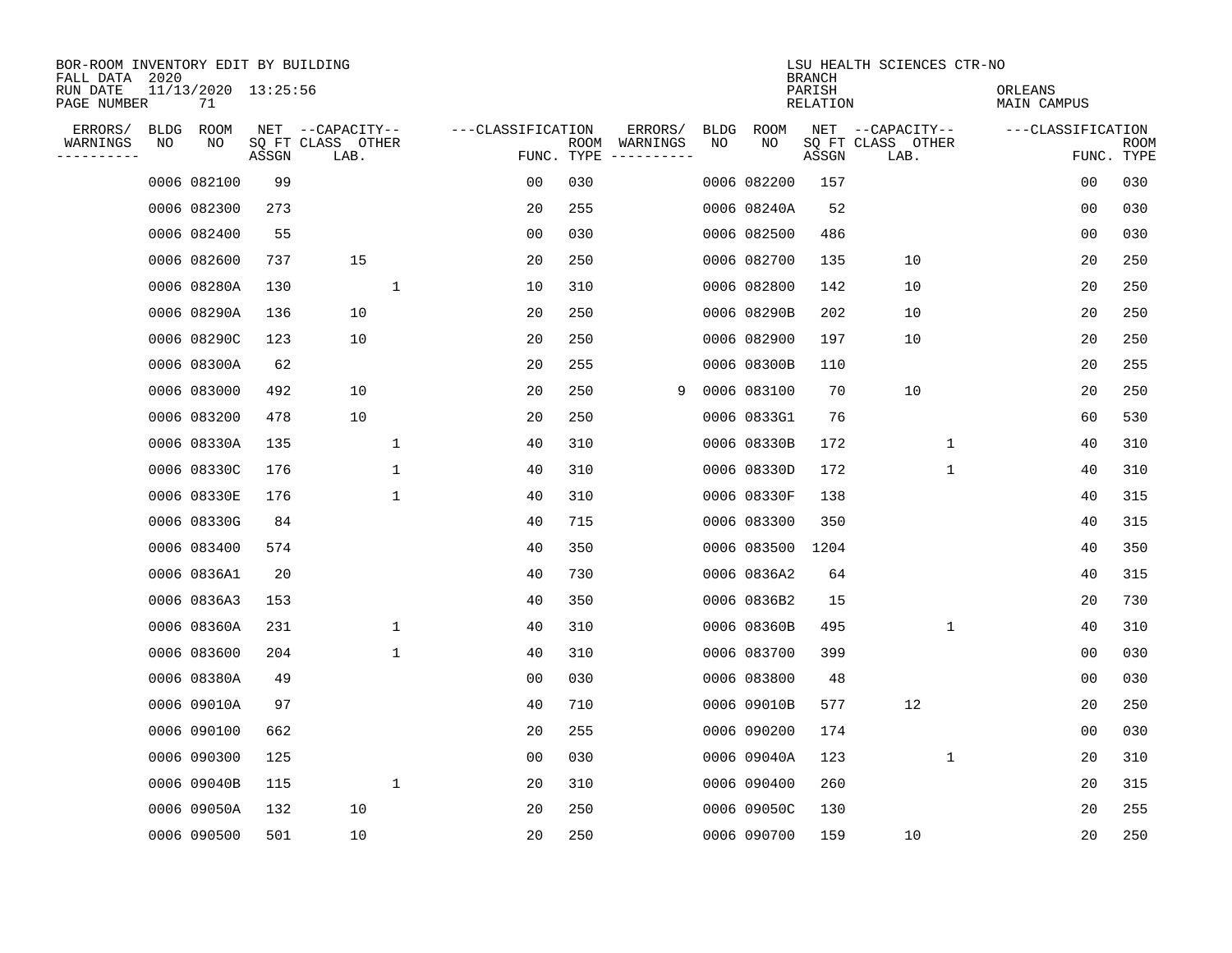| BOR-ROOM INVENTORY EDIT BY BUILDING<br>FALL DATA 2020 |             |                           |       |                           |                   |                    |          |             |             | <b>BRANCH</b>             | LSU HEALTH SCIENCES CTR-NO |                        |                           |
|-------------------------------------------------------|-------------|---------------------------|-------|---------------------------|-------------------|--------------------|----------|-------------|-------------|---------------------------|----------------------------|------------------------|---------------------------|
| RUN DATE<br>PAGE NUMBER                               |             | 11/13/2020 13:25:56<br>72 |       |                           |                   |                    |          |             |             | PARISH<br><b>RELATION</b> |                            | ORLEANS<br>MAIN CAMPUS |                           |
| ERRORS/                                               | <b>BLDG</b> | ROOM                      |       | NET --CAPACITY--          | ---CLASSIFICATION |                    | ERRORS/  | <b>BLDG</b> | <b>ROOM</b> |                           | NET --CAPACITY--           | ---CLASSIFICATION      |                           |
| WARNINGS<br>----------                                | NO          | NO                        | ASSGN | SQ FT CLASS OTHER<br>LAB. |                   | ROOM<br>FUNC. TYPE | WARNINGS | NO          | NO          | ASSGN                     | SQ FT CLASS OTHER<br>LAB.  |                        | <b>ROOM</b><br>FUNC. TYPE |
|                                                       |             | 0006 090800               | 635   | 13                        | 20                | 250                |          |             | 0006 090900 | 161                       | 10                         | 20                     | 250                       |
|                                                       |             | 0006 091000               | 645   | 13                        | 20                | 250                |          |             | 0006 09110A | 121                       | 10                         | 20                     | 250                       |
|                                                       |             | 0006 09110B               | 134   | 10                        | 20                | 250                |          |             | 0006 091100 | 433                       | 10                         | 20                     | 250                       |
|                                                       |             | 0006 0912A1               | 97    | 10                        | 20                | 250                |          |             | 0006 09120A | 111                       | 10                         | 20                     | 250                       |
|                                                       |             | 0006 09120B               | 99    |                           | 20                | 255                |          |             | 0006 091200 | 340                       | 10                         | 20                     | 250                       |
| 9                                                     |             | 0006 09130A               | 42    | 10                        | 20                | 250                | 9        |             | 0006 091300 | 48                        | 10                         | 20                     | 250                       |
|                                                       |             | 0006 0914B1               | 110   | 10                        | 20                | 250                |          |             | 0006 0914B2 | 134                       | 10                         | 20                     | 250                       |
|                                                       |             | 0006 09140A               | 76    |                           | 20                | 255                |          |             | 0006 09140B | 95                        | 10                         | 20                     | 250                       |
|                                                       |             | 0006 091400               | 51    |                           | 20                | 255                |          |             | 0006 09150A | 109                       | 10                         | 20                     | 250                       |
|                                                       |             | 0006 091500               | 144   | 10                        | 20                | 250                |          |             | 0006 091600 | 100                       | 10                         | 20                     | 250                       |
|                                                       |             | 0006 09170A               | 109   | 1                         | 50                | 310                |          |             | 0006 09170B | 109                       | 1                          | 50                     | 310                       |
|                                                       |             | 0006 09170C               | 123   | 1                         | 10                | 310                |          |             | 0006 091700 | 265                       |                            | 50                     | 315                       |
|                                                       |             | 0006 09180A               | 90    |                           | 20                | 730                |          |             | 0006 09180B | 27                        |                            | 0 <sub>0</sub>         | 010                       |
|                                                       |             | 0006 091800               | 117   |                           | 0 <sub>0</sub>    | 010                |          |             | 0006 091900 | 121                       |                            | 20                     | 575                       |
|                                                       |             | 0006 092000               | 121   |                           | 20                | 575                |          |             | 0006 092100 | 266                       |                            | 20                     | 570                       |
|                                                       |             | 0006 092200               | 120   |                           | 20                | 570                |          |             | 0006 092300 | 250                       |                            | 20                     | 570                       |
|                                                       |             | 0006 092400               | 254   |                           | 20                | 570                |          |             | 0006 092500 | 121                       |                            | 20                     | 575                       |
|                                                       |             | 0006 092600               | 66    |                           | 20                | 575                |          |             | 0006 092700 | 144                       |                            | 20                     | 575                       |
|                                                       |             | 0006 092800               | 137   |                           | 20                | 575                |          |             | 0006 092900 | 142                       |                            | 20                     | 575                       |
|                                                       |             | 0006 093000               | 120   |                           | 20                | 575                |          |             | 0006 093100 | 97                        |                            | 0 <sub>0</sub>         | 030                       |
|                                                       |             | 0006 093200               | 157   |                           | 0 <sub>0</sub>    | 030                |          |             | 0006 09330A | 52                        |                            | 0 <sub>0</sub>         | 030                       |
|                                                       |             | 0006 093300               | 55    |                           | 0 <sub>0</sub>    | 030                |          |             | 0006 093400 | 486                       |                            | 0 <sub>0</sub>         | 030                       |
|                                                       |             | 0006 09350A               | 156   | 1                         | 20                | 310                |          |             | 0006 09350B | 123                       | $\mathbf 1$                | 10                     | 310                       |
|                                                       |             | 0006 09350C               | 115   | $\mathbf{1}$              | 10                | 310                |          |             | 0006 093500 | 229                       | $\mathbf 1$                | 10                     | 310                       |
|                                                       |             | 0006 093600               | 266   | 10                        | 20                | 250                |          |             | 0006 093700 | 546                       | 11                         | 20                     | 250                       |
|                                                       |             | 0006 093800               | 249   |                           | 20                | 255                |          |             | 0006 093900 | 576                       | 12                         | 20                     | 250                       |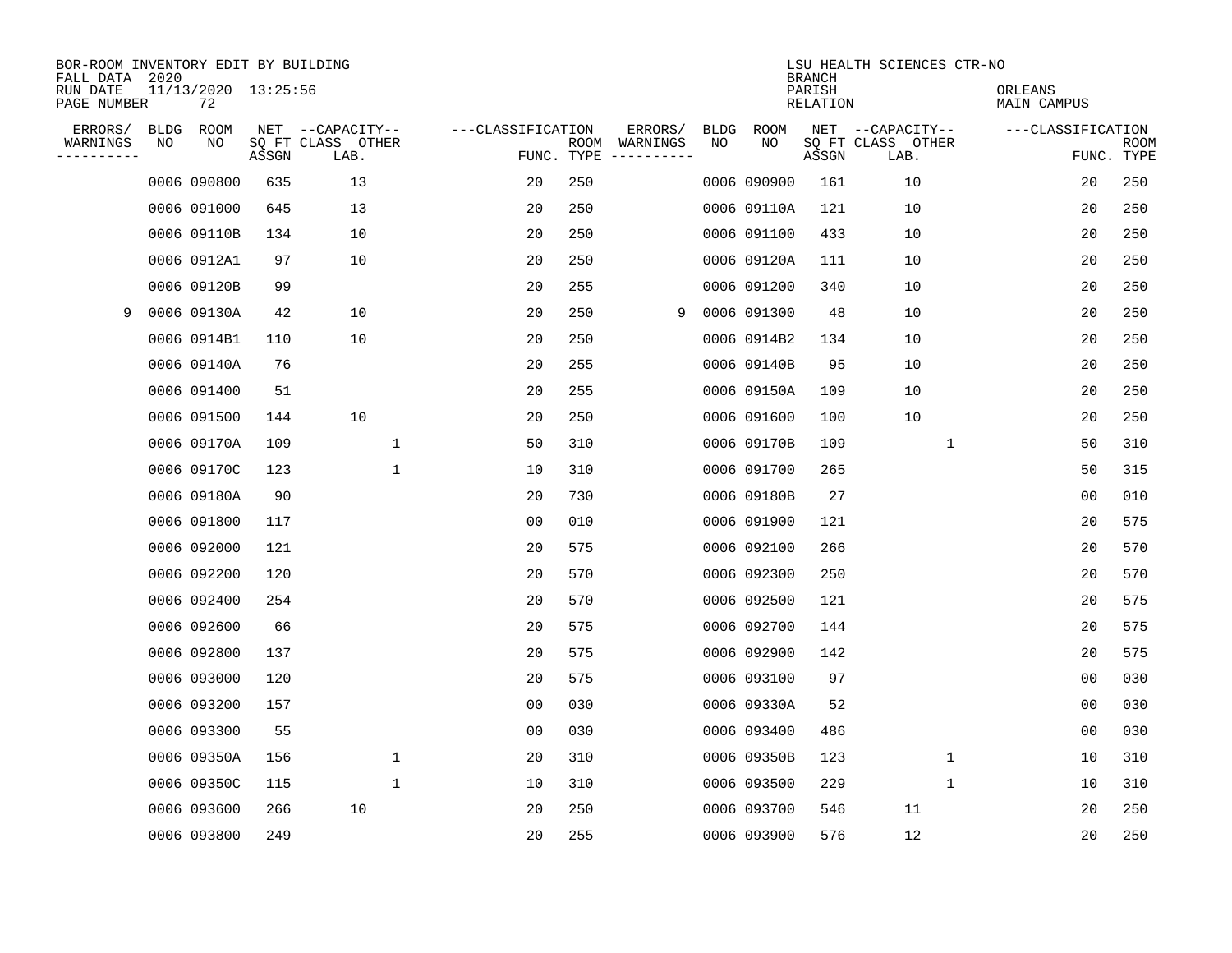| BOR-ROOM INVENTORY EDIT BY BUILDING<br>FALL DATA 2020 |    |                           |       |                           |                   |      |                                      |      |                                                                       | <b>BRANCH</b>             | LSU HEALTH SCIENCES CTR-NO                                                                                         |                                |                           |
|-------------------------------------------------------|----|---------------------------|-------|---------------------------|-------------------|------|--------------------------------------|------|-----------------------------------------------------------------------|---------------------------|--------------------------------------------------------------------------------------------------------------------|--------------------------------|---------------------------|
| RUN DATE<br>PAGE NUMBER                               |    | 11/13/2020 13:25:56<br>73 |       |                           |                   |      |                                      |      |                                                                       | PARISH<br><b>RELATION</b> |                                                                                                                    | ORLEANS<br><b>MAIN CAMPUS</b>  |                           |
| ERRORS/                                               |    | BLDG ROOM                 |       | NET --CAPACITY--          | ---CLASSIFICATION |      | ERRORS/                              | BLDG | <b>ROOM</b>                                                           |                           | NET --CAPACITY--                                                                                                   | ---CLASSIFICATION              |                           |
| WARNINGS<br>----------                                | NO | NO                        | ASSGN | SQ FT CLASS OTHER<br>LAB. |                   |      | ROOM WARNINGS<br>FUNC. TYPE $------$ | NO   | NO                                                                    | ASSGN                     | SQ FT CLASS OTHER<br>LAB.                                                                                          |                                | <b>ROOM</b><br>FUNC. TYPE |
|                                                       |    | 0006 094000               | 262   | 10                        | 20                | 250  |                                      |      | 0006 094100                                                           | 283                       | 10                                                                                                                 | 20                             | 250                       |
|                                                       |    | 0006 094200               | 645   | 13                        | 20                | 250  |                                      |      | 0006 094300                                                           | 282                       | 10                                                                                                                 | 20                             | 250                       |
|                                                       |    | 0006 094400               | 635   | 13                        | 20                | 250  |                                      |      | 0006 094500                                                           | 582                       | 12                                                                                                                 | 20                             | 250                       |
|                                                       |    | 0006 09460A               | 114   | $\mathbf 1$               | 10                | 310  |                                      |      | 0006 09460B                                                           | 109                       | $\mathbf 1$                                                                                                        | 20                             | 310                       |
|                                                       |    | 0006 09460C               | 109   | $\mathbf{1}$              | 20                | 310  |                                      |      | 0006 09460D                                                           | 123                       | $\mathbf{1}$                                                                                                       | 20                             | 310                       |
|                                                       |    | 0006 09460E               | 156   | $\mathbf{1}$              | 20                | 310  |                                      |      | 0006 094600                                                           | 237                       |                                                                                                                    | 10                             | 315                       |
|                                                       |    | 0006 094700               | 399   |                           | 00                | 0.30 |                                      |      | 0006 09480A                                                           | 49                        |                                                                                                                    | 0 <sub>0</sub>                 | 030                       |
|                                                       |    | 0006 094800               | 48    |                           | 0 <sub>0</sub>    | 030  |                                      |      | 0006 821500                                                           | 101                       |                                                                                                                    | 20                             | 255                       |
|                                                       |    | 0006 836A4A               | 37    |                           | 00                | 030  |                                      |      | 0006 999999 10529<br>TOTAL NUMBER CLASSROOMS<br>TOTAL NUMBER LABS 210 |                           | TOTAL ASSIGNABLE & UNASSIGNABLE SQFT:<br>TOTAL NET ASSIGN SQ. FT. IN ROOM FILE<br>TOTAL NUMBER COMPUTER CLASSROOMS | 00<br>210,598<br>128,585<br>13 | 040                       |
|                                                       |    |                           |       |                           |                   |      |                                      |      |                                                                       |                           | TOTAL NUMBER SPECIAL LABS 220                                                                                      | 10                             |                           |
|                                                       |    | 0015 B00000 20595         |       |                           | 81                | 081  |                                      |      | 0015 EF8000                                                           | 73                        |                                                                                                                    | 00                             | 030                       |
|                                                       |    | 0015 ELVTRA               | 146   |                           | 00                | 020  |                                      |      | 0015 ELVTRB                                                           | 146                       |                                                                                                                    | 0 <sub>0</sub>                 | 020                       |
|                                                       |    | 0015 FRELVC               | 88    |                           | 0 <sub>0</sub>    | 040  |                                      |      | 0015 PSGELA                                                           | 135                       |                                                                                                                    | 0 <sub>0</sub>                 | 040                       |
|                                                       |    | 0015 PSGELB               | 135   |                           | 0 <sub>0</sub>    | 040  |                                      |      | 0015 STAIRA                                                           | 222                       |                                                                                                                    | 00                             | 020                       |
|                                                       |    | 0015 STAIRB               | 284   |                           | 0 <sub>0</sub>    | 020  |                                      |      | 0015 000000 40906                                                     |                           |                                                                                                                    | 0 <sub>0</sub>                 | 020                       |
|                                                       |    | 0015 13000A               | 17    |                           | 0 <sub>0</sub>    | 030  |                                      |      | 0015 13000B                                                           | 17                        |                                                                                                                    | 00                             | 030                       |
|                                                       |    | 0015 13000C               | 357   |                           | 80                | 880  |                                      |      | 0015 13000D                                                           | 350                       |                                                                                                                    | 0 <sub>0</sub>                 | 020                       |
|                                                       |    | 0015 13000E               | 88    |                           | 80                | 880  |                                      |      | 0015 13000F                                                           | 258                       |                                                                                                                    | 0 <sub>0</sub>                 | 020                       |
|                                                       |    | 0015 13000G               | 243   |                           | 0 <sub>0</sub>    | 020  |                                      |      | 0015 13000H                                                           | 311                       |                                                                                                                    | 0 <sub>0</sub>                 | 020                       |
|                                                       |    | 0015 130000               | 1192  | $\mathbf 1$               | 80                | 310  |                                      |      | 0015 13020A                                                           | 43                        |                                                                                                                    | 0 <sub>0</sub>                 | 030                       |
|                                                       |    | 0015 13020B               | 21    |                           | 0 <sub>0</sub>    | 030  |                                      |      | 0015 130200                                                           | 3071                      |                                                                                                                    | 0 <sub>0</sub>                 | 020                       |
|                                                       |    | 0015 13030A               | 92    |                           | 0 <sub>0</sub>    | 030  |                                      |      | 0015 130300                                                           | 118                       |                                                                                                                    | 70                             | 865                       |
|                                                       |    | 0015 130400               | 244   |                           | 0 <sub>0</sub>    | 030  |                                      |      | 0015 13050A                                                           | 99                        |                                                                                                                    | 70                             | 720                       |
|                                                       |    | 0015 130500 1341          |       |                           | 70                | 720  |                                      |      | 0015 130600                                                           | 247                       |                                                                                                                    | 0 <sub>0</sub>                 | 030                       |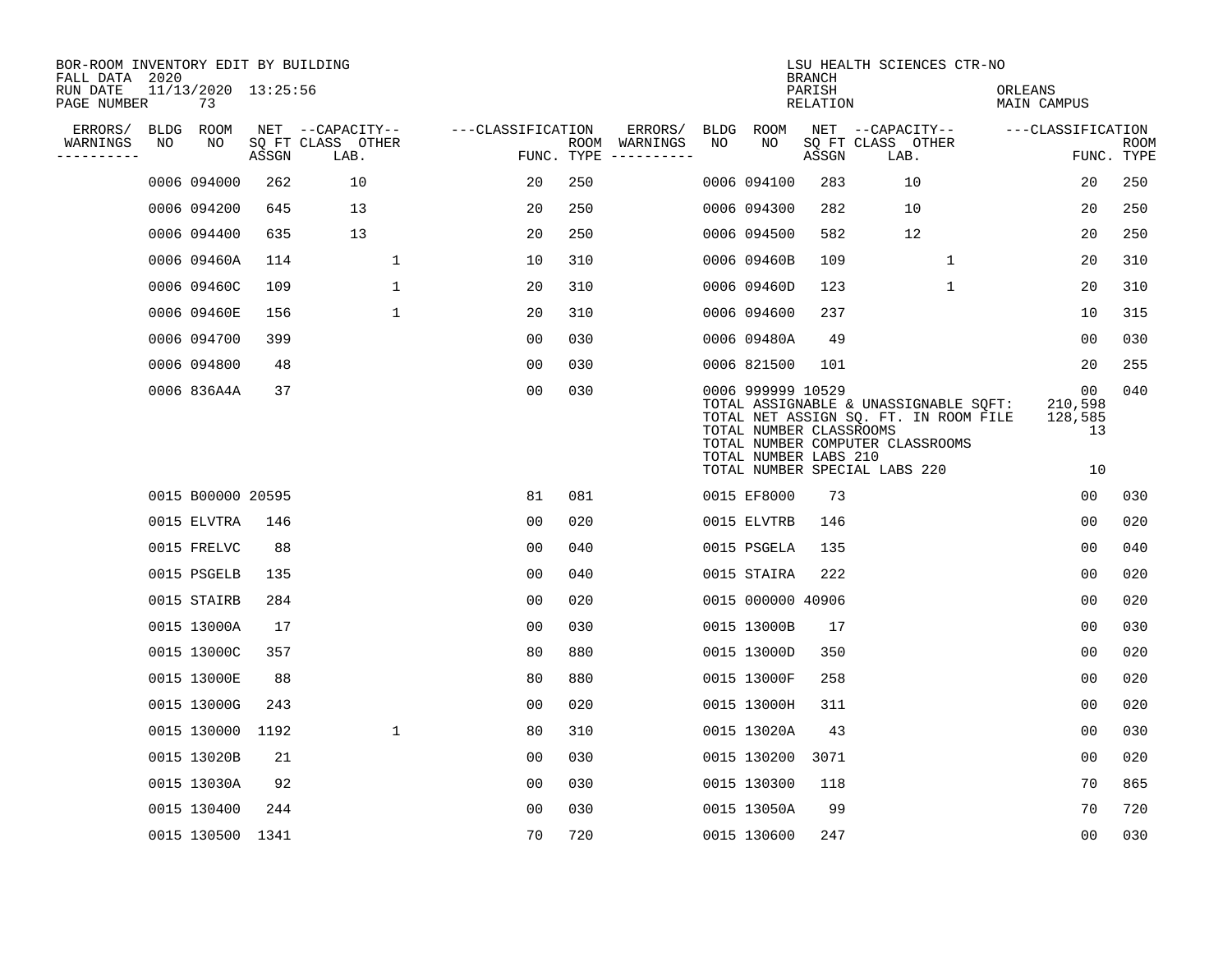| BOR-ROOM INVENTORY EDIT BY BUILDING<br>FALL DATA 2020 |    |                           |       |                           |                   |      |                                 |      |                  | <b>BRANCH</b>             | LSU HEALTH SCIENCES CTR-NO |                        |                           |
|-------------------------------------------------------|----|---------------------------|-------|---------------------------|-------------------|------|---------------------------------|------|------------------|---------------------------|----------------------------|------------------------|---------------------------|
| RUN DATE<br>PAGE NUMBER                               |    | 11/13/2020 13:25:56<br>74 |       |                           |                   |      |                                 |      |                  | PARISH<br><b>RELATION</b> |                            | ORLEANS<br>MAIN CAMPUS |                           |
| ERRORS/                                               |    | BLDG ROOM                 |       | NET --CAPACITY--          | ---CLASSIFICATION |      | ERRORS/                         | BLDG | ROOM             |                           | NET --CAPACITY--           | ---CLASSIFICATION      |                           |
| WARNINGS<br>----------                                | NO | NO                        | ASSGN | SQ FT CLASS OTHER<br>LAB. |                   | ROOM | WARNINGS<br>FUNC. TYPE $------$ | NO   | NO               | ASSGN                     | SQ FT CLASS OTHER<br>LAB.  |                        | <b>ROOM</b><br>FUNC. TYPE |
|                                                       |    | 0015 1307B1               | 317   | $\mathbf{1}$              | 40                | 310  |                                 |      | 0015 13070A      | 188                       | 1                          | 40                     | 310                       |
|                                                       |    | 0015 13070B               | 329   |                           | 40                | 730  |                                 |      | 0015 13070C      | 11                        |                            | 40                     | 730                       |
|                                                       |    | 0015 130700               | 529   |                           | 40                | 730  |                                 |      | 0015 13090A      | 114                       |                            | 70                     | 720                       |
|                                                       |    | 0015 13090B               | 198   |                           | 70                | 730  |                                 |      | 0015 14010A      | 138                       | $\mathbf 1$                | 40                     | 310                       |
|                                                       |    | 0015 140100               | 1819  | $\mathbf 1$               | 40                | 310  |                                 |      | 0015 140200      | 237                       | $\mathbf{1}$               | 40                     | 310                       |
|                                                       |    | 0015 14030A               | 182   |                           | 0 <sub>0</sub>    | 030  |                                 |      | 0015 140300      | 208                       | $\mathbf 1$                | 40                     | 310                       |
|                                                       |    | 0015 140400               | 180   | $\mathbf{1}$              | 40                | 310  |                                 |      | 0015 14050A      | 40                        |                            | 00                     | 020                       |
|                                                       |    | 0015 14050B               | 253   | $\mathbf{1}$              | 20                | 310  |                                 |      | 0015 140500      | 35                        |                            | 0 <sub>0</sub>         | 020                       |
|                                                       |    | 0015 140600               | 115   |                           | 0 <sub>0</sub>    | 030  |                                 |      | 0015 140700      | 302                       |                            | 0 <sub>0</sub>         | 030                       |
|                                                       |    | 0015 140800               | 336   |                           | 00                | 030  |                                 |      | 0015 14090A      | 21                        |                            | 00                     | 030                       |
|                                                       |    | 0015 140900               | 223   |                           | 00                | 030  |                                 |      | 0015 141000      | 2211                      |                            | 81                     | 081                       |
|                                                       |    | 0015 141800               | 463   |                           | 0 <sub>0</sub>    | 020  |                                 |      | 0015 15020A      | 149                       |                            | 0 <sub>0</sub>         | 020                       |
|                                                       |    | 0015 15020B               | 149   |                           | 0 <sub>0</sub>    | 020  |                                 |      | 0015 150200      | 265                       |                            | 0 <sub>0</sub>         | 020                       |
|                                                       |    | 0015 1504C1               | 64    |                           | 00                | 030  |                                 |      | 0015 15040A      | 178                       |                            | 0 <sub>0</sub>         | 020                       |
|                                                       |    | 0015 15040B               | 81    |                           | 0 <sub>0</sub>    | 030  |                                 |      | 0015 15040C      | 52                        |                            | 0 <sub>0</sub>         | 030                       |
|                                                       |    | 0015 150400               | 685   |                           | 0 <sub>0</sub>    | 020  |                                 |      | 0015 150500      | 225                       |                            | 00                     | 020                       |
|                                                       |    | 0015 23000A               | 19    |                           | 00                | 030  |                                 |      | 0015 23000B      | 18                        |                            | 00                     | 030                       |
|                                                       |    | 0015 230000               | 5283  |                           | 00                | 020  |                                 |      | 0015 230100      | 91                        | 1                          | 40                     | 310                       |
|                                                       |    | 0015 230200               | 656   |                           | 0 <sub>0</sub>    | 030  |                                 |      | 0015 230300      | 91                        | 1                          | 40                     | 310                       |
|                                                       |    | 0015 230400               | 8     |                           | 70                | 315  |                                 |      | 0015 230500      | 103                       | 1                          | 40                     | 310                       |
|                                                       |    | 0015 230600               | 21    |                           | 0 <sub>0</sub>    | 030  |                                 |      | 0015 230700      | 129                       | 1                          | 80                     | 310                       |
|                                                       |    | 0015 230800               | 155   |                           | 0 <sub>0</sub>    | 030  |                                 |      | 0015 23090A      | 328                       |                            | 0 <sub>0</sub>         | 020                       |
|                                                       |    | 0015 230900               | 1064  |                           | 40                | 350  |                                 |      | 0015 231000      | 143                       |                            | 0 <sub>0</sub>         | 030                       |
|                                                       |    | 0015 231100               | 275   | 10                        | 20                | 220  |                                 |      | 0015 2312P1      | 103                       |                            | 40                     | 870                       |
|                                                       |    | 0015 23120A 1221          |       |                           | 20                | 850  |                                 |      | 0015 23120B 1163 |                           |                            | 20                     | 850                       |
|                                                       |    | 0015 23120C 1163          |       |                           | 20                | 850  |                                 |      | 0015 23120D 1163 |                           |                            | 20                     | 850                       |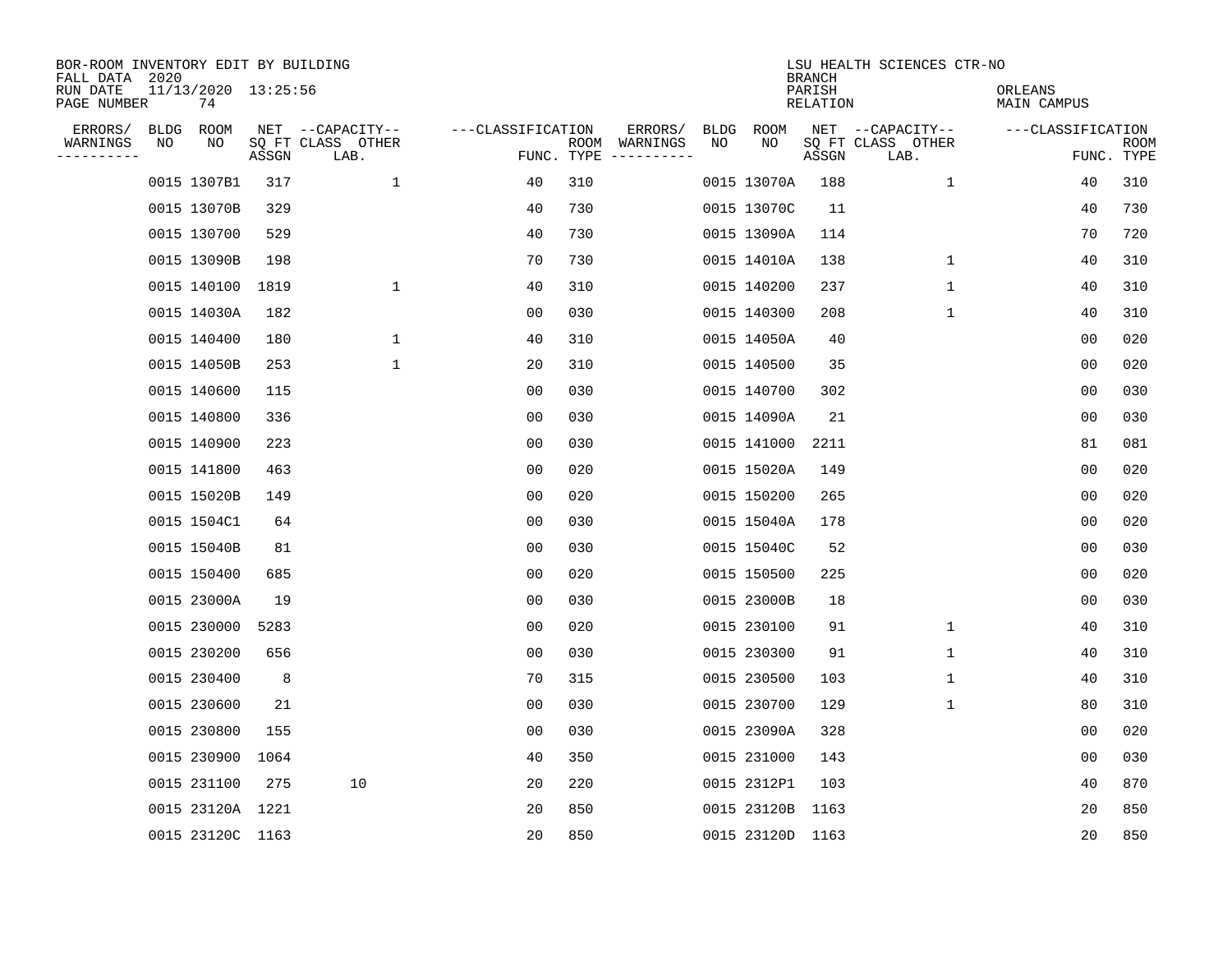| BOR-ROOM INVENTORY EDIT BY BUILDING<br>FALL DATA 2020 |                           |       |                           |                   |     |                                      |             |                  | <b>BRANCH</b>      | LSU HEALTH SCIENCES CTR-NO |                        |                           |
|-------------------------------------------------------|---------------------------|-------|---------------------------|-------------------|-----|--------------------------------------|-------------|------------------|--------------------|----------------------------|------------------------|---------------------------|
| RUN DATE<br>PAGE NUMBER                               | 11/13/2020 13:25:56<br>75 |       |                           |                   |     |                                      |             |                  | PARISH<br>RELATION |                            | ORLEANS<br>MAIN CAMPUS |                           |
| ERRORS/                                               | BLDG ROOM                 |       | NET --CAPACITY--          | ---CLASSIFICATION |     | ERRORS/                              | <b>BLDG</b> | <b>ROOM</b>      |                    | NET --CAPACITY--           | ---CLASSIFICATION      |                           |
| WARNINGS<br>NO<br>----------                          | NO                        | ASSGN | SQ FT CLASS OTHER<br>LAB. |                   |     | ROOM WARNINGS<br>FUNC. TYPE $------$ | NO          | NO               | ASSGN              | SQ FT CLASS OTHER<br>LAB.  |                        | <b>ROOM</b><br>FUNC. TYPE |
|                                                       | 0015 23120E 1163          |       |                           | 20                | 850 |                                      |             | 0015 23120F 1163 |                    |                            | 20                     | 850                       |
|                                                       | 0015 23120G 1221          |       |                           | 20                | 850 |                                      |             | 0015 23120H 1161 |                    |                            | 10                     | 850                       |
|                                                       | 0015 23120J               | 1162  |                           | 10                | 850 |                                      |             | 0015 23120K 1221 |                    |                            | 10                     | 850                       |
|                                                       | 0015 23120L               | 392   |                           | 40                | 870 |                                      |             | 0015 23120M      | 305                |                            | 40                     | 870                       |
|                                                       | 0015 23120N               | 21    |                           | 0 <sub>0</sub>    | 030 |                                      |             | 0015 23120P      | 109                |                            | 40                     | 710                       |
|                                                       | 0015 231200               | 71    |                           | 20                | 860 |                                      |             | 0015 23120R      | 615                |                            | 0 <sub>0</sub>         | 030                       |
|                                                       | 0015 23120S               | 14    |                           | 0 <sub>0</sub>    | 030 |                                      |             | 0015 23120T      | 27                 |                            | 0 <sub>0</sub>         | 010                       |
|                                                       | 0015 23120U               | 16    |                           | 0 <sub>0</sub>    | 030 |                                      |             | 0015 23120W      | 25                 |                            | 0 <sub>0</sub>         | 030                       |
|                                                       | 0015 23120X               | 17    |                           | 0 <sub>0</sub>    | 030 |                                      |             | 0015 23120Y      | 15                 |                            | 20                     | 850                       |
|                                                       | 0015 23130B               | 108   | $\mathbf{1}$              | 80                | 310 |                                      |             | 0015 231300      | 140                | $\mathbf 1$                | 40                     | 310                       |
|                                                       | 0015 23150A               | 129   |                           | 20                | 860 |                                      |             | 0015 23150B      | 51                 |                            | 20                     | 860                       |
|                                                       | 0015 23150C               | 191   |                           | 20                | 860 |                                      |             | 0015 23150D      | 66                 | $\mathbf{1}$               | 10                     | 310                       |
|                                                       | 0015 231500               | 849   |                           | 20                | 860 |                                      |             | 0015 231700      | 145                | 1                          | 40                     | 310                       |
|                                                       | 0015 231900               | 62    | 1                         | 10                | 310 |                                      |             | 0015 232100      | 57                 | 1                          | 10                     | 310                       |
|                                                       | 0015 232300               | 68    | 1                         | 10                | 310 |                                      |             | 0015 232500      | 166                | 1                          | 10                     | 310                       |
|                                                       | 0015 232700               | 57    | 1                         | 10                | 310 |                                      |             | 0015 232900      | 141                | 1                          | 10                     | 310                       |
|                                                       | 0015 233100               | 56    | $\mathbf{1}$              | 40                | 310 |                                      |             | 0015 240000      | 708                |                            | 0 <sub>0</sub>         | 020                       |
|                                                       | 0015 240001               | 1047  |                           | 0 <sub>0</sub>    | 020 |                                      |             | 0015 33000A      | 19                 |                            | 0 <sub>0</sub>         | 030                       |
|                                                       | 0015 33000B               | 19    |                           | 0 <sub>0</sub>    | 030 |                                      |             | 0015 330000      | 2067               |                            | 0 <sub>0</sub>         | 020                       |
|                                                       | 0015 33010A               | 26    |                           | 40                | 850 |                                      |             | 0015 33010B      | 88                 |                            | 40                     | 850                       |
|                                                       | 0015 33010C               | 67    |                           | 40                | 850 |                                      |             | 0015 33010D      | 664                |                            | 40                     | 850                       |
|                                                       | 0015 33010E               | 150   |                           | 40                | 850 |                                      |             | 0015 33010F      | 128                |                            | 40                     | 850                       |
|                                                       | 0015 330100               | 197   |                           | 40                | 850 |                                      |             | 0015 330200      | 719                |                            | 0 <sub>0</sub>         | 030                       |
|                                                       | 0015 330400               | 5     |                           | 0 <sub>0</sub>    | 010 |                                      |             | 0015 330600      | 2                  |                            | 0 <sub>0</sub>         | 030                       |
|                                                       | 0015 330700               | 265   | 10                        | 10                | 210 |                                      |             | 0015 330800      | 158                |                            | 0 <sub>0</sub>         | 030                       |
|                                                       | 0015 330900               | 105   | 10                        | 20                | 250 |                                      |             | 0015 331000      | 126                |                            | 0 <sub>0</sub>         | 030                       |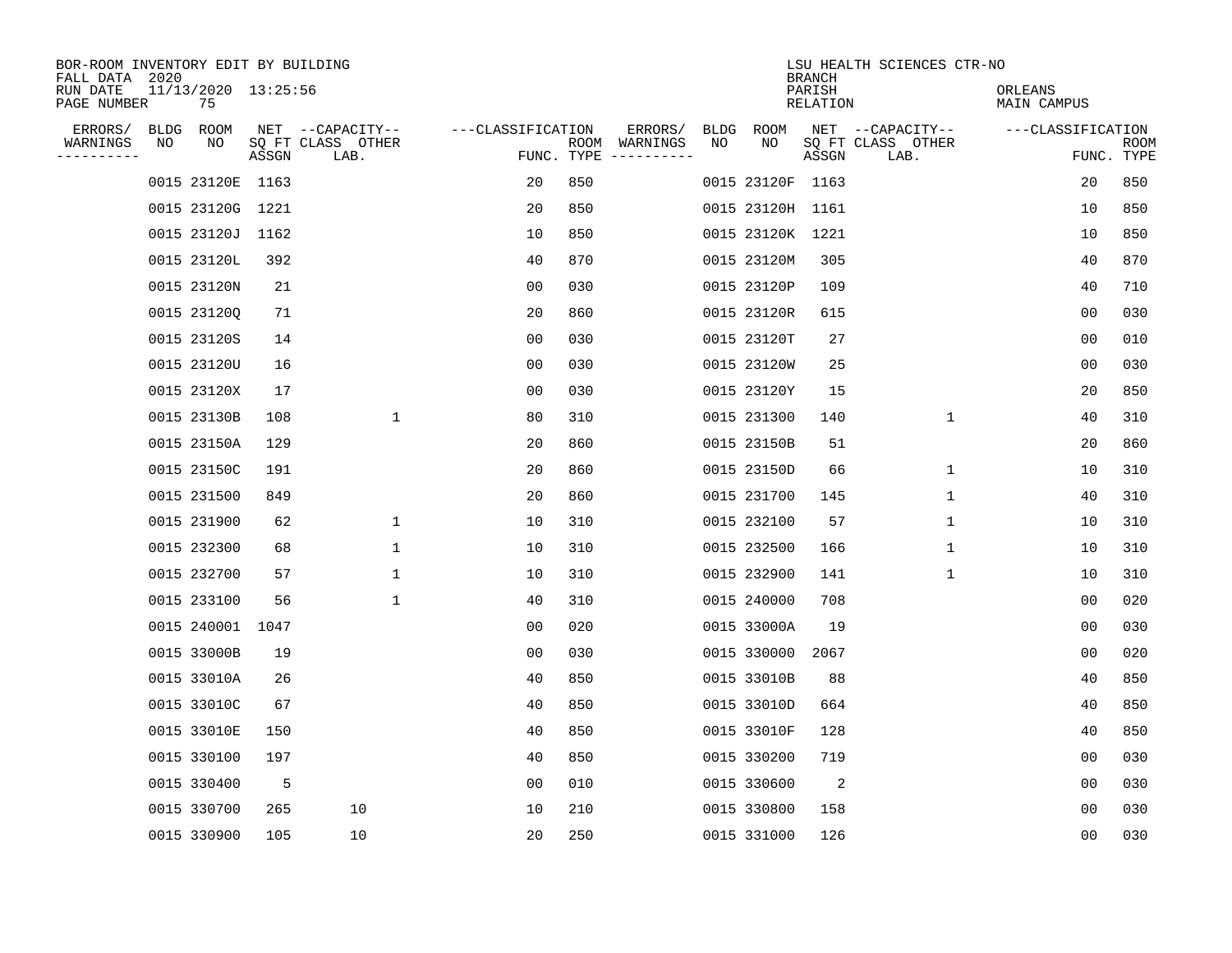| BOR-ROOM INVENTORY EDIT BY BUILDING<br>FALL DATA 2020 |      |                           |       |                           |                   |            |               |             |                  | <b>BRANCH</b>      | LSU HEALTH SCIENCES CTR-NO |                        |                           |
|-------------------------------------------------------|------|---------------------------|-------|---------------------------|-------------------|------------|---------------|-------------|------------------|--------------------|----------------------------|------------------------|---------------------------|
| RUN DATE<br>PAGE NUMBER                               |      | 11/13/2020 13:25:56<br>76 |       |                           |                   |            |               |             |                  | PARISH<br>RELATION |                            | ORLEANS<br>MAIN CAMPUS |                           |
| ERRORS/                                               | BLDG | ROOM                      |       | NET --CAPACITY--          | ---CLASSIFICATION |            | ERRORS/       | <b>BLDG</b> | ROOM             |                    | NET --CAPACITY--           | ---CLASSIFICATION      |                           |
| WARNINGS<br>----------                                | NO   | NO                        | ASSGN | SQ FT CLASS OTHER<br>LAB. |                   | FUNC. TYPE | ROOM WARNINGS | NO          | NO               | ASSGN              | SQ FT CLASS OTHER<br>LAB.  |                        | <b>ROOM</b><br>FUNC. TYPE |
|                                                       |      | 0015 331100               | 113   | 10                        | 20                | 250        |               |             | 0015 3312K1      | 138                |                            | 30                     | 850                       |
|                                                       |      | 0015 3312K2               | 16    |                           | 30                | 315        |               |             | 0015 3312L1      | 84                 |                            | 30                     | 850                       |
|                                                       |      | 0015 3312P1               | 132   |                           | 20                | 225        |               |             | 0015 331201      | 144                | 1                          | 40                     | 310                       |
|                                                       |      | 0015 33120A 1172          |       |                           | 80                | 850        |               |             | 0015 33120B 1145 |                    |                            | 80                     | 850                       |
|                                                       |      | 0015 33120C               | 1141  |                           | 40                | 850        |               |             | 0015 33120D      | 1173               |                            | 40                     | 850                       |
|                                                       |      | 0015 33120E               | 1173  |                           | 40                | 850        |               |             | 0015 33120F      | 26                 |                            | 0 <sub>0</sub>         | 030                       |
|                                                       |      | 0015 33120G               | 188   |                           | 40                | 710        |               |             | 0015 33120H      | 21                 |                            | 0 <sub>0</sub>         | 030                       |
|                                                       |      | 0015 33120J               | 101   |                           | 40                | 730        |               |             | 0015 33120K      | 92                 | $\mathbf{1}$               | 80                     | 310                       |
|                                                       |      | 0015 33120L               | 76    |                           | 10                | 850        |               |             | 0015 33120M      | 181                | 10                         | 20                     | 250                       |
|                                                       |      | 0015 33120N               | 372   | 10                        | 20                | 250        |               |             | 0015 33120P      | 421                | 10                         | 20                     | 220                       |
|                                                       |      | 0015 33120Q               | 102   | $\mathbf{1}$              | 10                | 310        |               |             | 0015 33120R      | 81                 |                            | 80                     | 730                       |
|                                                       |      | 0015 33120S               | 113   | $\mathbf 1$               | 80                | 310        |               |             | 0015 33120T      | 21                 |                            | 0 <sub>0</sub>         | 030                       |
|                                                       |      | 0015 33120U               | 16    |                           | 0 <sub>0</sub>    | 010        |               |             | 0015 331300      | 31                 |                            | 0 <sub>0</sub>         | 030                       |
|                                                       |      | 0015 331400               | 138   |                           | 40                | 870        |               |             | 0015 33150A      | 22                 |                            | 80                     | 315                       |
|                                                       |      | 0015 33150B               | 225   | $\mathbf 1$               | 80                | 310        |               |             | 0015 331500      | 153                | $\mathbf 1$                | 80                     | 310                       |
|                                                       |      | 0015 331600               | 138   |                           | 40                | 870        |               |             | 0015 331700      | 352                |                            | 80                     | 350                       |
|                                                       |      | 0015 331800               | 128   |                           | 20                | 860        |               |             | 0015 331900      | 147                | 1                          | 40                     | 310                       |
|                                                       |      | 0015 332100               | 226   | 1                         | 60                | 310        |               |             | 0015 33230A      | 22                 | 1                          | 60                     | 310                       |
|                                                       |      | 0015 332300               | 138   | $\mathbf{1}$              | 60                | 310        |               |             | 0015 333100      | 144                | 1                          | 40                     | 310                       |
|                                                       |      | 0015 333300               | 139   | $\mathbf{1}$              | 40                | 310        |               |             | 0015 333700      | 265                |                            | 20                     | 860                       |
|                                                       |      | 0015 333900               | 509   |                           | 20                | 860        |               |             | 0015 334100      | 144                | $\mathbf 1$                | 40                     | 310                       |
|                                                       |      | 0015 33450A               | 636   |                           | 0 <sub>0</sub>    | 030        |               |             | 0015 33450B      | 6                  |                            | 0 <sub>0</sub>         | 030                       |
|                                                       |      | 0015 334500               | 1459  | 29                        | 20                | 220        |               |             | 0015 335000      | 87                 |                            | 40                     | 730                       |
|                                                       |      | 0015 335100               | 944   |                           | 80                | 850        |               |             | 0015 335200      | 403                |                            | 30                     | 850                       |
|                                                       |      | 0015 335400               | 171   |                           | 40                | 850        |               |             | 0015 335600      | 18                 |                            | 40                     | 870                       |
|                                                       |      | 0015 335700               | 29    |                           | 10                | 870        |               |             | 0015 43000A      | 20                 |                            | 0 <sub>0</sub>         | 030                       |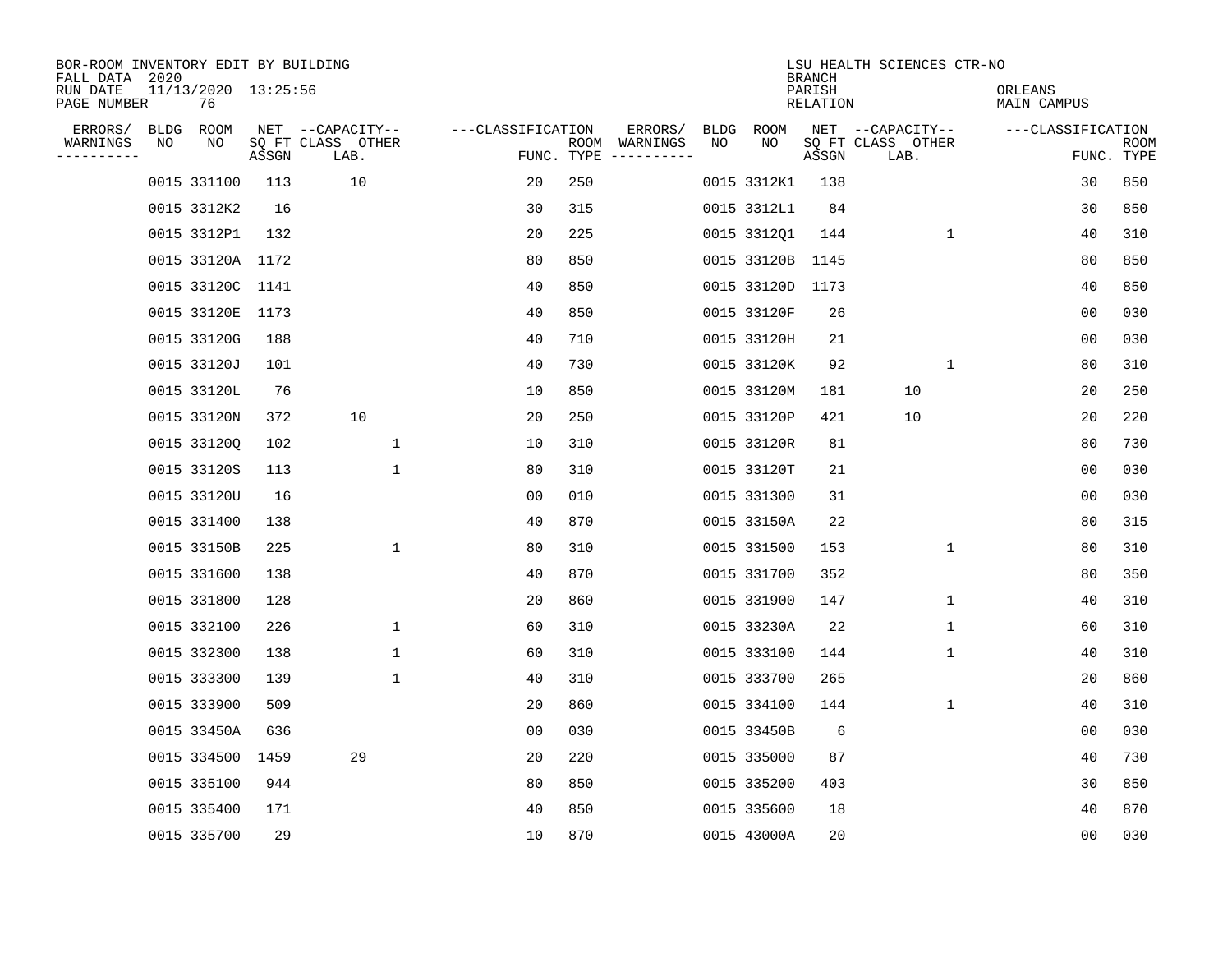| BOR-ROOM INVENTORY EDIT BY BUILDING<br>FALL DATA 2020 |    |                           |       |                           |                   |                    |                         |      |             | <b>BRANCH</b>      | LSU HEALTH SCIENCES CTR-NO |                        |                           |
|-------------------------------------------------------|----|---------------------------|-------|---------------------------|-------------------|--------------------|-------------------------|------|-------------|--------------------|----------------------------|------------------------|---------------------------|
| RUN DATE<br>PAGE NUMBER                               |    | 11/13/2020 13:25:56<br>77 |       |                           |                   |                    |                         |      |             | PARISH<br>RELATION |                            | ORLEANS<br>MAIN CAMPUS |                           |
| ERRORS/                                               |    | BLDG ROOM                 |       | NET --CAPACITY--          | ---CLASSIFICATION |                    | ERRORS/                 | BLDG | ROOM        |                    | NET --CAPACITY--           | ---CLASSIFICATION      |                           |
| WARNINGS<br>----------                                | NO | ΝO                        | ASSGN | SQ FT CLASS OTHER<br>LAB. |                   | ROOM<br>FUNC. TYPE | WARNINGS<br>----------- | NO   | NO          | ASSGN              | SQ FT CLASS OTHER<br>LAB.  |                        | <b>ROOM</b><br>FUNC. TYPE |
|                                                       |    | 0015 43000B               | 20    |                           | 00                | 030                |                         |      | 0015 430000 | 461                |                            | 00                     | 020                       |
|                                                       |    | 0015 430100               | 82    | $\mathbf{1}$              | 40                | 310                |                         |      | 0015 430200 | 698                |                            | 00                     | 030                       |
|                                                       |    | 0015 430300               | 86    | $\mathbf 1$               | 40                | 310                |                         |      | 0015 430400 | 6                  |                            | 00                     | 030                       |
|                                                       |    | 0015 430500               | 81    | $\mathbf 1$               | 40                | 310                |                         |      | 0015 430600 | 26                 |                            | 0 <sub>0</sub>         | 030                       |
|                                                       |    | 0015 430700               | 88    | $\mathbf{1}$              | 40                | 310                |                         |      | 0015 430800 | 156                |                            | 00                     | 030                       |
|                                                       |    | 0015 430900               | 956   | 19                        | 10                | 210                |                         |      | 0015 431000 | 129                |                            | 0 <sub>0</sub>         | 030                       |
|                                                       |    | 0015 4312G1               | 41    |                           | 80                | 870                |                         |      | 0015 4312H1 | 143                | $\mathbf{1}$               | 10                     | 310                       |
|                                                       |    | 0015 4312L1               | 75    |                           | 40                | 870                |                         |      | 0015 4312P1 | 92                 |                            | 20                     | 860                       |
|                                                       |    | 0015 4312Q1               | 81    |                           | 80                | 850                |                         |      | 0015 4312Q2 | 16                 |                            | 80                     | 315                       |
|                                                       |    | 0015 43120A 1164          |       |                           | 80                | 850                |                         |      | 0015 43120B | 1150               |                            | 80                     | 850                       |
|                                                       |    | 0015 43120C 1139          |       |                           | 40                | 850                |                         |      | 0015 43120D | 1160               |                            | 80                     | 850                       |
|                                                       |    | 0015 43120E 1167          |       |                           | 60                | 850                |                         |      | 0015 43120F | 20                 |                            | 60                     | 870                       |
|                                                       |    | 0015 43120G               | 56    |                           | 20                | 850                |                         |      | 0015 43120H | 111                | $\mathbf 1$                | 80                     | 310                       |
|                                                       |    | 0015 43120J               | 197   | $\mathbf 1$               | 10                | 310                |                         |      | 0015 43120K | 90                 | 1                          | 10                     | 310                       |
|                                                       |    | 0015 43120L               | 358   |                           | 40                | 870                |                         |      | 0015 43120M | 354                |                            | 20                     | 860                       |
|                                                       |    | 0015 43120N               | 187   |                           | 10                | 870                |                         |      | 0015 43120P | 210                | 1                          | 80                     | 310                       |
|                                                       |    | 0015 431200               | 90    |                           | 60                | 730                |                         |      | 0015 43120R | 140                | 1                          | 80                     | 310                       |
|                                                       |    | 0015 43120S               | 17    |                           | 00                | 030                |                         |      | 0015 43120T | 23                 |                            | 00                     | 030                       |
|                                                       |    | 0015 43120U               | 14    |                           | 0 <sub>0</sub>    | 010                |                         |      | 0015 431200 | 1312               |                            | 0 <sub>0</sub>         | 020                       |
|                                                       |    | 0015 43130A               | 117   | 1                         | 60                | 310                |                         |      | 0015 43130B | 159                | 1                          | 60                     | 310                       |
|                                                       |    | 0015 431300               | 140   | 1                         | 60                | 310                |                         |      | 0015 431500 | 220                | 10                         | 10                     | 210                       |
|                                                       |    | 0015 43170A               | 99    | $\mathbf 1$               | 20                | 310                |                         |      | 0015 431700 | 102                | 1                          | 20                     | 310                       |
|                                                       |    | 0015 431900               | 258   | $\mathbf 1$               | 60                | 310                |                         |      | 0015 43210A | 124                | 1                          | 20                     | 310                       |
|                                                       |    | 0015 43210B               | 16    | $\mathbf{1}$              | 20                | 310                |                         |      | 0015 432100 | 79                 | 1                          | 20                     | 310                       |
|                                                       |    | 0015 432300               | 85    |                           | 40                | 850                |                         |      | 0015 432500 | 80                 | 1                          | 20                     | 310                       |
|                                                       |    | 0015 432700               | 84    | $\mathbf{1}$              | 20                | 310                |                         |      | 0015 4329A1 | 291                |                            | 10                     | 870                       |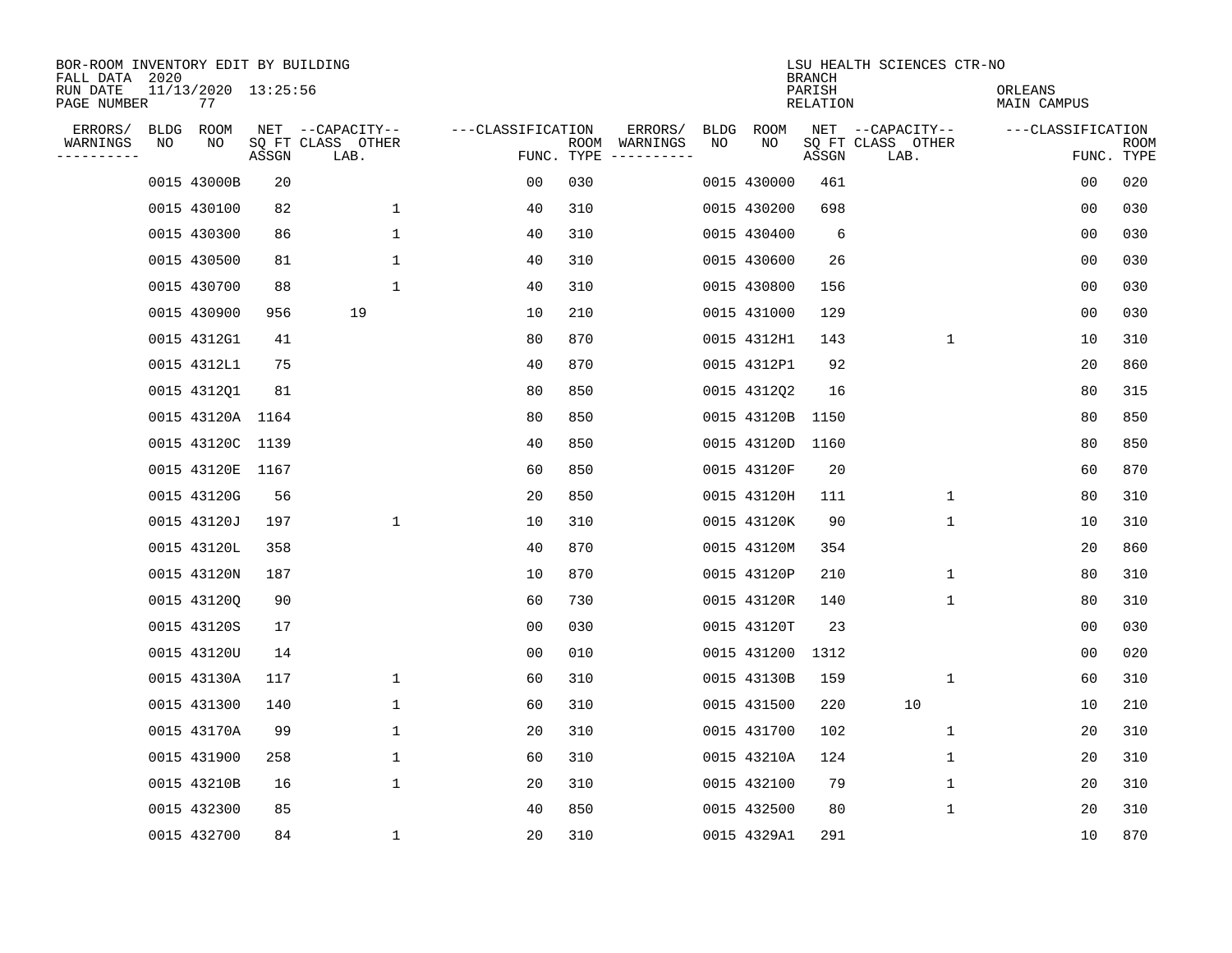| BOR-ROOM INVENTORY EDIT BY BUILDING<br>FALL DATA 2020 |    |                           |       |                           |                   |                    |                         |      |             | <b>BRANCH</b>             | LSU HEALTH SCIENCES CTR-NO |                        |                           |
|-------------------------------------------------------|----|---------------------------|-------|---------------------------|-------------------|--------------------|-------------------------|------|-------------|---------------------------|----------------------------|------------------------|---------------------------|
| RUN DATE<br>PAGE NUMBER                               |    | 11/13/2020 13:25:56<br>78 |       |                           |                   |                    |                         |      |             | PARISH<br><b>RELATION</b> |                            | ORLEANS<br>MAIN CAMPUS |                           |
| ERRORS/                                               |    | BLDG ROOM                 |       | NET --CAPACITY--          | ---CLASSIFICATION |                    | ERRORS/                 | BLDG | ROOM        |                           | NET --CAPACITY--           | ---CLASSIFICATION      |                           |
| WARNINGS<br>----------                                | NO | NO                        | ASSGN | SQ FT CLASS OTHER<br>LAB. |                   | ROOM<br>FUNC. TYPE | WARNINGS<br>----------- | NO   | NO          | ASSGN                     | SQ FT CLASS OTHER<br>LAB.  |                        | <b>ROOM</b><br>FUNC. TYPE |
|                                                       |    | 0015 4329G1               | 140   | 1                         | 10                | 310                |                         |      | 0015 4329G2 | 4                         |                            | 10                     | 870                       |
|                                                       |    | 0015 4329H1               | 94    |                           | 10                | 850                |                         |      | 0015 4329K1 | 65                        |                            | 10                     | 870                       |
|                                                       |    | 0015 4329L1               | 88    |                           | 10                | 850                |                         |      | 0015 43290A | 786                       |                            | 40                     | 870                       |
|                                                       |    | 0015 43290B               | 331   |                           | 40                | 870                |                         |      | 0015 43290C | 71                        |                            | 40                     | 710                       |
|                                                       |    | 0015 43290D               | 28    |                           | 0 <sub>0</sub>    | 030                |                         |      | 0015 43290E | 232                       |                            | 10                     | 850                       |
|                                                       |    | 0015 43290F               | 638   |                           | 0 <sub>0</sub>    | 030                |                         |      | 0015 43290G | 111                       | $\mathbf 1$                | 10                     | 310                       |
|                                                       |    | 0015 43290H               | 80    |                           | 10                | 850                |                         |      | 0015 43290J | 84                        |                            | 20                     | 860                       |
|                                                       |    | 0015 43290K               | 217   |                           | 20                | 860                |                         |      | 0015 43290L | 110                       |                            | 10                     | 850                       |
|                                                       |    | 0015 432900               | 2229  |                           | 0 <sub>0</sub>    | 020                |                         |      | 0015 433000 | 491                       |                            | 10                     | 850                       |
|                                                       |    | 0015 43310A               | 449   |                           | 10                | 850                |                         |      | 0015 433100 | 1483                      |                            | 10                     | 850                       |
|                                                       |    | 0015 433200               | 1244  |                           | 10                | 850                |                         |      | 0015 53000A | 15                        |                            | 0 <sub>0</sub>         | 030                       |
|                                                       |    | 0015 53000B               | 15    |                           | 0 <sub>0</sub>    | 030                |                         |      | 0015 53000C | 2511                      |                            | 0 <sub>0</sub>         | 030                       |
|                                                       |    | 0015 530000               | 5832  |                           | 0 <sub>0</sub>    | 020                |                         |      | 0015 530100 | 513                       |                            | 40                     | 350                       |
|                                                       |    | 0015 530200               | 539   |                           | 00                | 030                |                         |      | 0015 530300 | 96                        | 1                          | 80                     | 310                       |
|                                                       |    | 0015 530400               | 5     |                           | 0 <sub>0</sub>    | 030                |                         |      | 0015 530500 | 96                        | 1                          | 80                     | 310                       |
|                                                       |    | 0015 530600               | 13    |                           | 0 <sub>0</sub>    | 030                |                         |      | 0015 530700 | 127                       | 1                          | 40                     | 310                       |
|                                                       |    | 0015 530800               | 153   |                           | 00                | 030                |                         |      | 0015 530900 | 96                        |                            | 40                     | 315                       |
|                                                       |    | 0015 531000               | 148   |                           | 00                | 0.30               |                         |      | 0015 531100 | 96                        | 1                          | 40                     | 310                       |
|                                                       |    | 0015 53120A               | 24    |                           | 40                | 730                |                         |      | 0015 53120B | 538                       |                            | 40                     | 710                       |
|                                                       |    | 0015 531200               | 634   |                           | 40                | 710                |                         |      | 0015 531300 | 231                       | 1                          | 40                     | 310                       |
|                                                       |    | 0015 531400               | 13    |                           | 0 <sub>0</sub>    | 030                |                         |      | 0015 531500 | 100                       | 1                          | 40                     | 310                       |
|                                                       |    | 0015 531600               | 262   |                           | 90                | 315                |                         |      | 0015 53170A | 12                        |                            | 0 <sub>0</sub>         | 030                       |
|                                                       |    | 0015 531700               | 112   |                           | 10                | 730                |                         |      | 0015 531800 | 21                        |                            | 0 <sub>0</sub>         | 030                       |
|                                                       |    | 0015 531900               | 219   |                           | 40                | 350                |                         |      | 0015 532000 | 560                       |                            | 0 <sub>0</sub>         | 030                       |
|                                                       |    | 0015 532100               | 107   | $\mathbf{1}$              | 40                | 310                |                         |      | 0015 532200 | 6                         |                            | 0 <sub>0</sub>         | 030                       |
|                                                       |    | 0015 532300               | 128   | $\mathbf{1}$              | 40                | 310                |                         |      | 0015 532500 | 108                       | 1                          | 40                     | 310                       |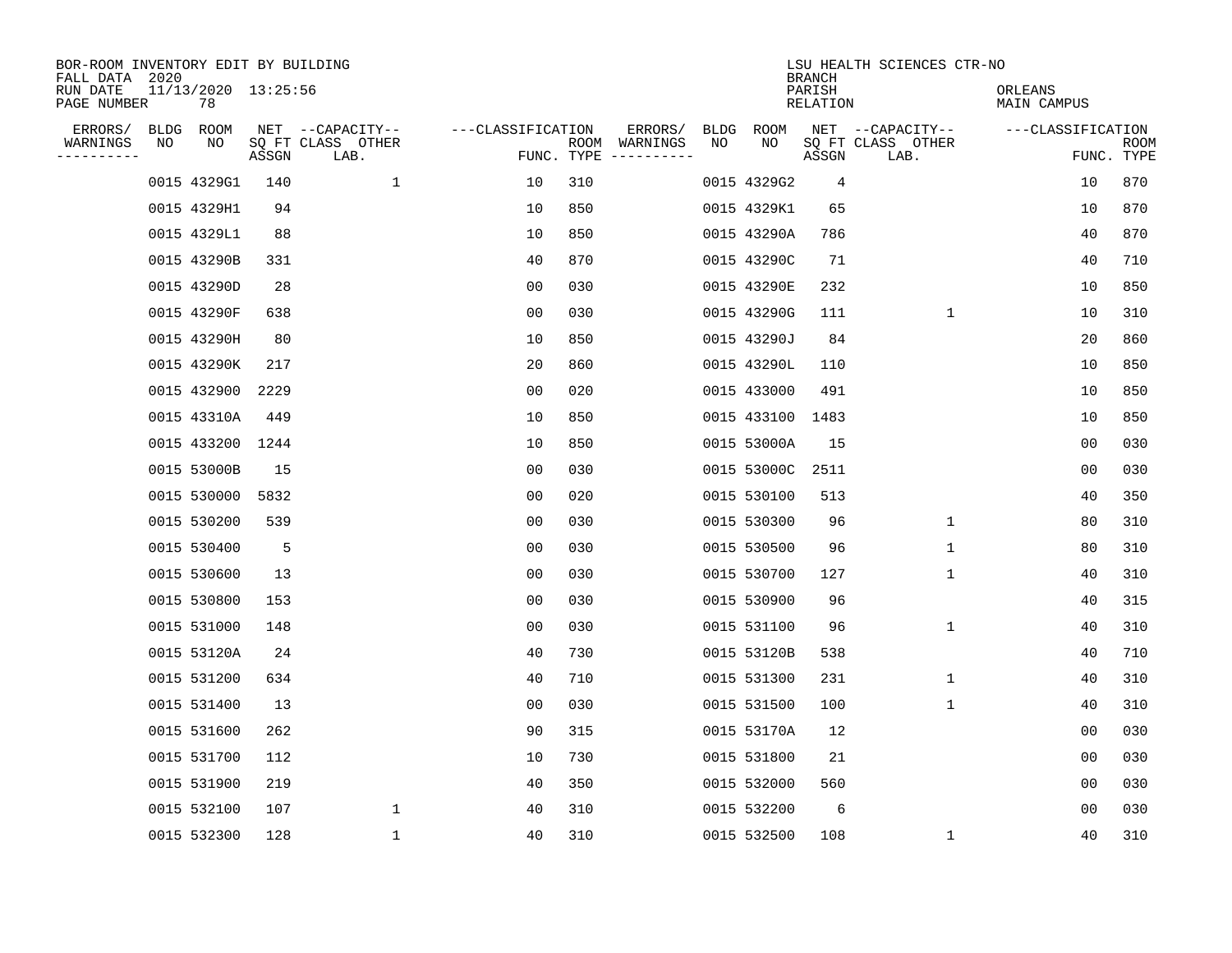| BOR-ROOM INVENTORY EDIT BY BUILDING<br>FALL DATA 2020 |             |                           |       |                           |                   |      |                                 |             |             | <b>BRANCH</b>      | LSU HEALTH SCIENCES CTR-NO |                        |                           |
|-------------------------------------------------------|-------------|---------------------------|-------|---------------------------|-------------------|------|---------------------------------|-------------|-------------|--------------------|----------------------------|------------------------|---------------------------|
| RUN DATE<br>PAGE NUMBER                               |             | 11/13/2020 13:25:56<br>79 |       |                           |                   |      |                                 |             |             | PARISH<br>RELATION |                            | ORLEANS<br>MAIN CAMPUS |                           |
| ERRORS/                                               | <b>BLDG</b> | ROOM                      |       | NET --CAPACITY--          | ---CLASSIFICATION |      | ERRORS/                         | <b>BLDG</b> | <b>ROOM</b> |                    | NET --CAPACITY--           | ---CLASSIFICATION      |                           |
| WARNINGS<br>----------                                | NO          | NO                        | ASSGN | SQ FT CLASS OTHER<br>LAB. |                   | ROOM | WARNINGS<br>FUNC. TYPE $------$ | NO          | NO          | ASSGN              | SQ FT CLASS OTHER<br>LAB.  |                        | <b>ROOM</b><br>FUNC. TYPE |
|                                                       |             | 0015 53270A               | 89    |                           | 40                | 655  |                                 |             | 0015 53270B | 19                 |                            | 40                     | 655                       |
|                                                       |             | 0015 532700               | 506   |                           | 40                | 650  |                                 |             | 0015 532900 | 99                 | 1                          | 30                     | 310                       |
|                                                       |             | 0015 533100               | 128   | $\mathbf 1$               | 20                | 310  |                                 |             | 0015 533300 | 378                |                            | 40                     | 350                       |
|                                                       |             | 0015 53350A               | 130   |                           | 10                | 730  |                                 |             | 0015 53350B | 122                | 1                          | 80                     | 310                       |
|                                                       |             | 0015 533500               | 257   |                           | 10                | 730  |                                 |             | 0015 533700 | 131                | $\mathbf 1$                | 80                     | 310                       |
|                                                       |             | 0015 533900               | 108   | 1                         | 80                | 310  |                                 |             | 0015 534100 | 131                | 1                          | 40                     | 310                       |
|                                                       |             | 0015 534300               | 107   | $\mathbf 1$               | 30                | 310  |                                 |             | 0015 534500 | 219                | $\mathbf{1}$               | 40                     | 310                       |
|                                                       |             | 0015 534700               | 124   | 1                         | 10                | 310  |                                 |             | 0015 534900 | 105                | 1                          | 30                     | 310                       |
|                                                       |             | 0015 535100               | 226   | 1                         | 10                | 310  |                                 |             | 0015 535300 | 96                 | 1                          | 10                     | 310                       |
|                                                       |             | 0015 535500               | 96    | 1                         | 10                | 310  |                                 |             | 0015 535700 | 124                | $\mathbf 1$                | 30                     | 310                       |
|                                                       |             | 0015 535900               | 96    | 1                         | 60                | 310  |                                 |             | 0015 536100 | 96                 | $\mathbf 1$                | 10                     | 310                       |
|                                                       |             | 0015 540100               | 504   |                           | 30                | 350  |                                 |             | 0015 540200 | 13                 |                            | 0 <sub>0</sub>         | 030                       |
|                                                       |             | 0015 540300               | 86    | 1                         | 40                | 310  |                                 |             | 0015 540400 | 19                 |                            | 0 <sub>0</sub>         | 010                       |
|                                                       |             | 0015 540500               | 91    | 1                         | 30                | 310  |                                 |             | 0015 540600 | 4                  |                            | 00                     | 030                       |
|                                                       |             | 0015 540700               | 118   | 1                         | 30                | 310  |                                 |             | 0015 540900 | 91                 | 1                          | 30                     | 310                       |
|                                                       |             | 0015 541100               | 91    | 1                         | 30                | 310  |                                 |             | 0015 541300 | 193                | 1                          | 40                     | 310                       |
|                                                       |             | 0015 541500               | 95    | 1                         | 30                | 310  |                                 |             | 0015 541700 | 121                | 1                          | 40                     | 310                       |
|                                                       |             | 0015 541900               | 195   | 1                         | 30                | 310  |                                 |             | 0015 542100 | 95                 | 1                          | 40                     | 310                       |
|                                                       |             | 0015 542300               | 116   | 1                         | 40                | 310  |                                 |             | 0015 542500 | 10                 |                            | 0 <sub>0</sub>         | 030                       |
|                                                       |             | 0015 542700               | 96    | $\mathbf 1$               | 30                | 310  |                                 |             | 0015 542900 | 195                | 1                          | 10                     | 310                       |
|                                                       |             | 0015 543100               | 94    | 1                         | 30                | 310  |                                 |             | 0015 543300 | 98                 | 1                          | 20                     | 310                       |
|                                                       |             | 0015 543500               | 98    | $\mathbf 1$               | 40                | 310  |                                 |             | 0015 543700 | 132                | 1                          | 80                     | 310                       |
|                                                       |             | 0015 543900               | 95    | $\mathbf 1$               | 80                | 310  |                                 |             | 0015 544100 | 509                |                            | 40                     | 350                       |
|                                                       |             | 0015 544200               | 16    |                           | 0 <sub>0</sub>    | 030  |                                 |             | 0015 544300 | 95                 | 1                          | 10                     | 310                       |
|                                                       |             | 0015 544500               | 131   | 1                         | 80                | 310  |                                 |             | 0015 544700 | 98                 | 1                          | 10                     | 310                       |
|                                                       |             | 0015 544900               | 98    | $\mathbf{1}$              | 20                | 310  |                                 |             | 0015 545100 | 94                 | 1                          | 80                     | 310                       |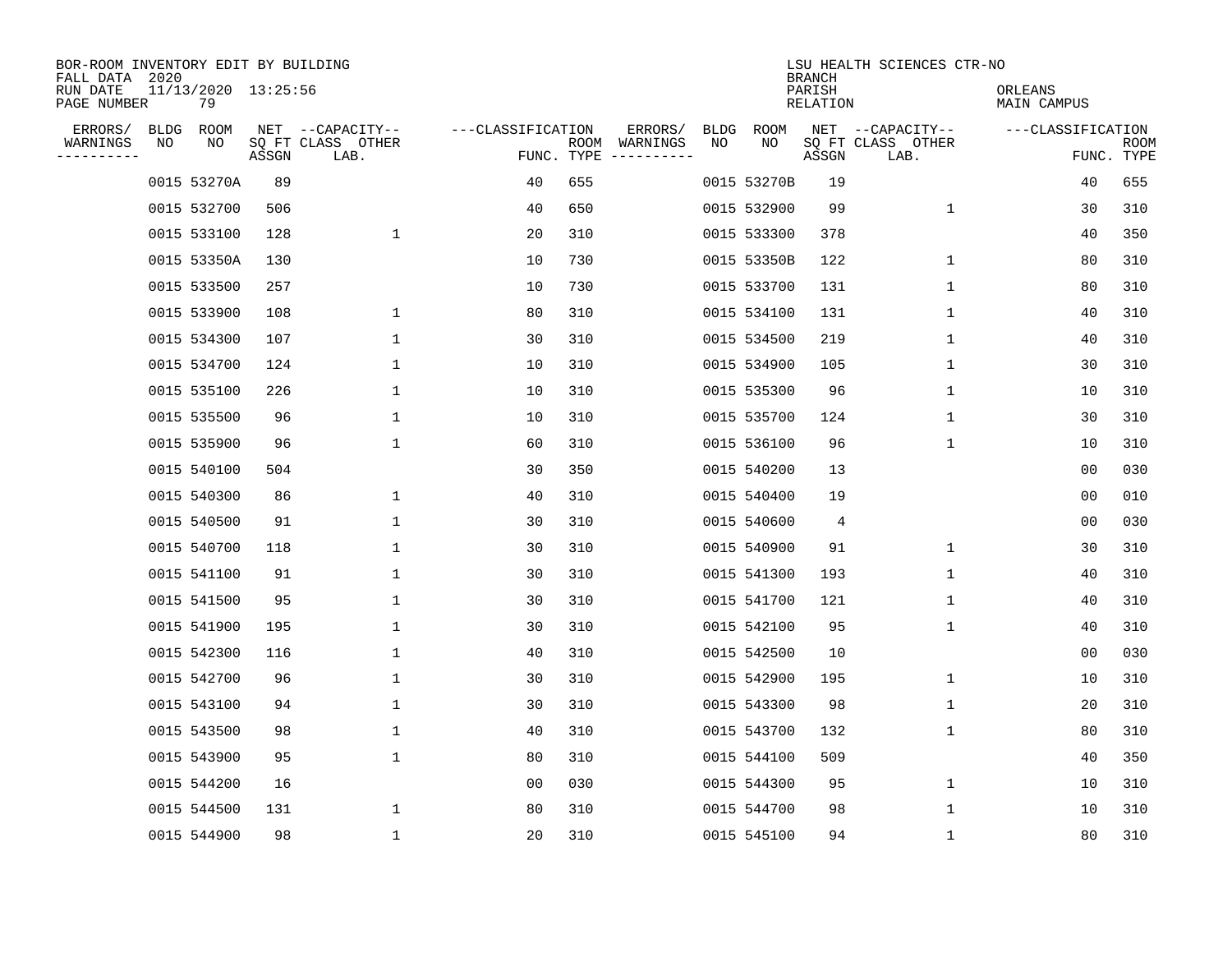| BOR-ROOM INVENTORY EDIT BY BUILDING<br>FALL DATA 2020<br>RUN DATE<br>PAGE NUMBER |    | 11/13/2020 13:25:56<br>80 |       |                                               |                   |            |                          |            |             | <b>BRANCH</b><br>PARISH<br>RELATION | LSU HEALTH SCIENCES CTR-NO                    | ORLEANS<br>MAIN CAMPUS |                    |
|----------------------------------------------------------------------------------|----|---------------------------|-------|-----------------------------------------------|-------------------|------------|--------------------------|------------|-------------|-------------------------------------|-----------------------------------------------|------------------------|--------------------|
| ERRORS/<br>WARNINGS<br>--------                                                  | ΝO | BLDG ROOM<br>ΝO           | ASSGN | NET --CAPACITY--<br>SQ FT CLASS OTHER<br>LAB. | ---CLASSIFICATION | FUNC. TYPE | ERRORS/<br>ROOM WARNINGS | BLDG<br>NO | ROOM<br>NO  | ASSGN                               | NET --CAPACITY--<br>SQ FT CLASS OTHER<br>LAB. | ---CLASSIFICATION      | ROOM<br>FUNC. TYPE |
|                                                                                  |    | 0015 545300               | 195   | $\mathbf 1$                                   | 80                | 310        |                          |            | 0015 545500 | 95                                  | $\mathbf 1$                                   | 80                     | 310                |
|                                                                                  |    | 0015 545700               | 131   | $\mathbf{1}$                                  | 80                | 310        |                          |            | 0015 545900 | 95                                  | $\mathbf{1}$                                  | 80                     | 310                |
|                                                                                  |    | 0015 546100               | 195   | $\mathbf 1$                                   | 40                | 310        |                          |            | 0015 546300 | 126                                 | $\mathbf{1}$                                  | 80                     | 310                |
|                                                                                  |    | 0015 546500               | 95    | $\mathbf 1$                                   | 40                | 310        |                          |            | 0015 546700 | 207                                 | 1                                             | 60                     | 310                |
|                                                                                  |    | 0015 546900               | 96    | $\mathbf 1$                                   | 80                | 310        |                          |            | 0015 547100 | 96                                  | $\mathbf 1$                                   | 60                     | 310                |
|                                                                                  |    | 0015 547300               | 126   | $\mathbf 1$                                   | 40                | 310        |                          |            | 0015 547500 | 96                                  | $\mathbf 1$                                   | 40                     | 310                |
|                                                                                  |    | 0015 547700               | 90    | $\mathbf 1$                                   | 40                | 310        |                          |            | 0015 63000A | 15                                  |                                               | 0 <sub>0</sub>         | 030                |
|                                                                                  |    | 0015 63000B               | 15    |                                               | 0 <sub>0</sub>    | 030        |                          |            | 0015 63000C | 1165                                |                                               | 0 <sub>0</sub>         | 020                |
|                                                                                  |    | 0015 630000               | 3414  |                                               | 0 <sub>0</sub>    | 020        |                          |            | 0015 630100 | 208                                 | 10                                            | 20                     | 250                |
|                                                                                  |    | 0015 630200               | 437   |                                               | 00                | 030        |                          |            | 0015 630300 | 238                                 |                                               | 20                     | 255                |
|                                                                                  |    | 0015 630400               | 8     |                                               | 00                | 030        |                          |            | 0015 630500 | 234                                 | 1                                             | 80                     | 310                |
|                                                                                  |    | 0015 630600               | 13    |                                               | 0 <sub>0</sub>    | 030        |                          |            | 0015 630700 | 16                                  |                                               | 00                     | 030                |
|                                                                                  |    | 0015 630800               | 159   |                                               | 0 <sub>0</sub>    | 030        |                          |            | 0015 630900 | 14                                  |                                               | 0 <sub>0</sub>         | 030                |
|                                                                                  |    | 0015 631000               | 137   |                                               | 0 <sub>0</sub>    | 030        |                          |            | 0015 631100 | 534                                 |                                               | 10                     | 350                |
|                                                                                  |    | 0015 63120A               | 115   |                                               | 40                | 350        |                          |            | 0015 631200 | 184                                 | 1                                             | 40                     | 310                |
|                                                                                  |    | 0015 631300               | 330   | 10                                            | 20                | 250        |                          |            | 0015 631400 | 24                                  |                                               | 00                     | 030                |
|                                                                                  |    | 0015 631500               | 224   |                                               | 20                | 255        |                          |            | 0015 631600 | 136                                 |                                               | 40                     | 710                |
|                                                                                  |    | 0015 631700               | 226   | 10                                            | 20                | 250        |                          |            | 0015 631800 | 175                                 | 10                                            | 20                     | 250                |
|                                                                                  |    | 0015 631900               | 540   | 11                                            | 20                | 250        |                          |            | 0015 632000 | 643                                 |                                               | 00                     | 030                |
|                                                                                  |    | 0015 632100               | 445   | 10                                            | 20                | 250        |                          |            | 0015 632200 | 31                                  |                                               | 00                     | 010                |
|                                                                                  |    | 0015 632300               | 418   | $\mathbf 1$                                   | 20                | 310        |                          |            | 0015 632500 | 178                                 | 10                                            | 20                     | 250                |
|                                                                                  |    | 0015 632700               | 197   | $\mathbf 1$                                   | 80                | 310        |                          |            | 0015 632900 | 339                                 | 10                                            | 20                     | 250                |
|                                                                                  |    | 0015 633100               | 90    | $\mathbf 1$                                   | 80                | 310        |                          |            | 0015 633300 | 229                                 | 1                                             | 10                     | 310                |
|                                                                                  |    | 0015 633500               | 346   | 10                                            | 20                | 250        |                          |            | 0015 633700 | 58                                  |                                               | 20                     | 255                |
|                                                                                  |    | 0015 633900               | 453   |                                               | 80                | 350        |                          |            | 0015 634100 | 151                                 | 1                                             | 50                     | 310                |
|                                                                                  |    | 0015 634300               | 285   | 10                                            | 20                | 250        |                          |            | 0015 634500 | 190                                 | 10                                            | 20                     | 250                |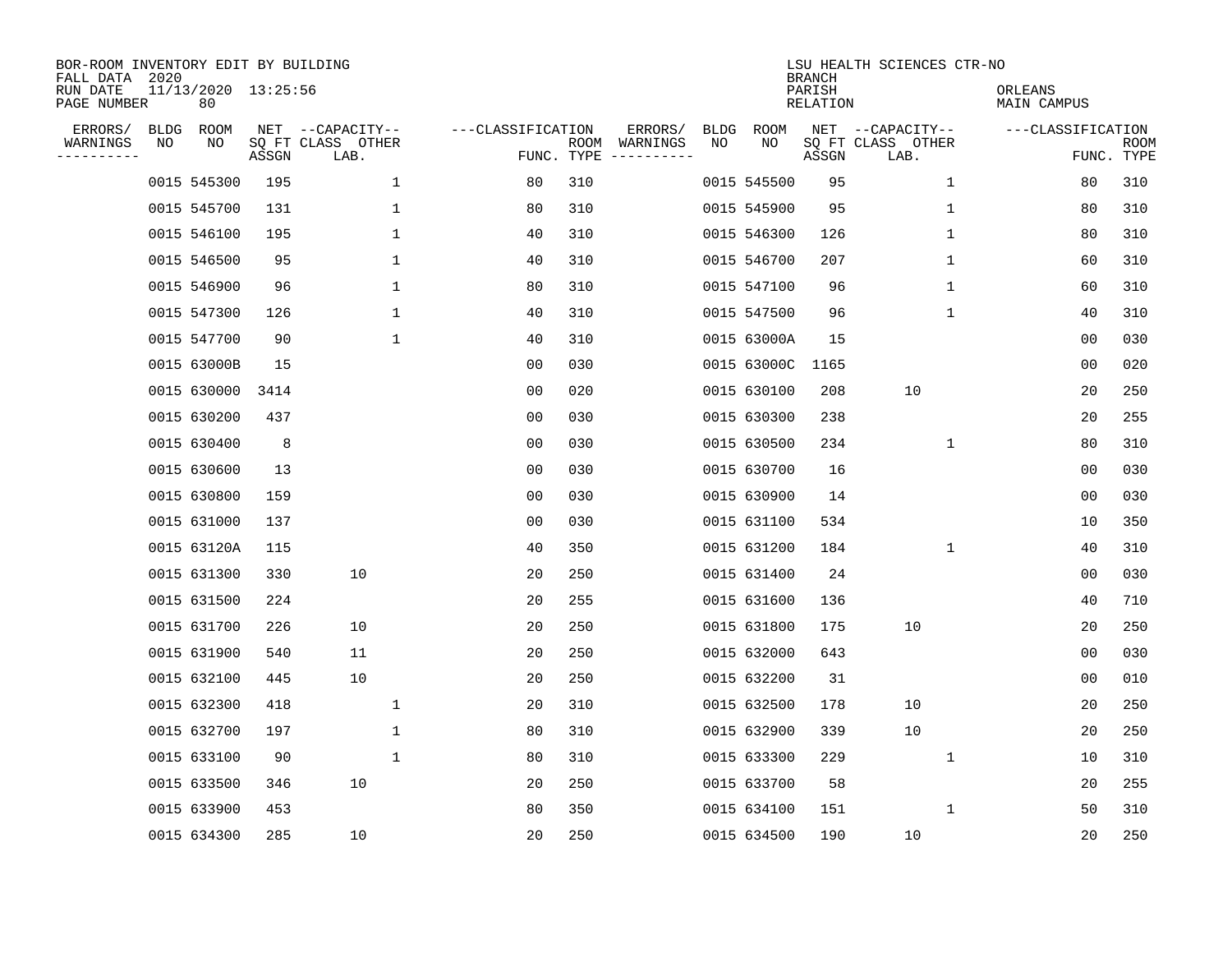| BOR-ROOM INVENTORY EDIT BY BUILDING<br>FALL DATA 2020 |    |                           |       |                           |              |                   |     |                                      |      |             | <b>BRANCH</b>             | LSU HEALTH SCIENCES CTR-NO |              |                        |                |                           |
|-------------------------------------------------------|----|---------------------------|-------|---------------------------|--------------|-------------------|-----|--------------------------------------|------|-------------|---------------------------|----------------------------|--------------|------------------------|----------------|---------------------------|
| RUN DATE<br>PAGE NUMBER                               |    | 11/13/2020 13:25:56<br>81 |       |                           |              |                   |     |                                      |      |             | PARISH<br><b>RELATION</b> |                            |              | ORLEANS<br>MAIN CAMPUS |                |                           |
| ERRORS/                                               |    | BLDG ROOM                 |       | NET --CAPACITY--          |              | ---CLASSIFICATION |     | ERRORS/                              | BLDG | ROOM        |                           | NET --CAPACITY--           |              | ---CLASSIFICATION      |                |                           |
| WARNINGS<br>----------                                | NO | NO                        | ASSGN | SQ FT CLASS OTHER<br>LAB. |              |                   |     | ROOM WARNINGS<br>FUNC. TYPE $------$ | NO   | NO          | ASSGN                     | SQ FT CLASS OTHER<br>LAB.  |              |                        |                | <b>ROOM</b><br>FUNC. TYPE |
|                                                       |    | 0015 634700               | 234   | 10                        |              | 20                | 250 |                                      |      | 0015 634900 | 157                       |                            | $\mathbf{1}$ |                        | 80             | 310                       |
|                                                       |    | 0015 635100               | 117   |                           | $\mathbf 1$  | 80                | 310 |                                      |      | 0015 635300 | 371                       |                            |              |                        | 82             | 082                       |
|                                                       |    | 0015 635500               | 29    |                           |              | 20                | 255 |                                      |      | 0015 640100 | 258                       | 10                         |              |                        | 20             | 250                       |
|                                                       |    | 0015 640200               | 13    |                           |              | 00                | 030 |                                      |      | 0015 64030A | 20                        |                            |              |                        | 40             | 315                       |
|                                                       |    | 0015 640300               | 216   |                           | $\mathbf 1$  | 40                | 310 |                                      |      | 0015 640400 | 17                        |                            |              |                        | 0 <sub>0</sub> | 010                       |
|                                                       |    | 0015 6405E1               | 45    |                           |              | 20                | 255 |                                      |      | 0015 6405E2 | 27                        |                            |              |                        | 40             | 730                       |
|                                                       |    | 0015 6405E3               | 112   |                           |              | 40                | 730 |                                      |      | 0015 64050A | 175                       |                            | $\mathbf{1}$ |                        | 40             | 310                       |
|                                                       |    | 0015 64050B               | 240   |                           | $\mathbf{1}$ | 40                | 310 |                                      |      | 0015 64050C | 328                       |                            | 1            |                        | 40             | 310                       |
|                                                       |    | 0015 64050E               | 512   | 10                        |              | 20                | 250 |                                      |      | 0015 640500 | 1250                      | 25                         |              |                        | 20             | 250                       |
|                                                       |    | 0015 640600               | 115   |                           | $\mathbf{1}$ | 80                | 310 |                                      |      | 0015 640700 | 73                        |                            |              |                        | 20             | 255                       |
|                                                       |    | 0015 640800               | 466   |                           |              | 90                | 730 |                                      |      | 0015 640900 | 1488                      | 99                         |              |                        | 10             | 110                       |
|                                                       |    | 0015 641000               | 257   | 10                        |              | 20                | 250 |                                      |      | 0015 64110A | 331                       | 10                         |              |                        | 20             | 250                       |
|                                                       |    | 0015 64110B               | 36    |                           |              | 80                | 315 |                                      |      | 0015 641100 | 467                       |                            | 1            |                        | 80             | 310                       |
|                                                       |    | 0015 641200               | 190   |                           |              | 00                | 030 |                                      |      | 0015 64130A | 297                       | 10                         |              |                        | 20             | 250                       |
|                                                       |    | 0015 64130B               | 558   | 11                        |              | 20                | 250 |                                      |      | 0015 64130C | 99                        | 10                         |              |                        | 20             | 250                       |
|                                                       |    | 0015 64130D               | 783   | 16                        |              | 20                | 250 |                                      |      | 0015 64130E | 101                       |                            | 1            |                        | 60             | 310                       |
|                                                       |    | 0015 64130F               | 157   |                           | $\mathbf{1}$ | 80                | 310 |                                      |      | 0015 641300 | 447                       | 10                         |              |                        | 20             | 250                       |
|                                                       |    | 0015 65050D               | 323   |                           | $\mathbf{1}$ | 40                | 310 |                                      |      | 0015 73000A | 19                        |                            |              |                        | 0 <sub>0</sub> | 030                       |
|                                                       |    | 0015 73000B               | 18    |                           |              | 0 <sub>0</sub>    | 030 |                                      |      | 0015 730000 | 1758                      |                            |              |                        | 0 <sub>0</sub> | 020                       |
|                                                       |    | 0015 7301B1               | 106   |                           |              | 50                | 865 |                                      |      | 0015 73010A | 218                       |                            |              |                        | 50             | 865                       |
|                                                       |    | 0015 73010B               | 100   |                           |              | 50                | 865 |                                      |      | 0015 730100 | 580                       |                            |              |                        | 50             | 865                       |
|                                                       |    | 0015 730200               | 629   |                           |              | 0 <sub>0</sub>    | 030 |                                      |      | 0015 730300 | 1283                      |                            |              |                        | 50             | 865                       |
|                                                       |    | 0015 730400               | 6     |                           |              | 00                | 030 |                                      |      | 0015 730500 | 756                       | 15                         |              |                        | 10             | 210                       |
|                                                       |    | 0015 730600               | 15    |                           |              | 0 <sub>0</sub>    | 030 |                                      |      | 0015 730800 | 166                       |                            |              |                        | 00             | 030                       |
|                                                       |    | 0015 730900               | 3844  | 77                        |              | 10                | 210 |                                      |      | 0015 731000 | 140                       |                            |              |                        | 0 <sub>0</sub> | 030                       |
|                                                       |    | 0015 731400               | 141   |                           |              | 40                | 710 |                                      |      | 0015 731800 | 25                        |                            |              |                        | 10             | 215                       |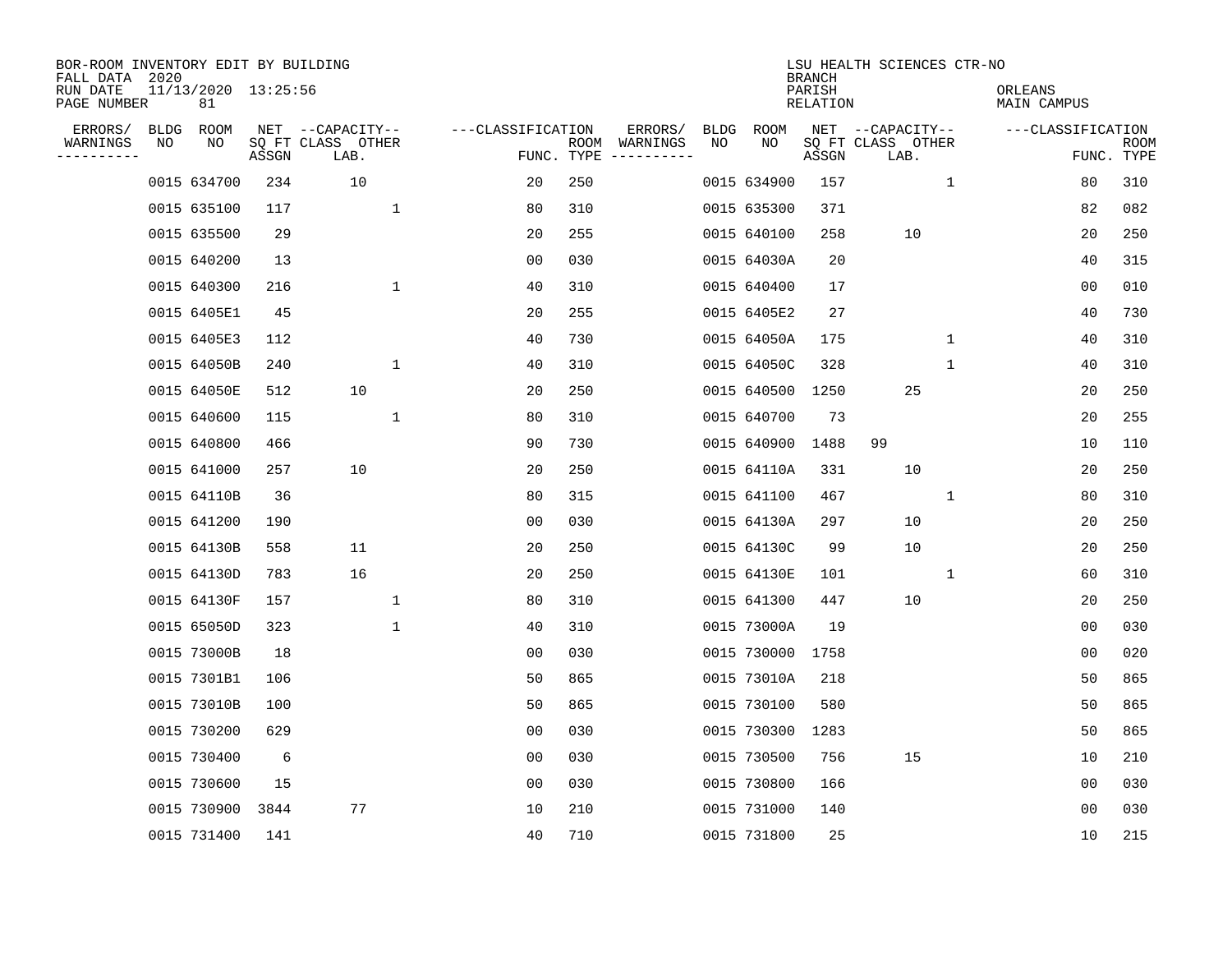| BOR-ROOM INVENTORY EDIT BY BUILDING<br>FALL DATA 2020 |                           |       |                           |                    |      |                                 |             |                  | <b>BRANCH</b>             | LSU HEALTH SCIENCES CTR-NO |                        |                           |
|-------------------------------------------------------|---------------------------|-------|---------------------------|--------------------|------|---------------------------------|-------------|------------------|---------------------------|----------------------------|------------------------|---------------------------|
| RUN DATE<br>PAGE NUMBER                               | 11/13/2020 13:25:56<br>82 |       |                           |                    |      |                                 |             |                  | PARISH<br><b>RELATION</b> |                            | ORLEANS<br>MAIN CAMPUS |                           |
| ERRORS/<br><b>BLDG</b>                                | ROOM                      |       | NET --CAPACITY--          | ---CLASSIFICATION  |      | ERRORS/                         | <b>BLDG</b> | <b>ROOM</b>      |                           | NET --CAPACITY--           | ---CLASSIFICATION      |                           |
| WARNINGS<br>NO<br>----------                          | NO                        | ASSGN | SQ FT CLASS OTHER<br>LAB. |                    | ROOM | WARNINGS<br>FUNC. TYPE $------$ | NO          | NO               | ASSGN                     | SQ FT CLASS OTHER<br>LAB.  |                        | <b>ROOM</b><br>FUNC. TYPE |
|                                                       | 0015 732400               | 658   |                           | 00                 | 030  |                                 |             | 0015 732900      | 236                       |                            | 82                     | 082                       |
|                                                       | 0015 73310A               | 201   |                           | 82                 | 082  |                                 |             | 0015 733100      | 189                       |                            | 82                     | 082                       |
|                                                       | 0015 733300               | 190   |                           | 82                 | 082  |                                 |             | 0015 733500      | 183                       |                            | 82                     | 082                       |
|                                                       | 0015 73370A               | 5     |                           | 10                 | 315  |                                 |             | 0015 733700      | 134                       |                            | 82                     | 082                       |
|                                                       | 0015 740100               | 5516  | 110                       | 10                 | 210  |                                 |             | 0015 740200      | 15                        |                            | 0 <sub>0</sub>         | 030                       |
|                                                       | 0015 740300               | 9     |                           | 00                 | 030  |                                 |             | 0015 740400      | 20                        |                            | 0 <sub>0</sub>         | 010                       |
|                                                       | 0015 740500               | 2925  | 59                        | 10                 | 210  |                                 |             | 0015 7407B1      | 13                        |                            | 10                     | 215                       |
|                                                       | 0015 74070A               | 17    |                           | 10                 | 215  |                                 |             | 0015 740800      | 354                       |                            | 10                     | 215                       |
|                                                       | 0015 740900               | 189   |                           | 0 <sub>0</sub>     | 020  |                                 |             | 0015 741100      | 1279                      |                            | 0 <sub>0</sub>         | 020                       |
|                                                       | 0015 741200               | 23    |                           | 0 <sub>0</sub>     | 030  |                                 |             | 0015 741300 1218 |                           |                            | 0 <sub>0</sub>         | 020                       |
|                                                       | 0015 83000A               | 11    |                           | 00                 | 030  |                                 |             | 0015 83000B      | 11                        |                            | 0 <sub>0</sub>         | 030                       |
|                                                       | 0015 83000C               | 1358  |                           | 0 <sub>0</sub>     | 020  |                                 |             | 0015 830000      | 3343                      |                            | 0 <sub>0</sub>         | 020                       |
|                                                       | 0015 830100               | 122   |                           | $\mathbf 1$<br>40  | 310  |                                 |             | 0015 830200      | 32                        |                            | 0 <sub>0</sub>         | 030                       |
|                                                       | 0015 830300               | 186   | 10                        | 20                 | 250  |                                 |             | 0015 830400      | 16                        |                            | 70                     | 730                       |
|                                                       | 0015 830500               | 192   | 10                        | 20                 | 250  |                                 |             | 0015 830600      | 11                        |                            | 0 <sub>0</sub>         | 030                       |
|                                                       | 0015 830700               | 188   | 10                        | 20                 | 250  |                                 |             | 0015 830800      | 172                       |                            | 0 <sub>0</sub>         | 030                       |
|                                                       | 0015 830900               | 874   | 17                        | 20                 | 250  |                                 |             | 0015 831000      | 158                       |                            | 00                     | 030                       |
|                                                       | 0015 831100               | 164   |                           | $\mathbf{1}$<br>80 | 310  |                                 |             | 0015 831200      | 235                       | 1                          | 20                     | 310                       |
|                                                       | 0015 831400               | 448   |                           | 60                 | 730  |                                 |             | 0015 831500      | 249                       | 10                         | 20                     | 250                       |
|                                                       | 0015 831600               | 181   |                           | $\mathbf 1$<br>40  | 310  |                                 |             | 0015 831700      | 208                       | 1                          | 10                     | 310                       |
|                                                       | 0015 83180A               | 84    |                           | 40                 | 710  |                                 |             | 0015 831800      | 182                       | 1                          | 80                     | 310                       |
|                                                       | 0015 831900               | 485   | 10                        | 20                 | 250  |                                 |             | 0015 832000      | 28                        |                            | 0 <sub>0</sub>         | 030                       |
|                                                       | 0015 832100               | 246   | 10                        | 20                 | 250  |                                 |             | 0015 832300      | 304                       | 10                         | 20                     | 250                       |
|                                                       | 0015 832500               | 243   | 10                        | 20                 | 250  |                                 |             | 0015 832700      | 246                       | 1                          | 20                     | 310                       |
|                                                       | 0015 83290A               | 210   |                           | $\mathbf{1}$<br>80 | 310  |                                 |             | 0015 832900      | 278                       | 1                          | 80                     | 310                       |
|                                                       | 0015 83310A               | 103   |                           | 20                 | 255  |                                 |             | 0015 833100      | 358                       | 10                         | 20                     | 250                       |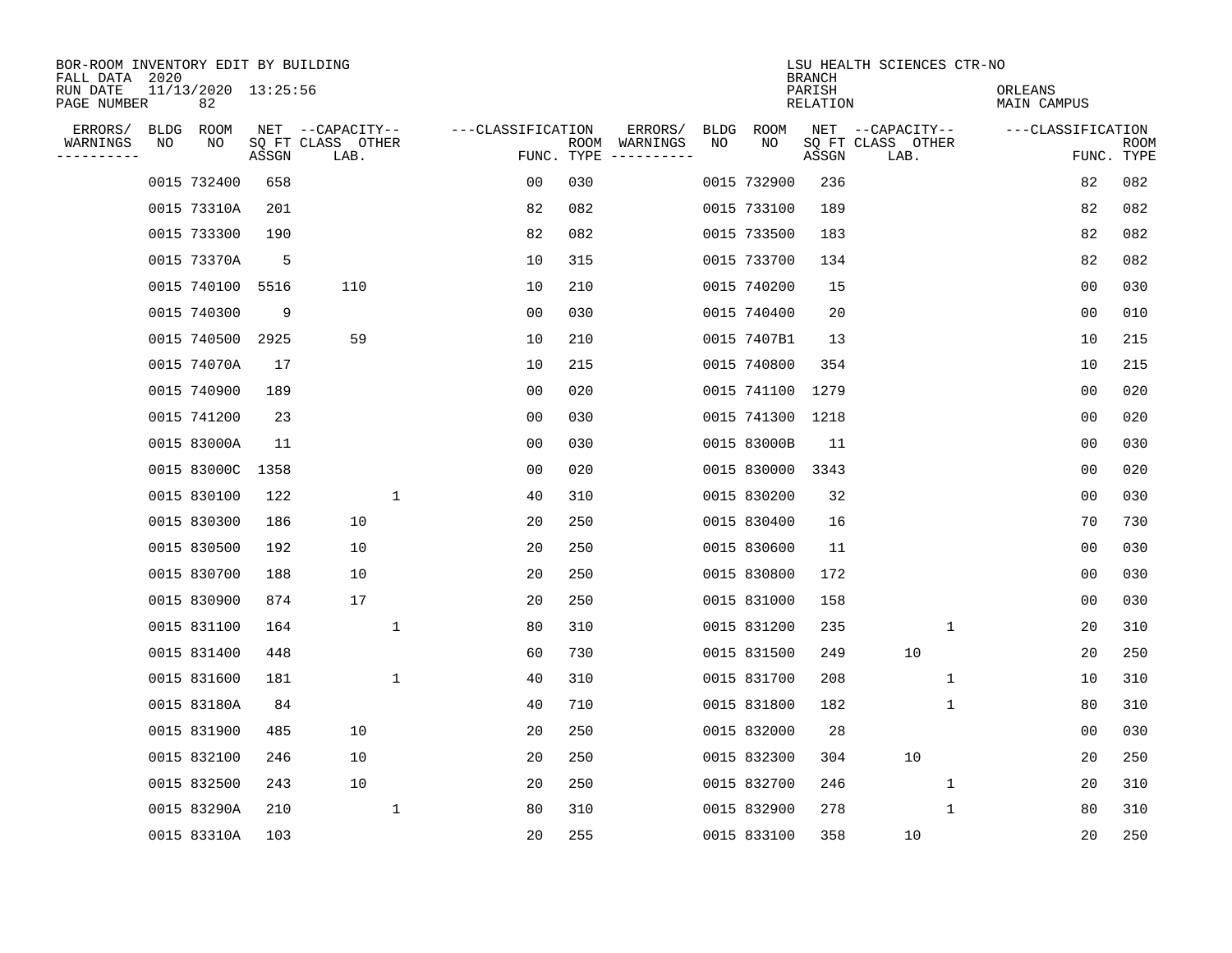| BOR-ROOM INVENTORY EDIT BY BUILDING<br>FALL DATA 2020 |    |                           |       |                           |              |                   |     |                                      |    |                                                  | <b>BRANCH</b>      | LSU HEALTH SCIENCES CTR-NO                                                                                                                          |              |                        |                                                 |                    |
|-------------------------------------------------------|----|---------------------------|-------|---------------------------|--------------|-------------------|-----|--------------------------------------|----|--------------------------------------------------|--------------------|-----------------------------------------------------------------------------------------------------------------------------------------------------|--------------|------------------------|-------------------------------------------------|--------------------|
| RUN DATE<br>PAGE NUMBER                               |    | 11/13/2020 13:25:56<br>83 |       |                           |              |                   |     |                                      |    |                                                  | PARISH<br>RELATION |                                                                                                                                                     |              | ORLEANS<br>MAIN CAMPUS |                                                 |                    |
| ERRORS/                                               |    | BLDG ROOM                 |       | NET --CAPACITY--          |              | ---CLASSIFICATION |     | ERRORS/                              |    | BLDG ROOM                                        |                    | NET --CAPACITY--                                                                                                                                    |              | ---CLASSIFICATION      |                                                 |                    |
| WARNINGS<br>----------                                | NO | NO                        | ASSGN | SO FT CLASS OTHER<br>LAB. |              |                   |     | ROOM WARNINGS<br>FUNC. TYPE $------$ | NO | NO                                               | ASSGN              | SQ FT CLASS OTHER<br>LAB.                                                                                                                           |              |                        |                                                 | ROOM<br>FUNC. TYPE |
|                                                       |    | 0015 833300               | 323   |                           |              | 40                | 350 |                                      |    | 0015 833500                                      | 471                |                                                                                                                                                     | $\mathbf{1}$ |                        | 10                                              | 310                |
|                                                       |    | 0015 833700               | 169   |                           | 1            | 40                | 310 |                                      |    | 0015 833900                                      | 529                | 11                                                                                                                                                  |              |                        | 20                                              | 250                |
|                                                       |    | 0015 834100               | 599   | 12                        |              | 20                | 250 |                                      |    | 0015 834300                                      | 104                |                                                                                                                                                     |              |                        | 40                                              | 730                |
|                                                       |    | 0015 834500               | 216   |                           | $\mathbf{1}$ | 40                | 310 |                                      |    | 0015 834700                                      | 152                |                                                                                                                                                     | $\mathbf 1$  |                        | 60                                              | 310                |
|                                                       |    | 0015 83490A               | 185   | 10                        |              | 20                | 250 |                                      |    | 0015 834900                                      | 150                |                                                                                                                                                     | $\mathbf{1}$ |                        | 60                                              | 310                |
|                                                       |    | 0015 835100               | 146   |                           | $\mathbf 1$  | 80                | 310 |                                      |    | 0015 835300                                      | 142                |                                                                                                                                                     | $\mathbf 1$  |                        | 10                                              | 310                |
|                                                       |    | 0015 835500               | 160   |                           | $\mathbf{1}$ | 80                | 310 |                                      |    | 0015 840100                                      | 1208               | 24                                                                                                                                                  |              |                        | 10                                              | 210                |
|                                                       |    | 0015 840200               | 133   | 10                        |              | 20                | 250 |                                      |    | 0015 840300                                      | 443                | 30                                                                                                                                                  |              |                        | 10                                              | 110                |
|                                                       |    | 0015 840400               | 154   |                           |              | 20                | 255 |                                      |    | 0015 84050A                                      | 1016               | 20                                                                                                                                                  |              |                        | 20                                              | 250                |
|                                                       |    | 0015 84050B               | 969   | 19                        |              | 20                | 250 |                                      |    | 0015 84050C                                      | 297                | 10                                                                                                                                                  |              |                        | 20                                              | 250                |
|                                                       |    | 0015 84050D               | 78    |                           |              | 20                | 255 |                                      |    | 0015 84050E                                      | 152                | 10                                                                                                                                                  |              |                        | 20                                              | 250                |
|                                                       |    | 0015 84050F               | 234   |                           |              | 40                | 650 |                                      |    | 0015 84050G                                      | 185                | 10                                                                                                                                                  |              |                        | 20                                              | 250                |
|                                                       |    | 0015 84050H               | 95    | 10                        |              | 20                | 250 |                                      |    | 0015 84050I                                      | 148                | 10                                                                                                                                                  |              |                        | 20                                              | 250                |
|                                                       |    | 0015 84050J               | 167   |                           | $\mathbf 1$  | 10                | 310 |                                      |    | 0015 84050K                                      | 209                |                                                                                                                                                     | 1            |                        | 80                                              | 310                |
|                                                       |    | 0015 840600               | 81    |                           |              | 0 <sub>0</sub>    | 010 |                                      |    | 0015 840700                                      | 186                |                                                                                                                                                     |              |                        | 50                                              | 730                |
|                                                       |    | 0015 840800               | 16    |                           |              | 0 <sub>0</sub>    | 030 |                                      |    | 0015 8409A1                                      | 113                | 10                                                                                                                                                  |              |                        | 10                                              | 210                |
|                                                       |    | 0015 84090A               | 295   | 10                        |              | 10                | 210 |                                      |    | 0015 84090B                                      | 335                | 10                                                                                                                                                  |              |                        | 10                                              | 210                |
|                                                       |    | 0015 840900               | 2266  | 45                        |              | 10                | 210 |                                      |    | 0015 841000                                      | 24                 |                                                                                                                                                     |              |                        | 0 <sub>0</sub>                                  | 010                |
|                                                       |    | 0015 841200               | 137   |                           |              | 20                | 255 |                                      |    | 0015 841400                                      | 71                 |                                                                                                                                                     |              |                        | 20                                              | 255                |
|                                                       |    | 0015 841600               | 26    |                           |              | 0 <sub>0</sub>    | 030 |                                      |    | TOTAL NUMBER CLASSROOMS<br>TOTAL NUMBER LABS 210 |                    | TOTAL ASSIGNABLE & UNASSIGNABLE SQFT:<br>TOTAL NET ASSIGN SQ. FT. IN ROOM FILE<br>TOTAL NUMBER COMPUTER CLASSROOMS<br>TOTAL NUMBER SPECIAL LABS 220 |              |                        | 241,320<br>144,295<br>2<br>12<br>$\overline{3}$ |                    |
|                                                       |    | 0016 B10100 9047          |       |                           |              | 83                | 083 |                                      |    | 0016 B10200 7543                                 |                    |                                                                                                                                                     |              |                        | 83                                              | 083                |
|                                                       |    | 0016 B10300               | 228   |                           |              | 83                | 083 |                                      |    | 0016 B104A1                                      | 122                |                                                                                                                                                     |              |                        | 83                                              | 083                |
|                                                       |    | 0016 B1040A               | 178   |                           |              | 83                | 083 |                                      |    | 0016 B10500                                      | 491                |                                                                                                                                                     |              |                        | 00                                              | 030                |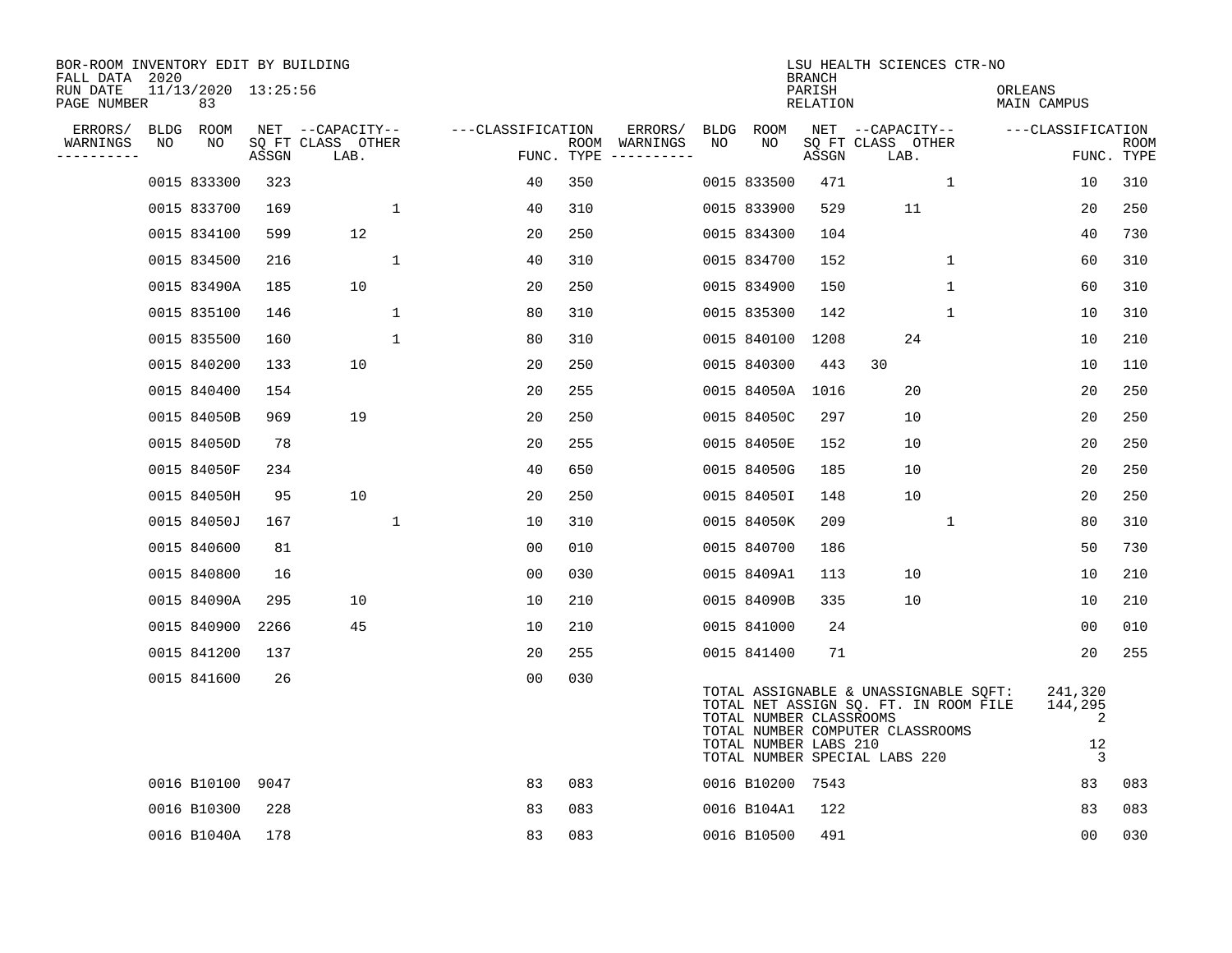| BOR-ROOM INVENTORY EDIT BY BUILDING<br>FALL DATA 2020 |             |                           |       |                           |                   |            |               |             |                   | <b>BRANCH</b>      | LSU HEALTH SCIENCES CTR-NO |                        |                           |
|-------------------------------------------------------|-------------|---------------------------|-------|---------------------------|-------------------|------------|---------------|-------------|-------------------|--------------------|----------------------------|------------------------|---------------------------|
| RUN DATE<br>PAGE NUMBER                               |             | 11/13/2020 13:25:56<br>84 |       |                           |                   |            |               |             |                   | PARISH<br>RELATION |                            | ORLEANS<br>MAIN CAMPUS |                           |
| ERRORS/                                               | <b>BLDG</b> | ROOM                      |       | NET --CAPACITY--          | ---CLASSIFICATION |            | ERRORS/       | <b>BLDG</b> | <b>ROOM</b>       |                    | NET --CAPACITY--           | ---CLASSIFICATION      |                           |
| WARNINGS<br>----------                                | NO          | NO                        | ASSGN | SQ FT CLASS OTHER<br>LAB. |                   | FUNC. TYPE | ROOM WARNINGS | NO          | NO                | ASSGN              | SQ FT CLASS OTHER<br>LAB.  |                        | <b>ROOM</b><br>FUNC. TYPE |
|                                                       |             | 0016 B10600               | 822   |                           | 83                | 083        |               |             | 0016 B10700       | 253                |                            | 00                     | 020                       |
|                                                       |             | 0016 B10800               | 229   |                           | 0 <sub>0</sub>    | 020        |               |             | 0016 000000 10609 |                    |                            | 0 <sub>0</sub>         | 020                       |
|                                                       |             | 0016 11000A               | 319   |                           | 80                | 880        |               |             | 0016 11000B       | 292                |                            | 80                     | 880                       |
|                                                       |             | 0016 11000C               | 228   |                           | 80                | 880        |               |             | 0016 110000 1779  |                    |                            | 80                     | 880                       |
|                                                       |             | 0016 11010A               | 68    |                           | 0 <sub>0</sub>    | 030        |               |             | 0016 11010B       | 53                 |                            | 0 <sub>0</sub>         | 030                       |
|                                                       |             | 0016 11010C               | 22    |                           | 80                | 880        |               |             | 0016 110100       | 44                 |                            | 0 <sub>0</sub>         | 010                       |
|                                                       |             | 0016 11020A               | 154   |                           | 40                | 730        |               |             | 0016 11020B       | 144                |                            | 81                     | 081                       |
|                                                       |             | 0016 11020C               | 579   |                           | 80                | 880        |               |             | 0016 11020D       | 521                |                            | 80                     | 880                       |
|                                                       |             | 0016 11020E               | 154   | $\mathbf{1}$              | 40                | 310        |               |             | 0016 110200       | 782                |                            | 80                     | 880                       |
|                                                       |             | 0016 11030A               | 621   |                           | 80                | 880        |               |             | 0016 11030B       | 285                |                            | 90                     | 635                       |
|                                                       |             | 0016 11030C               | 456   |                           | 80                | 880        |               |             | 0016 110300       | 621                |                            | 90                     | 635                       |
|                                                       |             | 0016 11040A               | 17    |                           | 0 <sub>0</sub>    | 030        |               |             | 0016 110400       | 74                 |                            | 90                     | 630                       |
|                                                       |             | 0016 110500               | 123   |                           | 00                | 030        |               |             | 0016 110700       | 80                 |                            | 00                     | 030                       |
|                                                       |             | 0016 110900               | 223   |                           | 80                | 880        |               |             | 0016 111200       | 181                |                            | 80                     | 880                       |
|                                                       |             | 0016 111300               | 434   |                           | 0 <sub>0</sub>    | 030        |               |             | 0016 111400       | 173                |                            | 40                     | 730                       |
|                                                       |             | 0016 2100E1               | 81    |                           | 0 <sub>0</sub>    | 020        |               |             | 0016 21000A       | 228                |                            | 0 <sub>0</sub>         | 020                       |
|                                                       |             | 0016 21000B               | 234   |                           | 0 <sub>0</sub>    | 020        |               |             | 0016 21000C       | 214                |                            | 0 <sub>0</sub>         | 020                       |
|                                                       |             | 0016 21000D               | 695   |                           | 0 <sub>0</sub>    | 020        |               |             | 0016 21000E       | 635                |                            | 0 <sub>0</sub>         | 020                       |
|                                                       |             | 0016 210000               | 1873  |                           | 0 <sub>0</sub>    | 020        |               |             | 0016 21020A       | 34                 |                            | 0 <sub>0</sub>         | 030                       |
|                                                       |             | 0016 210200               | 308   | 1                         | 80                | 310        |               |             | 0016 2103A1       | 398                | $\mathbf{1}$               | 40                     | 310                       |
|                                                       |             | 0016 2103A2               | 13    | $\mathbf 1$               | 40                | 310        |               |             | 0016 21030A       | 458                | 1                          | 40                     | 310                       |
|                                                       |             | 0016 210300               | 141   |                           | 40                | 315        |               |             | 0016 21040A       | 84                 |                            | 40                     | 850                       |
|                                                       |             | 0016 210400               | 141   |                           | 40                | 850        |               |             | 0016 21050A       | 28                 |                            | 40                     | 315                       |
|                                                       |             | 0016 21050B               | 20    |                           | 0 <sub>0</sub>    | 030        |               |             | 0016 210500       | 36                 |                            | 40                     | 315                       |
|                                                       |             | 0016 210600               | 686   |                           | 20                | 850        |               |             | 0016 21070A       | 21                 |                            | 40                     | 355                       |
|                                                       |             | 0016 210700               | 485   |                           | 40                | 350        |               |             | 0016 210800       | 172                | 1                          | 80                     | 310                       |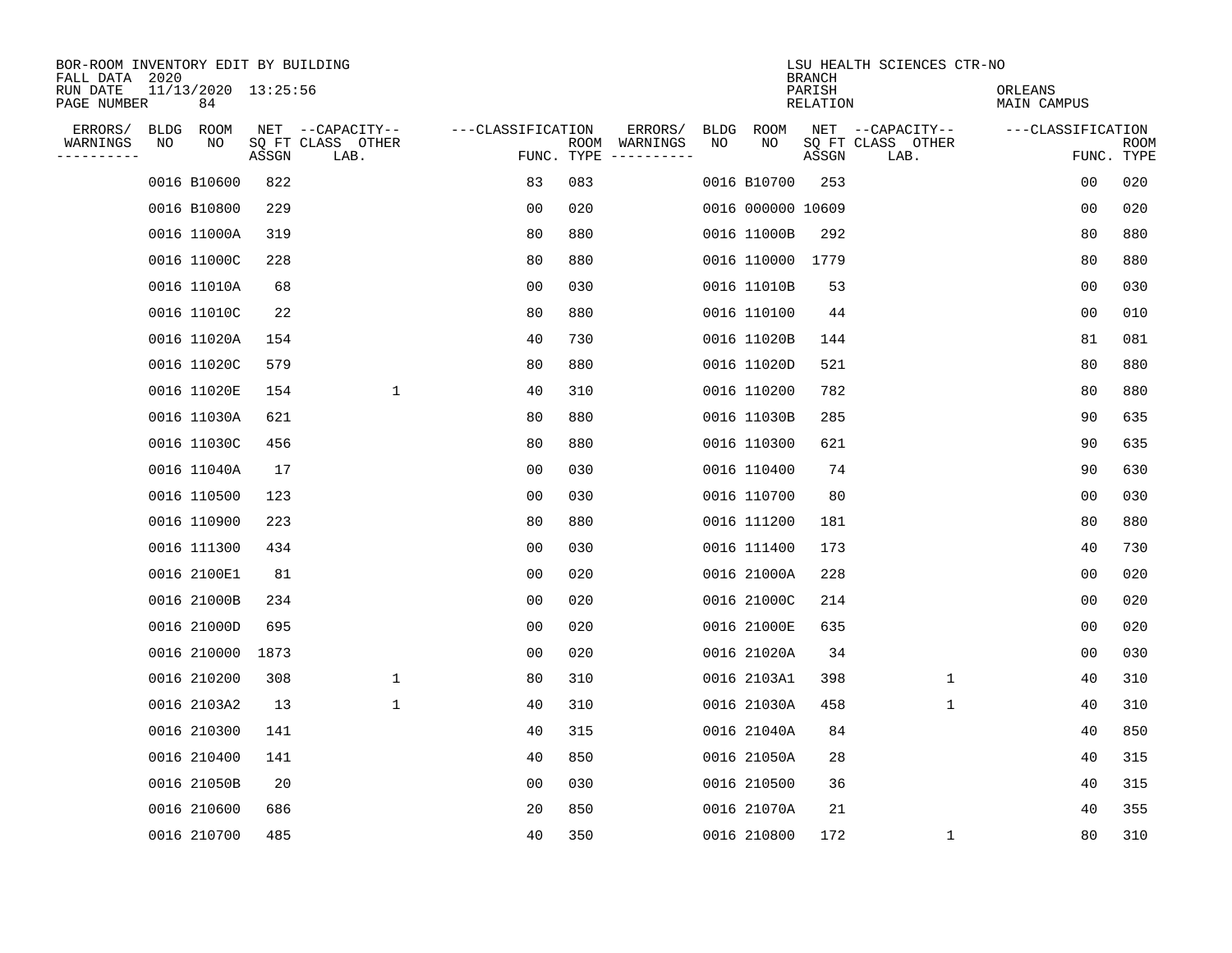| BOR-ROOM INVENTORY EDIT BY BUILDING<br>FALL DATA 2020 |      |                           |       |                           |                   |                    |          |             |             | <b>BRANCH</b>      | LSU HEALTH SCIENCES CTR-NO |                        |                           |
|-------------------------------------------------------|------|---------------------------|-------|---------------------------|-------------------|--------------------|----------|-------------|-------------|--------------------|----------------------------|------------------------|---------------------------|
| RUN DATE<br>PAGE NUMBER                               |      | 11/13/2020 13:25:56<br>85 |       |                           |                   |                    |          |             |             | PARISH<br>RELATION |                            | ORLEANS<br>MAIN CAMPUS |                           |
| ERRORS/                                               | BLDG | ROOM                      |       | NET --CAPACITY--          | ---CLASSIFICATION |                    | ERRORS/  | <b>BLDG</b> | <b>ROOM</b> |                    | NET --CAPACITY--           | ---CLASSIFICATION      |                           |
| WARNINGS<br>----------                                | NO   | NO                        | ASSGN | SQ FT CLASS OTHER<br>LAB. |                   | ROOM<br>FUNC. TYPE | WARNINGS | NO          | NO          | ASSGN              | SQ FT CLASS OTHER<br>LAB.  |                        | <b>ROOM</b><br>FUNC. TYPE |
|                                                       |      | 0016 2109A1               | 17    |                           | 40                | 315                |          |             | 0016 21090A | 296                | $\mathbf 1$                | 40                     | 310                       |
|                                                       |      | 0016 21090B               | 223   | 1                         | 40                | 310                |          |             | 0016 210900 | 481                | 1                          | 40                     | 310                       |
|                                                       |      | 0016 211000               | 474   |                           | 00                | 030                |          |             | 0016 21110A | 203                | 1                          | 40                     | 310                       |
|                                                       |      | 0016 21110B               | 250   | 1                         | 40                | 310                |          |             | 0016 21110C | $\overline{7}$     |                            | 40                     | 315                       |
|                                                       |      | 0016 21110D               | 15    |                           | 40                | 315                |          |             | 0016 211100 | 200                | $\mathbf 1$                | 40                     | 310                       |
|                                                       |      | 0016 211200               | 144   |                           | 0 <sub>0</sub>    | 030                |          |             | 0016 211300 | 8                  |                            | 0 <sub>0</sub>         | 030                       |
|                                                       |      | 0016 211400               | 166   |                           | 00                | 030                |          |             | 0016 21150A | 238                | 1                          | 40                     | 310                       |
|                                                       |      | 0016 21150B               | 221   | $\mathbf 1$               | 40                | 310                |          |             | 0016 21150C | 18                 |                            | 40                     | 315                       |
|                                                       |      | 0016 21150D               | 7     |                           | 40                | 315                |          |             | 0016 211500 | 206                | 1                          | 40                     | 310                       |
|                                                       |      | 0016 211600               | 59    |                           | 00                | 010                |          |             | 0016 211700 | 269                |                            | 40                     | 350                       |
|                                                       |      | 0016 22010B               | 258   | 1                         | 40                | 310                |          |             | 0016 22010C | 308                |                            | 40                     | 350                       |
|                                                       |      | 0016 220100               | 180   | 1                         | 40                | 310                |          |             | 0016 220200 | 489                | $\mathbf 1$                | 50                     | 310                       |
|                                                       |      | 0016 220300               | 826   | 55                        | 10                | 110                |          |             | 0016 220400 | 261                | 1                          | 50                     | 310                       |
|                                                       |      | 0016 2205A1               | 163   |                           | 40                | 730                |          |             | 0016 22050A | 130                |                            | 40                     | 730                       |
|                                                       |      | 0016 220500               | 498   |                           | 40                | 730                |          |             | 0016 22060A | 101                |                            | 40                     | 530                       |
|                                                       |      | 0016 220600               | 313   | $\mathbf 1$               | 40                | 310                |          |             | 0016 22070A | 90                 |                            | 40                     | 730                       |
|                                                       |      | 0016 220700               | 140   |                           | 40                | 730                |          |             | 0016 22080A | 152                |                            | 40                     | 710                       |
|                                                       |      | 0016 22080B               | 149   |                           | 0 <sub>0</sub>    | 030                |          |             | 0016 22090A | 122                | $\mathbf 1$                | 40                     | 310                       |
|                                                       |      | 0016 220900               | 106   | 1                         | 40                | 310                |          |             | 0016 22110A | 146                | 1                          | 40                     | 310                       |
|                                                       |      | 0016 221100               | 125   | $\mathbf{1}$              | 40                | 310                |          |             | 0016 221300 | 479                |                            | 40                     | 530                       |
|                                                       |      | 0016 221400               | 818   |                           | 00                | 030                |          |             | 0016 250000 | 2340               |                            | 0 <sub>0</sub>         | 020                       |
|                                                       |      | 0016 31000A               | 252   |                           | 00                | 020                |          |             | 0016 31000B | 242                |                            | 00                     | 020                       |
|                                                       |      | 0016 31000C               | 160   |                           | 0 <sub>0</sub>    | 020                |          |             | 0016 310000 | 1160               |                            | 0 <sub>0</sub>         | 020                       |
|                                                       |      | 0016 31010A               | 1508  |                           | 90                | 660                |          |             | 0016 310100 | 8921               | 595                        | 40                     | 430                       |
|                                                       |      | 0016 310200               | 97    | $\mathbf{1}$              | 90                | 310                |          |             | 0016 310300 | 345                |                            | 0 <sub>0</sub>         | 020                       |
|                                                       |      | 0016 310400               | 372   |                           | 90                | 660                |          |             | 0016 310500 | 120                | 8                          | 40                     | 410                       |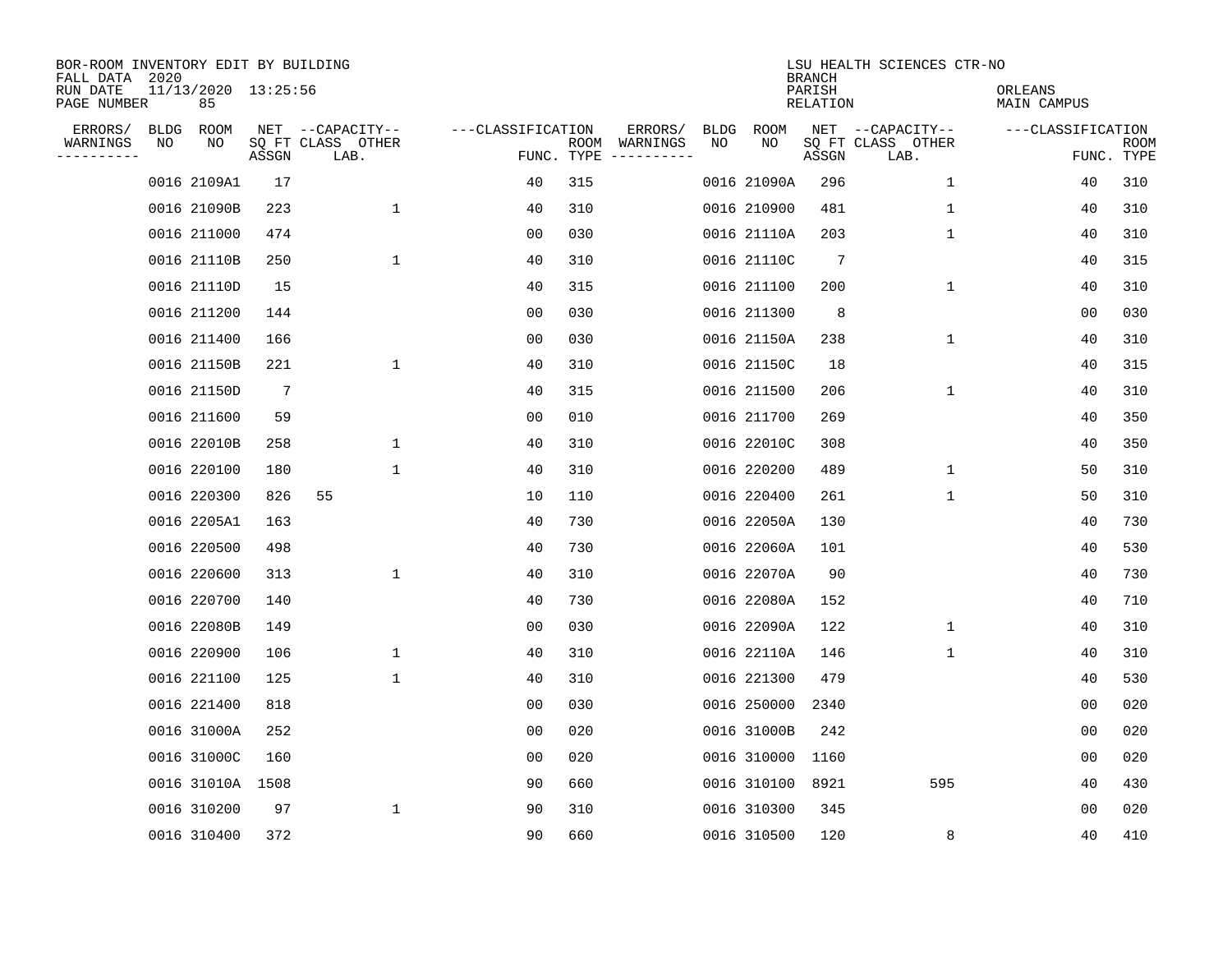| BOR-ROOM INVENTORY EDIT BY BUILDING<br>FALL DATA 2020<br>RUN DATE |    | 11/13/2020 13:25:56 |       |                                       |                   |     |                          |            |             | <b>BRANCH</b><br>PARISH | LSU HEALTH SCIENCES CTR-NO            | ORLEANS           |             |
|-------------------------------------------------------------------|----|---------------------|-------|---------------------------------------|-------------------|-----|--------------------------|------------|-------------|-------------------------|---------------------------------------|-------------------|-------------|
| PAGE NUMBER                                                       |    | 86                  |       |                                       |                   |     |                          |            |             | RELATION                |                                       | MAIN CAMPUS       |             |
| ERRORS/<br>WARNINGS                                               | NO | BLDG ROOM<br>NO     |       | NET --CAPACITY--<br>SQ FT CLASS OTHER | ---CLASSIFICATION |     | ERRORS/<br>ROOM WARNINGS | BLDG<br>NO | ROOM<br>NO  |                         | NET --CAPACITY--<br>SQ FT CLASS OTHER | ---CLASSIFICATION | <b>ROOM</b> |
| ----------                                                        |    |                     | ASSGN | LAB.                                  |                   |     | FUNC. TYPE $------$      |            |             | ASSGN                   | LAB.                                  |                   | FUNC. TYPE  |
|                                                                   |    | 0016 31060A         | 39    |                                       | 40                | 730 |                          |            | 0016 310600 | 56                      | 4                                     | 40                | 410         |
|                                                                   |    | 0016 310700         | 59    | 4                                     | 40                | 410 |                          |            | 0016 310800 | 38                      | 3                                     | 40                | 410         |
|                                                                   |    | 0016 310900         | 36    | $\overline{a}$                        | 40                | 410 |                          |            | 0016 311000 | 81                      | 5                                     | 40                | 410         |
|                                                                   |    | 0016 311100         | 113   |                                       | 0 <sub>0</sub>    | 030 |                          |            | 0016 311200 | 22                      |                                       | 00                | 010         |
|                                                                   |    | 0016 311300         | 148   |                                       | 00                | 030 |                          |            | 0016 311400 | 8                       |                                       | 40                | 730         |
|                                                                   |    | 0016 32000A         | 23    | 2                                     | 40                | 410 |                          |            | 0016 320000 | 324                     | 22                                    | 40                | 410         |
|                                                                   |    | 0016 320100         | 316   |                                       | 40                | 440 |                          |            | 0016 32020A | 37                      |                                       | 40                | 315         |
|                                                                   |    | 0016 320200         | 143   | $\mathbf{1}$                          | 40                | 310 |                          |            | 0016 32030A | 8                       |                                       | 00                | 030         |
|                                                                   |    | 0016 320300         | 589   |                                       | 40                | 730 |                          |            | 0016 32040A | 65                      |                                       | 40                | 315         |
|                                                                   |    | 0016 320400         | 96    | $\mathbf{1}$                          | 40                | 310 |                          |            | 0016 320500 | 127                     |                                       | 40                | 710         |
|                                                                   |    | 0016 32060A         | 20    |                                       | 40                | 315 |                          |            | 0016 320600 | 133                     | $\mathbf 1$                           | 40                | 310         |
|                                                                   |    | 0016 320700         | 179   |                                       | 40                | 650 |                          |            | 0016 320800 | 23                      |                                       | 00                | 030         |
|                                                                   |    | 0016 320900         | 1168  | 78                                    | 10                | 110 |                          |            | 0016 32180A | 49                      | $\mathbf{1}$                          | 70                | 310         |
|                                                                   |    | 0016 321800         | 2350  |                                       | 00                | 020 |                          |            | 0016 4100B1 | 72                      |                                       | 80                | 615         |
|                                                                   |    | 0016 41000A         | 241   |                                       | 0 <sub>0</sub>    | 020 |                          |            | 0016 41000B | 242                     |                                       | 0 <sub>0</sub>    | 020         |
|                                                                   |    | 0016 41000C         | 230   |                                       | 40                | 615 |                          |            | 0016 410000 | 3213                    |                                       | 0 <sub>0</sub>    | 020         |
|                                                                   |    | 0016 410100         | 151   |                                       | 0 <sub>0</sub>    | 030 |                          |            | 0016 410300 | 20                      |                                       | 00                | 010         |
|                                                                   |    | 0016 410500         | 107   |                                       | 0 <sub>0</sub>    | 030 |                          |            | 0016 410700 | 2769 185                |                                       | 10                | 110         |
|                                                                   |    | 0016 41090A         | 50    |                                       | 40                | 615 |                          |            | 0016 41090B | 87                      |                                       | 40                | 615         |
|                                                                   |    | 0016 41090C         | 280   |                                       | 0 <sub>0</sub>    | 030 |                          |            | 0016 410900 | 2753 184                |                                       | 10                | 110         |
|                                                                   |    | 0016 42020A         | 173   |                                       | 80                | 615 |                          |            | 0016 420200 | 4521                    | 301                                   | 10                | 110         |
|                                                                   |    | 0016 420400         | 87    |                                       | 50                | 535 |                          |            | 0016 42060A | 151                     |                                       | 50                | 730         |
|                                                                   |    | 0016 42060B         | 16    |                                       | 80                | 615 |                          |            | 0016 420600 | 528                     |                                       | 0 <sub>0</sub>    | 030         |
|                                                                   |    | 0016 42080A         | 217   |                                       | 40                | 615 |                          |            | 0016 42080B | 104                     |                                       | 40                | 615         |
|                                                                   |    | 0016 420800         | 298   |                                       | 40                | 650 |                          |            | 0016 450000 | 3074                    |                                       | 00                | 020         |
|                                                                   |    | 0016 999999 1724    |       |                                       | 0 <sub>0</sub>    | 040 |                          |            |             |                         | TOTAL ASSIGNABLE & UNASSIGNABLE SQFT: | 97,165            |             |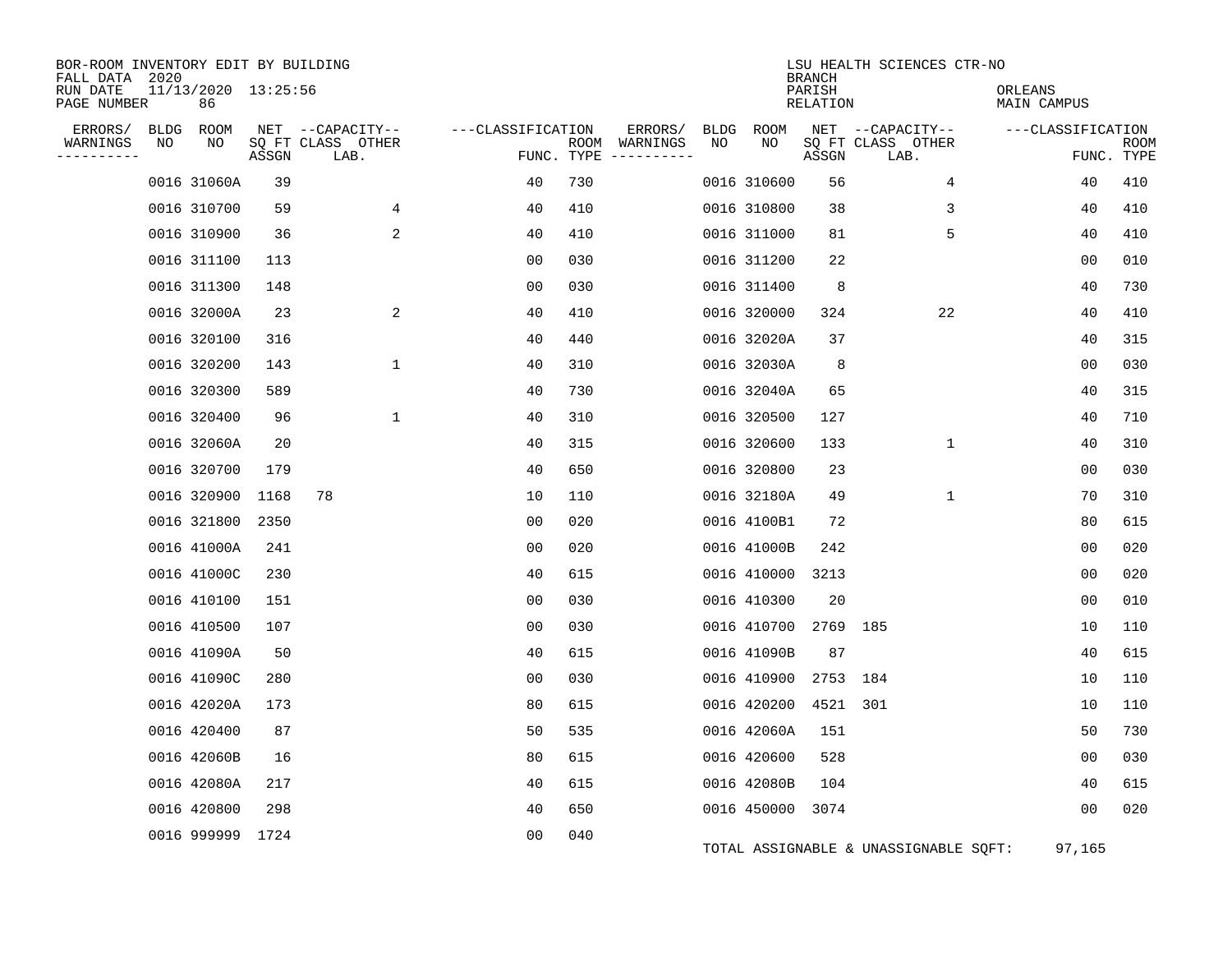| BOR-ROOM INVENTORY EDIT BY BUILDING<br>FALL DATA 2020 |    |                           |       |                                       |                   |     |                          |    |                                                                                                  | <b>BRANCH</b>      |                   | LSU HEALTH SCIENCES CTR-NO                                                                                         |         |                     |            |
|-------------------------------------------------------|----|---------------------------|-------|---------------------------------------|-------------------|-----|--------------------------|----|--------------------------------------------------------------------------------------------------|--------------------|-------------------|--------------------------------------------------------------------------------------------------------------------|---------|---------------------|------------|
| RUN DATE<br>PAGE NUMBER                               |    | 11/13/2020 13:25:56<br>87 |       |                                       |                   |     |                          |    |                                                                                                  | PARISH<br>RELATION |                   |                                                                                                                    | ORLEANS | MAIN CAMPUS         |            |
| ERRORS/ BLDG ROOM<br>WARNINGS                         | NO | NO                        |       | NET --CAPACITY--<br>SQ FT CLASS OTHER | ---CLASSIFICATION |     | ERRORS/<br>ROOM WARNINGS | NO | BLDG ROOM<br>NO                                                                                  |                    | SQ FT CLASS OTHER | NET --CAPACITY-- ---CLASSIFICATION                                                                                 |         |                     | ROOM       |
| ----------                                            |    |                           | ASSGN | LAB.                                  |                   |     | FUNC. TYPE $------$      |    |                                                                                                  | ASSGN              | LAB.              |                                                                                                                    |         |                     | FUNC. TYPE |
|                                                       |    |                           |       |                                       |                   |     |                          |    | TOTAL NUMBER CLASSROOMS<br>TOTAL NUMBER LABS 210<br>TOTAL NUMBER SPECIAL LABS 220                |                    |                   | TOTAL NET ASSIGN SQ. FT. IN ROOM FILE<br>TOTAL NUMBER COMPUTER CLASSROOMS                                          |         | 62,189<br>5         |            |
|                                                       |    | 0017 P10000 1016          |       |                                       | 0 <sub>0</sub>    | 020 |                          |    | 0017 P10100 5087                                                                                 |                    |                   |                                                                                                                    |         | 00                  | 040        |
|                                                       |    | 0017 P10200               | 123   |                                       | 0 <sub>0</sub>    | 020 |                          |    | 0017 P10300                                                                                      | 918                |                   |                                                                                                                    |         | 0 <sub>0</sub>      | 020        |
|                                                       |    | 0017 P10500               | 500   |                                       | 0 <sub>0</sub>    | 030 |                          |    | 0017 P10600                                                                                      | 500                |                   |                                                                                                                    |         | 0 <sub>0</sub>      | 030        |
|                                                       |    | 0017 P10700               | 974   |                                       | 0 <sub>0</sub>    | 030 |                          |    | 0017 P10800                                                                                      | 205                |                   |                                                                                                                    |         | 00                  | 030        |
|                                                       |    | 0017 P30100               | 1170  |                                       | 00                | 030 |                          |    | 0017 P30200                                                                                      | 1277               |                   |                                                                                                                    |         | 00                  | 030        |
|                                                       |    | 0017 P30300               | 770   |                                       | 0 <sub>0</sub>    | 030 |                          |    | 0017 P30400                                                                                      | 237                |                   |                                                                                                                    |         | 70                  | 865        |
|                                                       |    | 0017 P30500               | 28    |                                       | 0 <sub>0</sub>    | 030 |                          |    | 0017 P30600                                                                                      | 277                |                   |                                                                                                                    |         | 00                  | 020        |
|                                                       |    | 0017 P30700               | 182   | $\mathbf{1}$                          | 70                | 310 |                          |    | 0017 P30800                                                                                      | 181                |                   | $\mathbf{1}$                                                                                                       |         | 70                  | 310        |
|                                                       |    | 0017 P30900               | 1782  |                                       | 0 <sub>0</sub>    | 030 |                          |    | 0017 P31000 1049                                                                                 |                    |                   |                                                                                                                    |         | 00                  | 020        |
|                                                       |    | 0017 P31100               | 343   |                                       | 0 <sub>0</sub>    | 030 |                          |    | 0017 P31200<br>TOTAL NUMBER CLASSROOMS<br>TOTAL NUMBER LABS 210<br>TOTAL NUMBER SPECIAL LABS 220 | 273                |                   | TOTAL ASSIGNABLE & UNASSIGNABLE SQFT:<br>TOTAL NET ASSIGN SQ. FT. IN ROOM FILE<br>TOTAL NUMBER COMPUTER CLASSROOMS |         | 00<br>16,892<br>600 | 020        |
|                                                       |    | 0061 A80600               | 123   |                                       | 81                | 081 |                          |    | 0061 A80700                                                                                      | 66                 |                   | $\mathbf{1}$                                                                                                       |         | 60                  | 310        |
|                                                       |    | 0061 A80800               | 67    |                                       | 81                | 081 |                          |    | 0061 A8150C                                                                                      | 138                |                   |                                                                                                                    |         | 60                  | 730        |
|                                                       |    | 0061 A81900               | 117   |                                       | 81                | 081 |                          |    | 0061 A82000                                                                                      | 138                |                   | $\mathbf{1}$                                                                                                       |         | 60                  | 310        |
|                                                       |    | 0061 A82300               | 138   | $\mathbf{1}$                          | 60                | 310 |                          |    | 0061 A82400                                                                                      | 101                |                   | $\mathbf{1}$                                                                                                       |         | 60                  | 310        |
|                                                       |    | 0061 000000 19818         |       |                                       | 00                | 020 |                          |    | 0061 010100                                                                                      | 1509               |                   |                                                                                                                    |         | 00                  | 020        |
|                                                       |    | 0061 010300               | 139   |                                       | 0 <sub>0</sub>    | 030 |                          |    | 0061 010400                                                                                      | 141                |                   |                                                                                                                    |         | 00                  | 020        |
|                                                       |    | 0061 010500               | 360   |                                       | 0 <sub>0</sub>    | 030 |                          |    | 0061 010600                                                                                      | 73                 |                   |                                                                                                                    |         | 50                  | 730        |
|                                                       |    | 0061 010700               | 45    |                                       | 0 <sub>0</sub>    | 010 |                          |    | 0061 010800                                                                                      | 210                |                   |                                                                                                                    |         | 0 <sub>0</sub>      | 020        |
|                                                       |    | 0061 010900               | 131   |                                       | 0 <sub>0</sub>    | 030 |                          |    | 0061 011100                                                                                      | 158                |                   |                                                                                                                    |         | 70                  | 730        |
|                                                       |    | 0061 011200               | 227   |                                       | 0 <sub>0</sub>    | 020 |                          |    | 0061 011300                                                                                      | 108                |                   |                                                                                                                    |         | 0 <sub>0</sub>      | 030        |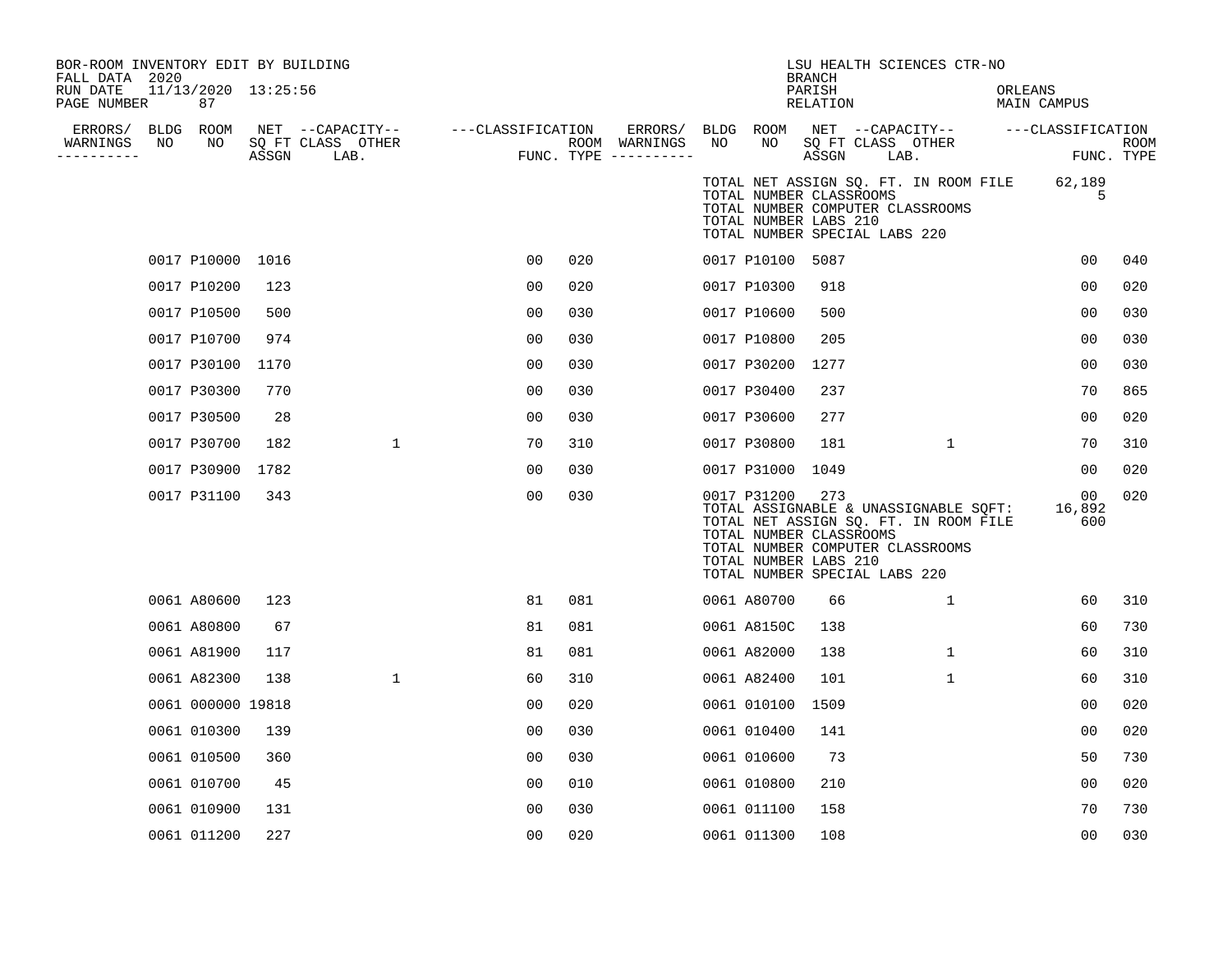| BOR-ROOM INVENTORY EDIT BY BUILDING<br>FALL DATA 2020 |             |                           |       |                           |                   |                    |                         |             |             | <b>BRANCH</b>      | LSU HEALTH SCIENCES CTR-NO |                        |                           |
|-------------------------------------------------------|-------------|---------------------------|-------|---------------------------|-------------------|--------------------|-------------------------|-------------|-------------|--------------------|----------------------------|------------------------|---------------------------|
| RUN DATE<br>PAGE NUMBER                               |             | 11/13/2020 13:25:56<br>88 |       |                           |                   |                    |                         |             |             | PARISH<br>RELATION |                            | ORLEANS<br>MAIN CAMPUS |                           |
| ERRORS/                                               | <b>BLDG</b> | ROOM                      |       | NET --CAPACITY--          | ---CLASSIFICATION |                    | ERRORS/                 | <b>BLDG</b> | <b>ROOM</b> |                    | NET --CAPACITY--           | ---CLASSIFICATION      |                           |
| WARNINGS<br>-----------                               | NO          | NO                        | ASSGN | SQ FT CLASS OTHER<br>LAB. |                   | ROOM<br>FUNC. TYPE | WARNINGS<br>----------- | NO          | NO          | ASSGN              | SQ FT CLASS OTHER<br>LAB.  |                        | <b>ROOM</b><br>FUNC. TYPE |
|                                                       |             | 0061 011600               | 279   | 1                         | 60                | 310                |                         |             | 0061 011800 | 213                | 1                          | 70                     | 310                       |
|                                                       |             | 0061 011900               | 109   | 1                         | 70                | 310                |                         |             | 0061 012100 | 232                | 1                          | 70                     | 310                       |
|                                                       |             | 0061 01220A               | 130   |                           | 00                | 020                |                         |             | 0061 012300 | 184                |                            | 00                     | 030                       |
|                                                       |             | 0061 012400               | 417   |                           | 0 <sub>0</sub>    | 030                |                         |             | 0061 01250A | 562                | 1                          | 60                     | 310                       |
|                                                       |             | 0061 01250B               | 170   | $\mathbf 1$               | 60                | 310                |                         |             | 0061 012500 | 1055               | $\mathbf 1$                | 70                     | 310                       |
|                                                       |             | 0061 012600               | 238   | $\mathbf{1}$              | 70                | 310                |                         |             | 0061 012700 | 148                |                            | 60                     | 730                       |
|                                                       |             | 0061 012800               | 440   |                           | 0 <sub>0</sub>    | 020                |                         |             | 0061 013100 | 167                | $\mathbf 1$                | 70                     | 310                       |
|                                                       |             | 0061 013200               | 209   |                           | 70                | 650                |                         |             | 0061 013500 | 143                |                            | 0 <sub>0</sub>         | 030                       |
|                                                       |             | 0061 013700               | 160   |                           | 0 <sub>0</sub>    | 030                |                         |             | 0061 013900 | 143                |                            | 70                     | 730                       |
|                                                       |             | 0061 014100               | 300   |                           | 00                | 030                |                         |             | 0061 014200 | 377                |                            | 0 <sub>0</sub>         | 030                       |
|                                                       |             | 0061 014400               | 226   | 1                         | 60                | 310                |                         |             | 0061 014500 | 59                 | 1                          | 60                     | 310                       |
|                                                       |             | 0061 014600               | 100   | 1                         | 60                | 310                |                         |             | 0061 014700 | 476                | 1                          | 50                     | 310                       |
|                                                       |             | 0061 014800               | 192   | 1                         | 50                | 310                |                         |             | 0061 015200 | 188                | 1                          | 50                     | 310                       |
|                                                       |             | 0061 015300               | 136   | 1                         | 90                | 310                |                         |             | 0061 015400 | 229                | 1                          | 50                     | 310                       |
|                                                       |             | 0061 015500               | 181   | 1                         | 90                | 310                |                         |             | 0061 015600 | 208                |                            | 0 <sub>0</sub>         | 030                       |
|                                                       |             | 0061 015800               | 169   | 1                         | 90                | 310                |                         |             | 0061 020100 | 340                |                            | 0 <sub>0</sub>         | 020                       |
|                                                       |             | 0061 020200               | 166   |                           | 00                | 030                |                         |             | 0061 020300 | 173                |                            | 0 <sub>0</sub>         | 030                       |
|                                                       |             | 0061 020400               | 68    |                           | 00                | 020                |                         |             | 0061 02050A | 230                | 1                          | 40                     | 310                       |
|                                                       |             | 0061 020500               | 644   |                           | 0 <sub>0</sub>    | 030                |                         |             | 0061 020600 | 115                |                            | 0 <sub>0</sub>         | 030                       |
|                                                       |             | 0061 020700               | 105   |                           | 0 <sub>0</sub>    | 030                |                         |             | 0061 020900 | 84                 |                            | 40                     | 710                       |
|                                                       |             | 0061 021000               | 190   |                           | 0 <sub>0</sub>    | 020                |                         |             | 0061 021100 | 37                 |                            | 0 <sub>0</sub>         | 020                       |
|                                                       |             | 0061 021300               | 123   |                           | 0 <sub>0</sub>    | 030                |                         |             | 0061 021400 | 454                |                            | 0 <sub>0</sub>         | 020                       |
|                                                       |             | 0061 02150A               | 122   | 1                         | 50                | 310                |                         |             | 0061 02150B | 120                | 1                          | 50                     | 310                       |
|                                                       |             | 0061 02150C               | 117   | $\mathbf 1$               | 50                | 310                |                         |             | 0061 02150D | 125                | 1                          | 50                     | 310                       |
|                                                       |             | 0061 02150E               | 182   | 1                         | 50                | 310                |                         |             | 0061 021500 | 501                | 1                          | 50                     | 310                       |
|                                                       |             | 0061 021700               | 771   | 1                         | 60                | 310                |                         |             | 0061 021800 | 136                | 1                          | 60                     | 310                       |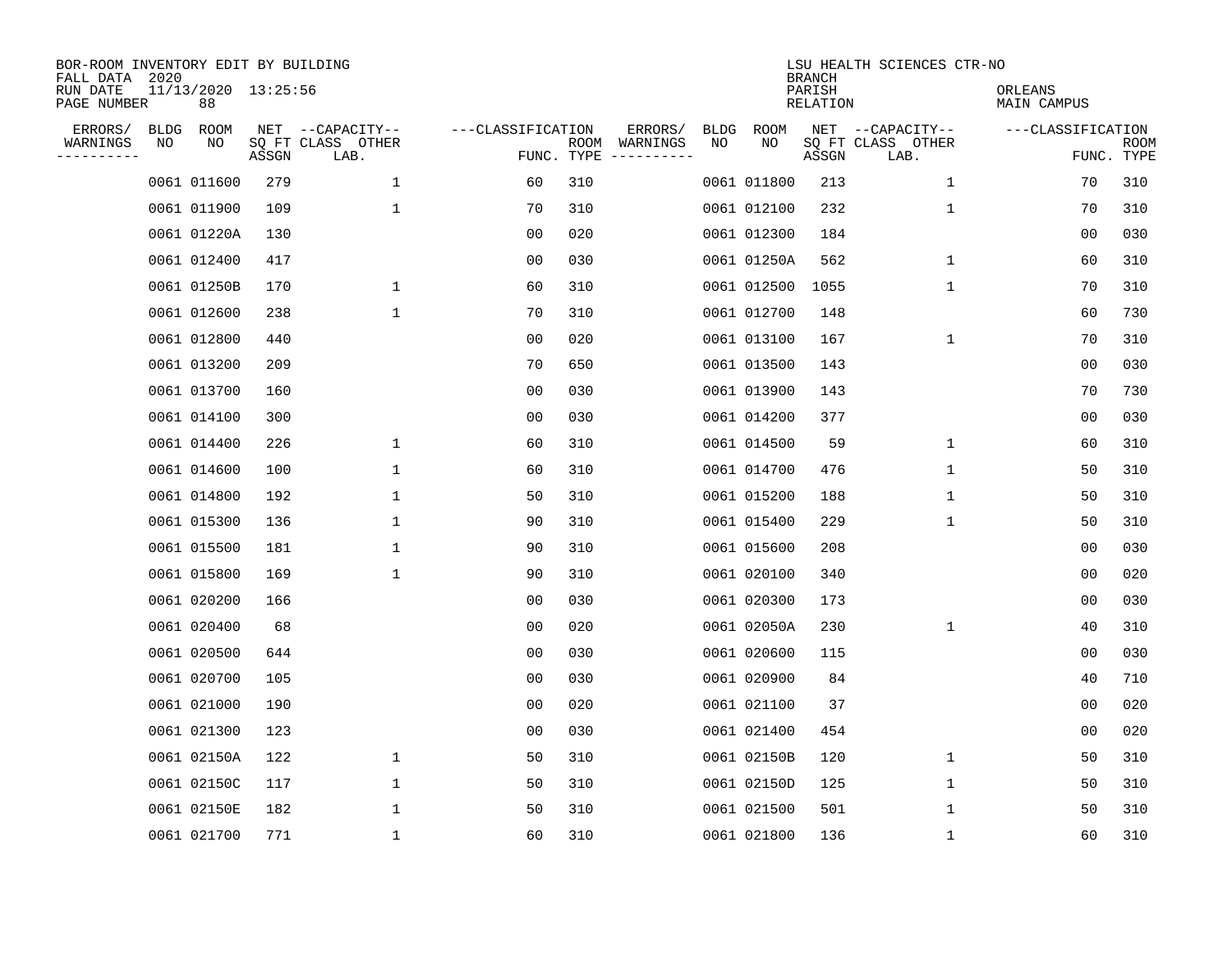| BOR-ROOM INVENTORY EDIT BY BUILDING<br>FALL DATA 2020 |      |                           |       |                           |                   |                    |                         |             |             | <b>BRANCH</b>      | LSU HEALTH SCIENCES CTR-NO |                        |                           |
|-------------------------------------------------------|------|---------------------------|-------|---------------------------|-------------------|--------------------|-------------------------|-------------|-------------|--------------------|----------------------------|------------------------|---------------------------|
| RUN DATE<br>PAGE NUMBER                               |      | 11/13/2020 13:25:56<br>89 |       |                           |                   |                    |                         |             |             | PARISH<br>RELATION |                            | ORLEANS<br>MAIN CAMPUS |                           |
| ERRORS/                                               | BLDG | ROOM                      |       | NET --CAPACITY--          | ---CLASSIFICATION |                    | ERRORS/                 | <b>BLDG</b> | <b>ROOM</b> |                    | NET --CAPACITY--           | ---CLASSIFICATION      |                           |
| WARNINGS<br>-----------                               | NO   | NO                        | ASSGN | SQ FT CLASS OTHER<br>LAB. |                   | ROOM<br>FUNC. TYPE | WARNINGS<br>----------- | NO          | NO          | ASSGN              | SQ FT CLASS OTHER<br>LAB.  |                        | <b>ROOM</b><br>FUNC. TYPE |
|                                                       |      | 0061 02190A               | 84    | 1                         | 60                | 310                |                         |             | 0061 021900 | 138                | 1                          | 60                     | 310                       |
|                                                       |      | 0061 02210A               | 165   | 1                         | 60                | 310                |                         |             | 0061 02210B | 21                 |                            | 00                     | 010                       |
|                                                       |      | 0061 022100               | 236   |                           | 00                | 030                |                         |             | 0061 023300 | 230                | 1                          | 40                     | 310                       |
|                                                       |      | 0061 023400               | 207   | 1                         | 40                | 310                |                         |             | 0061 023500 | 277                |                            | 40                     | 730                       |
|                                                       |      | 0061 023600               | 99    | $\mathbf 1$               | 40                | 310                |                         |             | 0061 023700 | 108                | $\mathbf 1$                | 40                     | 310                       |
|                                                       |      | 0061 023800               | 454   |                           | 40                | 350                |                         |             | 0061 02390F | 119                | $\mathbf 1$                | 40                     | 310                       |
|                                                       |      | 0061 023900               | 100   | $\mathbf{1}$              | 40                | 310                |                         |             | 0061 024000 | 286                | $\mathbf 1$                | 40                     | 310                       |
|                                                       |      | 0061 02420A               | 427   | $\mathbf{1}$              | 40                | 310                |                         |             | 0061 024500 | 664                |                            | 90                     | 730                       |
|                                                       |      | 0061 024600               | 197   | $\mathbf{1}$              | 90                | 310                |                         |             | 0061 024700 | 193                | $\mathbf 1$                | 90                     | 310                       |
|                                                       |      | 0061 02500A               | 101   |                           | 00                | 030                |                         |             | 0061 02500C | 95                 |                            | 00                     | 030                       |
|                                                       |      | 0061 025000               | 4337  |                           | 90                | 660                |                         |             | 0061 025300 | 156                |                            | 0 <sub>0</sub>         | 020                       |
|                                                       |      | 0061 03000A               | 255   |                           | 70                | 630                |                         |             | 0061 03000B | 509                | $\mathbf 1$                | 40                     | 310                       |
|                                                       |      | 0061 03000C               | 298   | 1                         | 40                | 310                |                         |             | 0061 03000D | 975                |                            | 40                     | 650                       |
|                                                       |      | 0061 03000E               | 689   |                           | 40                | 650                |                         |             | 0061 03000F | 350                |                            | 40                     | 650                       |
|                                                       |      | 0061 03000G               | 249   |                           | 0 <sub>0</sub>    | 020                |                         |             | 0061 03000H | 519                |                            | 0 <sub>0</sub>         | 020                       |
|                                                       |      | 0061 03000I               | 83    |                           | 0 <sub>0</sub>    | 020                |                         |             | 0061 03000J | 35                 |                            | 70                     | 730                       |
|                                                       |      | 0061 03000K               | 33    |                           | 70                | 730                |                         |             | 0061 03000L | 408                |                            | 40                     | 880                       |
|                                                       |      | 0061 030000               | 284   |                           | 00                | 020                |                         |             | 0061 0301B1 | 91                 |                            | 0 <sub>0</sub>         | 030                       |
|                                                       |      | 0061 0301E1               | 80    |                           | 40                | 710                |                         |             | 0061 03010A | 184                |                            | 0 <sub>0</sub>         | 030                       |
|                                                       |      | 0061 03010B               | 26    |                           | 0 <sub>0</sub>    | 030                |                         |             | 0061 03010C | 257                | 1                          | 40                     | 310                       |
|                                                       |      | 0061 03010D               | 273   | 1                         | 40                | 310                |                         |             | 0061 03010E | 39                 |                            | 0 <sub>0</sub>         | 030                       |
|                                                       |      | 0061 03010F               | 542   |                           | 0 <sub>0</sub>    | 020                |                         |             | 0061 03010G | 587                |                            | 00                     | 020                       |
|                                                       |      | 0061 03010H               | 176   |                           | 0 <sub>0</sub>    | 030                |                         |             | 0061 030100 | 2704               | 180                        | 40                     | 430                       |
|                                                       |      | 0061 0302B1               | 11    |                           | 40                | 315                |                         |             | 0061 0302C1 | 9                  |                            | 40                     | 315                       |
|                                                       |      | 0061 03020A               | 114   |                           | 40                | 730                |                         |             | 0061 03020B | 206                | 1                          | 40                     | 310                       |
|                                                       |      | 0061 03020C               | 260   | 1                         | 40                | 310                |                         |             | 0061 03020D | 339                |                            | 40                     | 350                       |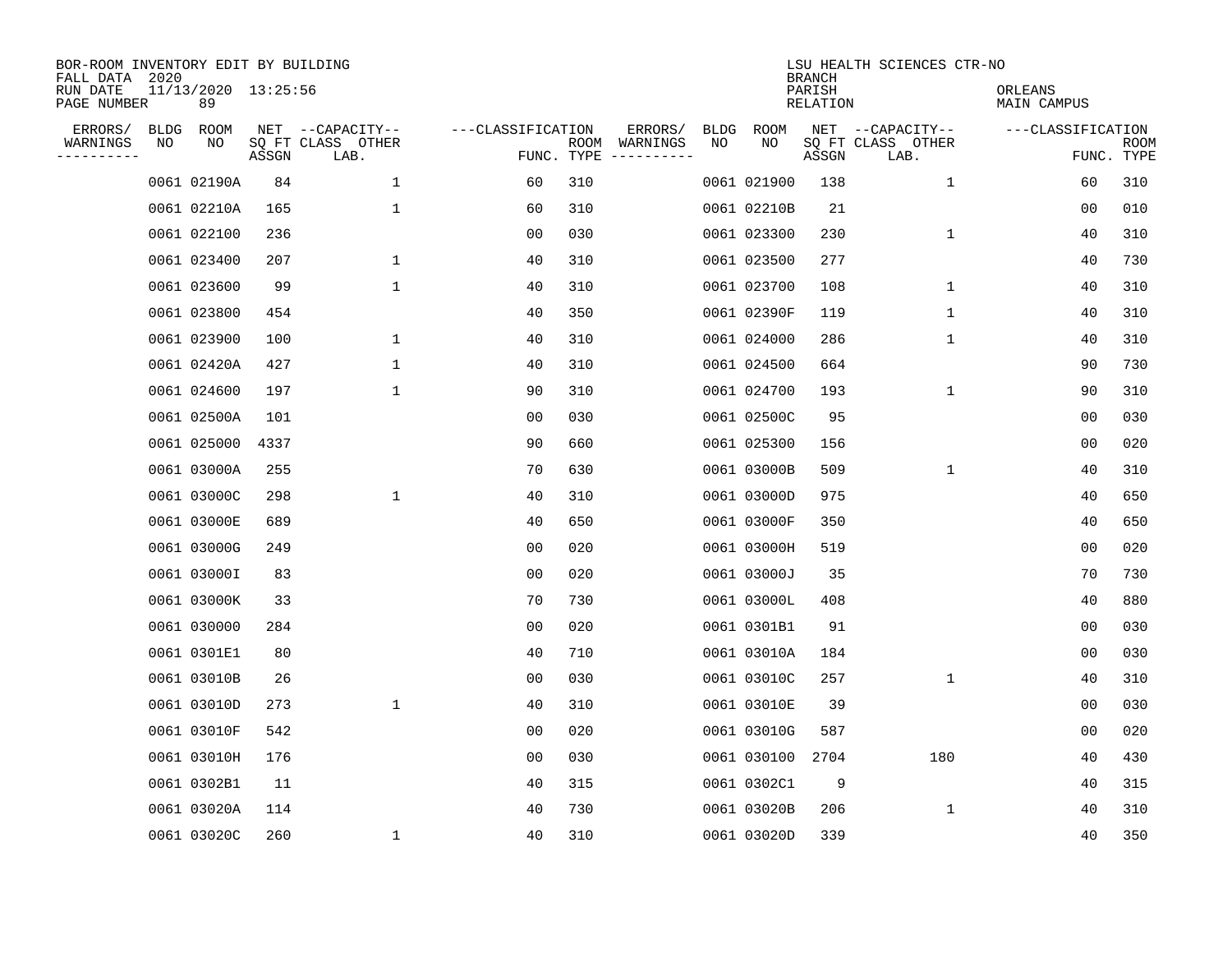| BOR-ROOM INVENTORY EDIT BY BUILDING<br>FALL DATA 2020 |    |                           |       |                           |                   |     |                                      |             |                   | <b>BRANCH</b>      | LSU HEALTH SCIENCES CTR-NO |                        |                           |
|-------------------------------------------------------|----|---------------------------|-------|---------------------------|-------------------|-----|--------------------------------------|-------------|-------------------|--------------------|----------------------------|------------------------|---------------------------|
| RUN DATE<br>PAGE NUMBER                               |    | 11/13/2020 13:25:56<br>90 |       |                           |                   |     |                                      |             |                   | PARISH<br>RELATION |                            | ORLEANS<br>MAIN CAMPUS |                           |
| ERRORS/                                               |    | BLDG ROOM                 |       | NET --CAPACITY--          | ---CLASSIFICATION |     | ERRORS/                              | <b>BLDG</b> | <b>ROOM</b>       |                    | NET --CAPACITY--           | ---CLASSIFICATION      |                           |
| WARNINGS<br>----------                                | NO | NO                        | ASSGN | SQ FT CLASS OTHER<br>LAB. |                   |     | ROOM WARNINGS<br>FUNC. TYPE $------$ | NO          | NO                | ASSGN              | SQ FT CLASS OTHER<br>LAB.  |                        | <b>ROOM</b><br>FUNC. TYPE |
|                                                       |    | 0061 030200               | 585   | $\mathbf{1}$              | 40                | 310 |                                      |             | 0061 0303A1       | 41                 |                            | 0 <sub>0</sub>         | 030                       |
|                                                       |    | 0061 03030A               | 631   |                           | 0 <sub>0</sub>    | 030 |                                      |             | 0061 030300       | 65                 |                            | 0 <sub>0</sub>         | 020                       |
|                                                       |    | 0061 03040A               | 111   | $\mathbf 1$               | 40                | 310 |                                      |             | 0061 03040B       | 55                 |                            | 40                     | 730                       |
|                                                       |    | 0061 03040C               | 69    |                           | 0 <sub>0</sub>    | 010 |                                      |             | 0061 030400       | 760                |                            | 40                     | 440                       |
|                                                       |    | 0061 030500               | 44    |                           | 0 <sub>0</sub>    | 030 |                                      |             | 0061 030600       | 46                 |                            | 0 <sub>0</sub>         | 030                       |
|                                                       |    | 0061 030700               | 212   | $\mathbf 1$               | 40                | 310 |                                      |             | 0061 030800       | 246                | $\mathbf{1}$               | 40                     | 310                       |
|                                                       |    | 0061 03090A               | 289   |                           | 40                | 650 |                                      |             | 0061 030900       | 1421               |                            | 40                     | 440                       |
|                                                       |    | 0061 0401B1               | 85    |                           | 0 <sub>0</sub>    | 030 |                                      |             | 0061 0401U1       | 85                 |                            | 0 <sub>0</sub>         | 030                       |
|                                                       |    | 0061 04010A               | 197   |                           | 0 <sub>0</sub>    | 030 |                                      |             | 0061 04010B       | 44                 |                            | 0 <sub>0</sub>         | 030                       |
|                                                       |    | 0061 04010C               | 117   | $\mathbf 1$               | 40                | 310 |                                      |             | 0061 04010D       | 100                |                            | 40                     | 315                       |
|                                                       |    | 0061 04010E               | 93    | $\mathbf 1$               | 40                | 310 |                                      |             | 0061 04010F       | 93                 | 1                          | 40                     | 310                       |
|                                                       |    | 0061 04010G               | 113   |                           | 40                | 730 |                                      |             | 0061 04010H       | 587                | 12                         | 20                     | 220                       |
|                                                       |    | 0061 04010L               | 99    | 7                         | 40                | 410 |                                      |             | 0061 04010M       | 188                | 13                         | 40                     | 410                       |
|                                                       |    | 0061 04010N               | 111   |                           | 40                | 315 |                                      |             | 0061 04010P       | 113                | 8                          | 40                     | 410                       |
|                                                       |    | 0061 04010Q               | 93    | 6                         | 40                | 410 |                                      |             | 0061 04010R       | 93                 | 6                          | 40                     | 410                       |
|                                                       |    | 0061 04010S               | 92    | 6                         | 40                | 410 |                                      |             | 0061 04010T       | 117                | 1                          | 60                     | 310                       |
|                                                       |    | 0061 04010U               | 44    |                           | 0 <sub>0</sub>    | 030 |                                      |             | 0061 04010V       | 197                |                            | 00                     | 030                       |
|                                                       |    | 0061 04010W               | 189   |                           | 0 <sub>0</sub>    | 020 |                                      |             | 0061 040100 10289 |                    |                            | 40                     | 420                       |
|                                                       |    | 0061 04020A               | 178   |                           | 40                | 420 |                                      |             | 0061 04020B       | 110                |                            | 40                     | 730                       |
|                                                       |    | 0061 040200               | 1409  | 94                        | 40                | 430 |                                      |             | 0061 04030A       | 644                |                            | 0 <sub>0</sub>         | 030                       |
|                                                       |    | 0061 040300               | 62    |                           | 0 <sub>0</sub>    | 020 |                                      |             | 0061 040400       | 118                |                            | 0 <sub>0</sub>         | 010                       |
|                                                       |    | 0061 040500               | 531   | 11                        | 20                | 220 |                                      |             | 0061 040700       | 29                 |                            | 0 <sub>0</sub>         | 030                       |
|                                                       |    | 0061 040800               | 213   |                           | 0 <sub>0</sub>    | 020 |                                      |             | 0061 041200       | 213                |                            | 0 <sub>0</sub>         | 020                       |
|                                                       |    | 0061 042100               | 455   |                           | 0 <sub>0</sub>    | 020 |                                      |             | 0061 0501C1       | 664                |                            | 0 <sub>0</sub>         | 030                       |
|                                                       |    | 0061 0501E1               | 85    |                           | 0 <sub>0</sub>    | 030 |                                      |             | 0061 05010A       | 197                |                            | 0 <sub>0</sub>         | 030                       |
|                                                       |    | 0061 05010B               | 44    |                           | 40                | 710 |                                      |             | 0061 05010C       | 62                 |                            | 0 <sub>0</sub>         | 020                       |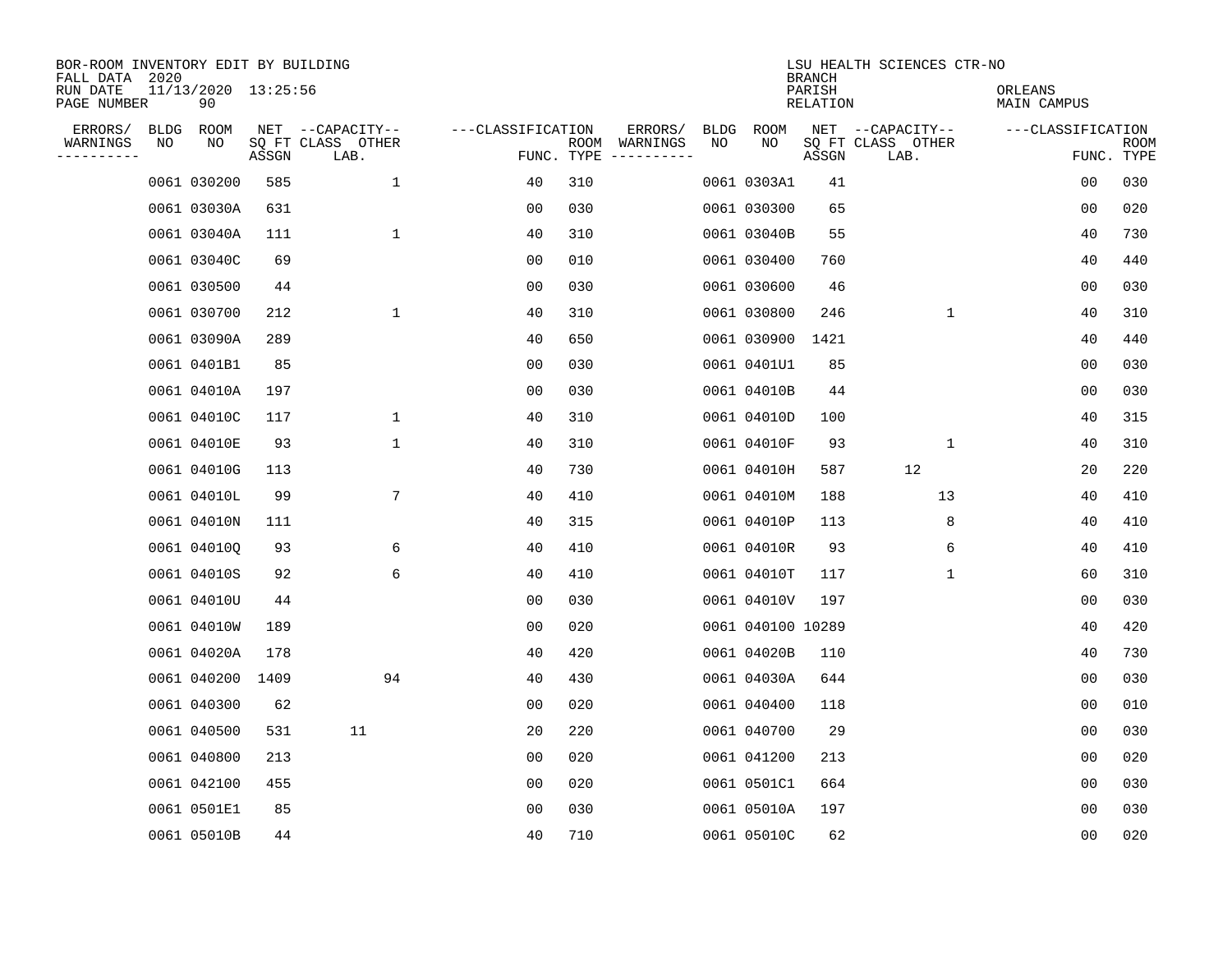| BOR-ROOM INVENTORY EDIT BY BUILDING<br>FALL DATA 2020 |      |                           |       |                           |                   |                    |          |             |                   | <b>BRANCH</b>      | LSU HEALTH SCIENCES CTR-NO |                        |                           |
|-------------------------------------------------------|------|---------------------------|-------|---------------------------|-------------------|--------------------|----------|-------------|-------------------|--------------------|----------------------------|------------------------|---------------------------|
| RUN DATE<br>PAGE NUMBER                               |      | 11/13/2020 13:25:56<br>91 |       |                           |                   |                    |          |             |                   | PARISH<br>RELATION |                            | ORLEANS<br>MAIN CAMPUS |                           |
| ERRORS/                                               | BLDG | ROOM                      |       | NET --CAPACITY--          | ---CLASSIFICATION |                    | ERRORS/  | <b>BLDG</b> | <b>ROOM</b>       |                    | NET --CAPACITY--           | ---CLASSIFICATION      |                           |
| WARNINGS<br>----------                                | NO   | NO                        | ASSGN | SQ FT CLASS OTHER<br>LAB. |                   | ROOM<br>FUNC. TYPE | WARNINGS | NO          | NO                | ASSGN              | SQ FT CLASS OTHER<br>LAB.  |                        | <b>ROOM</b><br>FUNC. TYPE |
|                                                       |      | 0061 05010D               | 118   |                           | 00                | 010                |          |             | 0061 05010E       | 44                 |                            | 00                     | 020                       |
|                                                       |      | 0061 05010F               | 197   |                           | 00                | 030                |          |             | 0061 050100 17590 |                    | 1173                       | 40                     | 430                       |
|                                                       |      | 0061 050700               | 29    |                           | 40                | 315                |          |             | 0061 050800       | 213                |                            | 00                     | 020                       |
|                                                       |      | 0061 050900               | 85    |                           | 0 <sub>0</sub>    | 030                |          |             | 0061 051200       | 213                |                            | 0 <sub>0</sub>         | 020                       |
|                                                       |      | 0061 060000               | 751   |                           | 0 <sub>0</sub>    | 020                |          |             | 0061 060100       | 135                | $\mathbf{1}$               | 60                     | 310                       |
|                                                       |      | 0061 060200               | 181   |                           | 0 <sub>0</sub>    | 030                |          |             | 0061 06030A       | 495                | $\mathbf{1}$               | 60                     | 310                       |
|                                                       |      | 0061 06030B               | 275   | 1                         | 60                | 310                |          |             | 0061 06030C       | 234                | $\mathbf{1}$               | 60                     | 310                       |
|                                                       |      | 0061 060300               | 405   | 1                         | 60                | 310                |          |             | 0061 06040A       | 85                 |                            | 0 <sub>0</sub>         | 030                       |
|                                                       |      | 0061 060400               | 44    |                           | 40                | 710                |          |             | 0061 06050A       | 171                | 1                          | 60                     | 310                       |
|                                                       |      | 0061 060500               | 171   | 1                         | 60                | 310                |          |             | 0061 060600       | 104                | $\mathbf 1$                | 60                     | 310                       |
|                                                       |      | 0061 060700               | 247   | 1                         | 60                | 310                |          |             | 0061 06080A       | 119                | $\mathbf 1$                | 60                     | 310                       |
|                                                       |      | 0061 060800               | 592   | $\mathbf{1}$              | 60                | 310                |          |             | 0061 060900       | 104                | $\mathbf{1}$               | 60                     | 310                       |
|                                                       |      | 0061 06100A               | 126   | 1                         | 60                | 310                |          |             | 0061 061000       | 429                | 1                          | 60                     | 310                       |
|                                                       |      | 0061 06110A               | 104   | 1                         | 60                | 310                |          |             | 0061 061100       | 638                | 1                          | 60                     | 310                       |
|                                                       |      | 0061 06120A               | 104   | 1                         | 40                | 310                |          |             | 0061 061200       | 636                | 1                          | 40                     | 310                       |
|                                                       |      | 0061 06130A               | 644   |                           | 00                | 030                |          |             | 0061 061300       | 60                 |                            | 0 <sub>0</sub>         | 010                       |
|                                                       |      | 0061 061400               | 398   |                           | 60                | 650                |          |             | 0061 06150A       | 116                | 1                          | 60                     | 310                       |
|                                                       |      | 0061 061500               | 419   | 1                         | 60                | 310                |          |             | 0061 061600       | 63                 |                            | 0 <sub>0</sub>         | 010                       |
|                                                       |      | 0061 061700               | 67    |                           | 0 <sub>0</sub>    | 010                |          |             | 0061 061800       | 117                | $\mathbf 1$                | 60                     | 310                       |
|                                                       |      | 0061 06190A               | 125   | 1                         | 60                | 310                |          |             | 0061 061900       | 633                | 1                          | 60                     | 310                       |
|                                                       |      | 0061 06200A               | 135   | 1                         | 60                | 310                |          |             | 0061 06200B       | 196                | 1                          | 60                     | 310                       |
|                                                       |      | 0061 06200C               | 186   | $\mathbf 1$               | 60                | 310                |          |             | 0061 06200D       | 170                | 1                          | 60                     | 310                       |
|                                                       |      | 0061 06200E               | 138   | 1                         | 60                | 310                |          |             | 0061 062000       | 1238               | 1                          | 60                     | 310                       |
|                                                       |      | 0061 06210A               | 85    |                           | 0 <sub>0</sub>    | 030                |          |             | 0061 062100       | 44                 |                            | 0 <sub>0</sub>         | 030                       |
|                                                       |      | 0061 06220A               | 153   | 1                         | 60                | 310                |          |             | 0061 062200       | 34                 |                            | 60                     | 315                       |
|                                                       |      | 0061 06230A               | 119   | $\mathbf{1}$              | 60                | 310                |          |             | 0061 06230B       | 138                | 1                          | 60                     | 310                       |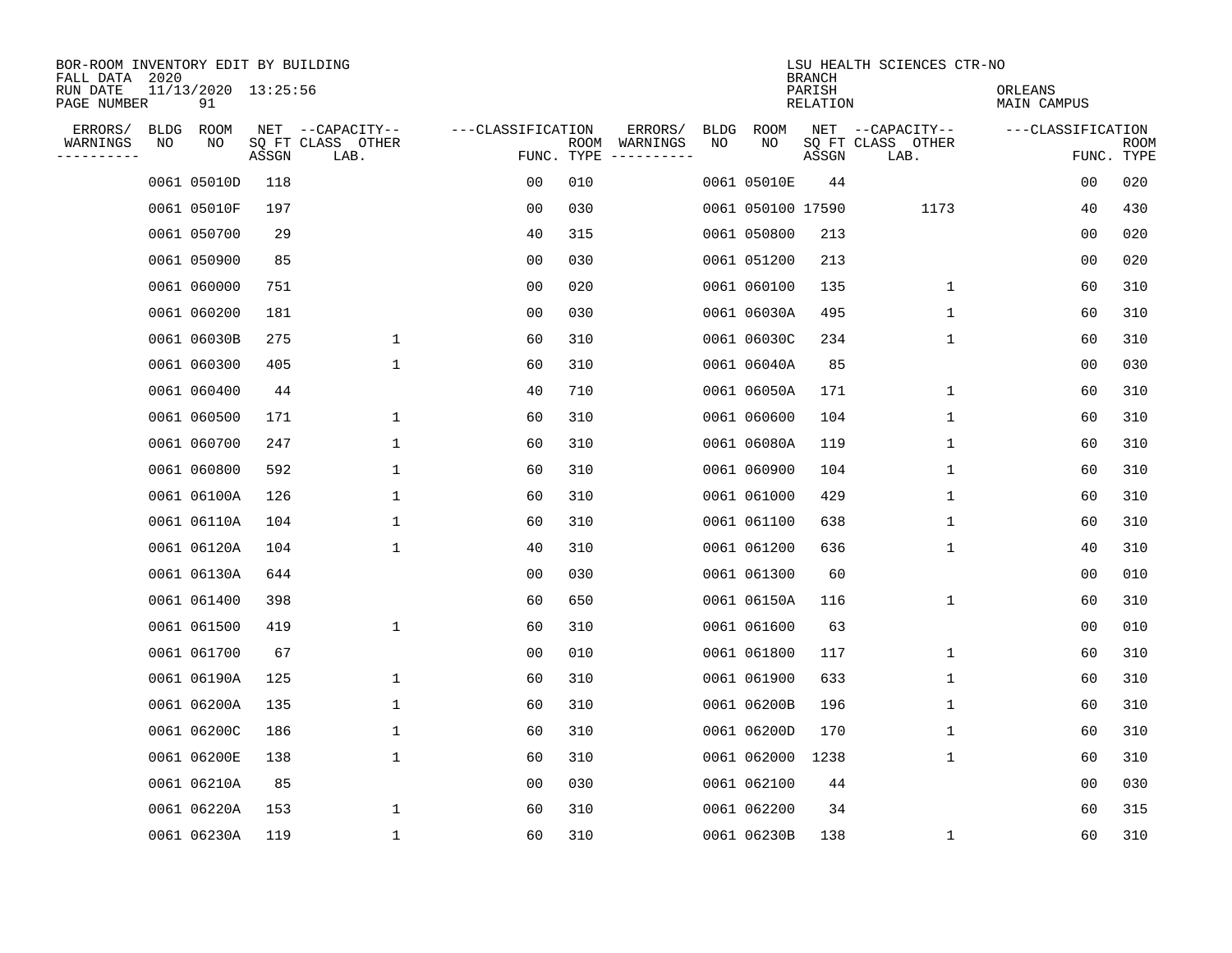| BOR-ROOM INVENTORY EDIT BY BUILDING<br>FALL DATA 2020 |      |                           |       |                           |                   |      |                                 |             |             | <b>BRANCH</b>      | LSU HEALTH SCIENCES CTR-NO |                        |                           |
|-------------------------------------------------------|------|---------------------------|-------|---------------------------|-------------------|------|---------------------------------|-------------|-------------|--------------------|----------------------------|------------------------|---------------------------|
| RUN DATE<br>PAGE NUMBER                               |      | 11/13/2020 13:25:56<br>92 |       |                           |                   |      |                                 |             |             | PARISH<br>RELATION |                            | ORLEANS<br>MAIN CAMPUS |                           |
| ERRORS/                                               | BLDG | ROOM                      |       | NET --CAPACITY--          | ---CLASSIFICATION |      | ERRORS/                         | <b>BLDG</b> | <b>ROOM</b> |                    | NET --CAPACITY--           | ---CLASSIFICATION      |                           |
| WARNINGS<br>----------                                | NO   | NO                        | ASSGN | SQ FT CLASS OTHER<br>LAB. |                   | ROOM | WARNINGS<br>FUNC. TYPE $------$ | NO          | NO          | ASSGN              | SQ FT CLASS OTHER<br>LAB.  |                        | <b>ROOM</b><br>FUNC. TYPE |
|                                                       |      | 0061 06230C               | 114   | 1                         | 60                | 310  |                                 |             | 0061 06230D | 119                | $\mathbf 1$                | 60                     | 310                       |
|                                                       |      | 0061 06230E               | 175   | 1                         | 60                | 310  |                                 |             | 0061 06230F | 95                 | 1                          | 60                     | 310                       |
|                                                       |      | 0061 06230H               | 155   | $\mathbf 1$               | 60                | 310  |                                 |             | 0061 06230J | 182                | 1                          | 60                     | 310                       |
|                                                       |      | 0061 062300               | 501   | 1                         | 60                | 310  |                                 |             | 0061 062400 | 153                |                            | 60                     | 315                       |
|                                                       |      | 0061 062500               | 165   |                           | 0 <sub>0</sub>    | 030  |                                 |             | 0061 06260A | 169                | $\mathbf 1$                | 60                     | 310                       |
|                                                       |      | 0061 06260B               | 181   | 1                         | 60                | 310  |                                 |             | 0061 06260C | 236                | 1                          | 60                     | 310                       |
|                                                       |      | 0061 06260D               | 160   | $\mathbf 1$               | 60                | 310  |                                 |             | 0061 06260E | 226                | $\mathbf 1$                | 60                     | 310                       |
|                                                       |      | 0061 06260F               | 156   | 1                         | 60                | 310  |                                 |             | 0061 062600 | 337                | 1                          | 60                     | 310                       |
|                                                       |      | 0061 07000A               | 634   | 1                         | 60                | 310  |                                 |             | 0061 07000B | 2411               |                            | 0 <sub>0</sub>         | 020                       |
|                                                       |      | 0061 070000               | 370   |                           | 0 <sub>0</sub>    | 020  |                                 |             | 0061 070100 | 39                 |                            | 60                     | 650                       |
|                                                       |      | 0061 070200               | 145   | 1                         | 60                | 310  |                                 |             | 0061 070300 | 139                | $\mathbf 1$                | 60                     | 310                       |
|                                                       |      | 0061 070400               | 140   | 1                         | 60                | 310  |                                 |             | 0061 070500 | 142                | $\mathbf 1$                | 60                     | 310                       |
|                                                       |      | 0061 070600               | 152   | 1                         | 60                | 310  |                                 |             | 0061 070700 | 185                | 1                          | 60                     | 310                       |
|                                                       |      | 0061 070800               | 254   | 1                         | 60                | 310  |                                 |             | 0061 070900 | 123                | 1                          | 60                     | 310                       |
|                                                       |      | 0061 071000               | 142   | 1                         | 60                | 310  |                                 |             | 0061 071100 | 142                | 1                          | 60                     | 310                       |
|                                                       |      | 0061 071200               | 39    |                           | 60                | 315  |                                 |             | 0061 071300 | 175                |                            | 0 <sub>0</sub>         | 030                       |
|                                                       |      | 0061 071400               | 390   |                           | 60                | 350  |                                 |             | 0061 071500 | 188                | 1                          | 60                     | 310                       |
|                                                       |      | 0061 07160A               | 85    |                           | 0 <sub>0</sub>    | 030  |                                 |             | 0061 071600 | 44                 |                            | 0 <sub>0</sub>         | 030                       |
|                                                       |      | 0061 071700               | 328   | $\mathbf{1}$              | 60                | 310  |                                 |             | 0061 07180A | 161                | 1                          | 60                     | 310                       |
|                                                       |      | 0061 07180B               | 331   |                           | 60                | 315  |                                 |             | 0061 071800 | 785                | 1                          | 60                     | 310                       |
|                                                       |      | 0061 0719A1               | 110   |                           | 60                | 730  |                                 |             | 0061 0719B1 | 644                |                            | 0 <sub>0</sub>         | 030                       |
|                                                       |      | 0061 07190A               | 169   | 1                         | 60                | 310  |                                 |             | 0061 07190B | 62                 |                            | 00                     | 020                       |
|                                                       |      | 0061 071900               | 2821  |                           | 40                | 710  |                                 |             | 0061 072000 | 168                | 1                          | 60                     | 310                       |
|                                                       |      | 0061 072100               | 167   | $\mathbf 1$               | 60                | 310  |                                 |             | 0061 072200 | 248                |                            | 60                     | 650                       |
|                                                       |      | 0061 072300               | 167   | 1                         | 60                | 310  |                                 |             | 0061 072400 | 163                | 1                          | 60                     | 310                       |
|                                                       |      | 0061 072500               | 128   | 1                         | 60                | 310  |                                 |             | 0061 072600 | 129                | 1                          | 60                     | 310                       |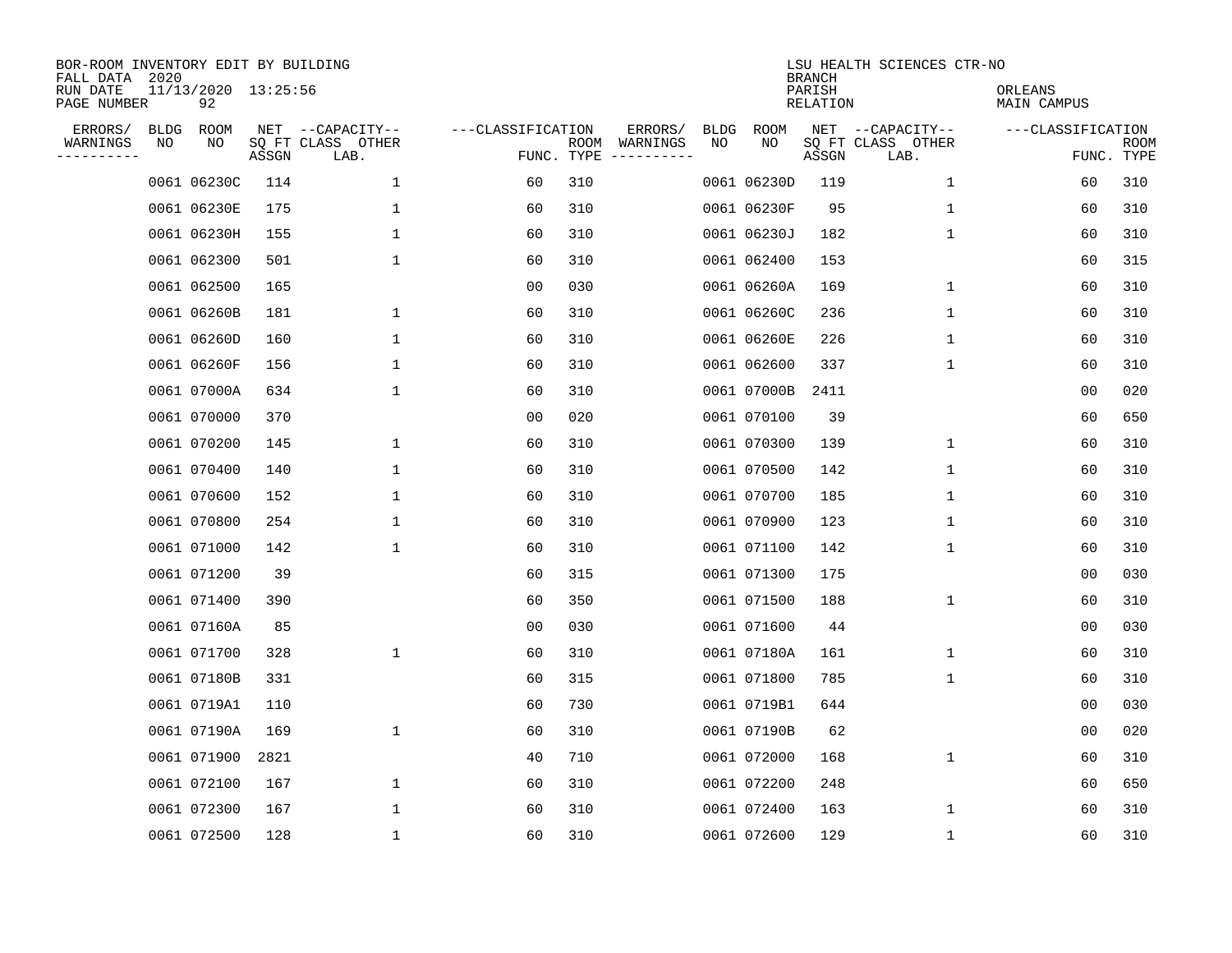| BOR-ROOM INVENTORY EDIT BY BUILDING<br>FALL DATA 2020 |             |                           |       |                           |                   |                    |                         |             |             | <b>BRANCH</b>      | LSU HEALTH SCIENCES CTR-NO |                        |                           |
|-------------------------------------------------------|-------------|---------------------------|-------|---------------------------|-------------------|--------------------|-------------------------|-------------|-------------|--------------------|----------------------------|------------------------|---------------------------|
| RUN DATE<br>PAGE NUMBER                               |             | 11/13/2020 13:25:56<br>93 |       |                           |                   |                    |                         |             |             | PARISH<br>RELATION |                            | ORLEANS<br>MAIN CAMPUS |                           |
| ERRORS/                                               | <b>BLDG</b> | ROOM                      |       | NET --CAPACITY--          | ---CLASSIFICATION |                    | ERRORS/                 | <b>BLDG</b> | <b>ROOM</b> |                    | NET --CAPACITY--           | ---CLASSIFICATION      |                           |
| WARNINGS<br>----------                                | NO          | NO                        | ASSGN | SQ FT CLASS OTHER<br>LAB. |                   | ROOM<br>FUNC. TYPE | WARNINGS<br>----------- | NO          | NO          | ASSGN              | SQ FT CLASS OTHER<br>LAB.  |                        | <b>ROOM</b><br>FUNC. TYPE |
|                                                       |             | 0061 072700               | 157   | 1                         | 60                | 310                |                         |             | 0061 072800 | 39                 |                            | 60                     | 315                       |
|                                                       |             | 0061 072900               | 126   | 1                         | 60                | 310                |                         |             | 0061 073000 | 77                 | 1                          | 60                     | 310                       |
|                                                       |             | 0061 073100               | 186   | $\mathbf 1$               | 60                | 310                |                         |             | 0061 073200 | 142                | 1                          | 60                     | 310                       |
|                                                       |             | 0061 073300               | 194   | 1                         | 60                | 310                |                         |             | 0061 073400 | 91                 | 1                          | 60                     | 310                       |
|                                                       |             | 0061 07350A               | 85    |                           | 0 <sub>0</sub>    | 030                |                         |             | 0061 073500 | 44                 |                            | 0 <sub>0</sub>         | 030                       |
|                                                       |             | 0061 073600               | 121   | 1                         | 60                | 310                |                         |             | 0061 073700 | 131                | $\mathbf 1$                | 60                     | 310                       |
|                                                       |             | 0061 073800               | 134   | $\mathbf{1}$              | 60                | 310                |                         |             | 0061 073900 | 159                | $\mathbf{1}$               | 60                     | 310                       |
|                                                       |             | 0061 074000               | 188   | $\mathbf{1}$              | 60                | 310                |                         |             | 0061 074100 | 52                 |                            | 0 <sub>0</sub>         | 030                       |
|                                                       |             | 0061 074200               | 184   |                           | 0 <sub>0</sub>    | 010                |                         |             | 0061 074300 | 129                | $\mathbf 1$                | 60                     | 310                       |
|                                                       |             | 0061 074400               | 129   | 1                         | 60                | 310                |                         |             | 0061 074500 | 178                | 1                          | 60                     | 310                       |
|                                                       |             | 0061 074600               | 197   | 1                         | 60                | 310                |                         |             | 0061 074700 | 34                 |                            | 60                     | 730                       |
|                                                       |             | 0061 074800               | 179   | 1                         | 60                | 310                |                         |             | 0061 074900 | 149                | 1                          | 60                     | 310                       |
|                                                       |             | 0061 075000               | 135   | 1                         | 60                | 310                |                         |             | 0061 075100 | 175                |                            | 0 <sub>0</sub>         | 030                       |
|                                                       |             | 0061 08000A               | 2830  |                           | 00                | 020                |                         |             | 0061 080000 | 717                |                            | 0 <sub>0</sub>         | 020                       |
|                                                       |             | 0061 080100               | 178   |                           | 0 <sub>0</sub>    | 030                |                         |             | 0061 080200 | 913                |                            | 60                     | 350                       |
|                                                       |             | 0061 0803A1               | 213   |                           | 0 <sub>0</sub>    | 020                |                         |             | 0061 08030A | 228                | 1                          | 70                     | 310                       |
|                                                       |             | 0061 08030B               | 192   | 1                         | 70                | 310                |                         |             | 0061 080300 | 321                | 1                          | 70                     | 310                       |
|                                                       |             | 0061 080400               | 417   | 1                         | 70                | 310                |                         |             | 0061 080500 | 200                | 1                          | 60                     | 310                       |
|                                                       |             | 0061 080600               | 241   | 1                         | 60                | 310                |                         |             | 0061 080700 | 157                | 1                          | 60                     | 310                       |
|                                                       |             | 0061 080800               | 160   | 1                         | 60                | 310                |                         |             | 0061 080900 | 156                | 1                          | 60                     | 310                       |
|                                                       |             | 0061 081000               | 344   | 1                         | 60                | 310                |                         |             | 0061 08110A | 76                 |                            | 60                     | 315                       |
|                                                       |             | 0061 081100               | 382   | 1                         | 60                | 310                |                         |             | 0061 081200 | 197                |                            | 0 <sub>0</sub>         | 030                       |
|                                                       |             | 0061 081300               | 375   | 1                         | 60                | 310                |                         |             | 0061 08140A | 85                 |                            | 0 <sub>0</sub>         | 030                       |
|                                                       |             | 0061 081400               | 44    |                           | 0 <sub>0</sub>    | 030                |                         |             | 0061 0815A1 | 452                |                            | 60                     | 350                       |
|                                                       |             | 0061 0815A2               | 250   |                           | 0 <sub>0</sub>    | 030                |                         |             | 0061 0815A3 | 46                 | 1                          | 60                     | 310                       |
|                                                       |             | 0061 08150A               | 222   |                           | 60                | 315                |                         |             | 0061 08150B | 583                | 1                          | 60                     | 310                       |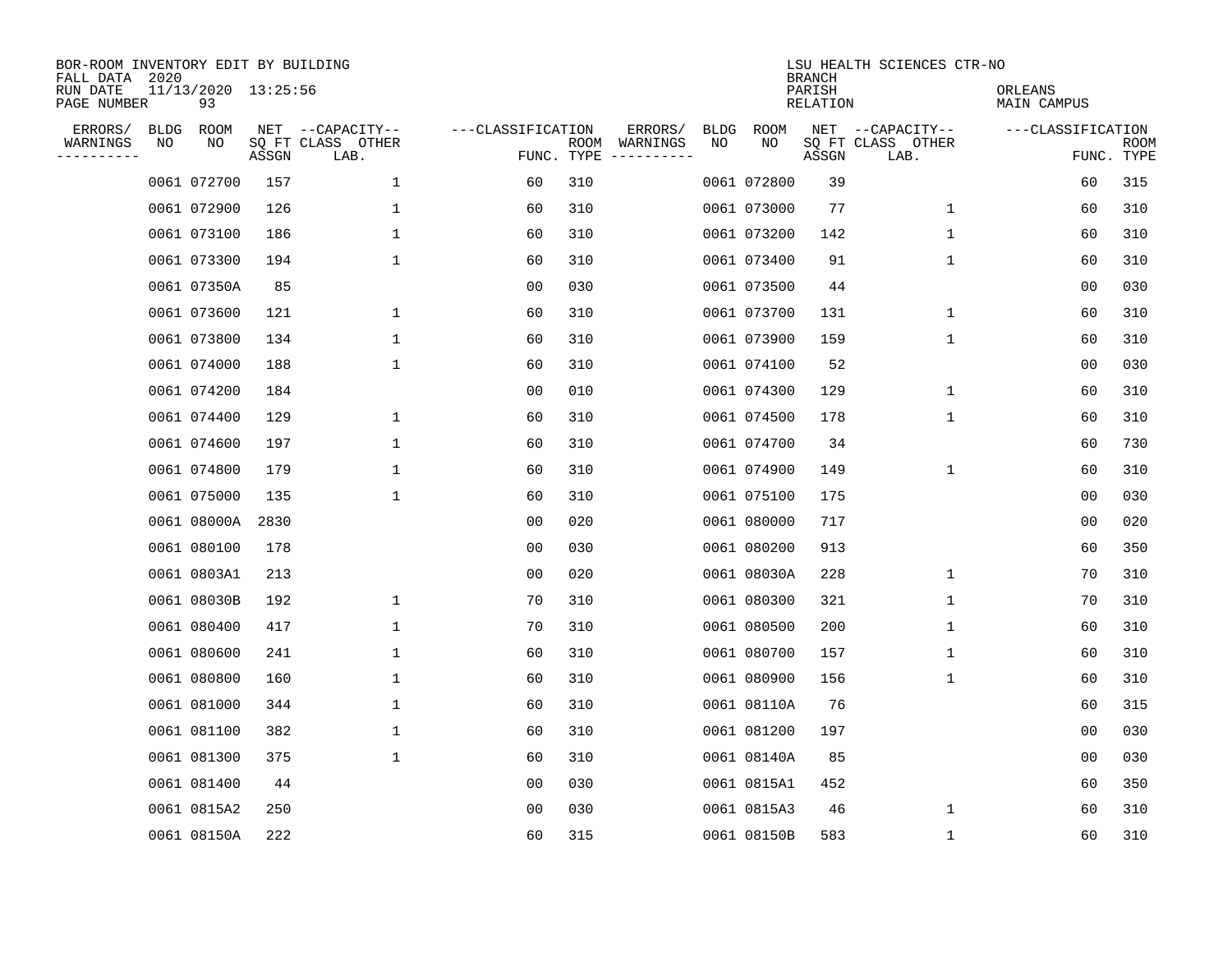| BOR-ROOM INVENTORY EDIT BY BUILDING<br>FALL DATA 2020 |    |                           |       |                           |                   |     |                                      |    |                                                                      | <b>BRANCH</b>      | LSU HEALTH SCIENCES CTR-NO                                                                                                                                 |                                             |                           |
|-------------------------------------------------------|----|---------------------------|-------|---------------------------|-------------------|-----|--------------------------------------|----|----------------------------------------------------------------------|--------------------|------------------------------------------------------------------------------------------------------------------------------------------------------------|---------------------------------------------|---------------------------|
| RUN DATE<br>PAGE NUMBER                               |    | 11/13/2020 13:25:56<br>94 |       |                           |                   |     |                                      |    |                                                                      | PARISH<br>RELATION |                                                                                                                                                            | ORLEANS<br>MAIN CAMPUS                      |                           |
| ERRORS/                                               |    | BLDG ROOM                 |       | NET --CAPACITY--          | ---CLASSIFICATION |     | ERRORS/                              |    | BLDG ROOM                                                            |                    | NET --CAPACITY--                                                                                                                                           | ---CLASSIFICATION                           |                           |
| WARNINGS<br>----------                                | NO | NO                        | ASSGN | SQ FT CLASS OTHER<br>LAB. |                   |     | ROOM WARNINGS<br>FUNC. TYPE $------$ | NO | NO                                                                   | ASSGN              | SQ FT CLASS OTHER<br>LAB.                                                                                                                                  |                                             | <b>ROOM</b><br>FUNC. TYPE |
|                                                       |    | 0061 081500               | 621   | 1                         | 60                | 310 |                                      |    | 0061 08160B                                                          | 285                | $\mathbf{1}$                                                                                                                                               | 60                                          | 310                       |
|                                                       |    | 0061 08160C               | 324   | $\mathbf 1$               | 60                | 310 |                                      |    | 0061 081600                                                          | 356                | 1                                                                                                                                                          | 60                                          | 310                       |
|                                                       |    | 0061 08170A               | 644   |                           | 00                | 030 |                                      |    | 0061 081700                                                          | 62                 |                                                                                                                                                            | 0 <sub>0</sub>                              | 020                       |
|                                                       |    | 0061 08180A               | 128   | $\mathbf{1}$              | 60                | 310 |                                      |    | 0061 081800                                                          | 324                | $\mathbf{1}$                                                                                                                                               | 60                                          | 310                       |
|                                                       |    | 0061 081900               | 272   | $\mathbf 1$               | 60                | 310 |                                      |    | 0061 082000                                                          | 270                | $\mathbf{1}$                                                                                                                                               | 60                                          | 310                       |
|                                                       |    | 0061 082100               | 96    |                           | 60                | 315 |                                      |    | 0061 082200                                                          | 67                 |                                                                                                                                                            | 00                                          | 010                       |
|                                                       |    | 0061 082300               | 273   | $\mathbf{1}$              | 60                | 310 |                                      |    | 0061 082400                                                          | 297                | $\mathbf{1}$                                                                                                                                               | 60                                          | 310                       |
|                                                       |    | 0061 082500               | 325   |                           | 60                | 350 |                                      |    | 0061 08260A                                                          | 127                | $\mathbf{1}$                                                                                                                                               | 60                                          | 310                       |
|                                                       |    | 0061 082600               | 134   | $\mathbf{1}$              | 50                | 310 |                                      |    | 0061 08270A                                                          | 88                 | $\mathbf 1$                                                                                                                                                | 60                                          | 310                       |
|                                                       |    | 0061 082700               | 97    | $\mathbf 1$               | 60                | 310 |                                      |    | 0061 08280A                                                          | 86                 |                                                                                                                                                            | 60                                          | 650                       |
|                                                       |    | 0061 082800               | 171   |                           | 60                | 730 |                                      |    | 0061 08290A                                                          | 85                 |                                                                                                                                                            | 40                                          | 710                       |
|                                                       |    | 0061 082900               | 44    |                           | 00                | 030 |                                      |    | 0061 083000                                                          | 99                 |                                                                                                                                                            | 60                                          | 315                       |
|                                                       |    | 0061 090000               | 622   |                           | 00                | 030 |                                      |    | 0061 090200                                                          | 551                |                                                                                                                                                            | 0 <sub>0</sub>                              | 030                       |
|                                                       |    | 0061 090300               | 248   |                           | 0 <sub>0</sub>    | 030 |                                      |    | 0061 090400                                                          | 105                |                                                                                                                                                            | 0 <sub>0</sub>                              | 030                       |
|                                                       |    | 0061 090500               | 182   |                           | 00                | 030 |                                      |    | 0061 090600                                                          | 178                |                                                                                                                                                            | 00                                          | 030                       |
|                                                       |    | 0061 090700               | 111   |                           | 40                | 715 |                                      |    | 0061 090900                                                          | 110                |                                                                                                                                                            | 00                                          | 030                       |
|                                                       |    | 0061 091200               | 171   |                           | 00                | 030 |                                      |    | 0061 999999 7629<br>TOTAL NUMBER CLASSROOMS<br>TOTAL NUMBER LABS 210 |                    | TOTAL ASSIGNABLE & UNASSIGNABLE SQFT:<br>TOTAL NET ASSIGN SQ. FT. IN ROOM FILE 94,791<br>TOTAL NUMBER COMPUTER CLASSROOMS<br>TOTAL NUMBER SPECIAL LABS 220 | 00<br>152,594<br>$\overline{\phantom{a}}^2$ | 040                       |
|                                                       |    | 0074 000001 5398          |       |                           | 00                | 030 |                                      |    | 0074 000002 6410                                                     |                    |                                                                                                                                                            | 00 <sub>o</sub>                             | 030                       |
|                                                       |    | 0074 999999               | 621   |                           | 00                | 040 |                                      |    | TOTAL NUMBER CLASSROOMS<br>TOTAL NUMBER LABS 210                     |                    | TOTAL ASSIGNABLE & UNASSIGNABLE SQFT:<br>TOTAL NET ASSIGN SQ. FT. IN ROOM FILE<br>TOTAL NUMBER COMPUTER CLASSROOMS<br>TOTAL NUMBER SPECIAL LABS 220        | 12,429                                      |                           |
|                                                       |    | 0076 000000 39947         |       |                           | 82                | 082 |                                      |    | 0076 999999 37772                                                    |                    |                                                                                                                                                            | 00                                          | 040                       |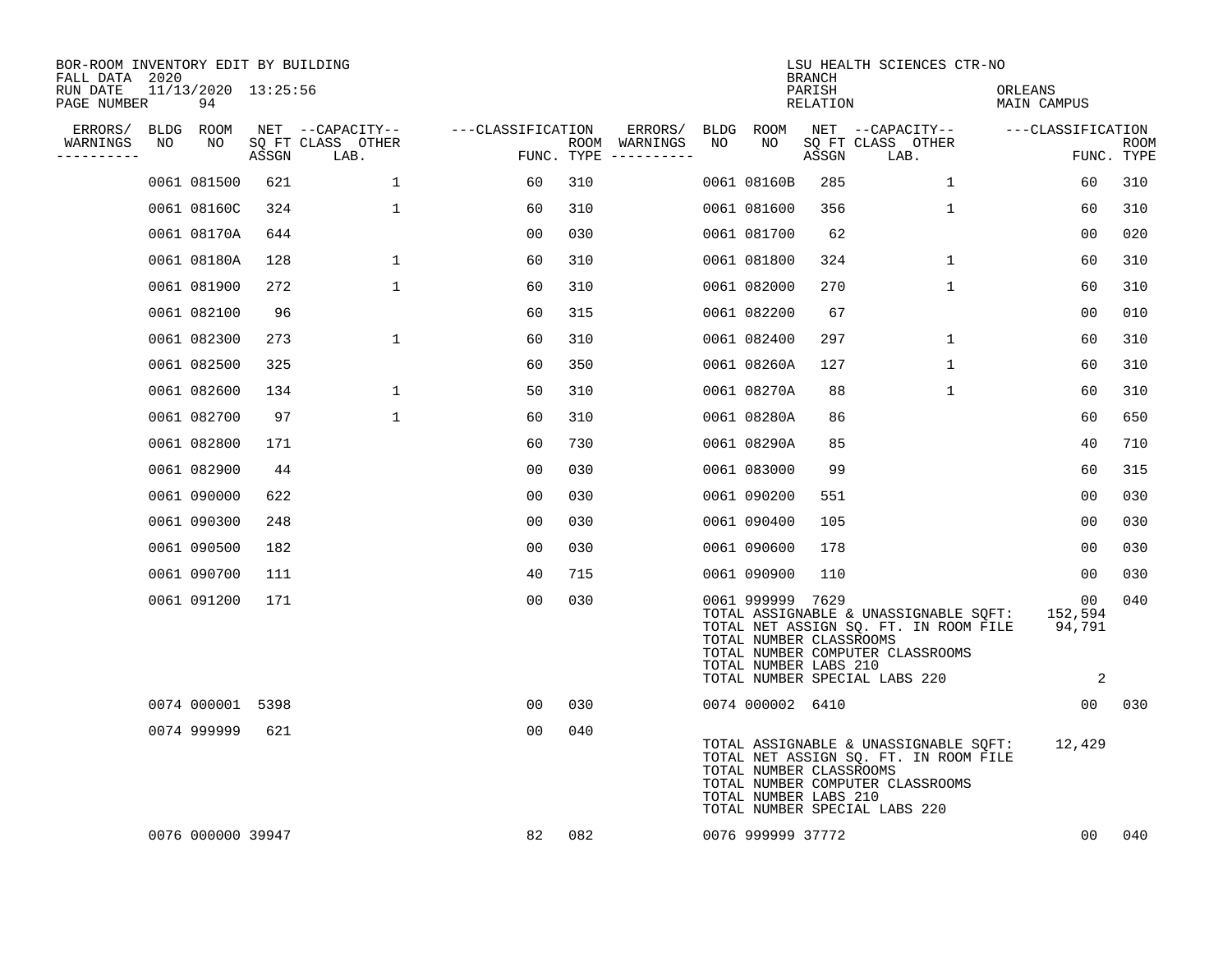| BOR-ROOM INVENTORY EDIT BY BUILDING<br>FALL DATA 2020 |     |             |                |     |  |                                                                       | BRANCH             |                               | LSU HEALTH SCIENCES CTR-NO                                                                                         |                                                                                               |        |
|-------------------------------------------------------|-----|-------------|----------------|-----|--|-----------------------------------------------------------------------|--------------------|-------------------------------|--------------------------------------------------------------------------------------------------------------------|-----------------------------------------------------------------------------------------------|--------|
| RUN DATE 11/13/2020 13:25:56<br>PAGE NUMBER<br>95     |     |             |                |     |  |                                                                       | PARISH<br>RELATION |                               |                                                                                                                    | ORLEANS<br>MAIN CAMPUS                                                                        |        |
|                                                       |     |             |                |     |  |                                                                       |                    |                               |                                                                                                                    |                                                                                               |        |
| WARNINGS<br>----------                                |     |             |                |     |  |                                                                       |                    |                               |                                                                                                                    |                                                                                               |        |
|                                                       |     |             |                |     |  | TOTAL NUMBER CLASSROOMS<br>TOTAL NUMBER LABS 210                      |                    | TOTAL NUMBER SPECIAL LABS 220 | TOTAL NUMBER COMPUTER CLASSROOMS                                                                                   | TOTAL ASSIGNABLE & UNASSIGNABLE SQFT: 77,719<br>TOTAL NET ASSIGN SQ. FT. IN ROOM FILE 39,947  |        |
| 0096 000000 98874                                     |     |             | 82             | 082 |  | 0096 999999 99875<br>TOTAL NUMBER CLASSROOMS<br>TOTAL NUMBER LABS 210 |                    | TOTAL NUMBER SPECIAL LABS 220 | TOTAL NUMBER COMPUTER CLASSROOMS                                                                                   | TOTAL ASSIGNABLE & UNASSIGNABLE SQFT: 198,749<br>TOTAL NET ASSIGN SQ. FT. IN ROOM FILE 98,874 | 00 040 |
| 0098 000000 47353                                     |     |             | 82             | 082 |  | 0098 999999 5262<br>TOTAL NUMBER CLASSROOMS<br>TOTAL NUMBER LABS 210  |                    | TOTAL NUMBER SPECIAL LABS 220 | TOTAL ASSIGNABLE & UNASSIGNABLE SQFT:<br>TOTAL NET ASSIGN SQ. FT. IN ROOM FILE<br>TOTAL NUMBER COMPUTER CLASSROOMS | 00<br>52,615<br>47,353                                                                        | 040    |
| 0102 000000 14256                                     |     |             | 0 <sub>0</sub> | 030 |  | 0102 999999<br>TOTAL NUMBER CLASSROOMS<br>TOTAL NUMBER LABS 210       | 744                | TOTAL NUMBER SPECIAL LABS 220 | TOTAL NET ASSIGN SQ. FT. IN ROOM FILE<br>TOTAL NUMBER COMPUTER CLASSROOMS                                          | TOTAL ASSIGNABLE & UNASSIGNABLE SQFT: 15,000                                                  | 00 040 |
| 0113 STR010                                           | 125 |             | 0 <sub>0</sub> | 020 |  | 0113 STR020                                                           | 138                |                               |                                                                                                                    | 0 <sub>0</sub>                                                                                | 020    |
| 0113 STR100                                           | 224 |             | 81             | 081 |  | 0113 STR200                                                           | 229                |                               |                                                                                                                    | 81                                                                                            | 081    |
| 0113 STR300                                           | 224 |             | 81             | 081 |  | 0113 STR500                                                           | 224                |                               | $\mathbf{1}$                                                                                                       | 60                                                                                            | 310    |
| 0113 STR600                                           | 224 | $\mathbf 1$ | 60             | 310 |  | 0113 STR700                                                           | 224                |                               | $\mathbf{1}$                                                                                                       | 60                                                                                            | 310    |
| 0113 010100                                           | 283 |             | 00             | 020 |  | 0113 010200                                                           | 515                |                               |                                                                                                                    | 70                                                                                            | 880    |
| 0113 010300                                           | 102 |             | 82             | 082 |  | 0113 010400                                                           | 103                |                               |                                                                                                                    | 82                                                                                            | 082    |
| 0113 010500                                           | 102 |             | 82             | 082 |  | 0113 010600                                                           | 103                |                               |                                                                                                                    | 82                                                                                            | 082    |
| 0113 010700                                           | 122 |             | 82             | 082 |  | 0113 010800                                                           | 41                 |                               |                                                                                                                    | 0 <sub>0</sub>                                                                                | 030    |
| 0113 010900                                           | 229 |             | 82             | 082 |  | 0113 011000                                                           | 49                 |                               |                                                                                                                    | 82                                                                                            | 082    |
| 0113 011100                                           | 160 |             | 70             | 880 |  | 0113 011200                                                           | 124                |                               |                                                                                                                    | 82                                                                                            | 082    |
| 0113 011300                                           | 782 |             | 82             | 082 |  | 0113 011400                                                           | 57                 |                               |                                                                                                                    | 70                                                                                            | 730    |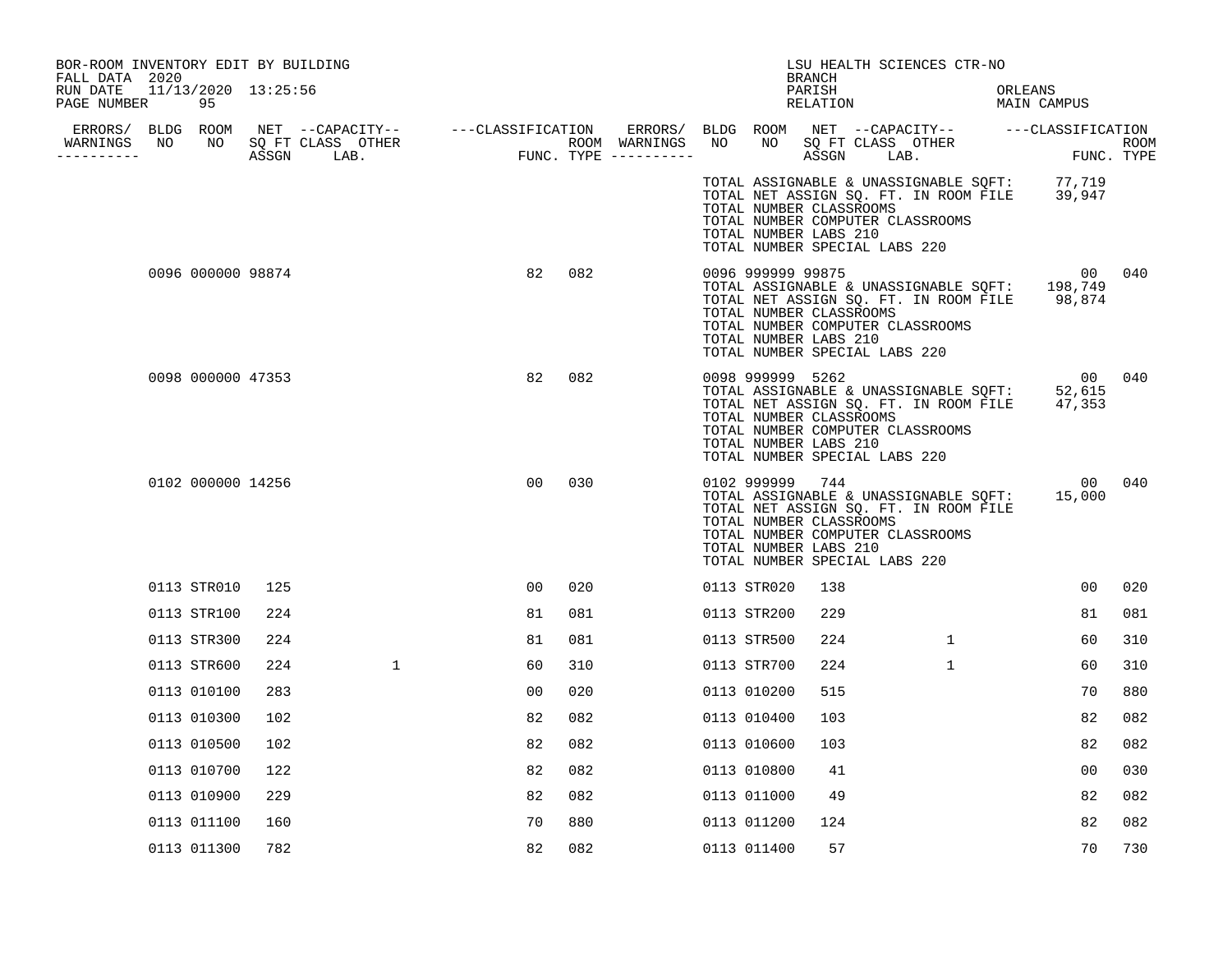| BOR-ROOM INVENTORY EDIT BY BUILDING<br>FALL DATA 2020 |       |                           |                   |            |               |             |             | <b>BRANCH</b>      | LSU HEALTH SCIENCES CTR-NO |                        |                           |
|-------------------------------------------------------|-------|---------------------------|-------------------|------------|---------------|-------------|-------------|--------------------|----------------------------|------------------------|---------------------------|
| 11/13/2020 13:25:56<br>RUN DATE<br>PAGE NUMBER<br>96  |       |                           |                   |            |               |             |             | PARISH<br>RELATION |                            | ORLEANS<br>MAIN CAMPUS |                           |
| ERRORS/<br>BLDG<br>ROOM                               |       | NET --CAPACITY--          | ---CLASSIFICATION |            | ERRORS/       | <b>BLDG</b> | ROOM        |                    | NET --CAPACITY--           | ---CLASSIFICATION      |                           |
| WARNINGS<br>NO<br>NO<br>----------                    | ASSGN | SQ FT CLASS OTHER<br>LAB. |                   | FUNC. TYPE | ROOM WARNINGS | NO          | NO          | ASSGN              | SQ FT CLASS OTHER<br>LAB.  |                        | <b>ROOM</b><br>FUNC. TYPE |
| 0113 011500                                           | 50    |                           | 70                | 730        |               |             | 0113 011600 | 207                |                            | 82                     | 082                       |
| 0113 011700                                           | 125   |                           | 82                | 082        |               |             | 0113 011800 | 115                |                            | 82                     | 082                       |
| 0113 011900                                           | 60    |                           | 00                | 030        |               |             | 0113 012000 | 103                |                            | 82                     | 082                       |
| 0113 012100                                           | 142   |                           | 82                | 082        |               |             | 0113 012200 | 330                |                            | 82                     | 082                       |
| 0113 012300                                           | 60    |                           | 0 <sub>0</sub>    | 030        |               |             | 0113 012400 | 163                |                            | 82                     | 082                       |
| 0113 012500                                           | 289   |                           | 0 <sub>0</sub>    | 020        |               |             | 0113 012600 | 500                |                            | 0 <sub>0</sub>         | 030                       |
| 0113 012700                                           | 137   |                           | 0 <sub>0</sub>    | 030        |               |             | 0113 012800 | 613                |                            | 0 <sub>0</sub>         | 030                       |
| 0113 012900                                           | 64    |                           | 0 <sub>0</sub>    | 020        |               |             | 0113 013000 | 22                 |                            | 0 <sub>0</sub>         | 010                       |
| 0113 013100                                           | 85    |                           | 0 <sub>0</sub>    | 030        |               |             | 0113 013200 | 85                 |                            | 0 <sub>0</sub>         | 030                       |
| 0113 013300                                           | 28    |                           | 0 <sub>0</sub>    | 030        |               |             | 0113 013500 | 480                |                            | 0 <sub>0</sub>         | 020                       |
| 0113 013600                                           | 288   |                           | 82                | 082        |               |             | 0113 013700 | 1744               |                            | 82                     | 082                       |
| 0113 013800                                           | 211   |                           | 0 <sub>0</sub>    | 020        |               |             | 0113 013900 | 671                |                            | 0 <sub>0</sub>         | 020                       |
| 0113 014000                                           | 58    |                           | 82                | 082        |               |             | 0113 014100 | 244                |                            | 82                     | 082                       |
| 0113 014200                                           | 122   |                           | 82                | 082        |               |             | 0113 014300 | 185                |                            | 82                     | 082                       |
| 0113 014400                                           | 63    |                           | 70                | 730        |               |             | 0113 014500 | 197                |                            | 82                     | 082                       |
| 0113 014600                                           | 48    |                           | 0 <sub>0</sub>    | 020        |               |             | 0113 014700 | 151                |                            | 0 <sub>0</sub>         | 020                       |
| 0113 020100                                           | 825   |                           | 82                | 082        |               |             | 0113 020200 | 317                |                            | 81                     | 081                       |
| 0113 020300                                           | 81    |                           | 81                | 081        |               |             | 0113 020400 | 36                 |                            | 81                     | 081                       |
| 0113 020500                                           | 461   |                           | 81                | 081        |               |             | 0113 020600 | 66                 |                            | 81                     | 081                       |
| 0113 020700                                           | 215   |                           | 81                | 081        |               |             | 0113 020800 | 71                 |                            | 81                     | 081                       |
| 0113 020900                                           | 496   |                           | 81                | 081        |               |             | 0113 021000 | 42                 |                            | 0 <sub>0</sub>         | 030                       |
| 0113 021100                                           | 1593  |                           | 81                | 081        |               |             | 0113 021200 | 99                 |                            | 81                     | 081                       |
| 0113 021300                                           | 29    |                           | 81                | 081        |               |             | 0113 021400 | 439                |                            | 81                     | 081                       |
| 0113 021600                                           | 228   |                           | 81                | 081        |               |             | 0113 021700 | 42                 |                            | 81                     | 081                       |
| 0113 021800                                           | 158   |                           | 81                | 081        |               |             | 0113 021900 | 519                |                            | 81                     | 081                       |
| 0113 022000                                           | 281   |                           | 81                | 081        |               |             | 0113 022100 | 230                |                            | 40                     | 710                       |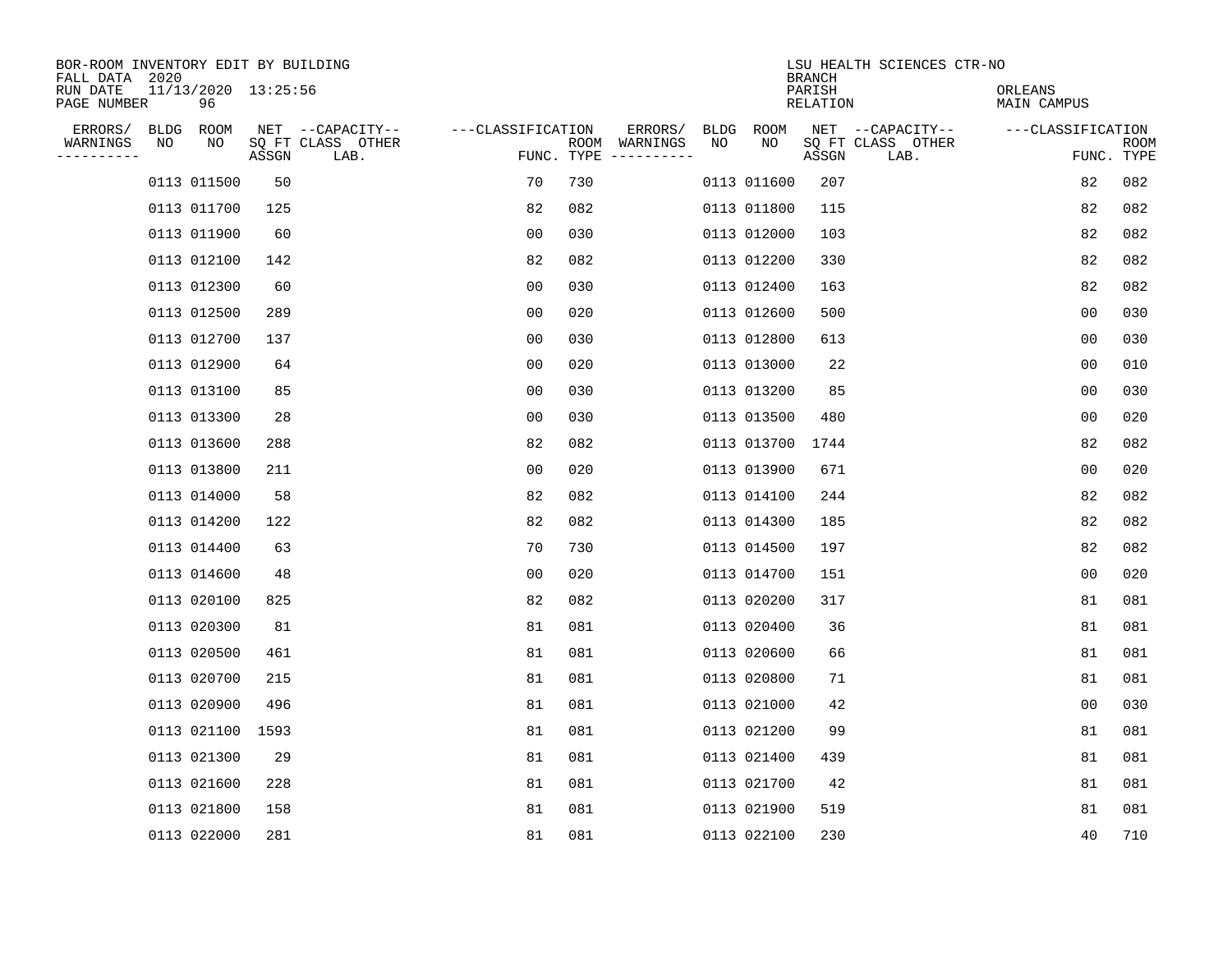| BOR-ROOM INVENTORY EDIT BY BUILDING<br>FALL DATA 2020 |    |                           |       |                           |                   |            |               |      |             | <b>BRANCH</b>             | LSU HEALTH SCIENCES CTR-NO |                        |                |                           |
|-------------------------------------------------------|----|---------------------------|-------|---------------------------|-------------------|------------|---------------|------|-------------|---------------------------|----------------------------|------------------------|----------------|---------------------------|
| RUN DATE<br>PAGE NUMBER                               |    | 11/13/2020 13:25:56<br>97 |       |                           |                   |            |               |      |             | PARISH<br><b>RELATION</b> |                            | ORLEANS<br>MAIN CAMPUS |                |                           |
| ERRORS/                                               |    | BLDG ROOM                 |       | NET --CAPACITY--          | ---CLASSIFICATION |            | ERRORS/       | BLDG | ROOM        |                           | NET --CAPACITY--           | ---CLASSIFICATION      |                |                           |
| WARNINGS<br>-----------                               | ΝO | NO                        | ASSGN | SQ FT CLASS OTHER<br>LAB. |                   | FUNC. TYPE | ROOM WARNINGS | NO   | NO          | ASSGN                     | SQ FT CLASS OTHER<br>LAB.  |                        |                | <b>ROOM</b><br>FUNC. TYPE |
|                                                       |    | 0113 022200               | 91    |                           | 82                | 082        |               |      | 0113 022300 | 507                       |                            |                        | 82             | 082                       |
|                                                       |    | 0113 022400               | 55    |                           | 82                | 082        |               |      | 0113 022500 | 93                        |                            |                        | 82             | 082                       |
|                                                       |    | 0113 022600               | 214   |                           | 82                | 082        |               |      | 0113 022700 | 18                        |                            |                        | 82             | 082                       |
|                                                       |    | 0113 022800               | 241   |                           | 82                | 082        |               |      | 0113 022900 | 149                       |                            |                        | 82             | 082                       |
|                                                       |    | 0113 023000               | 198   |                           | 82                | 082        |               |      | 0113 023100 | 121                       |                            |                        | 82             | 082                       |
|                                                       |    | 0113 023200               | 122   |                           | 82                | 082        |               |      | 0113 023300 | 241                       |                            |                        | 82             | 082                       |
|                                                       |    | 0113 023400               | 299   |                           | 82                | 082        |               |      | 0113 023500 | 60                        |                            |                        | 82             | 082                       |
|                                                       |    | 0113 023600               | 22    |                           | 81                | 081        |               |      | 0113 023700 | 90                        |                            |                        | 81             | 081                       |
|                                                       |    | 0113 023800               | 90    |                           | 81                | 081        |               |      | 0113 023900 | 27                        |                            |                        | 81             | 081                       |
|                                                       |    | 0113 024000               | 226   |                           | 82                | 082        |               |      | 0113 024100 | 129                       |                            |                        | 81             | 081                       |
|                                                       |    | 0113 024200               | 28    |                           | 81                | 081        |               |      | 0113 024300 | 338                       |                            |                        | 81             | 081                       |
|                                                       |    | 0113 030100               | 1173  |                           | 81                | 081        |               |      | 0113 030200 | 98                        |                            |                        | 81             | 081                       |
|                                                       |    | 0113 030300               | 91    |                           | 81                | 081        |               |      | 0113 030400 | 98                        |                            |                        | 81             | 081                       |
|                                                       |    | 0113 030500               | 133   |                           | 81                | 081        |               |      | 0113 030600 | 66                        |                            |                        | 81             | 081                       |
|                                                       |    | 0113 030700               | 115   |                           | 81                | 081        |               |      | 0113 030800 | 118                       |                            |                        | 81             | 081                       |
|                                                       |    | 0113 030900               | 109   |                           | 81                | 081        |               |      | 0113 031000 | 113                       |                            |                        | 81             | 081                       |
|                                                       |    | 0113 031100               | 117   |                           | 81                | 081        |               |      | 0113 031200 | 31                        |                            |                        | 81             | 081                       |
|                                                       |    | 0113 031300               | 85    |                           | 81                | 081        |               |      | 0113 031400 | 76                        |                            |                        | 81             | 081                       |
|                                                       |    | 0113 031500               | 81    |                           | 81                | 081        |               |      | 0113 031600 | 102                       |                            |                        | 81             | 081                       |
|                                                       |    | 0113 031700               | 782   |                           | 81                | 081        |               |      | 0113 031800 | 88                        |                            |                        | 81             | 081                       |
|                                                       |    | 0113 031900               | 58    |                           | 0 <sub>0</sub>    | 030        |               |      | 0113 032000 | 103                       |                            |                        | 81             | 081                       |
|                                                       |    | 0113 032100               | 136   |                           | 81                | 081        |               |      | 0113 032200 | 143                       |                            |                        | 81             | 081                       |
|                                                       |    | 0113 032300               | 71    |                           | 0 <sub>0</sub>    | 030        |               |      | 0113 032400 | 66                        |                            |                        | 81             | 081                       |
|                                                       |    | 0113 032500               | 135   |                           | 81                | 081        |               |      | 0113 032600 | 150                       |                            |                        | 81             | 081                       |
|                                                       |    | 0113 032700               | 44    |                           | 0 <sub>0</sub>    | 030        |               |      | 0113 032800 | 43                        |                            |                        | 0 <sub>0</sub> | 030                       |
|                                                       |    | 0113 032900               | 108   |                           | 81                | 081        |               |      | 0113 033000 | 88                        |                            |                        | 81             | 081                       |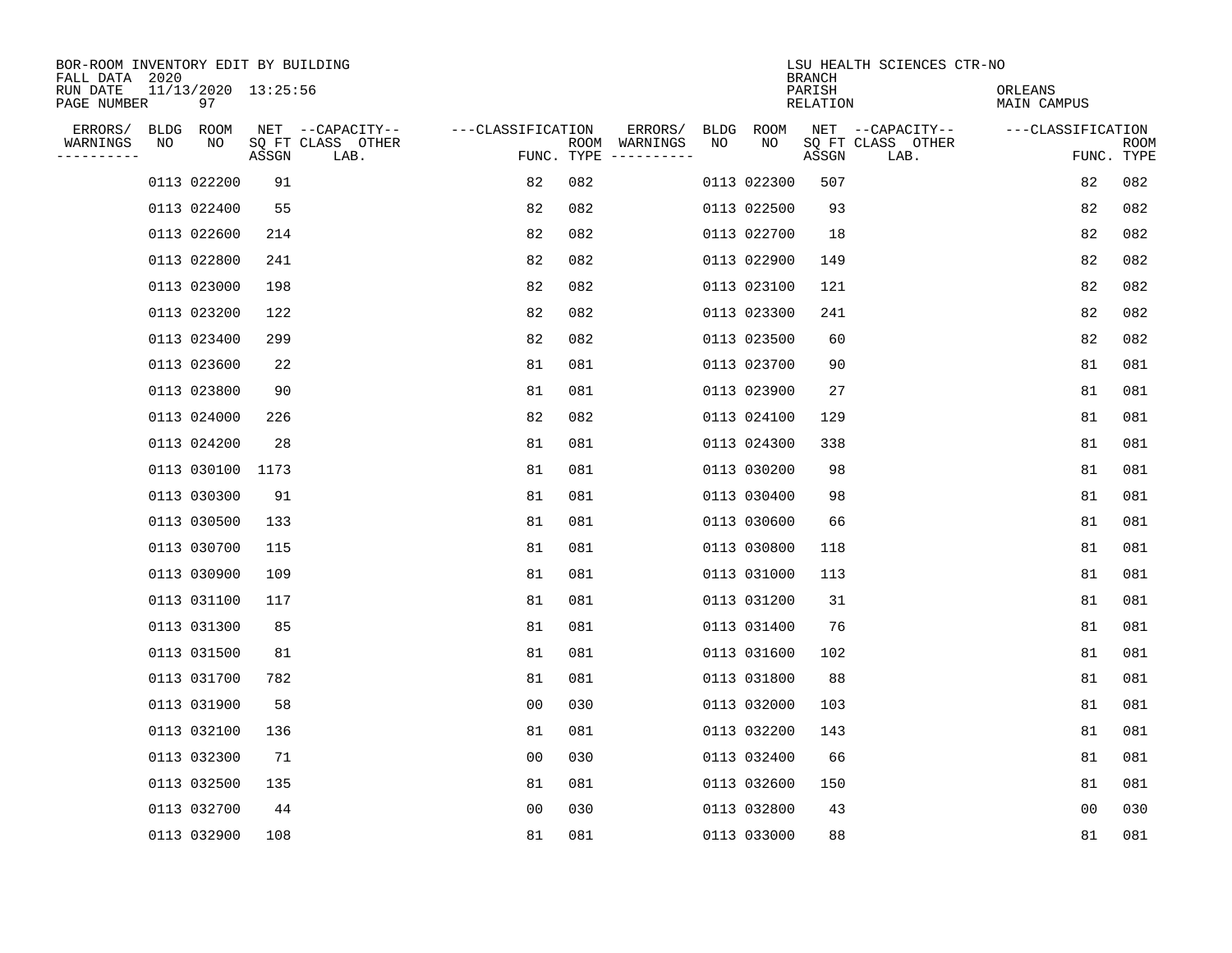| BOR-ROOM INVENTORY EDIT BY BUILDING<br>FALL DATA 2020 |    |                           |       |                           |                   |     |                                      |      |             | <b>BRANCH</b>             | LSU HEALTH SCIENCES CTR-NO |                        |                           |
|-------------------------------------------------------|----|---------------------------|-------|---------------------------|-------------------|-----|--------------------------------------|------|-------------|---------------------------|----------------------------|------------------------|---------------------------|
| RUN DATE<br>PAGE NUMBER                               |    | 11/13/2020 13:25:56<br>98 |       |                           |                   |     |                                      |      |             | PARISH<br><b>RELATION</b> |                            | ORLEANS<br>MAIN CAMPUS |                           |
| ERRORS/                                               |    | BLDG ROOM                 |       | NET --CAPACITY--          | ---CLASSIFICATION |     | ERRORS/                              | BLDG | ROOM        |                           | NET --CAPACITY--           | ---CLASSIFICATION      |                           |
| WARNINGS<br>-----------                               | ΝO | NO                        | ASSGN | SQ FT CLASS OTHER<br>LAB. |                   |     | ROOM WARNINGS<br>FUNC. TYPE $------$ | NO   | NO          | ASSGN                     | SQ FT CLASS OTHER<br>LAB.  |                        | <b>ROOM</b><br>FUNC. TYPE |
|                                                       |    | 0113 033100               | 183   |                           | 81                | 081 |                                      |      | 0113 033200 | 69                        |                            | 81                     | 081                       |
|                                                       |    | 0113 033300               | 124   |                           | 81                | 081 |                                      |      | 0113 033400 | 119                       |                            | 81                     | 081                       |
|                                                       |    | 0113 033500               | 105   |                           | 81                | 081 |                                      |      | 0113 033600 | 114                       |                            | 81                     | 081                       |
|                                                       |    | 0113 033700               | 114   |                           | 81                | 081 |                                      |      | 0113 033800 | 113                       |                            | 81                     | 081                       |
|                                                       |    | 0113 033900               | 115   |                           | 81                | 081 |                                      |      | 0113 034000 | 125                       |                            | 81                     | 081                       |
|                                                       |    | 0113 034100               | 35    |                           | 81                | 081 |                                      |      | 0113 034200 | 176                       |                            | 81                     | 081                       |
|                                                       |    | 0113 034300               | 19    |                           | 81                | 081 |                                      |      | 0113 034400 | 25                        |                            | 81                     | 081                       |
|                                                       |    | 0113 034500               | 84    |                           | 81                | 081 |                                      |      | 0113 034600 | 188                       |                            | 81                     | 081                       |
|                                                       |    | 0113 034700               | 238   |                           | 81                | 081 |                                      |      | 0113 034800 | 37                        |                            | 81                     | 081                       |
|                                                       |    | 0113 034900               | 102   |                           | 40                | 710 |                                      |      | 0113 035000 | 92                        |                            | 81                     | 081                       |
|                                                       |    | 0113 035100               | 106   |                           | 81                | 081 |                                      |      | 0113 035200 | 125                       |                            | 81                     | 081                       |
|                                                       |    | 0113 035300               | 142   |                           | 81                | 081 |                                      |      | 0113 035400 | 639                       |                            | 81                     | 081                       |
|                                                       |    | 0113 035500               | 193   |                           | 81                | 081 |                                      |      | 0113 035600 | 194                       |                            | 81                     | 081                       |
|                                                       |    | 0113 035700               | 23    |                           | 81                | 081 |                                      |      | 0113 035800 | 91                        |                            | 81                     | 081                       |
|                                                       |    | 0113 035900               | 90    |                           | 81                | 081 |                                      |      | 0113 036000 | 27                        |                            | 81                     | 081                       |
|                                                       |    | 0113 036100               | 429   |                           | 81                | 081 |                                      |      | 0113 036300 | 274                       |                            | 00                     | 030                       |
|                                                       |    | 0113 036400               | 215   |                           | 81                | 081 |                                      |      | 0113 036500 | 163                       |                            | 81                     | 081                       |
|                                                       |    | 0113 036600               | 156   |                           | 81                | 081 |                                      |      | 0113 036700 | 151                       |                            | 81                     | 081                       |
|                                                       |    | 0113 036800               | 126   |                           | 81                | 081 |                                      |      | 0113 036900 | 107                       |                            | 81                     | 081                       |
|                                                       |    | 0113 037000               | 139   |                           | 81                | 081 |                                      |      | 0113 037100 | 56                        |                            | 0 <sub>0</sub>         | 030                       |
|                                                       |    | 0113 040100               | 128   |                           | 81                | 081 |                                      |      | 0113 040200 | 178                       |                            | 81                     | 081                       |
|                                                       |    | 0113 040300               | 840   |                           | 81                | 081 |                                      |      | 0113 040500 | 184                       |                            | 81                     | 081                       |
|                                                       |    | 0113 040600               | 24    |                           | 81                | 081 |                                      |      | 0113 040700 | 23                        |                            | 81                     | 081                       |
|                                                       |    | 0113 040800               | 24    |                           | 81                | 081 |                                      |      | 0113 040900 | 24                        |                            | 81                     | 081                       |
|                                                       |    | 0113 041000               | 237   |                           | 81                | 081 |                                      |      | 0113 041100 | 59                        |                            | 81                     | 081                       |
|                                                       |    | 0113 041200               | 119   |                           | 81                | 081 |                                      |      | 0113 041300 | 120                       |                            | 81                     | 081                       |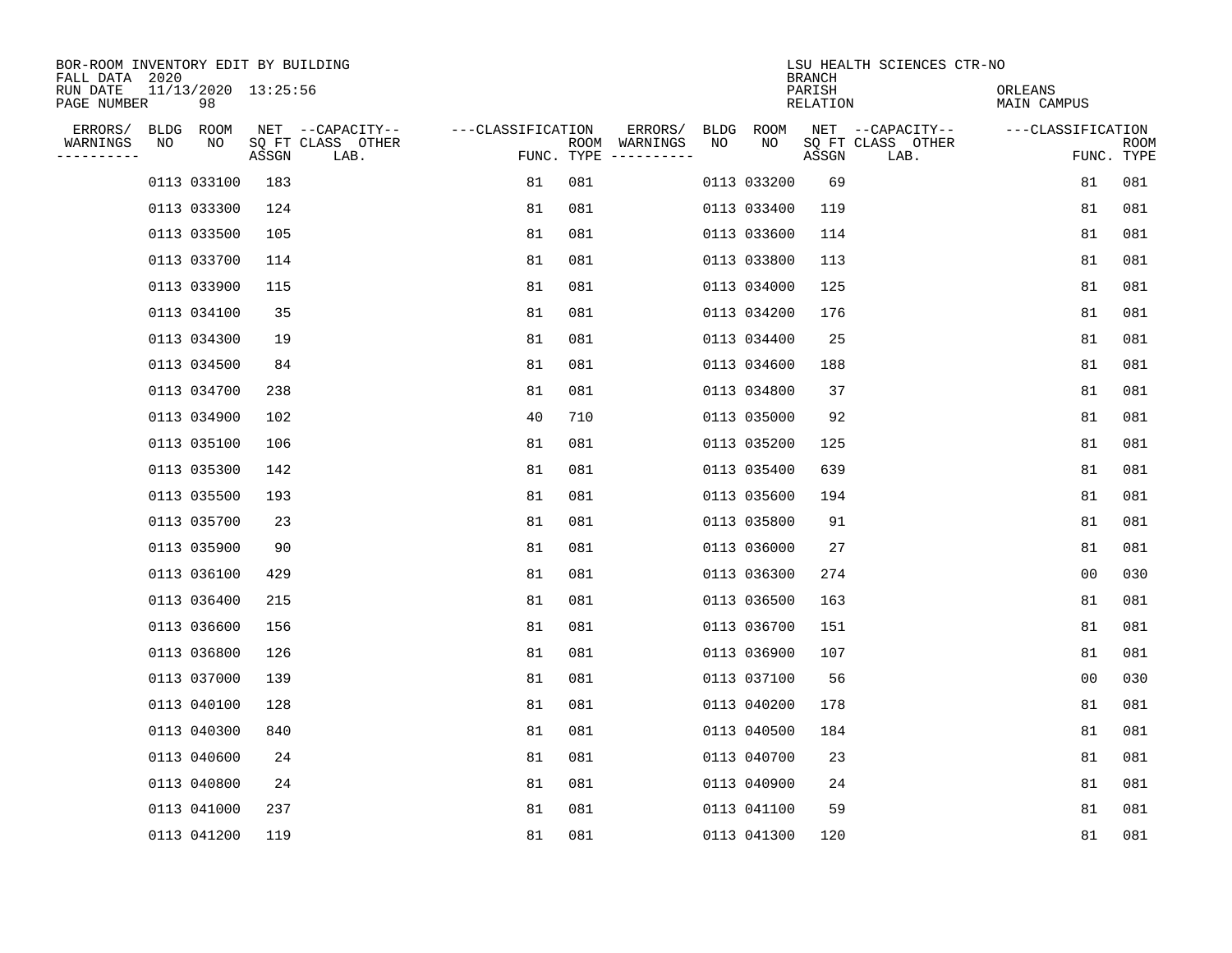| BOR-ROOM INVENTORY EDIT BY BUILDING<br>FALL DATA 2020 |    |                           |       |                           |                   |     |                                      |      |             | <b>BRANCH</b>             | LSU HEALTH SCIENCES CTR-NO |                        |                           |
|-------------------------------------------------------|----|---------------------------|-------|---------------------------|-------------------|-----|--------------------------------------|------|-------------|---------------------------|----------------------------|------------------------|---------------------------|
| RUN DATE<br>PAGE NUMBER                               |    | 11/13/2020 13:25:56<br>99 |       |                           |                   |     |                                      |      |             | PARISH<br><b>RELATION</b> |                            | ORLEANS<br>MAIN CAMPUS |                           |
| ERRORS/                                               |    | BLDG ROOM                 |       | NET --CAPACITY--          | ---CLASSIFICATION |     | ERRORS/                              | BLDG | ROOM        |                           | NET --CAPACITY--           | ---CLASSIFICATION      |                           |
| WARNINGS<br>----------                                | ΝO | NO                        | ASSGN | SQ FT CLASS OTHER<br>LAB. |                   |     | ROOM WARNINGS<br>FUNC. TYPE $------$ | NO   | NO          | ASSGN                     | SQ FT CLASS OTHER<br>LAB.  |                        | <b>ROOM</b><br>FUNC. TYPE |
|                                                       |    | 0113 041400               | 220   |                           | 81                | 081 |                                      |      | 0113 041500 | 245                       |                            | 81                     | 081                       |
|                                                       |    | 0113 041600               | 232   |                           | 81                | 081 |                                      |      | 0113 041700 | 258                       |                            | 81                     | 081                       |
|                                                       |    | 0113 041800               | 120   |                           | 81                | 081 |                                      |      | 0113 041900 | 56                        |                            | 00                     | 030                       |
|                                                       |    | 0113 042000               | 95    |                           | 81                | 081 |                                      |      | 0113 042100 | 50                        |                            | 81                     | 081                       |
|                                                       |    | 0113 042200               | 147   |                           | 81                | 081 |                                      |      | 0113 042400 | 137                       |                            | 81                     | 081                       |
|                                                       |    | 0113 042500               | 59    |                           | 0 <sub>0</sub>    | 030 |                                      |      | 0113 042700 | 157                       |                            | 81                     | 081                       |
|                                                       |    | 0113 042800               | 226   |                           | 81                | 081 |                                      |      | 0113 042900 | 103                       |                            | 40                     | 710                       |
|                                                       |    | 0113 043000               | 71    |                           | 81                | 081 |                                      |      | 0113 0431A0 | 103                       |                            | 81                     | 081                       |
|                                                       |    | 0113 043100               | 383   |                           | 81                | 081 |                                      |      | 0113 043200 | 219                       |                            | 81                     | 081                       |
|                                                       |    | 0113 043300               | 63    |                           | 81                | 081 |                                      |      | 0113 043400 | 155                       |                            | 81                     | 081                       |
|                                                       |    | 0113 043500               | 152   |                           | 81                | 081 |                                      |      | 0113 043600 | 95                        |                            | 81                     | 081                       |
|                                                       |    | 0113 043700               | 218   |                           | 81                | 081 |                                      |      | 0113 043800 | 120                       |                            | 81                     | 081                       |
|                                                       |    | 0113 043900               | 241   |                           | 81                | 081 |                                      |      | 0113 044000 | 316                       |                            | 81                     | 081                       |
|                                                       |    | 0113 044100               | 74    |                           | 81                | 081 |                                      |      | 0113 044200 | 23                        |                            | 81                     | 081                       |
|                                                       |    | 0113 044300               | 222   |                           | 81                | 081 |                                      |      | 0113 044400 | 51                        |                            | 0 <sub>0</sub>         | 030                       |
|                                                       |    | 0113 044500               | 383   |                           | 81                | 081 |                                      |      | 0113 044600 | 215                       |                            | 81                     | 081                       |
|                                                       |    | 0113 044700               | 322   |                           | 81                | 081 |                                      |      | 0113 044800 | 494                       |                            | 81                     | 081                       |
|                                                       |    | 0113 044900               | 119   |                           | 81                | 081 |                                      |      | 0113 045000 | 47                        |                            | 81                     | 081                       |
|                                                       |    | 0113 045100               | 47    |                           | 81                | 081 |                                      |      | 0113 045200 | 22                        |                            | 81                     | 081                       |
|                                                       |    | 0113 045300               | 91    |                           | 0 <sub>0</sub>    | 030 |                                      |      | 0113 045400 | 90                        |                            | 0 <sub>0</sub>         | 030                       |
|                                                       |    | 0113 045500               | 27    |                           | 0 <sub>0</sub>    | 030 |                                      |      | 0113 045600 | 261                       |                            | 81                     | 081                       |
|                                                       |    | 0113 045700               | 149   |                           | 81                | 081 |                                      |      | 0113 045800 | 254                       |                            | 81                     | 081                       |
|                                                       |    | 0113 045900               | 176   |                           | 81                | 081 |                                      |      | 0113 046000 | 170                       |                            | 81                     | 081                       |
|                                                       |    | 0113 046100               | 156   |                           | 81                | 081 |                                      |      | 0113 046200 | 94                        |                            | 81                     | 081                       |
|                                                       |    | 0113 050100               | 920   |                           | 60                | 880 |                                      |      | 0113 050200 | 114                       | 1                          | 60                     | 310                       |
|                                                       |    | 0113 050300               | 357   | 1                         | 60                | 310 |                                      |      | 0113 050400 | 113                       | 1                          | 60                     | 310                       |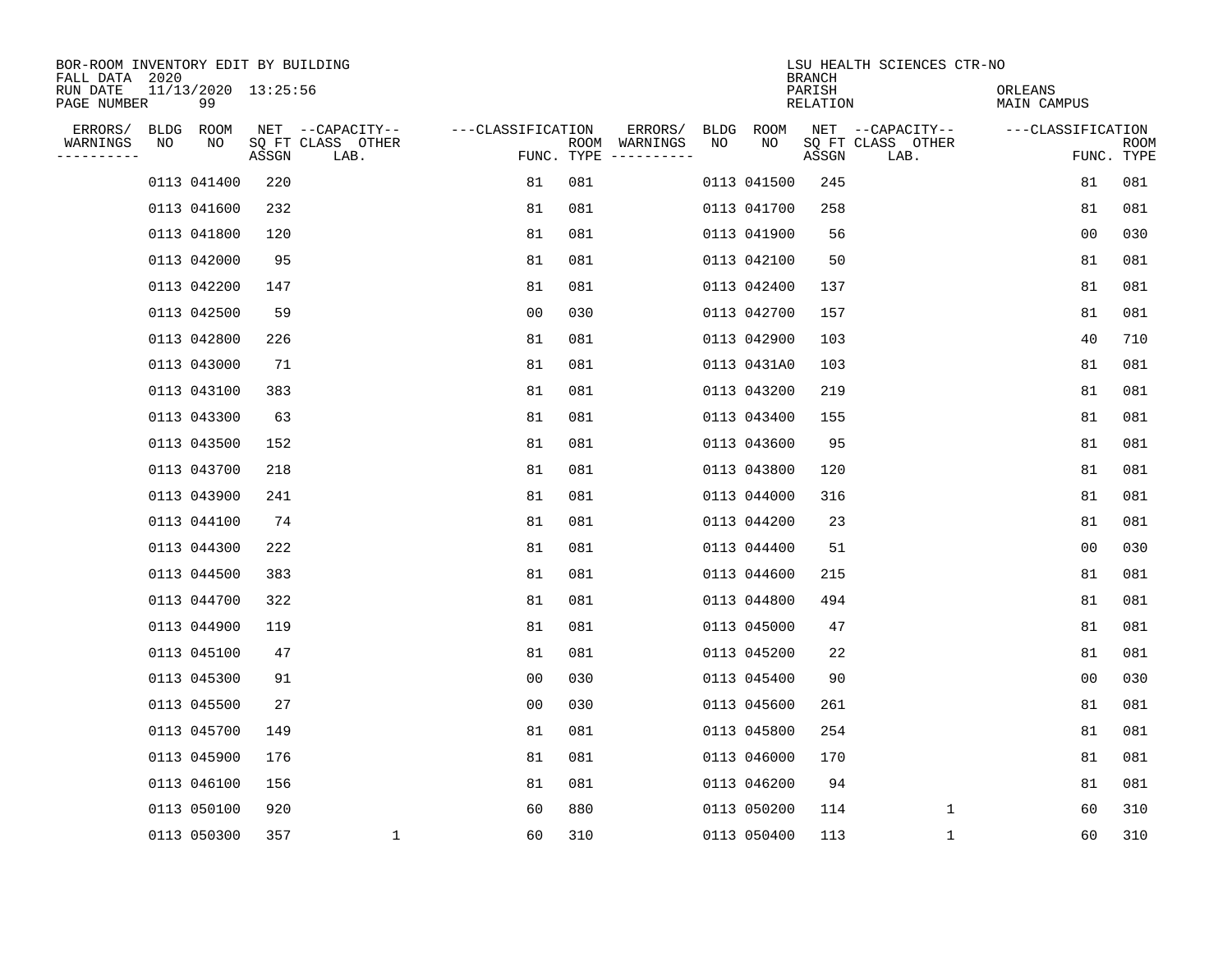| BOR-ROOM INVENTORY EDIT BY BUILDING<br>FALL DATA 2020 |    |                            |       |                           |                   |     |                                      |             |             | <b>BRANCH</b>      | LSU HEALTH SCIENCES CTR-NO |                        |                           |
|-------------------------------------------------------|----|----------------------------|-------|---------------------------|-------------------|-----|--------------------------------------|-------------|-------------|--------------------|----------------------------|------------------------|---------------------------|
| RUN DATE<br>PAGE NUMBER                               |    | 11/13/2020 13:25:56<br>100 |       |                           |                   |     |                                      |             |             | PARISH<br>RELATION |                            | ORLEANS<br>MAIN CAMPUS |                           |
| ERRORS/                                               |    | BLDG ROOM                  |       | NET --CAPACITY--          | ---CLASSIFICATION |     | ERRORS/                              | <b>BLDG</b> | <b>ROOM</b> |                    | NET --CAPACITY--           | ---CLASSIFICATION      |                           |
| WARNINGS<br>----------                                | NO | NO                         | ASSGN | SQ FT CLASS OTHER<br>LAB. |                   |     | ROOM WARNINGS<br>FUNC. TYPE $------$ | NO          | NO          | ASSGN              | SQ FT CLASS OTHER<br>LAB.  |                        | <b>ROOM</b><br>FUNC. TYPE |
|                                                       |    | 0113 050500                | 44    |                           | 00                | 030 |                                      |             | 0113 050600 | 87                 |                            | 00                     | 030                       |
|                                                       |    | 0113 050700                | 125   | 1                         | 60                | 310 |                                      |             | 0113 050800 | 121                | 1                          | 60                     | 310                       |
|                                                       |    | 0113 050900                | 124   | 1                         | 60                | 310 |                                      |             | 0113 051000 | 121                | 1                          | 60                     | 310                       |
|                                                       |    | 0113 051100                | 124   | $\mathbf 1$               | 60                | 310 |                                      |             | 0113 051200 | 123                | 1                          | 60                     | 310                       |
|                                                       |    | 0113 051300                | 236   | $\mathbf 1$               | 60                | 310 |                                      |             | 0113 051400 | 118                | 1                          | 60                     | 310                       |
|                                                       |    | 0113 051500                | 115   | $\mathbf 1$               | 60                | 310 |                                      |             | 0113 051600 | 120                | 1                          | 60                     | 310                       |
|                                                       |    | 0113 051700                | 116   | $\mathbf{1}$              | 60                | 310 |                                      |             | 0113 051800 | 116                | $\mathbf{1}$               | 60                     | 310                       |
|                                                       |    | 0113 051900                | 112   | $\mathbf{1}$              | 60                | 310 |                                      |             | 0113 052000 | 109                | 1                          | 60                     | 310                       |
|                                                       |    | 0113 052100                | 120   | 1                         | 60                | 310 |                                      |             | 0113 052200 | 208                |                            | 60                     | 650                       |
|                                                       |    | 0113 052300                | 135   | 1                         | 60                | 310 |                                      |             | 0113 052400 | 164                |                            | 60                     | 880                       |
|                                                       |    | 0113 052500                | 261   | $\mathbf 1$               | 60                | 310 |                                      |             | 0113 052600 | 129                | $\mathbf 1$                | 60                     | 310                       |
|                                                       |    | 0113 052700                | 119   | $\mathbf 1$               | 60                | 310 |                                      |             | 0113 052800 | 130                | $\mathbf 1$                | 60                     | 310                       |
|                                                       |    | 0113 052900                | 201   |                           | 60                | 650 |                                      |             | 0113 053000 | 58                 |                            | 0 <sub>0</sub>         | 030                       |
|                                                       |    | 0113 053100                | 82    |                           | 0 <sub>0</sub>    | 030 |                                      |             | 0113 053200 | 212                | $\mathbf 1$                | 60                     | 310                       |
|                                                       |    | 0113 053300                | 83    |                           | 0 <sub>0</sub>    | 030 |                                      |             | 0113 053400 | 79                 |                            | 0 <sub>0</sub>         | 030                       |
|                                                       |    | 0113 053500                | 99    | 1                         | 60                | 310 |                                      |             | 0113 053600 | 119                | 1                          | 60                     | 310                       |
|                                                       |    | 0113 053700                | 138   | $\mathbf{1}$              | 60                | 310 |                                      |             | 0113 053800 | 101                |                            | 00                     | 030                       |
|                                                       |    | 0113 053900                | 59    | 1                         | 60                | 310 |                                      |             | 0113 054000 | 90                 | 1                          | 60                     | 310                       |
|                                                       |    | 0113 054100                | 85    | 1                         | 60                | 310 |                                      |             | 0113 054200 | 127                | 1                          | 60                     | 310                       |
|                                                       |    | 0113 054300                | 195   | $\mathbf 1$               | 60                | 310 |                                      |             | 0113 054400 | 674                | 1                          | 60                     | 310                       |
|                                                       |    | 0113 054500                | 148   |                           | 0 <sub>0</sub>    | 020 |                                      |             | 0113 054600 | 25                 | 1                          | 60                     | 310                       |
|                                                       |    | 0113 054700                | 91    |                           | 0 <sub>0</sub>    | 030 |                                      |             | 0113 054800 | 90                 | 1                          | 60                     | 310                       |
|                                                       |    | 0113 054900                | 27    |                           | 0 <sub>0</sub>    | 030 |                                      |             | 0113 055000 | 604                | 1                          | 60                     | 310                       |
|                                                       |    | 0113 055100                | 118   |                           | 60                | 880 |                                      |             | 0113 055200 | 260                | 1                          | 60                     | 310                       |
|                                                       |    | 0113 055300                | 644   | $\mathbf{1}$              | 60                | 310 |                                      |             | 0113 055500 | 85                 | 1                          | 60                     | 310                       |
|                                                       |    | 0113 055540                | 421   |                           | 0 <sub>0</sub>    | 020 |                                      |             | 0113 055600 | 60                 |                            | 40                     | 710                       |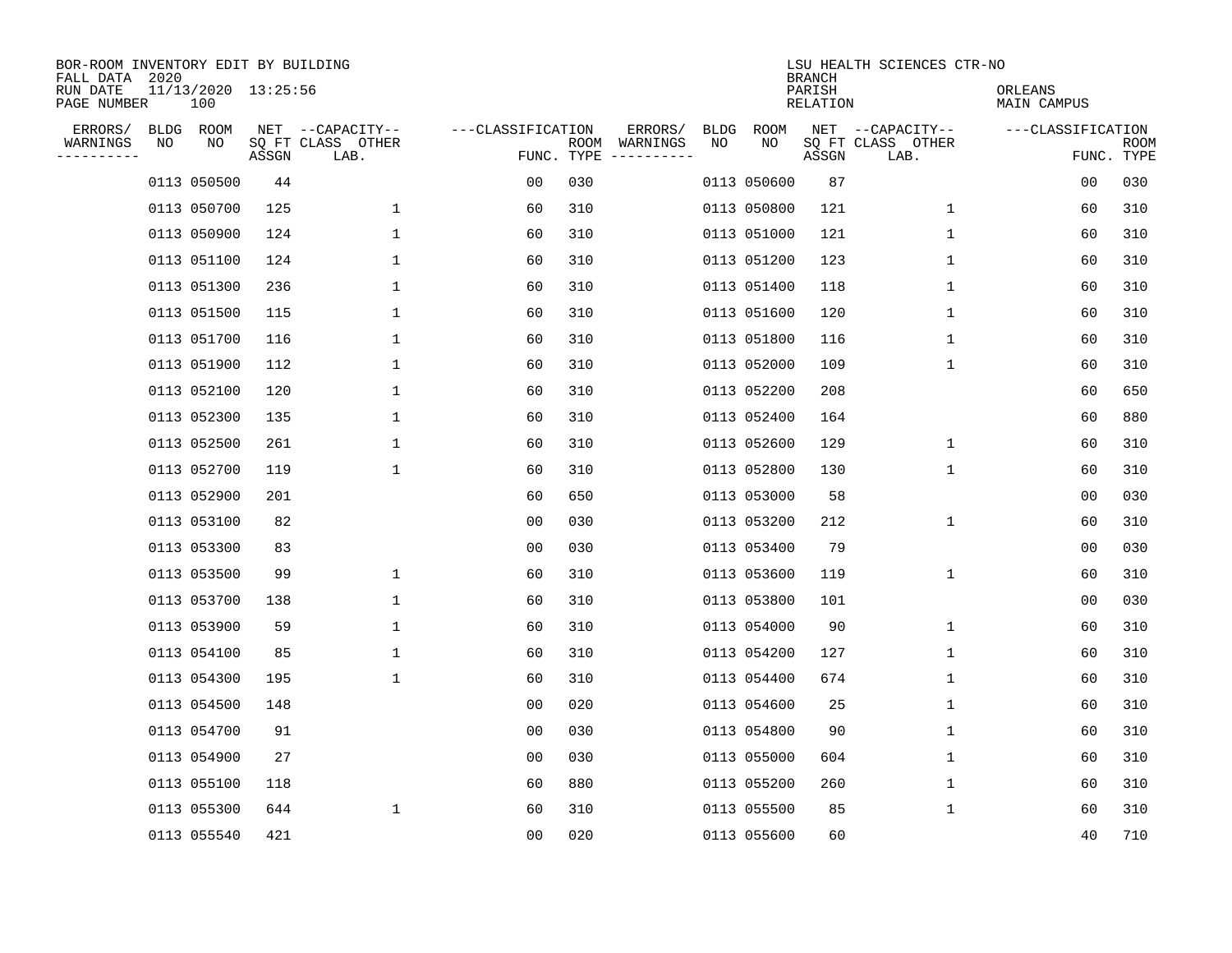| BOR-ROOM INVENTORY EDIT BY BUILDING<br>FALL DATA 2020 |    |                                |       |                           |                   |                    |                         |             |             | <b>BRANCH</b>      | LSU HEALTH SCIENCES CTR-NO |                        |                    |
|-------------------------------------------------------|----|--------------------------------|-------|---------------------------|-------------------|--------------------|-------------------------|-------------|-------------|--------------------|----------------------------|------------------------|--------------------|
| RUN DATE<br>PAGE NUMBER                               |    | $11/13/2020$ $13:25:56$<br>101 |       |                           |                   |                    |                         |             |             | PARISH<br>RELATION |                            | ORLEANS<br>MAIN CAMPUS |                    |
| ERRORS/                                               |    | BLDG ROOM                      |       | NET --CAPACITY--          | ---CLASSIFICATION |                    | ERRORS/                 | <b>BLDG</b> | ROOM        |                    | NET --CAPACITY--           | ---CLASSIFICATION      |                    |
| WARNINGS<br>----------                                | ΝO | ΝO                             | ASSGN | SQ FT CLASS OTHER<br>LAB. |                   | ROOM<br>FUNC. TYPE | WARNINGS<br>----------- | NO          | NO          | ASSGN              | SQ FT CLASS OTHER<br>LAB.  |                        | ROOM<br>FUNC. TYPE |
|                                                       |    | 0113 055700                    | 570   |                           | 00                | 020                |                         |             | 0113 055800 | 24                 | 1                          | 60                     | 310                |
|                                                       |    | 0113 060100                    | 473   |                           | 0 <sub>0</sub>    | 020                |                         |             | 0113 060200 | 147                |                            | 60                     | 880                |
|                                                       |    | 0113 060300                    | 149   |                           | 60                | 730                |                         |             | 0113 060400 | 320                | 1                          | 60                     | 310                |
|                                                       |    | 0113 060500                    | 259   | $\mathbf{1}$              | 60                | 310                |                         |             | 0113 060600 | 262                |                            | 60                     | 350                |
|                                                       |    | 0113 060700                    | 122   | $\mathbf 1$               | 60                | 310                |                         |             | 0113 060800 | 123                | 1                          | 60                     | 310                |
|                                                       |    | 0113 060900                    | 123   | $\mathbf 1$               | 60                | 310                |                         |             | 0113 061000 | 116                | 1                          | 60                     | 310                |
|                                                       |    | 0113 061100                    | 346   | $\mathbf{1}$              | 60                | 310                |                         |             | 0113 061200 | 554                | $\mathbf{1}$               | 60                     | 310                |
|                                                       |    | 0113 061300                    | 206   |                           | 60                | 350                |                         |             | 0113 061400 | 56                 |                            | 0 <sub>0</sub>         | 030                |
|                                                       |    | 0113 061500                    | 176   |                           | 60                | 880                |                         |             | 0113 061600 | 44                 |                            | 0 <sub>0</sub>         | 030                |
|                                                       |    | 0113 061700                    | 195   | $\mathbf{1}$              | 60                | 310                |                         |             | 0113 061800 | 197                | 1                          | 60                     | 310                |
|                                                       |    | 0113 061900                    | 67    |                           | 60                | 730                |                         |             | 0113 062000 | 123                | 1                          | 60                     | 310                |
|                                                       |    | 0113 062100                    | 109   | 1                         | 60                | 310                |                         |             | 0113 062200 | 109                | 1                          | 60                     | 310                |
|                                                       |    | 0113 062300                    | 458   |                           | 60                | 350                |                         |             | 0113 062400 | 333                | 1                          | 60                     | 310                |
|                                                       |    | 0113 062500                    | 56    | 1                         | 60                | 310                |                         |             | 0113 062600 | 108                | 1                          | 60                     | 310                |
|                                                       |    | 0113 062700                    | 99    | 1                         | 60                | 310                |                         |             | 0113 062800 | 99                 | 1                          | 60                     | 310                |
|                                                       |    | 0113 062900                    | 108   | $\mathbf 1$               | 60                | 310                |                         |             | 0113 063100 | 134                | 1                          | 60                     | 310                |
|                                                       |    | 0113 063200                    | 92    |                           | 60                | 730                |                         |             | 0113 063300 | 46                 |                            | 00                     | 030                |
|                                                       |    | 0113 063400                    | 277   |                           | 60                | 880                |                         |             | 0113 063500 | 225                | 1                          | 60                     | 310                |
|                                                       |    | 0113 063700                    | 248   | 1                         | 60                | 310                |                         |             | 0113 063800 | 135                | 1                          | 60                     | 310                |
|                                                       |    | 0113 063900                    | 76    | 1                         | 60                | 310                |                         |             | 0113 064100 | 196                | 1                          | 60                     | 310                |
|                                                       |    | 0113 064200                    | 32    | 1                         | 60                | 310                |                         |             | 0113 064300 | 95                 | 1                          | 60                     | 310                |
|                                                       |    | 0113 064400                    | 94    | 1                         | 60                | 310                |                         |             | 0113 064500 | 128                | 1                          | 60                     | 310                |
|                                                       |    | 0113 064600                    | 123   | 1                         | 60                | 310                |                         |             | 0113 064700 | 105                | 1                          | 60                     | 310                |
|                                                       |    | 0113 064800                    | 124   | $\mathbf 1$               | 60                | 310                |                         |             | 0113 064900 | 126                | 1                          | 60                     | 310                |
|                                                       |    | 0113 065000                    | 83    | 1                         | 60                | 310                |                         |             | 0113 065100 | 114                | 1                          | 60                     | 310                |
|                                                       |    | 0113 065200                    | 164   | $\mathbf 1$               | 60                | 310                |                         |             | 0113 065300 | 101                | 1                          | 60                     | 310                |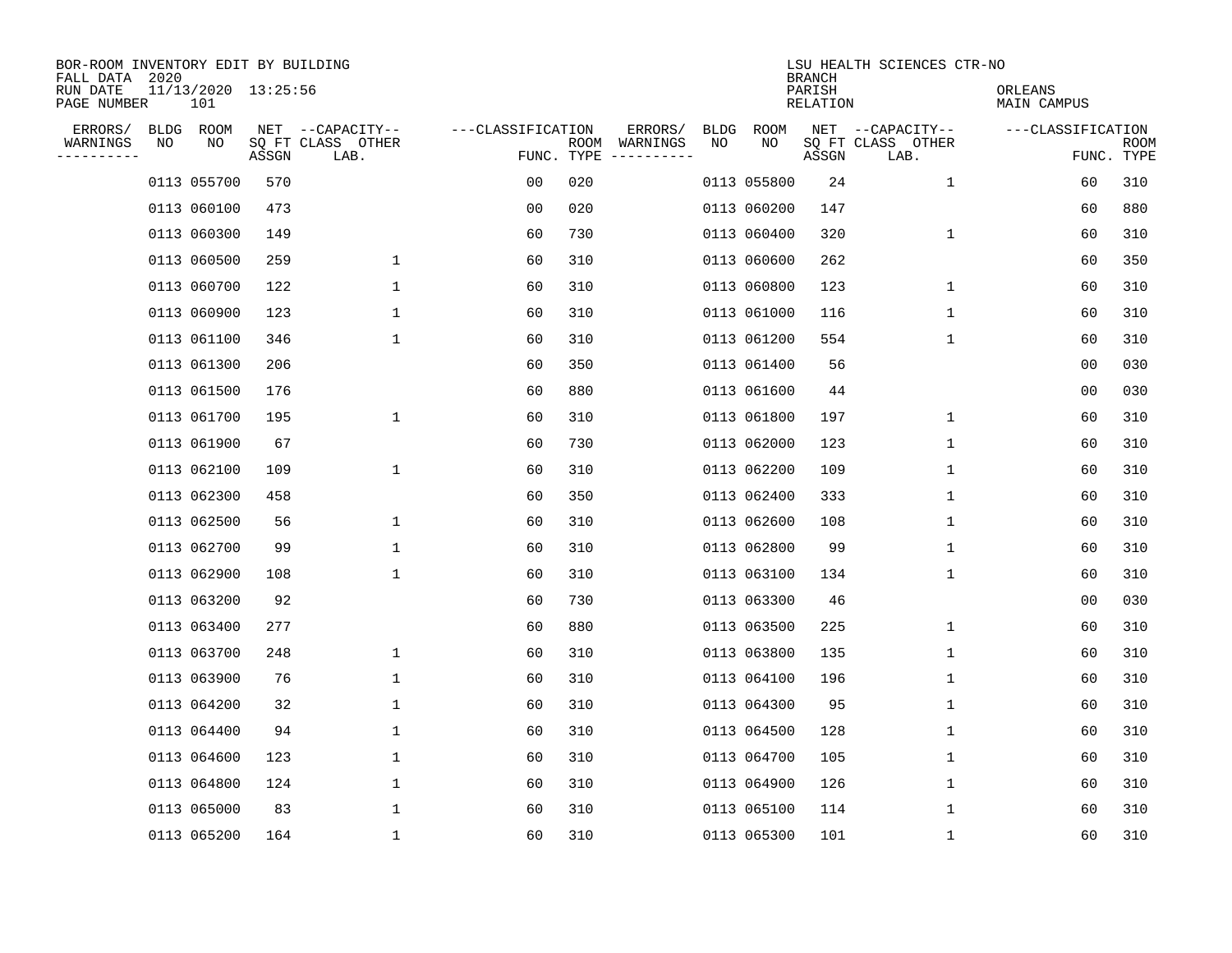| BOR-ROOM INVENTORY EDIT BY BUILDING<br>FALL DATA 2020 |    |                            |       |                           |                   |                    |                         |             |             | <b>BRANCH</b>      | LSU HEALTH SCIENCES CTR-NO |                        |                           |
|-------------------------------------------------------|----|----------------------------|-------|---------------------------|-------------------|--------------------|-------------------------|-------------|-------------|--------------------|----------------------------|------------------------|---------------------------|
| RUN DATE<br>PAGE NUMBER                               |    | 11/13/2020 13:25:56<br>102 |       |                           |                   |                    |                         |             |             | PARISH<br>RELATION |                            | ORLEANS<br>MAIN CAMPUS |                           |
| ERRORS/                                               |    | BLDG ROOM                  |       | NET --CAPACITY--          | ---CLASSIFICATION |                    | ERRORS/                 | <b>BLDG</b> | <b>ROOM</b> |                    | NET --CAPACITY--           | ---CLASSIFICATION      |                           |
| WARNINGS<br>----------                                | NO | NO                         | ASSGN | SQ FT CLASS OTHER<br>LAB. |                   | ROOM<br>FUNC. TYPE | WARNINGS<br>----------- | NO          | NO          | ASSGN              | SQ FT CLASS OTHER<br>LAB.  |                        | <b>ROOM</b><br>FUNC. TYPE |
|                                                       |    | 0113 065400                | 330   | 1                         | 60                | 310                |                         |             | 0113 065500 | 194                |                            | 40                     | 710                       |
|                                                       |    | 0113 065600                | 22    |                           | 00                | 030                |                         |             | 0113 065700 | 90                 |                            | 00                     | 030                       |
|                                                       |    | 0113 065800                | 90    |                           | 00                | 030                |                         |             | 0113 065900 | 27                 |                            | 00                     | 030                       |
|                                                       |    | 0113 066000                | 241   |                           | 0 <sub>0</sub>    | 020                |                         |             | 0113 066100 | 118                |                            | 0 <sub>0</sub>         | 020                       |
|                                                       |    | 0113 066200                | 322   |                           | 0 <sub>0</sub>    | 020                |                         |             | 0113 070100 | 248                |                            | 60                     | 880                       |
|                                                       |    | 0113 070200                | 373   |                           | 0 <sub>0</sub>    | 020                |                         |             | 0113 070300 | 568                |                            | 60                     | 350                       |
|                                                       |    | 0113 070500                | 273   | $\mathbf{1}$              | 60                | 310                |                         |             | 0113 070600 | 319                | $\mathbf{1}$               | 60                     | 310                       |
|                                                       |    | 0113 070700                | 150   | $\mathbf{1}$              | 60                | 310                |                         |             | 0113 070800 | 280                | 1                          | 60                     | 310                       |
|                                                       |    | 0113 070900                | 17    |                           | 60                | 730                |                         |             | 0113 071000 | 322                | $\mathbf 1$                | 60                     | 310                       |
|                                                       |    | 0113 071100                | 425   | 1                         | 60                | 310                |                         |             | 0113 071200 | 321                | 1                          | 60                     | 310                       |
|                                                       |    | 0113 071300                | 88    | 1                         | 60                | 310                |                         |             | 0113 071400 | 126                | 1                          | 60                     | 310                       |
|                                                       |    | 0113 071500                | 231   | 1                         | 60                | 310                |                         |             | 0113 071600 | 174                | 1                          | 60                     | 310                       |
|                                                       |    | 0113 071700                | 181   | 1                         | 60                | 310                |                         |             | 0113 071800 | 112                | 1                          | 60                     | 310                       |
|                                                       |    | 0113 071900                | 227   | 1                         | 60                | 310                |                         |             | 0113 072000 | 134                | 1                          | 60                     | 310                       |
|                                                       |    | 0113 072100                | 204   | 1                         | 60                | 310                |                         |             | 0113 072200 | 131                | 1                          | 60                     | 310                       |
|                                                       |    | 0113 072300                | 240   | 1                         | 60                | 310                |                         |             | 0113 072500 | 206                | 1                          | 60                     | 310                       |
|                                                       |    | 0113 072600                | 217   | 1                         | 60                | 310                |                         |             | 0113 072700 | 58                 | 1                          | 60                     | 310                       |
|                                                       |    | 0113 072800                | 321   | 1                         | 60                | 310                |                         |             | 0113 072900 | 159                | 1                          | 60                     | 310                       |
|                                                       |    | 0113 073000                | 77    |                           | 0 <sub>0</sub>    | 030                |                         |             | 0113 073100 | 61                 | 1                          | 60                     | 310                       |
|                                                       |    | 0113 073200                | 60    | 1                         | 60                | 310                |                         |             | 0113 073300 | 59                 | 1                          | 60                     | 310                       |
|                                                       |    | 0113 073400                | 92    | 1                         | 60                | 310                |                         |             | 0113 073500 | 85                 | 1                          | 60                     | 310                       |
|                                                       |    | 0113 073600                | 134   | 1                         | 60                | 310                |                         |             | 0113 073700 | 121                |                            | 40                     | 710                       |
|                                                       |    | 0113 073800                | 93    | 1                         | 60                | 310                |                         |             | 0113 073900 | 90                 | 1                          | 60                     | 310                       |
|                                                       |    | 0113 074000                | 118   | $\mathbf{1}$              | 60                | 310                |                         |             | 0113 074100 | 60                 |                            | 0 <sub>0</sub>         | 030                       |
|                                                       |    | 0113 074200                | 60    |                           | 0 <sub>0</sub>    | 030                |                         |             | 0113 074300 | 174                | 1                          | 60                     | 310                       |
|                                                       |    | 0113 074400                | 79    |                           | 60                | 730                |                         |             | 0113 074500 | 22                 |                            | 00                     | 010                       |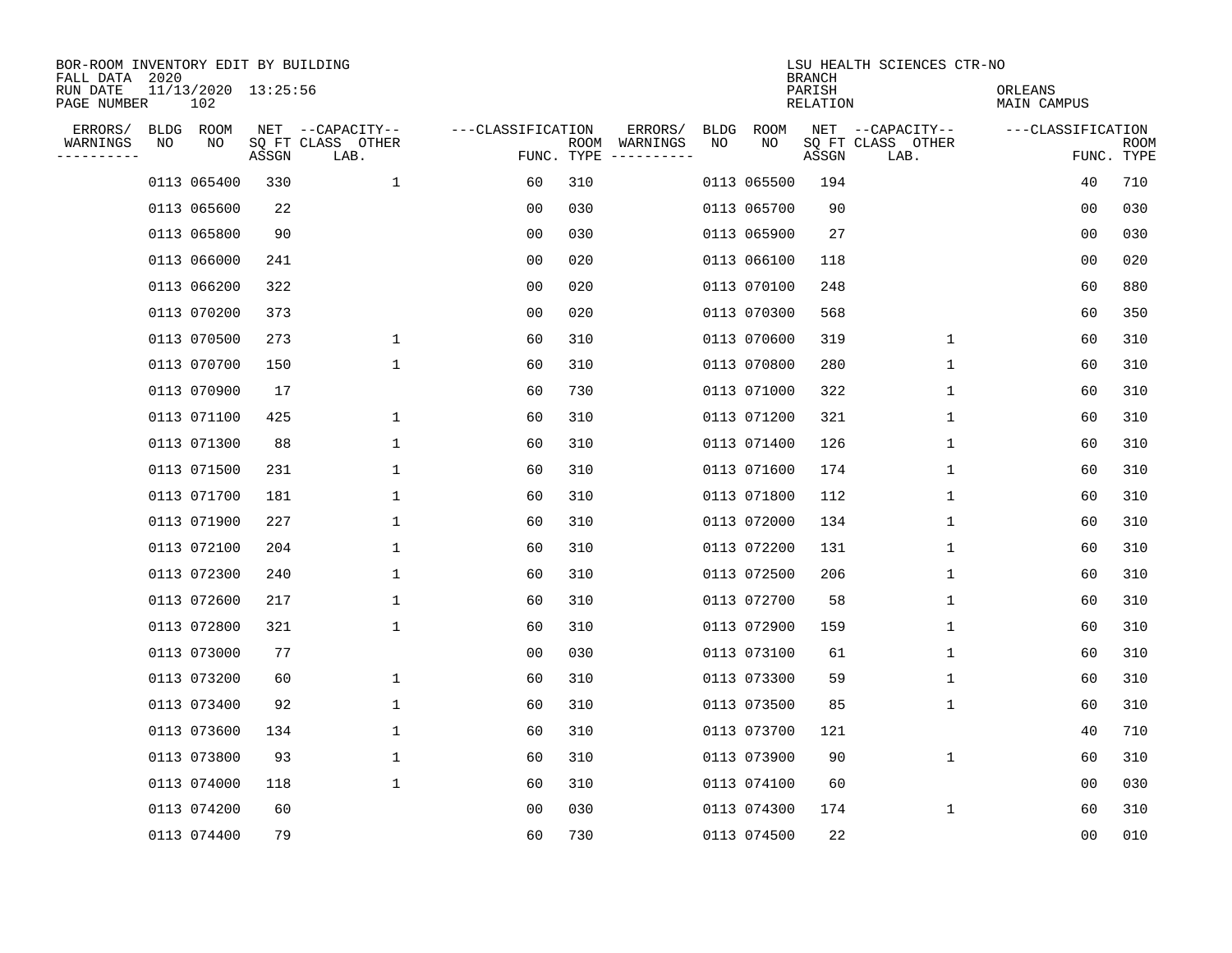| BOR-ROOM INVENTORY EDIT BY BUILDING<br>FALL DATA 2020 |    |                            |       |                           |                   |     |                                      |     |                                                                      | <b>BRANCH</b>      | LSU HEALTH SCIENCES CTR-NO                                                                                                                          |                             |                           |
|-------------------------------------------------------|----|----------------------------|-------|---------------------------|-------------------|-----|--------------------------------------|-----|----------------------------------------------------------------------|--------------------|-----------------------------------------------------------------------------------------------------------------------------------------------------|-----------------------------|---------------------------|
| RUN DATE<br>PAGE NUMBER                               |    | 11/13/2020 13:25:56<br>103 |       |                           |                   |     |                                      |     |                                                                      | PARISH<br>RELATION |                                                                                                                                                     | ORLEANS<br>MAIN CAMPUS      |                           |
| ERRORS/                                               |    | BLDG ROOM                  |       | NET --CAPACITY--          | ---CLASSIFICATION |     | ERRORS/                              |     | BLDG ROOM                                                            |                    | NET --CAPACITY-- ---CLASSIFICATION                                                                                                                  |                             |                           |
| WARNINGS<br>----------                                | NO | NO                         | ASSGN | SQ FT CLASS OTHER<br>LAB. |                   |     | ROOM WARNINGS<br>FUNC. TYPE $------$ | NO. | NO.                                                                  | ASSGN              | SQ FT CLASS OTHER<br>LAB.                                                                                                                           |                             | <b>ROOM</b><br>FUNC. TYPE |
|                                                       |    | 0113 074600                | 90    |                           | 00                | 030 |                                      |     | 0113 074700                                                          | 90                 |                                                                                                                                                     | $00 \,$                     | 030                       |
|                                                       |    | 0113 074800                | 27    |                           | 00                | 030 |                                      |     | 0113 074900                                                          | 295                |                                                                                                                                                     | 00                          | 020                       |
|                                                       |    | 0113 075000                | 117   |                           | 00                | 020 |                                      |     | 0113 075100                                                          | 268                |                                                                                                                                                     | 00                          | 020                       |
|                                                       |    | 0113 075200                | 443   |                           | 0 <sub>0</sub>    | 020 |                                      |     | 0113 075300                                                          | 457                |                                                                                                                                                     | $00 \,$                     | 020                       |
|                                                       |    | 0113 075400                | 406   | $\mathbf{1}$              | 60                | 310 |                                      |     | 0113 999999 7749<br>TOTAL NUMBER CLASSROOMS<br>TOTAL NUMBER LABS 210 |                    | TOTAL ASSIGNABLE & UNASSIGNABLE SQFT:<br>TOTAL NET ASSIGN SQ. FT. IN ROOM FILE<br>TOTAL NUMBER COMPUTER CLASSROOMS<br>TOTAL NUMBER SPECIAL LABS 220 | 00<br>78,914<br>60,413      | 040                       |
|                                                       |    | 0119 000000 52231          |       |                           | 82                | 082 |                                      |     | 0119 999999 5804<br>TOTAL NUMBER CLASSROOMS<br>TOTAL NUMBER LABS 210 |                    | TOTAL ASSIGNABLE & UNASSIGNABLE SQFT:<br>TOTAL NET ASSIGN SQ. FT. IN ROOM FILE<br>TOTAL NUMBER COMPUTER CLASSROOMS<br>TOTAL NUMBER SPECIAL LABS 220 | $00 \,$<br>58,035<br>52,231 | 040                       |
|                                                       |    | 0145 100000 5054           |       |                           | 82                | 082 |                                      |     | 0145 200000 5054                                                     |                    |                                                                                                                                                     | 81                          | 081                       |
|                                                       |    | 0145 300000 5054           |       |                           | 81                | 081 |                                      |     | 0145 999999 1686<br>TOTAL NUMBER CLASSROOMS<br>TOTAL NUMBER LABS 210 |                    | TOTAL ASSIGNABLE & UNASSIGNABLE SQFT:<br>TOTAL NET ASSIGN SQ. FT. IN ROOM FILE<br>TOTAL NUMBER COMPUTER CLASSROOMS<br>TOTAL NUMBER SPECIAL LABS 220 | 00<br>16,848<br>15,162      | 040                       |
|                                                       |    | 0167 0R0100                | 692   |                           | 00                | 030 |                                      |     | 0167 0R0200                                                          | 413                |                                                                                                                                                     | 00                          | 030                       |
|                                                       |    | 0167 0R0300                | 134   |                           | 0 <sub>0</sub>    | 030 |                                      |     | 0167 0R040A                                                          | 97                 |                                                                                                                                                     | 00                          | 030                       |
|                                                       |    | 0167 0R0400                | 99    |                           | 00                | 030 |                                      |     | 0167 0R050A                                                          | 97                 |                                                                                                                                                     | $00 \,$                     | 030                       |
|                                                       |    | 0167 0R0500                | 80    |                           | 0 <sub>0</sub>    | 030 |                                      |     | 0167 0R0600                                                          | 89                 |                                                                                                                                                     | 0 <sub>0</sub>              | 030                       |
|                                                       |    | 0167 0R0700                | 112   |                           | 0 <sub>0</sub>    | 030 |                                      |     | 0167 0R0800                                                          | 166                |                                                                                                                                                     | 00                          | 030                       |
|                                                       |    | 0167 000000 51334          |       |                           | 0 <sub>0</sub>    | 020 |                                      |     | 0167 01000A                                                          | 479                |                                                                                                                                                     | 0 <sub>0</sub>              | 020                       |
|                                                       |    | 0167 01000B                | 263   |                           | 0 <sub>0</sub>    | 020 |                                      |     | 0167 01000C                                                          | 74                 |                                                                                                                                                     | $00 \,$                     | 020                       |
|                                                       |    | 0167 01000D                | 104   |                           | 70                | 730 |                                      |     | 0167 01000E                                                          | 24                 |                                                                                                                                                     | 0 <sub>0</sub>              | 020                       |
|                                                       |    | 0167 01000F                | 718   |                           | 70                | 650 |                                      |     | 0167 010000                                                          | 376                |                                                                                                                                                     | 00                          | 020                       |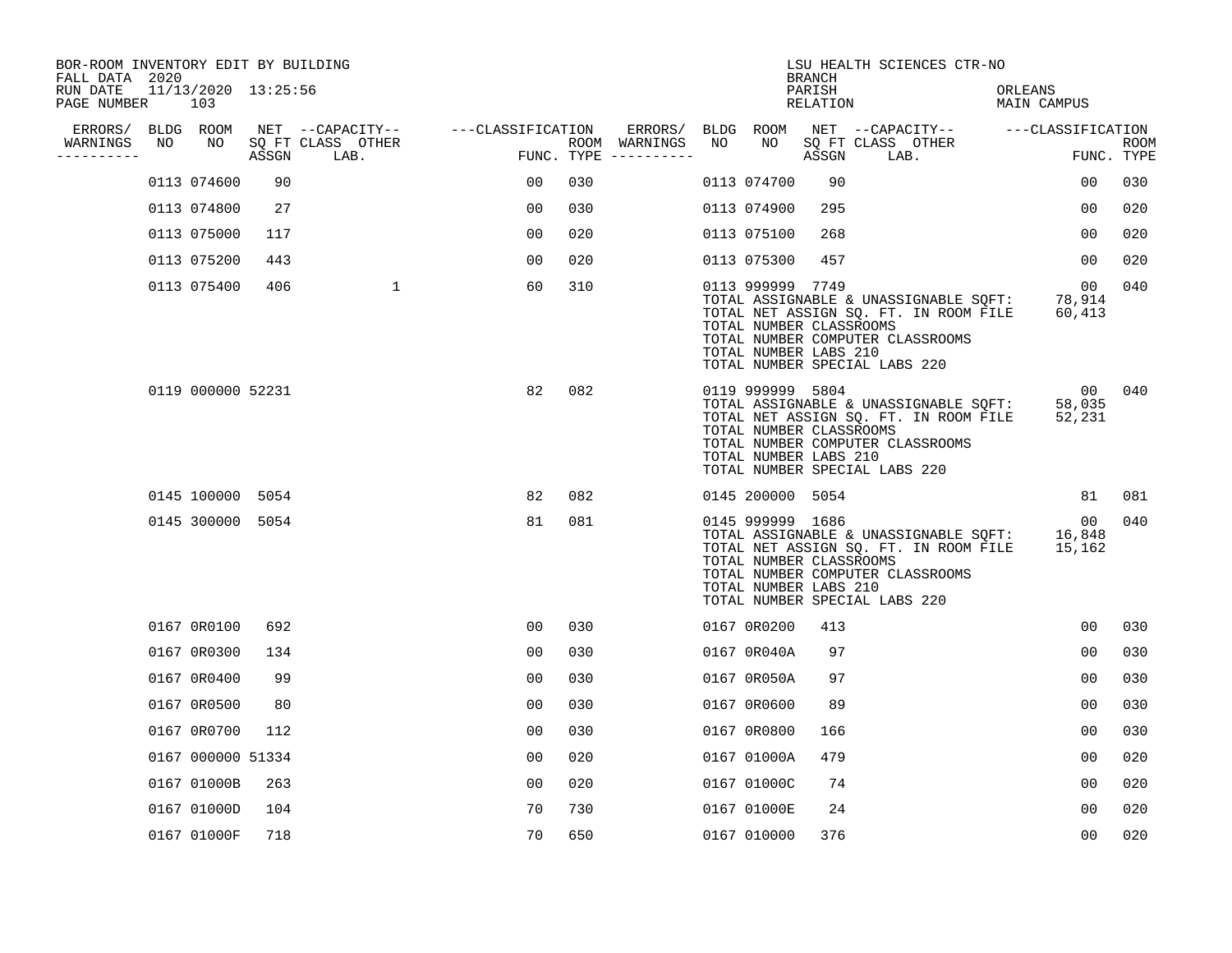| BOR-ROOM INVENTORY EDIT BY BUILDING<br>FALL DATA 2020 |    |                            |       |                           |                   |     |               |      |             | <b>BRANCH</b>      | LSU HEALTH SCIENCES CTR-NO |                        |                    |
|-------------------------------------------------------|----|----------------------------|-------|---------------------------|-------------------|-----|---------------|------|-------------|--------------------|----------------------------|------------------------|--------------------|
| RUN DATE<br>PAGE NUMBER                               |    | 11/13/2020 13:25:56<br>104 |       |                           |                   |     |               |      |             | PARISH<br>RELATION |                            | ORLEANS<br>MAIN CAMPUS |                    |
| ERRORS/                                               |    | BLDG ROOM                  |       | NET --CAPACITY--          | ---CLASSIFICATION |     | ERRORS/       | BLDG | ROOM        |                    | NET --CAPACITY--           | ---CLASSIFICATION      |                    |
| WARNINGS<br>---------                                 | ΝO | NO                         | ASSGN | SQ FT CLASS OTHER<br>LAB. | FUNC. TYPE        |     | ROOM WARNINGS | NO   | NO          | ASSGN              | SQ FT CLASS OTHER<br>LAB.  |                        | ROOM<br>FUNC. TYPE |
|                                                       |    | 0167 010100                | 161   | $\mathbf{1}$              | 70                | 310 |               |      | 0167 010200 | 83                 |                            | 0 <sub>0</sub>         | 030                |
|                                                       |    | 0167 010300                | 229   |                           | 20                | 575 |               |      | 0167 010400 | 172                |                            | 20                     | 575                |
|                                                       |    | 0167 010500                | 213   |                           | 20                | 575 |               |      | 0167 010600 | 147                |                            | 20                     | 570                |
|                                                       |    | 0167 010700                | 143   |                           | 20                | 570 |               |      | 0167 010800 | 494                |                            | 20                     | 570                |
|                                                       |    | 0167 010900                | 504   |                           | 20                | 570 |               |      | 0167 011000 | 346                |                            | 20                     | 575                |
|                                                       |    | 0167 011100                | 151   |                           | 20                | 730 |               |      | 0167 011200 | 595                |                            | 20                     | 570                |
|                                                       |    | 0167 011300                | 257   |                           | 20                | 575 |               |      | 0167 0114B1 | 42                 |                            | 0 <sub>0</sub>         | 030                |
|                                                       |    | 0167 0114B2                | 39    |                           | 0 <sub>0</sub>    | 030 |               |      | 0167 01140A | 668                |                            | 0 <sub>0</sub>         | 030                |
|                                                       |    | 0167 01140B                | 141   |                           | 0 <sub>0</sub>    | 030 |               |      | 0167 011500 | 457                |                            | 20                     | 575                |
|                                                       |    | 0167 011600                | 75    |                           | 0 <sub>0</sub>    | 010 |               |      | 0167 011700 | 324                |                            | 20                     | 575                |
|                                                       |    | 0167 011800                | 226   |                           | 20                | 570 |               |      | 0167 011900 | 142                |                            | 20                     | 570                |
|                                                       |    | 0167 012000                | 258   |                           | 20                | 570 |               |      | 0167 012100 | 145                |                            | 20                     | 570                |
|                                                       |    | 0167 012200                | 142   |                           | 20                | 570 |               |      | 0167 012300 | 198                |                            | 20                     | 570                |
|                                                       |    | 0167 012400                | 124   |                           | 20                | 575 |               |      | 0167 012500 | 77                 |                            | 20                     | 575                |
|                                                       |    | 0167 012600                | 139   |                           | 20                | 575 |               |      | 0167 01270A | 140                |                            | 20                     | 575                |
|                                                       |    | 0167 012700                | 379   |                           | 20                | 575 |               |      | 0167 012800 | 592                |                            | 20                     | 575                |
|                                                       |    | 0167 012900                | 169   |                           | 20                | 575 |               |      | 0167 013000 | 447                |                            | 20                     | 575                |
|                                                       |    | 0167 013100                | 379   |                           | 20                | 575 |               |      | 0167 013200 | 179                |                            | 70                     | 730                |
|                                                       |    | 0167 013300                | 145   | 1                         | 60                | 310 |               |      | 0167 013400 | 52                 |                            | 0 <sub>0</sub>         | 010                |
|                                                       |    | 0167 01350A                | 113   | 1                         | 70                | 310 |               |      | 0167 013500 | 494                |                            | 60                     | 730                |
|                                                       |    | 0167 013600                | 248   |                           | 0 <sub>0</sub>    | 030 |               |      | 0167 013700 | 282                |                            | 0 <sub>0</sub>         | 030                |
|                                                       |    | 0167 013800                | 208   |                           | 70                | 650 |               |      | 0167 0139C1 | 149                |                            | 0 <sub>0</sub>         | 030                |
|                                                       |    | 0167 0139C2                | 389   |                           | 0 <sub>0</sub>    | 030 |               |      | 0167 01390A | 209                |                            | 0 <sub>0</sub>         | 030                |
|                                                       |    | 0167 01390B                | 160   |                           | 0 <sub>0</sub>    | 030 |               |      | 0167 01390C | 566                |                            | 00                     | 030                |
|                                                       |    | 0167 01390D                | 146   |                           | 00                | 030 |               |      | 0167 01390E | 121                |                            | 00                     | 030                |
|                                                       |    | 0167 013900                | 2536  |                           | 0 <sub>0</sub>    | 030 |               |      | 0167 014000 | 108                | 1                          | 70                     | 310                |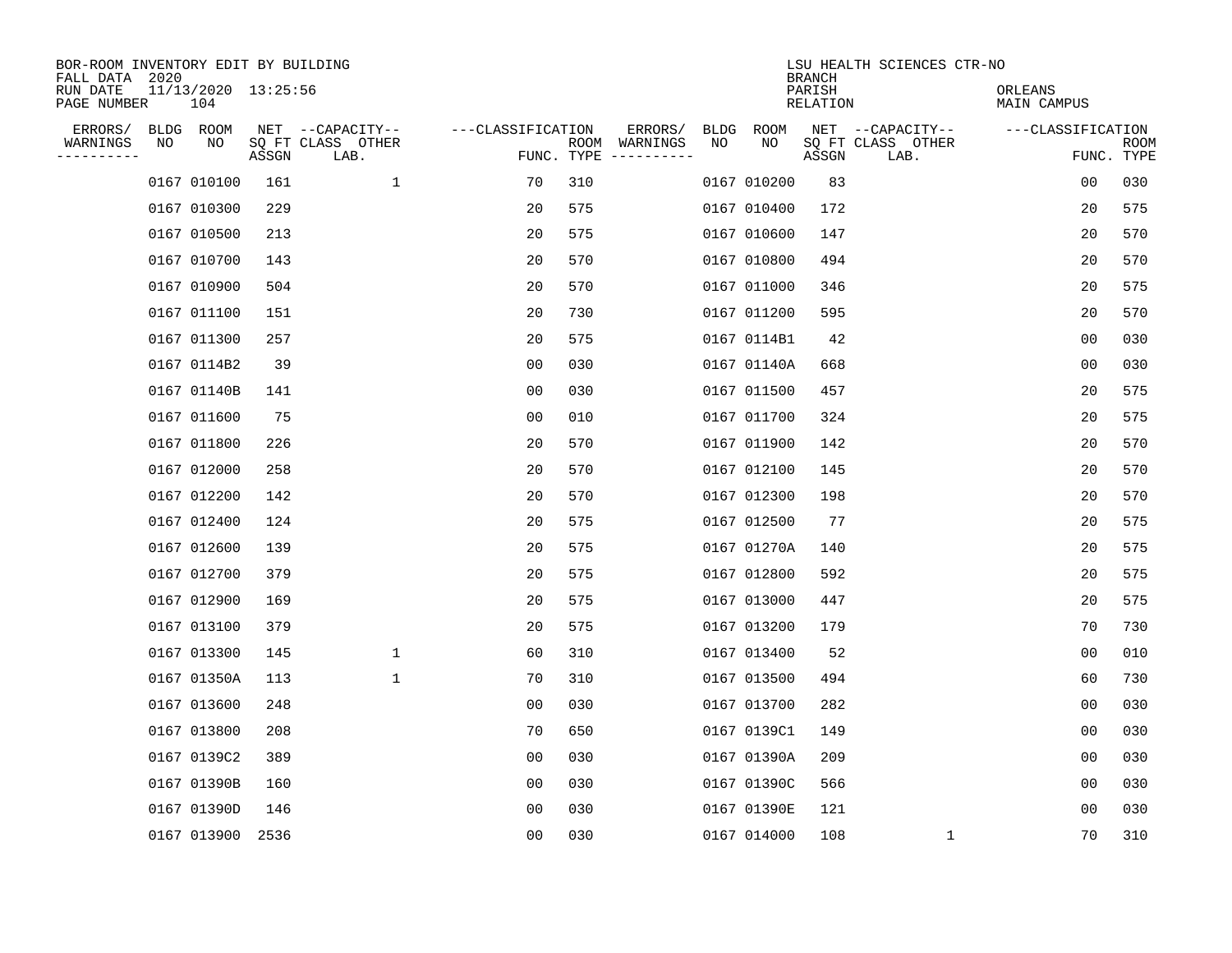| BOR-ROOM INVENTORY EDIT BY BUILDING<br>FALL DATA 2020 |    |                            |       |                           |                   |     |                                      |             |             | <b>BRANCH</b>             | LSU HEALTH SCIENCES CTR-NO |                        |                           |
|-------------------------------------------------------|----|----------------------------|-------|---------------------------|-------------------|-----|--------------------------------------|-------------|-------------|---------------------------|----------------------------|------------------------|---------------------------|
| RUN DATE<br>PAGE NUMBER                               |    | 11/13/2020 13:25:56<br>105 |       |                           |                   |     |                                      |             |             | PARISH<br><b>RELATION</b> |                            | ORLEANS<br>MAIN CAMPUS |                           |
| ERRORS/                                               |    | BLDG ROOM                  |       | NET --CAPACITY--          | ---CLASSIFICATION |     | ERRORS/                              | <b>BLDG</b> | <b>ROOM</b> |                           | NET --CAPACITY--           | ---CLASSIFICATION      |                           |
| WARNINGS<br>----------                                | NO | NO                         | ASSGN | SQ FT CLASS OTHER<br>LAB. |                   |     | ROOM WARNINGS<br>FUNC. TYPE $------$ | NO          | NO          | ASSGN                     | SQ FT CLASS OTHER<br>LAB.  |                        | <b>ROOM</b><br>FUNC. TYPE |
|                                                       |    | 0167 02000B                | 110   |                           | 70                | 660 |                                      |             | 0167 02000C | 43                        |                            | 00                     | 020                       |
|                                                       |    | 0167 020000                | 238   |                           | 0 <sub>0</sub>    | 020 |                                      |             | 0167 020100 | 212                       |                            | 0 <sub>0</sub>         | 030                       |
|                                                       |    | 0167 020200                | 33    |                           | 0 <sub>0</sub>    | 010 |                                      |             | 0167 0203A1 | 118                       |                            | 0 <sub>0</sub>         | 020                       |
|                                                       |    | 0167 02030A                | 169   | 1                         | 20                | 310 |                                      |             | 0167 02030B | 157                       | 1                          | 20                     | 310                       |
|                                                       |    | 0167 02030C                | 157   | 1                         | 40                | 310 |                                      |             | 0167 02030D | 252                       | $\mathbf{1}$               | 80                     | 310                       |
|                                                       |    | 0167 020300                | 416   | 1                         | 40                | 310 |                                      |             | 0167 020400 | 323                       |                            | 40                     | 350                       |
|                                                       |    | 0167 020500                | 270   |                           | 20                | 570 |                                      |             | 0167 020600 | 337                       |                            | 40                     | 650                       |
|                                                       |    | 0167 020700                | 277   |                           | 0 <sub>0</sub>    | 030 |                                      |             | 0167 02080A | 30                        |                            | 00                     | 010                       |
|                                                       |    | 0167 020800                | 335   |                           | 00                | 030 |                                      |             | 0167 020900 | 131                       |                            | 40                     | 315                       |
|                                                       |    | 0167 021000                | 112   |                           | 20                | 575 |                                      |             | 0167 0211B1 | 42                        |                            | 0 <sub>0</sub>         | 030                       |
|                                                       |    | 0167 0211B2                | 39    |                           | 40                | 710 |                                      |             | 0167 02110A | 532                       |                            | 0 <sub>0</sub>         | 030                       |
|                                                       |    | 0167 02110B                | 141   |                           | 0 <sub>0</sub>    | 030 |                                      |             | 0167 021100 | 32                        |                            | 0 <sub>0</sub>         | 030                       |
|                                                       |    | 0167 021200                | 32    |                           | 20                | 575 |                                      |             | 0167 021300 | 228                       |                            | 20                     | 570                       |
|                                                       |    | 0167 021400                | 225   |                           | 20                | 860 |                                      |             | 0167 021500 | 29                        |                            | 0 <sub>0</sub>         | 010                       |
|                                                       |    | 0167 021600                | 201   |                           | 20                | 570 |                                      |             | 0167 021700 | 206                       |                            | 20                     | 570                       |
|                                                       |    | 0167 021800                | 207   |                           | 20                | 570 |                                      |             | 0167 021900 | 187                       |                            | 20                     | 575                       |
|                                                       |    | 0167 022000                | 72    |                           | 20                | 575 |                                      |             | 0167 022100 | 222                       |                            | 20                     | 575                       |
|                                                       |    | 0167 022200                | 158   |                           | 20                | 570 |                                      |             | 0167 02230A | 530                       |                            | 0 <sub>0</sub>         | 020                       |
|                                                       |    | 0167 022300                | 63    |                           | 20                | 570 |                                      |             | 0167 022400 | 241                       |                            | 20                     | 575                       |
|                                                       |    | 0167 022500                | 103   |                           | 20                | 575 |                                      |             | 0167 022600 | 106                       | 1                          | 20                     | 310                       |
|                                                       |    | 0167 022700                | 126   |                           | 20                | 575 |                                      |             | 0167 022800 | 126                       |                            | 20                     | 575                       |
|                                                       |    | 0167 022900                | 129   |                           | 20                | 570 |                                      |             | 0167 023000 | 127                       |                            | 20                     | 570                       |
|                                                       |    | 0167 02310A                | 45    |                           | 20                | 575 |                                      |             | 0167 023100 | 77                        |                            | 20                     | 575                       |
|                                                       |    | 0167 02320A                | 46    |                           | 20                | 575 |                                      |             | 0167 023200 | 76                        |                            | 20                     | 575                       |
|                                                       |    | 0167 023300                | 140   |                           | 20                | 570 |                                      |             | 0167 023400 | 140                       |                            | 20                     | 570                       |
|                                                       |    | 0167 023500                | 113   |                           | 20                | 575 |                                      |             | 0167 023600 | 321                       |                            | 20                     | 575                       |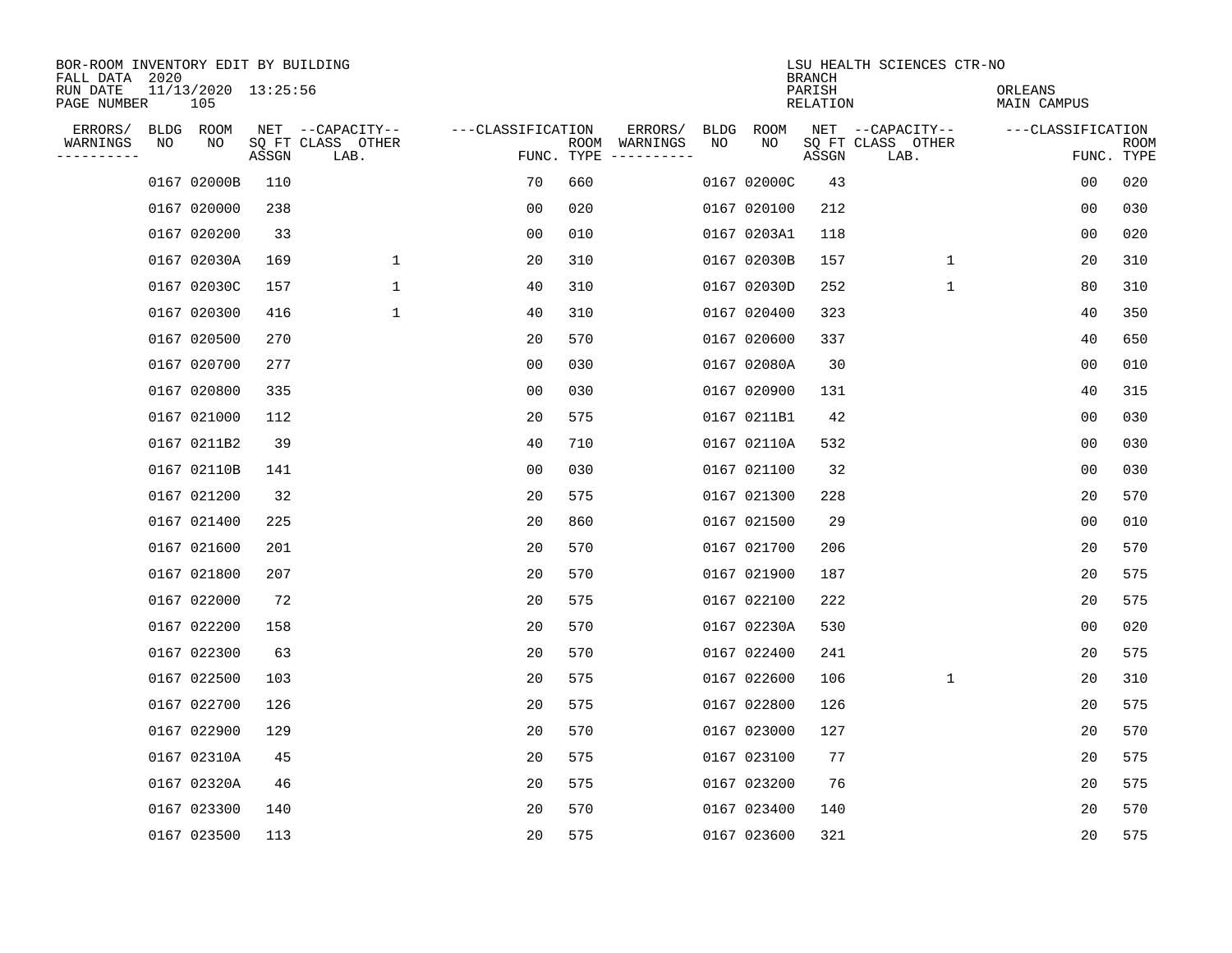| BOR-ROOM INVENTORY EDIT BY BUILDING<br>FALL DATA 2020 |    |                            |       |                           |                   |                    |                         |             |             | <b>BRANCH</b>             | LSU HEALTH SCIENCES CTR-NO |                        |                           |
|-------------------------------------------------------|----|----------------------------|-------|---------------------------|-------------------|--------------------|-------------------------|-------------|-------------|---------------------------|----------------------------|------------------------|---------------------------|
| RUN DATE<br>PAGE NUMBER                               |    | 11/13/2020 13:25:56<br>106 |       |                           |                   |                    |                         |             |             | PARISH<br><b>RELATION</b> |                            | ORLEANS<br>MAIN CAMPUS |                           |
| ERRORS/                                               |    | BLDG ROOM                  |       | NET --CAPACITY--          | ---CLASSIFICATION |                    | ERRORS/                 | <b>BLDG</b> | <b>ROOM</b> |                           | NET --CAPACITY--           | ---CLASSIFICATION      |                           |
| WARNINGS<br>----------                                | NO | NO                         | ASSGN | SQ FT CLASS OTHER<br>LAB. |                   | ROOM<br>FUNC. TYPE | WARNINGS<br>----------- | NO          | NO          | ASSGN                     | SQ FT CLASS OTHER<br>LAB.  |                        | <b>ROOM</b><br>FUNC. TYPE |
|                                                       |    | 0167 023700                | 55    |                           | 20                | 575                |                         |             | 0167 023800 | 306                       |                            | 20                     | 575                       |
|                                                       |    | 0167 023900                | 204   |                           | 20                | 570                |                         |             | 0167 024000 | 87                        |                            | 00                     | 030                       |
|                                                       |    | 0167 024100                | 92    |                           | 00                | 030                |                         |             | 0167 024200 | 206                       |                            | 20                     | 570                       |
|                                                       |    | 0167 024400                | 226   |                           | 20                | 575                |                         |             | 0167 024500 | 200                       |                            | 20                     | 570                       |
|                                                       |    | 0167 024600                | 216   |                           | 20                | 575                |                         |             | 0167 024700 | 227                       |                            | 20                     | 575                       |
|                                                       |    | 0167 024800                | 30    |                           | 0 <sub>0</sub>    | 010                |                         |             | 0167 024900 | 229                       |                            | 20                     | 575                       |
|                                                       |    | 0167 025000                | 229   |                           | 20                | 570                |                         |             | 0167 025100 | 233                       |                            | 20                     | 575                       |
|                                                       |    | 0167 0252B1                | 42    |                           | 0 <sub>0</sub>    | 030                |                         |             | 0167 0252B2 | 39                        |                            | 40                     | 710                       |
|                                                       |    | 0167 02520A                | 522   |                           | 0 <sub>0</sub>    | 030                |                         |             | 0167 02520B | 159                       |                            | 0 <sub>0</sub>         | 030                       |
|                                                       |    | 0167 025200                | 28    |                           | 00                | 030                |                         |             | 0167 025300 | 142                       |                            | 20                     | 575                       |
|                                                       |    | 0167 025400                | 138   |                           | 20                | 570                |                         |             | 0167 025500 | 241                       |                            | 20                     | 570                       |
|                                                       |    | 0167 02560A                | 93    |                           | 20                | 575                |                         |             | 0167 025600 | 420                       |                            | 20                     | 575                       |
|                                                       |    | 0167 025700                | 244   |                           | 20                | 570                |                         |             | 0167 025800 | 259                       |                            | 20                     | 575                       |
|                                                       |    | 0167 025900                | 326   |                           | 20                | 570                |                         |             | 0167 026000 | 244                       |                            | 20                     | 570                       |
|                                                       |    | 0167 026100                | 188   |                           | 20                | 570                |                         |             | 0167 026200 | 188                       |                            | 20                     | 570                       |
|                                                       |    | 0167 026300                | 263   |                           | 20                | 570                |                         |             | 0167 026400 | 549                       |                            | 70                     | 730                       |
|                                                       |    | 0167 02650A                | 116   | 1                         | 90                | 310                |                         |             | 0167 02650B | 72                        | 1                          | 90                     | 310                       |
|                                                       |    | 0167 026500                | 651   | 1                         | 90                | 310                |                         |             | 0167 026600 | 35                        |                            | 0 <sub>0</sub>         | 010                       |
|                                                       |    | 0167 026700                | 212   |                           | 0 <sub>0</sub>    | 030                |                         |             | 0167 028200 | 243                       | 1                          | 10                     | 310                       |
|                                                       |    | 0167 030100                | 491   |                           | 40                | 350                |                         |             | 0167 03020A | 131                       |                            | 0 <sub>0</sub>         | 030                       |
|                                                       |    | 0167 030200                | 42    |                           | 0 <sub>0</sub>    | 030                |                         |             | 0167 030300 | 46                        |                            | 0 <sub>0</sub>         | 010                       |
|                                                       |    | 0167 030400                | 431   | 10                        | 20                | 250                |                         |             | 0167 030500 | 125                       | 1                          | 20                     | 310                       |
|                                                       |    | 0167 030600                | 124   | 1                         | 10                | 310                |                         |             | 0167 030700 | 391                       | 10                         | 20                     | 250                       |
|                                                       |    | 0167 030800                | 98    | $\mathbf 1$               | 20                | 310                |                         |             | 0167 030900 | 105                       | 1                          | 10                     | 310                       |
|                                                       |    | 0167 031000                | 114   | 1                         | 20                | 310                |                         |             | 0167 031100 | 122                       | 1                          | 20                     | 310                       |
|                                                       |    | 0167 031200                | 466   | 10                        | 20                | 250                |                         |             | 0167 031300 | 222                       | 10                         | 20                     | 250                       |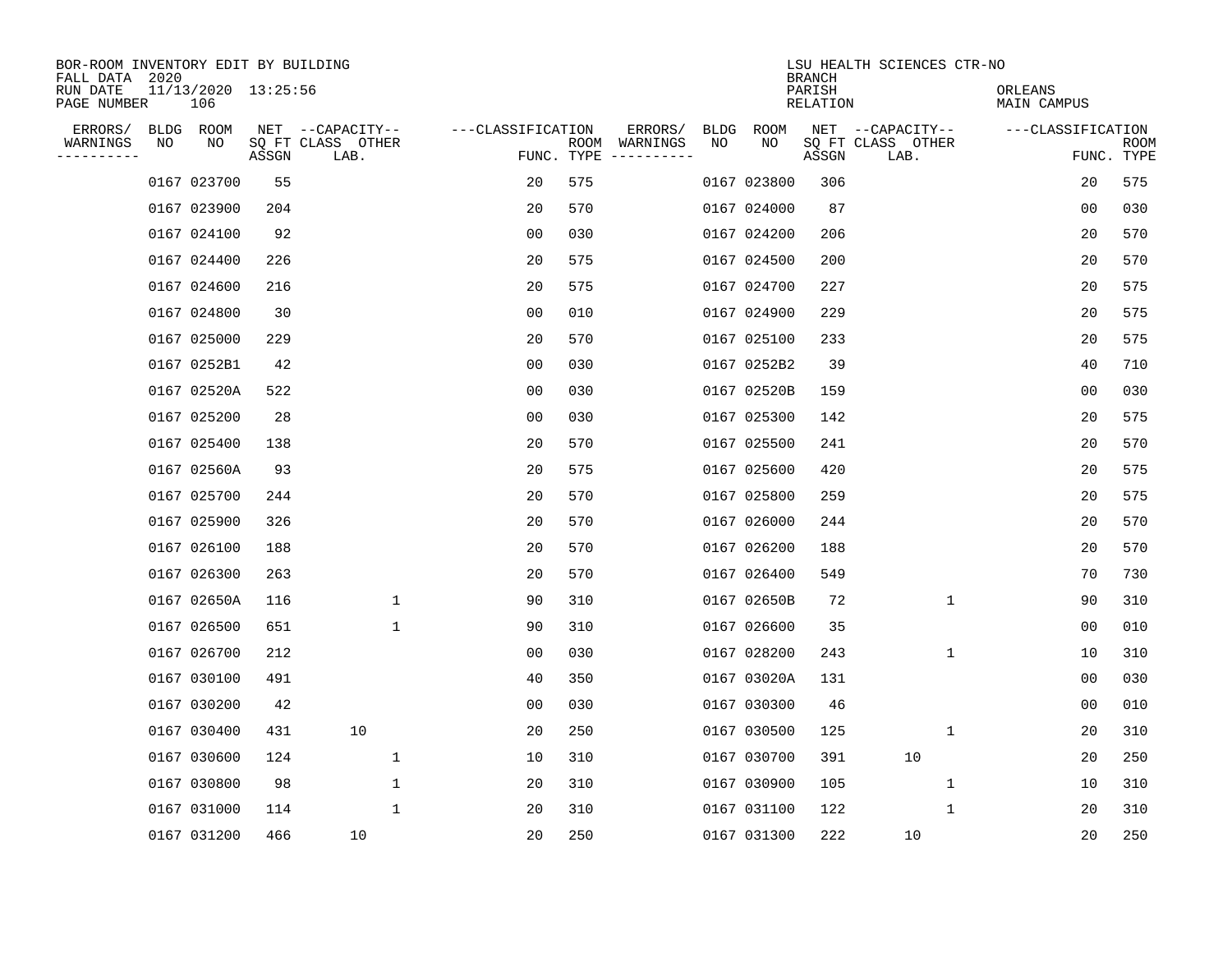| BOR-ROOM INVENTORY EDIT BY BUILDING<br>FALL DATA 2020 |    |                            |       |                           |                   |                    |                         |             |             | <b>BRANCH</b>             | LSU HEALTH SCIENCES CTR-NO |              |                        |                           |
|-------------------------------------------------------|----|----------------------------|-------|---------------------------|-------------------|--------------------|-------------------------|-------------|-------------|---------------------------|----------------------------|--------------|------------------------|---------------------------|
| RUN DATE<br>PAGE NUMBER                               |    | 11/13/2020 13:25:56<br>107 |       |                           |                   |                    |                         |             |             | PARISH<br><b>RELATION</b> |                            |              | ORLEANS<br>MAIN CAMPUS |                           |
| ERRORS/                                               |    | BLDG ROOM                  |       | NET --CAPACITY--          | ---CLASSIFICATION |                    | ERRORS/                 | <b>BLDG</b> | <b>ROOM</b> |                           | NET --CAPACITY--           |              | ---CLASSIFICATION      |                           |
| WARNINGS<br>----------                                | ΝO | NO                         | ASSGN | SQ FT CLASS OTHER<br>LAB. |                   | ROOM<br>FUNC. TYPE | WARNINGS<br>----------- | NO          | NO          | ASSGN                     | SQ FT CLASS OTHER<br>LAB.  |              |                        | <b>ROOM</b><br>FUNC. TYPE |
|                                                       |    | 0167 031400                | 122   |                           | 20                | 255                |                         |             | 0167 031500 | 500                       | 10                         |              | 20                     | 250                       |
|                                                       |    | 0167 031600                | 114   |                           | 20                | 730                |                         |             | 0167 031700 | 317                       | 10                         |              | 20                     | 250                       |
|                                                       |    | 0167 031800                | 405   | 10                        | 20                | 250                |                         |             | 0167 031900 | 407                       | 10                         |              | 20                     | 250                       |
|                                                       |    | 0167 0320B1                | 43    |                           | 0 <sub>0</sub>    | 030                |                         |             | 0167 0320B2 | 42                        |                            |              | 40                     | 710                       |
|                                                       |    | 0167 03200A                | 518   |                           | 0 <sub>0</sub>    | 030                |                         |             | 0167 03200B | 148                       |                            |              | 0 <sub>0</sub>         | 030                       |
|                                                       |    | 0167 032000                | 42    |                           | 0 <sub>0</sub>    | 030                |                         |             | 0167 032100 | 501                       | 10                         |              | 20                     | 250                       |
|                                                       |    | 0167 032200                | 25    |                           | 0 <sub>0</sub>    | 010                |                         |             | 0167 032300 | 129                       |                            | $\mathbf{1}$ | 40                     | 310                       |
|                                                       |    | 0167 032400                | 109   | $\mathbf{1}$              | 40                | 310                |                         |             | 0167 032500 | 240                       |                            | $\mathbf{1}$ | 10                     | 310                       |
|                                                       |    | 0167 032600                | 391   | 10                        | 20                | 250                |                         |             | 0167 032700 | 408                       | 10                         |              | 20                     | 250                       |
|                                                       |    | 0167 032800                | 118   | $\mathbf{1}$              | 30                | 310                |                         |             | 0167 032900 | 106                       |                            | 1            | 40                     | 310                       |
|                                                       |    | 0167 033000                | 430   | 10                        | 20                | 250                |                         |             | 0167 03310A | 70                        |                            | 1            | 20                     | 310                       |
|                                                       |    | 0167 03310B                | 69    |                           | 20                | 255                |                         |             | 0167 033100 | 1072                      | 21                         |              | 20                     | 250                       |
|                                                       |    | 0167 033200                | 371   | 10                        | 20                | 250                |                         |             | 0167 0333A1 | 61                        |                            |              | 20                     | 570                       |
|                                                       |    | 0167 0333A2                | 328   |                           | 00                | 020                |                         |             | 0167 03330A | 89                        |                            |              | 20                     | 570                       |
|                                                       |    | 0167 03330B                | 105   | 10                        | 20                | 250                |                         |             | 0167 03330C | 104                       | 10                         |              | 20                     | 250                       |
|                                                       |    | 0167 03330D                | 105   | 10                        | 20                | 250                |                         |             | 0167 03330E | 132                       |                            |              | 20                     | 570                       |
|                                                       |    | 0167 033300                | 60    |                           | 20                | 255                |                         |             | 0167 033400 | 67                        |                            |              | 20                     | 255                       |
|                                                       |    | 0167 033500                | 106   | 1                         | 40                | 310                |                         |             | 0167 033600 | 107                       |                            |              | 40                     | 710                       |
|                                                       |    | 0167 033700                | 29    |                           | 20                | 255                |                         |             | 0167 03380A | 44                        |                            |              | 0 <sub>0</sub>         | 030                       |
|                                                       |    | 0167 033800                | 287   |                           | 20                | 255                |                         |             | 0167 033900 | 242                       |                            | 1            | 10                     | 310                       |
|                                                       |    | 0167 034000                | 92    |                           | 0 <sub>0</sub>    | 030                |                         |             | 0167 034100 | 94                        |                            |              | 0 <sub>0</sub>         | 030                       |
|                                                       |    | 0167 034200                | 1175  | $\mathbf{1}$              | 40                | 310                |                         |             | 0167 034300 | 119                       |                            | 1            | 40                     | 310                       |
|                                                       |    | 0167 034400                | 117   | $\mathbf{1}$              | 40                | 310                |                         |             | 0167 034500 | 111                       |                            | 1            | 10                     | 310                       |
|                                                       |    | 0167 034600                | 132   | $\mathbf{1}$              | 40                | 310                |                         |             | 0167 034700 | 25                        |                            |              | 0 <sub>0</sub>         | 010                       |
|                                                       |    | 0167 034800                | 265   |                           | 20                | 255                |                         |             | 0167 03490A | 450                       |                            |              | 0 <sub>0</sub>         | 030                       |
|                                                       |    | 0167 034900                | 36    |                           | 0 <sub>0</sub>    | 030                |                         |             | 0167 035000 | 400                       |                            |              | 20                     | 255                       |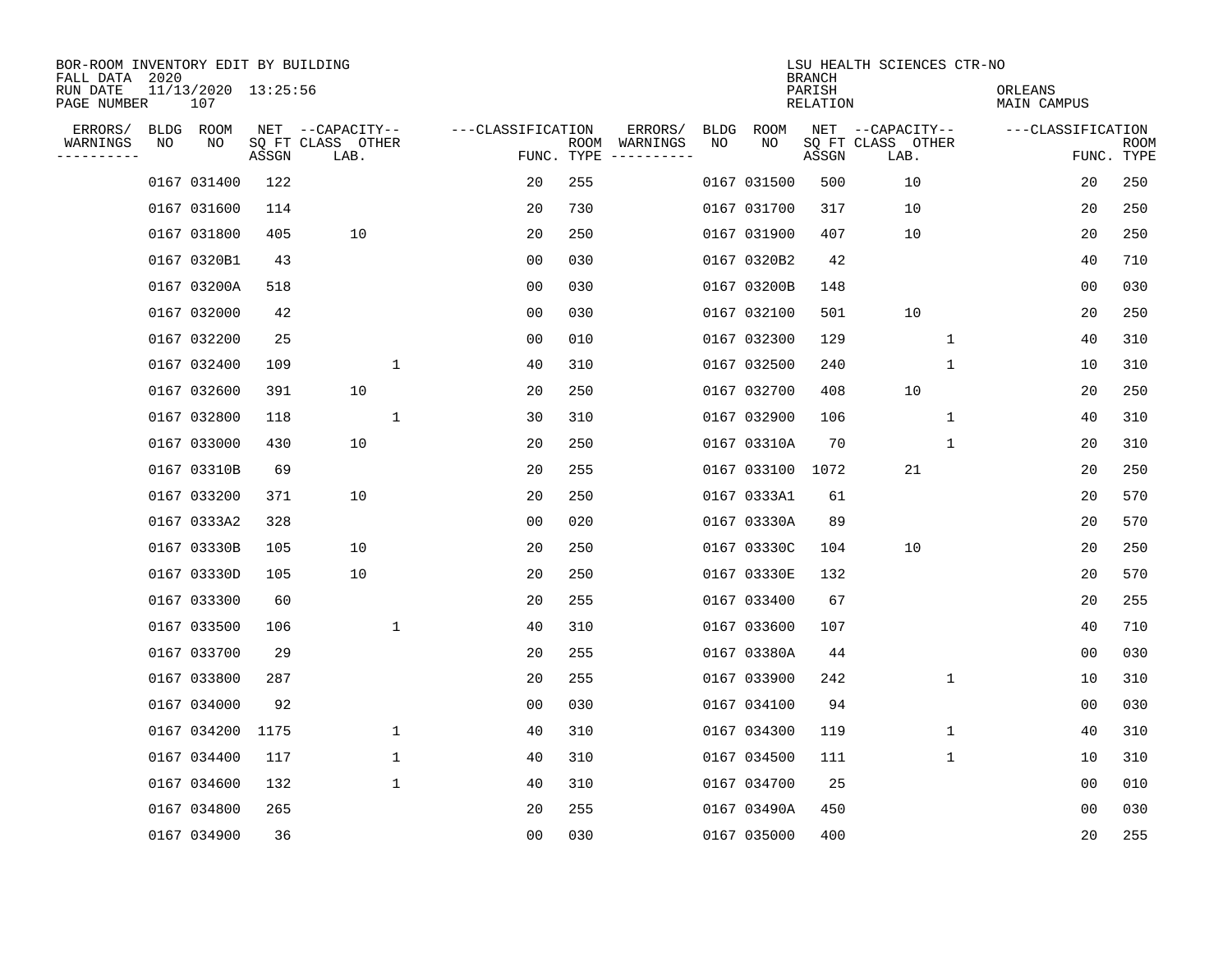| BOR-ROOM INVENTORY EDIT BY BUILDING<br>FALL DATA 2020 |    |                            |       |                           |                   |                    |                         |             |             | <b>BRANCH</b>             | LSU HEALTH SCIENCES CTR-NO |                        |                           |
|-------------------------------------------------------|----|----------------------------|-------|---------------------------|-------------------|--------------------|-------------------------|-------------|-------------|---------------------------|----------------------------|------------------------|---------------------------|
| RUN DATE<br>PAGE NUMBER                               |    | 11/13/2020 13:25:56<br>108 |       |                           |                   |                    |                         |             |             | PARISH<br><b>RELATION</b> |                            | ORLEANS<br>MAIN CAMPUS |                           |
| ERRORS/                                               |    | BLDG ROOM                  |       | NET --CAPACITY--          | ---CLASSIFICATION |                    | ERRORS/                 | <b>BLDG</b> | <b>ROOM</b> |                           | NET --CAPACITY--           | ---CLASSIFICATION      |                           |
| WARNINGS<br>----------                                | NO | NO                         | ASSGN | SQ FT CLASS OTHER<br>LAB. |                   | ROOM<br>FUNC. TYPE | WARNINGS<br>----------- | NO          | NO          | ASSGN                     | SQ FT CLASS OTHER<br>LAB.  |                        | <b>ROOM</b><br>FUNC. TYPE |
|                                                       |    | 0167 035100                | 193   |                           | 20                | 255                |                         |             | 0167 035200 | 115                       | 10                         | 20                     | 250                       |
|                                                       |    | 0167 035300                | 192   | 10                        | 20                | 250                |                         |             | 0167 0354B1 | 43                        |                            | 00                     | 030                       |
|                                                       |    | 0167 0354B2                | 41    |                           | 40                | 710                |                         |             | 0167 03540A | 685                       |                            | 00                     | 030                       |
|                                                       |    | 0167 03540B                | 147   |                           | 0 <sub>0</sub>    | 030                |                         |             | 0167 035400 | 42                        |                            | 0 <sub>0</sub>         | 030                       |
|                                                       |    | 0167 035500                | 245   | 10                        | 20                | 250                |                         |             | 0167 035600 | 408                       | 10                         | 20                     | 250                       |
|                                                       |    | 0167 035700                | 447   | 10                        | 20                | 250                |                         |             | 0167 035800 | 128                       | $\mathbf 1$                | 10                     | 310                       |
|                                                       |    | 0167 035900                | 119   | $\mathbf{1}$              | 10                | 310                |                         |             | 0167 036000 | 211                       | $\mathbf 1$                | 10                     | 310                       |
|                                                       |    | 0167 036100                | 295   | $\mathbf{1}$              | 10                | 310                |                         |             | 0167 0362A1 | 60                        |                            | 80                     | 919                       |
|                                                       |    | 0167 0362B1                | 79    |                           | 10                | 840                | 9                       |             | 0167 0362B2 | 94                        | 10                         | 20                     | 250                       |
|                                                       |    | 0167 0362B3                | 80    |                           | 20                | 255                |                         |             | 0167 03620A | 76                        |                            | 10                     | 865                       |
|                                                       |    | 0167 03620B                | 292   | 10                        | 20                | 250                | 9                       |             | 0167 03620C | 31                        | 10                         | 20                     | 250                       |
|                                                       |    | 0167 03620D                | 105   |                           | 20                | 255                |                         |             | 0167 036200 | 54                        |                            | 20                     | 255                       |
|                                                       |    | 0167 03630C                | 46    |                           | 0 <sub>0</sub>    | 010                |                         |             | 0167 03640A | 132                       |                            | 0 <sub>0</sub>         | 030                       |
|                                                       |    | 0167 03640D                | 42    |                           | 00                | 020                |                         |             | 0167 036500 | 488                       | 1                          | 40                     | 310                       |
|                                                       |    | 0167 03660A                | 116   |                           | 70                | 355                |                         |             | 0167 036600 | 932                       |                            | 40                     | 350                       |
|                                                       |    | 0167 04010A                | 92    | 1                         | 20                | 310                |                         |             | 0167 04010B | 15                        |                            | 20                     | 255                       |
|                                                       |    | 0167 040100                | 562   | 11                        | 20                | 250                |                         |             | 0167 04020A | 131                       |                            | 0 <sub>0</sub>         | 030                       |
|                                                       |    | 0167 040200                | 42    |                           | 00                | 030                |                         |             | 0167 040300 | 46                        |                            | 0 <sub>0</sub>         | 010                       |
|                                                       |    | 0167 040400                | 608   | 12                        | 20                | 250                |                         |             | 0167 040500 | 583                       | 12                         | 20                     | 250                       |
|                                                       |    | 0167 04060A                | 465   | 1                         | 20                | 310                |                         |             | 0167 040600 | 143                       | 1                          | 10                     | 310                       |
|                                                       |    | 0167 040700                | 607   | 12                        | 20                | 250                |                         |             | 0167 040800 | 182                       | 1                          | 20                     | 310                       |
|                                                       |    | 0167 04090A                | 102   | 1                         | 40                | 310                |                         |             | 0167 04090B | 131                       | 1                          | 40                     | 310                       |
|                                                       |    | 0167 04090C                | 103   | 1                         | 20                | 310                |                         |             | 0167 040900 | 75                        | 1                          | 40                     | 310                       |
|                                                       |    | 0167 04100A                | 91    |                           | 20                | 255                |                         |             | 0167 041000 | 519                       | 10                         | 20                     | 250                       |
|                                                       |    | 0167 0411B1                | 42    |                           | 0 <sub>0</sub>    | 030                |                         |             | 0167 0411B2 | 41                        |                            | 40                     | 710                       |
|                                                       |    | 0167 04110A                | 523   |                           | 0 <sub>0</sub>    | 030                |                         |             | 0167 04110B | 147                       |                            | 00                     | 030                       |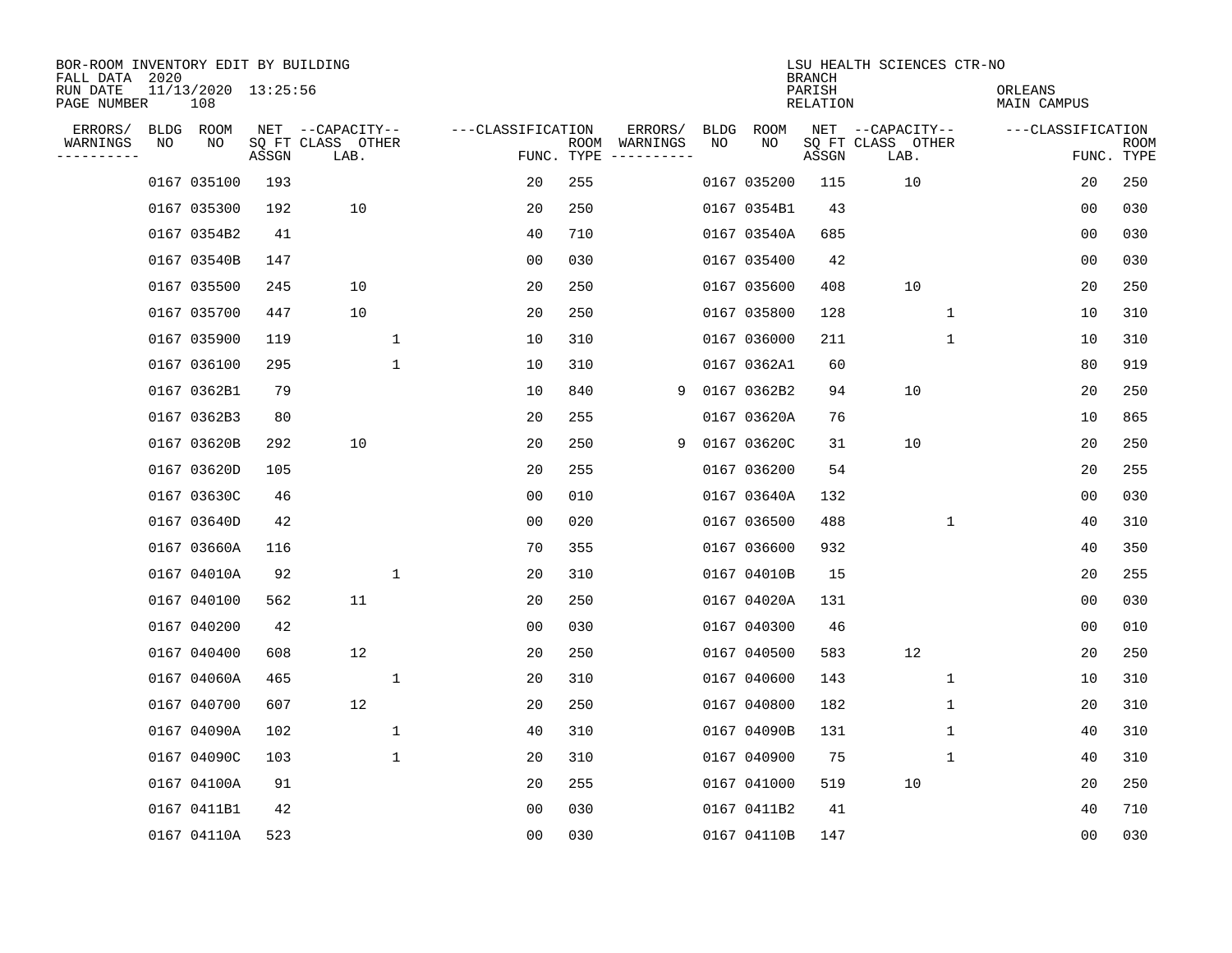| BOR-ROOM INVENTORY EDIT BY BUILDING<br>FALL DATA 2020 |    |                            |       |                           |                   |                    |                         |      |             | <b>BRANCH</b>             | LSU HEALTH SCIENCES CTR-NO |                        |                           |
|-------------------------------------------------------|----|----------------------------|-------|---------------------------|-------------------|--------------------|-------------------------|------|-------------|---------------------------|----------------------------|------------------------|---------------------------|
| RUN DATE<br>PAGE NUMBER                               |    | 11/13/2020 13:25:56<br>109 |       |                           |                   |                    |                         |      |             | PARISH<br><b>RELATION</b> |                            | ORLEANS<br>MAIN CAMPUS |                           |
| ERRORS/                                               |    | BLDG ROOM                  |       | NET --CAPACITY--          | ---CLASSIFICATION |                    | ERRORS/                 | BLDG | <b>ROOM</b> |                           | NET --CAPACITY--           | ---CLASSIFICATION      |                           |
| WARNINGS<br>----------                                | NO | NO                         | ASSGN | SQ FT CLASS OTHER<br>LAB. |                   | ROOM<br>FUNC. TYPE | WARNINGS<br>----------- | NO   | NO          | ASSGN                     | SQ FT CLASS OTHER<br>LAB.  |                        | <b>ROOM</b><br>FUNC. TYPE |
|                                                       |    | 0167 041100                | 41    |                           | 00                | 030                |                         |      | 0167 04120A | 92                        |                            | 20                     | 255                       |
|                                                       |    | 0167 04120B                | 87    |                           | 20                | 255                |                         |      | 0167 04120C | 66                        | 1                          | 20                     | 310                       |
|                                                       |    | 0167 04120D                | 34    |                           | 20                | 255                |                         |      | 0167 04120E | 200                       |                            | 20                     | 255                       |
|                                                       |    | 0167 04120F                | 87    |                           | 20                | 255                |                         |      | 0167 04120G | 185                       |                            | 0 <sub>0</sub>         | 030                       |
|                                                       |    | 0167 041200                | 687   |                           | 20                | 255                |                         |      | 0167 041300 | 118                       | $\mathbf 1$                | 20                     | 310                       |
|                                                       |    | 0167 041400                | 387   | 10                        | 20                | 250                |                         |      | 0167 041500 | 24                        |                            | 0 <sub>0</sub>         | 010                       |
|                                                       |    | 0167 041600                | 131   | $\mathbf 1$               | 20                | 310                |                         |      | 0167 041700 | 110                       | $\mathbf{1}$               | 10                     | 310                       |
|                                                       |    | 0167 041800                | 243   | $\mathbf{1}$              | 10                | 310                |                         |      | 0167 041900 | 212                       | 10                         | 20                     | 250                       |
|                                                       |    | 0167 042000                | 449   |                           | 40                | 350                |                         |      | 0167 042100 | 207                       |                            | 20                     | 255                       |
|                                                       |    | 0167 042200                | 100   | 10                        | 20                | 250                |                         |      | 0167 042300 | 394                       | 10                         | 20                     | 250                       |
|                                                       |    | 0167 04240A                | 87    |                           | 20                | 255                |                         |      | 0167 042400 | 100                       |                            | 20                     | 255                       |
|                                                       |    | 0167 042500                | 193   | 10                        | 20                | 250                |                         |      | 0167 04260A | 408                       | 10                         | 20                     | 250                       |
|                                                       |    | 0167 042600                | 408   | 10                        | 20                | 250                |                         |      | 0167 042700 | 171                       |                            | 40                     | 315                       |
|                                                       |    | 0167 042800                | 208   |                           | 20                | 255                |                         |      | 0167 042900 | 192                       |                            | 20                     | 255                       |
|                                                       |    | 0167 043000                | 394   | 10                        | 20                | 250                |                         |      | 0167 043100 | 193                       |                            | 20                     | 255                       |
|                                                       |    | 0167 04320A                | 185   |                           | 0 <sub>0</sub>    | 030                |                         |      | 0167 043200 | 193                       | 10                         | 20                     | 250                       |
|                                                       |    | 0167 043300                | 191   | 10                        | 20                | 250                |                         |      | 0167 043400 | 408                       |                            | 20                     | 255                       |
|                                                       |    | 0167 043500                | 29    |                           | 30                | 730                |                         |      | 0167 04360A | 44                        |                            | 20                     | 255                       |
|                                                       |    | 0167 043600                | 286   |                           | 20                | 255                |                         |      | 0167 043700 | 115                       | 1                          | 10                     | 310                       |
|                                                       |    | 0167 043800                | 92    |                           | 0 <sub>0</sub>    | 030                |                         |      | 0167 043900 | 119                       | 1                          | 10                     | 310                       |
|                                                       |    | 0167 044000                | 94    |                           | 0 <sub>0</sub>    | 030                |                         |      | 0167 044100 | 242                       |                            | 20                     | 255                       |
|                                                       |    | 0167 044200                | 407   |                           | 20                | 255                |                         |      | 0167 044300 | 246                       |                            | 20                     | 255                       |
|                                                       |    | 0167 044400                | 198   |                           | 20                | 255                |                         |      | 0167 044500 | 24                        |                            | 0 <sub>0</sub>         | 010                       |
|                                                       |    | 0167 04460A                | 90    |                           | 20                | 255                |                         |      | 0167 044600 | 527                       | 11                         | 20                     | 250                       |
|                                                       |    | 0167 044700                | 306   | 10                        | 20                | 250                |                         |      | 0167 044800 | 70                        |                            | 20                     | 315                       |
|                                                       |    | 0167 044900                | 78    |                           | 40                | 315                |                         |      | 0167 0450B1 | 43                        |                            | 00                     | 030                       |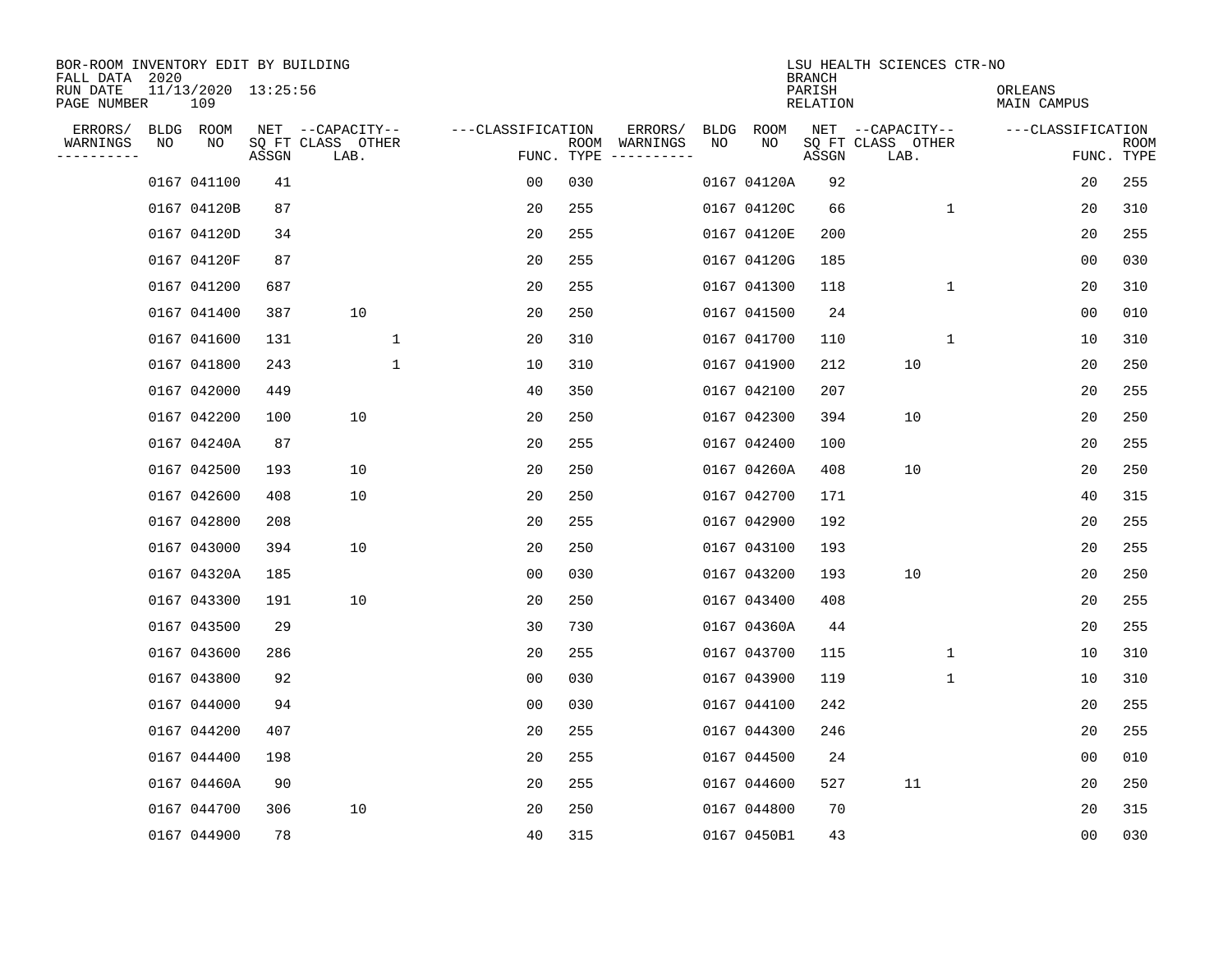| BOR-ROOM INVENTORY EDIT BY BUILDING<br>FALL DATA 2020 |    |                            |       |                           |                   |                    |                         |      |             | <b>BRANCH</b>      | LSU HEALTH SCIENCES CTR-NO |                        |                           |
|-------------------------------------------------------|----|----------------------------|-------|---------------------------|-------------------|--------------------|-------------------------|------|-------------|--------------------|----------------------------|------------------------|---------------------------|
| RUN DATE<br>PAGE NUMBER                               |    | 11/13/2020 13:25:56<br>110 |       |                           |                   |                    |                         |      |             | PARISH<br>RELATION |                            | ORLEANS<br>MAIN CAMPUS |                           |
| ERRORS/                                               |    | BLDG ROOM                  |       | NET --CAPACITY--          | ---CLASSIFICATION |                    | ERRORS/                 | BLDG | ROOM        |                    | NET --CAPACITY--           | ---CLASSIFICATION      |                           |
| WARNINGS<br>----------                                | NO | NO                         | ASSGN | SQ FT CLASS OTHER<br>LAB. |                   | ROOM<br>FUNC. TYPE | WARNINGS<br>----------- | NO   | NO          | ASSGN              | SQ FT CLASS OTHER<br>LAB.  |                        | <b>ROOM</b><br>FUNC. TYPE |
|                                                       |    | 0167 0450B2                | 41    |                           | 40                | 710                |                         |      | 0167 04500A | 618                |                            | 00                     | 030                       |
|                                                       |    | 0167 04500B                | 147   |                           | 00                | 030                |                         |      | 0167 045000 | 68                 |                            | 00                     | 030                       |
|                                                       |    | 0167 04510A                | 144   | 10                        | 40                | 410                |                         |      | 0167 04510B | 139                | $\mathbf{1}$               | 60                     | 310                       |
|                                                       |    | 0167 04510C                | 108   | $\mathbf{1}$              | 60                | 310                |                         |      | 0167 045100 | 291                |                            | 40                     | 315                       |
|                                                       |    | 0167 045200                | 607   | 12                        | 20                | 250                |                         |      | 0167 045300 | 161                | 1                          | 10                     | 310                       |
|                                                       |    | 0167 045400                | 159   | 1                         | 10                | 310                |                         |      | 0167 045500 | 582                | 12                         | 20                     | 250                       |
|                                                       |    | 0167 045600                | 202   |                           | 60                | 650                |                         |      | 0167 045700 | 46                 |                            | 0 <sub>0</sub>         | 030                       |
|                                                       |    | 0167 04580A                | 131   |                           | 0 <sub>0</sub>    | 030                |                         |      | 0167 045800 | 41                 |                            | 0 <sub>0</sub>         | 030                       |
|                                                       |    | 0167 0459B1                | 114   | 1                         | 40                | 310                |                         |      | 0167 04590A | 625                |                            | 40                     | 350                       |
|                                                       |    | 0167 04590B                | 361   | 1                         | 40                | 310                |                         |      | 0167 04590C | 114                | $\mathbf 1$                | 40                     | 310                       |
|                                                       |    | 0167 045900                | 291   | $\mathbf 1$               | 60                | 310                |                         |      | 0167 05A350 | 75                 |                            | 20                     | 255                       |
|                                                       |    | 0167 05P23A                | 119   |                           | 40                | 655                |                         |      | 0167 05010A | 491                |                            | 60                     | 350                       |
|                                                       |    | 0167 050100                | 316   |                           | 40                | 650                |                         |      | 0167 05020A | 131                |                            | 0 <sub>0</sub>         | 030                       |
|                                                       |    | 0167 050200                | 42    |                           | 00                | 030                |                         |      | 0167 050300 | 46                 |                            | 00                     | 010                       |
|                                                       |    | 0167 050400                | 109   | 1                         | 20                | 310                |                         |      | 0167 050500 | 125                | 1                          | 40                     | 310                       |
|                                                       |    | 0167 050600                | 125   | 1                         | 10                | 310                |                         |      | 0167 050700 | 130                | 1                          | 80                     | 310                       |
|                                                       |    | 0167 05080A                | 153   |                           | 20                | 650                |                         |      | 0167 050800 | 426                |                            | 20                     | 650                       |
|                                                       |    | 0167 050900                | 170   | 1                         | 20                | 310                |                         |      | 0167 051000 | 160                | 1                          | 10                     | 310                       |
|                                                       |    | 0167 05110A                | 211   | 1                         | 80                | 310                |                         |      | 0167 05110B | 343                | 1                          | 40                     | 310                       |
|                                                       |    | 0167 051100                | 251   | $\mathbf 1$               | 20                | 310                |                         |      | 0167 051200 | 119                |                            | 40                     | 730                       |
|                                                       |    | 0167 051300                | 600   |                           | 10                | 350                |                         |      | 0167 051400 | 114                |                            | 20                     | 730                       |
|                                                       |    | 0167 0515B1                | 43    |                           | 0 <sub>0</sub>    | 030                |                         |      | 0167 0515B2 | 42                 |                            | 40                     | 710                       |
|                                                       |    | 0167 05150A                | 521   |                           | 00                | 030                |                         |      | 0167 05150B | 148                |                            | 00                     | 030                       |
|                                                       |    | 0167 051500                | 42    |                           | 00                | 030                |                         |      | 0167 05160A | 88                 |                            | 40                     | 315                       |
|                                                       |    | 0167 051600                | 301   | 1                         | 40                | 310                |                         |      | 0167 051700 | 531                | 11                         | 20                     | 250                       |
|                                                       |    | 0167 051800                | 203   | 10                        | 20                | 250                |                         |      | 0167 051900 | 25                 |                            | 0 <sub>0</sub>         | 010                       |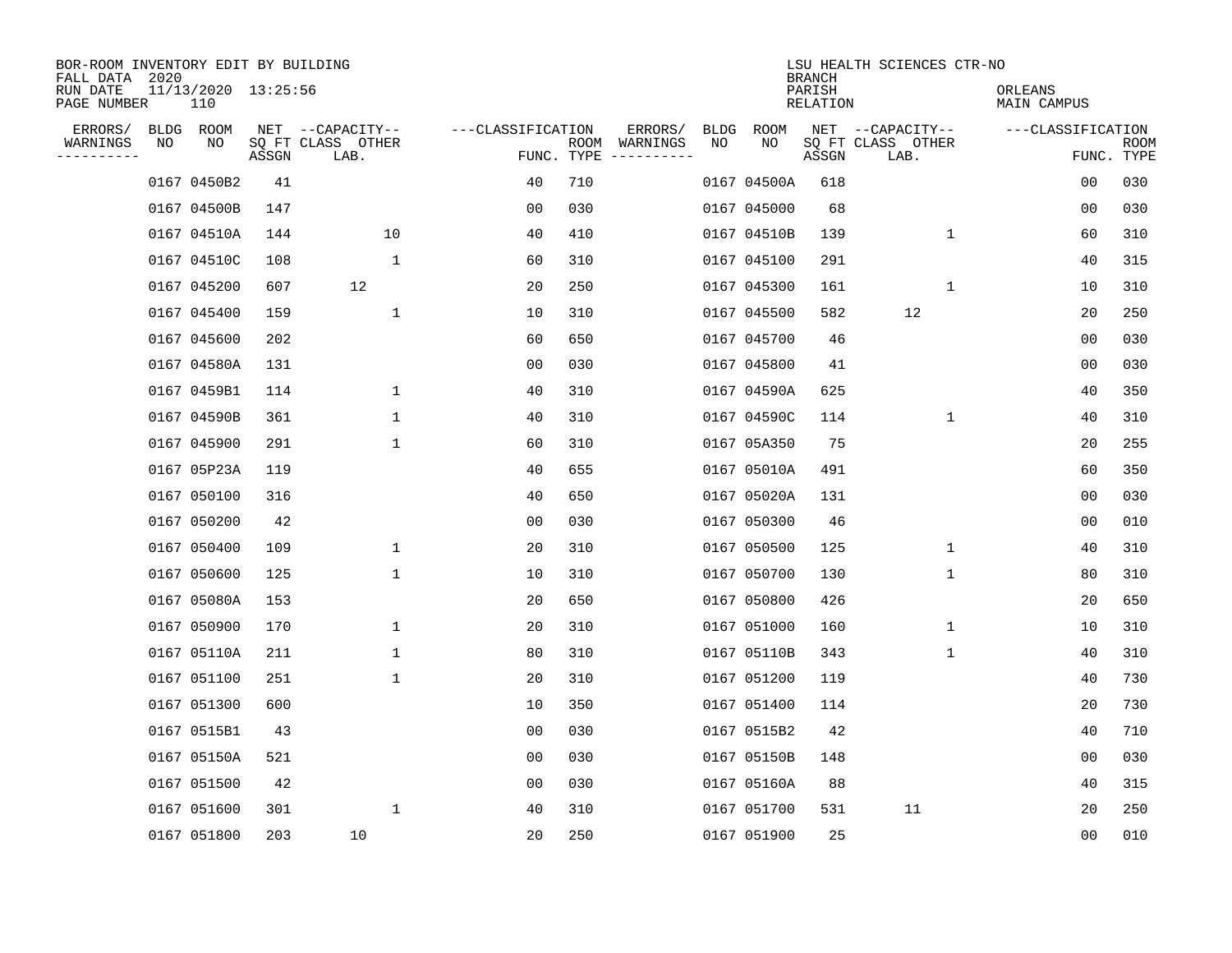| BOR-ROOM INVENTORY EDIT BY BUILDING<br>FALL DATA 2020<br>RUN DATE<br>PAGE NUMBER |    | 11/13/2020 13:25:56<br>111 |       |                                               |                   |            |                          |            |             | <b>BRANCH</b><br>PARISH<br>RELATION | LSU HEALTH SCIENCES CTR-NO                    | ORLEANS<br>MAIN CAMPUS |                    |
|----------------------------------------------------------------------------------|----|----------------------------|-------|-----------------------------------------------|-------------------|------------|--------------------------|------------|-------------|-------------------------------------|-----------------------------------------------|------------------------|--------------------|
| ERRORS/<br>WARNINGS                                                              | NO | BLDG ROOM<br>NO            | ASSGN | NET --CAPACITY--<br>SQ FT CLASS OTHER<br>LAB. | ---CLASSIFICATION | FUNC. TYPE | ERRORS/<br>ROOM WARNINGS | BLDG<br>NO | ROOM<br>NO  | ASSGN                               | NET --CAPACITY--<br>SQ FT CLASS OTHER<br>LAB. | ---CLASSIFICATION      | ROOM<br>FUNC. TYPE |
|                                                                                  |    | 0167 052000                | 125   | $\mathbf 1$                                   | 10                | 310        |                          |            | 0167 052100 | 106                                 | $\mathbf{1}$                                  | 10                     | 310                |
|                                                                                  |    | 0167 052200                | 141   | 1                                             | 10                | 310        |                          |            | 0167 052300 | 391                                 | 10                                            | 20                     | 250                |
|                                                                                  |    | 0167 052400                | 143   |                                               | 20                | 255        |                          |            | 0167 052500 | 102                                 |                                               | 20                     | 255                |
|                                                                                  |    | 0167 052600                | 171   | $\mathbf 1$                                   | 10                | 310        |                          |            | 0167 052700 | 98                                  | $\mathbf 1$                                   | 10                     | 310                |
|                                                                                  |    | 0167 052800                | 421   | 10                                            | 20                | 250        |                          |            | 0167 052900 | 87                                  |                                               | 20                     | 255                |
|                                                                                  |    | 0167 05300A                | 205   | 10                                            | 20                | 250        | 9                        |            | 0167 053000 | 89                                  | 10                                            | 20                     | 250                |
|                                                                                  |    | 0167 053100                | 192   |                                               | 20                | 255        |                          |            | 0167 053200 | 597                                 | 12                                            | 20                     | 250                |
|                                                                                  |    | 0167 0533A1                | 186   |                                               | 0 <sub>0</sub>    | 030        | 9                        |            | 0167 05330A | 60                                  | 10                                            | 20                     | 250                |
|                                                                                  |    | 0167 053300                | 628   |                                               | 20                | 255        |                          |            | 0167 05340A | 83                                  |                                               | 20                     | 255                |
|                                                                                  |    | 0167 053400                | 318   | 10                                            | 20                | 250        |                          |            | 0167 053500 | 393                                 | 1                                             | 40                     | 310                |
|                                                                                  |    | 0167 05360A                | 184   |                                               | 00                | 030        |                          |            | 0167 053600 | 398                                 | 10                                            | 20                     | 250                |
|                                                                                  |    | 0167 053700                | 383   | 10                                            | 20                | 250        |                          |            | 0167 05380A | 59                                  |                                               | 20                     | 255                |
|                                                                                  |    | 0167 053800                | 239   |                                               | 20                | 255        |                          |            | 0167 053900 | 117                                 | 1                                             | 20                     | 310                |
|                                                                                  |    | 0167 054000                | 92    |                                               | 0 <sub>0</sub>    | 030        |                          |            | 0167 054100 | 119                                 | 1                                             | 10                     | 310                |
|                                                                                  |    | 0167 054200                | 94    |                                               | 0 <sub>0</sub>    | 030        |                          |            | 0167 054300 | 182                                 | 12                                            | 40                     | 410                |
|                                                                                  |    | 0167 054400                | 391   | 10                                            | 20                | 250        |                          |            | 0167 054500 | 175                                 | 1                                             | 20                     | 310                |
|                                                                                  |    | 0167 054600                | 207   | 10                                            | 20                | 250        |                          |            | 0167 054700 | 130                                 | 1                                             | 20                     | 310                |
|                                                                                  |    | 0167 054800                | 25    |                                               | 00                | 010        |                          |            | 0167 054900 | 135                                 | 1                                             | 60                     | 310                |
|                                                                                  |    | 0167 055000                | 127   | 1                                             | 10                | 310        |                          |            | 0167 055100 | 255                                 | 10                                            | 20                     | 250                |
|                                                                                  |    | 0167 05520A                | 45    |                                               | 20                | 255        |                          |            | 0167 055200 | 543                                 | 11                                            | 20                     | 250                |
|                                                                                  |    | 0167 055300                | 189   |                                               | 40                | 730        |                          |            | 0167 0554B1 | 43                                  |                                               | 0 <sub>0</sub>         | 030                |
|                                                                                  |    | 0167 0554B2                | 41    |                                               | 40                | 710        |                          |            | 0167 05540A | 583                                 |                                               | 0 <sub>0</sub>         | 030                |
|                                                                                  |    | 0167 05540B                | 147   |                                               | 0 <sub>0</sub>    | 030        |                          |            | 0167 055400 | 68                                  |                                               | 0 <sub>0</sub>         | 030                |
|                                                                                  |    | 0167 055500                | 250   |                                               | 20                | 255        |                          |            | 0167 055600 | 454                                 | 10                                            | 20                     | 250                |
|                                                                                  |    | 0167 055700                | 159   | 1                                             | 10                | 310        |                          |            | 0167 055800 | 410                                 |                                               | 20                     | 350                |
|                                                                                  |    | 0167 055900                | 159   | $\mathbf{1}$                                  | 10                | 310        |                          |            | 0167 056000 | 578                                 |                                               | 20                     | 350                |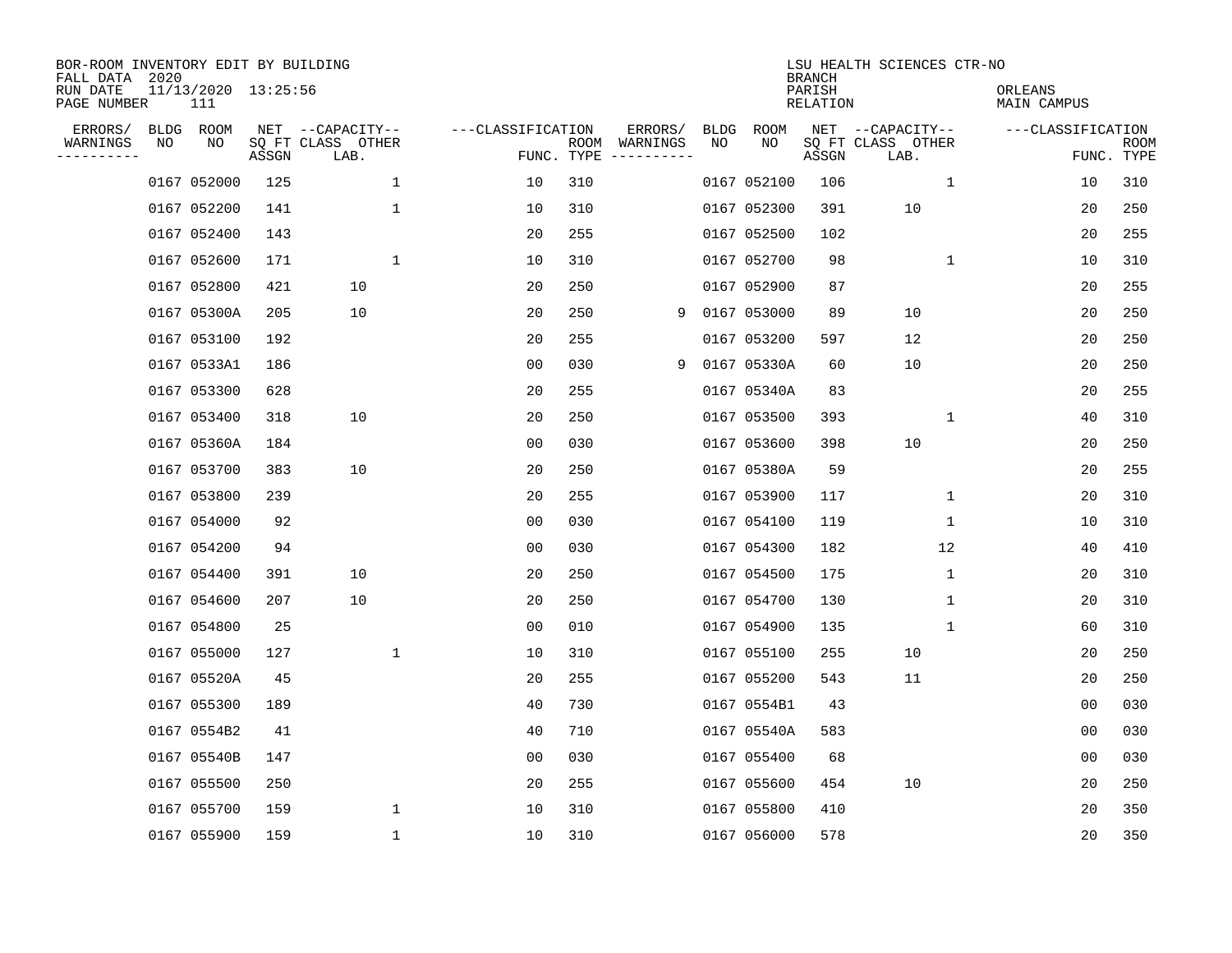| BOR-ROOM INVENTORY EDIT BY BUILDING<br>FALL DATA 2020 |    |                            |       |                           |                   |                    |                         |             |             | <b>BRANCH</b>      | LSU HEALTH SCIENCES CTR-NO |                        |                |                           |
|-------------------------------------------------------|----|----------------------------|-------|---------------------------|-------------------|--------------------|-------------------------|-------------|-------------|--------------------|----------------------------|------------------------|----------------|---------------------------|
| RUN DATE<br>PAGE NUMBER                               |    | 11/13/2020 13:25:56<br>112 |       |                           |                   |                    |                         |             |             | PARISH<br>RELATION |                            | ORLEANS<br>MAIN CAMPUS |                |                           |
| ERRORS/                                               |    | BLDG ROOM                  |       | NET --CAPACITY--          | ---CLASSIFICATION |                    | ERRORS/                 | <b>BLDG</b> | <b>ROOM</b> |                    | NET --CAPACITY--           | ---CLASSIFICATION      |                |                           |
| WARNINGS<br>----------                                | ΝO | ΝO                         | ASSGN | SQ FT CLASS OTHER<br>LAB. |                   | ROOM<br>FUNC. TYPE | WARNINGS<br>----------- | NO          | NO          | ASSGN              | SQ FT CLASS OTHER<br>LAB.  |                        |                | <b>ROOM</b><br>FUNC. TYPE |
|                                                       |    | 0167 056100                | 102   | 1                         | 10                | 310                |                         |             | 0167 056200 | 125                | $\mathbf{1}$               |                        | 40             | 310                       |
|                                                       |    | 0167 056300                | 597   |                           | 40                | 350                |                         |             | 0167 056400 | 46                 |                            |                        | 00             | 010                       |
|                                                       |    | 0167 05650A                | 132   |                           | 00                | 030                |                         |             | 0167 056500 | 42                 |                            |                        | 00             | 030                       |
|                                                       |    | 0167 05660A                | 393   | $\mathbf 1$               | 40                | 310                |                         |             | 0167 05660B | 161                |                            |                        | 40             | 350                       |
|                                                       |    | 0167 05660C                | 151   | $\mathbf 1$               | 40                | 310                |                         |             | 0167 05660D | 468                | $\mathbf 1$                |                        | 40             | 310                       |
|                                                       |    | 0167 05660E                | 164   | $\mathbf 1$               | 40                | 310                |                         |             | 0167 056600 | 155                |                            |                        | 40             | 315                       |
|                                                       |    | 0167 06A600                | 150   |                           | 20                | 255                |                         |             | 0167 06B800 | 90                 |                            |                        | 20             | 255                       |
|                                                       |    | 0167 06D600                | 77    |                           | 20                | 255                |                         |             | 0167 0601A1 | 114                |                            |                        | 40             | 315                       |
|                                                       |    | 0167 06010A                | 490   | 1                         | 20                | 310                |                         |             | 0167 06010B | 83                 | $\mathbf 1$                |                        | 40             | 310                       |
|                                                       |    | 0167 06010C                | 117   | 1                         | 40                | 310                |                         |             | 0167 06010D | 117                | 1                          |                        | 40             | 310                       |
|                                                       |    | 0167 06010E                | 99    | $\mathbf 1$               | 40                | 310                |                         |             | 0167 06010F | 109                | 1                          |                        | 40             | 310                       |
|                                                       |    | 0167 060100                | 281   |                           | 0 <sub>0</sub>    | 020                |                         |             | 0167 06020A | 131                |                            |                        | 0 <sub>0</sub> | 030                       |
|                                                       |    | 0167 060200                | 42    |                           | 0 <sub>0</sub>    | 030                |                         |             | 0167 060300 | 46                 |                            |                        | 0 <sub>0</sub> | 010                       |
|                                                       |    | 0167 060400                | 408   | 10                        | 20                | 250                |                         |             | 0167 060600 | 129                | 1                          |                        | 20             | 310                       |
|                                                       |    | 0167 060700                | 124   | 1                         | 20                | 310                |                         |             | 0167 060800 | 98                 | 1                          |                        | 10             | 310                       |
|                                                       |    | 0167 060900                | 108   | $\mathbf 1$               | 10                | 310                |                         |             | 0167 061000 | 463                |                            |                        | 20             | 255                       |
|                                                       |    | 0167 061100                | 254   | 1                         | 10                | 310                |                         |             | 0167 061200 | 465                | 10                         |                        | 20             | 250                       |
|                                                       |    | 0167 061300                | 211   | 10                        | 20                | 250                |                         |             | 0167 061400 | 240                | 10                         |                        | 20             | 250                       |
|                                                       |    | 0167 061500                | 193   | 10                        | 20                | 250                |                         |             | 0167 061600 | 257                | 10                         |                        | 20             | 250                       |
|                                                       |    | 0167 061700                | 393   | 10                        | 20                | 250                |                         |             | 0167 061800 | 114                | 1                          |                        | 70             | 310                       |
|                                                       |    | 0167 0619B1                | 43    |                           | 0 <sub>0</sub>    | 030                |                         |             | 0167 0619B2 | 42                 |                            |                        | 40             | 710                       |
|                                                       |    | 0167 06190A                | 544   |                           | 0 <sub>0</sub>    | 030                |                         |             | 0167 06190B | 148                |                            |                        | 0 <sub>0</sub> | 030                       |
|                                                       |    | 0167 061900                | 42    |                           | 0 <sub>0</sub>    | 030                |                         |             | 0167 062000 | 192                | 10                         |                        | 20             | 250                       |
|                                                       |    | 0167 062100                | 98    | 10                        | 20                | 250                |                         |             | 0167 062200 | 25                 |                            |                        | 40             | 730                       |
|                                                       |    | 0167 06230A                | 114   | 1                         | 10                | 310                |                         |             | 0167 06230B | 113                | 1                          |                        | 10             | 310                       |
|                                                       |    | 0167 06230C                | 112   | $\mathbf{1}$              | 10                | 310                |                         |             | 0167 06230D | 114                | 1                          |                        | 10             | 310                       |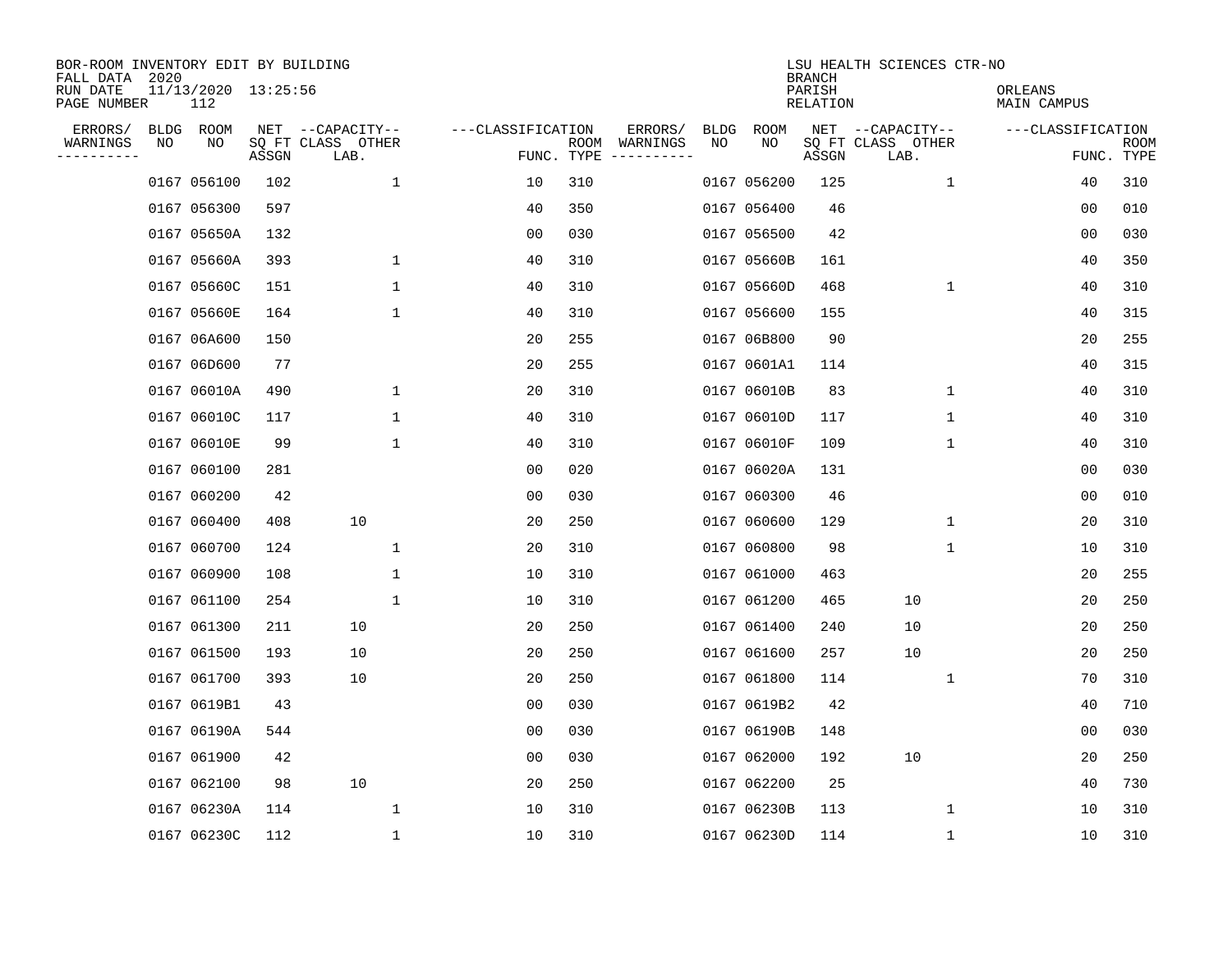| BOR-ROOM INVENTORY EDIT BY BUILDING<br>FALL DATA 2020 |    |                            |       |                           |              |                   |                    |                         |             |             | <b>BRANCH</b>             | LSU HEALTH SCIENCES CTR-NO |                        |                           |  |
|-------------------------------------------------------|----|----------------------------|-------|---------------------------|--------------|-------------------|--------------------|-------------------------|-------------|-------------|---------------------------|----------------------------|------------------------|---------------------------|--|
| RUN DATE<br>PAGE NUMBER                               |    | 11/13/2020 13:25:56<br>113 |       |                           |              |                   |                    |                         |             |             | PARISH<br><b>RELATION</b> |                            | ORLEANS<br>MAIN CAMPUS |                           |  |
| ERRORS/                                               |    | BLDG ROOM                  |       | NET --CAPACITY--          |              | ---CLASSIFICATION |                    | ERRORS/                 | <b>BLDG</b> | <b>ROOM</b> |                           | NET --CAPACITY--           | ---CLASSIFICATION      |                           |  |
| WARNINGS<br>---------                                 | NO | NO                         | ASSGN | SQ FT CLASS OTHER<br>LAB. |              |                   | ROOM<br>FUNC. TYPE | WARNINGS<br>----------- | NO          | NO          | ASSGN                     | SQ FT CLASS OTHER<br>LAB.  |                        | <b>ROOM</b><br>FUNC. TYPE |  |
|                                                       |    | 0167 06230E                | 114   |                           | $\mathbf{1}$ | 10                | 310                |                         |             | 0167 06230F | 111                       | $\mathbf{1}$               | 10                     | 310                       |  |
|                                                       |    | 0167 062400                | 207   |                           |              | 20                | 255                |                         |             | 0167 062500 | 391                       | 10                         | 20                     | 250                       |  |
|                                                       |    | 0167 062600                | 430   | 10                        |              | 20                | 250                |                         |             | 0167 062700 | 99                        | 10                         | 20                     | 250                       |  |
|                                                       |    | 0167 062800                | 408   | 10                        |              | 20                | 250                |                         |             | 0167 062900 | 408                       | 10                         | 20                     | 250                       |  |
|                                                       |    | 0167 06300A                | 186   |                           |              | 0 <sub>0</sub>    | 030                |                         |             | 0167 063000 | 395                       | 10                         | 20                     | 250                       |  |
|                                                       |    | 0167 063100                | 409   | 10                        |              | 20                | 250                |                         |             | 0167 06320A | 194                       |                            | 40                     | 315                       |  |
|                                                       |    | 0167 063200                | 337   | 10                        |              | 20                | 250                |                         |             | 0167 063300 | 406                       | 10                         | 20                     | 250                       |  |
|                                                       |    | 0167 063400                | 809   | 16                        |              | 20                | 250                |                         |             | 0167 06350A | 244                       | 10                         | 20                     | 250                       |  |
|                                                       |    | 0167 063500                | 115   | 10                        |              | 20                | 250                |                         |             | 0167 06360A | 184                       |                            | 0 <sub>0</sub>         | 030                       |  |
|                                                       |    | 0167 063600                | 191   | 10                        |              | 20                | 250                |                         |             | 0167 063700 | 193                       | 10                         | 20                     | 250                       |  |
|                                                       |    | 0167 06380A                | 44    |                           |              | 20                | 255                |                         |             | 0167 063800 | 320                       |                            | 20                     | 255                       |  |
|                                                       |    | 0167 063900                | 241   |                           | 1            | 20                | 310                |                         |             | 0167 064000 | 80                        |                            | 0 <sub>0</sub>         | 030                       |  |
|                                                       |    | 0167 064100                | 83    |                           |              | 0 <sub>0</sub>    | 030                |                         |             | 0167 064200 | 119                       | $\mathbf 1$                | 10                     | 310                       |  |
|                                                       |    | 0167 064300                | 393   | 10                        |              | 20                | 250                |                         |             | 0167 064400 | 119                       | 1                          | 10                     | 310                       |  |
|                                                       |    | 0167 064500                | 112   |                           | $\mathbf 1$  | 10                | 310                |                         |             | 0167 064600 | 392                       | 10                         | 20                     | 250                       |  |
|                                                       |    | 0167 064700                | 132   |                           | 1            | 10                | 310                |                         |             | 0167 064800 | 24                        |                            | 00                     | 010                       |  |
|                                                       |    | 0167 064900                | 270   | 10                        |              | 20                | 250                |                         |             | 0167 065000 | 502                       | 10                         | 20                     | 250                       |  |
|                                                       |    | 0167 0651A1                | 83    |                           |              | 20                | 255                |                         |             | 0167 06510A | 119                       | 10                         | 20                     | 250                       |  |
|                                                       |    | 0167 065100                | 197   | 10                        |              | 20                | 250                |                         |             | 0167 065200 | 190                       | 1                          | 60                     | 310                       |  |
|                                                       |    | 0167 0653B1                | 43    |                           |              | 0 <sub>0</sub>    | 030                |                         |             | 0167 0653B2 | 41                        |                            | 40                     | 710                       |  |
|                                                       |    | 0167 06530A                | 583   |                           |              | 0 <sub>0</sub>    | 030                |                         |             | 0167 06530B | 147                       |                            | 0 <sub>0</sub>         | 030                       |  |
|                                                       |    | 0167 065300                | 68    |                           |              | 0 <sub>0</sub>    | 030                |                         |             | 0167 065400 | 393                       | 10                         | 20                     | 250                       |  |
|                                                       |    | 0167 065500                | 251   | 10                        |              | 60                | 250                |                         |             | 0167 065600 | 465                       | 10                         | 60                     | 250                       |  |
|                                                       |    | 0167 065700                | 254   |                           | $\mathbf 1$  | 20                | 310                |                         |             | 0167 065800 | 108                       | 1                          | 10                     | 310                       |  |
|                                                       |    | 0167 065900                | 391   | 10                        |              | 20                | 250                |                         |             | 0167 066000 | 98                        | 1                          | 40                     | 310                       |  |
|                                                       |    | 0167 066100                | 131   |                           | $\mathbf 1$  | 40                | 310                |                         |             | 0167 066200 | 129                       | 1                          | 40                     | 310                       |  |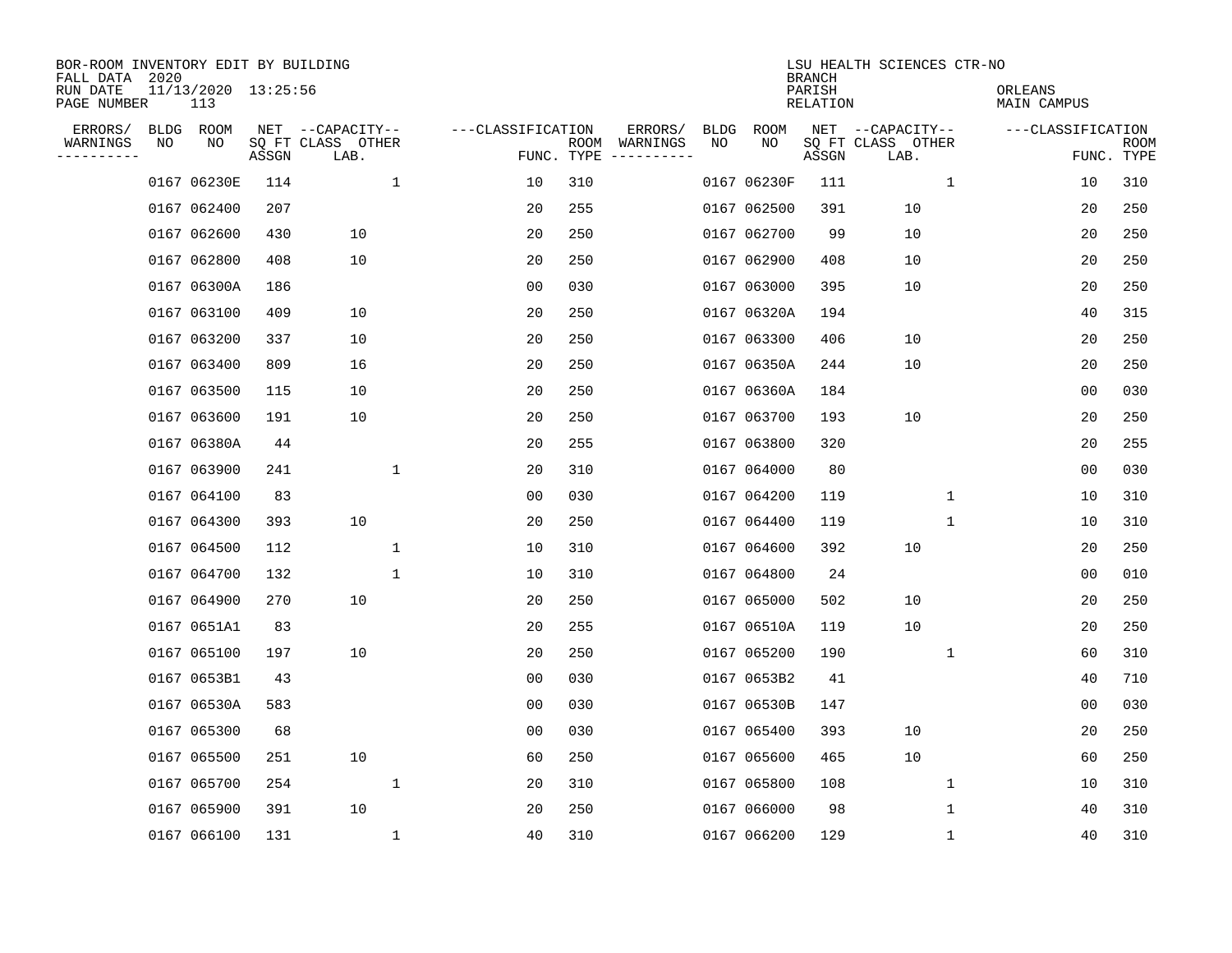| BOR-ROOM INVENTORY EDIT BY BUILDING<br>FALL DATA 2020 |    |                            |       |                           |                   |      |                                 |             |             | <b>BRANCH</b>             | LSU HEALTH SCIENCES CTR-NO |                               |                           |  |
|-------------------------------------------------------|----|----------------------------|-------|---------------------------|-------------------|------|---------------------------------|-------------|-------------|---------------------------|----------------------------|-------------------------------|---------------------------|--|
| RUN DATE<br>PAGE NUMBER                               |    | 11/13/2020 13:25:56<br>114 |       |                           |                   |      |                                 |             |             | PARISH<br><b>RELATION</b> |                            | ORLEANS<br><b>MAIN CAMPUS</b> |                           |  |
| ERRORS/                                               |    | BLDG ROOM                  |       | NET --CAPACITY--          | ---CLASSIFICATION |      | ERRORS/                         | <b>BLDG</b> | <b>ROOM</b> |                           | NET --CAPACITY--           | ---CLASSIFICATION             |                           |  |
| WARNINGS<br>---------                                 | NO | NO                         | ASSGN | SQ FT CLASS OTHER<br>LAB. |                   | ROOM | WARNINGS<br>FUNC. TYPE $------$ | NO          | NO          | ASSGN                     | SQ FT CLASS OTHER<br>LAB.  |                               | <b>ROOM</b><br>FUNC. TYPE |  |
|                                                       |    | 0167 066300                | 46    |                           | 0 <sub>0</sub>    | 010  |                                 |             | 0167 06640A | 132                       |                            | 0 <sub>0</sub>                | 030                       |  |
|                                                       |    | 0167 066400                | 42    |                           | 0 <sub>0</sub>    | 030  |                                 |             | 0167 06650A | 486                       |                            | 40                            | 350                       |  |
|                                                       |    | 0167 066500                | 100   | $\mathbf 1$               | 40                | 310  |                                 |             | 0167 07A700 | 150                       |                            | 20                            | 255                       |  |
|                                                       |    | 0167 07A800                | 161   |                           | 20                | 255  |                                 |             | 0167 07E700 | 142                       |                            | 20                            | 255                       |  |
|                                                       |    | 0167 070100                | 1002  | $\mathbf 1$               | 10                | 310  |                                 |             | 0167 07020A | 131                       |                            | 0 <sub>0</sub>                | 030                       |  |
|                                                       |    | 0167 070200                | 42    |                           | 00                | 030  |                                 |             | 0167 070300 | 46                        |                            | 00                            | 010                       |  |
|                                                       |    | 0167 070400                | 344   | 10                        | 20                | 250  |                                 |             | 0167 070500 | 439                       | 10                         | 20                            | 250                       |  |
|                                                       |    | 0167 070600                | 451   | 10                        | 20                | 250  |                                 |             | 0167 07070A | 132                       |                            | 20                            | 255                       |  |
|                                                       |    | 0167 070700                | 464   | 10                        | 20                | 250  |                                 |             | 0167 07080A | 91                        |                            | 20                            | 255                       |  |
|                                                       |    | 0167 070800                | 520   | 10                        | 20                | 250  |                                 |             | 0167 070900 | 582                       | 12                         | 20                            | 250                       |  |
|                                                       |    | 0167 0710B1                | 43    |                           | 00                | 030  |                                 |             | 0167 0710B2 | 42                        |                            | 40                            | 710                       |  |
|                                                       |    | 0167 07100A                | 545   |                           | 0 <sub>0</sub>    | 030  |                                 |             | 0167 07100B | 148                       |                            | 0 <sub>0</sub>                | 030                       |  |
|                                                       |    | 0167 071000                | 42    |                           | 0 <sub>0</sub>    | 030  |                                 |             | 0167 071100 | 520                       | 10                         | 20                            | 250                       |  |
|                                                       |    | 0167 071200                | 25    |                           | 20                | 255  |                                 |             | 0167 071300 | 236                       |                            | 20                            | 255                       |  |
|                                                       |    | 0167 071400                | 407   | 10                        | 20                | 250  |                                 |             | 0167 071500 | 231                       |                            | 20                            | 255                       |  |
|                                                       |    | 0167 071600                | 414   | 10                        | 20                | 250  |                                 |             | 0167 071700 | 238                       |                            | 20                            | 255                       |  |
|                                                       |    | 0167 071800                | 430   | 10                        | 20                | 250  |                                 |             | 0167 071900 | 202                       | 10                         | 20                            | 250                       |  |
|                                                       |    | 0167 072000                | 177   |                           | 20                | 575  |                                 |             | 0167 072100 | 193                       | 10                         | 20                            | 250                       |  |
|                                                       |    | 0167 07220A                | 186   |                           | 0 <sub>0</sub>    | 030  |                                 |             | 0167 072200 | 406                       | 10                         | 20                            | 250                       |  |
|                                                       |    | 0167 072300                | 609   | 12                        | 20                | 250  |                                 |             | 0167 072400 | 408                       | 10                         | 20                            | 250                       |  |
|                                                       |    | 0167 07250A                | 68    |                           | 40                | 315  |                                 |             | 0167 072500 | 60                        |                            | 40                            | 315                       |  |
|                                                       |    | 0167 072600                | 408   |                           | 20                | 255  |                                 |             | 0167 072700 | 408                       | 10                         | 20                            | 250                       |  |
|                                                       |    | 0167 072800                | 394   | 10                        | 20                | 250  |                                 |             | 0167 07290A | 184                       |                            | 20                            | 255                       |  |
|                                                       |    | 0167 072900                | 408   | 10                        | 20                | 250  |                                 |             | 0167 073000 | 190                       |                            | 20                            | 570                       |  |
|                                                       |    | 0167 073100                | 172   |                           | 20                | 255  |                                 |             | 0167 07320A | 115                       |                            | 20                            | 255                       |  |
|                                                       |    | 0167 073200                | 248   |                           | 20                | 255  |                                 |             | 0167 073300 | 92                        |                            | 00                            | 030                       |  |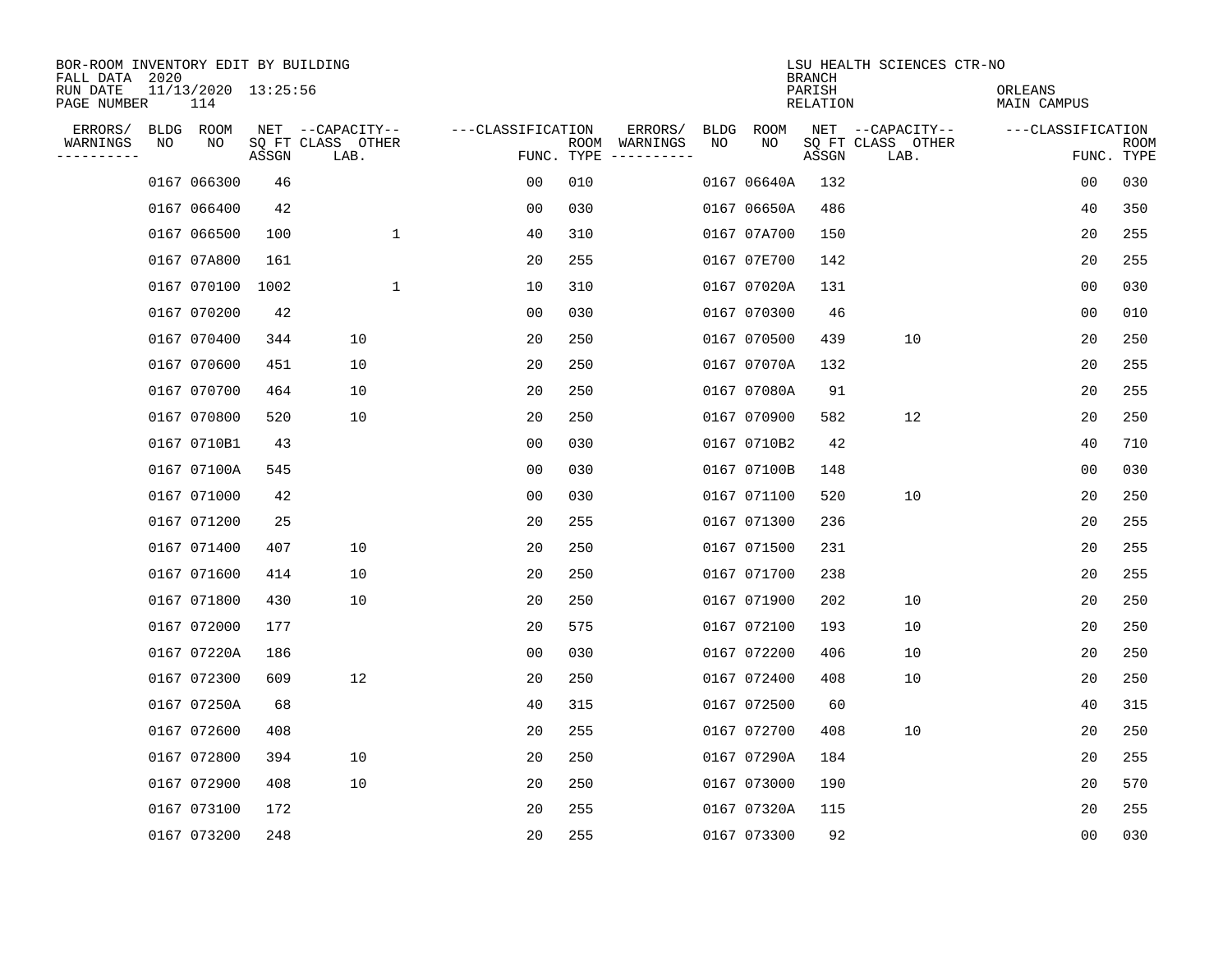| BOR-ROOM INVENTORY EDIT BY BUILDING<br>FALL DATA 2020 |    |                            |       |                           |                   |     |                                      |      |                                                  | <b>BRANCH</b>      | LSU HEALTH SCIENCES CTR-NO                                                                                                                          |                        |                    |
|-------------------------------------------------------|----|----------------------------|-------|---------------------------|-------------------|-----|--------------------------------------|------|--------------------------------------------------|--------------------|-----------------------------------------------------------------------------------------------------------------------------------------------------|------------------------|--------------------|
| RUN DATE<br>PAGE NUMBER                               |    | 11/13/2020 13:25:56<br>115 |       |                           |                   |     |                                      |      |                                                  | PARISH<br>RELATION |                                                                                                                                                     | ORLEANS<br>MAIN CAMPUS |                    |
| ERRORS/                                               |    | BLDG ROOM                  |       | NET --CAPACITY--          | ---CLASSIFICATION |     | ERRORS/                              | BLDG | ROOM                                             |                    | NET --CAPACITY--                                                                                                                                    | ---CLASSIFICATION      |                    |
| WARNINGS<br>----------                                | NO | NO.                        | ASSGN | SQ FT CLASS OTHER<br>LAB. |                   |     | ROOM WARNINGS<br>FUNC. TYPE $------$ | NO   | NO                                               | ASSGN              | SQ FT CLASS OTHER<br>LAB.                                                                                                                           |                        | ROOM<br>FUNC. TYPE |
|                                                       |    | 0167 073400                | 247   |                           | 40                | 530 |                                      |      | 0167 073500                                      | 94                 |                                                                                                                                                     | 0 <sub>0</sub>         | 030                |
|                                                       |    | 0167 073600                | 231   | 10                        | 20                | 250 |                                      |      | 0167 073700                                      | 389                | 10                                                                                                                                                  | 20                     | 250                |
|                                                       |    | 0167 073800                | 254   | 10                        | 20                | 250 |                                      |      | 0167 073900                                      | 25                 |                                                                                                                                                     | 0 <sub>0</sub>         | 010                |
|                                                       |    | 0167 07400A                | 91    |                           | 20                | 255 |                                      |      | 0167 074000                                      | 790                | 16                                                                                                                                                  | 20                     | 250                |
|                                                       |    | 0167 074100                | 407   | 10                        | 20                | 250 |                                      |      | 0167 074200                                      | 393                | 10                                                                                                                                                  | 20                     | 250                |
|                                                       |    | 0167 074300                | 79    |                           | 20                | 255 |                                      |      | 0167 0744B1                                      | 43                 |                                                                                                                                                     | 0 <sub>0</sub>         | 030                |
|                                                       |    | 0167 0744B2                | 41    |                           | 40                | 710 |                                      |      | 0167 07440A                                      | 611                |                                                                                                                                                     | 0 <sub>0</sub>         | 030                |
|                                                       |    | 0167 07440B                | 147   |                           | 0 <sub>0</sub>    | 030 |                                      |      | 0167 074400                                      | 69                 |                                                                                                                                                     | 0 <sub>0</sub>         | 030                |
|                                                       |    | 0167 074500                | 218   |                           | 20                | 255 |                                      |      | 0167 074600                                      | 252                | 10                                                                                                                                                  | 20                     | 250                |
|                                                       |    | 0167 074700                | 461   | 10                        | 20                | 250 |                                      |      | 0167 07480A                                      | 126                | $\mathbf{1}$                                                                                                                                        | 10                     | 310                |
|                                                       |    | 0167 07480B                | 126   | 1                         | 20                | 310 |                                      |      | 0167 07480C                                      | 174                | $\mathbf{1}$                                                                                                                                        | 10                     | 310                |
|                                                       |    | 0167 07480D                | 134   | $\mathbf{1}$              | 10                | 310 |                                      |      | 0167 074800                                      | 254                |                                                                                                                                                     | 10                     | 315                |
|                                                       |    | 0167 07490A                | 182   |                           | 40                | 710 |                                      |      | 0167 074900                                      | 584                | 12                                                                                                                                                  | 20                     | 250                |
|                                                       |    | 0167 075000                | 46    |                           | 0 <sub>0</sub>    | 010 |                                      |      | 0167 07510A                                      | 132                |                                                                                                                                                     | 00                     | 030                |
|                                                       |    | 0167 075100                | 42    |                           | 0 <sub>0</sub>    | 030 |                                      |      | 0167 07520A                                      | 499                | 10                                                                                                                                                  | 20                     | 250                |
|                                                       |    | 0167 07520B                | 126   |                           | 40                | 355 |                                      |      | 0167 075200                                      | 733                |                                                                                                                                                     | 40                     | 350                |
|                                                       |    | 0167 1S0100                | 520   |                           | 70                | 730 |                                      |      | 0167 1S0800                                      | 710                |                                                                                                                                                     | 0 <sub>0</sub>         | 030                |
|                                                       |    | 0167 139C1A                | 44    |                           | 00                | 030 |                                      |      | 0167 139C1B                                      | 46                 |                                                                                                                                                     | 0 <sub>0</sub>         | 030                |
|                                                       |    | 0167 2A5900                | 179   |                           | 20                | 570 |                                      |      | 0167 4P0900                                      | 183                |                                                                                                                                                     | 0 <sub>0</sub>         | 020                |
|                                                       |    | 0167 5P0900                | 187   |                           | 0 <sub>0</sub>    | 020 |                                      |      | 0167 5P2600                                      | 312                |                                                                                                                                                     | 00                     | 020                |
|                                                       |    | 0167 6P0900                | 186   |                           | 0 <sub>0</sub>    | 020 |                                      |      | 0167 8S0800                                      | 64                 |                                                                                                                                                     | 0 <sub>0</sub>         | 030                |
|                                                       |    | 0167 999999 10085          |       |                           | 00                | 040 |                                      |      | TOTAL NUMBER CLASSROOMS<br>TOTAL NUMBER LABS 210 |                    | TOTAL ASSIGNABLE & UNASSIGNABLE SQFT:<br>TOTAL NET ASSIGN SQ. FT. IN ROOM FILE<br>TOTAL NUMBER COMPUTER CLASSROOMS<br>TOTAL NUMBER SPECIAL LABS 220 | 201,714<br>111,773     |                    |
|                                                       |    | 0169 000000 20386          |       |                           | 82                | 082 |                                      |      | 0169 999999 2265                                 |                    |                                                                                                                                                     | 00                     | 040                |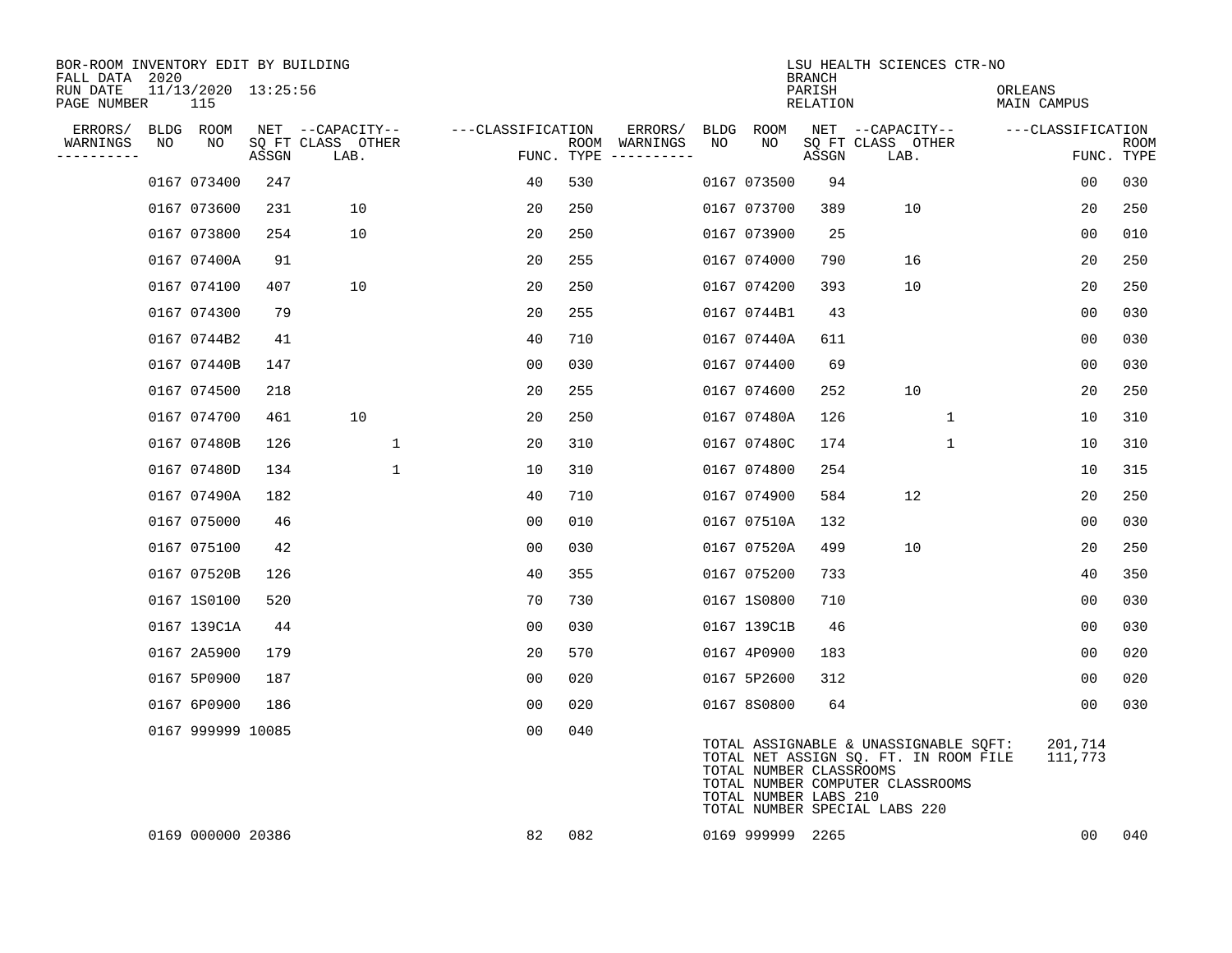| BOR-ROOM INVENTORY EDIT BY BUILDING<br>FALL DATA 2020<br>RUN DATE<br>PAGE NUMBER |    | $11/13/2020$ $13:25:56$<br>116 |       |                                               |                   |     |                                                   |    |                                                                      | <b>BRANCH</b><br>PARISH<br>RELATION | LSU HEALTH SCIENCES CTR-NO                                                                                                                          | ORLEANS<br>MAIN CAMPUS               |                           |
|----------------------------------------------------------------------------------|----|--------------------------------|-------|-----------------------------------------------|-------------------|-----|---------------------------------------------------|----|----------------------------------------------------------------------|-------------------------------------|-----------------------------------------------------------------------------------------------------------------------------------------------------|--------------------------------------|---------------------------|
| ERRORS/ BLDG ROOM<br>WARNINGS                                                    | NO | NO                             | ASSGN | NET --CAPACITY--<br>SQ FT CLASS OTHER<br>LAB. | ---CLASSIFICATION |     | ERRORS/<br>ROOM WARNINGS<br>FUNC. TYPE ---------- | NO | BLDG ROOM<br>NO                                                      | ASSGN                               | NET --CAPACITY--<br>SQ FT CLASS OTHER<br>LAB.                                                                                                       | ---CLASSIFICATION                    | <b>ROOM</b><br>FUNC. TYPE |
|                                                                                  |    |                                |       |                                               |                   |     |                                                   |    | TOTAL NUMBER CLASSROOMS<br>TOTAL NUMBER LABS 210                     |                                     | TOTAL ASSIGNABLE & UNASSIGNABLE SQFT:<br>TOTAL NET ASSIGN SQ. FT. IN ROOM FILE<br>TOTAL NUMBER COMPUTER CLASSROOMS<br>TOTAL NUMBER SPECIAL LABS 220 | 22,651<br>20,386                     |                           |
|                                                                                  |    | 0173 000000 72308              |       |                                               | 00                | 020 |                                                   |    | 0173 010600                                                          | 129                                 | $\mathbf{1}$                                                                                                                                        | 70                                   | 310                       |
|                                                                                  |    | 0173 010700                    | 92    | 1                                             | 70                | 310 |                                                   |    | 0173 010800                                                          | 63                                  |                                                                                                                                                     | 60                                   | 355                       |
|                                                                                  |    | 0173 010900                    | 1179  |                                               | 60                | 350 |                                                   |    | 0173 011000                                                          | 63                                  | $\mathbf{1}$                                                                                                                                        | 70                                   | 310                       |
|                                                                                  |    | 0173 011400                    | 281   | $\mathbf 1$                                   | 70                | 310 |                                                   |    | 0173 011500                                                          | 73                                  | $\mathbf 1$                                                                                                                                         | 70                                   | 310                       |
|                                                                                  |    | 0173 011600                    | 55    |                                               | 70                | 315 |                                                   |    | 0173 011700                                                          | 304                                 | $\mathbf{1}$                                                                                                                                        | 70                                   | 310                       |
|                                                                                  |    | 0173 012100                    | 92    |                                               | 0 <sub>0</sub>    | 030 |                                                   |    | 0173 013200                                                          | 337                                 | $\mathbf 1$                                                                                                                                         | 70                                   | 310                       |
|                                                                                  |    | 0173 013600                    | 335   |                                               | 90                | 730 |                                                   |    | 0173 014100                                                          | 276                                 |                                                                                                                                                     | 90                                   | 730                       |
|                                                                                  |    | 0173 020600                    | 518   | $\mathbf 1$                                   | 70                | 310 |                                                   |    | 0173 021200                                                          | 484                                 | $\mathbf{1}$                                                                                                                                        | 70                                   | 310                       |
|                                                                                  |    | 0173 021500                    | 355   |                                               | 70                | 350 |                                                   |    | 0173 021600                                                          | 508                                 | $\mathbf 1$                                                                                                                                         | 70                                   | 310                       |
|                                                                                  |    | 0173 022300                    | 491   |                                               | 70                | 730 |                                                   |    | 0173 022600                                                          | 490                                 | $\mathbf 1$                                                                                                                                         | 70                                   | 310                       |
|                                                                                  |    | 0173 023000                    | 508   | $\mathbf{1}$                                  | 70                | 310 |                                                   |    | 0173 023100                                                          | 347                                 |                                                                                                                                                     | 70                                   | 730                       |
|                                                                                  |    | 0173 024300                    | 217   | $\mathbf 1$                                   | 90                | 310 |                                                   |    | 0173 030000                                                          | 6205                                | 41                                                                                                                                                  | 60                                   | 520                       |
|                                                                                  |    | 0173 040000                    | 6677  | 45                                            | 60                | 520 |                                                   |    | 0173 050000                                                          | 4743                                |                                                                                                                                                     | 90                                   | 950                       |
|                                                                                  |    | 0173 060000                    | 4743  |                                               | 90                | 950 |                                                   |    | 0173 070000                                                          | 4743                                |                                                                                                                                                     | 90                                   | 950                       |
|                                                                                  |    | 0173 080000                    | 4743  |                                               | 90                | 950 |                                                   |    | 0173 090000                                                          | 4743                                |                                                                                                                                                     | 90                                   | 950                       |
|                                                                                  |    | 0173 100000 4743               |       |                                               | 90                | 950 |                                                   |    | 0173 999999 6360<br>TOTAL NUMBER CLASSROOMS<br>TOTAL NUMBER LABS 210 |                                     | TOTAL ASSIGNABLE & UNASSIGNABLE SQFT:<br>TOTAL NET ASSIGN SQ. FT. IN ROOM FILE<br>TOTAL NUMBER COMPUTER CLASSROOMS<br>TOTAL NUMBER SPECIAL LABS 220 | 00 <sub>o</sub><br>127,205<br>48,445 | 040                       |
|                                                                                  |    | 0238 000000                    | 332   |                                               | 0 <sub>0</sub>    | 020 |                                                   |    | 0238 010100 1240                                                     |                                     |                                                                                                                                                     | 70                                   | 730                       |
|                                                                                  |    | 0238 010200                    | 67    |                                               | 70                | 730 |                                                   |    | 0238 010300                                                          | 67                                  |                                                                                                                                                     | 70                                   | 730                       |
|                                                                                  |    | 0238 010400                    | 213   |                                               | 70                | 730 |                                                   |    | 0238 010500                                                          | 215                                 |                                                                                                                                                     | 70                                   | 730                       |
|                                                                                  |    | 0238 010600                    | 229   |                                               | 70                | 650 |                                                   |    | 0238 010700                                                          | 44                                  |                                                                                                                                                     | 00                                   | 030                       |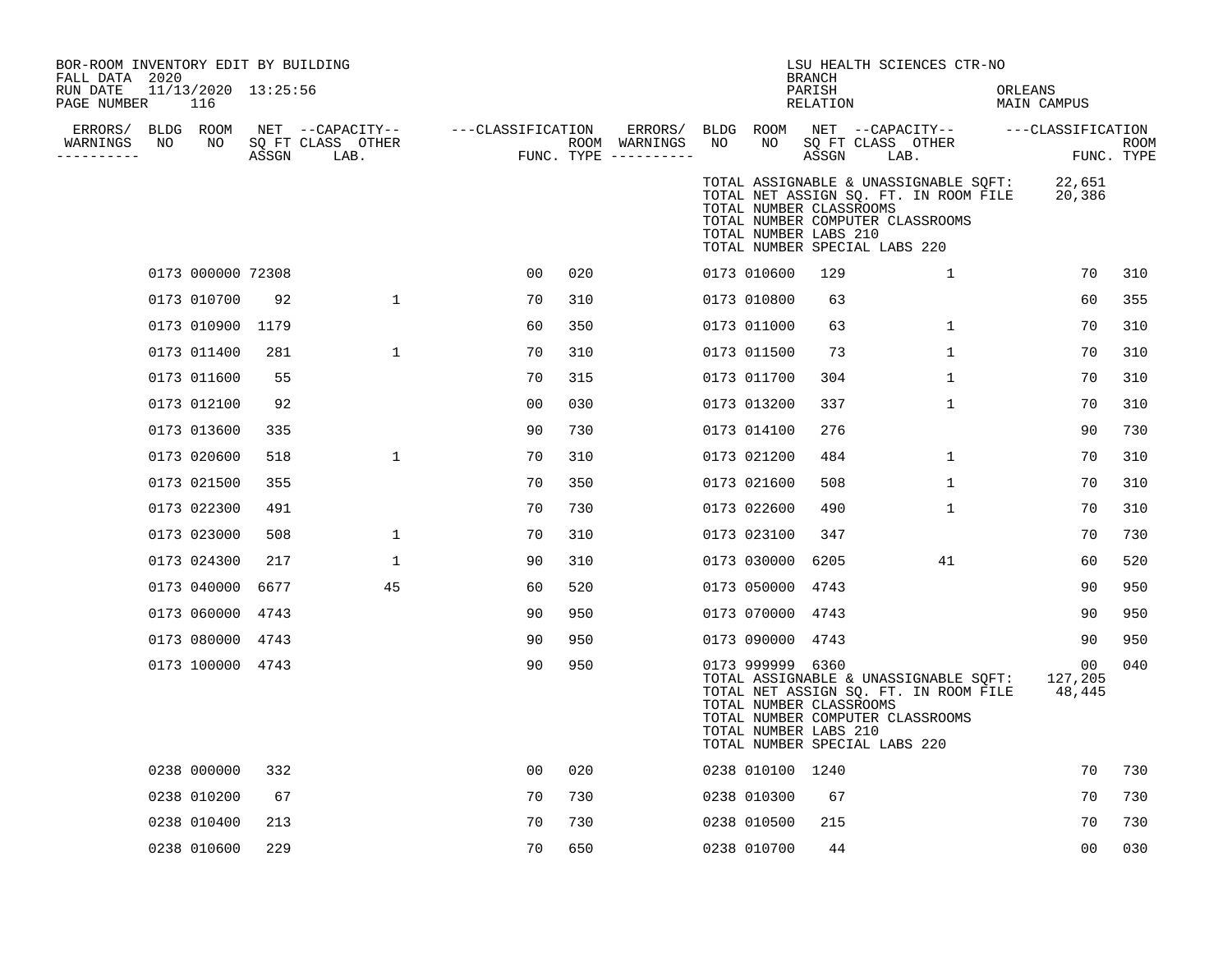| BOR-ROOM INVENTORY EDIT BY BUILDING<br>FALL DATA 2020 |    |                            |       |    |                           |                   |                |     |                                      |     |                                                                                                      | <b>BRANCH</b>      |     | LSU HEALTH SCIENCES CTR-NO                                                                                         |                        |                      |                    |
|-------------------------------------------------------|----|----------------------------|-------|----|---------------------------|-------------------|----------------|-----|--------------------------------------|-----|------------------------------------------------------------------------------------------------------|--------------------|-----|--------------------------------------------------------------------------------------------------------------------|------------------------|----------------------|--------------------|
| RUN DATE<br>PAGE NUMBER                               |    | 11/13/2020 13:25:56<br>117 |       |    |                           |                   |                |     |                                      |     |                                                                                                      | PARISH<br>RELATION |     |                                                                                                                    | ORLEANS<br>MAIN CAMPUS |                      |                    |
| ERRORS/                                               |    | BLDG ROOM                  |       |    | NET --CAPACITY--          | ---CLASSIFICATION |                |     | ERRORS/                              |     | BLDG ROOM                                                                                            |                    |     | NET --CAPACITY--                                                                                                   |                        | ---CLASSIFICATION    |                    |
| WARNINGS<br>----------                                | NO | NO                         | ASSGN |    | SQ FT CLASS OTHER<br>LAB. |                   |                |     | ROOM WARNINGS<br>FUNC. TYPE $------$ | NO. | NO.                                                                                                  | ASSGN              |     | SQ FT CLASS OTHER<br>LAB.                                                                                          |                        |                      | ROOM<br>FUNC. TYPE |
|                                                       |    | 0238 010800                | 40    |    |                           |                   | 00             | 030 |                                      |     | 0238 010900                                                                                          | 163                |     | $\mathbf{1}$                                                                                                       |                        | 70                   | 310                |
|                                                       |    | 0238 011000                | 94    |    |                           |                   | 70             | 730 |                                      |     | 0238 999999 142<br>TOTAL NUMBER CLASSROOMS<br>TOTAL NUMBER LABS 210<br>TOTAL NUMBER SPECIAL LABS 220 |                    |     | TOTAL ASSIGNABLE & UNASSIGNABLE SQFT:<br>TOTAL NET ASSIGN SQ. FT. IN ROOM FILE<br>TOTAL NUMBER COMPUTER CLASSROOMS |                        | 00<br>2,846<br>2,288 | 040                |
|                                                       |    | 0242 000000 9586           |       |    |                           |                   | 0 <sub>0</sub> | 020 |                                      |     | 0242 01000A                                                                                          | 920                |     |                                                                                                                    |                        | 00                   | 020                |
|                                                       |    | 0242 010000                | 2147  |    |                           |                   | 0 <sub>0</sub> | 030 |                                      |     | 0242 010100                                                                                          | 793                | 53  |                                                                                                                    |                        | 60                   | 110                |
|                                                       |    | 0242 010200                | 121   |    |                           |                   | 0 <sub>0</sub> | 030 |                                      |     | 0242 010300                                                                                          | 1443               |     |                                                                                                                    |                        | 0 <sub>0</sub>       | 030                |
|                                                       |    | 0242 010400                | 68    |    |                           |                   | 0 <sub>0</sub> | 030 |                                      |     | 0242 010500                                                                                          | 212                |     |                                                                                                                    |                        | 0 <sub>0</sub>       | 030                |
|                                                       |    | 0242 010600                | 49    |    |                           |                   | 0 <sub>0</sub> | 010 |                                      |     | 0242 010700                                                                                          | 126                |     | $\mathbf{1}$                                                                                                       |                        | 40                   | 310                |
|                                                       |    | 0242 010800                | 65    |    |                           |                   | 0 <sub>0</sub> | 030 |                                      |     | 0242 010900                                                                                          | 469                |     |                                                                                                                    |                        | 0 <sub>0</sub>       | 030                |
|                                                       |    | 0242 011000                | 329   |    |                           |                   | 0 <sub>0</sub> | 030 |                                      |     | 0242 011100                                                                                          | 125                |     |                                                                                                                    |                        | 60                   | 760                |
|                                                       |    | 0242 011200                | 90    |    |                           |                   | 0 <sub>0</sub> | 030 |                                      |     | 0242 011300                                                                                          | 149                |     |                                                                                                                    |                        | 0 <sub>0</sub>       | 030                |
|                                                       |    | 0242 011400                | 106   |    |                           |                   | 60             | 730 |                                      |     | 0242 011500                                                                                          | 137                |     | 10                                                                                                                 |                        | 60                   | 210                |
|                                                       |    | 0242 011600                | 86    |    |                           |                   | 60             | 730 |                                      |     | 0242 011700                                                                                          | 602                | 40  |                                                                                                                    |                        | 60                   | 110                |
|                                                       |    | 0242 011800                | 124   |    |                           |                   | 60             | 590 |                                      |     | 0242 011900                                                                                          | 690                | 46  |                                                                                                                    |                        | 60                   | 110                |
|                                                       |    | 0242 012000                | 221   |    |                           |                   | 90             | 630 |                                      |     | 0242 012200                                                                                          | 117                |     |                                                                                                                    |                        | 40                   | 710                |
| 9                                                     |    | 0242 012300                | 85    |    | 10                        |                   | 60             | 210 |                                      |     | 0242 012400                                                                                          | 142                |     | $\mathbf 1$                                                                                                        |                        | 60                   | 310                |
|                                                       |    | 0242 012500                | 864   |    |                           |                   | 80             | 880 |                                      |     | 0242 012600                                                                                          | 1006               | 67  |                                                                                                                    |                        | 10                   | 110                |
|                                                       |    | 0242 012700                | 284   | 19 |                           |                   | 10             | 110 |                                      |     | 0242 012800                                                                                          | 303                |     |                                                                                                                    |                        | 40                   | 350                |
|                                                       |    | 0242 012900                | 98    |    |                           |                   | 0 <sub>0</sub> | 030 |                                      |     | 0242 013000                                                                                          | 3509               | 234 |                                                                                                                    |                        | 10                   | 110                |
|                                                       |    | 0242 013100                | 216   |    |                           |                   | 40             | 730 |                                      |     | 0242 01320A                                                                                          | 146                |     |                                                                                                                    |                        | 00                   | 030                |
|                                                       |    | 0242 01320B                | 420   |    |                           |                   | 0 <sub>0</sub> | 030 |                                      |     | 0242 013200                                                                                          | 69                 |     |                                                                                                                    |                        | 0 <sub>0</sub>       | 030                |
|                                                       |    | 0242 013300                | 716   | 48 |                           |                   | 10             | 110 |                                      |     | 0242 013400                                                                                          | 104                |     |                                                                                                                    |                        | 80                   | 590                |
|                                                       |    | 0242 013500                | 3437  |    |                           |                   | 0 <sub>0</sub> | 020 |                                      |     | 0242 013600                                                                                          | 386                |     |                                                                                                                    |                        | 0 <sub>0</sub>       | 030                |
|                                                       |    | 0242 013700                | 230   |    |                           |                   | 0 <sub>0</sub> | 030 |                                      |     | 0242 013800                                                                                          | 163                |     |                                                                                                                    |                        | 0 <sub>0</sub>       | 030                |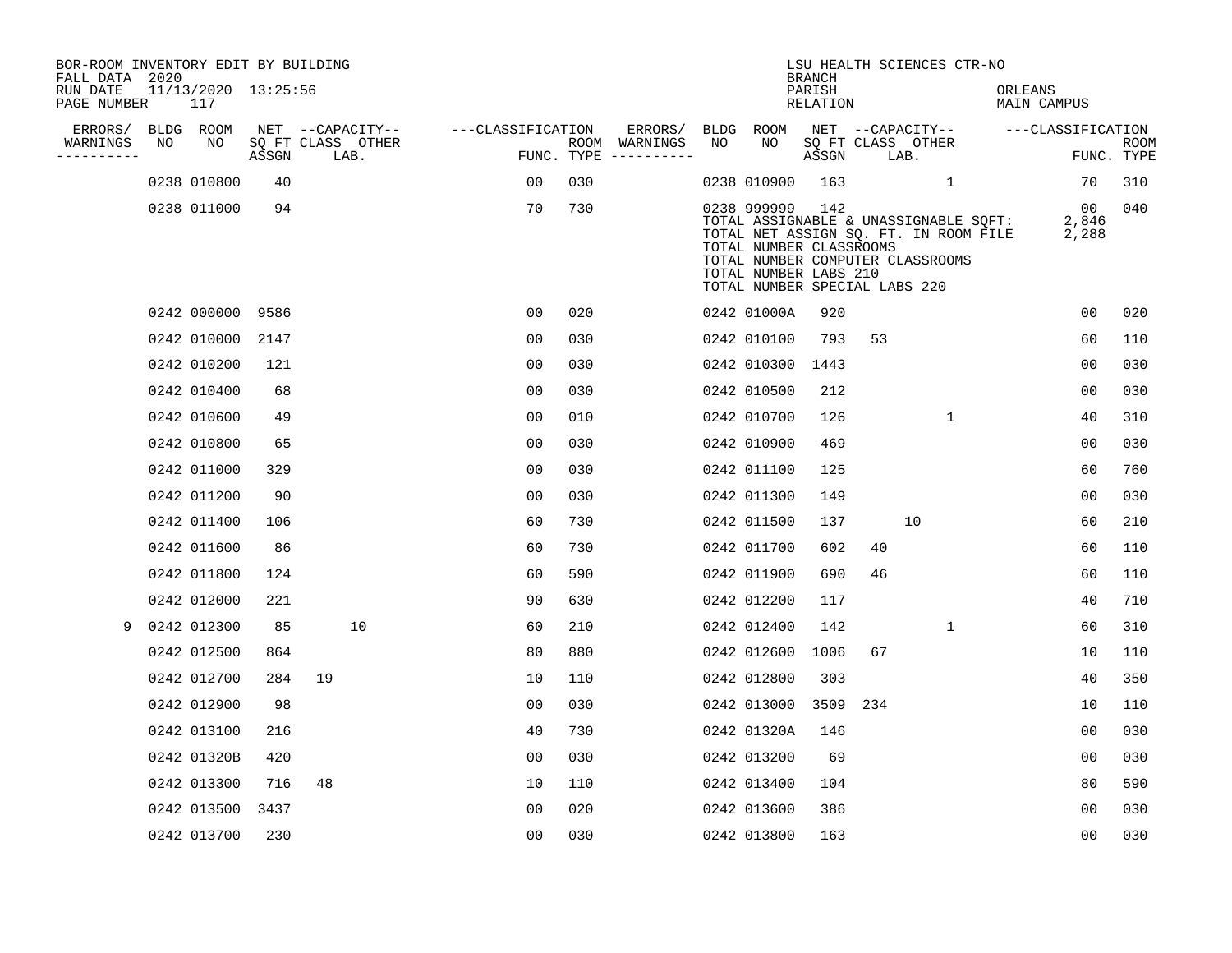| BOR-ROOM INVENTORY EDIT BY BUILDING<br>FALL DATA 2020 |             |    |                     |                           |                   |     |                                      |             |                  | <b>BRANCH</b>      | LSU HEALTH SCIENCES CTR-NO |                        |                |                           |
|-------------------------------------------------------|-------------|----|---------------------|---------------------------|-------------------|-----|--------------------------------------|-------------|------------------|--------------------|----------------------------|------------------------|----------------|---------------------------|
| RUN DATE<br>PAGE NUMBER                               | 118         |    | 11/13/2020 13:25:56 |                           |                   |     |                                      |             |                  | PARISH<br>RELATION |                            | ORLEANS<br>MAIN CAMPUS |                |                           |
| ERRORS/                                               | BLDG ROOM   |    |                     | NET --CAPACITY--          | ---CLASSIFICATION |     | ERRORS/                              | <b>BLDG</b> | <b>ROOM</b>      |                    | NET --CAPACITY--           | ---CLASSIFICATION      |                |                           |
| WARNINGS<br>----------                                | NO          | NO | ASSGN               | SQ FT CLASS OTHER<br>LAB. |                   |     | ROOM WARNINGS<br>FUNC. TYPE $------$ | NO          | NO               | ASSGN              | SQ FT CLASS OTHER<br>LAB.  |                        |                | <b>ROOM</b><br>FUNC. TYPE |
|                                                       | 0242 014000 |    | 457                 |                           | 70                | 730 |                                      |             | 0242 014100 1121 |                    |                            |                        | 70             | 590                       |
|                                                       | 0242 014200 |    | 71                  |                           | 0 <sub>0</sub>    | 020 |                                      |             | 0242 014300      | 291                |                            |                        | 0 <sub>0</sub> | 020                       |
|                                                       | 0242 014400 |    | 259                 |                           | 0 <sub>0</sub>    | 020 |                                      |             | 0242 014500      | 592                |                            |                        | 0 <sub>0</sub> | 020                       |
|                                                       | 0242 014600 |    | 146                 |                           | 0 <sub>0</sub>    | 020 |                                      |             | 0242 015000      | 1244               | 25                         |                        | 60             | 210                       |
|                                                       | 0242 020000 |    | 382                 |                           | 0 <sub>0</sub>    | 020 |                                      |             | 0242 020100      | 357                |                            |                        | 40             | 350                       |
|                                                       | 0242 020200 |    | 785                 | 52                        | 10                | 110 |                                      |             | 0242 020300      | 711                | 47                         |                        | 10             | 110                       |
|                                                       | 0242 020400 |    | 138                 |                           | 0 <sub>0</sub>    | 030 |                                      |             | 0242 020500      | 490                |                            |                        | 0 <sub>0</sub> | 030                       |
|                                                       | 0242 020600 |    | 192                 |                           | 40                | 315 |                                      |             | 0242 020700      | 126                | $\mathbf{1}$               |                        | 40             | 310                       |
|                                                       | 0242 020800 |    | 251                 | $\mathbf{1}$              | 40                | 310 |                                      |             | 0242 020900      | 125                | $\mathbf 1$                |                        | 40             | 310                       |
|                                                       | 0242 021000 |    | 130                 | 10                        | 10                | 210 |                                      |             | 0242 021100      | 133                | $\mathbf 1$                |                        | 40             | 310                       |
|                                                       | 0242 021200 |    | 196                 |                           | 40                | 350 |                                      |             | 0242 021300      | 122                |                            |                        | 40             | 850                       |
|                                                       | 0242 021400 |    | 184                 |                           | 40                | 850 |                                      |             | 0242 021500      | 130                |                            |                        | 40             | 850                       |
|                                                       | 0242 021600 |    | 125                 |                           | 40                | 850 |                                      |             | 0242 021700      | 53                 |                            |                        | 40             | 730                       |
|                                                       | 0242 021800 |    | 130                 | 10                        | 10                | 210 |                                      |             | 0242 021900      | 133                | 1                          |                        | 40             | 310                       |
|                                                       | 0242 022000 |    | 122                 | $\mathbf{1}$              | 40                | 310 |                                      |             | 0242 022100      | 204                | 1                          |                        | 40             | 310                       |
|                                                       | 0242 022200 |    | 139                 | $\mathbf{1}$              | 40                | 310 |                                      |             | 0242 022300      | 129                |                            |                        | 40             | 315                       |
|                                                       | 0242 022400 |    | 62                  |                           | 40                | 730 |                                      |             | 0242 022500      | 554                |                            |                        | 40             | 315                       |
|                                                       | 0242 022600 |    | 380                 | 25                        | 40                | 410 |                                      |             | 0242 022700      | 277                |                            |                        | 90             | 630                       |
|                                                       | 0242 022800 |    | 158                 | $\mathbf{1}$              | 40                | 310 |                                      |             | 0242 022900      | 221                |                            |                        | 40             | 315                       |
|                                                       | 0242 023000 |    | 118                 |                           | 40                | 710 |                                      |             | 0242 023100      | 2608               |                            |                        | 40             | 350                       |
|                                                       | 0242 023200 |    | 417                 |                           | 40                | 350 |                                      |             | 0242 02330A      | 146                |                            |                        | 40             | 730                       |
|                                                       | 0242 02330B |    | 135                 | $\mathbf 1$               | 40                | 310 |                                      |             | 0242 02330C      | 244                | $\mathbf 1$                |                        | 40             | 310                       |
|                                                       | 0242 02330D |    | 184                 | $\mathbf{1}$              | 30                | 310 |                                      |             | 0242 02330E      | 140                | $\mathbf{1}$               |                        | 40             | 310                       |
|                                                       | 0242 02330F |    | 214                 | $\mathbf{1}$              | 40                | 310 |                                      |             | 0242 02330G      | 237                |                            |                        | 40             | 350                       |
|                                                       | 0242 02330H |    | 261                 |                           | 40                | 315 |                                      |             | 0242 023300      | 355                |                            |                        | 40             | 315                       |
|                                                       | 0242 02340A |    | 28                  |                           | 40                | 730 |                                      |             | 0242 02340B      | 764                |                            |                        | 40             | 710                       |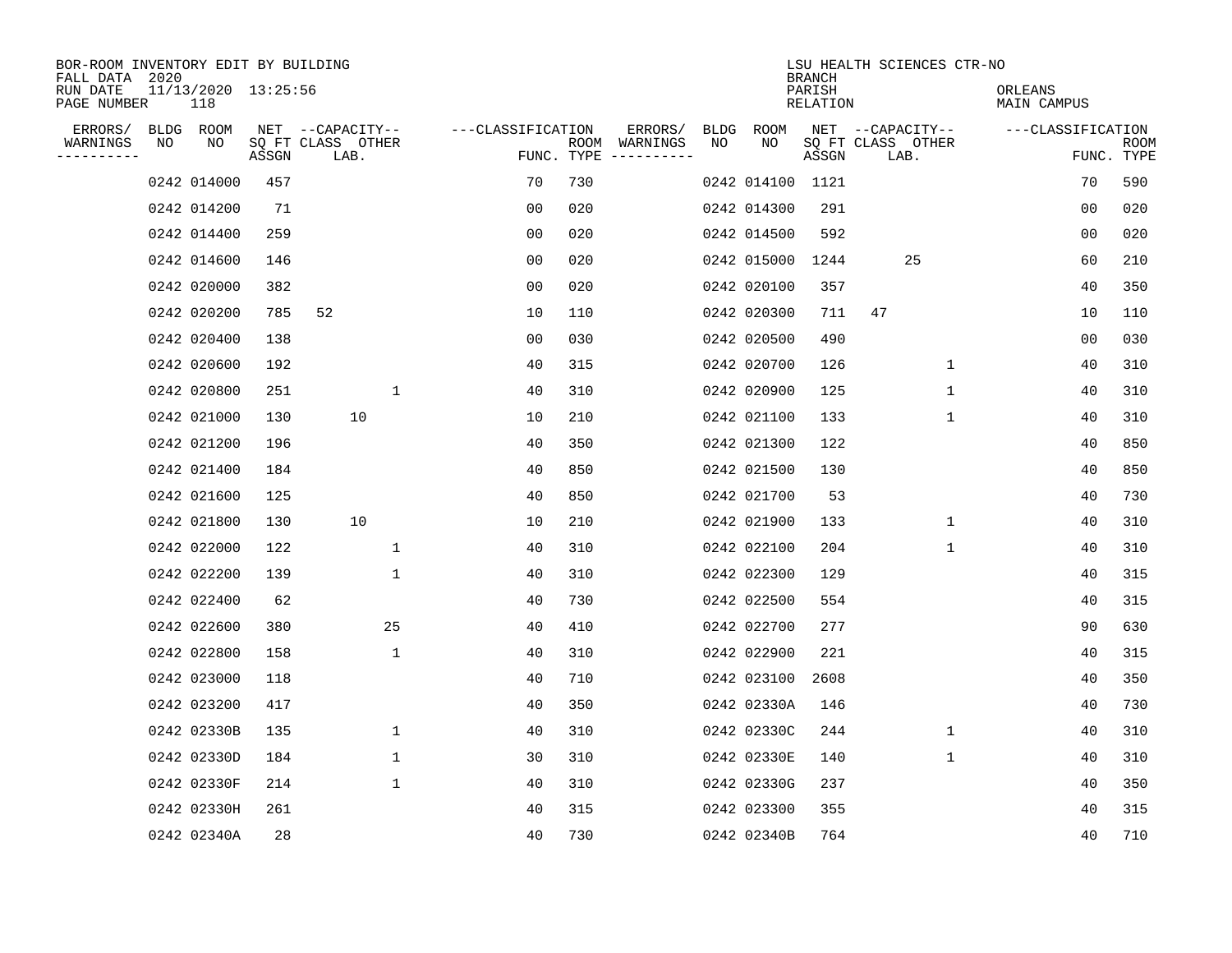| BOR-ROOM INVENTORY EDIT BY BUILDING<br>FALL DATA 2020 |    |                            |          |                           |              |                   |     |                                      |             |             | <b>BRANCH</b>      |                           | LSU HEALTH SCIENCES CTR-NO |                        |                |                           |
|-------------------------------------------------------|----|----------------------------|----------|---------------------------|--------------|-------------------|-----|--------------------------------------|-------------|-------------|--------------------|---------------------------|----------------------------|------------------------|----------------|---------------------------|
| RUN DATE<br>PAGE NUMBER                               |    | 11/13/2020 13:25:56<br>119 |          |                           |              |                   |     |                                      |             |             | PARISH<br>RELATION |                           |                            | ORLEANS<br>MAIN CAMPUS |                |                           |
| ERRORS/                                               |    | BLDG ROOM                  |          | NET --CAPACITY--          |              | ---CLASSIFICATION |     | ERRORS/                              | <b>BLDG</b> | ROOM        |                    |                           | NET --CAPACITY--           | ---CLASSIFICATION      |                |                           |
| WARNINGS<br>----------                                | NO | NO                         | ASSGN    | SQ FT CLASS OTHER<br>LAB. |              |                   |     | ROOM WARNINGS<br>FUNC. TYPE $------$ | NO          | NO          | ASSGN              | SQ FT CLASS OTHER<br>LAB. |                            |                        |                | <b>ROOM</b><br>FUNC. TYPE |
|                                                       |    | 0242 023400                | 1516 101 |                           |              | 10                | 110 |                                      |             | 0242 023500 | 49                 |                           |                            |                        | 0 <sub>0</sub> | 010                       |
|                                                       |    | 0242 023600                | 134      |                           |              | 10                | 115 |                                      |             | 0242 023700 | 125                |                           |                            |                        | 10             | 115                       |
|                                                       |    | 0242 023800                | 458      | 31                        |              | 30                | 110 |                                      |             | 0242 023900 | 654                | 44                        |                            |                        | 10             | 110                       |
|                                                       |    | 0242 02400A                | 431      |                           |              | 0 <sub>0</sub>    | 030 |                                      |             | 0242 02400B | 146                |                           |                            |                        | 0 <sub>0</sub> | 030                       |
|                                                       |    | 0242 024000                | 67       |                           |              | 0 <sub>0</sub>    | 030 |                                      |             | 0242 024100 | 793                |                           |                            |                        | 00             | 020                       |
|                                                       |    | 0242 024200                | 513      |                           |              | 00                | 020 |                                      |             | 0242 024300 | 259                |                           |                            |                        | 0 <sub>0</sub> | 040                       |
|                                                       |    | 0242 024400                | 1755     |                           |              | 0 <sub>0</sub>    | 020 |                                      |             | 0242 024500 | 73                 |                           |                            |                        | 0 <sub>0</sub> | 040                       |
|                                                       |    | 0242 024600                | 278      |                           |              | 0 <sub>0</sub>    | 020 |                                      |             | 0242 024700 | 279                |                           |                            |                        | 0 <sub>0</sub> | 020                       |
|                                                       |    | 0242 024800                | 358      |                           |              | 0 <sub>0</sub>    | 030 |                                      |             | 0242 024900 | 306                |                           |                            |                        | 0 <sub>0</sub> | 030                       |
|                                                       |    | 0242 025000                | 2159     |                           |              | 0 <sub>0</sub>    | 020 |                                      |             | 0242 03000A | 259                |                           |                            |                        | 0 <sub>0</sub> | 040                       |
|                                                       |    | 0242 030000                | 600      |                           |              | 00                | 020 |                                      |             | 0242 030100 | 353                |                           |                            |                        | 40             | 350                       |
|                                                       |    | 0242 030200                | 780      | 52                        |              | 10                | 110 |                                      |             | 0242 030300 | 714                | 48                        |                            |                        | 10             | 110                       |
|                                                       |    | 0242 030400                | 138      |                           |              | 0 <sub>0</sub>    | 030 |                                      |             | 0242 030500 | 510                |                           |                            |                        | 0 <sub>0</sub> | 030                       |
|                                                       |    | 0242 030600                | 190      |                           |              | 80                | 880 |                                      |             | 0242 030700 | 248                |                           | 1                          |                        | 40             | 310                       |
|                                                       |    | 0242 030800                | 130      |                           | 1            | 30                | 310 |                                      |             | 0242 030900 | 125                |                           |                            |                        | 30             | 350                       |
|                                                       |    | 0242 031000                | 268      |                           | 1            | 40                | 310 |                                      |             | 0242 031100 | 119                |                           | 1                          |                        | 30             | 540                       |
|                                                       |    | 0242 031200                | 111      |                           | 1            | 30                | 540 |                                      |             | 0242 031300 | 122                |                           | 1                          |                        | 30             | 310                       |
|                                                       |    | 0242 031400                | 119      |                           | $\mathbf 1$  | 30                | 540 |                                      |             | 0242 031500 | 130                |                           | 1                          |                        | 30             | 310                       |
|                                                       |    | 0242 031600                | 125      |                           |              | 30                | 350 |                                      |             | 0242 031700 | 53                 |                           |                            |                        | 40             | 730                       |
|                                                       |    | 0242 031800                | 130      |                           | $\mathbf 1$  | 30                | 310 |                                      |             | 0242 031900 | 133                |                           | 1                          |                        | 30             | 310                       |
|                                                       |    | 0242 032000                | 122      |                           | 1            | 30                | 310 |                                      |             | 0242 032100 | 204                |                           | 1                          |                        | 30             | 310                       |
|                                                       |    | 0242 032200                | 119      |                           | $\mathbf 1$  | 30                | 310 |                                      |             | 0242 032300 | 116                |                           | $\mathbf 1$                |                        | 30             | 310                       |
|                                                       |    | 0242 032400                | 99       |                           | 1            | 40                | 310 |                                      |             | 0242 032500 | 307                |                           | 1                          |                        | 40             | 310                       |
|                                                       |    | 0242 032600                | 427      |                           | 3            | 30                | 540 |                                      |             | 0242 032700 | 318                |                           |                            |                        | 60             | 650                       |
|                                                       |    | 0242 032800                | 118      |                           | $\mathbf{1}$ | 30                | 540 |                                      |             | 0242 032900 | 118                |                           | 1                          |                        | 30             | 540                       |
|                                                       |    | 0242 033000                | 117      |                           | 1            | 30                | 540 |                                      |             | 0242 033100 | 118                |                           |                            |                        | 40             | 710                       |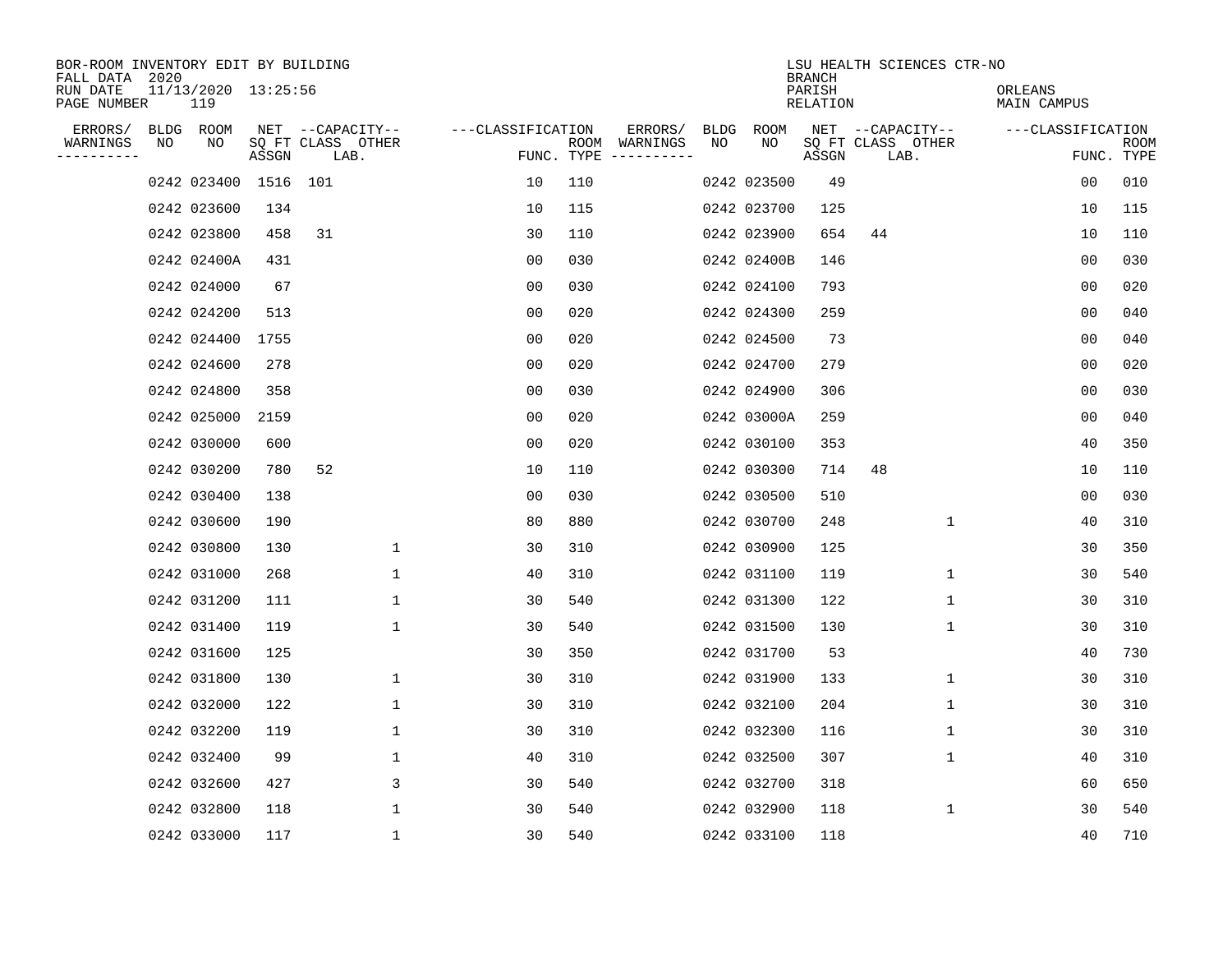| BOR-ROOM INVENTORY EDIT BY BUILDING<br>FALL DATA 2020 |    |                            |       |                           |                   |                    |          |      |             | <b>BRANCH</b>      | LSU HEALTH SCIENCES CTR-NO |                        |                   |                           |
|-------------------------------------------------------|----|----------------------------|-------|---------------------------|-------------------|--------------------|----------|------|-------------|--------------------|----------------------------|------------------------|-------------------|---------------------------|
| RUN DATE<br>PAGE NUMBER                               |    | 11/13/2020 13:25:56<br>120 |       |                           |                   |                    |          |      |             | PARISH<br>RELATION |                            | ORLEANS<br>MAIN CAMPUS |                   |                           |
| ERRORS/                                               |    | BLDG ROOM                  |       | NET --CAPACITY--          | ---CLASSIFICATION |                    | ERRORS/  | BLDG | ROOM        |                    | NET --CAPACITY--           |                        | ---CLASSIFICATION |                           |
| WARNINGS<br>----------                                | ΝO | ΝO                         | ASSGN | SQ FT CLASS OTHER<br>LAB. |                   | ROOM<br>FUNC. TYPE | WARNINGS | NO   | NO          | ASSGN              | SQ FT CLASS OTHER<br>LAB.  |                        |                   | <b>ROOM</b><br>FUNC. TYPE |
|                                                       |    | 0242 03320A                | 167   | $\mathbf{1}$              | 40                | 310                |          |      | 0242 03320B | 137                | $\mathbf{1}$               |                        | 40                | 310                       |
|                                                       |    | 0242 03320C                | 90    | $\mathbf 1$               | 40                | 310                |          |      | 0242 033200 | 2267               |                            |                        | 40                | 455                       |
|                                                       |    | 0242 033300                | 413   |                           | 40                | 680                |          |      | 0242 033400 | 381                |                            |                        | 40                | 680                       |
|                                                       |    | 0242 033500                | 2219  |                           | 40                | 680                |          |      | 0242 033600 | 86                 |                            |                        | 0 <sub>0</sub>    | 010                       |
|                                                       |    | 0242 033700                | 117   |                           | 0 <sub>0</sub>    | 030                |          |      | 0242 033800 | 122                |                            |                        | 40                | 730                       |
|                                                       |    | 0242 033900                | 130   | $\mathbf{1}$              | 30                | 310                |          |      | 0242 034000 | 129                | $\mathbf{1}$               |                        | 30                | 540                       |
|                                                       |    | 0242 034100                | 139   | $\mathbf{1}$              | 30                | 540                |          |      | 0242 034200 | 128                | $\mathbf{1}$               |                        | 30                | 540                       |
|                                                       |    | 0242 034300                | 134   | $\mathbf 1$               | 30                | 310                |          |      | 0242 034400 | 126                | 1                          |                        | 30                | 540                       |
|                                                       |    | 0242 034500                | 118   | $\mathbf 1$               | 30                | 310                |          |      | 0242 034600 | 114                | 1                          |                        | 30                | 310                       |
|                                                       |    | 0242 034700                | 250   |                           | 30                | 350                |          |      | 0242 034800 | 107                |                            |                        | 30                | 315                       |
|                                                       |    | 0242 034900                | 253   | $\mathbf 1$               | 30                | 310                |          |      | 0242 035000 | 125                | $\mathbf 1$                |                        | 30                | 310                       |
|                                                       |    | 0242 035100                | 120   | $\mathbf{1}$              | 30                | 310                |          |      | 0242 035200 | 130                | 1                          |                        | 10                | 310                       |
|                                                       |    | 0242 035300                | 120   | 1                         | 10                | 310                |          |      | 0242 035400 | 128                | 1                          |                        | 30                | 310                       |
|                                                       |    | 0242 035500                | 208   | $\mathbf{1}$              | 30                | 310                |          |      | 0242 035600 | 107                |                            |                        | 30                | 730                       |
|                                                       |    | 0242 035700                | 126   |                           | 30                | 730                |          |      | 0242 035800 | 157                | 1                          |                        | 10                | 310                       |
|                                                       |    | 0242 035900                | 261   |                           | 10                | 315                |          |      | 0242 036000 | 440                | 10                         |                        | 10                | 210                       |
|                                                       |    | 0242 03610A                | 146   |                           | 0 <sub>0</sub>    | 030                |          |      | 0242 03610B | 431                |                            |                        | 0 <sub>0</sub>    | 030                       |
|                                                       |    | 0242 036100                | 67    |                           | 0 <sub>0</sub>    | 030                |          |      | 0242 036200 | 703                | 47                         |                        | 10                | 110                       |
|                                                       |    | 0242 036300                | 313   | 10                        | 10                | 210                |          |      | 0242 036400 | 181                | 10                         |                        | 10                | 210                       |
|                                                       |    | 0242 036500                | 361   |                           | 00                | 030                |          |      | 0242 036600 | 308                |                            |                        | 00                | 030                       |
|                                                       |    | 0242 037000                | 4295  |                           | 0 <sub>0</sub>    | 020                |          |      | 0242 0400B1 | 279                |                            |                        | 0 <sub>0</sub>    | 020                       |
|                                                       |    | 0242 04000A                | 309   |                           | 0 <sub>0</sub>    | 040                |          |      | 0242 04000B | 361                |                            |                        | 0 <sub>0</sub>    | 020                       |
|                                                       |    | 0242 040000                | 599   |                           | 0 <sub>0</sub>    | 020                |          |      | 0242 040100 | 654                | 13                         |                        | 10                | 210                       |
|                                                       |    | 0242 040200                | 98    | $\mathbf 1$               | 40                | 310                |          |      | 0242 040300 | 91                 | $\mathbf{1}$               |                        | 40                | 310                       |
|                                                       |    | 0242 040400                | 198   | $\mathbf{1}$              | 40                | 310                |          |      | 0242 040500 | 714                | 48                         |                        | 40                | 110                       |
|                                                       |    | 0242 040600                | 785   |                           | 40                | 650                |          |      | 0242 040700 | 138                |                            |                        | 0 <sub>0</sub>    | 030                       |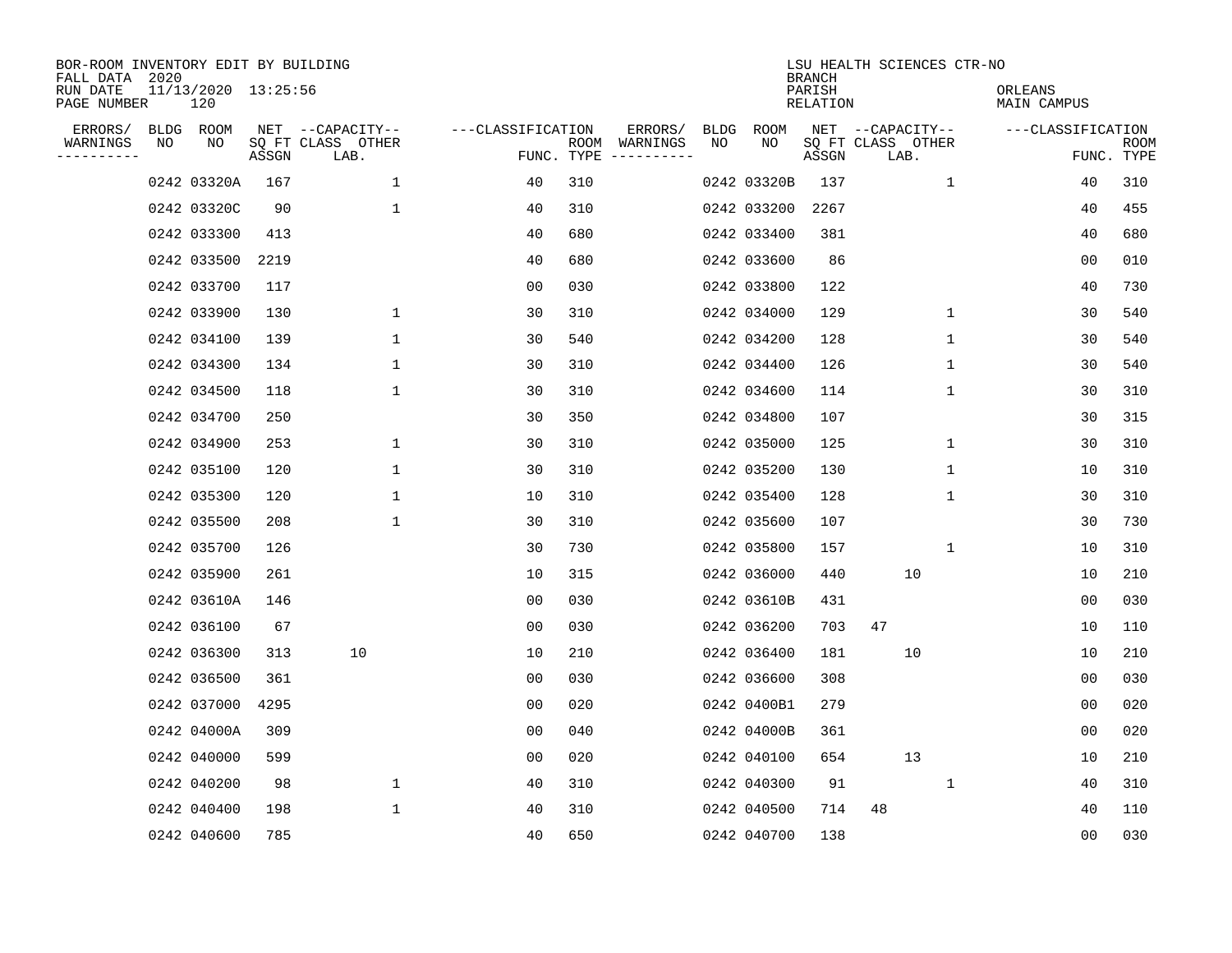| BOR-ROOM INVENTORY EDIT BY BUILDING<br>FALL DATA 2020 |    |                            |       |                           |                   |                    |                         | LSU HEALTH SCIENCES CTR-NO<br><b>BRANCH</b> |             |                    |                           |             |                        |                |                           |
|-------------------------------------------------------|----|----------------------------|-------|---------------------------|-------------------|--------------------|-------------------------|---------------------------------------------|-------------|--------------------|---------------------------|-------------|------------------------|----------------|---------------------------|
| RUN DATE<br>PAGE NUMBER                               |    | 11/13/2020 13:25:56<br>121 |       |                           |                   |                    |                         |                                             |             | PARISH<br>RELATION |                           |             | ORLEANS<br>MAIN CAMPUS |                |                           |
| ERRORS/                                               |    | BLDG ROOM                  |       | NET --CAPACITY--          | ---CLASSIFICATION |                    | ERRORS/                 | BLDG                                        | ROOM        |                    | NET --CAPACITY--          |             | ---CLASSIFICATION      |                |                           |
| WARNINGS<br>----------                                | NO | NO                         | ASSGN | SQ FT CLASS OTHER<br>LAB. |                   | ROOM<br>FUNC. TYPE | WARNINGS<br>----------- | NO                                          | NO          | ASSGN              | SQ FT CLASS OTHER<br>LAB. |             |                        |                | <b>ROOM</b><br>FUNC. TYPE |
|                                                       |    | 0242 040800                | 510   |                           | 00                | 030                |                         |                                             | 0242 040900 | 132                |                           |             |                        | 40             | 315                       |
|                                                       |    | 0242 041000                | 187   |                           | 40                | 315                |                         |                                             | 0242 041100 | 339                |                           | 1           |                        | 40             | 310                       |
|                                                       |    | 0242 041200                | 339   | $\mathbf 1$               | 40                | 310                |                         |                                             | 0242 041400 | 400                | 27                        |             |                        | 10             | 110                       |
|                                                       |    | 0242 041500                | 261   | $\mathbf 1$               | 40                | 310                |                         |                                             | 0242 041700 | 261                |                           | $\mathbf 1$ |                        | 40             | 310                       |
|                                                       |    | 0242 041900                | 61    |                           | 40                | 730                |                         |                                             | 0242 042100 | 61                 |                           |             |                        | 40             | 650                       |
|                                                       |    | 0242 04220A                | 54    |                           | 0 <sub>0</sub>    | 030                |                         |                                             | 0242 042200 | 536                |                           | $\mathbf 1$ |                        | 40             | 310                       |
|                                                       |    | 0242 042400                | 134   | $\mathbf{1}$              | 40                | 310                |                         |                                             | 0242 042500 | 64                 |                           |             |                        | 40             | 730                       |
|                                                       |    | 0242 042600                | 174   |                           | 40                | 315                |                         |                                             | 0242 042700 | 333                |                           |             |                        | 80             | 880                       |
|                                                       |    | 0242 042800                | 123   | $\mathbf 1$               | 40                | 310                |                         |                                             | 0242 042900 | 352                |                           |             |                        | 40             | 350                       |
|                                                       |    | 0242 043000                | 123   | 1                         | 40                | 310                |                         |                                             | 0242 043100 | 665                | 44                        |             |                        | 10             | 110                       |
|                                                       |    | 0242 043200                | 109   | 1                         | 30                | 310                |                         |                                             | 0242 043300 | 118                |                           |             |                        | 0 <sub>0</sub> | 030                       |
|                                                       |    | 0242 04340A                | 121   | 1                         | 30                | 310                |                         |                                             | 0242 04340B | 123                |                           | 1           |                        | 10             | 310                       |
|                                                       |    | 0242 04340C                | 141   | 1                         | 30                | 310                |                         |                                             | 0242 04340D | 123                |                           | $\mathbf 1$ |                        | 30             | 310                       |
|                                                       |    | 0242 04340E                | 123   | 1                         | 30                | 310                |                         |                                             | 0242 04340F | 168                |                           | 1           |                        | 10             | 310                       |
|                                                       |    | 0242 04340G                | 225   |                           | 30                | 350                |                         |                                             | 0242 04340H | 117                |                           | 1           |                        | 30             | 310                       |
|                                                       |    | 0242 04340I                | 192   | 1                         | 30                | 310                |                         |                                             | 0242 04340J | 123                |                           | 1           |                        | 30             | 310                       |
|                                                       |    | 0242 04340K                | 131   | $\mathbf{1}$              | 30                | 310                |                         |                                             | 0242 04340L | 111                |                           | 1           |                        | 30             | 310                       |
|                                                       |    | 0242 043400                | 576   |                           | 40                | 315                |                         |                                             | 0242 043500 | 3201               |                           |             |                        | 0 <sub>0</sub> | 020                       |
|                                                       |    | 0242 043600                | 418   |                           | 40                | 680                |                         |                                             | 0242 043700 | 50                 |                           |             |                        | 0 <sub>0</sub> | 010                       |
|                                                       |    | 0242 043800                | 105   | $\mathbf 1$               | 40                | 310                |                         |                                             | 0242 043900 | 111                |                           | 1           |                        | 40             | 310                       |
|                                                       |    | 0242 044000                | 171   |                           | 40                | 315                |                         |                                             | 0242 044100 | 112                |                           | 1           |                        | 60             | 310                       |
|                                                       |    | 0242 04420A                | 120   | $\mathbf 1$               | 30                | 310                |                         |                                             | 0242 04420B | 123                |                           | 1           |                        | 30             | 310                       |
|                                                       |    | 0242 04420C                | 141   | 1                         | 30                | 310                |                         |                                             | 0242 04420D | 123                |                           | 1           |                        | 30             | 310                       |
|                                                       |    | 0242 04420E                | 123   | $\mathbf{1}$              | 30                | 310                |                         |                                             | 0242 04420F | 168                |                           | $\mathbf 1$ |                        | 30             | 310                       |
|                                                       |    | 0242 04420G                | 225   |                           | 30                | 350                |                         |                                             | 0242 04420H | 117                |                           |             |                        | 30             | 730                       |
|                                                       |    | 0242 04420I                | 192   | $\mathbf{1}$              | 30                | 310                |                         |                                             | 0242 04420J | 123                |                           | 1           |                        | 30             | 310                       |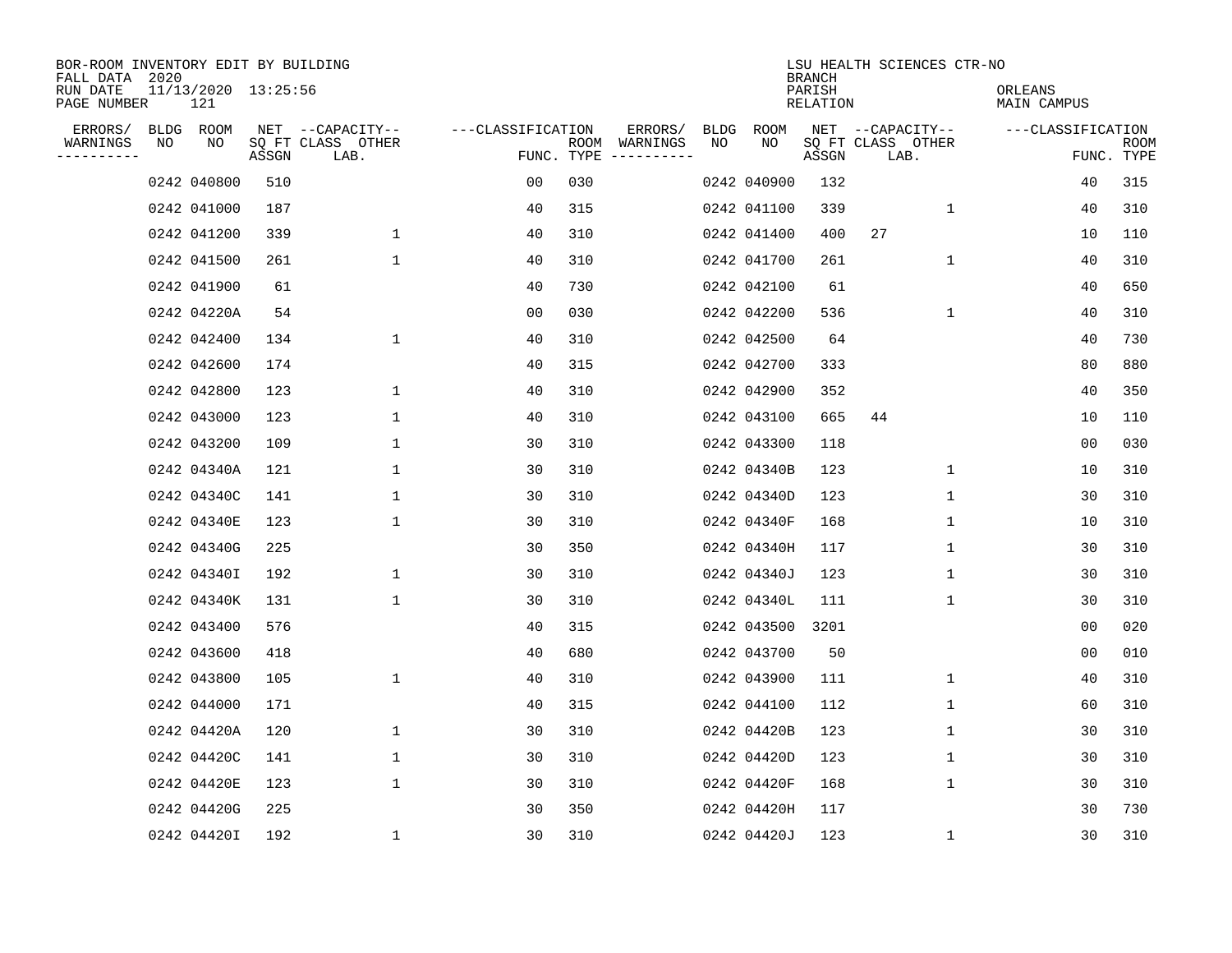| BOR-ROOM INVENTORY EDIT BY BUILDING<br>FALL DATA 2020 |            |                            |       |                                               |                   | LSU HEALTH SCIENCES CTR-NO<br><b>BRANCH</b> |                     |            |                                        |                    |                                                                                                                    |                               |                    |
|-------------------------------------------------------|------------|----------------------------|-------|-----------------------------------------------|-------------------|---------------------------------------------|---------------------|------------|----------------------------------------|--------------------|--------------------------------------------------------------------------------------------------------------------|-------------------------------|--------------------|
| RUN DATE<br>PAGE NUMBER                               |            | 11/13/2020 13:25:56<br>122 |       |                                               |                   |                                             |                     |            |                                        | PARISH<br>RELATION |                                                                                                                    | ORLEANS<br><b>MAIN CAMPUS</b> |                    |
| ERRORS/<br>WARNINGS<br>----------                     | BLDG<br>NO | ROOM<br>NO                 | ASSGN | NET --CAPACITY--<br>SQ FT CLASS OTHER<br>LAB. | ---CLASSIFICATION | ROOM<br>FUNC. TYPE                          | ERRORS/<br>WARNINGS | BLDG<br>NO | ROOM<br>NO                             | ASSGN              | NET --CAPACITY--<br>SQ FT CLASS OTHER<br>LAB.                                                                      | ---CLASSIFICATION             | ROOM<br>FUNC. TYPE |
|                                                       |            | 0242 04420K                | 131   | $\mathbf{1}$                                  | 30                | 310                                         |                     |            | 0242 04420L                            | 111                | $\mathbf{1}$                                                                                                       | 30                            | 310                |
|                                                       |            | 0242 044200                | 575   |                                               | 40                | 315                                         |                     |            | 0242 044300                            | 133                |                                                                                                                    | 40                            | 730                |
|                                                       |            | 0242 044400                | 123   | $\mathbf 1$                                   | 30                | 310                                         |                     |            | 0242 044500                            | 123                | $\mathbf 1$                                                                                                        | 30                            | 310                |
|                                                       |            | 0242 044600                | 124   | $\mathbf{1}$                                  | 30                | 310                                         |                     |            | 0242 044700                            | 122                | $\mathbf{1}$                                                                                                       | 30                            | 310                |
|                                                       |            | 0242 044800                | 124   | $\mathbf{1}$                                  | 30                | 310                                         |                     |            | 0242 044900                            | 119                | $\mathbf{1}$                                                                                                       | 30                            | 310                |
|                                                       |            | 0242 045000                | 867   |                                               | 00                | 020                                         |                     |            | 0242 045100                            | 477                |                                                                                                                    | 40                            | 455                |
|                                                       |            | 0242 045200                | 702   | 47                                            | 40                | 110                                         |                     |            | 0242 04530A                            | 146                |                                                                                                                    | 0 <sub>0</sub>                | 030                |
|                                                       |            | 0242 04530B                | 431   |                                               | 00                | 030                                         |                     |            | 0242 045300                            | 67                 |                                                                                                                    | 0 <sub>0</sub>                | 030                |
|                                                       |            | 0242 045400                | 169   |                                               | 40                | 315                                         |                     |            | 0242 045500                            | 144                | $\mathbf{1}$                                                                                                       | 30                            | 310                |
|                                                       |            | 0242 045600                | 232   | $\mathbf{1}$                                  | 40                | 310                                         |                     |            | 0242 045700                            | 124                | $\mathbf 1$                                                                                                        | 30                            | 310                |
|                                                       |            | 0242 045800                | 134   | $\mathbf{1}$                                  | 30                | 310                                         |                     |            | 0242 045900                            | 131                | $\mathbf{1}$                                                                                                       | 30                            | 310                |
|                                                       |            | 0242 046000                | 114   |                                               | 40                | 315                                         |                     |            | 0242 046100                            | 127                | $\mathbf{1}$                                                                                                       | 30                            | 310                |
|                                                       |            | 0242 046200                | 132   | $\mathbf{1}$                                  | 30                | 310                                         |                     |            | 0242 046300                            | 124                | 1                                                                                                                  | 30                            | 310                |
|                                                       |            | 0242 046400                | 124   | $\mathbf 1$                                   | 30                | 310                                         |                     |            | 0242 046500                            | 111                |                                                                                                                    | 40                            | 730                |
|                                                       |            | 0242 046600                | 135   | $\mathbf{1}$                                  | 30                | 310                                         |                     |            | 0242 046700                            | 263                |                                                                                                                    | 40                            | 350                |
|                                                       |            | 0242 046800                | 132   | 1                                             | 30                | 310                                         |                     |            | 0242 046900                            | 150                |                                                                                                                    | 40                            | 350                |
|                                                       |            | 0242 047000                | 226   | $\mathbf 1$                                   | 40                | 310                                         |                     |            | 0242 047100                            | 232                | $\mathbf{1}$                                                                                                       | 30                            | 310                |
|                                                       |            | 0242 047200                | 203   | $\mathbf 1$                                   | 30                | 310                                         |                     |            | 0242 047300                            | 122                | $\mathbf{1}$                                                                                                       | 20                            | 310                |
|                                                       |            | 0242 047400                | 198   |                                               | 40                | 315                                         |                     |            | 0242 04900A                            | 283                |                                                                                                                    | 0 <sub>0</sub>                | 020                |
|                                                       |            | 0242 04900B                | 283   |                                               | 0 <sub>0</sub>    | 020                                         |                     |            | 0242 04900C                            | 259                |                                                                                                                    | 0 <sup>0</sup>                | 020                |
|                                                       |            | 0242 04900D                | 83    |                                               | 0 <sub>0</sub>    | 020                                         |                     |            | 0242 049000<br>TOTAL NUMBER CLASSROOMS | 560                | TOTAL ASSIGNABLE & UNASSIGNABLE SQFT:<br>TOTAL NET ASSIGN SQ. FT. IN ROOM FILE<br>TOTAL NUMBER COMPUTER CLASSROOMS | 00<br>109,000<br>62,652<br>19 | 020                |

TOTAL NUMBER LABS 210 9

TOTAL NUMBER SPECIAL LABS 220